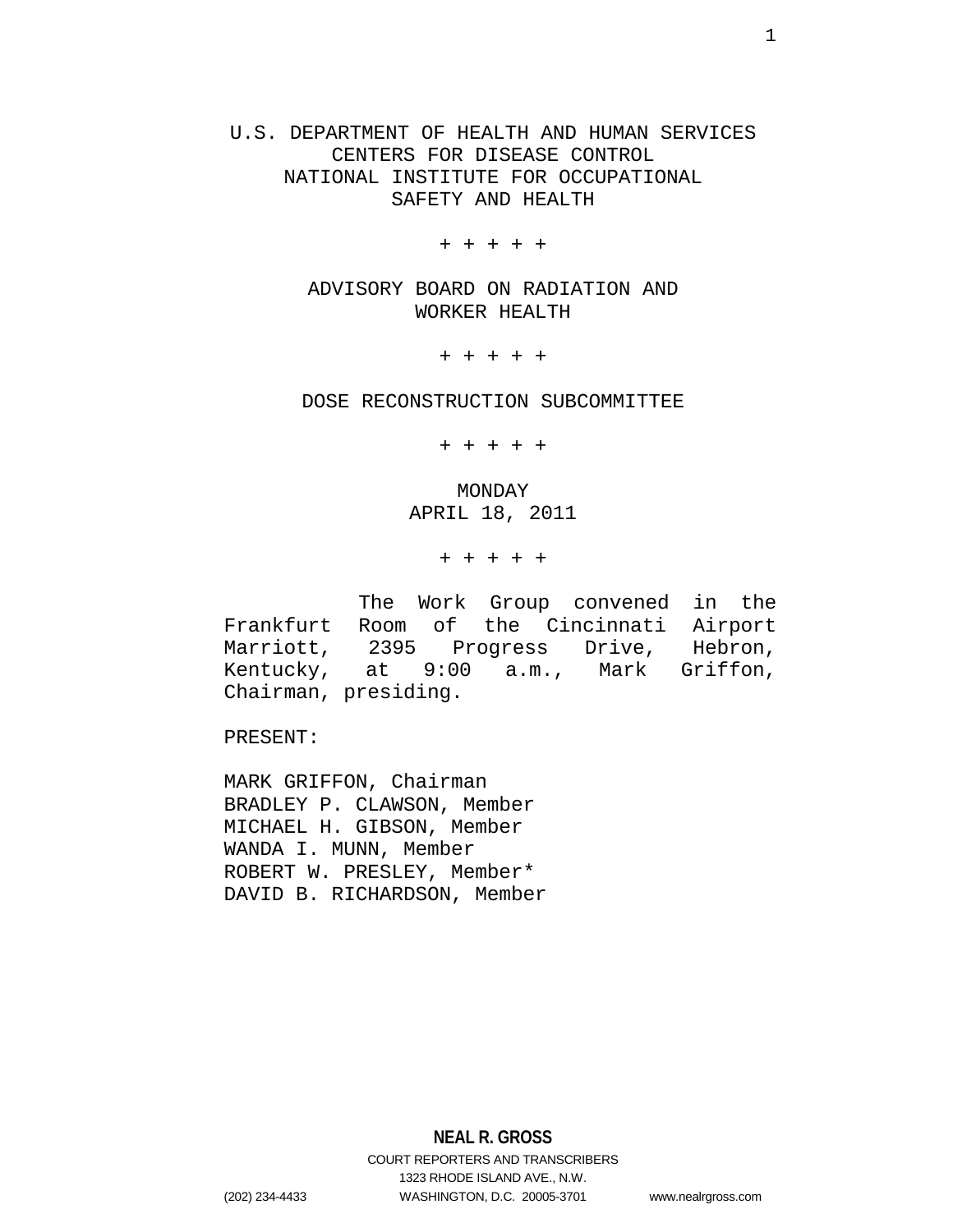ALSO PRESENT:

TED KATZ, Designated Federal Official KATHY BEHLING, SC&A\* ELIZABETH BRACKETT, ORAU\* DOUGLAS FARVER, SC&A STU HINNEFELD, ORAU JENNY LIN, HHS JOHN MAURO, SC&A MUTTY SHARFI, ORAU\* SCOTT SIEBERT, ORAU\* MATTHEW SMITH, ORAU\* BRANT ULSH, ORAU

\*Participating via telephone

# **NEAL R. GROSS**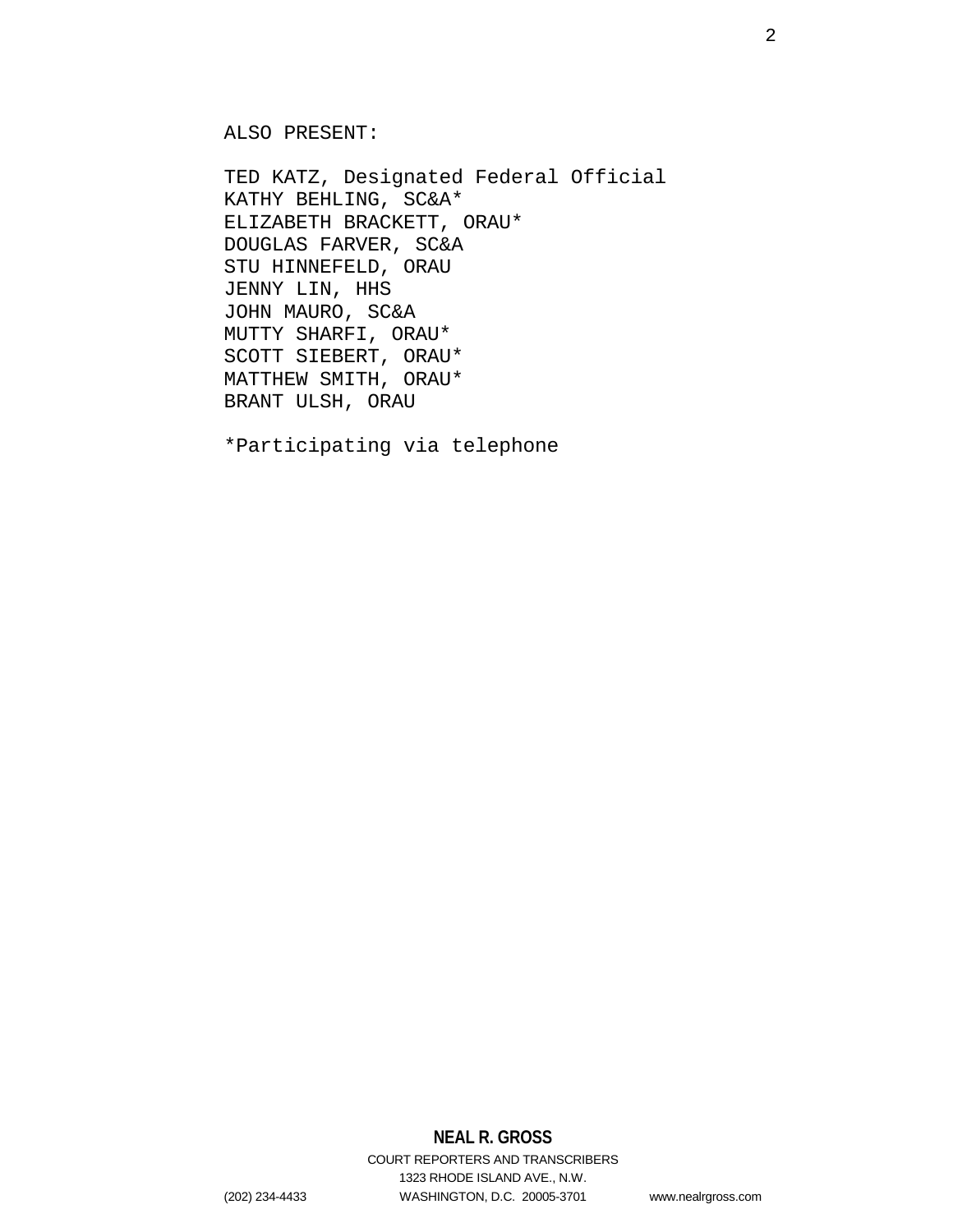# C-O-N-T-E-N-T-S

| Status on 1st 100 Cases Report - NIOSH                                   |  |
|--------------------------------------------------------------------------|--|
| $QA/QC$ Program 8                                                        |  |
| Discussion of Selection Parameters for<br>Set 14 of Dose Reconstructions |  |
| to be Reviewed 20                                                        |  |
| Continue DR Set Reviews: Sets 7, 8, 9 30                                 |  |
| Schedule Next Meeting 346                                                |  |
| Adjournment                                                              |  |

# **NEAL R. GROSS**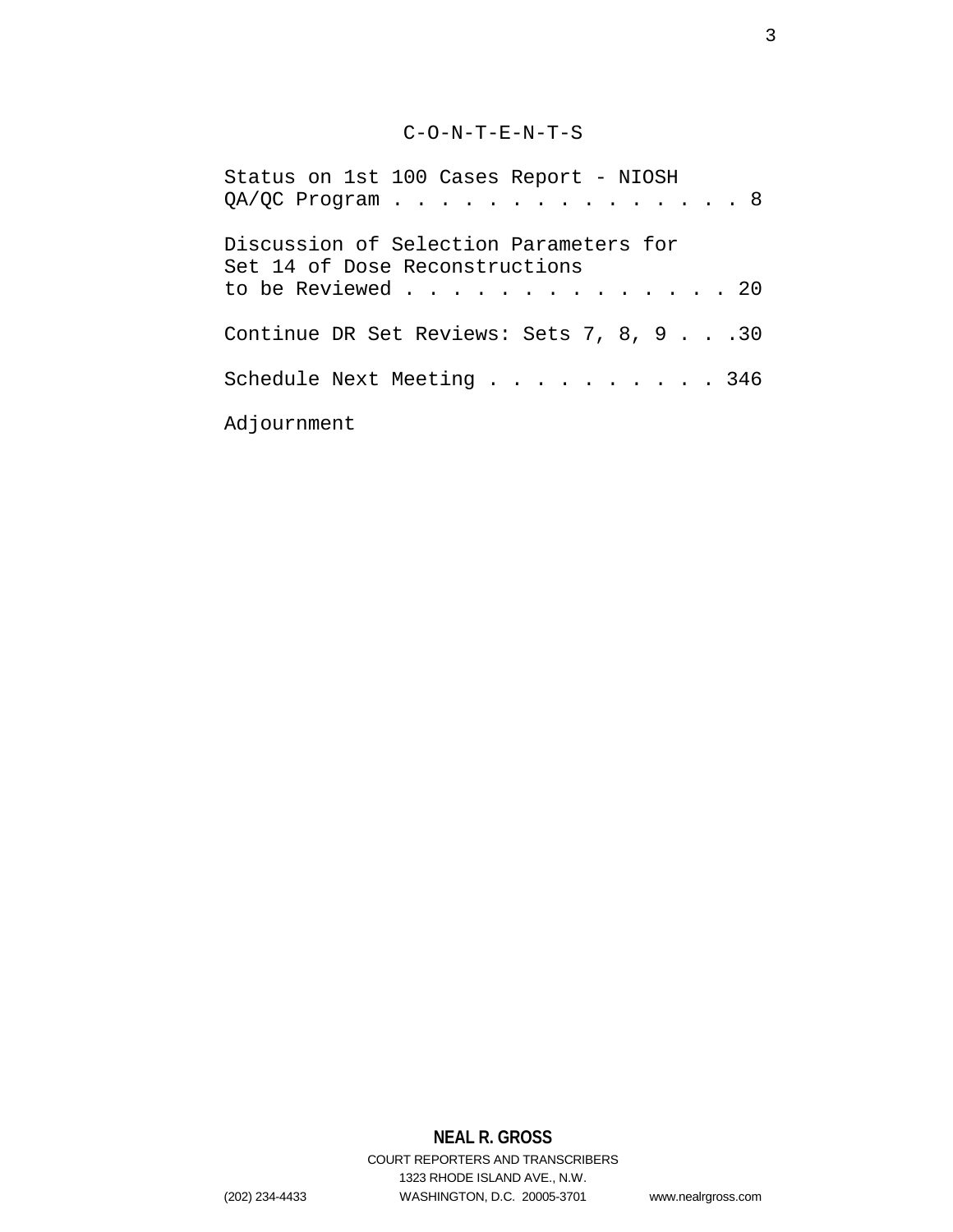| 1  | $P-R-O-C-E-E-D-I-N-G-S$                         |
|----|-------------------------------------------------|
| 2  | $9:07$ a.m.                                     |
| 3  | MR. KATZ: Good morning everyone.                |
| 4  | Advisory Board on Radiation and Worker          |
| 5  | Health, Dose Reconstruction Subcommittee.<br>We |
| 6  | have a pretty full house in the room. So        |
| 7  | beginning roll call with Board Members in the   |
| 8  | room.                                           |
| 9  | Mark Griffon,<br>CHAIRMAN GRIFFON:              |
| 10 | chairing the Subcommittee.                      |
| 11 | MEMBER CLAWSON: Brad Clawson,                   |
| 12 | Work Group Member.                              |
| 13 | Wanda Munn, Work<br>MEMBER MUNN:                |
| 14 | Group Member. Subcommittee Member, please.      |
| 15 | Mike Gibson,<br>MEMBER GIBSON:                  |
| 16 | Subcommittee Member.                            |
| 17 | David<br>MEMBER RICHARDSON:                     |
| 18 | Richardson, Subcommittee Member.                |
| 19 | MR. KATZ: And on the line?                      |
| 20 | MEMBER PRESLEY: Bob Presley,                    |
| 21 | Subcommittee Member.                            |
| 22 | MR. KATZ: Welcome, Bob. NIOSH                   |
|    |                                                 |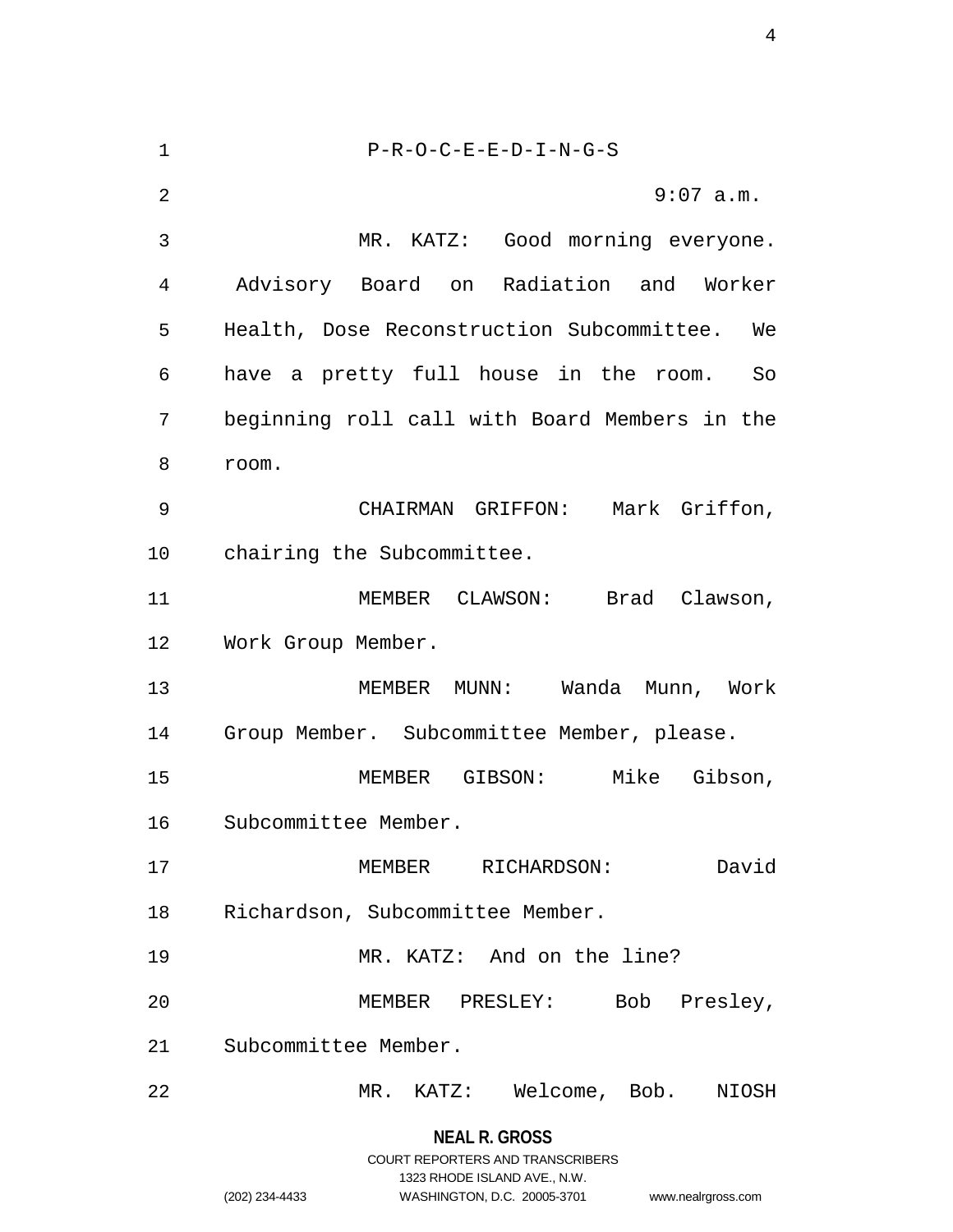ORAU team?

| 2  |            | MR. HINNEFELD: Stu Hinnefeld,               |
|----|------------|---------------------------------------------|
| 3  | NIOSH.     |                                             |
| 4  |            | DR. ULSH: Brant Ulsh from NIOSH.            |
| 5  |            | MR. KATZ: And on the line?                  |
| 6  |            | MR. SIEBERT: Scott Siebert, ORAU            |
| 7  | team.      |                                             |
| 8  |            | MR. KATZ: Welcome, Scott.                   |
| 9  |            | MR. SIEBERT: Thank you.                     |
| 10 |            | MR. SMITH: Matt Smith, ORAU team.           |
| 11 |            | MS. BRACKETT: Elizabeth Brackett,           |
| 12 | ORAU team. |                                             |
| 13 |            | MR. KATZ: SC&A team in the room?            |
| 14 |            | DR. MAURO: John Mauro, SC&A.                |
| 15 |            | MR. FARVER: Doug Farver, SC&A.              |
| 16 |            | MR. KATZ: And on the line?                  |
| 17 |            | MS. BEHLING: Kathy Behling, SC&A.           |
| 18 |            | MR. KATZ: Okay. And federal                 |
| 19 |            | officials or contractors of the feds in the |
| 20 | room?      |                                             |
| 21 |            | MS. LIN: Jenny Lin, HHS.                    |
| 22 |            | MR. KATZ: And on the line? Okay.            |

**NEAL R. GROSS** COURT REPORTERS AND TRANSCRIBERS

1323 RHODE ISLAND AVE., N.W.

(202) 234-4433 WASHINGTON, D.C. 20005-3701 www.nealrgross.com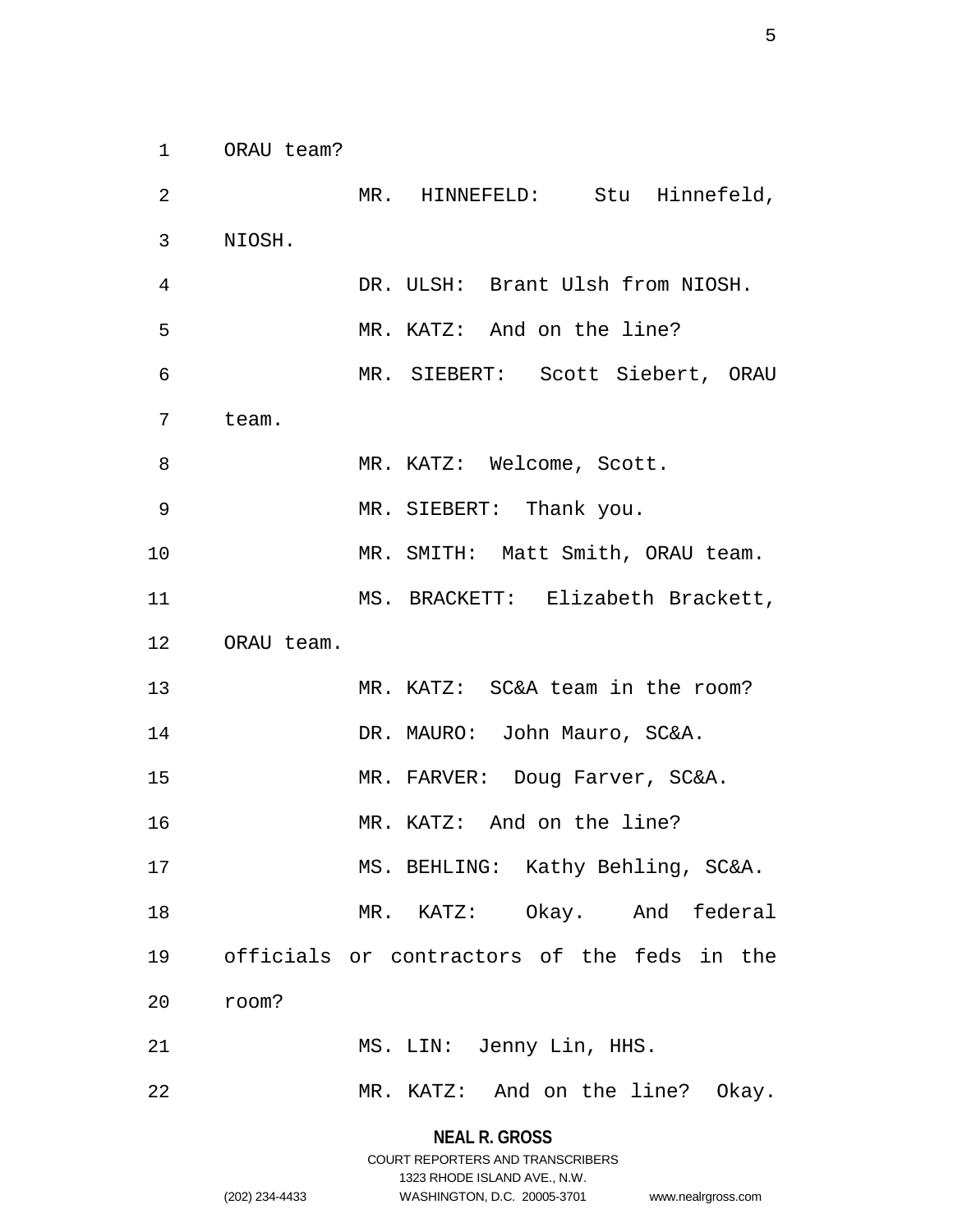And this is Ted Katz. I'm the Designated Federal Official. Any members of the public on the line? Very good. Then let me just remind the folks on the line to mute your phones, except when you're speaking. \*6 if you don't have a mute button. And, Mark, it's your agenda.

 CHAIRMAN GRIFFON: I actually don't know the order that you ended up putting those items in, Ted, but I think I'd like to start with the printed version that Wanda is handing me. Okay, we can do it in that order, I guess. The first item is selecting cases for review for the PER-12, the highly insoluble plutonium compounds. And cases were distributed to the Subcommittee, is that correct? Somebody help me out here.

18 DR. ULSH: I think where we were, Mark, if my memory serves, is that Hans had come up with a pretty detailed set of criteria for selecting the cases, and then it was in our house, meaning NIOSH and ORAU's house to

**NEAL R. GROSS**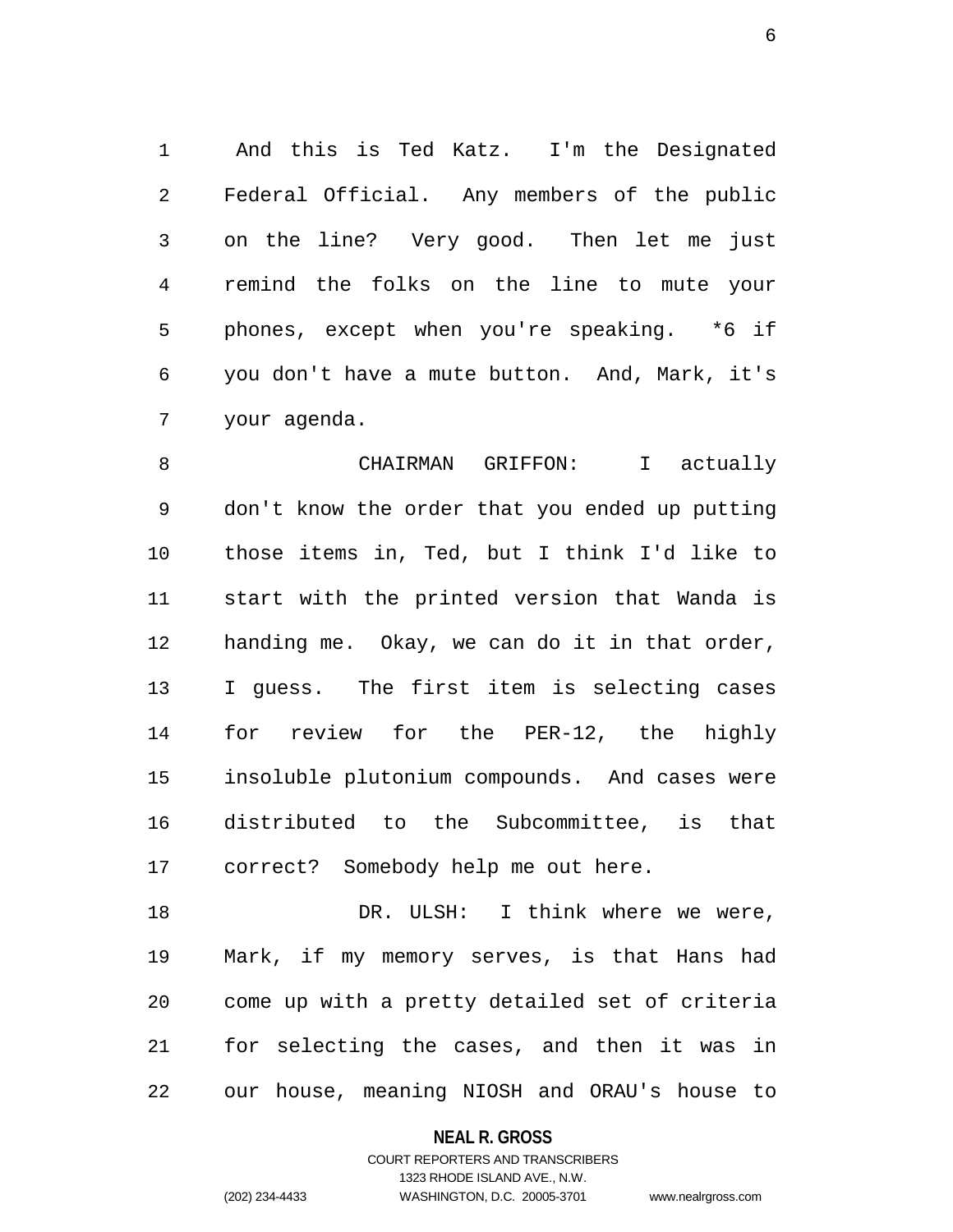actually select the cases. We've not yet completed that.

 CHAIRMAN GRIFFON: Oh, okay. Alright. DR. ULSH: So if they were

 MR. HINNEFELD: I think we distributed a list and asked for comment but weren't going to wait for comment. Was that - -

 MR. KATZ: Yes, you had a list. I mean, you had developed a list. I don't know what happened after that.

 MR. HINNEFELD: Well, I think what happened is, I think selection still has to happen after that. I mean, it was --

17 MR. KATZ: By the Subcommittee. MR. HINNEFELD: Well, however we want to do it, but I'll have to go back and find that because I was thinking that we had distributed a list for one of those PERs at least.

### **NEAL R. GROSS**

distributed --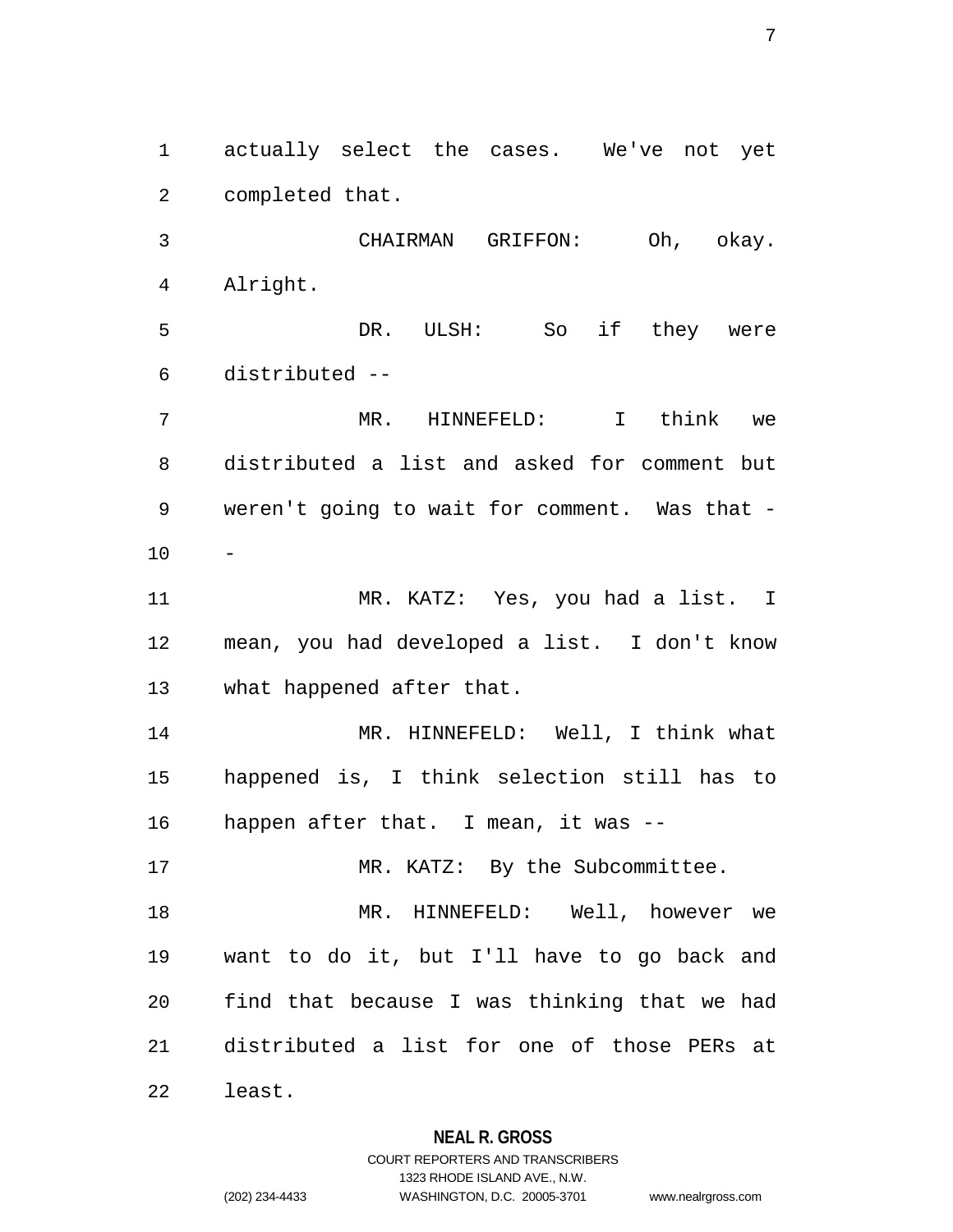1 MR. KATZ: There's only one. MR. HINNEFELD: Right now, I'm putting the matrices on the flash drive for people who I can't send it to, and this is an encrypted drive so I have to put it on each person's computer. But then after that I'll look for that, so if we can move this later. CHAIRMAN GRIFFON: Okay. We'll move this later on the agenda. Okay. MR. HINNEFELD: I'll see what I can find out. MEMBER MUNN: If you could give us an approximate date when you sent, when that was sent. MR. HINNEFELD: Well, I'll have to look. That's part of what I have to look for. 17 MEMBER MUNN: Thanks. CHAIRMAN GRIFFON: Okay. Let me move to item four. We can move that one later in the agenda. Item four is this first 100 cases report and the QA/QC review. I think we, at one point, discussed a lot of the

**NEAL R. GROSS**

COURT REPORTERS AND TRANSCRIBERS 1323 RHODE ISLAND AVE., N.W. (202) 234-4433 WASHINGTON, D.C. 20005-3701 www.nealrgross.com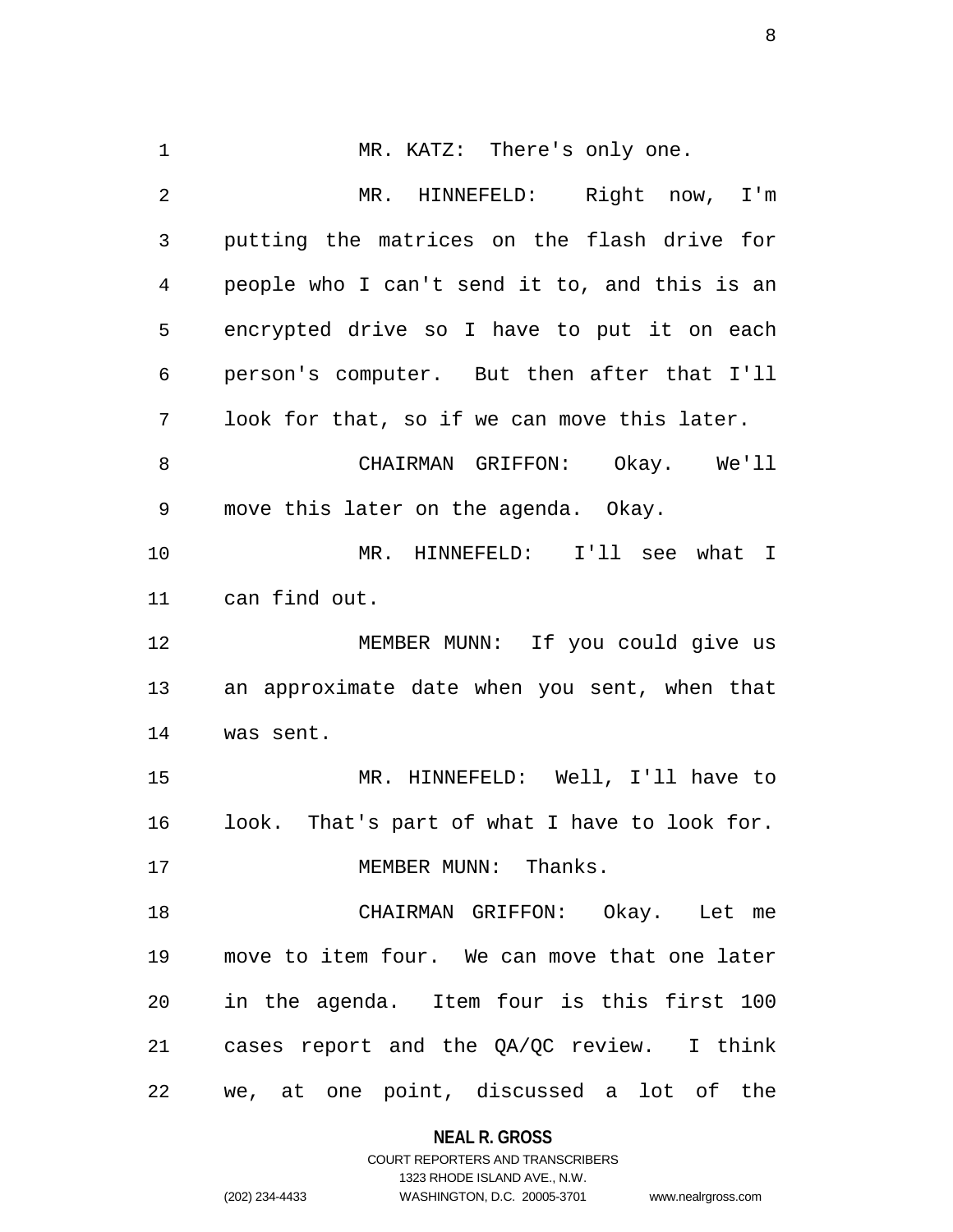findings we have are related to QC/QA findings, and we were going to delve down into those further, and then we thought, well, as a good starting point, we should understand a little more and in better detail what ORAU and NIOSH do as far as QA/QC. So, NIOSH had offered to present to us on that. I think this was a couple of meetings ago, but, anyway, it hasn't happened yet.

 The other, just talking last night with David, another option maybe to move this along might be if the Subcommittee or Members thereof could actually come to NIOSH, to your office, and get a briefing and kind of a walk through the system: how does it work, how does the data flow? I think that might be useful for all of us, and it might, you know. I don't know how, as a Subcommittee, I don't know how we'd do that, Ted, if it's a -- MR. KATZ: We could do that fine. MR. HINNEFELD: How are you going

to --

# **NEAL R. GROSS**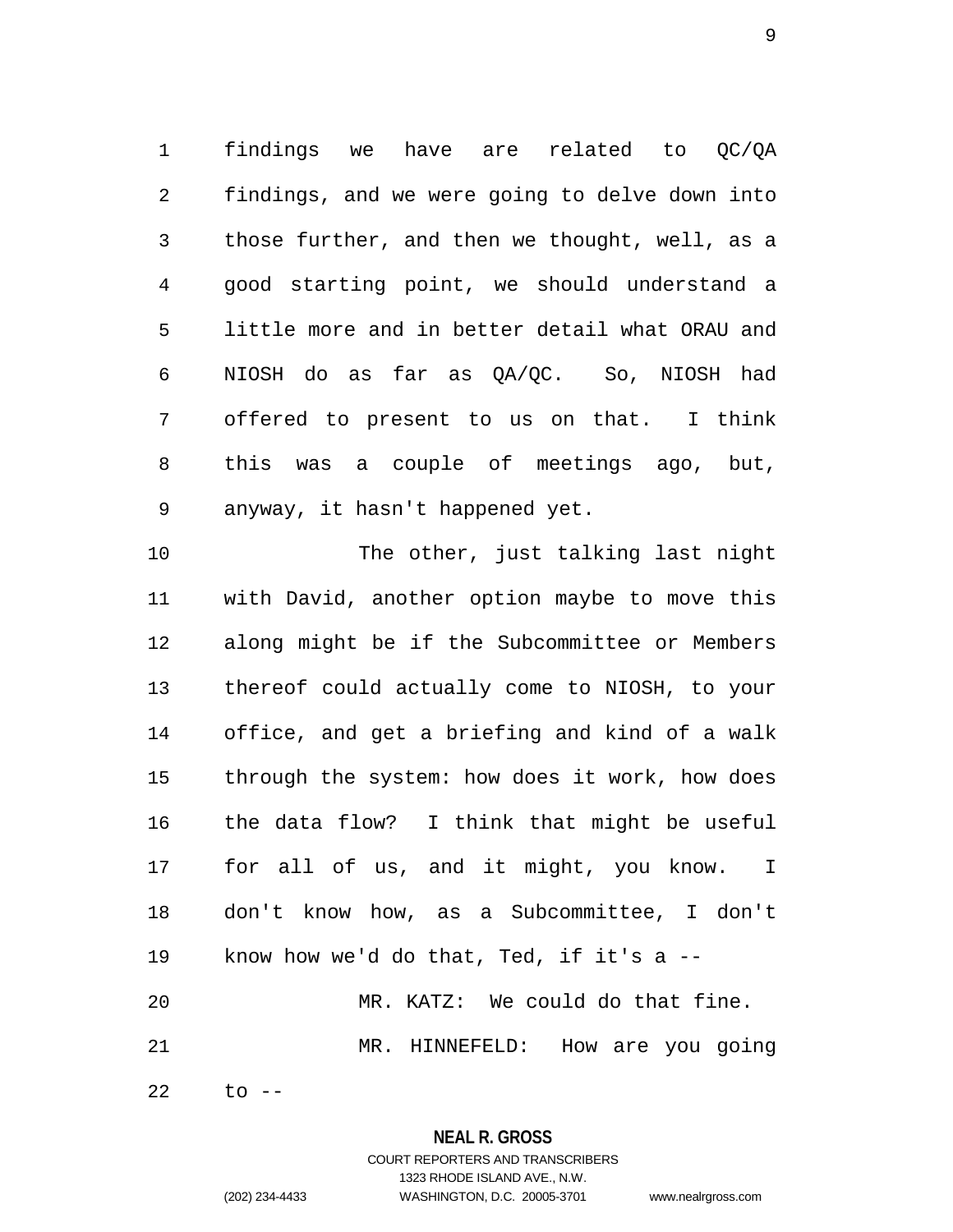MR. KATZ: It's no trouble with that whatsoever. CHAIRMAN GRIFFON: We can do it, and it doesn't have to be a public meeting or  $5 - -$  MR. KATZ: No, no, not to get an administrative run-through of the program. CHAIRMAN GRIFFON: So I propose that we do that before the next full sit-down Board meeting. 11 MR. HINNEFELD: Okay, alright. Which is in late May. CHAIRMAN GRIFFON: Is that the end of May? So like mid-May, could we -- 15 MR. HINNEFELD: Yes. CHAIRMAN GRIFFON: As I said -- MR. HINNEFELD: We'll have to clear it with ORAU because I think it would be most beneficial to start there -- CHAIRMAN GRIFFON: Yes, absolutely. MR. HINNEFELD: -- and see how

**NEAL R. GROSS**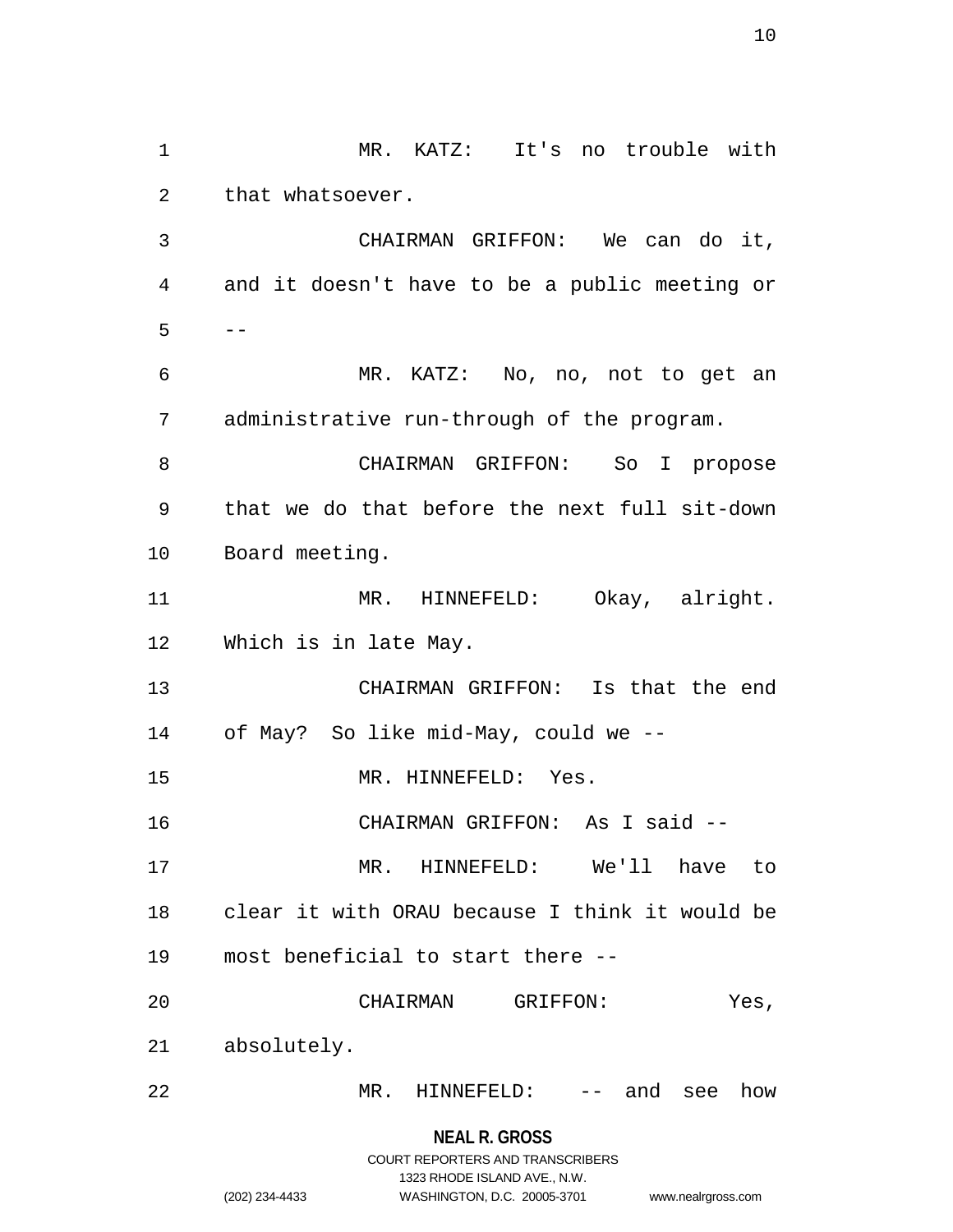their process works.

| 2              | CHAIRMAN GRIFFON: Absolutely.                  |
|----------------|------------------------------------------------|
| $\mathfrak{Z}$ | MR. HINNEFELD: In<br>fact, the                 |
| $\overline{4}$ | process does start on our side, but we'll      |
| 5              | start over there at ORAU and then we'll catch  |
| 6              | the beginning part of the process when we go   |
| 7              | to our side, to our building. Everybody's a    |
| 8              | U.S. citizen, so that won't be an issue.       |
| 9              | So, yes, I mean, we can schedule               |
| 10             | it just like any other Board meeting. We just  |
| 11             | want to make sure that ORAU will have people   |
| 12             | there, but I think one of the best people to   |
| 13             | be there is Scott Siebert, who is local. So    |
| 14             | he can usually get there on days we need it.   |
| 15             | CHAIRMAN GRIFFON: Alright.                     |
| 16             | Ideally, before the next Board meeting, but if |
| 17             | it went a little after, I suppose, you know,   |
| 18             | just given schedules, I'm not sure we can      |
| 19             | coordinate the dates. Do you think that would  |
| 20             | give you enough time to --                     |
| 21             | MR. HINNEFELD: Well, yes. I                    |
| 22             | don't know that there would be --              |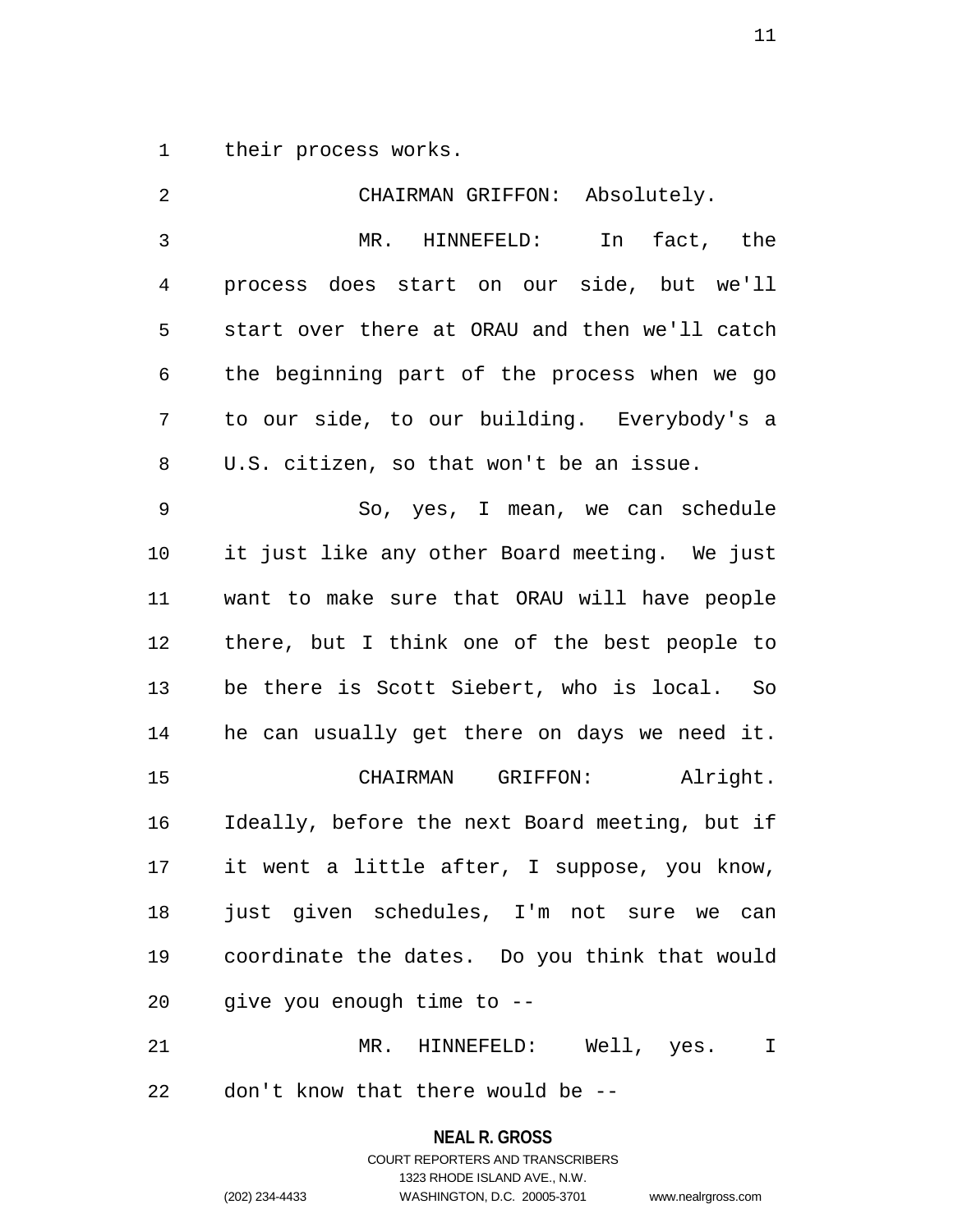CHAIRMAN GRIFFON: A lot of preparation.

 MR. HINNEFELD: -- a lot of preparation necessary just to kind of demonstrate the process.

 CHAIRMAN GRIFFON: That's what we were hoping, just to go there and get a lot, you know. Do you want to look at dates for that or --

 MR. KATZ: Yes, we can look at dates right now, or we can do that following this meeting. Either way, whichever you want. CHAIRMAN GRIFFON: Let's go ahead and look at dates right now. Might as well.

 MEMBER MUNN: The first week of May you already have some schedules here.

 MR. KATZ: Yes, there's some meetings.

 MEMBER MUNN: And then St. Louis is coming up the third week.

 MR. KATZ: Well, that's at the end of the month.

# **NEAL R. GROSS**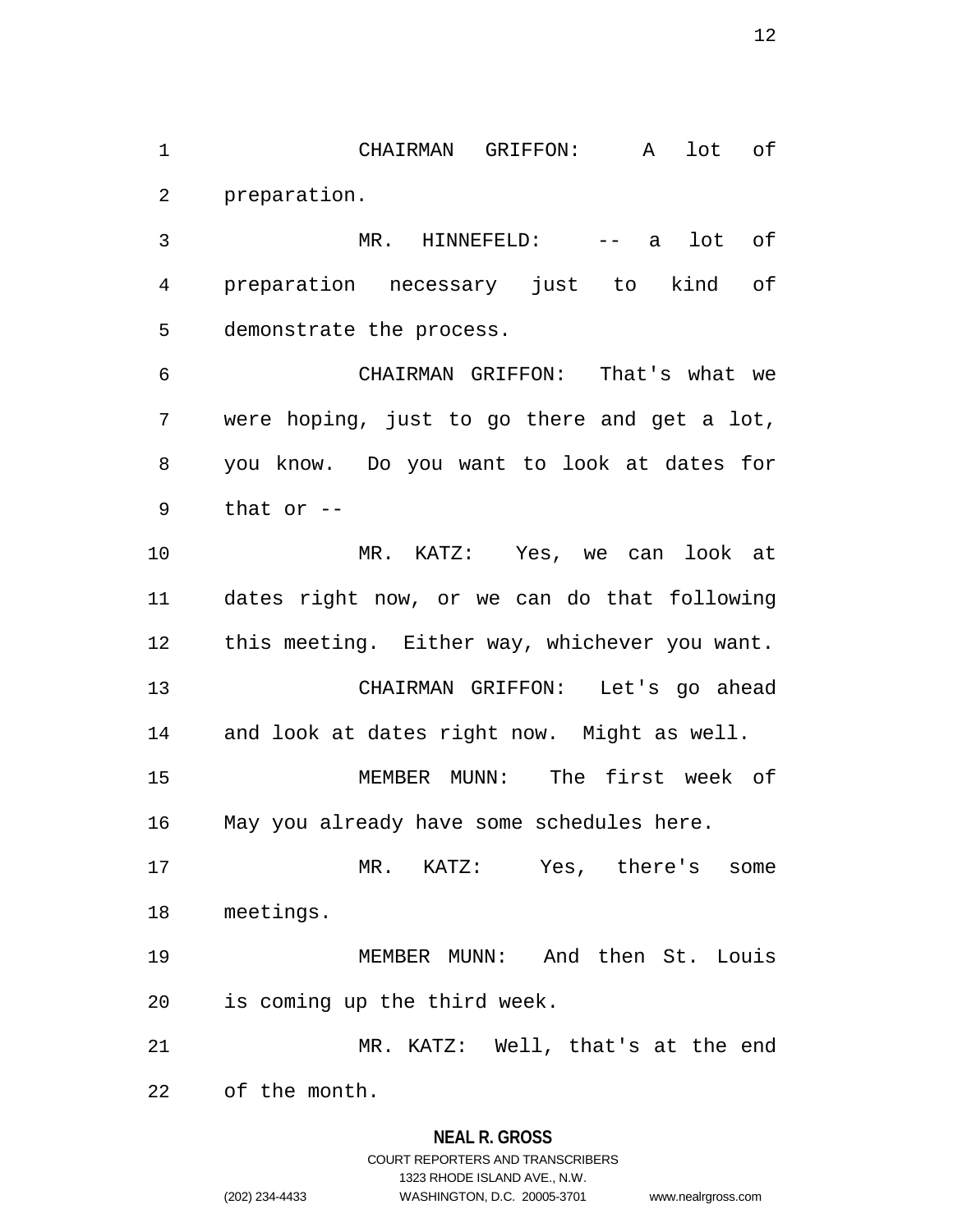MR. HINNEFELD: That's the 24th - 25th.

 MEMBER MUNN: I guess that's the fourth week.

 CHAIRMAN GRIFFON: Yes. For me, it would probably be that week before the 16th through the 20th.

 MR. KATZ: Okay. The 16th through the 20th you say? The 16th is a Work Group meeting. And, I mean, there are other Work Groups looking for dates. May I just suggest, this would be a better one actually. That gets so busy with Work Groups, and you hate to get in the way of a Work Group for this.

 CHAIRMAN GRIFFON: Okay. We can move after the Board meeting then, I suppose, right? Is that what you're saying?

 MR. KATZ: Yes. And after the Board meeting, typically, you know, it's a desert in terms of meetings.

CHAIRMAN GRIFFON: Right.

MR. KATZ: Nobody wants to meet

**NEAL R. GROSS** COURT REPORTERS AND TRANSCRIBERS

1323 RHODE ISLAND AVE., N.W.

(202) 234-4433 WASHINGTON, D.C. 20005-3701 www.nealrgross.com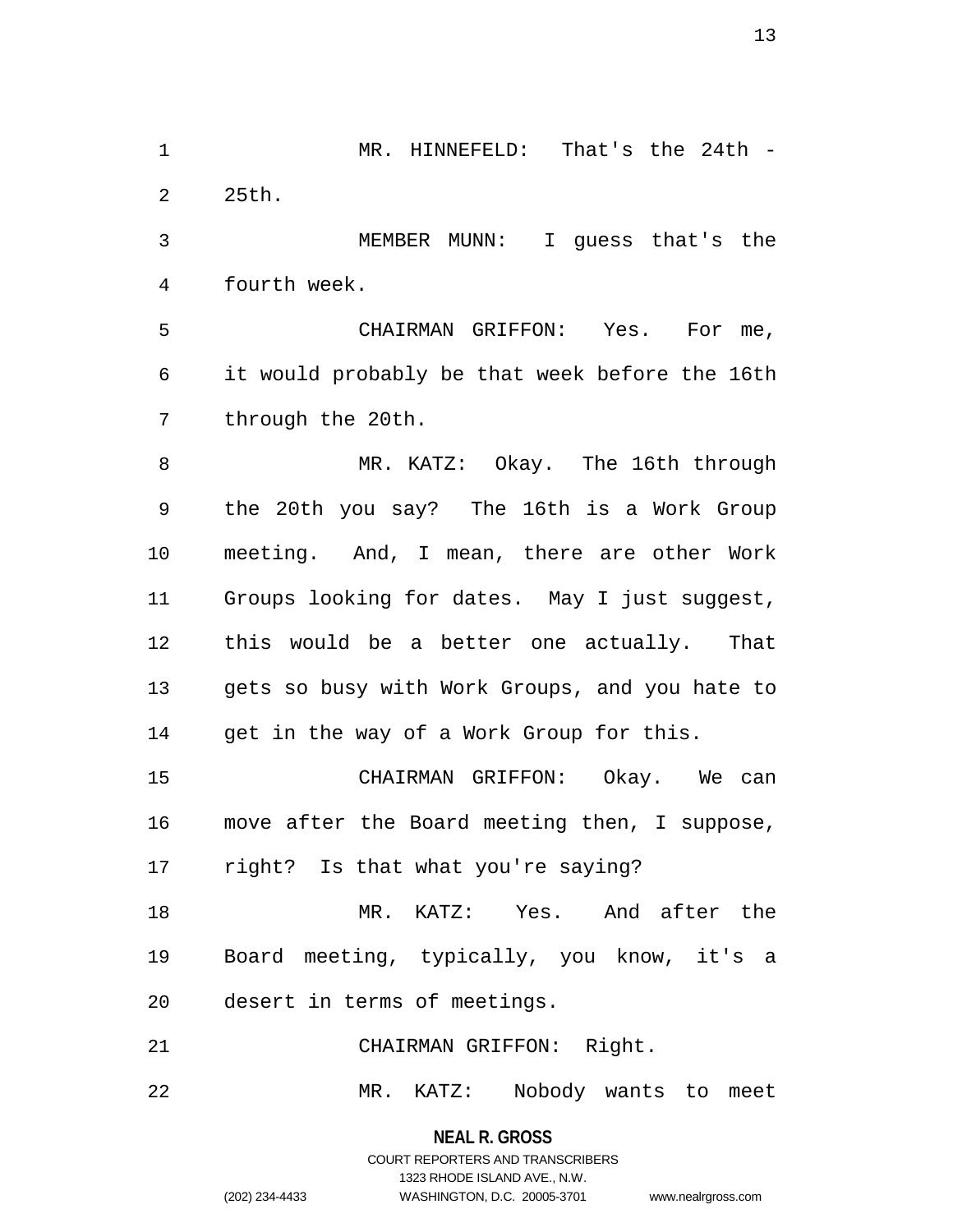after that, so that would be a good time. CHAIRMAN GRIFFON: Well, we do have this classified meeting on June 13th, right? MR. KATZ: Right. We could do it before that, though. CHAIRMAN GRIFFON: Before that? For some reason, June 6th -- DR. ULSH: I am on vacation starting June 11th. MR. HINNEFELD: Okay. That's late anyway. You're on vacation for a week or two weeks? 14 DR. ULSH: Oh, I hope it's two. MEMBER MUNN: I hope it's two, also. DR. ULSH: I think it is two weeks. MEMBER MUNN: You don't think the first week in May would be a good time to do that? MR. KATZ: Well, what about the

> **NEAL R. GROSS** COURT REPORTERS AND TRANSCRIBERS

> > 1323 RHODE ISLAND AVE., N.W.

(202) 234-4433 WASHINGTON, D.C. 20005-3701 www.nealrgross.com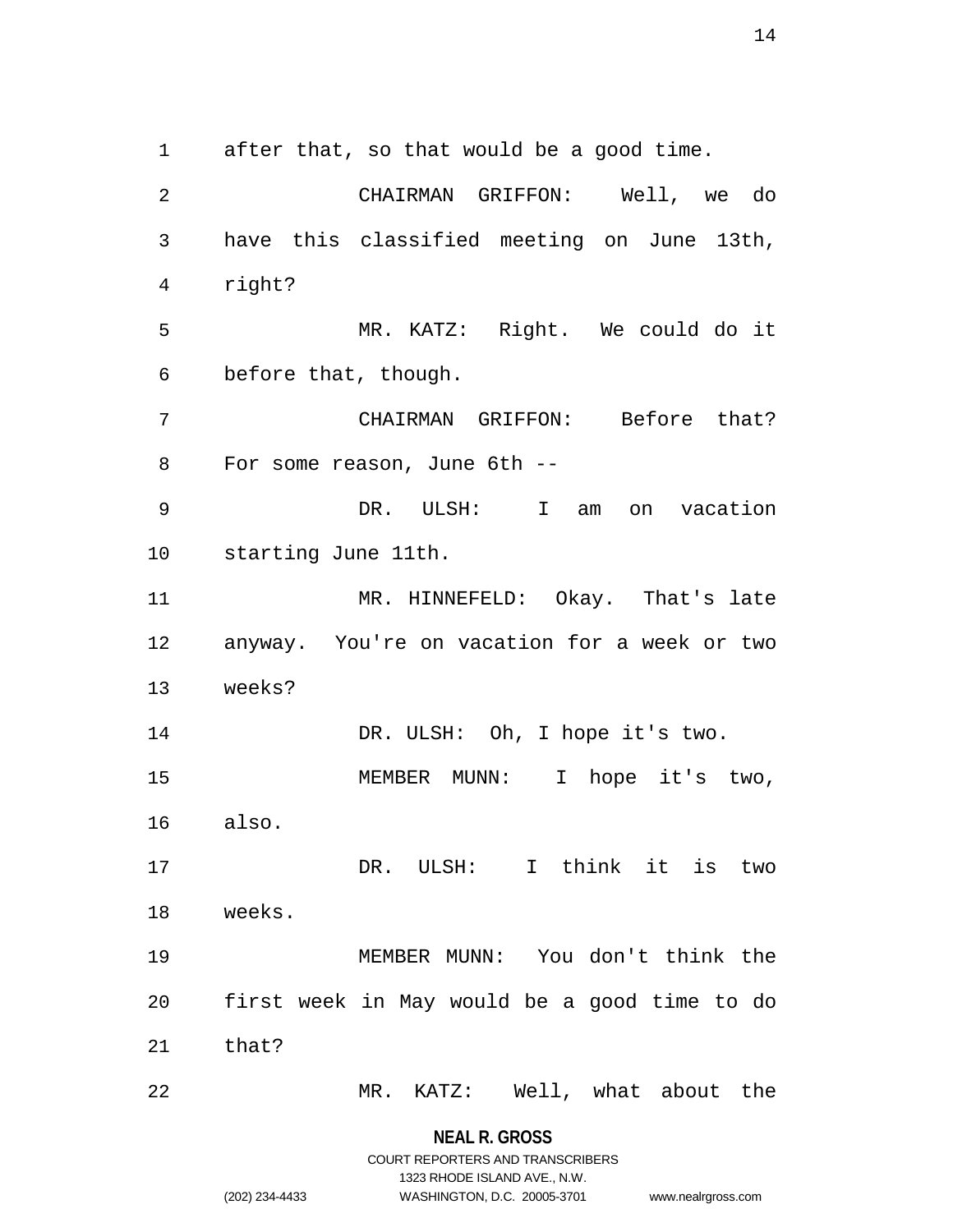9th - 10th, before that? June 9th - 10th? I mean, they only need a day, right? You only need -- CHAIRMAN GRIFFON: June 9th - 10th? MR. KATZ: The day would work, wouldn't it? CHAIRMAN GRIFFON: Yes, I would hope a day. MEMBER MUNN: It would have to be the 9th for me. MR. KATZ: It doesn't work for David. DR. ULSH: Is that whole week out or just June 9th? CHAIRMAN GRIFFON: Well, early in the week I'm in Texas so -- MEMBER MUNN: And I'm still questioning why the end of the first week in May is not good. MR. KATZ: The end of the first week in May? You mean --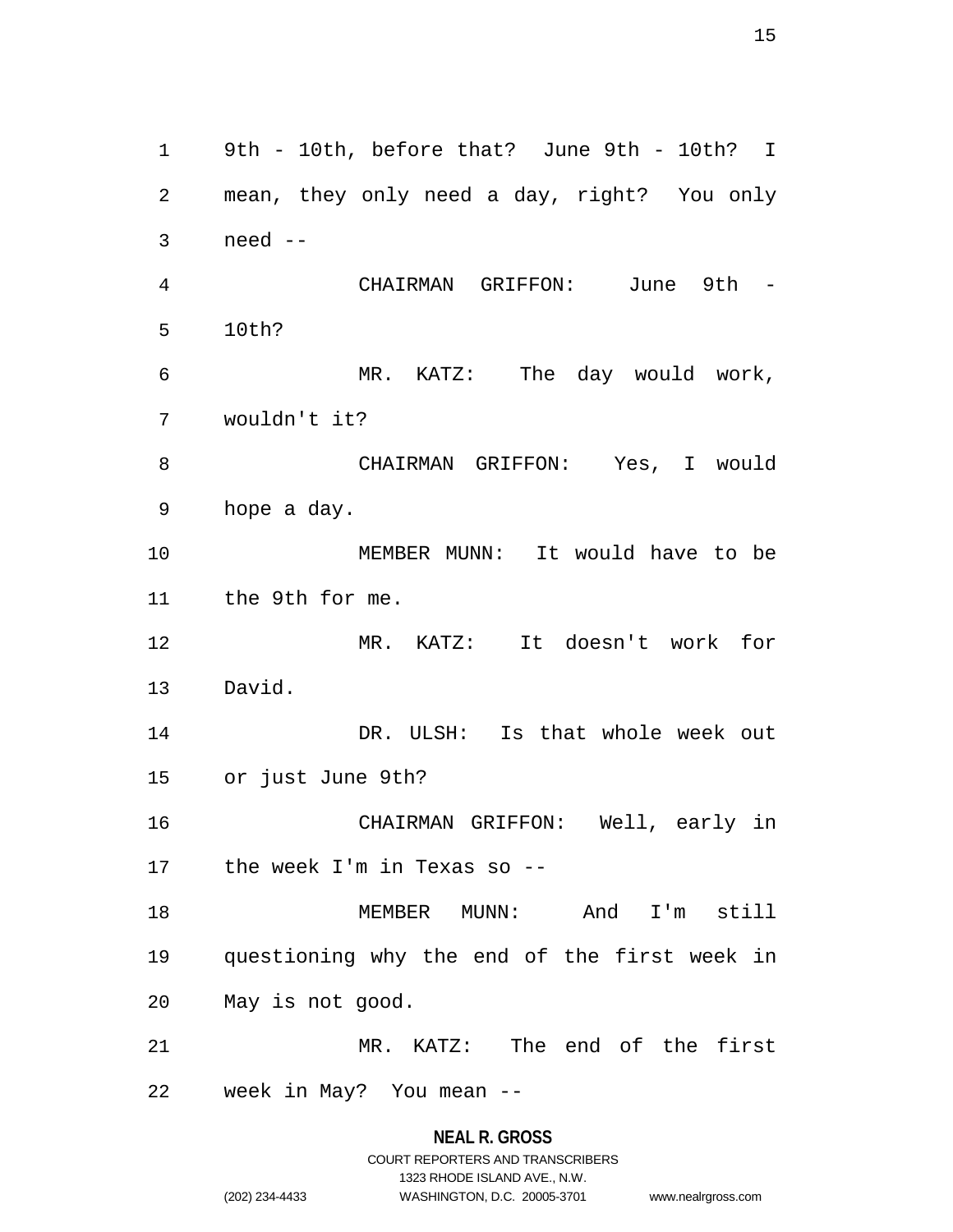CHAIRMAN GRIFFON: June's 1st, 2nd, and 3rd, you mean? MR. KATZ: You mean May 30th or 31st? Is that what you said? MEMBER MUNN: No. I meant the first week in May. MR. KATZ: Oh, the first week in May. MEMBER MUNN: Because that's further, that's before the -- MR. KATZ: Okay. Well, we have Pantex meeting the 3rd. MEMBER MUNN: You still have LANL on the 2nd, right? LANL on the 2nd, Pantex on the 3rd. And so you'll have some people who are already here. The 4th? CHAIRMAN GRIFFON: I couldn't do the 4th. MEMBER MUNN: The 4th or 5th? What about the following week, the Mother's Day week? MR. KATZ: Well, what about the

**NEAL R. GROSS**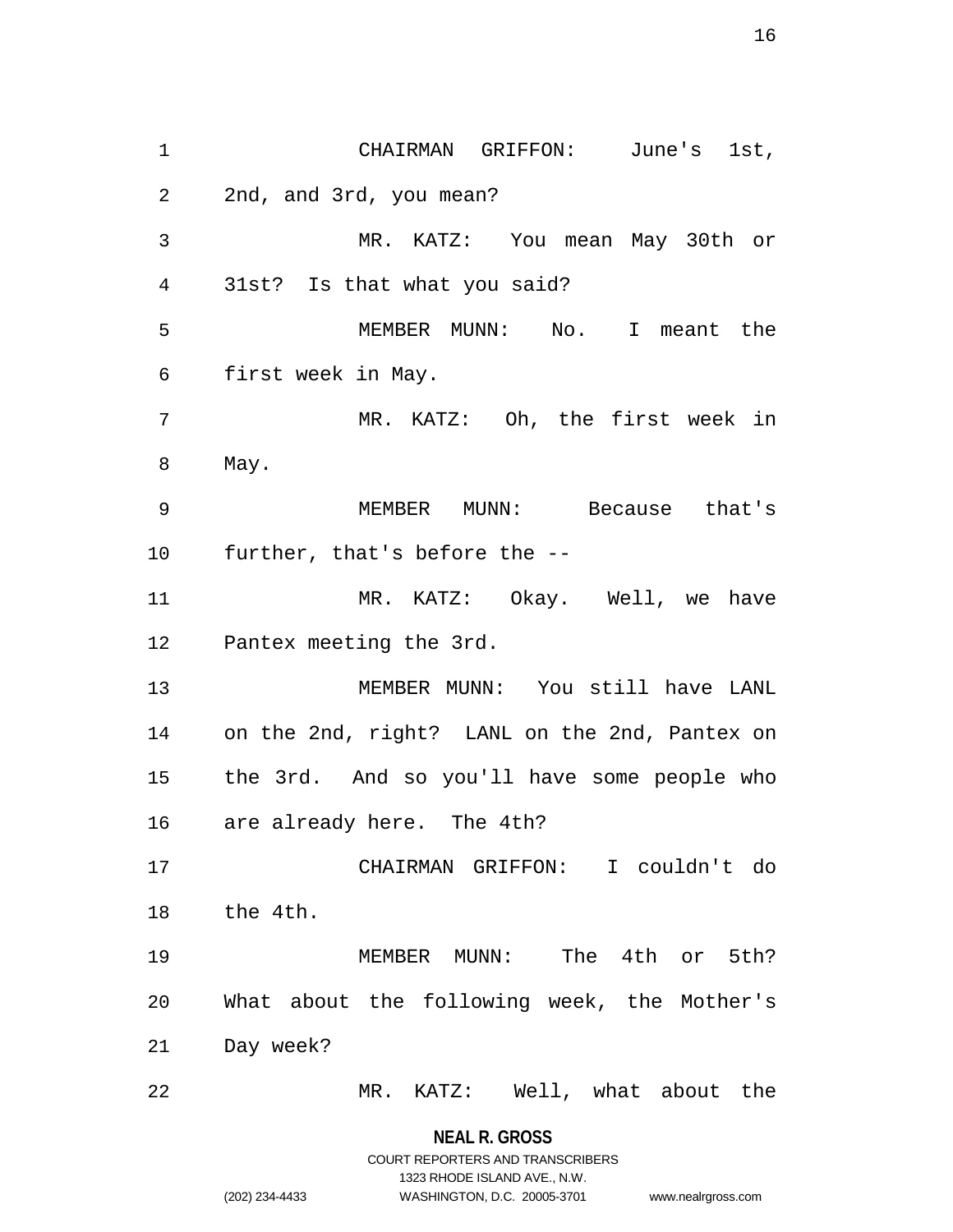6th of May? Does that not work?

 CHAIRMAN GRIFFON: Yes, that's probably okay. MR. KATZ: It's a Friday, but does that work for you guys? Want to do it then? CHAIRMAN GRIFFON: Alright. Yes, let's do it. Yes. We may not find another good day. MEMBER MUNN: Bob, can you be on the 6th? MEMBER PRESLEY: I just have to wait and see. 13 MEMBER MUNN: Okay. 14 MEMBER PRESLEY: That's a Friday. 15 MEMBER MUNN: Yes. MEMBER CLAWSON: What day was this? MR. KATZ: Sixth of May. It's a Friday. CHAIRMAN GRIFFON: And we would just have to think about, I mean we'll have to go to NIOSH, right? Rather than here.

# **NEAL R. GROSS**

|                | COURT REPORTERS AND TRANSCRIBERS |                    |
|----------------|----------------------------------|--------------------|
|                | 1323 RHODE ISLAND AVE N.W.       |                    |
| (202) 234-4433 | WASHINGTON, D.C. 20005-3701      | www.nealrgross.com |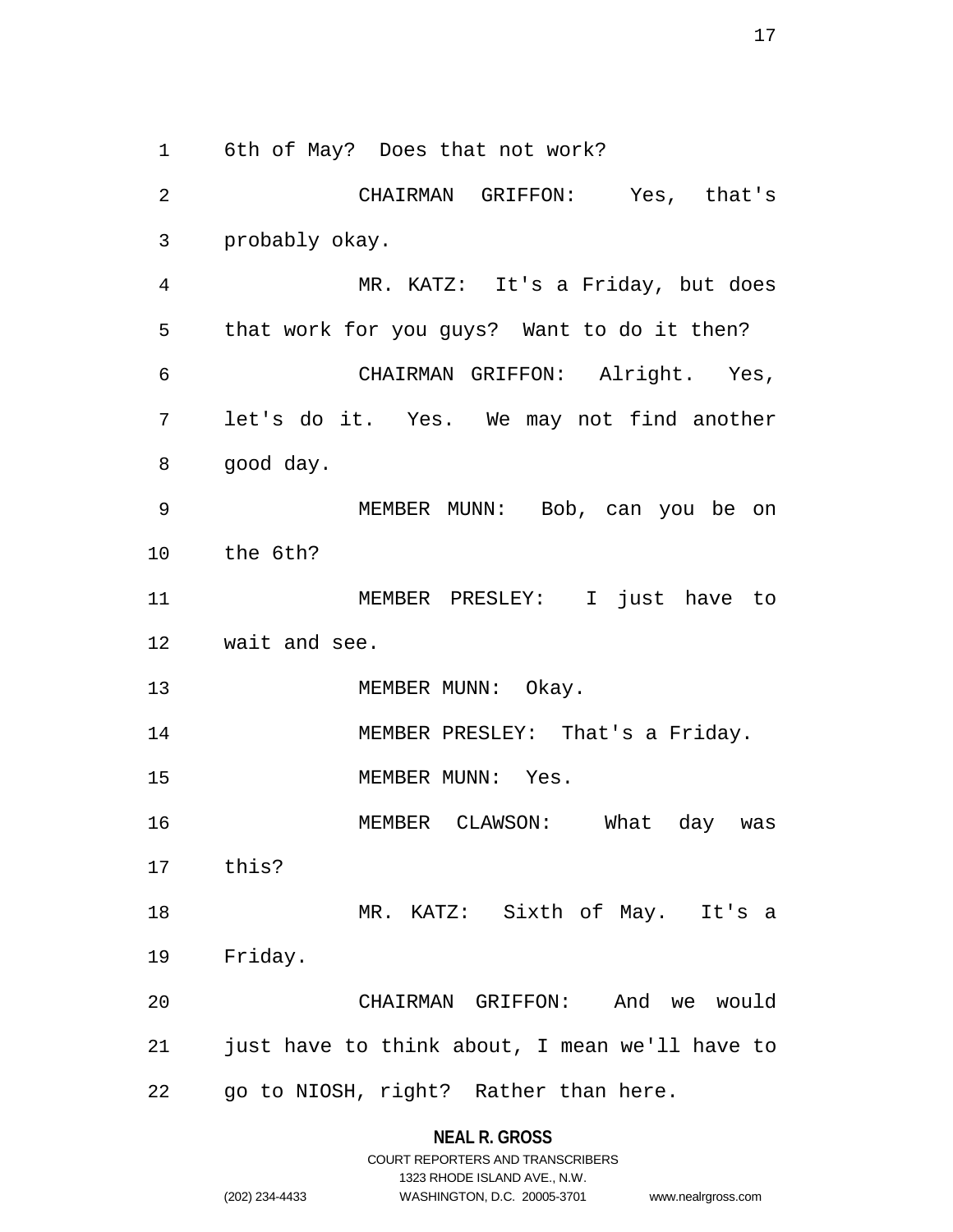MR. KATZ: Right. So there's no reason to stay at this hotel, for example, because this is across the river. So we'll make arrangements. CHAIRMAN GRIFFON: Okay. Alright. So I think that will -- 7 MR. KATZ: And, you know, two- thirds of the day is plenty, right? CHAIRMAN GRIFFON: Yes, I would think. 11 MR. HINNEFELD: I would think. MR. KATZ: Do we need to get in that morning because of the dissertation defense? MEMBER RICHARDSON: I could get in that night, assuming there's not tears. I should be done by four. MR. KATZ: Okay. So we could start off in the morning. (Simultaneous speaking.) CHAIRMAN GRIFFON: Okay, good. We made a little progress there then. I mean, I

> **NEAL R. GROSS** COURT REPORTERS AND TRANSCRIBERS

> > 1323 RHODE ISLAND AVE., N.W.

| $(202)$ 234-4433 |  |
|------------------|--|

(202) 234-4433 WASHINGTON, D.C. 20005-3701 www.nealrgross.com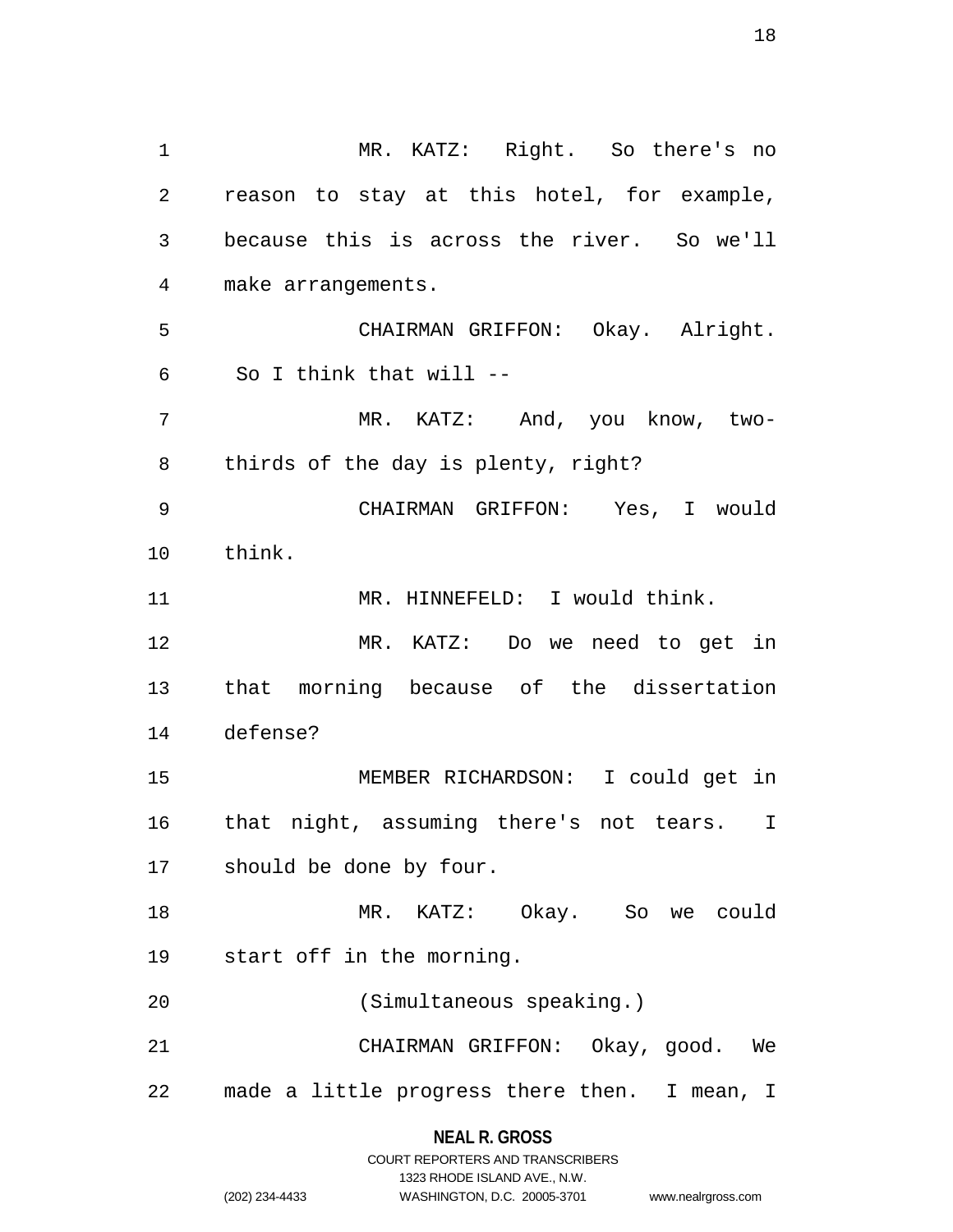really would like to close out the first 100 cases report, and it's been like held up for over a year waiting on this QC question.

 DR. MAURO: So in that report, I know that there's a lot of discussion regarding the QC issue, so this is really the part of the report which we actually walk through the process.

 CHAIRMAN GRIFFON: Right, right. I mean --

11 DR. MAURO: One of our --

 CHAIRMAN GRIFFON: Hopefully, someone -- I think it's critical that Doug be there.

 DR. MAURO: Doug probably, if he can, but we have other people, people like Ron Buchanan. So we'll have someone there.

 CHAIRMAN GRIFFON: Okay, okay. Then I guess we can -- where do we stand on item two, Ted, the selection, oh, selection parameters.

MR. KATZ: Yes, we just need to

**NEAL R. GROSS** COURT REPORTERS AND TRANSCRIBERS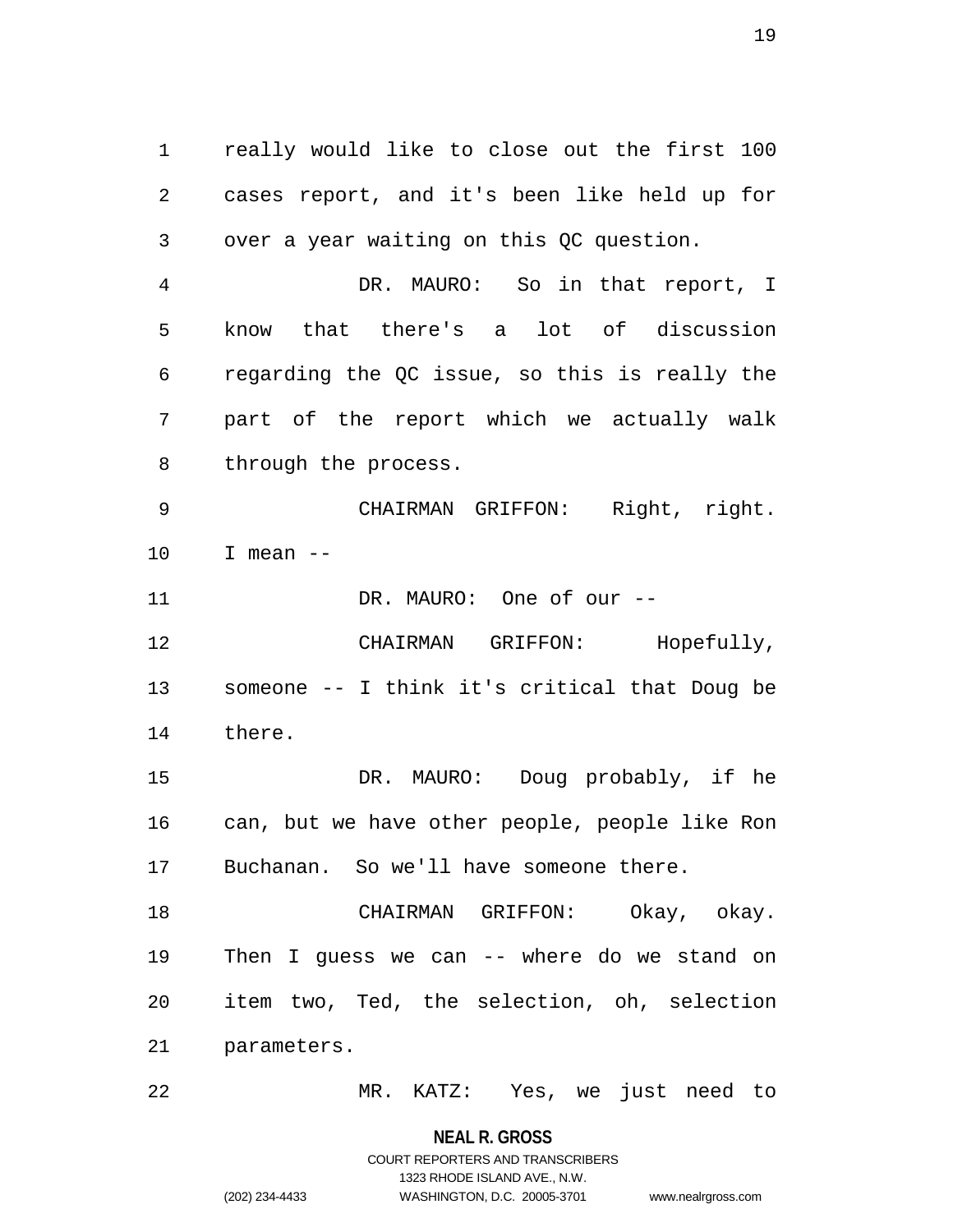sort of start off with some marching orders for DCAS.

 MR. FARVER: That's the 15th set. MR. KATZ: Yes, the next set. CHAIRMAN GRIFFON: I mean, the marching orders being give us another 40 to pick from, right? 8 MR. KATZ: Yes, and if you have

any --

 CHAIRMAN GRIFFON: And if we have any modifications to our normal selection criteria. Right, right, right, okay.

 MR. HINNEFELD: Okay. Well, I think you want to look at all internal and external, as our HP marks them, only. I mean, we've looked at that I think previously, haven't we? We used to do a random pull and we --

 CHAIRMAN GRIFFON: Yes. I think lately we've pulling from an external, yes. MR. HINNEFELD: Okay. And then we should be able to pull a cutoff date, you

> **NEAL R. GROSS** COURT REPORTERS AND TRANSCRIBERS

> > 1323 RHODE ISLAND AVE., N.W.

(202) 234-4433 WASHINGTON, D.C. 20005-3701 www.nealrgross.com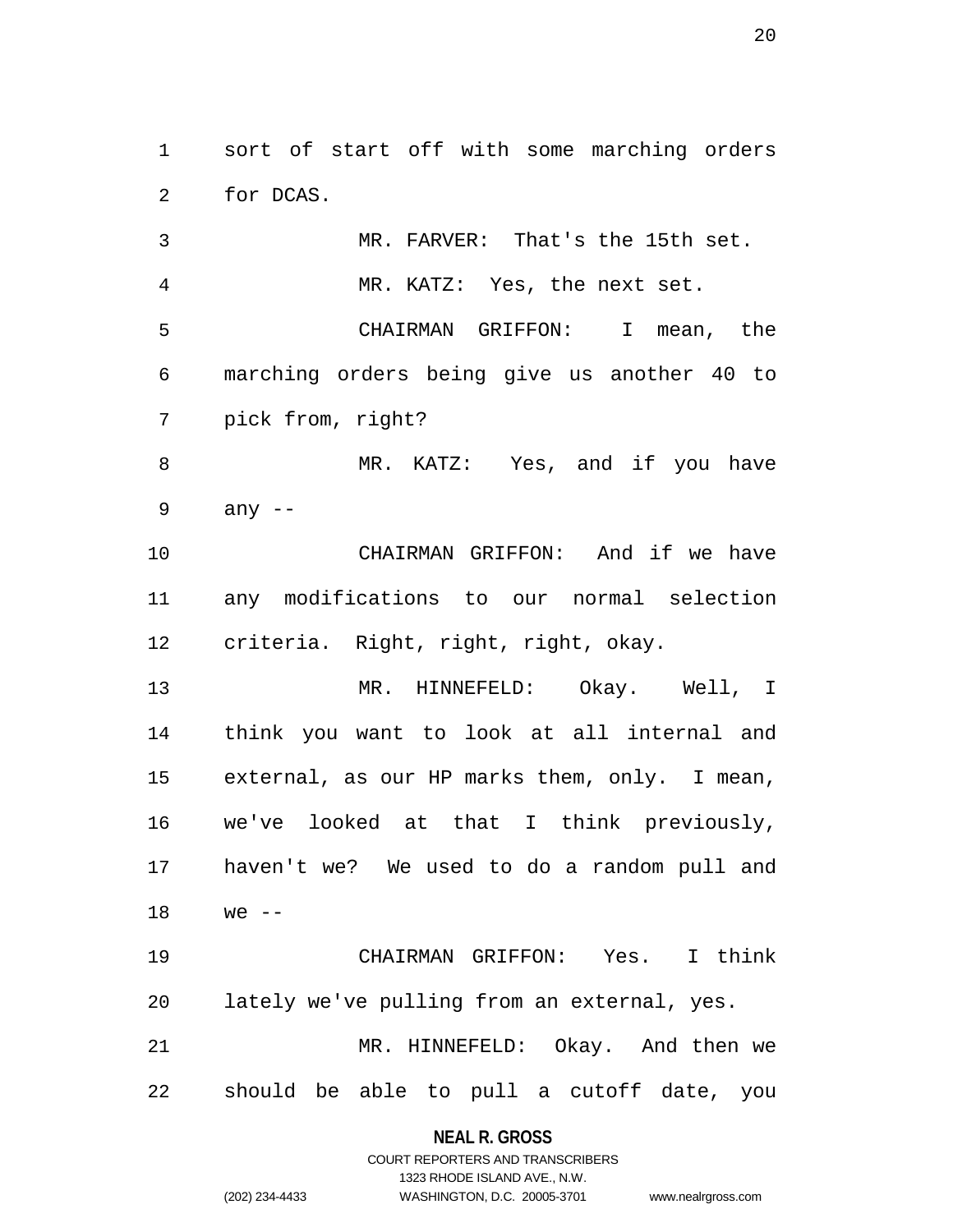know, a completion date because we wanted to look at more recent ones? We still need that, right?

 CHAIRMAN GRIFFON: Yes, yes, a cutoff date would be good.

 MR. HINNEFELD: Okay. So a completion date, anything completed after such and such a date, pull internal and external, and then, yes, we'll have to run the entire list by DOL because we've learned since the last selection and this one that our information on cases that are complete isn't up to date. We've been trying to pull cases that are done, meaning there's a final dose reconstruction of cases that have been adjudicated.

# CHAIRMAN GRIFFON: Right.

18 MR. HINNEFELD: We thought we were getting information in a final decision letter that told us so we could do that pull. Well, we're not always getting that final decision letter, and it's been a while since we've been

#### **NEAL R. GROSS**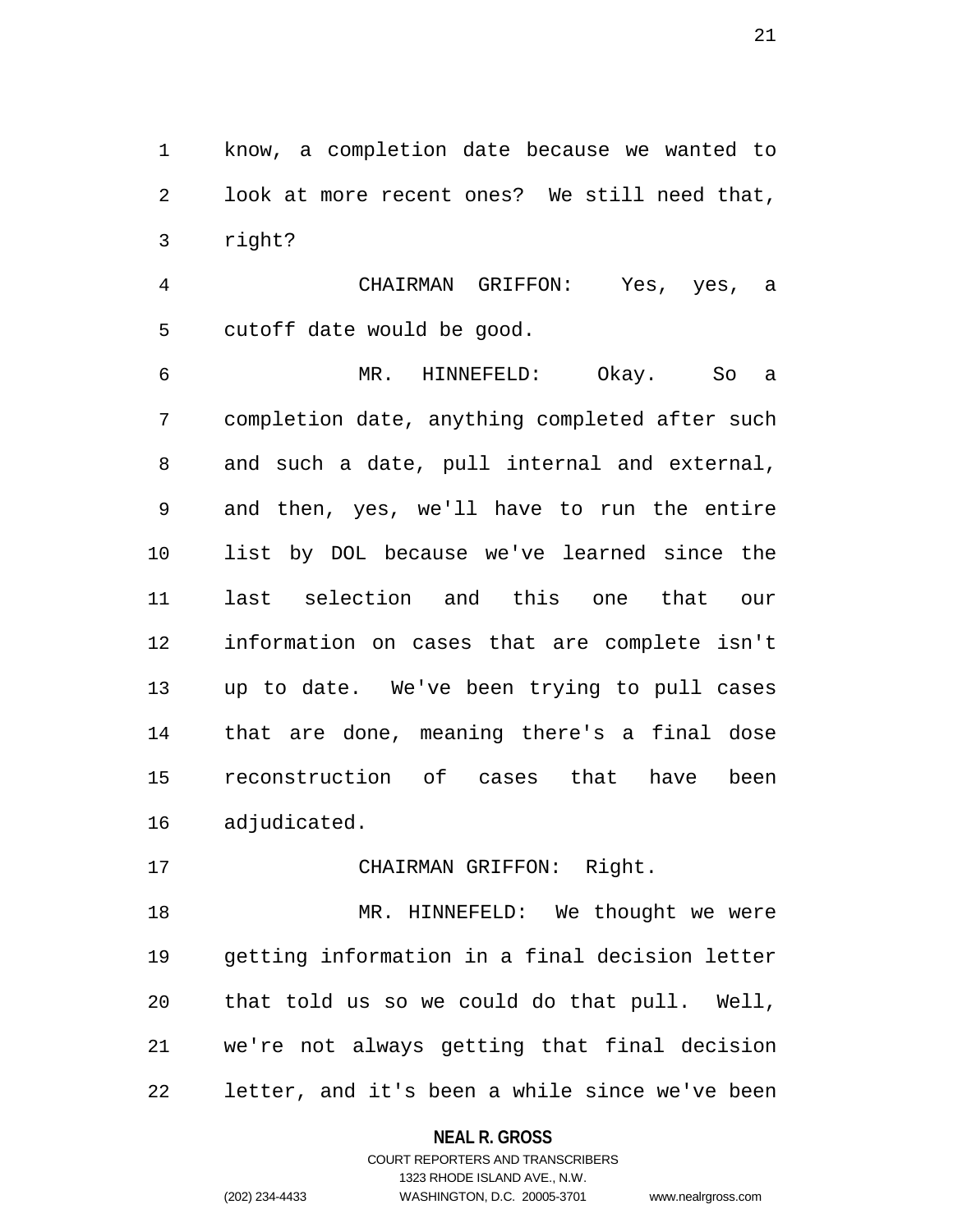getting those final decision letters. So rather than try to remedy that situation, we're going to do our initial list, send that over to DOL, and say which one of these are finally adjudicated? They can tell us which ones are finally adjudicated, and then we have cases that are eligible for pull. We've been actually selecting from a smaller set, subset of -- CHAIRMAN GRIFFON: Oh, okay. So we should get a larger --

 MR. HINNEFELD: Yes, we should get a larger set of ready-to-review claims.

 CHAIRMAN GRIFFON: Okay. And for the next Subcommittee meeting, I think, Kathy or Doug, you've been keeping up with this, sort of the up-to-date matrix of what we've done, sort of demographics of the cases, you know, the statistics of the cases.

 MS. BEHLING: Yes. I've been keeping up with that, yes.

CHAIRMAN GRIFFON: Hi, Kathy.

**NEAL R. GROSS**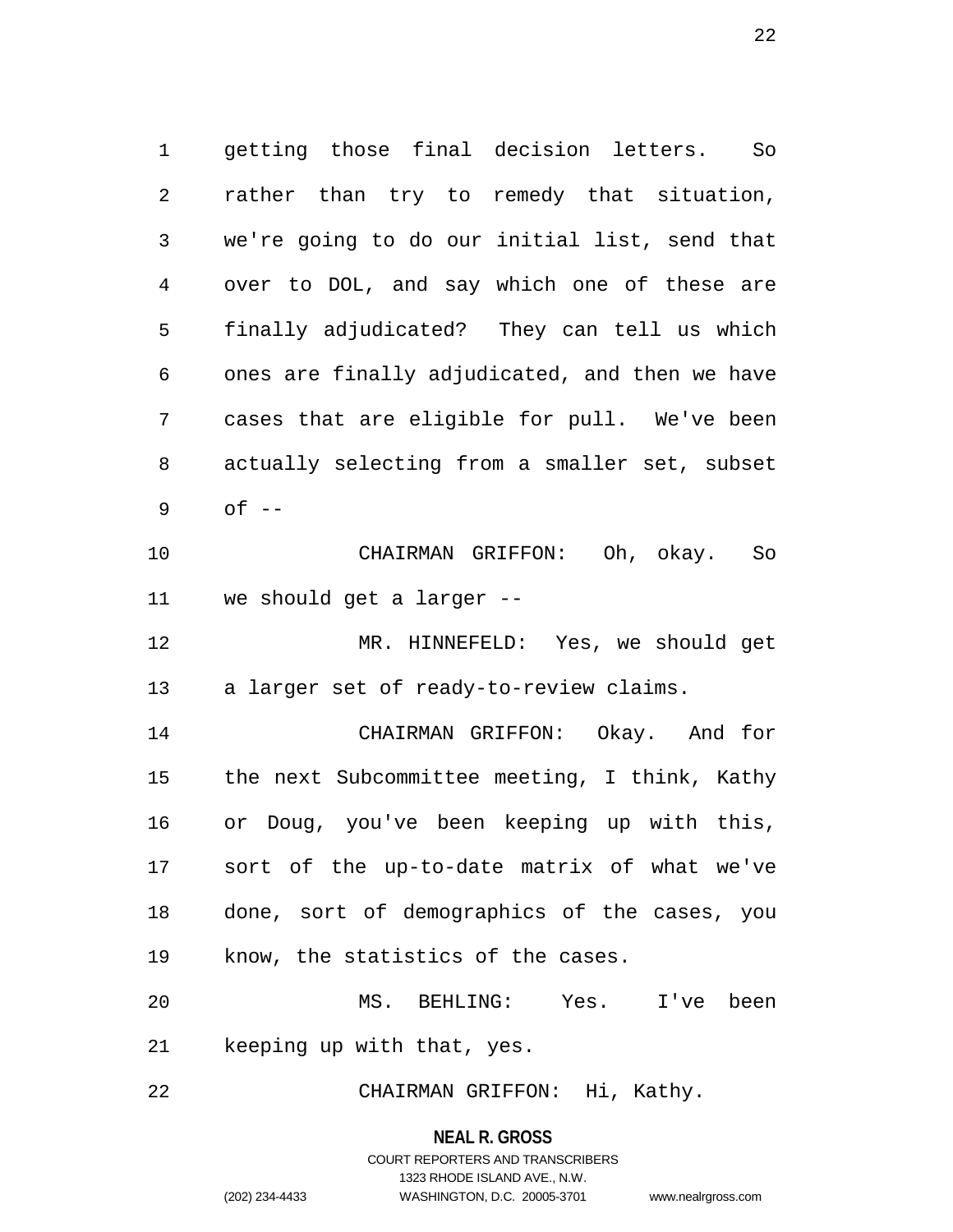1 MS. BEHLING: Hi. CHAIRMAN GRIFFON: Maybe for the next Subcommittee meeting, when Stu brings those cases, if we could have, you know, sort of your standard update on that so we can see what we've selected thus far and compare it to our criteria. I think that would be useful. MS. BEHLING: Okay. That will be fine. CHAIRMAN GRIFFON: Yes, alright. 11 MEMBER MUNN: What date was our last group of selections that we made? DR. MAURO: The 14th set? MEMBER MUNN: Yes, the 14th set. CHAIRMAN GRIFFON: Well, is this the 14th one coming? DR. MAURO: No, the 15th is coming. We're working the 14th right now. We're actually up to the -- CHAIRMAN GRIFFON: Oh, okay. So you got 14, so this will be 15. MEMBER MUNN: I was trying to

> **NEAL R. GROSS** COURT REPORTERS AND TRANSCRIBERS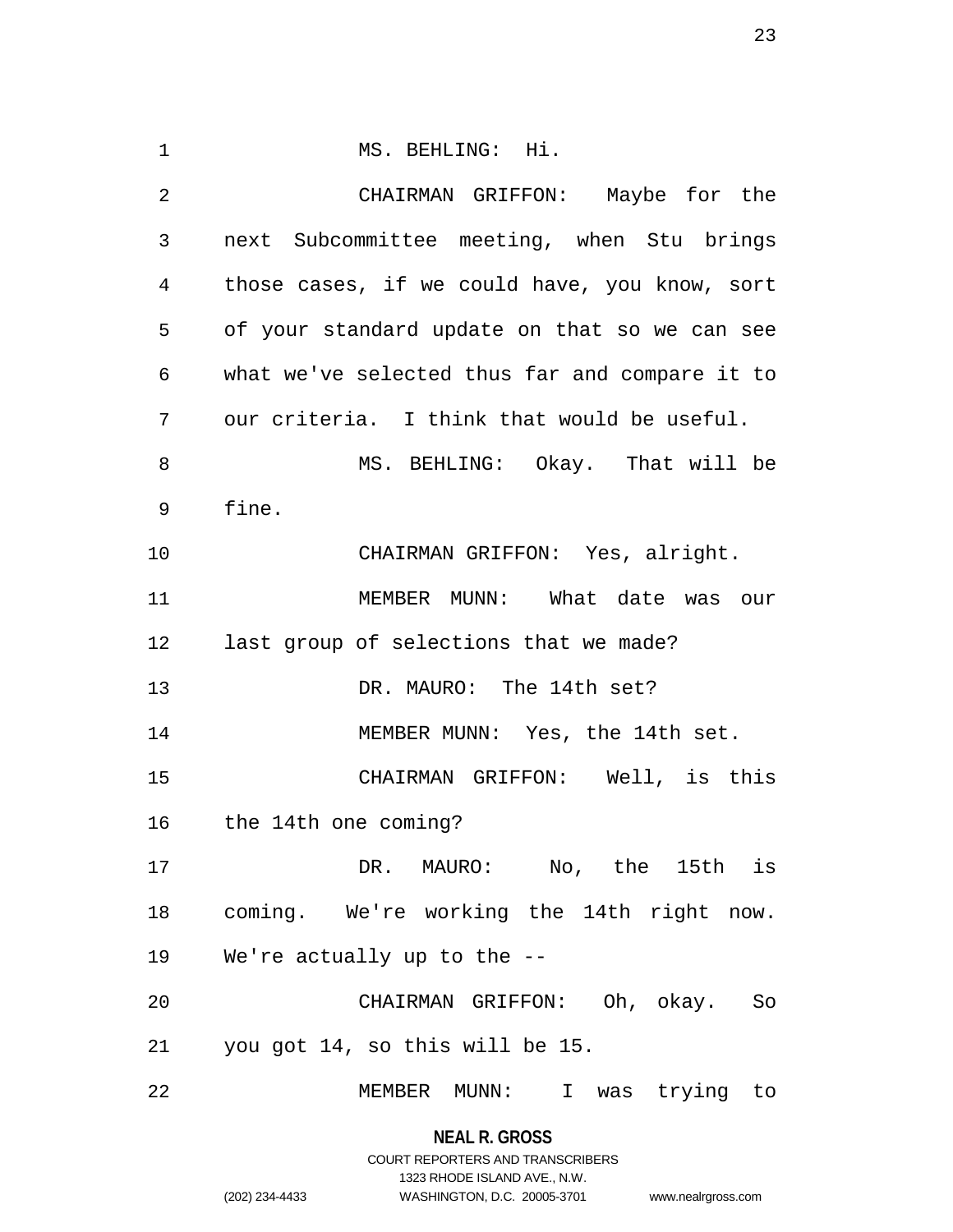remember whether we had established a cutoff date at the time that we selected those. DR. MAURO: I don't remember when you selected the 14th. (Simultaneous speaking.) DR. MAURO: It almost comes as a way where we see how we're progressing in terms of getting back that current set that's active, getting it out the door. We know it's at least two months, just like today, and today to when we get the 15th set we're probably talking two months. So that's how I think about it, so that I'm thinking now -- that's why I like the idea if we could start as soon as possible on the 15th set. It will put us in a place where it will be just about the right time for us, without breaking stride  $18 - -$  MEMBER MUNN: Right, right. DR. MAURO: -- just to get right into the 15th set. MEMBER MUNN: I was trying to

> **NEAL R. GROSS** COURT REPORTERS AND TRANSCRIBERS 1323 RHODE ISLAND AVE., N.W. (202) 234-4433 WASHINGTON, D.C. 20005-3701 www.nealrgross.com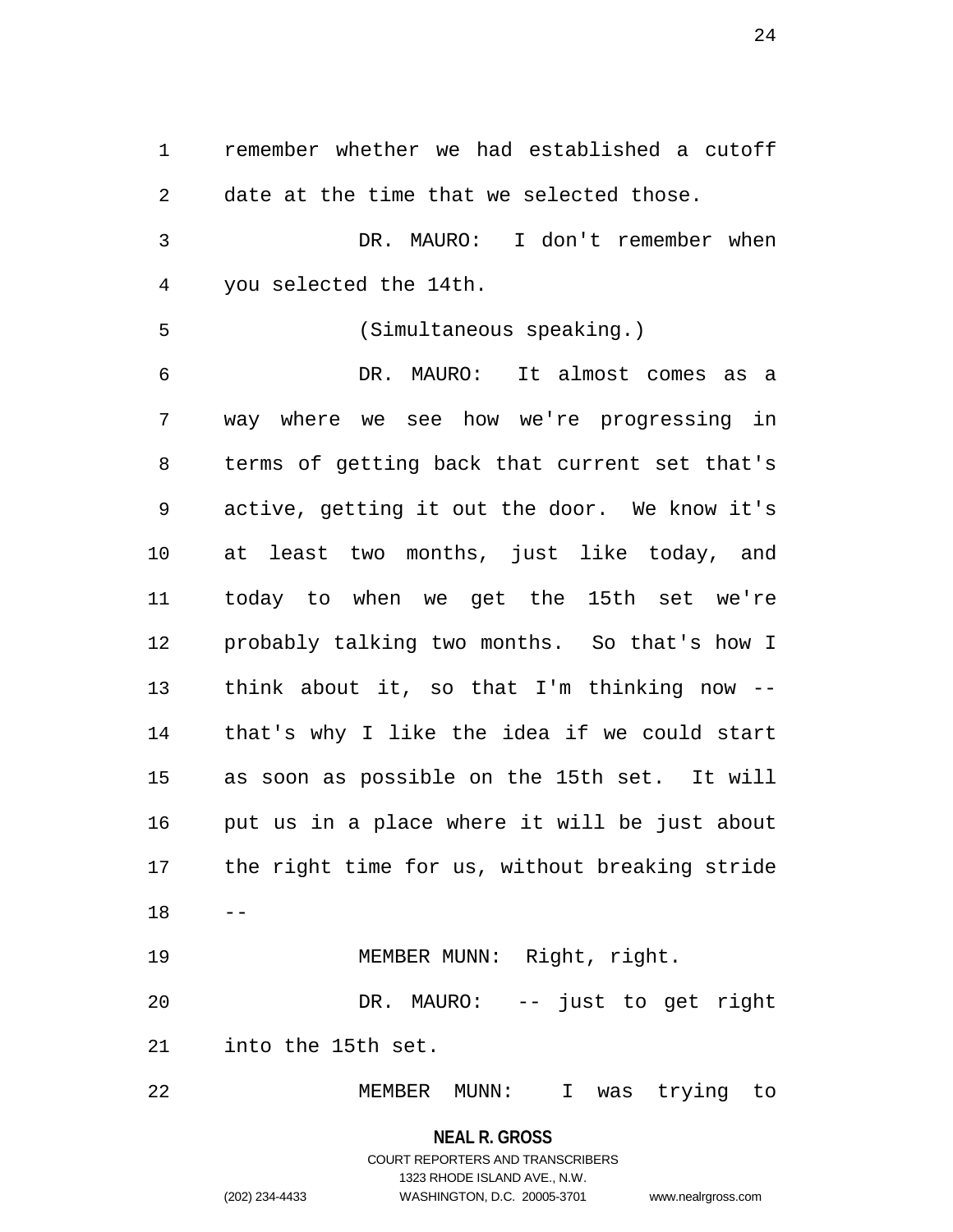think in terms of starting date for NIOSH to begin their selections.

 MR. HINNEFELD: Well, we don't want to get too recent because there's a certain amount of time that it has to go through after we do a final dose reconstruction for the adjudication of the case, so we're not going to go right up to the latest day. We're going to go back a month or two as the latest completion date we're going to use, and then we'll pick a date that will give us a nice big, a big but not unwieldy class of, you know, group of claims to choose from. How's that?

 And then the normal process is then this Subcommittee selects maybe some 40 or so. And in this case, most of those should survive because we've already looked at them and said they're ready to be reviewed.

MEMBER MUNN: Okay.

 CHAIRMAN GRIFFON: And the set size, John, do you need more cases? Do you

#### **NEAL R. GROSS**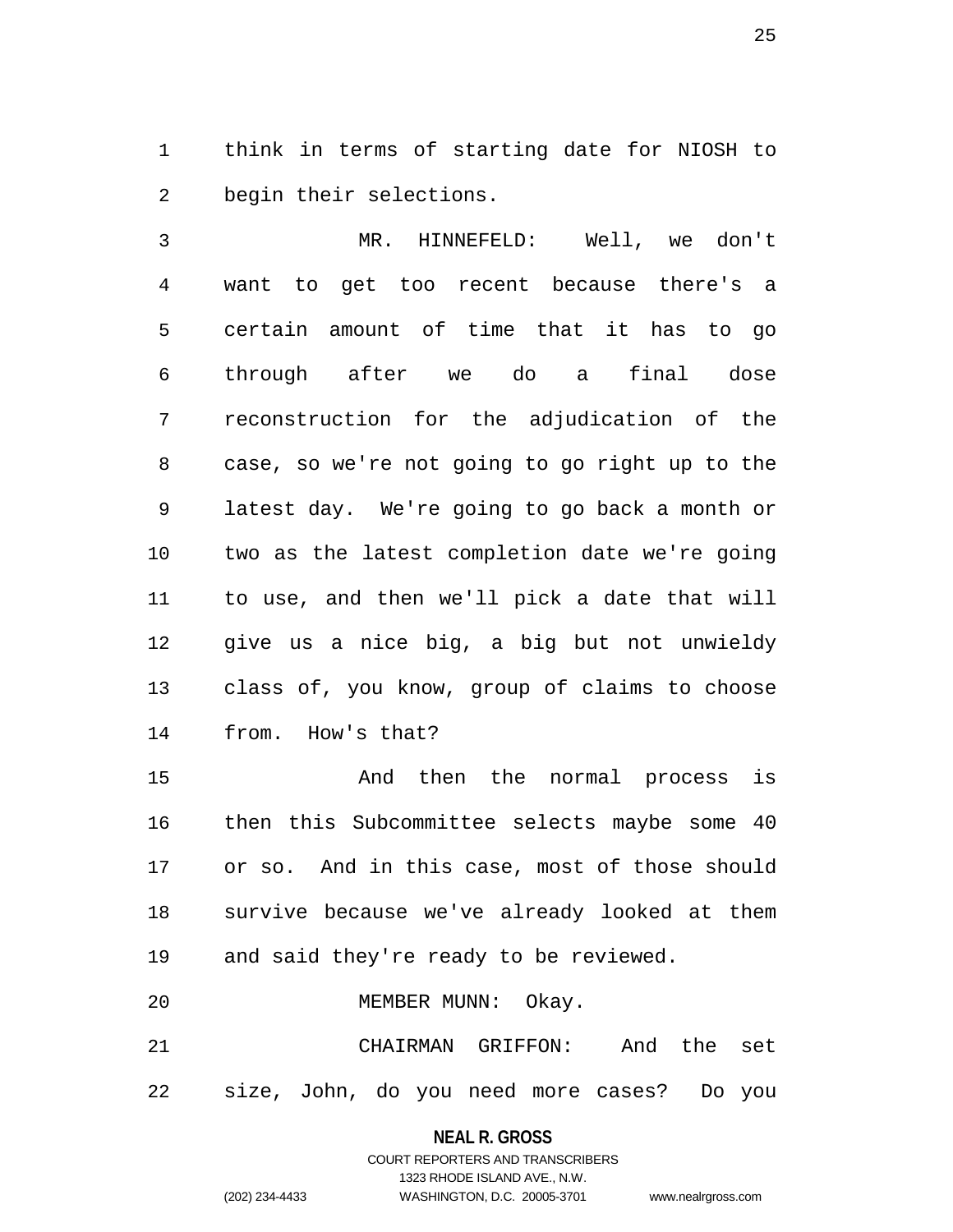need --

| 2  | DR. MAURO: Well, we have --                    |
|----|------------------------------------------------|
| 3  | CHAIRMAN GRIFFON: I think you                  |
| 4  | talked to me about this.                       |
| 5  | DR. MAURO: Yes, we have an                     |
| 6  | interesting situation. I'm looking at the      |
| 7  | future. Right now, we're busy. We have lots    |
| 8  | of SECs, but I can notice something is         |
| 9  | happening. The SECs are starting to get        |
| 10 | cleared. I can feel the homestretch on         |
| 11 | Fernald, on Savannah River, on Hanford. I can  |
| 12 | feel it coming.                                |
| 13 | CHAIRMAN GRIFFON: I'm glad you                 |
| 14 | can.                                           |
| 15 | DR. MAURO: I almost see the light              |
| 16 | at the end of the tunnel, which is good.       |
| 17 | It's a freight<br>MEMBER MUNN:                 |
| 18 | train.                                         |
| 19 | DR. MAURO: It's a freight train.               |
| 20 | Now, what I mean by that is I think by next    |
| 21 | year we're going to largely have this wrestled |
| 22 | to the ground, and that's our major revenue.   |

**NEAL R. GROSS**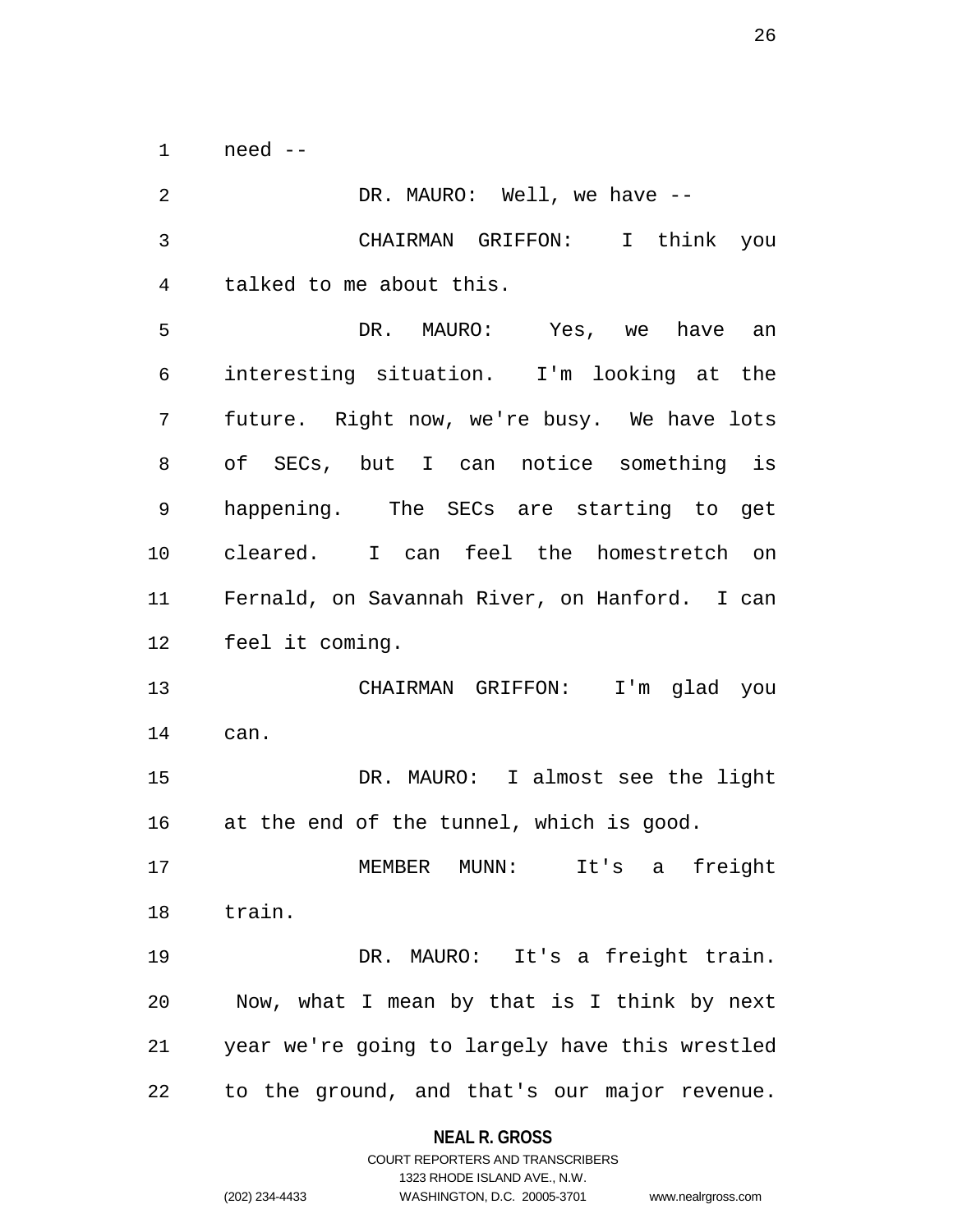Right now, that's where our investment is in terms of the Board's monies being spent. If you look at the big picture, that's where the money is going.

 So I can envision by next year we'll be in a position where there will be resources available to do the things that we haven't been doing because we've been so consumed by the SEC process. And one of the places certainly is this Subcommittee in terms of the Subcommittee, of course, has been working at right now one percent of the sample. We've been working one percent, and we're doing fine. All I can say is if there's any desire on the part of the Subcommittee to kick that up a notch and start to drive closer to two percent or two and a half percent, which was the original goal way back when. And the reality is starting next year it won't be unreasonable to start to move that up if the SECs start to close down, and I think that they are. I can see it happening. I don't

#### **NEAL R. GROSS**

## COURT REPORTERS AND TRANSCRIBERS 1323 RHODE ISLAND AVE., N.W. (202) 234-4433 WASHINGTON, D.C. 20005-3701 www.nealrgross.com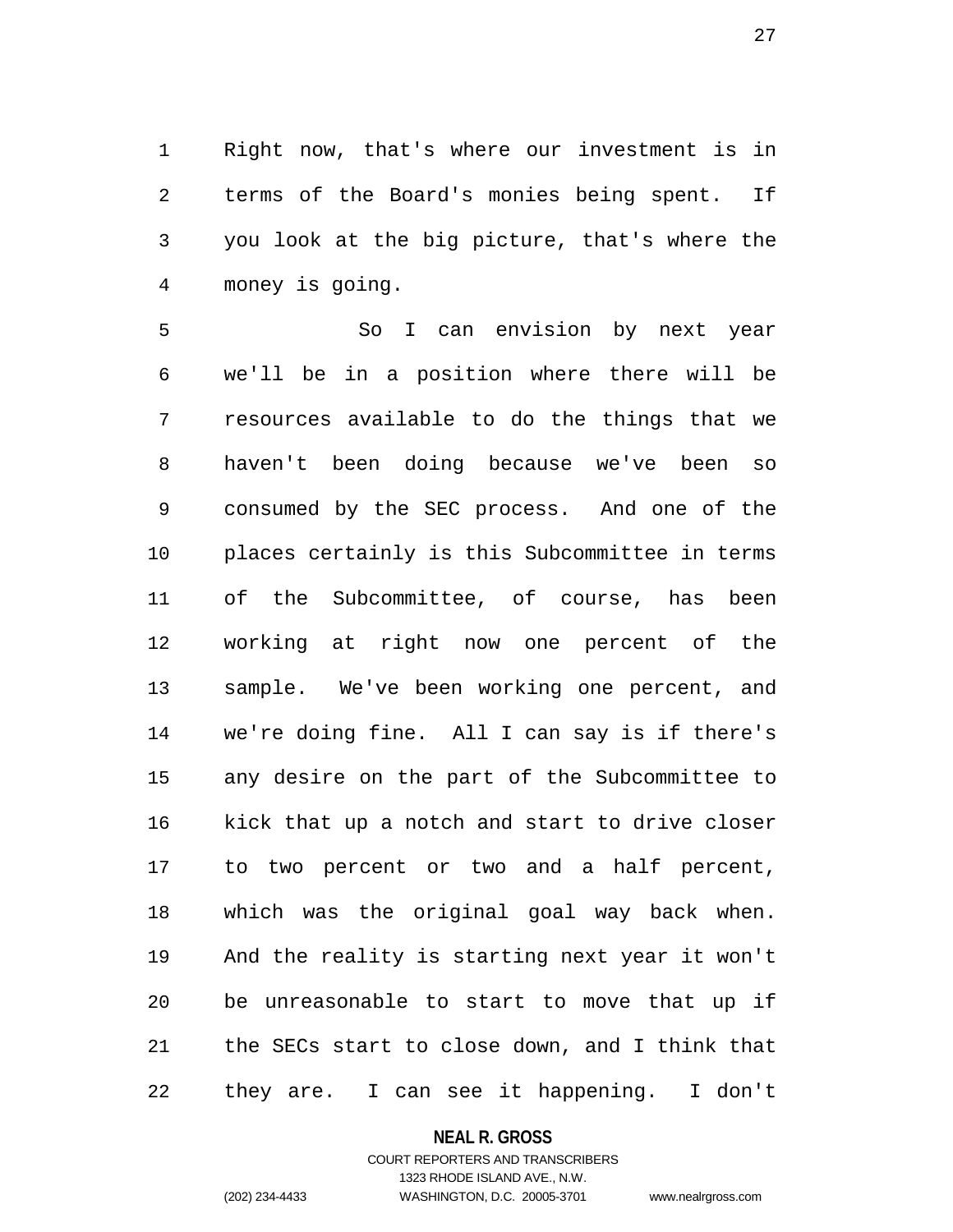know if you folks have the same feel I do for it.

 MEMBER MUNN: I certainly hope you're right because there's been too much to even consider two and a half percent. There's too much.

 CHAIRMAN GRIFFON: We can't keep up with the review --

MEMBER MUNN: No, no.

 DR. MAURO: I'm watching the revenue flow. We have a certain budget every year, and we're holding it very nicely. We're coming right in every year nicely. It just worked out that way for some reason. The balance has always been there, and I can see that the nature of the program is now evolving. Basically, the procedure of the Subcommittee, we've completed 90 percent of the issues resolution.

MEMBER MUNN: I know.

 DR. MAURO: We're almost done. And there aren't that many new procedures --

**NEAL R. GROSS**

# COURT REPORTERS AND TRANSCRIBERS 1323 RHODE ISLAND AVE., N.W. (202) 234-4433 WASHINGTON, D.C. 20005-3701 www.nealrgross.com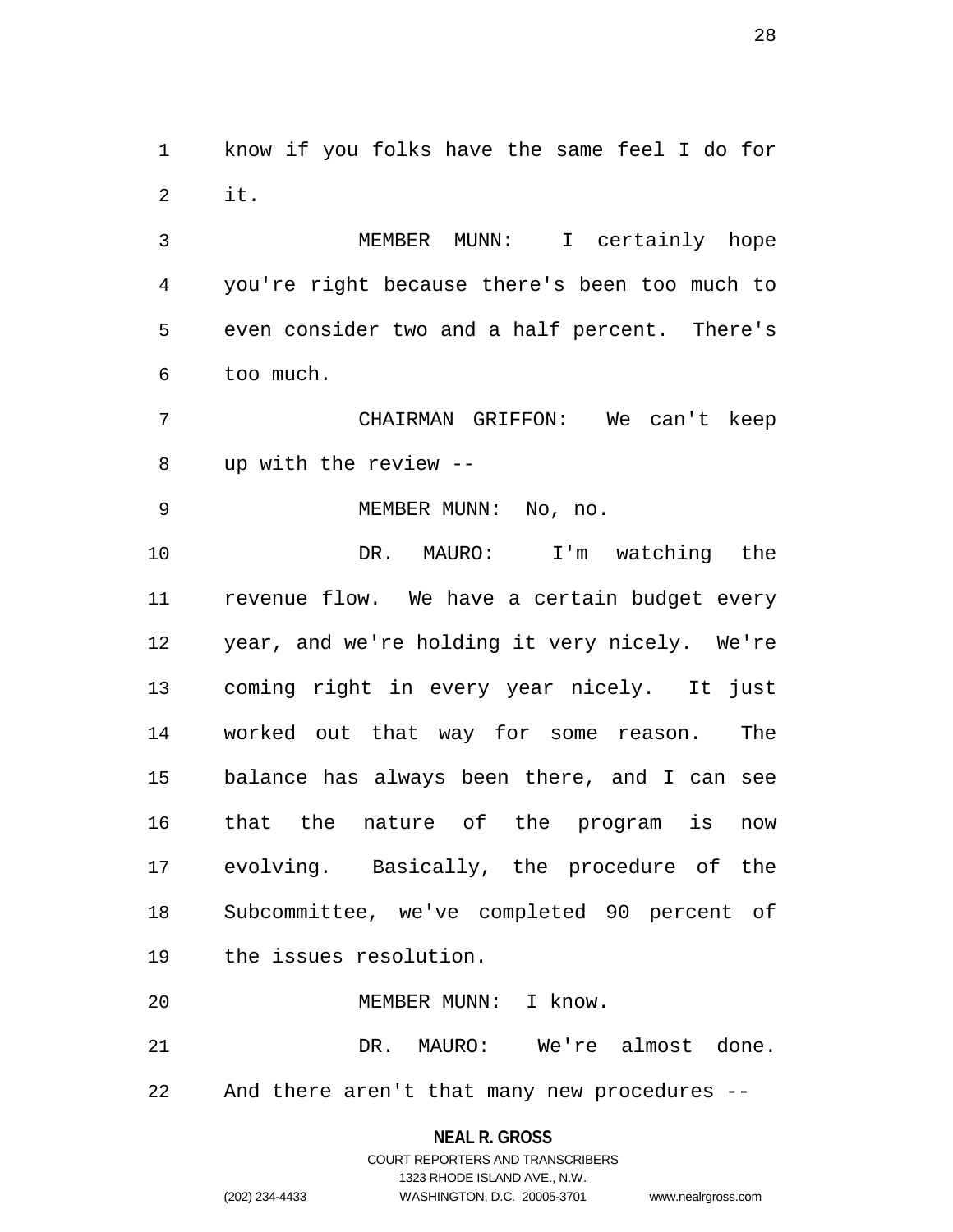MEMBER MUNN: I keep trying to convince myself of that.

 DR. MAURO: What are going to do without the Procedures Subcommittee? MEMBER MUNN: Oh, I have an idea. (Simultaneous speaking.) DR. MAURO: No great rush for that. CHAIRMAN GRIFFON: Yes. So for this set, we may not really need to deal with it. 12 DR. MAURO: Exactly, exactly. CHAIRMAN GRIFFON: But in the future, I think we might want to. And my

 concern would be, and I think this would be a domino effect if the SEC is closed, like you said, and NIOSH theoretically would have a little more time, and we could get the resolution process moving along quicker.

 MR. KATZ: There's not much point  $21 - -$ 

CHAIRMAN GRIFFON: Right.

**NEAL R. GROSS**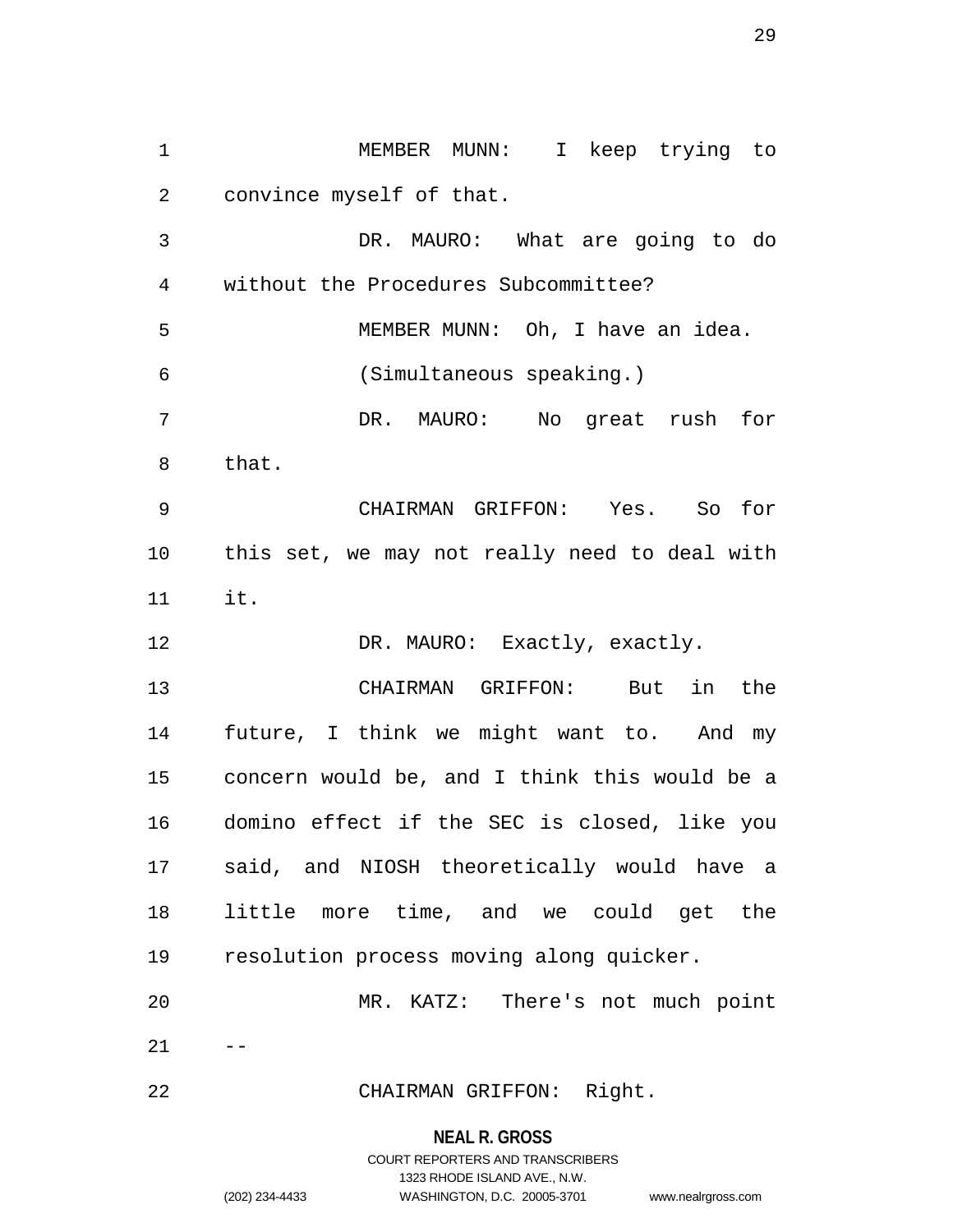MR. KATZ: Falling behind, further behind.

 CHAIRMAN GRIFFON: Right. And I don't think we want to be working on the 20th set and reviewing the 9th.

 DR. ULSH: So I think the way that we normally do this, once we have the criteria in mind, we identify 50 or 60 candidate cases. Is that pretty typical? And then we bring them to you, and you guys pick which ones? CHAIRMAN GRIFFON: Yes. And we're saying use the criteria we have for now. DR. ULSH: Okay. But the same size set, 50 or 60 for you guys? 15 MEMBER MUNN: Pretty much. CHAIRMAN GRIFFON: Yes, yes. Okay. Now on to the more mechanical portion

 of the program. I think we're ready to go into the DR set reviews, 7th, 8th, and 9th set. And I think let's do the 7th set. I think there's only one issue or so to close

out. But Brant forwarded some responses,

**NEAL R. GROSS**

## COURT REPORTERS AND TRANSCRIBERS 1323 RHODE ISLAND AVE., N.W. (202) 234-4433 WASHINGTON, D.C. 20005-3701 www.nealrgross.com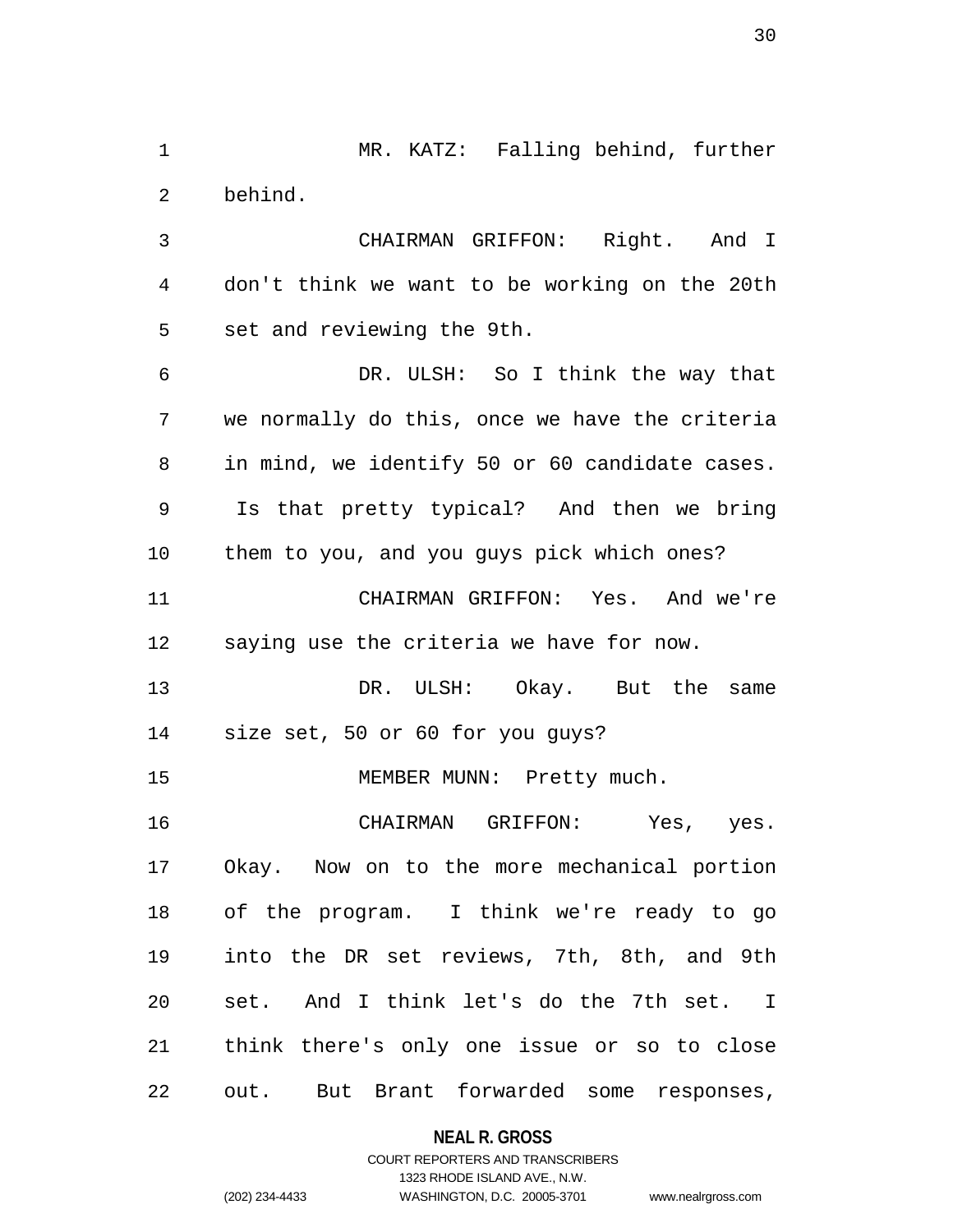right, Brant? And I'm going to pull those up live. I imagine most of us haven't had a chance to look at those. MEMBER MUNN: Just scanned them. Ran them real quick. No absorption. CHAIRMAN GRIFFON: So we got, let's see, case number 122. MEMBER MUNN: An appropriate method used for estimating proton dose. MR. KATZ: That's the only alternative for folks that aren't using their laptops. 13 MR. HINNEFELD: Can they print off directly off one of these? MR. KATZ: I mean, one person could have that in their computer and just read off that. It will never be on their computer -- MR. HINNEFELD: But they can't load it on the computer. MR. KATZ: You can't load it. MR. HINNEFELD: Okay. Let me see

> **NEAL R. GROSS** COURT REPORTERS AND TRANSCRIBERS

> > 1323 RHODE ISLAND AVE., N.W.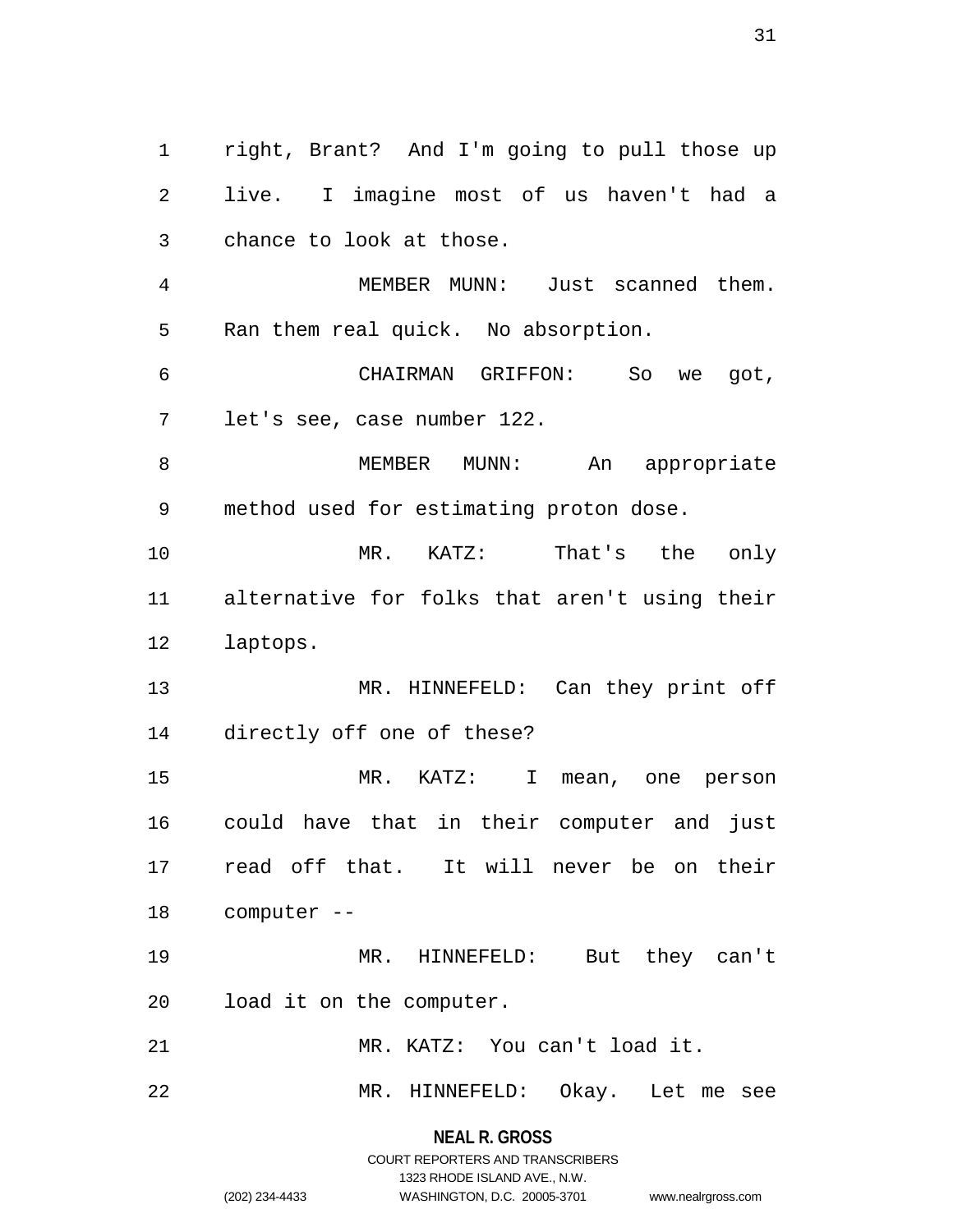what I can do.

 MEMBER MUNN: Well, we have what you just sent, though. MR. KATZ: Not everybody is on the government computer. MEMBER MUNN: Oh, right. (Simultaneous speaking.) MR. KATZ: Can we just put it on mine, and they can -- CHAIRMAN GRIFFON: If you're on the phone, stand by. We're trying to get everybody with the right materials here. MR. KATZ: I don't have my key fob. MR. HINNEFELD: I sent it to your email account, your government email account. MR. KATZ: Yes, but I don't have my key fob so I can't get into my -- (Simultaneous speaking.) MEMBER MUNN: Or you can read it from one of us who has it up. (Off the record remarks.)

**NEAL R. GROSS**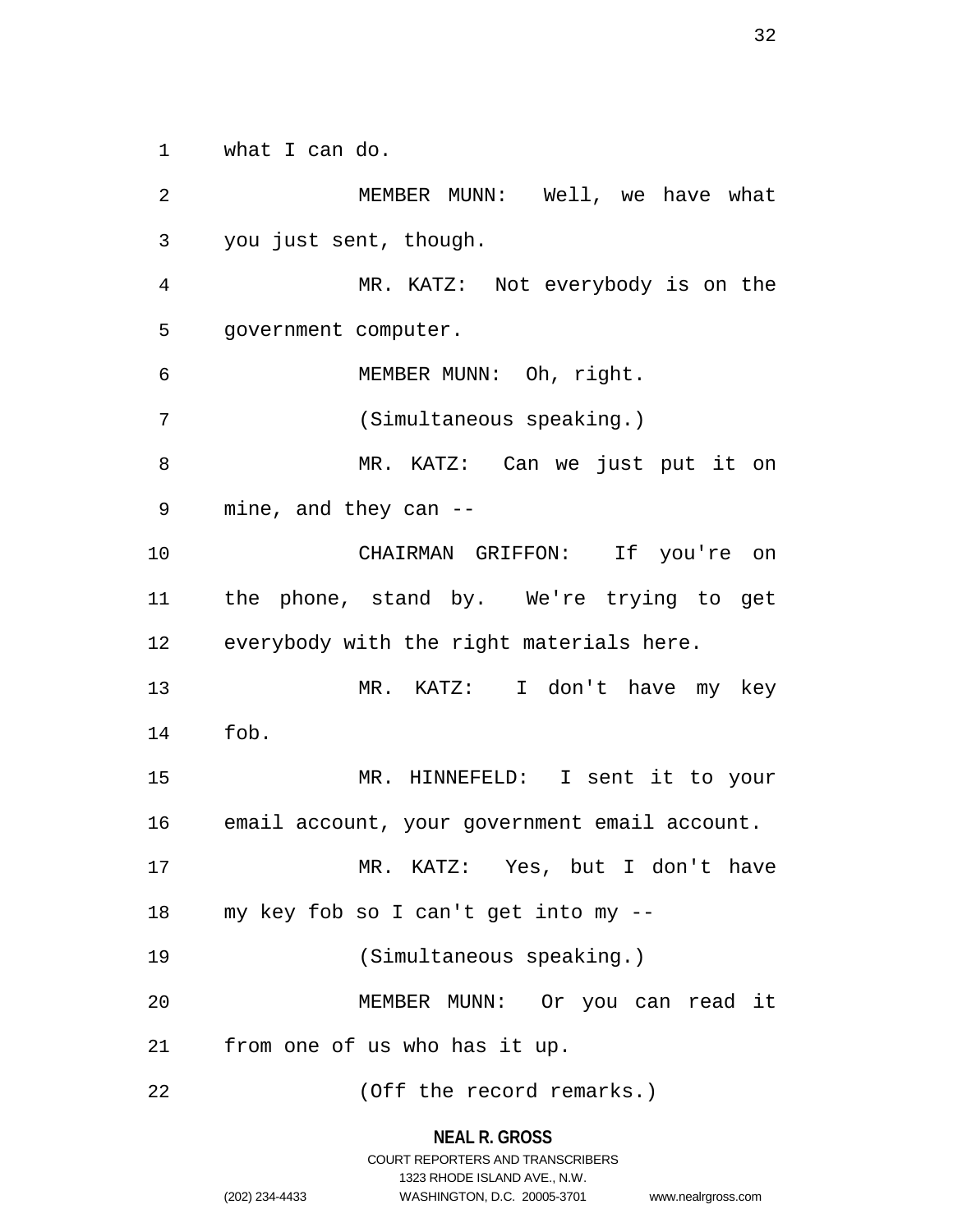CHAIRMAN GRIFFON: Alright. We're ready to, most people got pulled up? MEMBER MUNN: We got something. CHAIRMAN GRIFFON: Alright. I'm going to turn over, it's the 7th set matrix we're looking at, and a response was sent by Brant, Friday, was it? Thursday last week? Thursday last week. And I'll let you take it 9 from there. It's case 122.1. DR. ULSH: Right. And the finding number is 122.1-C.1.1A. You see that there's been a lot of interchanges back and forth, mostly remaining action for NIOSH. And April, there was a question about the film badges that were used. I guess maybe I should read the original finding. The summary of the finding is method used for measuring external submersion/surface contamination doses not claimant-favorable. Our latest response -- do you want me to just read it, Mark? CHAIRMAN GRIFFON: Sure. DR. ULSH: Alright. Twenty film

> **NEAL R. GROSS** COURT REPORTERS AND TRANSCRIBERS 1323 RHODE ISLAND AVE., N.W. (202) 234-4433 WASHINGTON, D.C. 20005-3701 www.nealrgross.com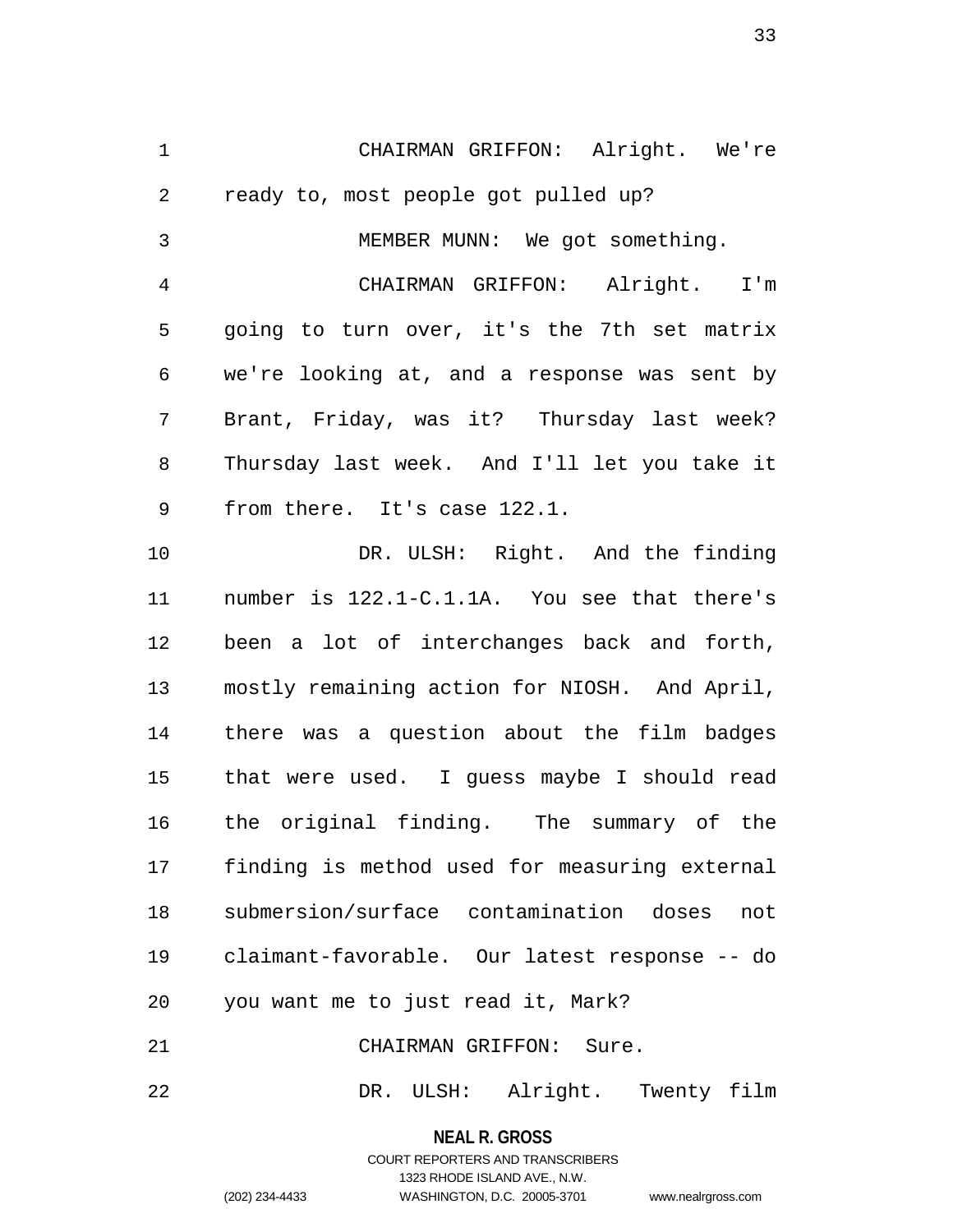badges used in the study were placed throughout the facility. Placement was not limited to the rolling mill, as is suggested in the comment. A review of the film badge result -- and there's an SRDB number for that file, it's SRDB reference ID number 12437. And a review of those results indicates that a badge was placed in the furnace area, and results indicated from this badge was not within the upper 50th percentile of the population of results. So that was the response that we sent on Thursday. Scott, I know you're online, right?

MR. SIEBERT: Yes.

 DR. ULSH: Okay. Any other points that we need to bring up at this point or just open it for discussion?

 MR. SMITH: I'd say open it for discussion. We also have Mutty Sharfi on the line from an AWE point of view, so he may need to answer on those specifics.

#### **NEAL R. GROSS**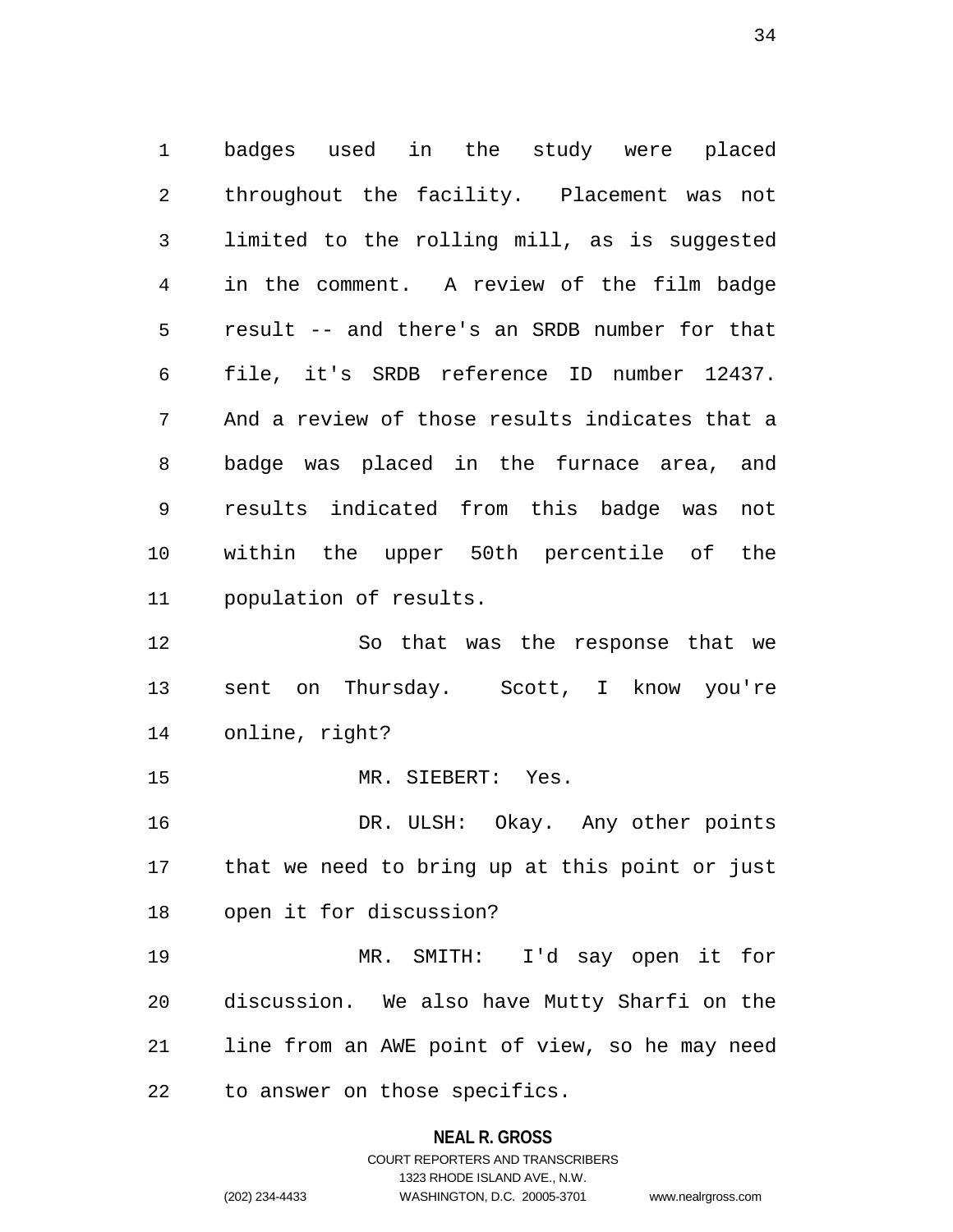# 1 DR. ULSH: Okay.

 DR. MAURO: You want me to pick it up from here? Conceptually, it's a classic example of how do you go about reconstructing the external dose when you have some data, whether it's film badge data or, in this case, they actually had film badges hanging from the ceiling sort of capturing the radiation field leading to external exposure. And then along comes a person that works in this facility, and he doesn't have any personal dosimetry, but you want to assign something to him. I think even NIOSH's procedures call for when you have a person that's working in an area, if you pick the geometric mean of, let's say, these 20 numbers, what you're basically saying is there's a 50-percent chance he might have gotten higher and a 50-percent chance he might have gotten lower. So it's always been our position, and I believe it's even in one of the procedures that say when you're in a situation like that you give the guy the 95

### **NEAL R. GROSS**

COURT REPORTERS AND TRANSCRIBERS 1323 RHODE ISLAND AVE., N.W. (202) 234-4433 WASHINGTON, D.C. 20005-3701 www.nealrgross.com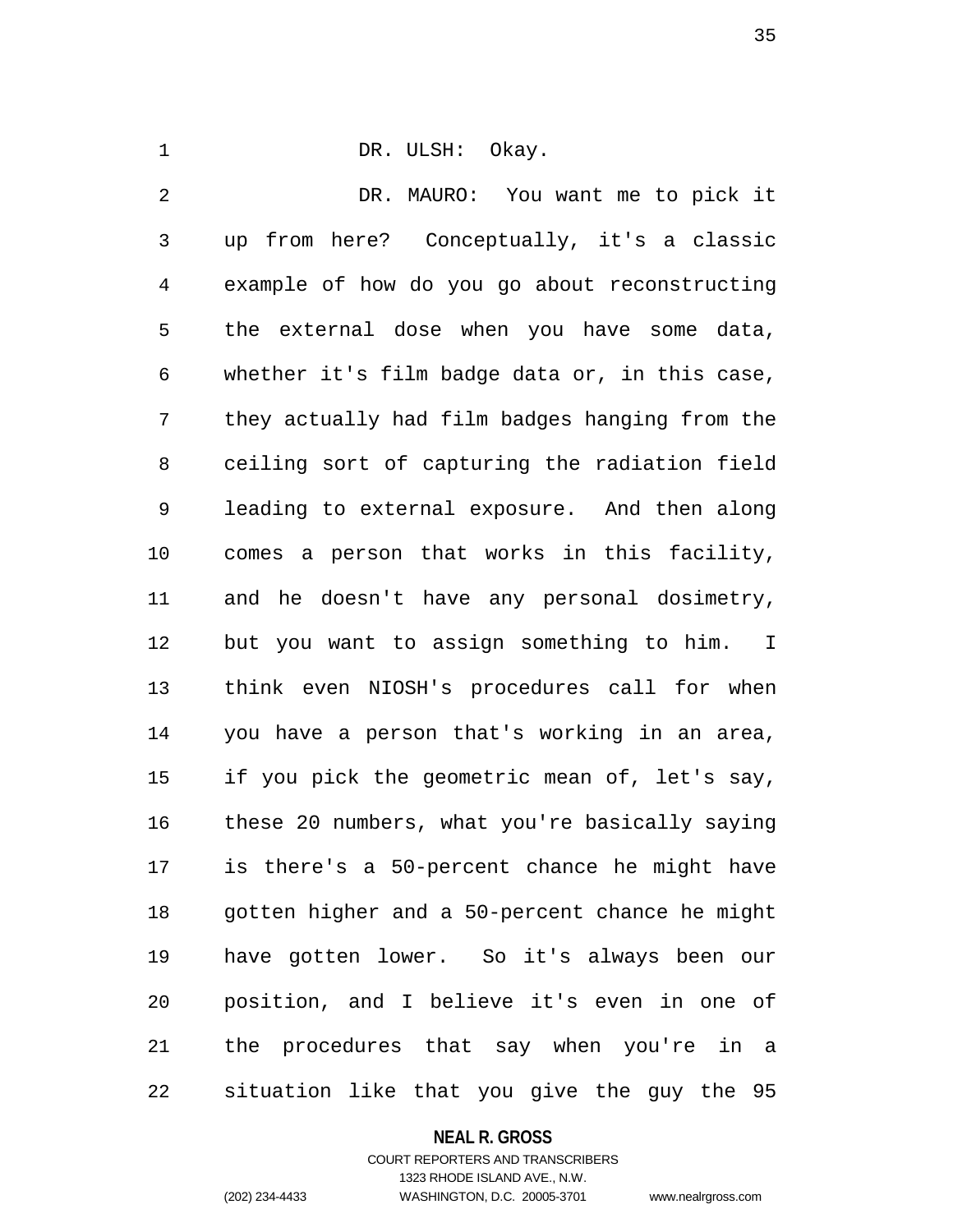percentile of the distribution, not the 50 percentile. So I guess our concern here is that, for this particular person, you know, there's a 50-percent chance you may be underestimating his dose. So it's always been, and correct me if I'm wrong, the approach that's always been adopted by NIOSH is when you're confronted with a situation like this you put the high end value in the distribution.

 Now, one of the reasons given here is that it turns out this particular fellow worked in a furnace area, which, in classic AWE sense, the furnace area is often dirtier than other areas. And that was one of the arguments we gave that not only did you not, you know, you picked a median, but also he happens to be in the furnace area where you would think things might be worse. But you correctly come back and say, well, one of the badges actually was in the furnace area, and it wasn't so bad. I don't think that still

**NEAL R. GROSS**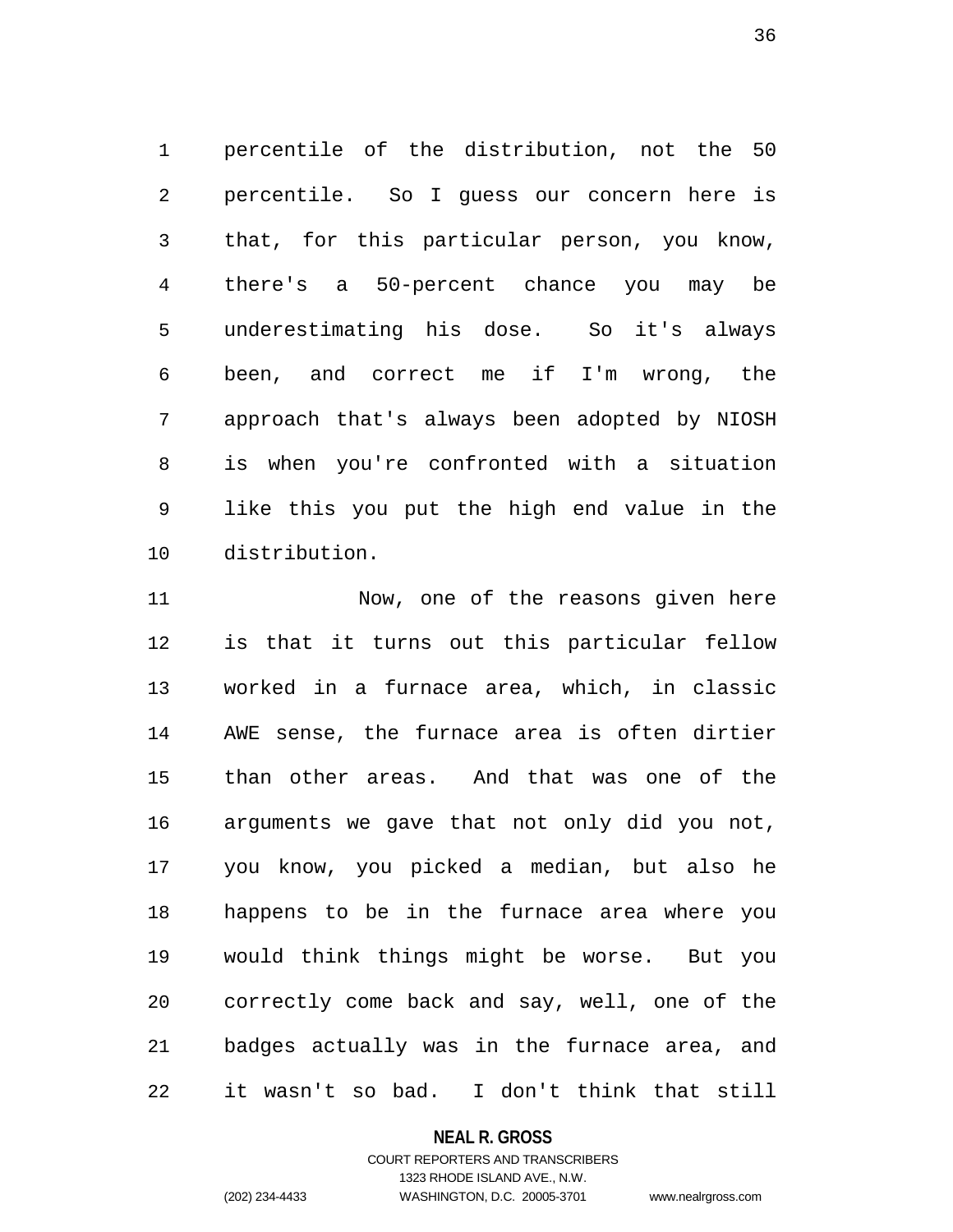drives it, even if one of the badges, you know, okay, you happen to have one badge in the furnace area and it didn't turn out to be so bad.

 I still think SC&A's position still is when you're in a circumstance like this, whether you're dealing with this film badge hanging from the ceiling or just a sampling of workers where you've got some data and along comes a guy that doesn't have any, I don't think you should be assigning the geometric mean to the person. I think you should be assigning the upper end, and that's been our position for the longest time.

 CHAIRMAN GRIFFON: Okay. So I'm not sure how we close this one out. Is this during the residual period? I'm trying to go through the old comments. Is this the residual operation period that we're talking about?

21 DR. MAURO: It is operation.

CHAIRMAN GRIFFON: It is

# **NEAL R. GROSS**

COURT REPORTERS AND TRANSCRIBERS 1323 RHODE ISLAND AVE., N.W. (202) 234-4433 WASHINGTON, D.C. 20005-3701 www.nealrgross.com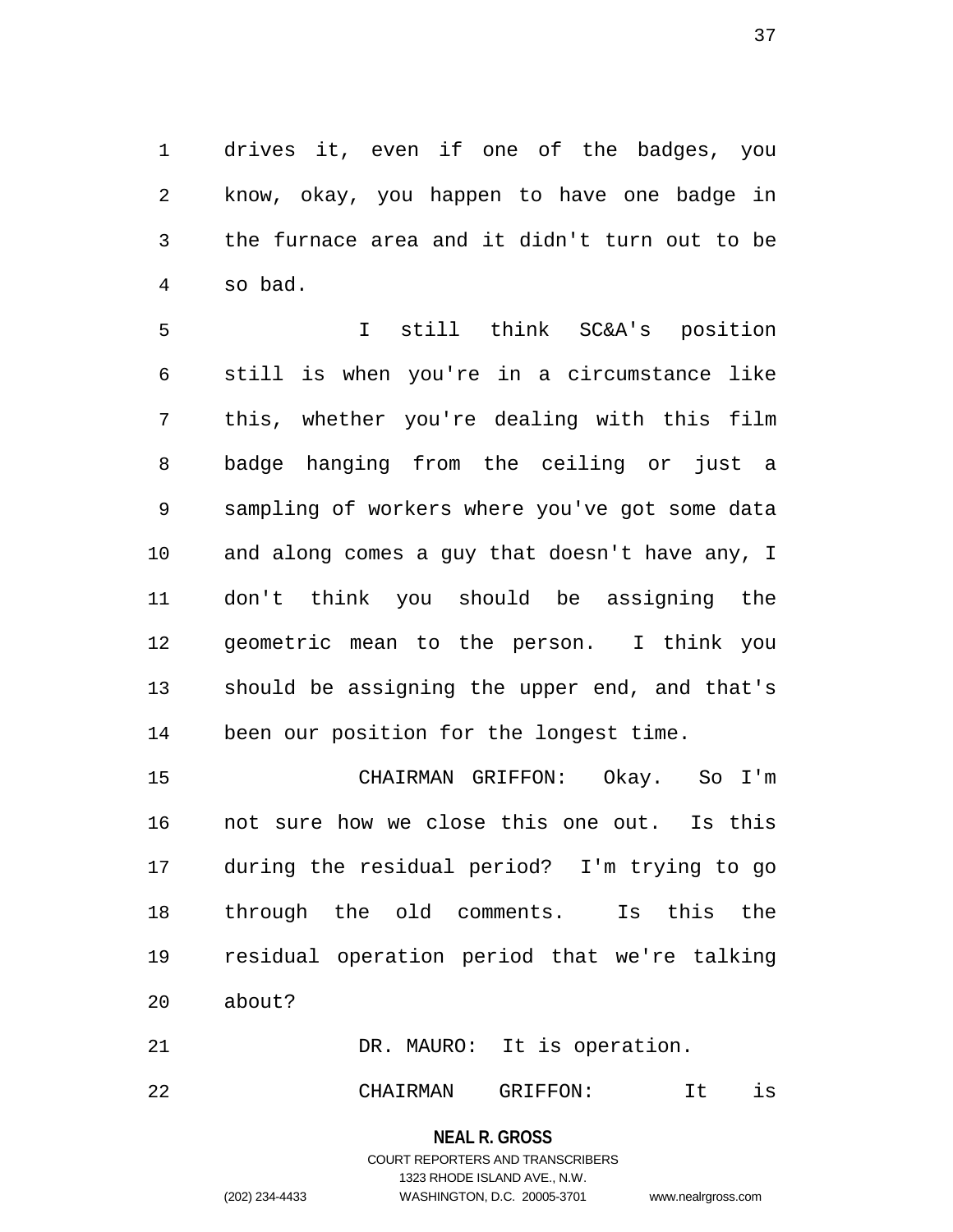operation. MEMBER MUNN: So the question that John has raised then, not having the case file before us, is whether we do, in fact, have a procedure that indicates we should be looking at the 95th percentile instead of mean. Is that correct in that? CHAIRMAN GRIFFON: Is that the normal protocol sort of is what you're saying,

right?

 DR. MAURO: I'm pretty sure. In fact, that was one that goes back a ways, and I would argue that this becomes a quality assurance issue because I do believe there is an issue. There is a procedure that specifically says do it that way, and it's not being done that way. So I think it's a double-edge one. I know that there's some debate on internal on when you what, and that there's good reason why it's not so clean-cut when it comes to internal. When it comes to external, you're hard-pressed to pick the geometric mean.

#### **NEAL R. GROSS**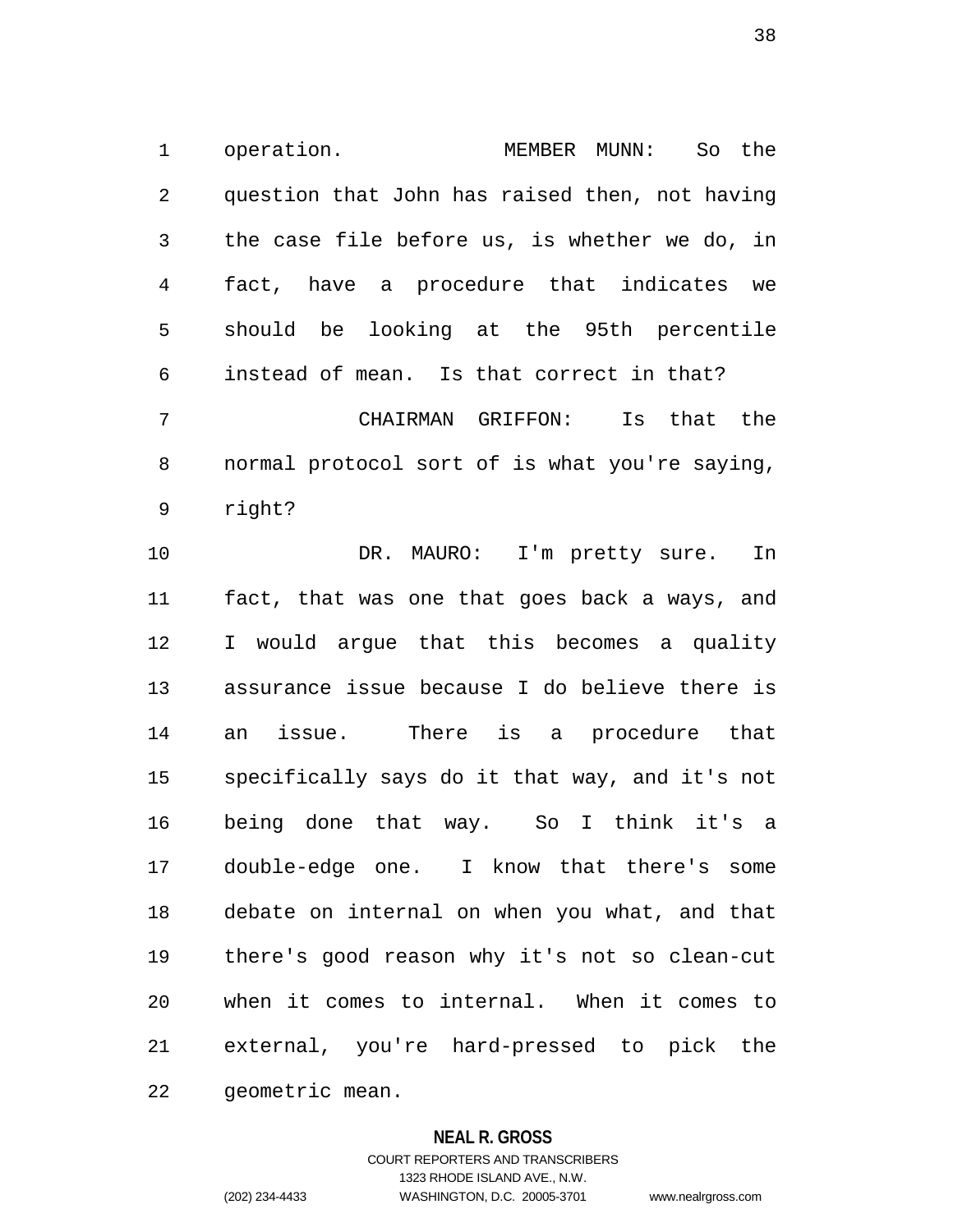MEMBER MUNN: But the argument has always been that you don't know where you've been, and if you have a situation where this person is identified as having been primarily in the furnace area then the argument that you don't know where he's been if the furnace area is the high exposure area normally sort of falls on soft ground because if he's working in the highest exposure area and you have readings for the highest exposure area then other readings that he would have had would not likely have been higher.

13 DR. MAURO: Let me try again. You've got these film badges hanging from the rafters throughout the plant. It happens to be one of them is hanging in the area where, in theory, it might be higher than others -- MEMBER MUNN: That you would

expect might be.

 DR. MAURO: Right. But it turns out it's not. It's not. I don't think it takes away from the idea that, listen, you've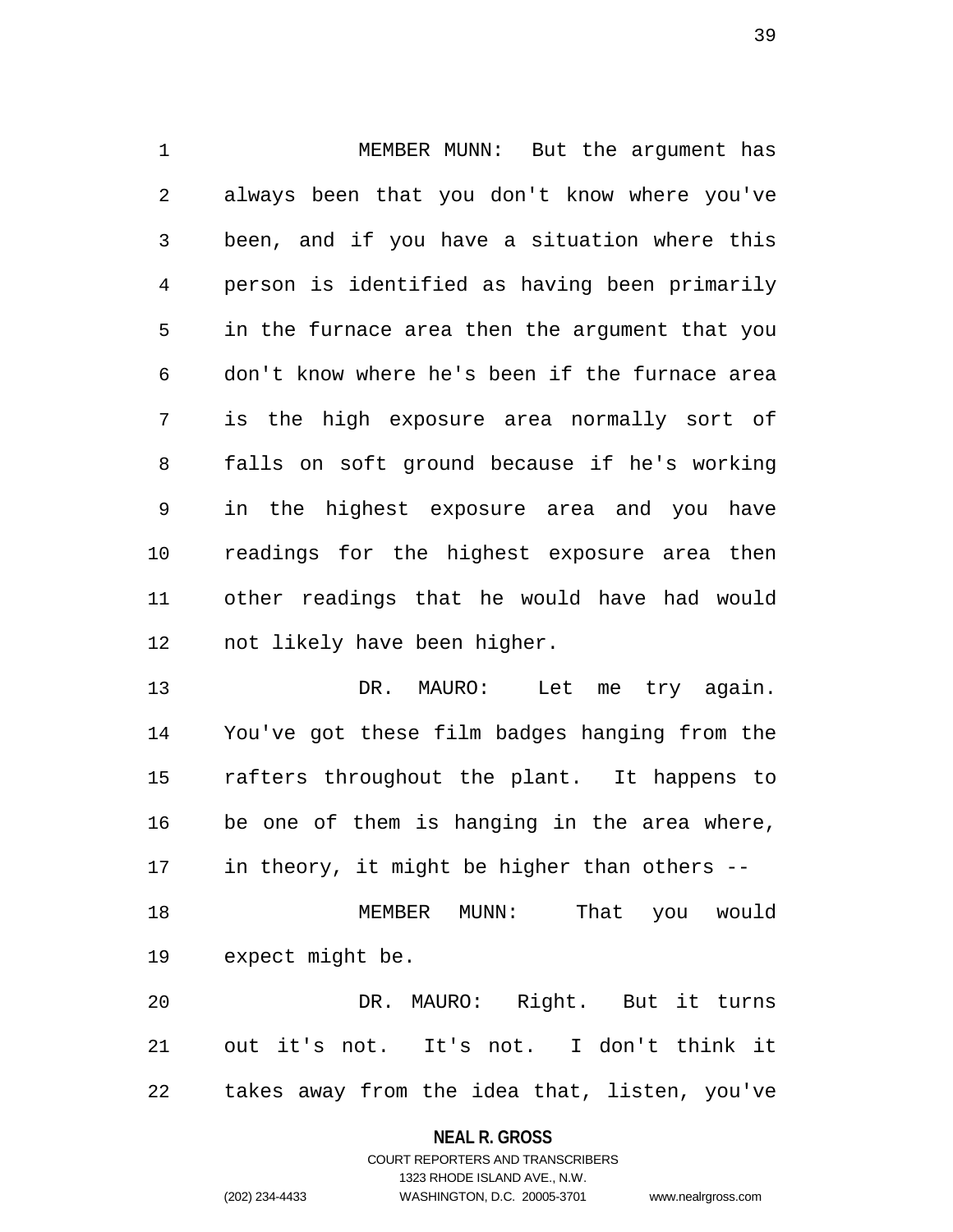got yourself a collection of data which is indicative of the range of exposures workers at this facility may have experienced, and really the question becomes when you have 20 numbers and along comes the persons you're going to assign a number to, do you assign the geometric mean? I mean, it really becomes almost a common-sense kind of discussion. Are you comfortable assigning a geometric mean to a person? In my opinion, that's claimant-neutral. That's not claimant-favorable.

 So I argue, I think high-end, an 84th percentile, a 95th percentile. And in addition, I do believe there's a procedure out there that says that also.

 CHAIRMAN GRIFFON: Well, I think that's an important factor. Do you know what procedure, or you don't know offhand?

 DR. ULSH: I don't know. I could ask Scott or Mutty to maybe take a look and see what procedure we cited in that particular DR. I don't know if we can do that real quick

## **NEAL R. GROSS** COURT REPORTERS AND TRANSCRIBERS

1323 RHODE ISLAND AVE., N.W.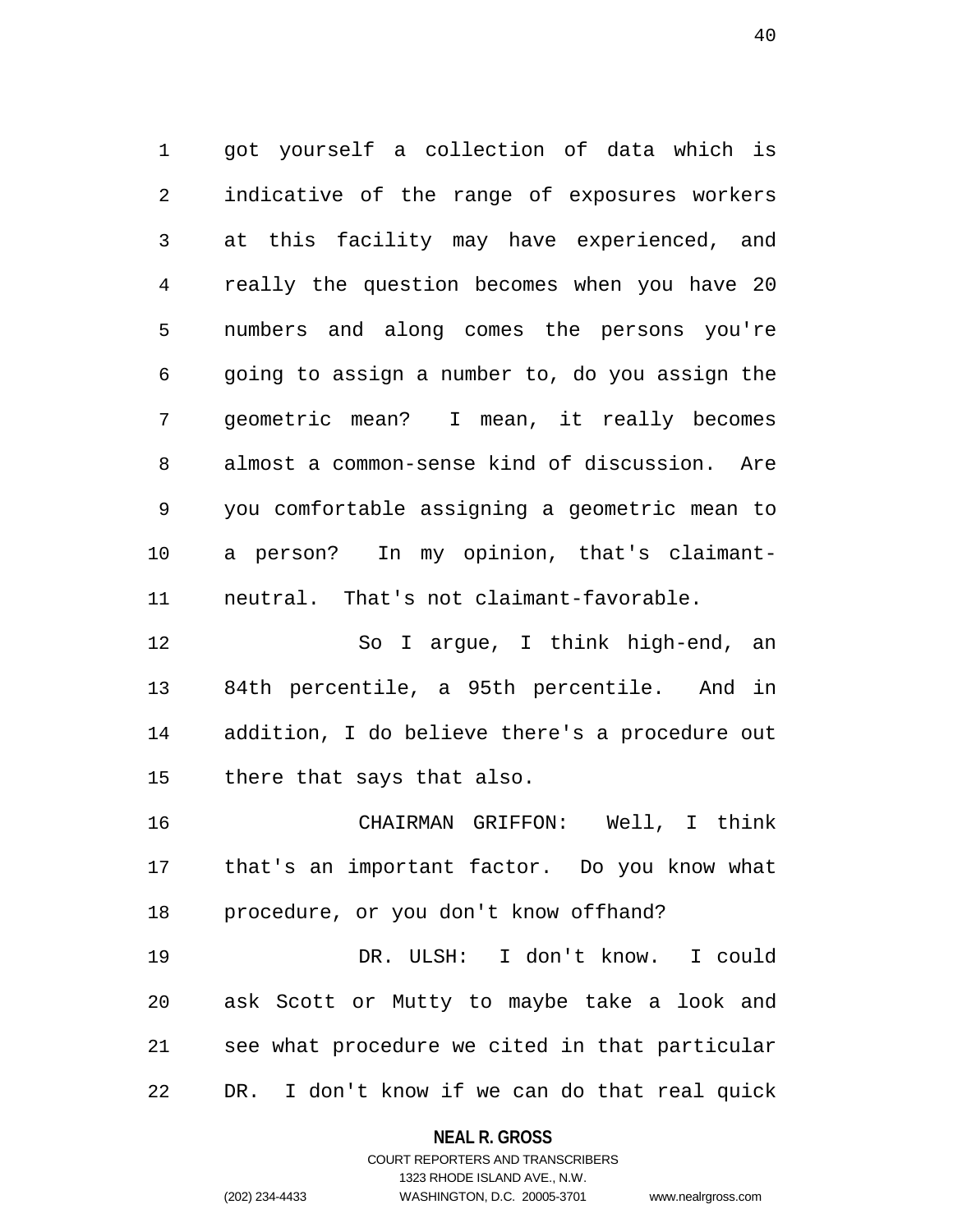but, if we do, we would have to look and see if that procedure allows us any flexibility to assign something other than the 95th. If it doesn't, then -- MR. SIEBERT: If I recall correctly, this one actually used the TBD for Simonds. MR. HINNEFELD: This is an AWE, right? MR. SIEBERT: Yes. MR. HINNEFELD: Does anybody remember which one it is? MR. SIEBERT: It's Simonds Saw and Steel. MR. HINNEFELD: So it has its own TBD, and the TBD is written to say assigned, and it says assign doses in this fashion. MR. SIEBERT: That is correct. MR. HINNEFELD: So that's the way the TBD was written. MR. SHARFI: It's a single distribution model for Simonds in the TBD.

## **NEAL R. GROSS** COURT REPORTERS AND TRANSCRIBERS

1323 RHODE ISLAND AVE., N.W.

(202) 234-4433 WASHINGTON, D.C. 20005-3701 www.nealrgross.com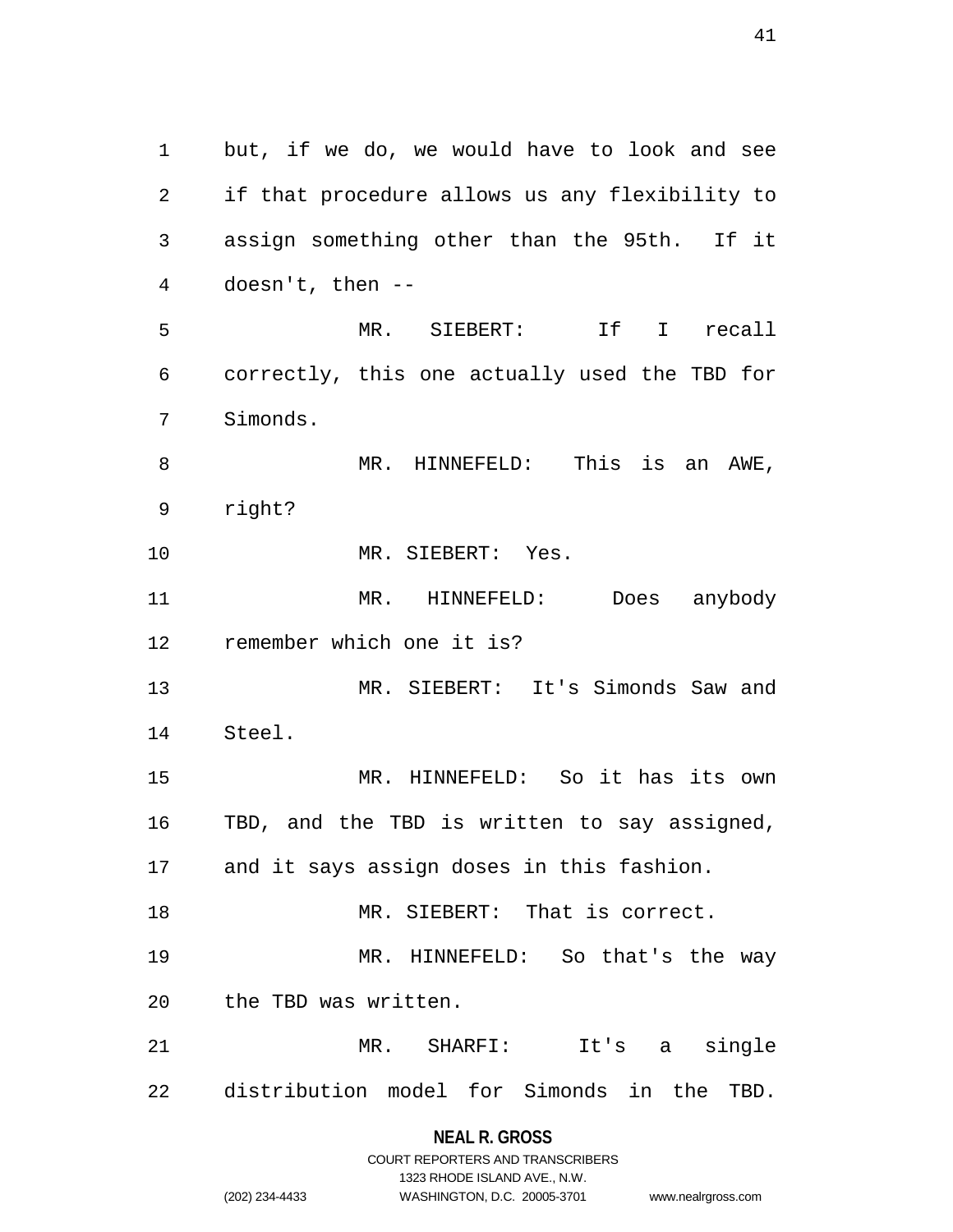This is Mutty Sharfi. Sorry.

 MR. HINNEFELD: Okay. So it was done in accordance with the TBD. Now, the question about a procedure is, you know, is that procedure, is that applicable to a TBD preparation. Maybe the technique that was used should have been done is one question, but to say that the procedure says use 95th percentile but this TBD didn't, I don't think the TBD author would be expected to follow procedure on dose reconstruction.

(Simultaneous speaking.)

 DR. MAURO: Yes, and I would agree. Simonds Saw goes way back, so that's apprised that there might be a procedure in an old Simonds Saw AWE that calls for this because this was a discussion we had many years ago and we have matured since then. So maybe we take the QA issue off the table.

 MEMBER MUNN: I think we should take the QA issue off the table, yes.

DR. MAURO: It's just a matter now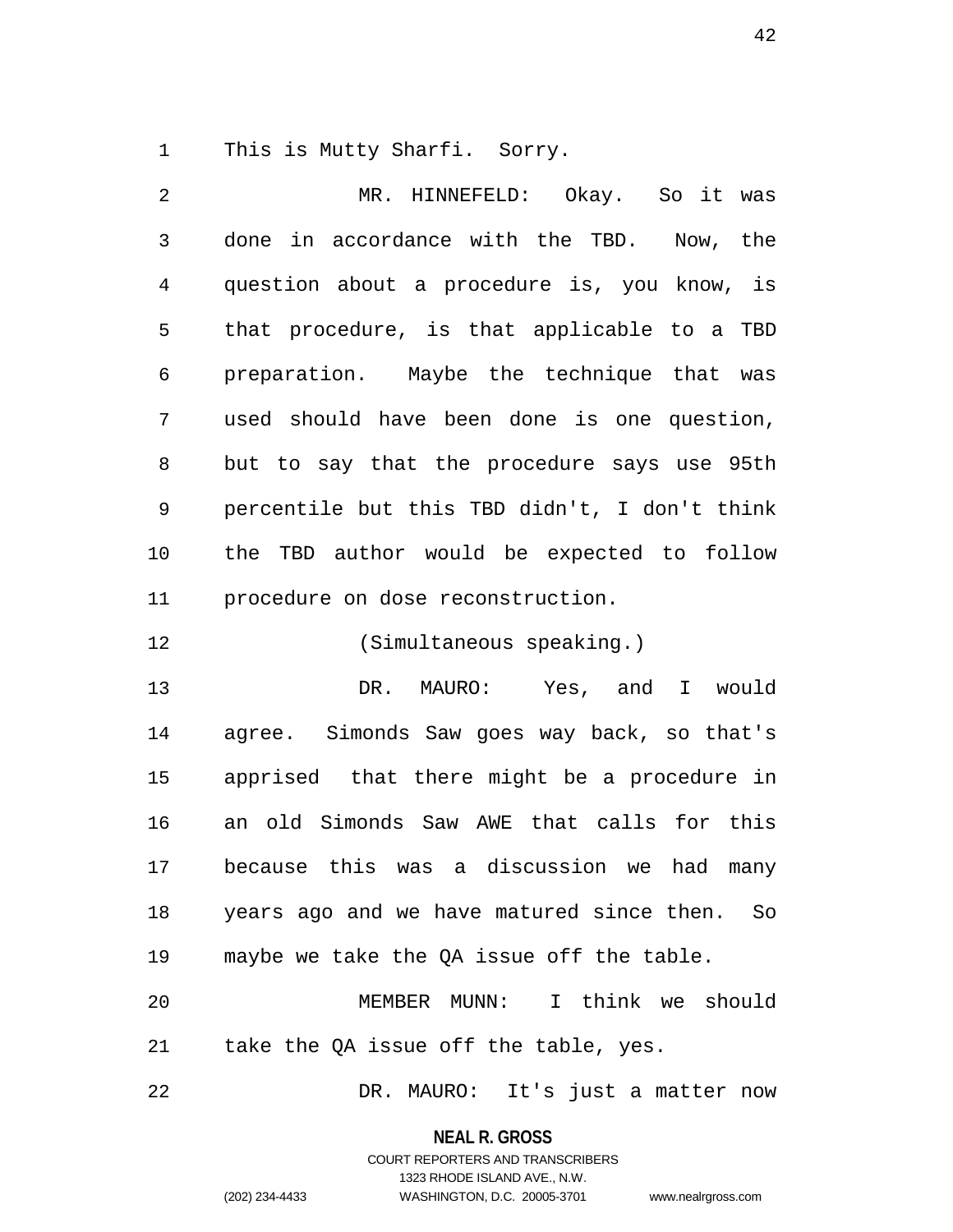do we want to revisit this in light of the more recent procedures that say you really should go with the upper end when you're in a situation like this. Your call.

 DR. ULSH: Well, if the procedure  $6 - -$ 

 MR. HINNEFELD: Well, here's the thing. I mean, the procedure is sort of irrelevant. Is it our practice now to say that dose reconstruction in this situation, is that really our normal practice? And so that's the kind of thing, and then, based on that, does the Simonds Saw and Steel Site Profile need to be revisited? You know, those are the questions that we need to take out of here.

 Now, in this particular case, as I recall, it's not really going to matter, right? Isn't this one pretty low? I don't remember now, but I thought it was pretty far, and external dose usually --

DR. MAURO: External dose, yes.

**NEAL R. GROSS**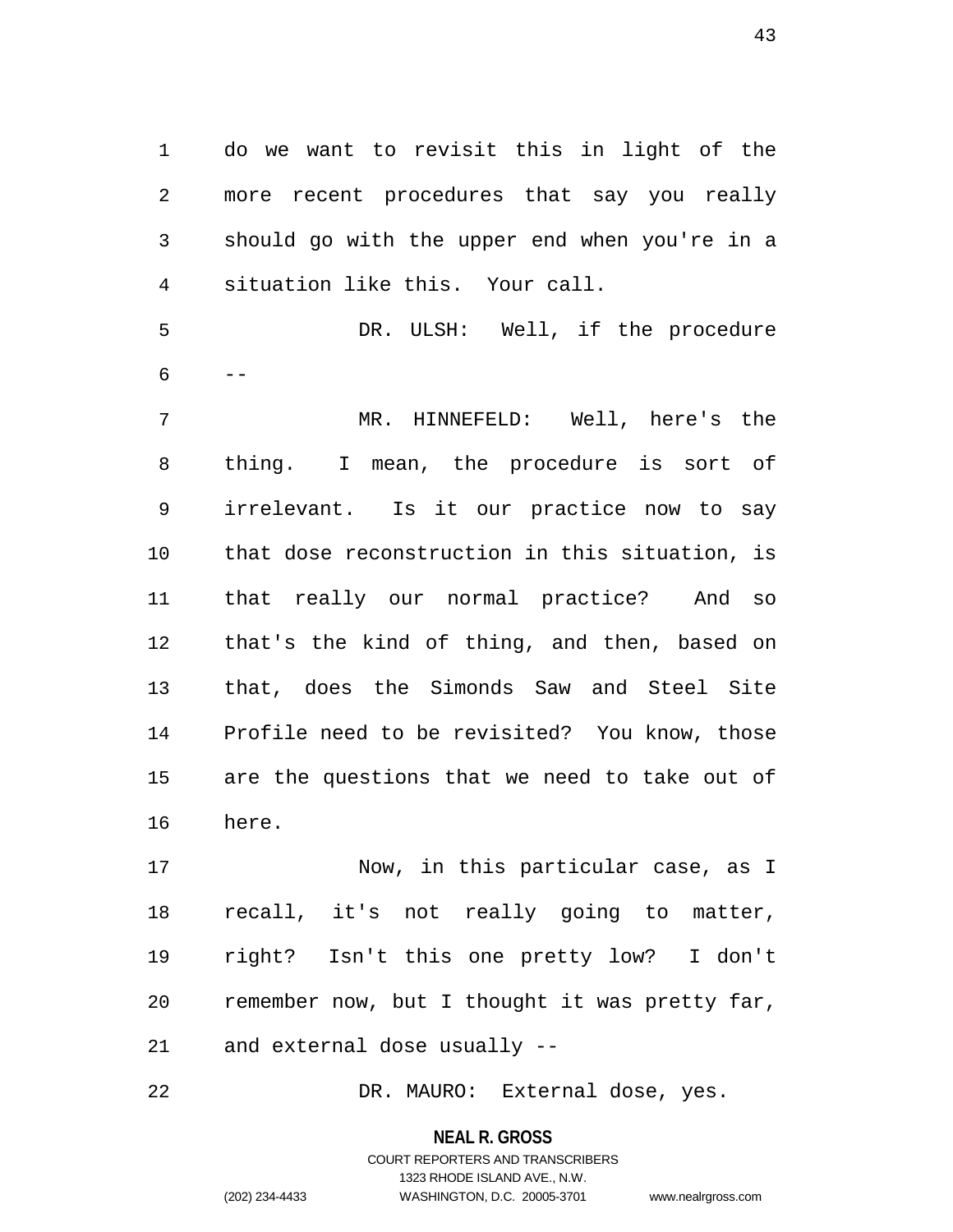CHAIRMAN GRIFFON: But if it is, just to go back to the QA thing, if it is the procedure or policy that NIOSH does this, then this Site Profile should have been corrected a while ago. So from that standpoint, it does kind of  $-$ 

 MR. SHARFI: Mark, can I add that this isn't a coworker analysis, which there we would have a 50th and 95th. This is a fuel data analysis in which they tacked on the distribution to the field data, which is a little bit different than a coworker where you use a 50th versus 95th percentile.

 COURT REPORTER: Excuse me. Is that Scott Siebert on the phone?

 MR. HINNEFELD: That was Marty Sharfi.

 MR. SHARFI: Add that the operational period is now covered by an SEC, which was after the fact.

MR. HINNEFELD: Oh, yes.

DR. ULSH: I think the SEC at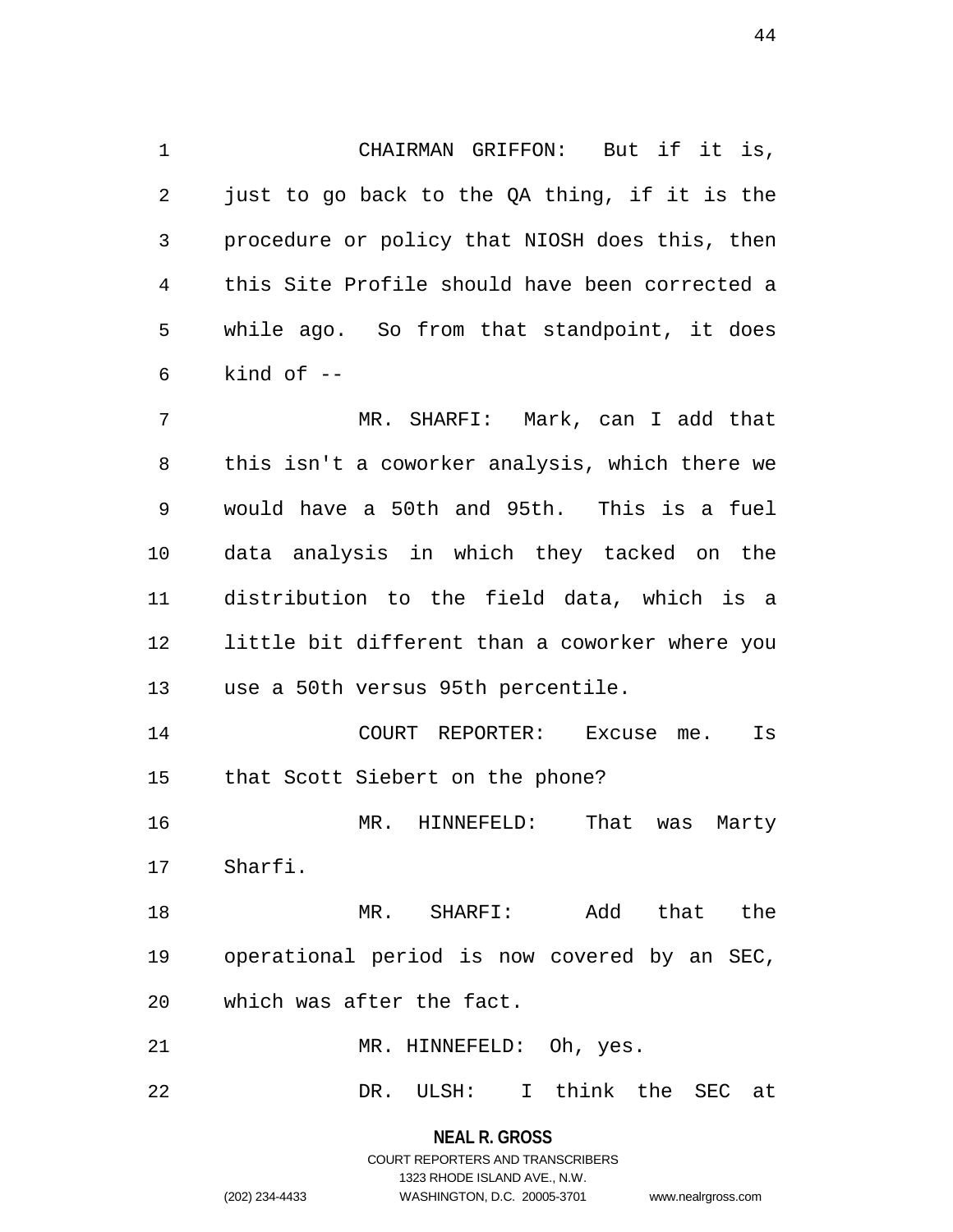Simonds, though, was based on thorium exposure, not on external, right? CHAIRMAN GRIFFON: Right, right. But still this person would probably be covered right by that. DR. ULSH: Well, I understand. MR. HINNEFELD: The question is are people with non-covered cancers -- CHAIRMAN GRIFFON: Right, right, right. MR. HINNEFELD: -- but people with non-SEC cancers are getting appropriately, a partial dose reconstruction. That's the question. The question remains that we just need to, I think we're not going to solve it here because I don't think we know here, sitting here how we would normally do things. We probably have other precedents. And it's not necessarily, and it's not a coworker precedent, the way Mutty said. It's a Site Profile, and so there's precedents out there and we just need to take a look at those

#### **NEAL R. GROSS**

## COURT REPORTERS AND TRANSCRIBERS 1323 RHODE ISLAND AVE., N.W. (202) 234-4433 WASHINGTON, D.C. 20005-3701 www.nealrgross.com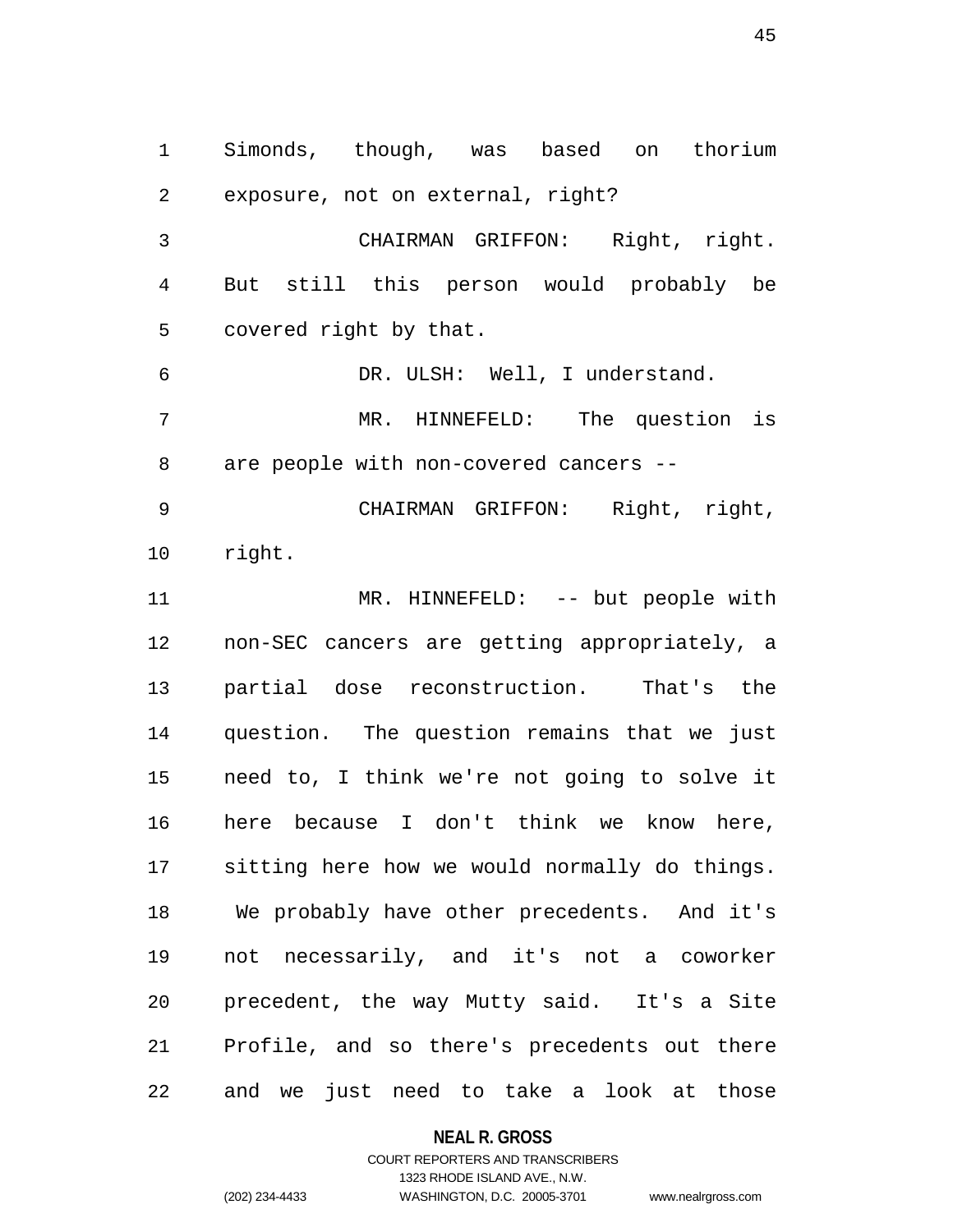probably with guys on our side, Dave Allen. DR. MAURO: When it comes to AWEs, we're always dealing with what I call the generic -- for all intents and purposes; they're all coworker models in a way. Whether you're using data or you're using your understanding of process knowledge, you're basically constructing, you know, one-size- fits-all or maybe a little binning. So the way I see it is that really doesn't change the concept, do you go with a claimant-neutral or do you go with a claimant-favorable approach. And it seems to me here this was a claimant- neutral strategy, how to use the data, and it's that simple.

 DR. ULSH: But if this is an underestimating dose reconstruction or, sorry, an overestimating dose reconstruction, which I think it is, because it's not common, claimant-neutral is perfectly fine. We can use a mixture of claimant-neutral and overestimating assumptions, we just can't mix

#### **NEAL R. GROSS**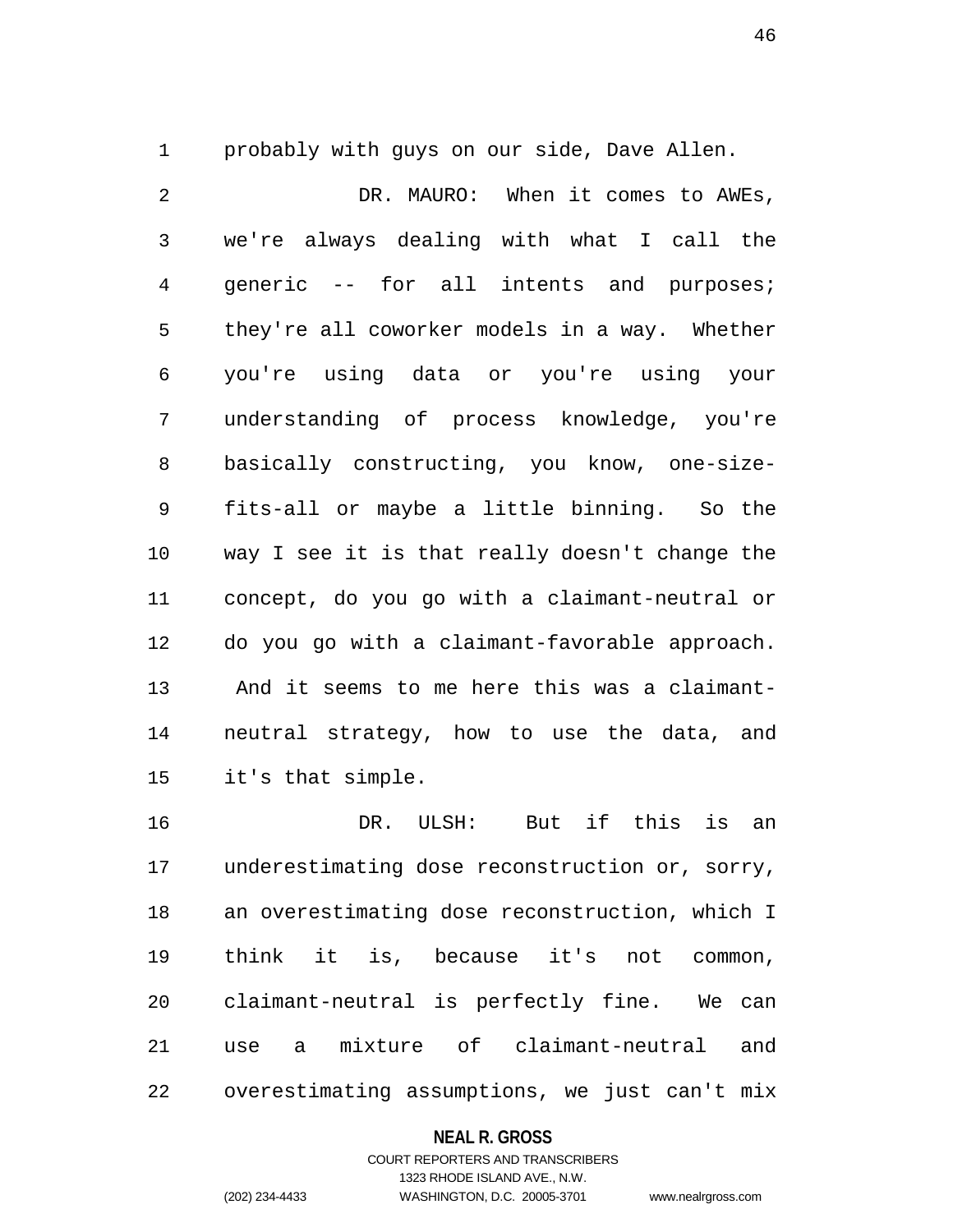over and under because then you don't know where you are.

 DR. MAURO: Wait, wait. So you have got a guy that you want to do an overestimate and he still comes in under, that's fine. But you didn't do an overestimate; you used the claimant-neutral one.

 DR. ULSH: If we overestimated his internal and his x-ray dose, and when it comes to external we use a claimant-neutral assumption, that's not a problem. John, we're not required to overestimate every single parameter of the DR.

 DR. MAURO: If you're doing an overestimate -- wait, wait, wait. You've got a guy and you know he's not going to be compensated, so you give him the overestimate and say, listen, he was hit by three or four different pathways and you hit with everything you've got on all those pathways, but you didn't hit with everything you've got on this

#### **NEAL R. GROSS**

## COURT REPORTERS AND TRANSCRIBERS 1323 RHODE ISLAND AVE., N.W. (202) 234-4433 WASHINGTON, D.C. 20005-3701 www.nealrgross.com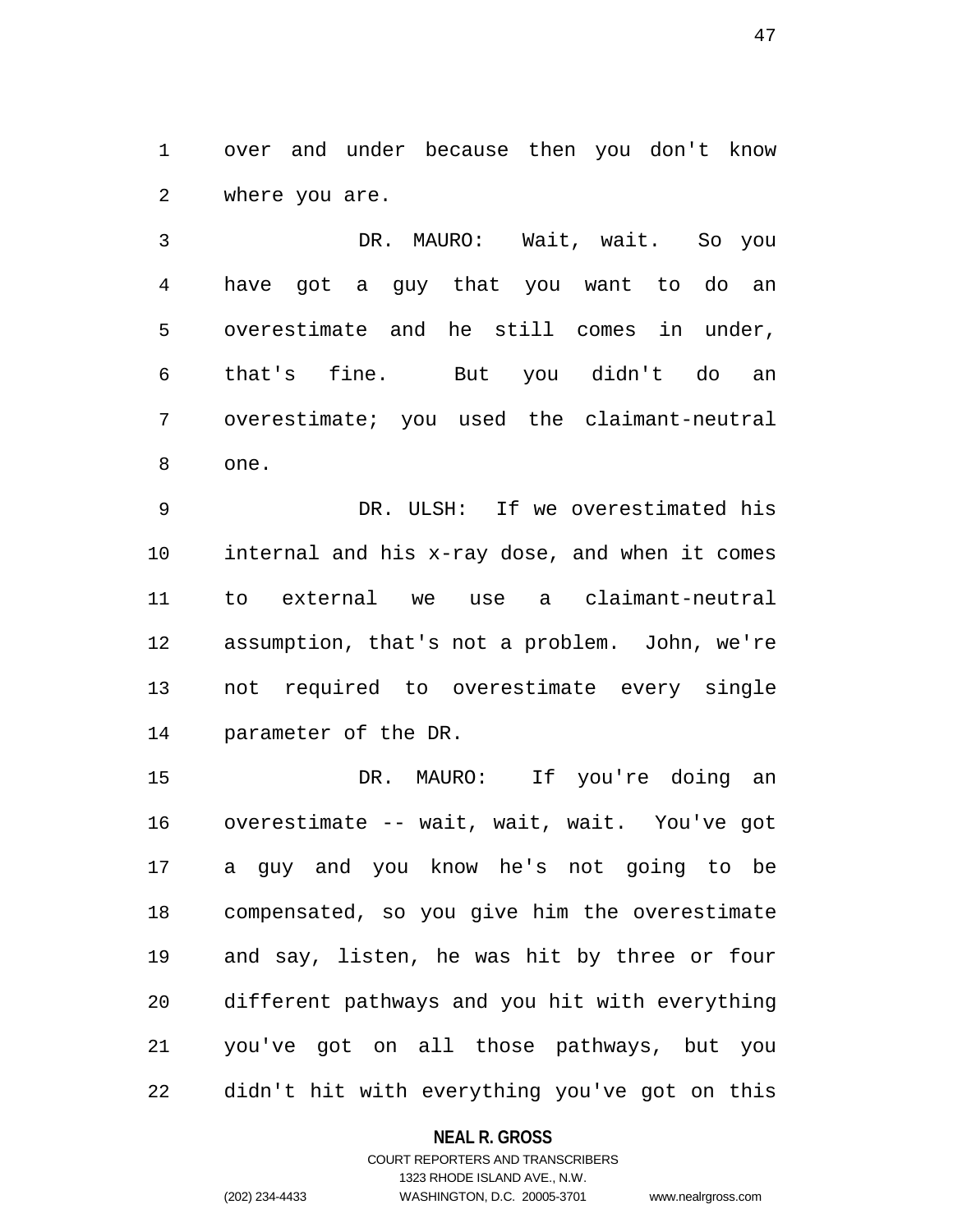pathway. Now, I agree with you. If you did, it wouldn't turn this fellow, but I don't think that's in keeping with the philosophy.

 DR. ULSH: Well, you've hit on the question. I mean, for this particular DR, it's probably not going to make a difference. We can agree on that. But it gets to the philosophical question, and that is when we're doing, for example, an overestimating DR, is it appropriate to use claimant-neutral procedures in some parts of it and in other parts using an overestimating assumption, like, for instance, the internal and the medical. I say it is. We don't have to overestimate every single parameter.

 MEMBER RICHARDSON: I don't know how you would be able to come to a determination that, using an overestimating approach, the Probability of Causation was X unless you systematically used an overestimating approach. I mean, how do you have an intuition about what the gamma dose

#### **NEAL R. GROSS**

## COURT REPORTERS AND TRANSCRIBERS 1323 RHODE ISLAND AVE., N.W. (202) 234-4433 WASHINGTON, D.C. 20005-3701 www.nealrgross.com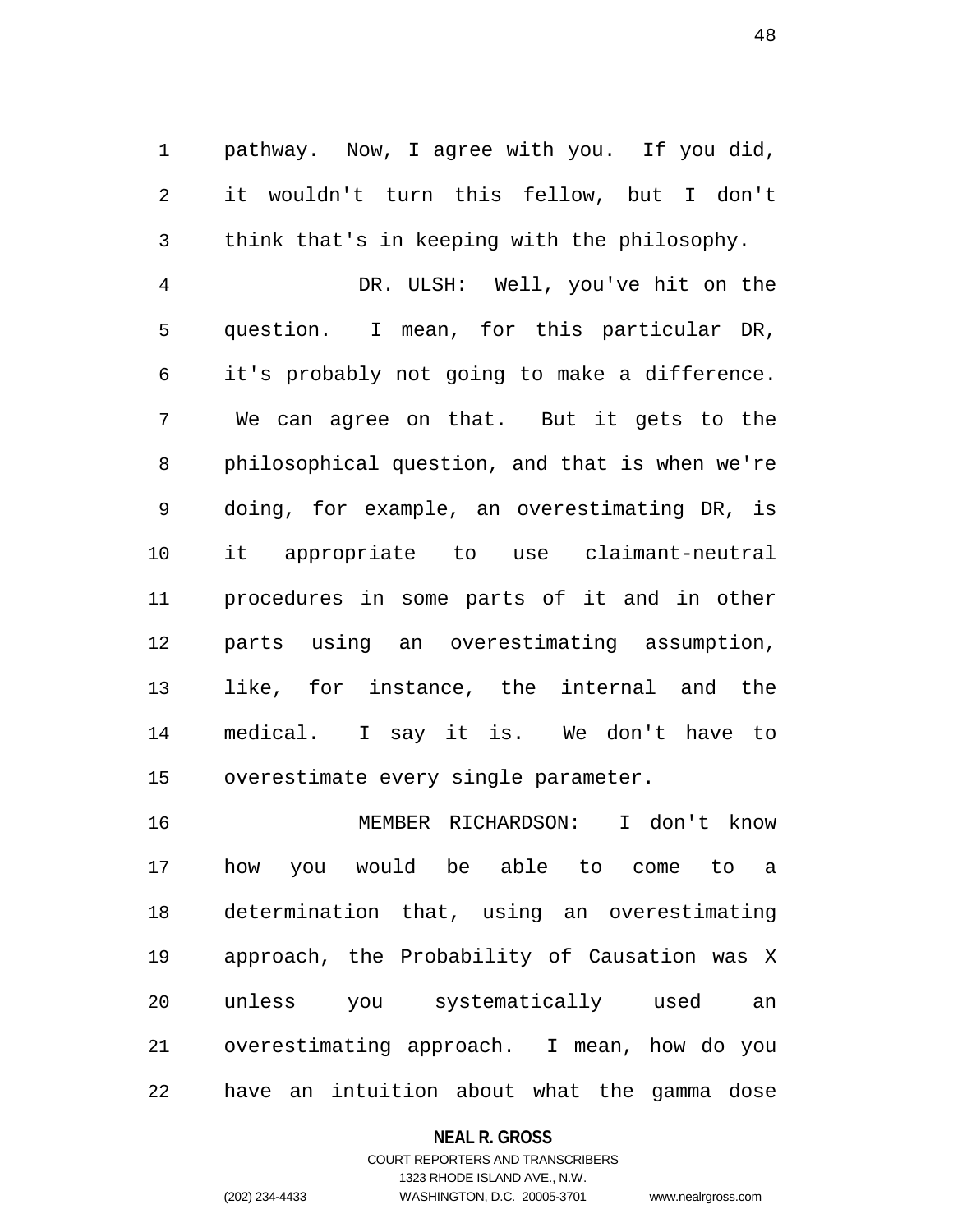effect is going to be on the risk estimate for a given outcome under a given latency pattern and agent exposure function and saying that you think that, you know -- CHAIRMAN GRIFFON: Neutral was okay, yes. DR. ULSH: Because as long as we are not underestimating it, at worst, it's accurate. That's claimant-neutral. MEMBER RICHARDSON: But here, this is, I mean, we actually don't know the truth at all, right? I mean -- DR. ULSH: Well, no. We have a study here that shows the distribution of external doses. MEMBER RICHARDSON: In a work area, but we haven't placed the worker into that field with any -- this is why we have this decision about the uncertainty around the external dose for that person and whether we want to err on the side of giving them the geometric mean or giving them some other part

**NEAL R. GROSS**

## COURT REPORTERS AND TRANSCRIBERS 1323 RHODE ISLAND AVE., N.W. (202) 234-4433 WASHINGTON, D.C. 20005-3701 www.nealrgross.com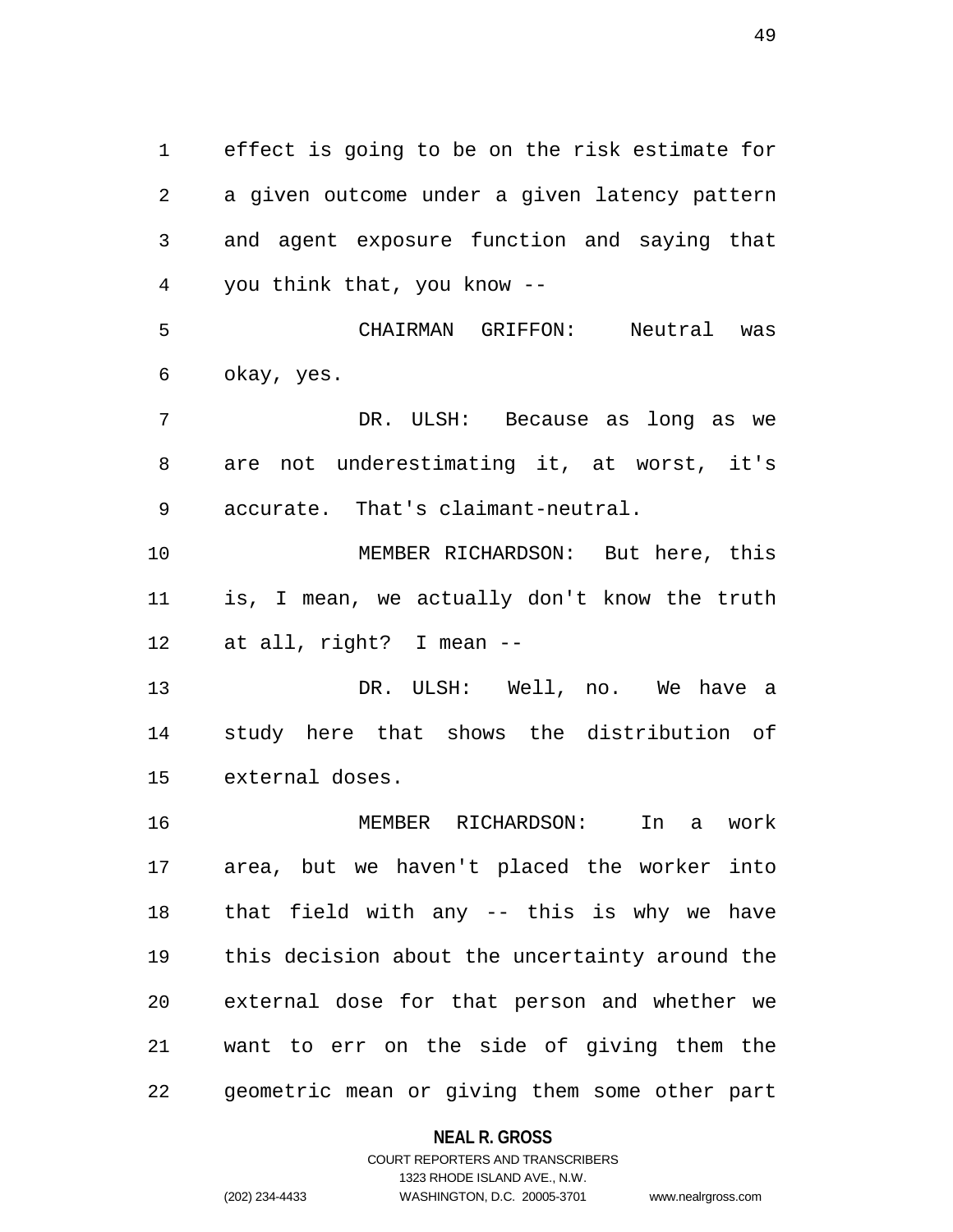of the tail of this log normal distribution. We don't actually know what this person's experience was. We just have field measurements. So you can't say it's claimant-neutral. It's highly uncertain.

 MEMBER MUNN: But we have field measurements at the high, the anticipated high exposure area. If you have five pathways and you are overestimating four of those pathways  $10 - -$ 

(Simultaneous speaking.)

 CHAIRMAN GRIFFON: One person at a time for our court reporter, please. I know they're having these side conversations. Guys, let Wanda talk. Sorry, Wanda.

 MEMBER MUNN: If you assume that you have five pathways and you have overestimated four of those pathways and are neutral on the fifth, then you still have, clearly, a claimant-favorable approach. The stack-up of uncertainties when all of them are positive puts you in tenuous area with respect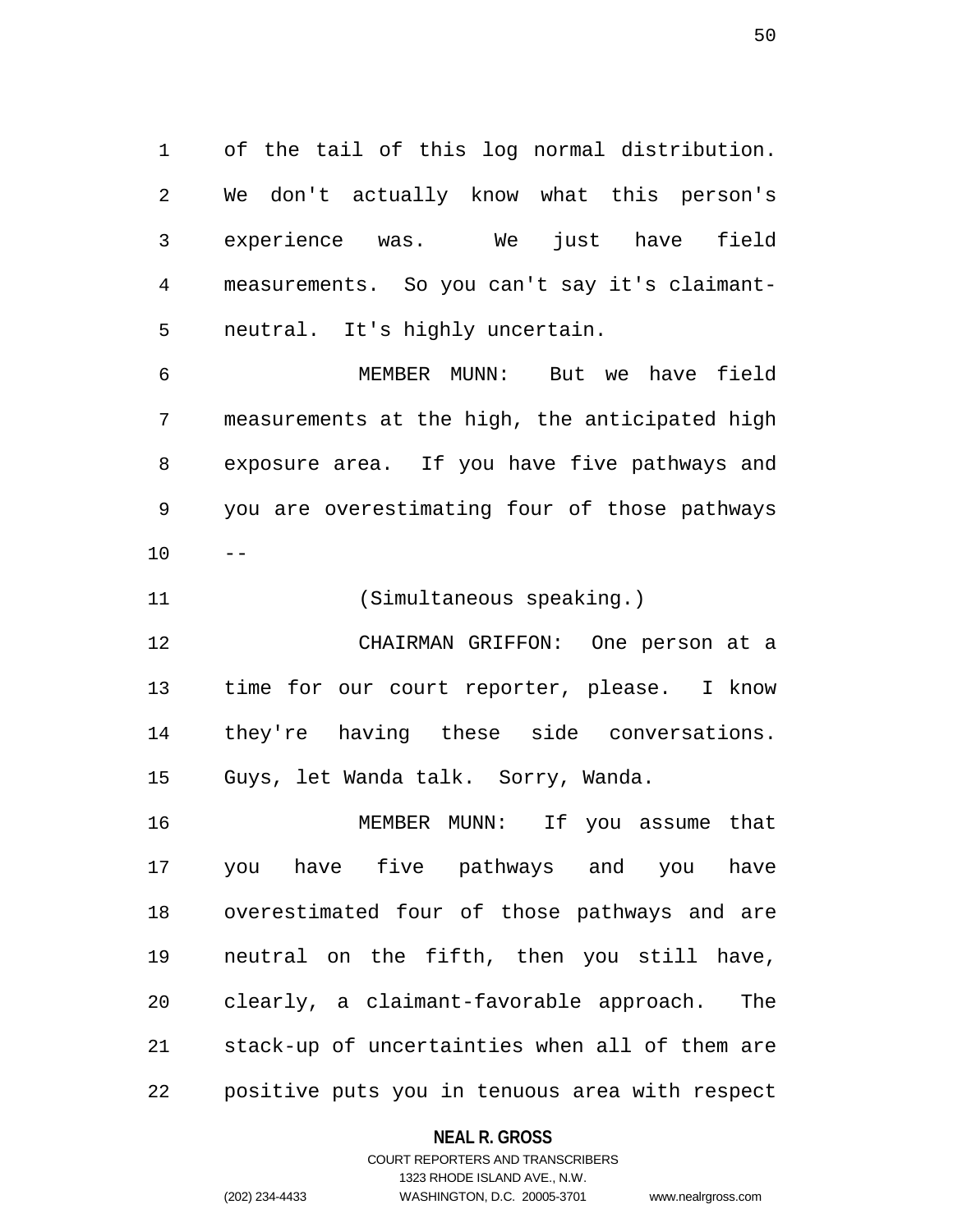to arguing that you are accurate. That just simply doesn't mesh up. If you have, if the -  $3 -$ 

 MEMBER RICHARDSON: I guess my position, I totally disagree with that argument. I mean, the only reason to expedite an evaluation by using the overestimating approach instead of making your best estimate is to do it in some sort of systematic way and not an ad hoc fashion to say I think one pathway is relatively inconsequential. I mean, this would be, this is a procedure of convenience to expedite the processing. In that case, I would think, as John said, you would throw everything at it. You would overestimate those pathways, make an evaluation of Probability of Causation, and then you can step back and it may be that you have to do a more detailed one.

 CHAIRMAN GRIFFON: Because the idea is if you throw everything at it and it comes in over 50 percent then you might have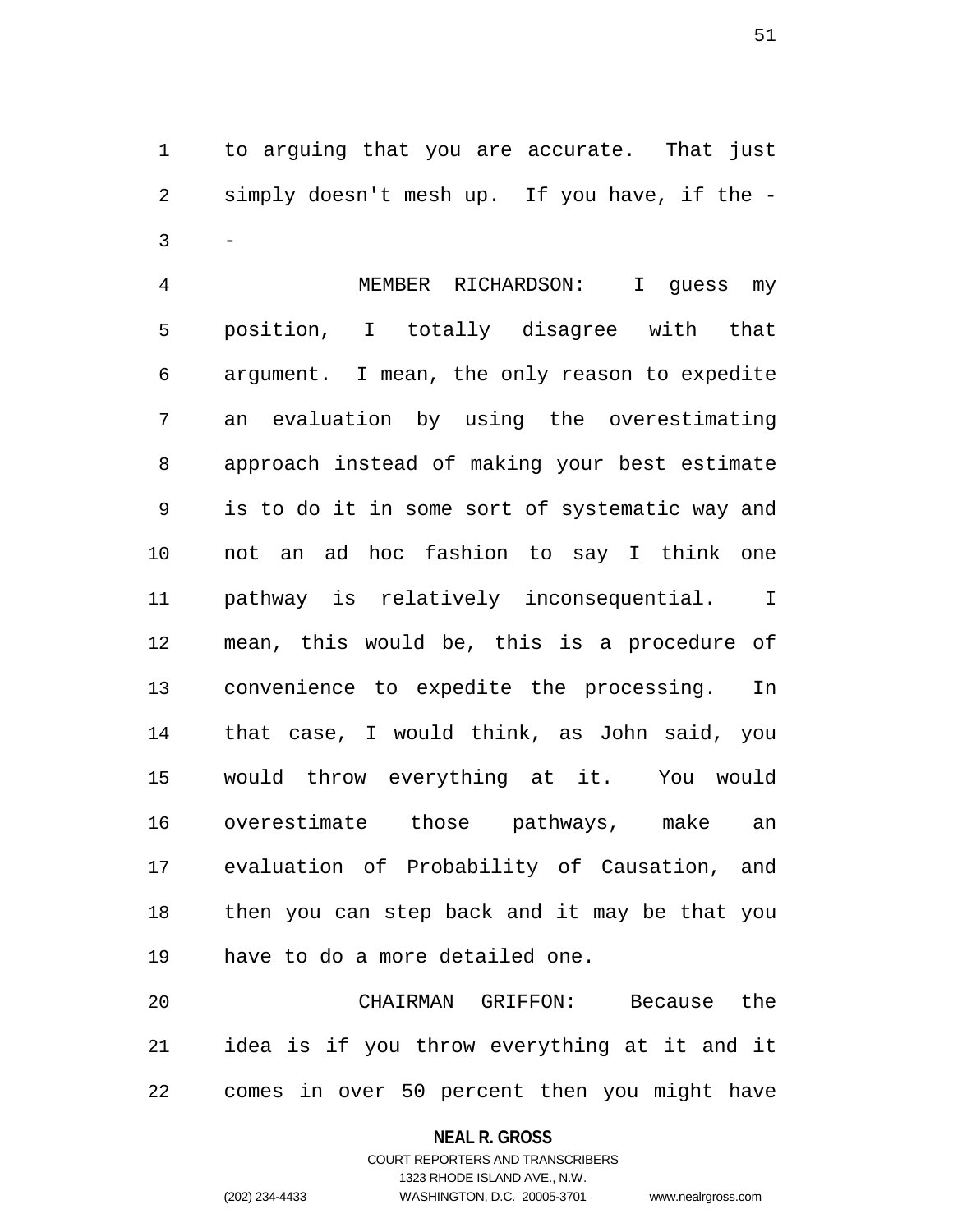to sharpen your pencil, as Jim Neton always says, and do a best estimate. So, yes, it doesn't seem logical to me to --

 MR. FARVER: You can overestimate the entire internal and then do best estimate on the external. That's okay because you're doing your best estimate.

 CHAIRMAN GRIFFON: That's what Brant is saying kind of.

 MR. FARVER: Well, I think the determinant of this being claimant-neutral is being synonymous with best estimate, and I don't think that's the case.

14 MS. BEHLING: Mark?

CHAIRMAN GRIFFON: Yes.

 MS. BEHLING: This is Kathy Behling. The other thing that we should also keep in mind in this particular case is that this individual is a furnace operator, and so I think that plays an important role in assuming a 50th percentile or a 95th. It has to do with the fact that he is a furnace

**NEAL R. GROSS**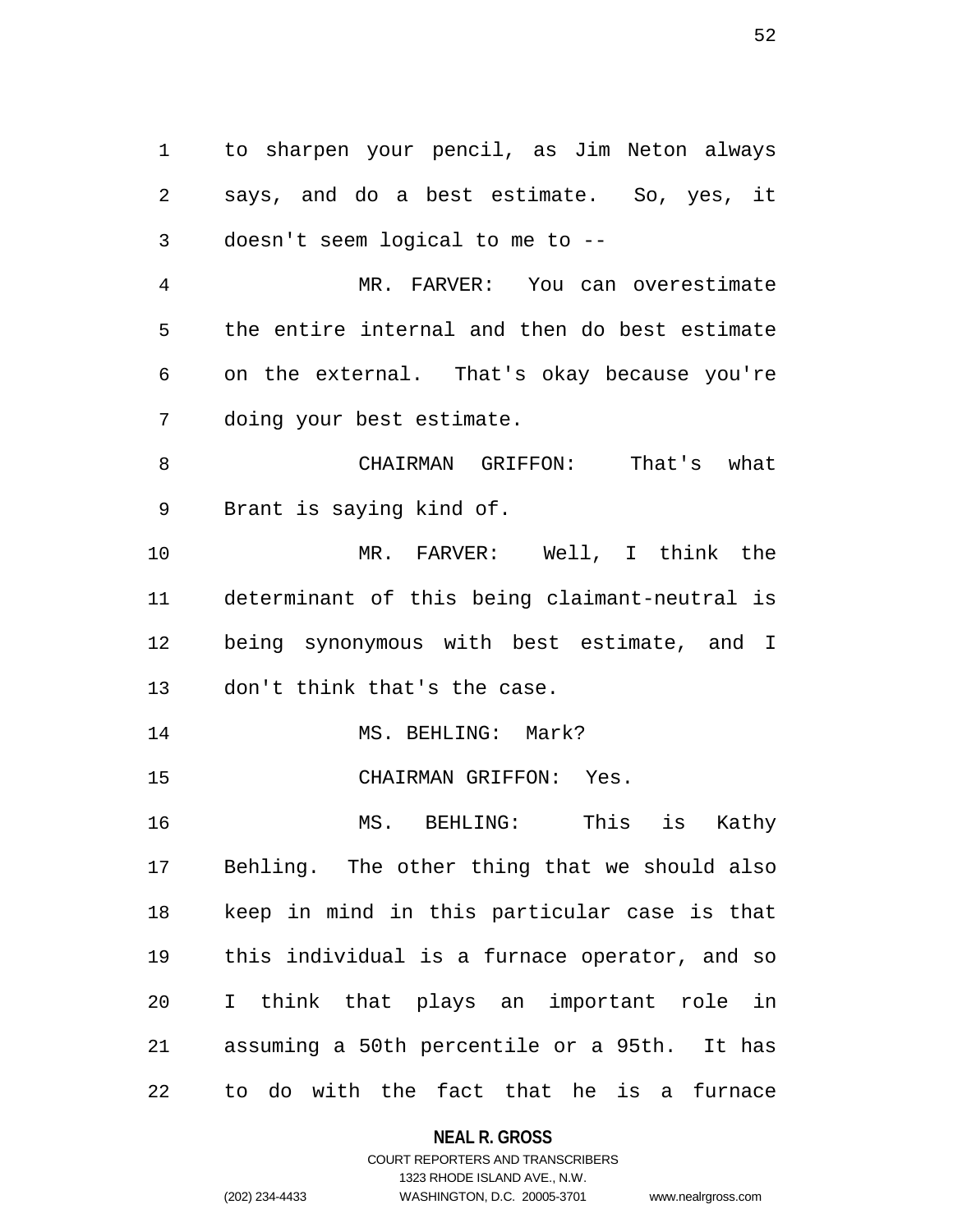operator. CHAIRMAN GRIFFON: Right. And that's the nature of the response. I think that brought out the badge data that pointed that it was near the geometric mean, I guess, or the below the --

 DR. ULSH: Well, it at least wasn't in the --

 CHAIRMAN GRIFFON: Yes, the one measurement. Right.

 DR. MAURO: I think this is important because I think we've come to a place where the longest time was our opinion that you had to hit them with everything. And I do not recall any procedure where when you're doing a bounding estimate for, you know, a maximizing approach for the purpose of denial you could let one off the hook. Now, the other way you could go, if you were doing a minimizing approach and you just did one case and you did a minimum and it came over, you're done. But I think that not in this case. I think the flip doesn't work.

**NEAL R. GROSS**

## COURT REPORTERS AND TRANSCRIBERS 1323 RHODE ISLAND AVE., N.W. (202) 234-4433 WASHINGTON, D.C. 20005-3701 www.nealrgross.com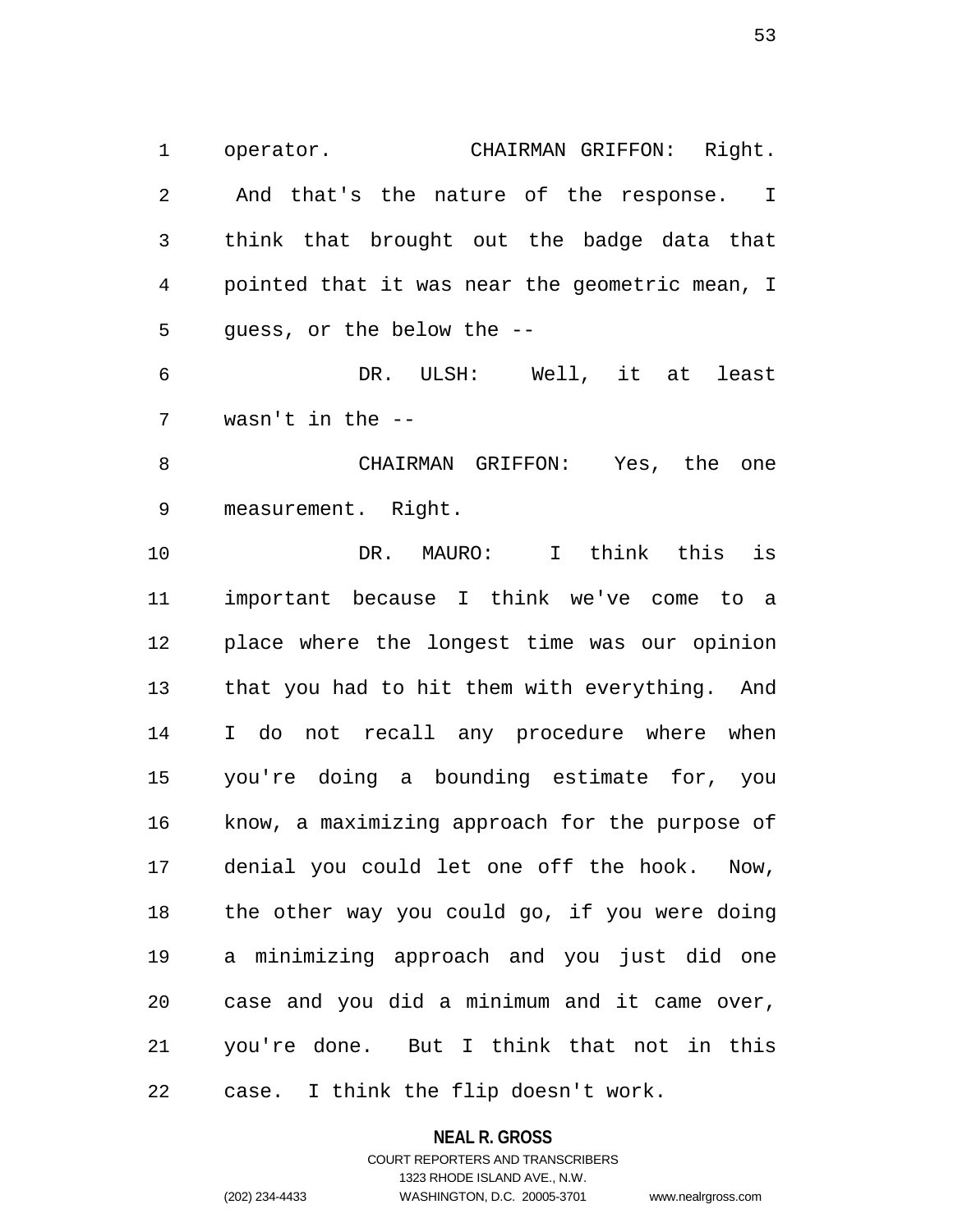DR. ULSH: Well, I don't want to short-circuit anything. If you guys want to continue to discuss this, we can do that. It does seem to me that we're not going to come to agreement on this. We've put a position on the table, SC&A has stated their objections, and I think we hear and understand what they are. So the next step would probably be for us to come up with an additional response in light of, I mean, the alternative -- MEMBER MUNN: You're right. You're right. CHAIRMAN GRIFFON: Yes, that's fine. I guess the one thing I would ask is in your response include the overall policy response, that is it NIOSH's position that in the overestimating approach you don't have to overestimate all pathways? Because I think I've been like John. For 11 years here, I've been assuming that was the case.

 MEMBER RICHARDSON: Could I ask for two little pieces of clarification in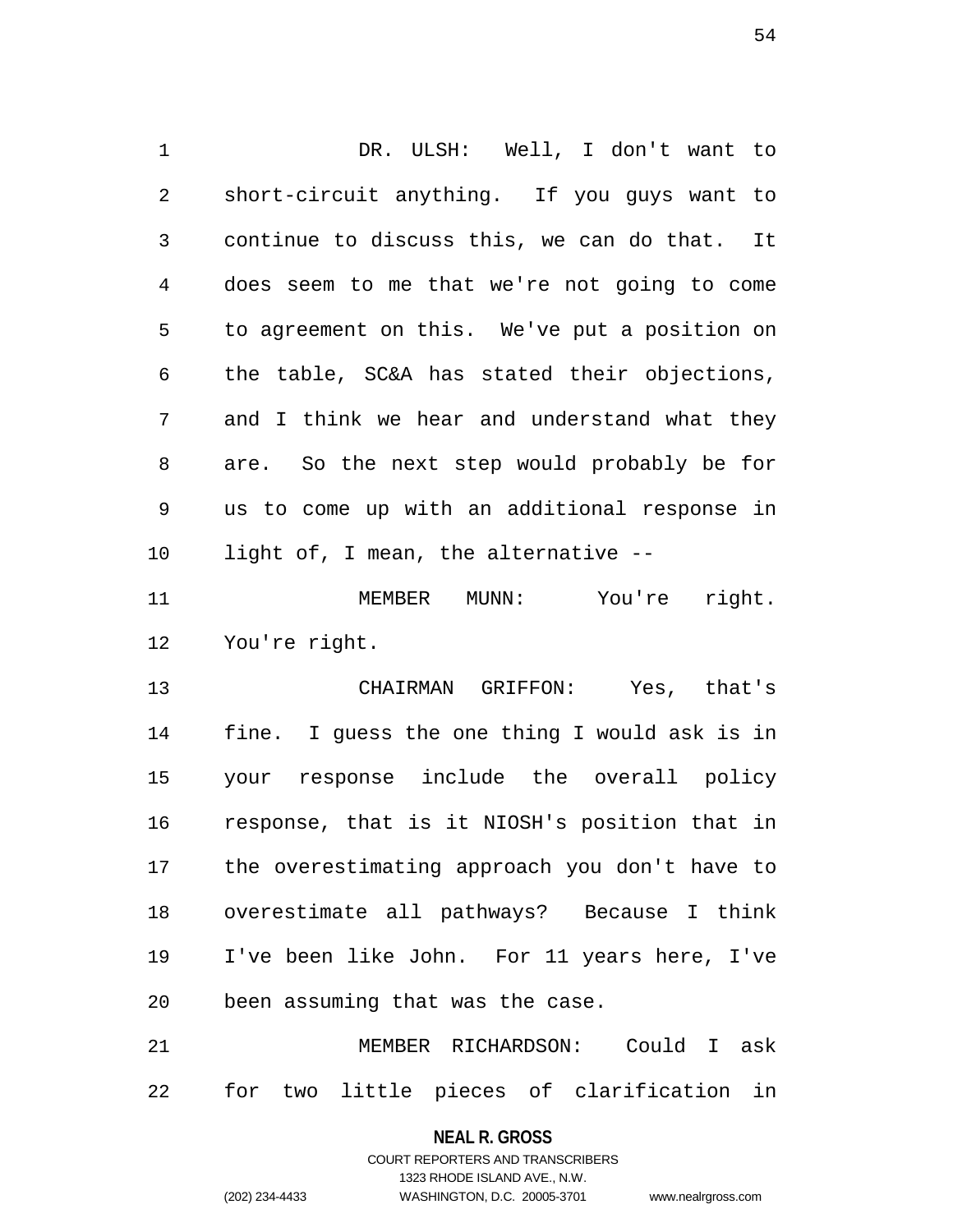helping me understand the problem? One is there is this description, which is the first time I've heard of this, of 20 dosimeters hanging in a room in a facility. The readings on those yielded kind of a log normal distribution of doses or dose rates. When you would, when you're getting the, let's say the mean or the 95th percentile of these distributions, are you fitting a log normal curve to that and then deriving that from that, for example; or is the 95th percentile the 19th out of the 20 readings? Is it an empirical value, or is it derived from a fitted curve? Because there would be two ways of saying what the 95th percentile is. DR. ULSH: Right. It's not a non-

 parametric. I think it's derived from a log normal fit. Am I correct, Scott and Mutty? MR. SIEBERT: That's correct. DR. MAURO: Along those lines, another important issue. On many occasions we have engaged this very question when you have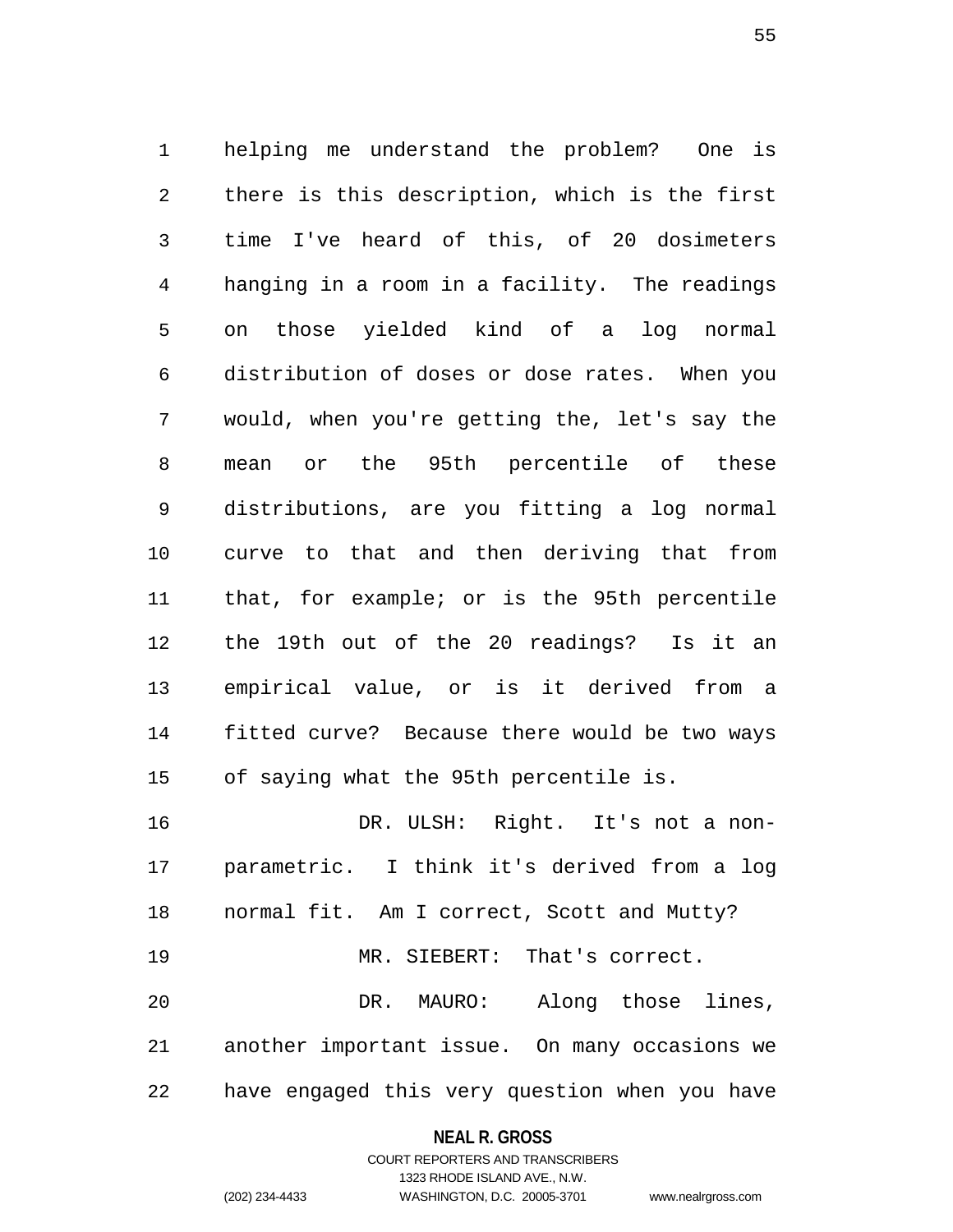data, and very often we find that the tails don't always match the 95th very nicely. In fact, sometimes we see it going off. For some unusual reason, the high-end guys get more than you would expect if you fit. So one of our positions is when you see not the best fit in your distribution, you go with the rank order approach. We've taken that position in the past, and we feel as if it's more claimant-favorable, but I don't think we've ever come to resolution on, you know, that protocol. When do you use the best fit and are there times when you'd really be better off going with rank order? We've had that discussion on other occasions.

 MEMBER RICHARDSON: And is the empirical data set simply 20 measurements, or were there repeated measurements at these 20 locations?

 CHAIRMAN GRIFFON: We better look at that report. They reference the report, too, so we can get -- good question, but yes,

#### **NEAL R. GROSS**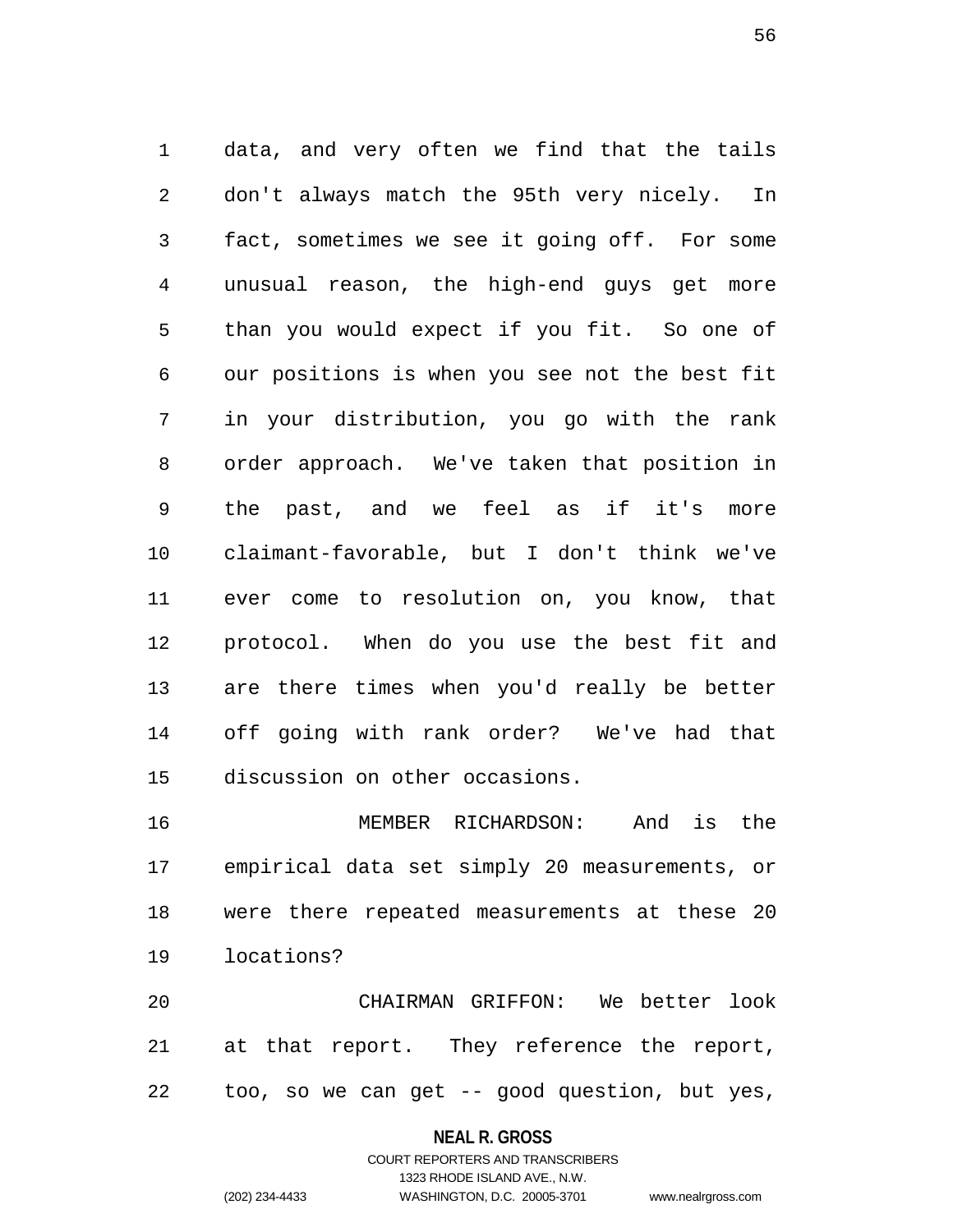yes.

 DR. ULSH: It's presented in our response as 20 different locations, but that doesn't give you necessarily the number of measurements. I don't know off the top of my head. MEMBER RICHARDSON: Okay, thanks. CHAIRMAN GRIFFON: Mutty, do you have that? Or we can pull the report, I suppose. MR. SHARFI: Yes, I don't know that off the top of my head. CHAIRMAN GRIFFON: Okay. I think we'll leave it at that for now. NIOSH has the action again on this one. And to look back at the procedures we're doing, overestimating cases versus the Site Profile use for this case, does that capture it kind of? 19 DR. ULSH: I think so, yes. CHAIRMAN GRIFFON: Yes. Alright. Moving forward. The first couple always take us the longest. 125.9 is the next one I have.

> **NEAL R. GROSS** COURT REPORTERS AND TRANSCRIBERS

1323 RHODE ISLAND AVE., N.W. (202) 234-4433 WASHINGTON, D.C. 20005-3701 www.nealrgross.com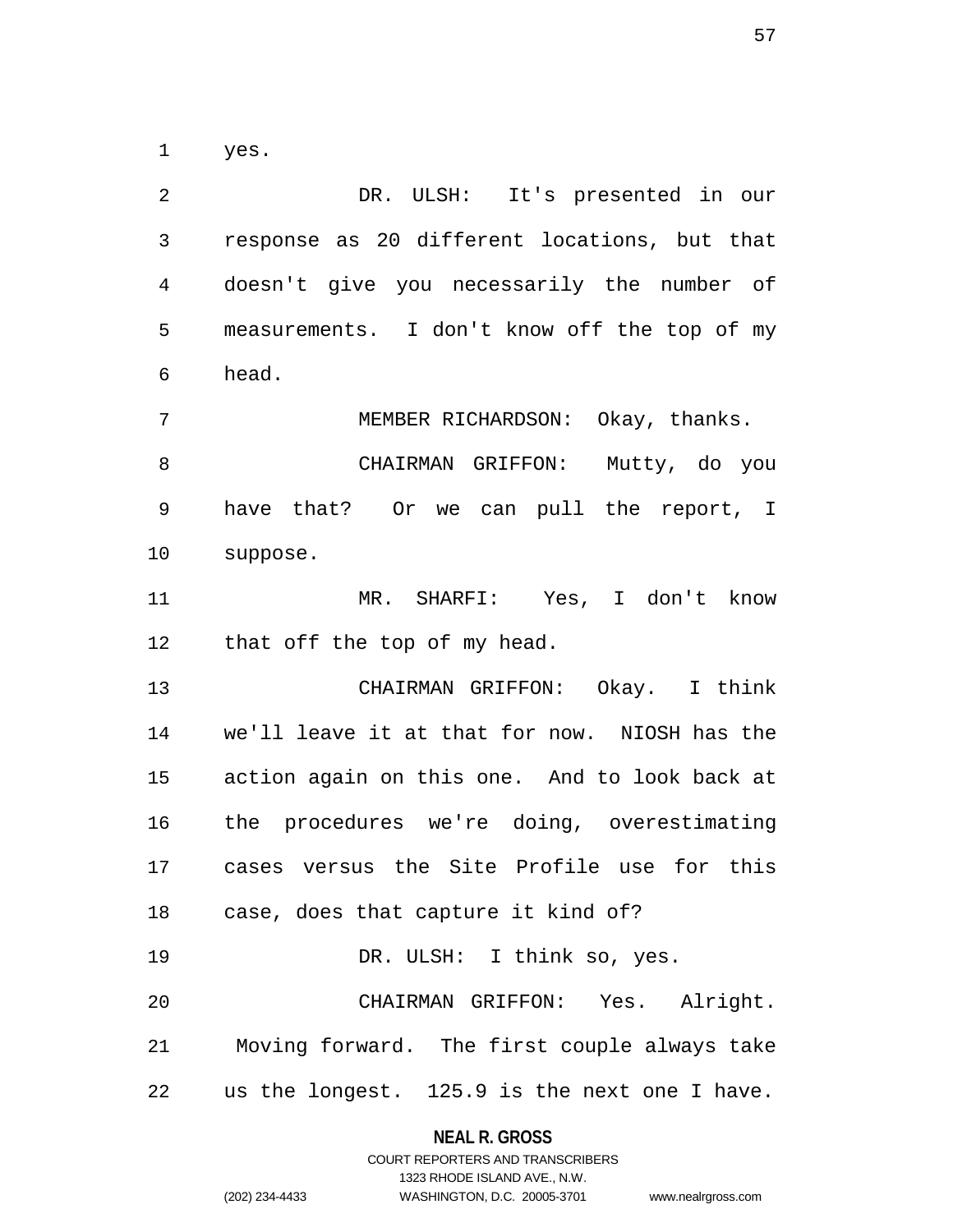**NEAL R. GROSS** 1 MR. KATZ: What page is it on? The page number is at the bottom. Is there an easier way to -- CHAIRMAN GRIFFON: I'm scanning up to it. MEMBER MUNN: I'm just pulling up what he sent. CHAIRMAN GRIFFON: I mean, I just added in our response, to the page numbers, but anyway -- DR. ULSH: Are you talking about a page number in the matrix? MR. KATZ: Yes. CHAIRMAN GRIFFON: The next one with yellow on it. Twenty four I have. MR. HINNEFELD: It's 24 of 111 on mine. CHAIRMAN GRIFFON: Yes, it's 24 on mine. MR. KATZ: See, these are all different. MEMBER MUNN: So this is still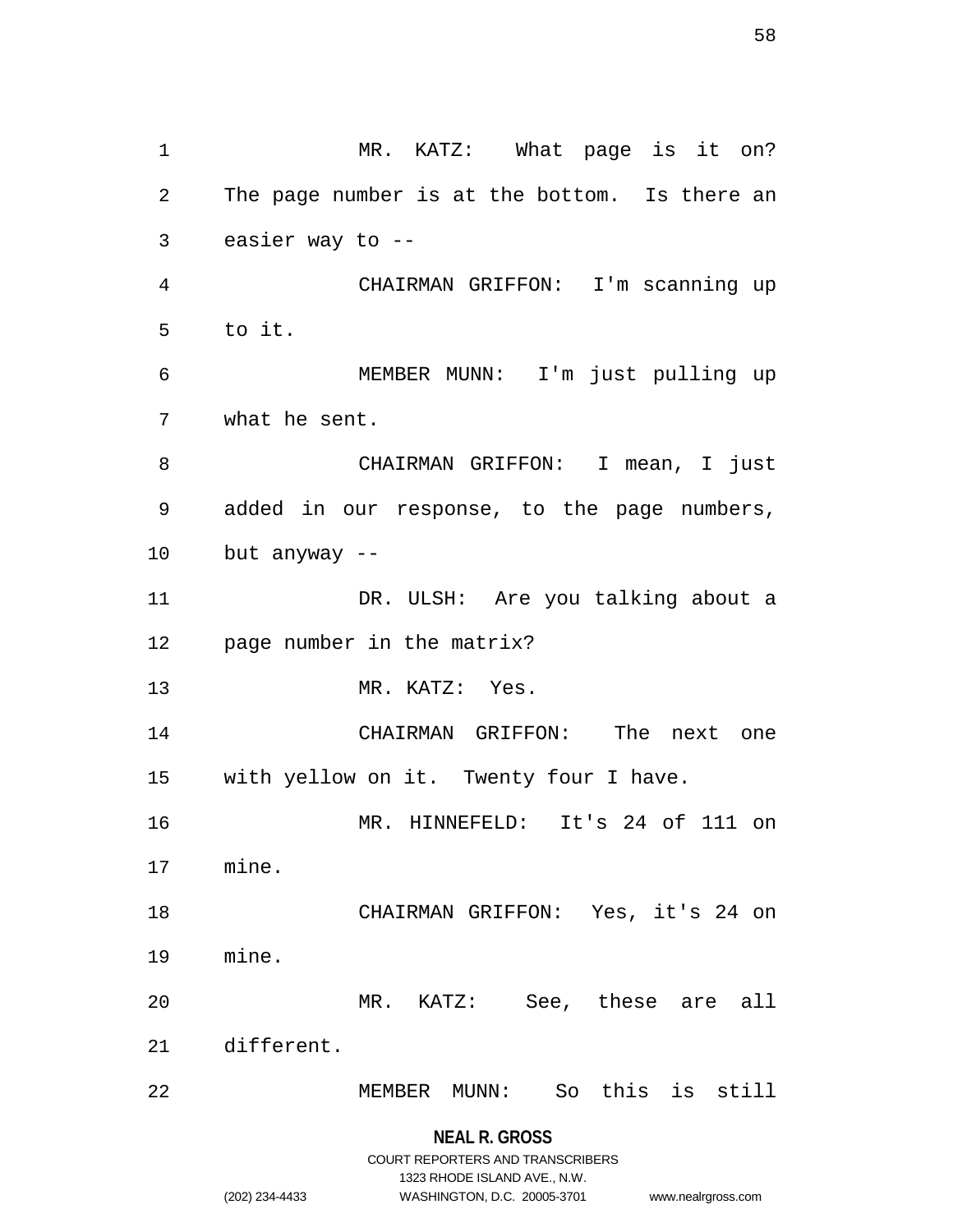125.9, right?

 CHAIRMAN GRIFFON: So this is NIOSH did not properly address radiological incidents and potential missing bioassay data is the original finding on this. I'm not sure what site this is. MR. SIEBERT: This is Hanford. CHAIRMAN GRIFFON: Hanford. Okay, thank you. DR. ULSH: Well, we sent out a response, but it's not -- CHAIRMAN GRIFFON: Right. Not matrix form. DR. ULSH: -- because it's kind of extensive. CHAIRMAN GRIFFON: Yes. DR. ULSH: Mark, would you just 18 like Scott or Mutty maybe to -- CHAIRMAN GRIFFON: Summarize it, yes. You don't have to read the whole thing necessarily. DR. ULSH: Alright. Scott, do you

> **NEAL R. GROSS** COURT REPORTERS AND TRANSCRIBERS

> > 1323 RHODE ISLAND AVE., N.W.

(202) 234-4433 WASHINGTON, D.C. 20005-3701 www.nealrgross.com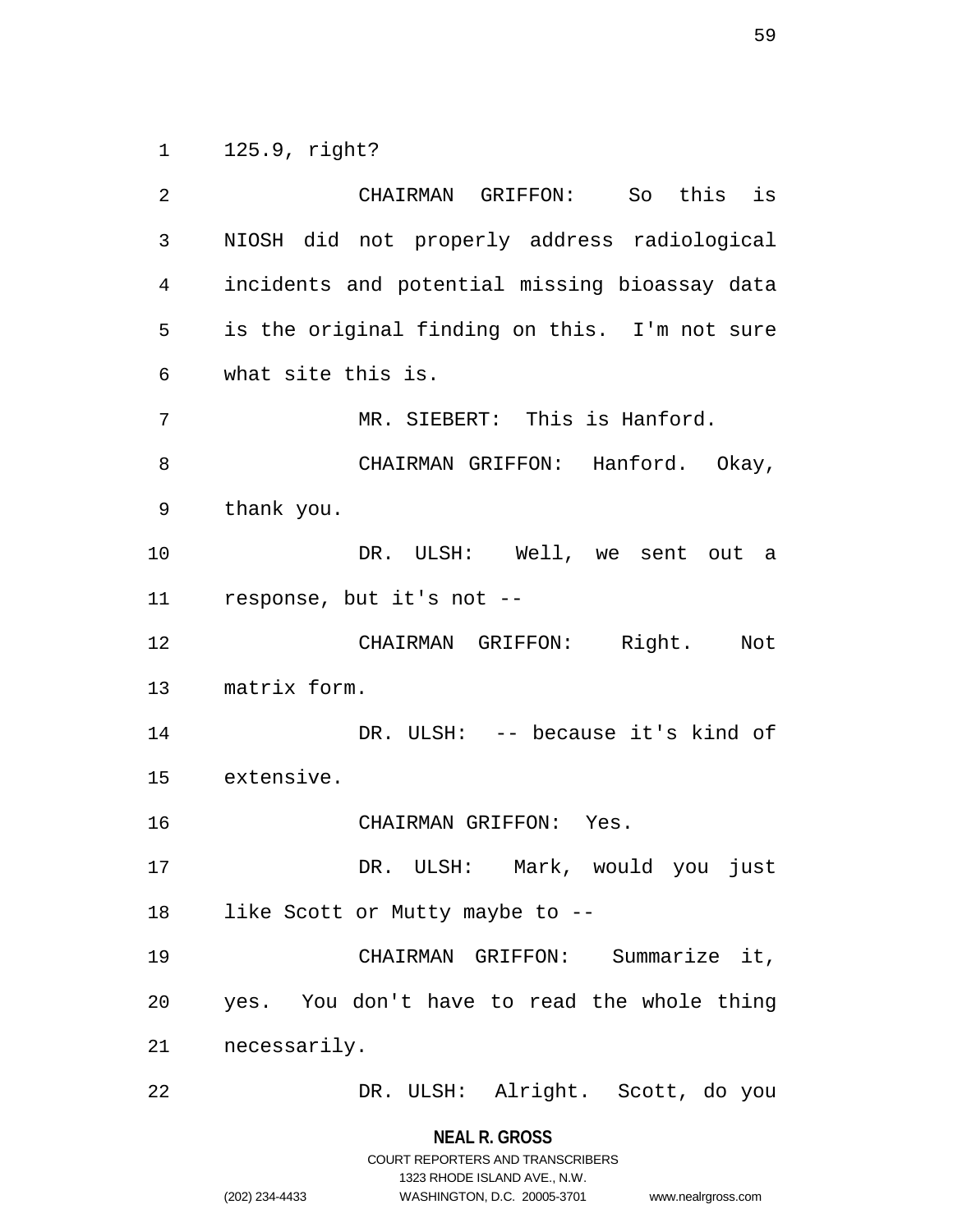want to take a crack?

 MR. SIEBERT: I'll be happy to do that. Basically, what happened was when we did the claim and SC&A did the review, they found some incidents that were reported in the DOE file that did not have follow-up bioassay reported by Hanford to us in their response. However, the incident files indicated that bioassay was required at the follow-up. 10 The question was: Were we actually getting all the data from Hanford that we should be and were there actually bioassay results for these incidents that we hadn't yet received? The answer is no. We requested additional information from Hanford yet again specifically discussing with them these incidents, giving them the dates and actually the pages in the DOE response with those incident files. They went back to all their records, and they came back with a little extra data, but what it turned out to be were results for plutonium samples prior to and

**NEAL R. GROSS**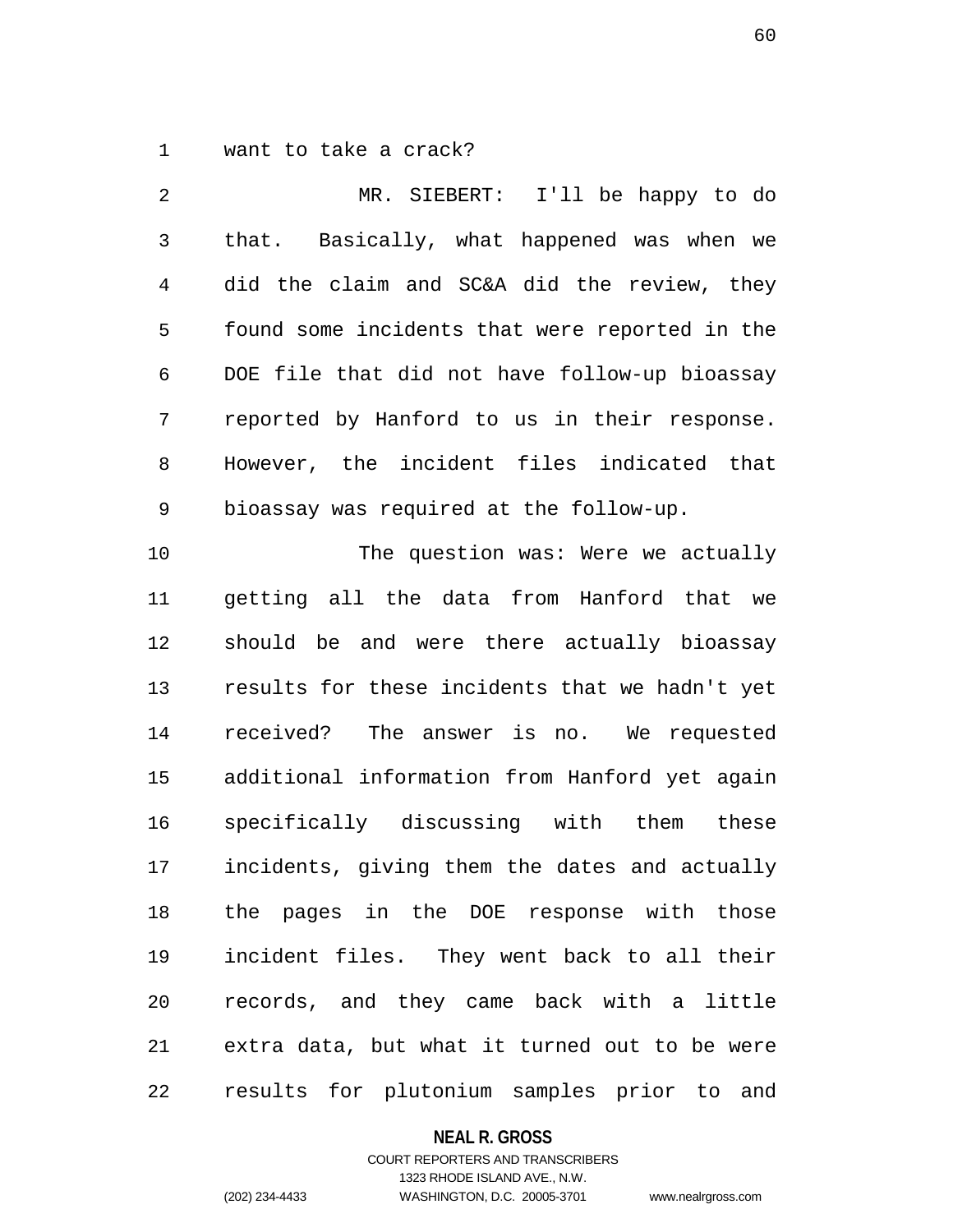around that time, but it was nothing that we didn't already have in the file. We already had those samples in the file. We didn't have results in REX because they usually did not put negative sample results in REX at that time.

 So we made the assumption that there's no result there that is below detection, and when we got this additional information that is exactly what we saw for those plutonium samples. The results were below detection. So the bottom line is we didn't have additional information. So, basically, the main question was: Were we missing data? And the answer is no.

 Now, to be thorough, what we did is we looked at, our basis initially was the fact that the bioassay that we already had in hand was acceptable for limitation of the incident. And what I went through the rest of this response for plutonium, uranium, and fission products is using the actual data that

#### **NEAL R. GROSS**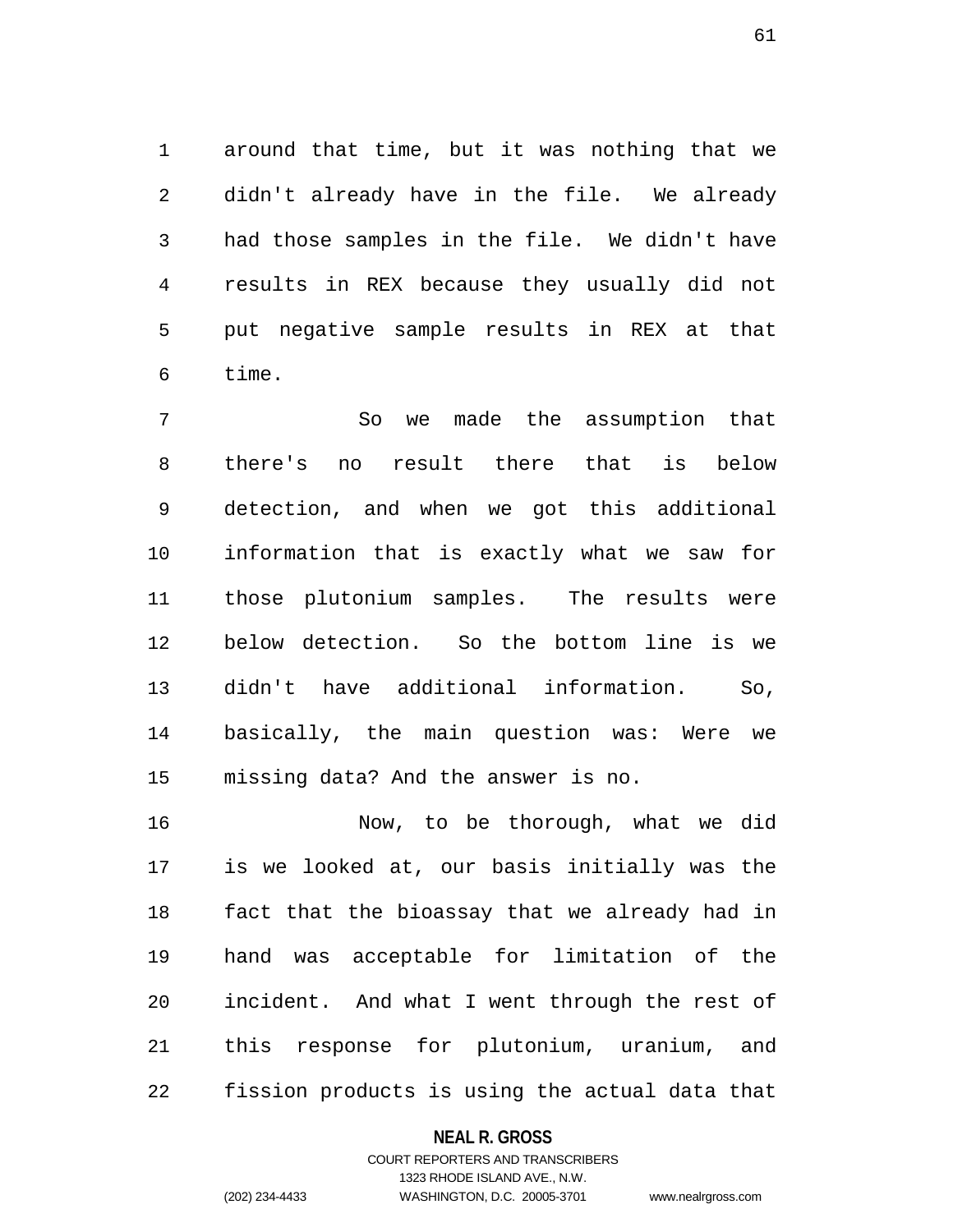we already have on hand, assuming intakes occurred during those incidents and comparing them to what was assigned within the actual assessment that we did, doing a comparison and seeing if any of the potential doses from the incident could exceed what we already assigned. And in all the cases, what we assigned exceeded anything that would be incident-specific.

CHAIRMAN GRIFFON: Done deal.

 MR. SIEBERT: There are a lot more words in the response to cover that.

 MR. FARVER: So in our finding we identified incidents that said bioassays were requested on it looks like at least four different occasions, and you're saying that, no, there were no bioassay results for those incidents. Or are you saying the bioassay results were zero?

 MR. SIEBERT: No, I'm saying that there were follow-up bioassays in the first incident, which we do have on hand and we

#### **NEAL R. GROSS**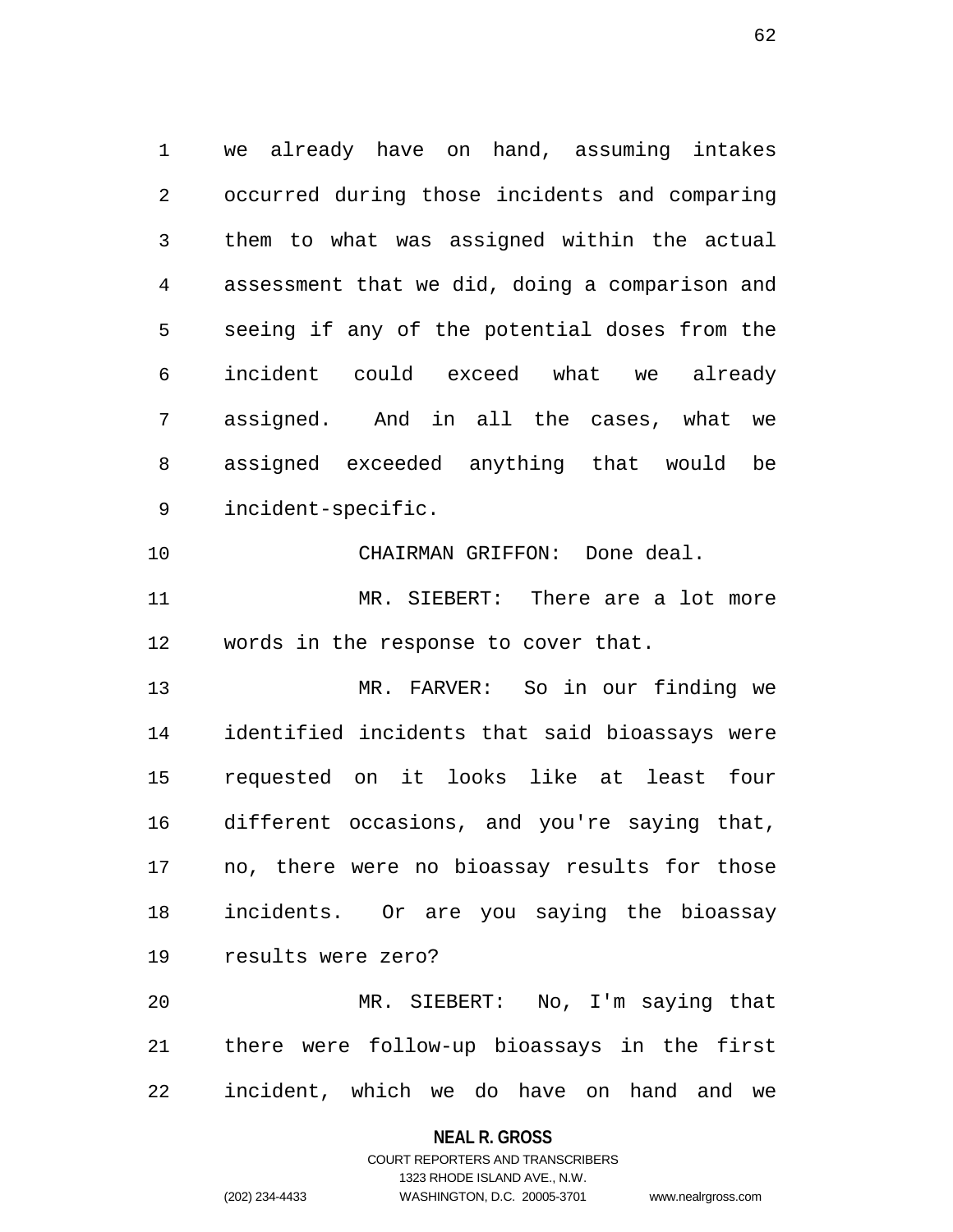always did. For the second two incidents, which were in May and July of '57, we did not find any additional bioassay that was follow-up of it.

 CHAIRMAN GRIFFON: And your next samples are a couple of years later, right? MR. SIEBERT: Yes. The next samples are in like '59, and chest counts in '74.

CHAIRMAN GRIFFON: Right.

 MR. SIEBERT: And those next samples that we actually do have, those are what they used to limit the intake based on the actual incident date and compare that to what we already assigned.

 MEMBER MUNN: So the bottom line here is you covered it?

 MR. SIEBERT: Correct. If you look at the actual incident data and go to later bioassay, it gives a smaller dose than anything we assigned.

22 MEMBER MUNN: Okay.

**NEAL R. GROSS** COURT REPORTERS AND TRANSCRIBERS 1323 RHODE ISLAND AVE., N.W. (202) 234-4433 WASHINGTON, D.C. 20005-3701 www.nealrgross.com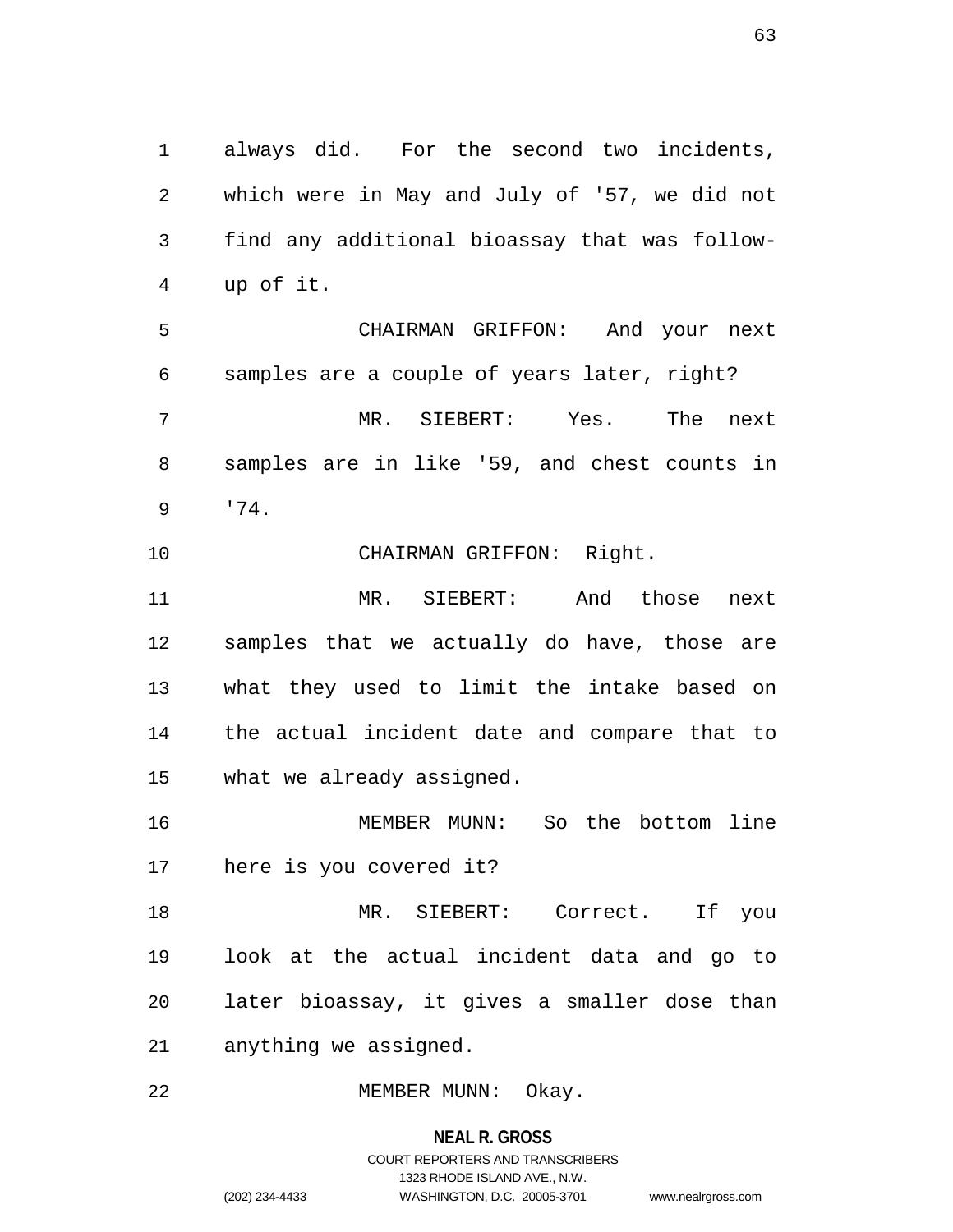MR. FARVER: So I guess what we learned from this is just because it says in the record that bioassay was requested, maybe it wasn't or we can't get the results? MR. SIEBERT: I can't say if it was actually requested or not for back in `57. All I can say is we've asked Hanford to go through all their records, and they gave us all the bioassay records that exist for this individual. MR. FARVER: I mean, what prompted this is we're reviewing the DOE records and we see an incident form and it says bioassay requested, and then we try to compare that with the bioassay data we have and the dates don't coincide. So that's kind of what prompted this.

 MR. FARVER: Which is a valid question, yes.

 MEMBER RICHARDSON: I mean, another one is that, I don't know, when I was thinking back to this, I thought that there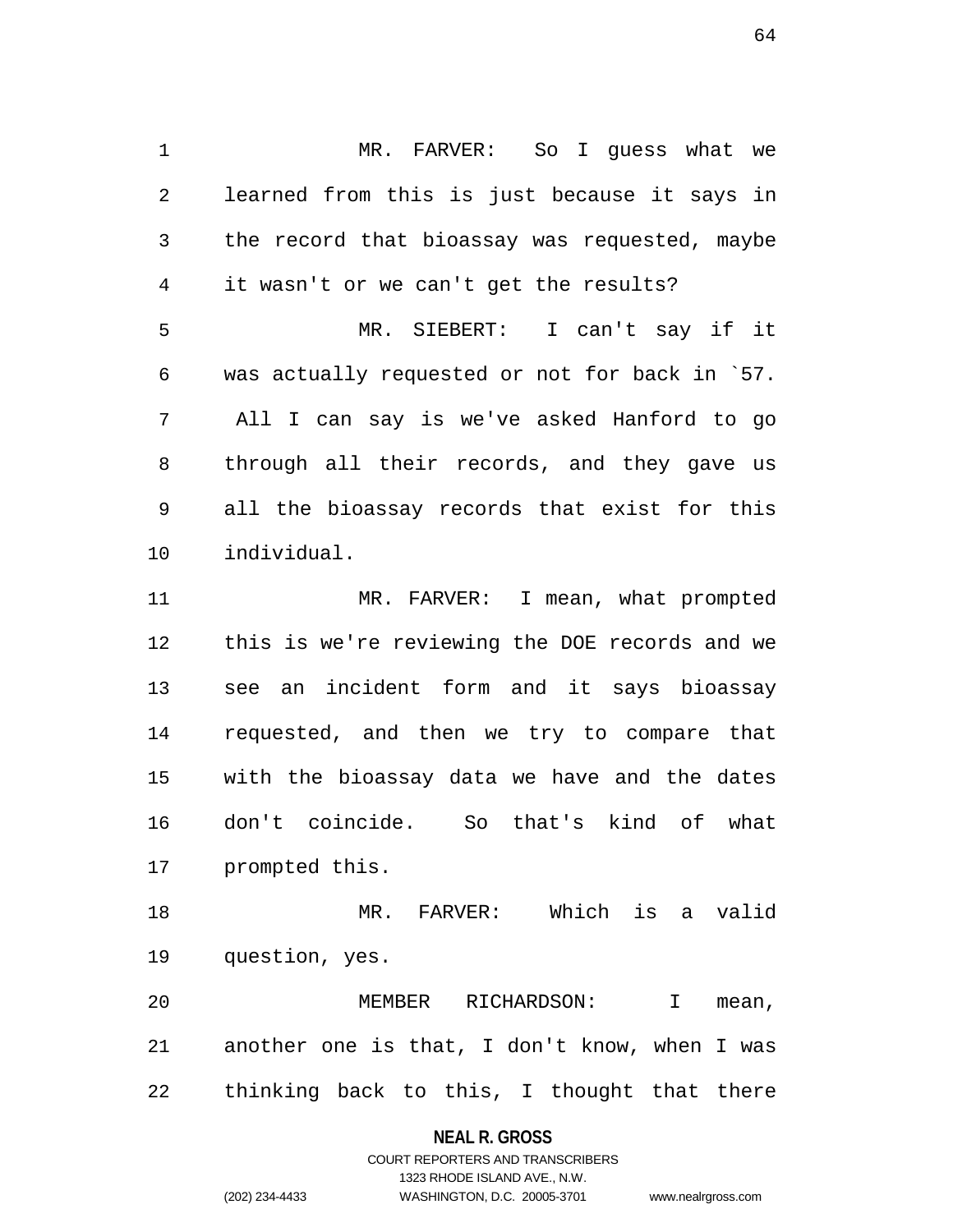were like 114 confirmed internal depositions in the entire Hanford bioassay program, which seemed to be exceptionally small. And it raised a question. I mean, at least going back, this goes back through the epidemiologic cohort studies when we have tried to use the computerized records of the bioassay program and when Ethel Gilbert tried to use them. There were a very, very small number of workers who had a confirmed deposition and you set that against other facilities doing similar work, it looks very, very small, which raises the question, are those computerized records of the bioassay program complete? It's always one question I've had. I don't know where to go with this, except it's an interesting observation for a single worker you're encountering multiple situations where you thought there would be bioassay information and it's not there.

 MR. SIEBERT: Well, one thing I will point out that they did go back to the

## **NEAL R. GROSS** COURT REPORTERS AND TRANSCRIBERS

1323 RHODE ISLAND AVE., N.W.

(202) 234-4433 WASHINGTON, D.C. 20005-3701 www.nealrgross.com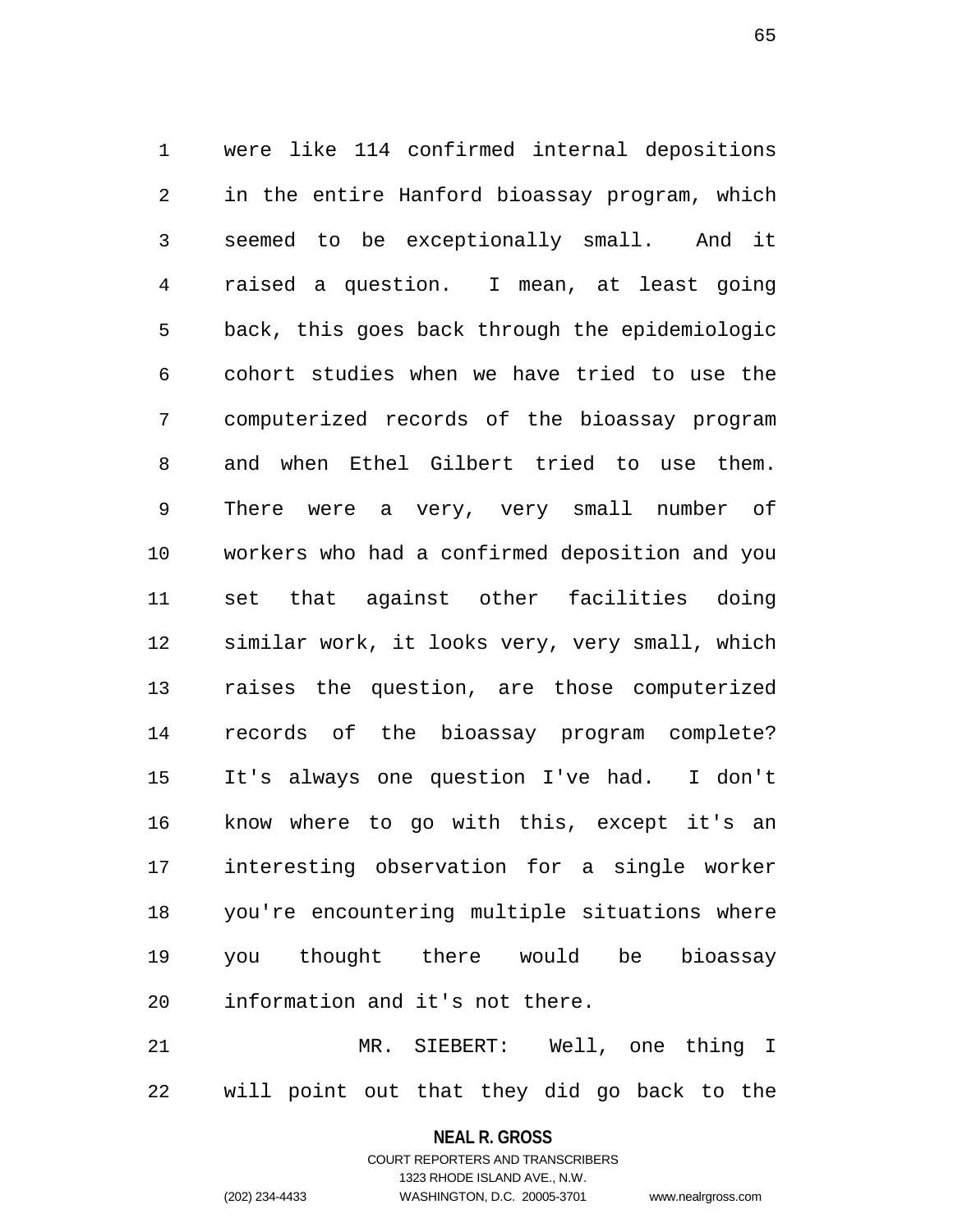paper records in this specific case and there was no additional information outside what was already in record from a bioassay point of view. So it wasn't just the computerized records. Everything in the computerized records matches up with this person's hard copy. MEMBER RICHARDSON: That's useful. MR. FARVER: I guess we'll close out because they really can't do anymore. I mean, they did go back and look. This is the data that was available. It just appears to be incomplete.

 CHAIRMAN GRIFFON: But the bottom line I think they're presenting is that the bioassay they did use is still bounding of these reported incidents.

 DR. MAURO: The '61 data covers it. CHAIRMAN GRIFFON: Right, right,

right. And you're in agreement with that, I

## **NEAL R. GROSS** COURT REPORTERS AND TRANSCRIBERS

1323 RHODE ISLAND AVE., N.W.

(202) 234-4433 WASHINGTON, D.C. 20005-3701 www.nealrgross.com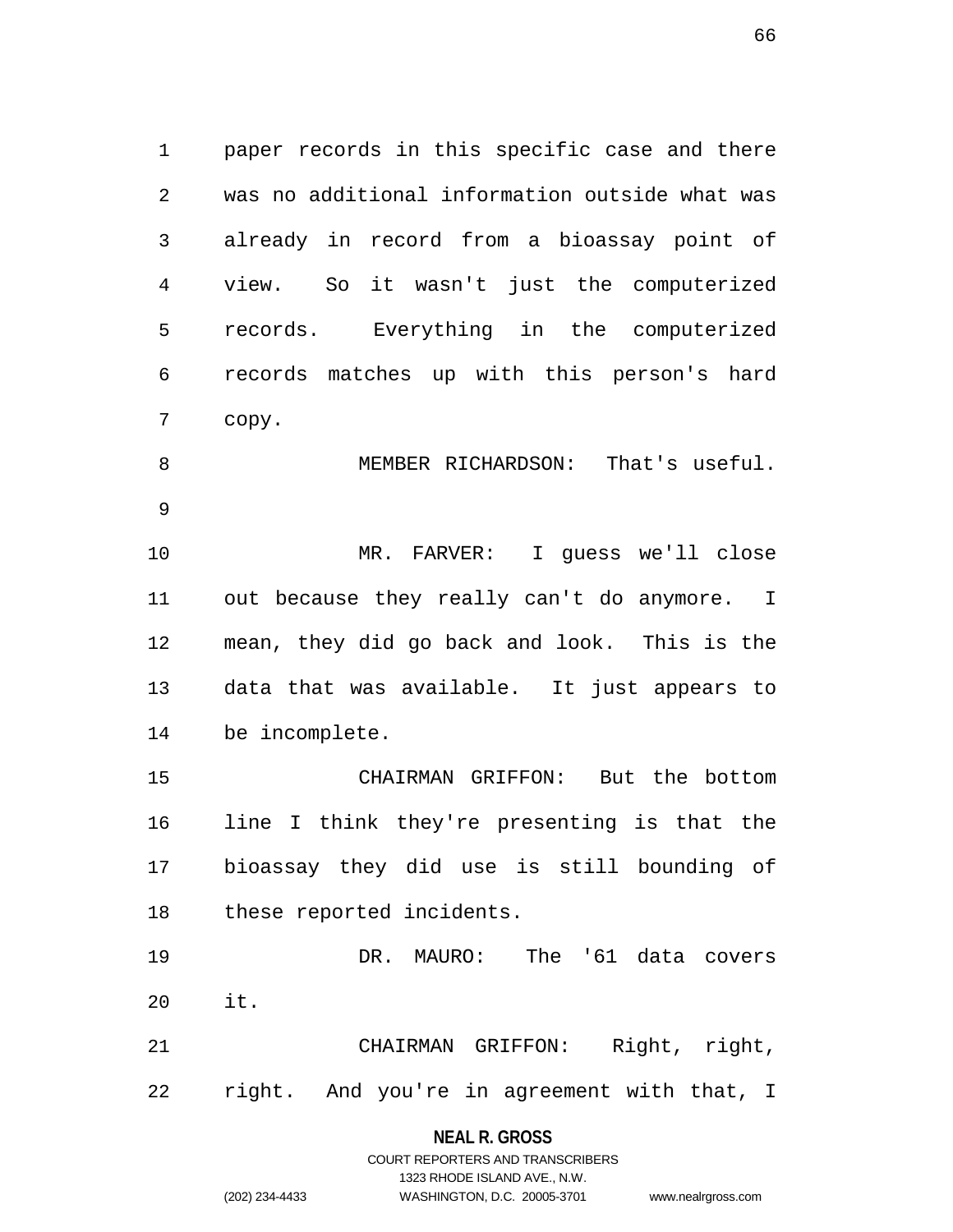think, right? So I don't think there's anything else we can do with this one. I think it's closed, right, that SC&A agrees with NIOSH? MR. SIEBERT: Do we want to discuss it a little bit more? Because it took me a lot of time to do all that work. 8 MEMBER MUNN: I know, I know. CHAIRMAN GRIFFON: Okay. Let's open it up for discussion again. MEMBER RICHARDSON: While we're sitting here quietly, I have a question for you. The later bioassay data are derived from in vivo counting; is that right? MR. SIEBERT: We had both in vitro and in vivo. MEMBER RICHARDSON: I've wondered if the limited detection on the in vivo counting is so high for some types of intakes that that was, you know, that's also kind of maybe a constraint on why there are fewer internal depositions there than places that

#### **NEAL R. GROSS**

COURT REPORTERS AND TRANSCRIBERS 1323 RHODE ISLAND AVE., N.W. (202) 234-4433 WASHINGTON, D.C. 20005-3701 www.nealrgross.com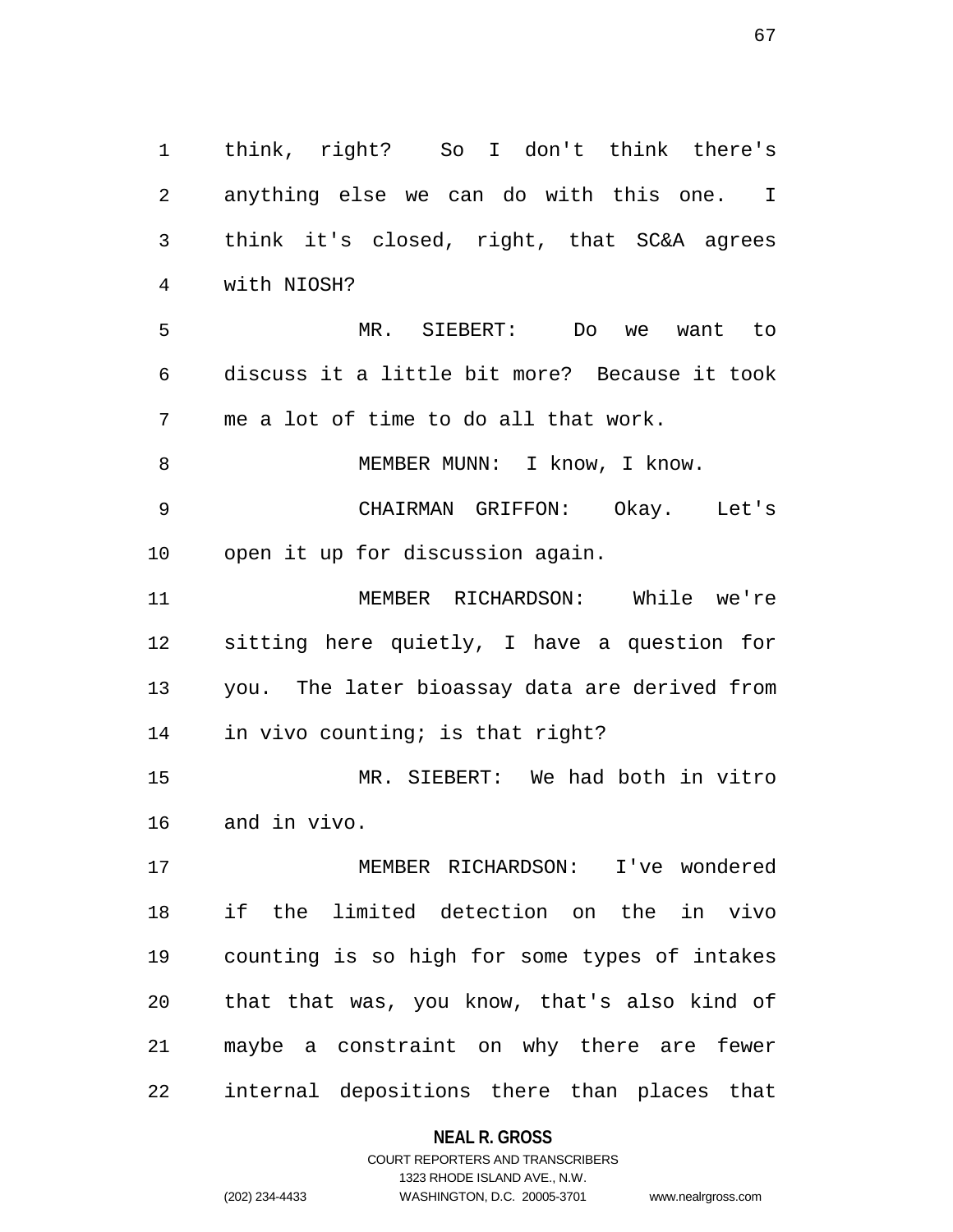made less use of in vivo counting. Does that make sense to you?

 MR. SIEBERT: I can't specifically speak to Hanford and how they ran their program and everything, I can just tell you what we have.

 MEMBER RICHARDSON: No, I'm not speaking about the program. I'm just wondering about in vivo counting in general.

 MR. HINNEFELD: Your statement makes sense that in vivo counting, particularly for plutonium, has a quite high detection limit compared to regulatory intakes.

 MR. SIEBERT: Well, the in vivo counts for americium, which is what we're actually looking at, are relatively low.

18 MR. HINNEFELD: Oh, that's true. MR. SIEBERT: And it's a very good limitation for insoluble forms of plutonium mixtures.

MEMBER RICHARDSON: Yes. So

#### **NEAL R. GROSS**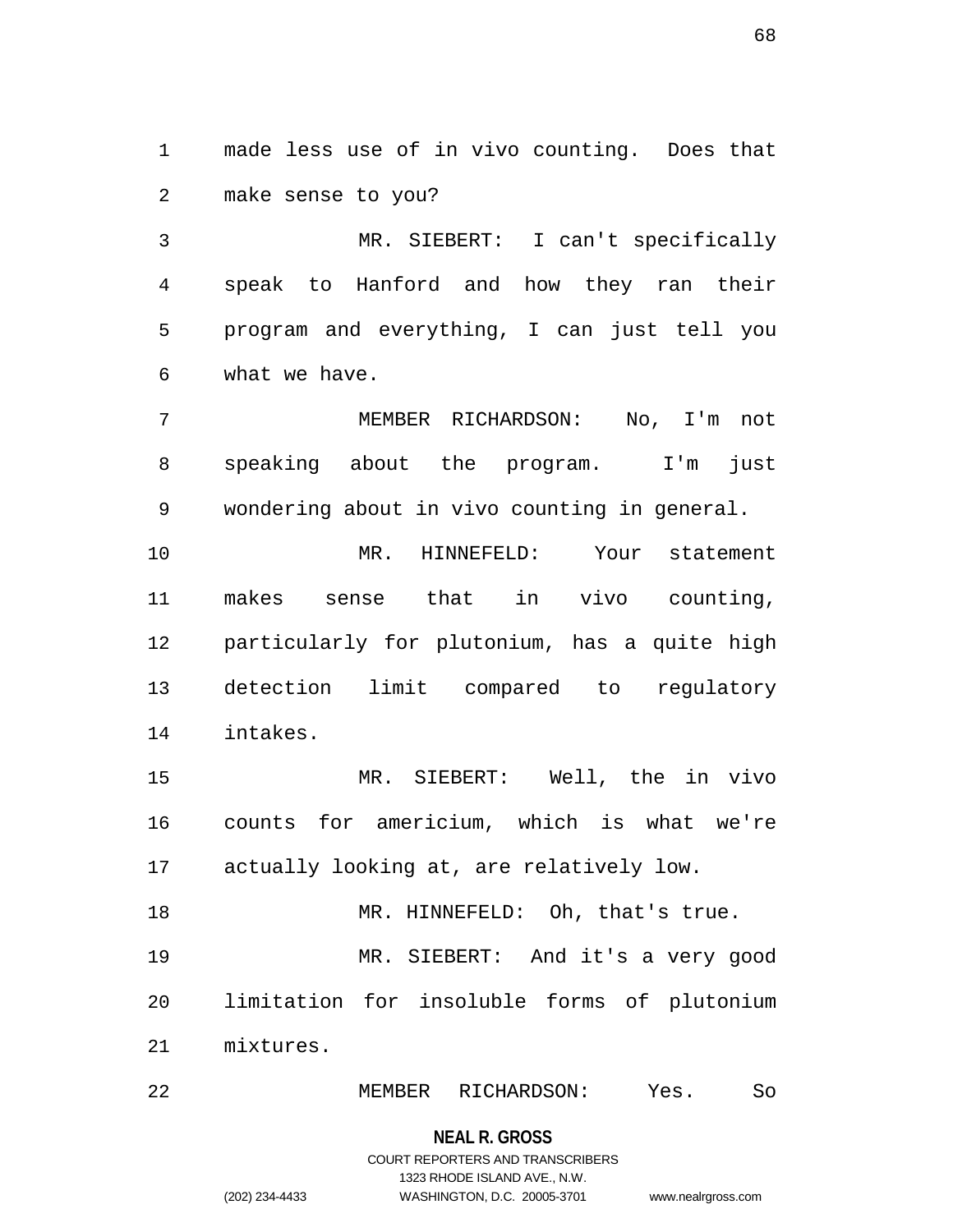you're looking for the trace of americium within the plutonium intake, right? So it would have to be -- MR. HINNEFELD: It actually, it grows in as the plutonium grows. MR. SIEBERT: It's the americium that's originally in the mixture and any that decays in from the Pu-241, as well. CHAIRMAN GRIFFON: Okay. I think we're ready to move on to the next one, which is the last one I believe on this 7th set. Number 135.1. I'm not sure of the page number, Ted. 14 MEMBER MUNN: I got 45, 46. CHAIRMAN GRIFFON: On mine, it's on page 64. Sixty-five. I'm sorry. MR. HINNEFELD: What's the finding number? DR. ULSH: 135.1. CHAIRMAN GRIFFON: So, Brant, if you want to introduce it, I guess, and -- DR. ULSH: Well, this is going to

#### **NEAL R. GROSS**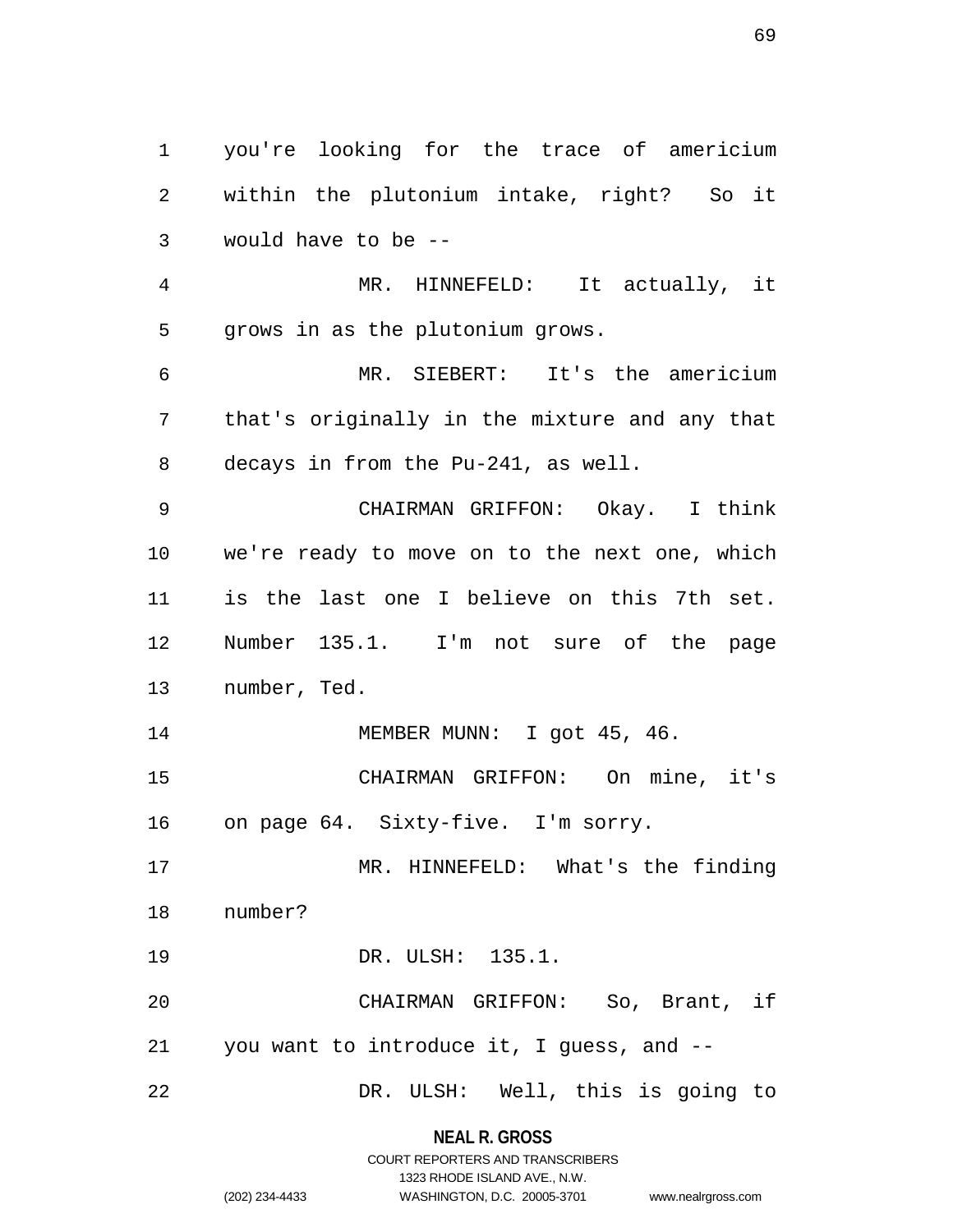be similar to the last one in that our response is somewhat lengthy. So I think, Scott or Mutty, do you want to summarize it? MR. SIEBERT: Well, let's see. Basically, for 135.1, there was back and forth as to whether the appropriate number of zeros were used, this is a Y-12 case, whether the appropriate number of zeros were assumed for missed dose calculation of external. Originally, we agreed quite a while ago that the original version did undercount the number of zeros, and the claim has actually been reworked under a PER and/or a couple of PERs, and that's been rectified as well. The additional question that came out of that actually was SC&A was questioning how we could tell the difference since there were no monitoring results whether they were to be counted as zeros or if the individual was unmonitored and should have been dealt with using missed dose instead of assuming zeros

**NEAL R. GROSS**

across the time frame where we have no

COURT REPORTERS AND TRANSCRIBERS 1323 RHODE ISLAND AVE., N.W. (202) 234-4433 WASHINGTON, D.C. 20005-3701 www.nealrgross.com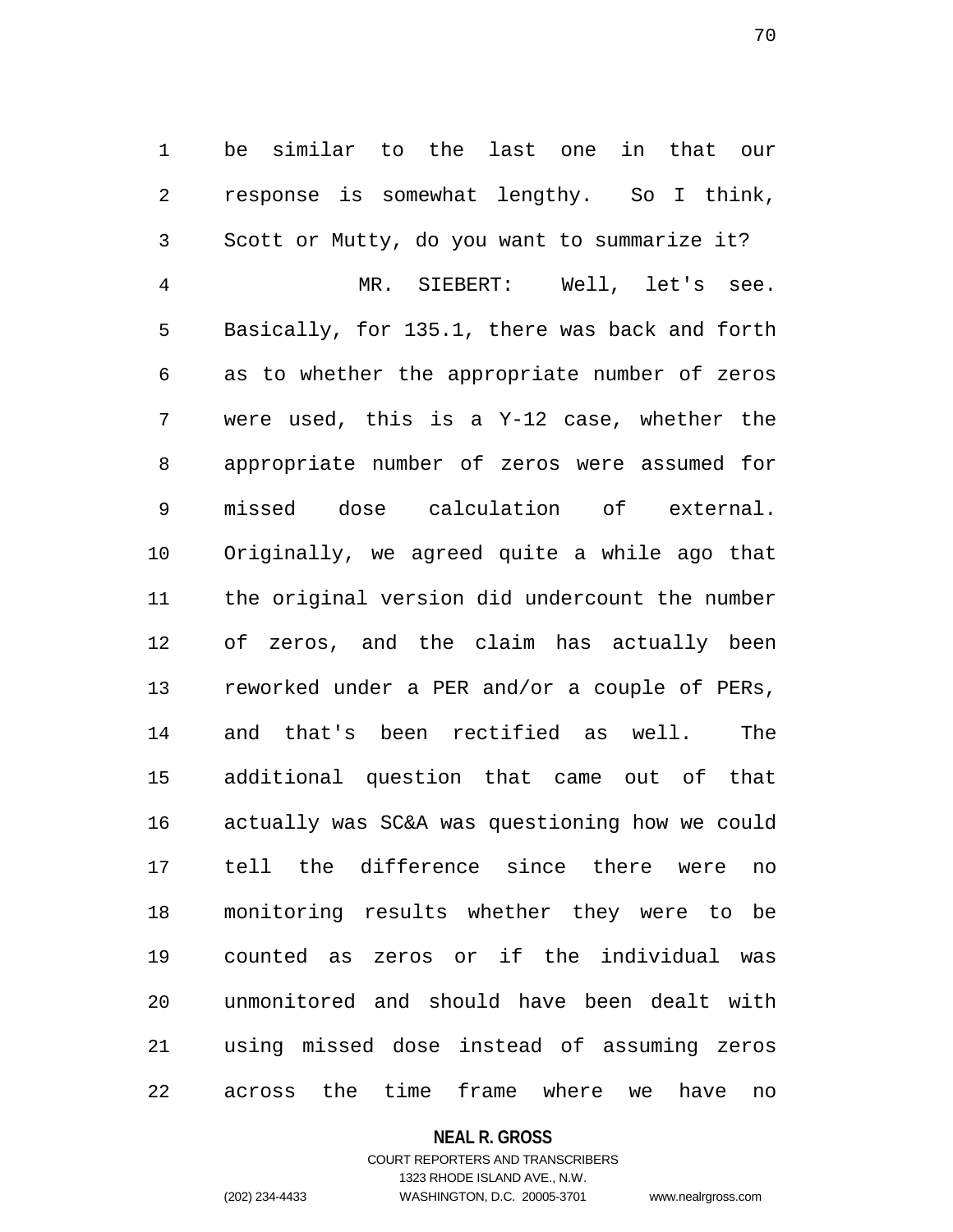results.

 As I said, we re-worked the case and we used the number of zeros that were suggested. The question on actual monitoring comes down to, this is the bold section that's about halfway, a third of the way through the response, it was as a result of the criticality in '58. The program was instituted in '61 to monitor all Y-12 workers individually. So we make the assumption from their records that if an individual does not have monitoring results they were not recording zeros, they were just leaving blanks, we make the assumption that the individual was monitored during that time frame; however, a zero non-detect for the badge is what the record is actually reflecting and that's how we calculated the assessment that's been updated. As I said, the first revision of this, all those zeros accurately. And then the rest of the response is just giving more information about the

#### **NEAL R. GROSS**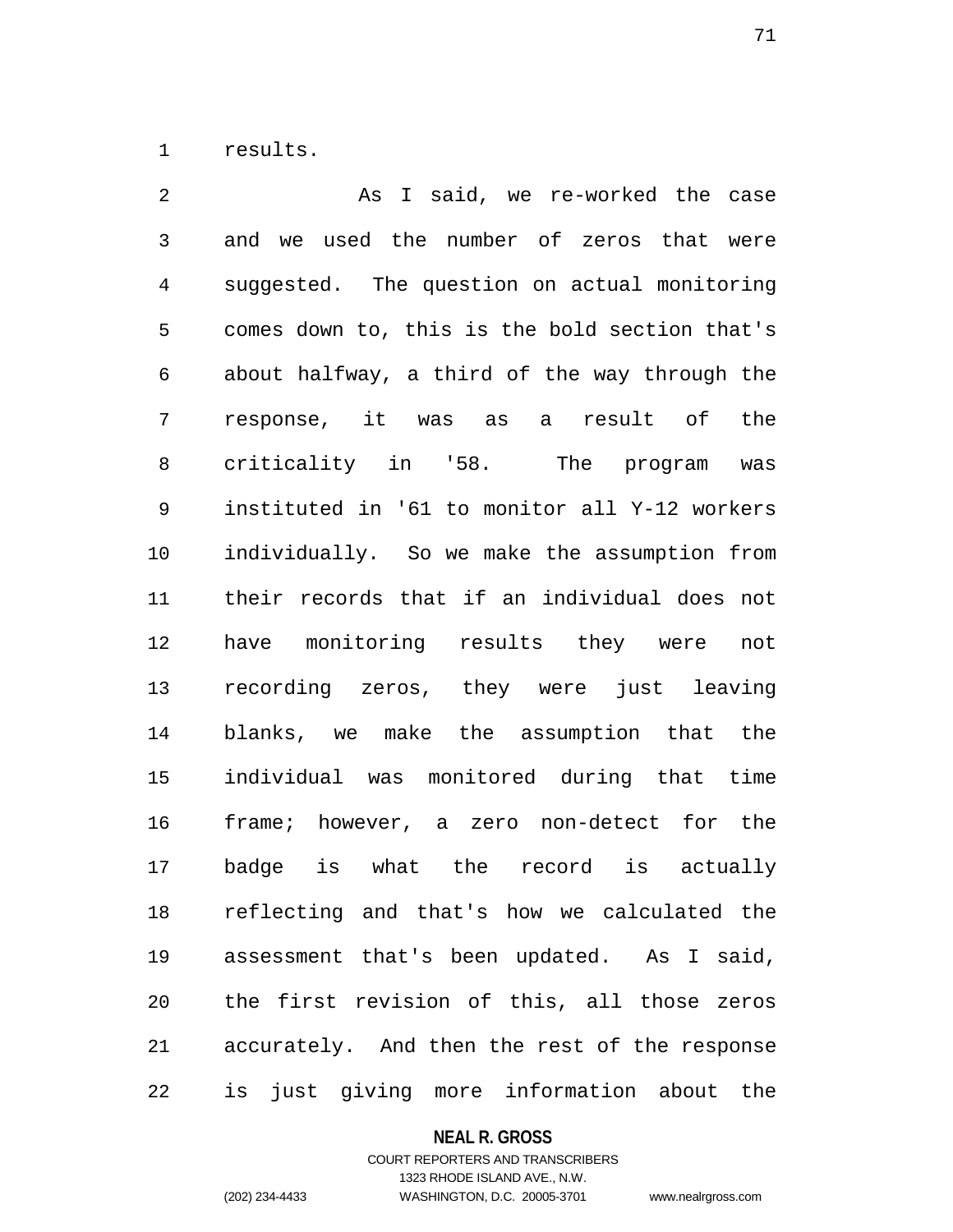rework that reflected it and the fact that it still was a non-compensable claim once the zeros were adequately counted.

 CHAIRMAN GRIFFON: And then there's the response about treatment exposure, as well, right? Is that the --

 MR. SIEBERT: Yes, that's the next response, 135.4.

 CHAIRMAN GRIFFON: Oh, okay. Alright. We'll hold off on that one.

 DR. MAURO: So you're saying the weight of evidence is, given the circumstances, it's likely this person was badged?

MR. SIEBERT: Correct.

 DR. MAURO: And he came back below the limits of detection, as opposed to unbadged, given the criticality?

MR. SIEBERT: Correct.

 MR. FARVER: And that's from the Y-12 TBD?

MR. SIEBERT: The external TBD,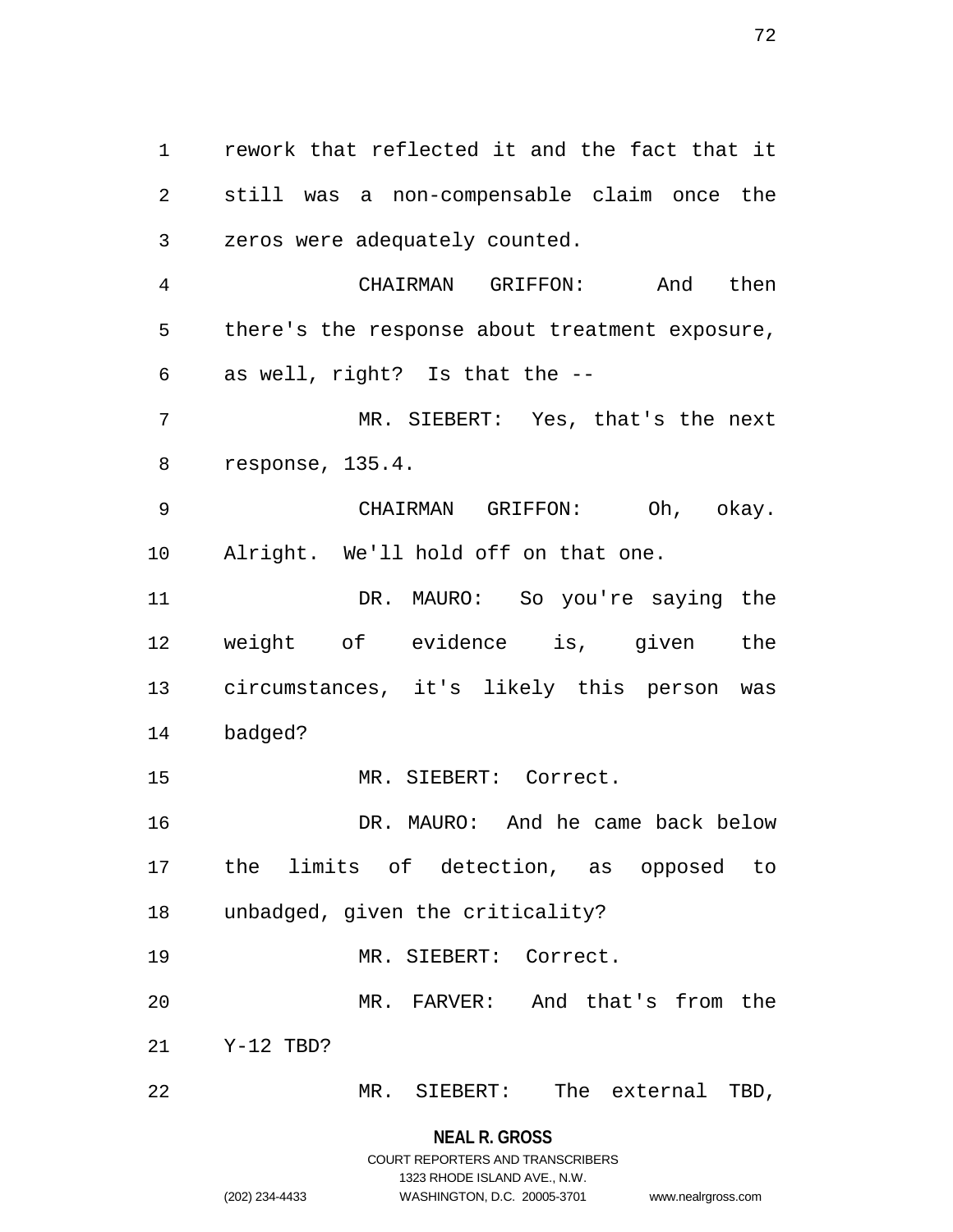correct.

2 MR. FARVER: Okay. Which is? MR. SIEBERT: Page ten of the TBD, if you want to look -- MR. FARVER: It probably has been revised since 2003? MR. SIEBERT: Yes, numerous times. MR. FARVER: Okay. Just looking at the reference that was used for that dose reconstruction. It was 2003, Rev 0. 11 MR. SIEBERT: Right. MR. FARVER: So additional information has been added since that time. Okay. CHAIRMAN GRIFFON: So you're in agreement? MR. FARVER: Yes, if that information just wasn't available back when we did our audit of it. That's part of what comes out of this, we make modifications to the document.

CHAIRMAN GRIFFON: Right. And

### **NEAL R. GROSS**

COURT REPORTERS AND TRANSCRIBERS 1323 RHODE ISLAND AVE., N.W. (202) 234-4433 WASHINGTON, D.C. 20005-3701 www.nealrgross.com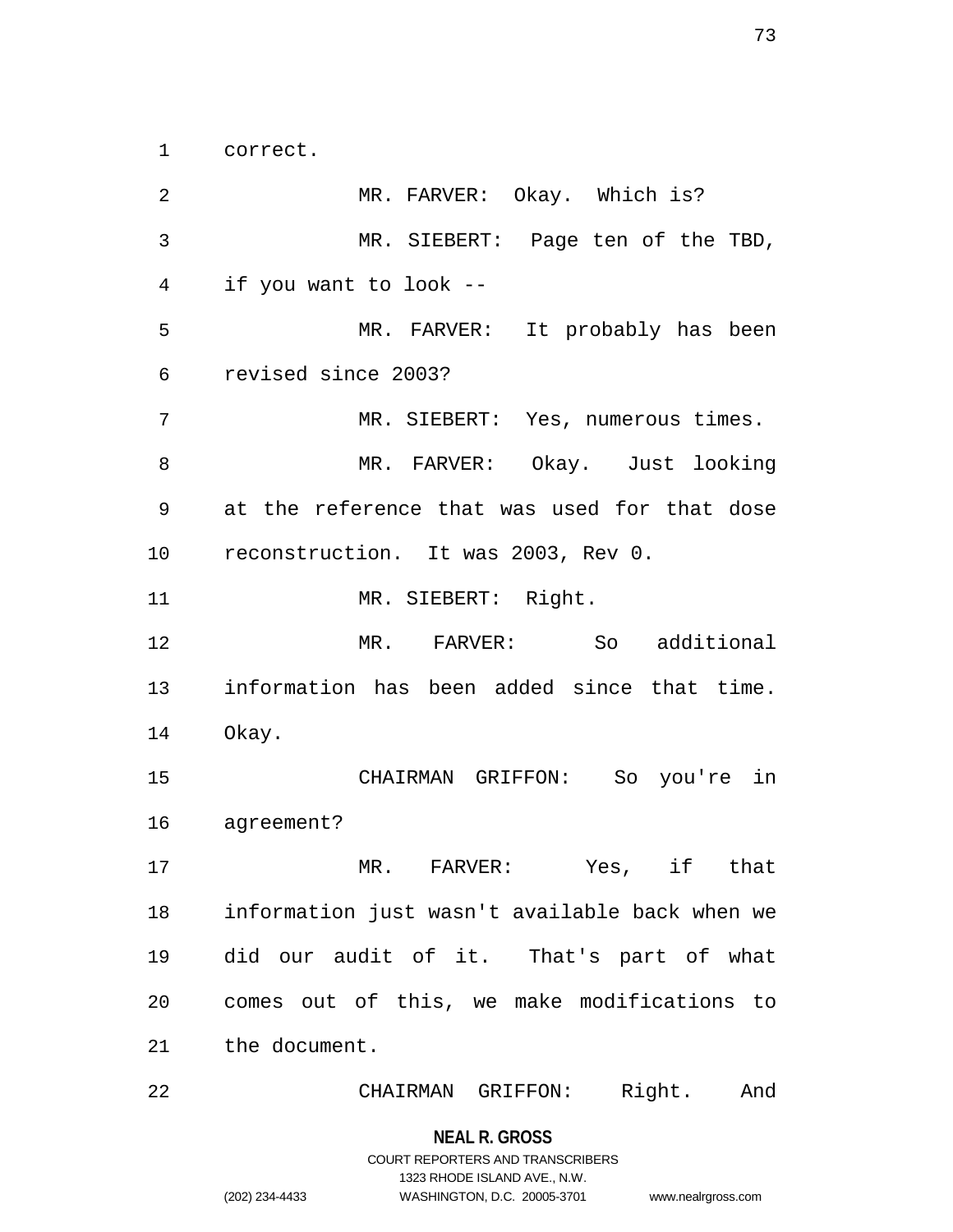that closes that item out then. And then the next part of that, 135.4.

 MR. SIEBERT: Okay. And as you said, Mark, this actually has to do with tritium and tritium potential. The individual stated in their claimant interview that tritium was processed at Y-12 during time frame, and SC&A was questioning whether tritium exposure should be considered. Obviously, we did not. The Y-12 he is talking about, the fact that there was a radioanalytical analysis method available at Y-12 during that time, there was very minimal tritium work being done during that time frame, as well, as far as I'm aware. And the TBD does specifically say that people who were potentially exposed submitted three urine samples per month, and this individual had no urine samples whatsoever. Once again, tritium sampling being relatively straightforward and relatively inexpensive, individuals who were being monitored, who needed to be monitored,

#### **NEAL R. GROSS**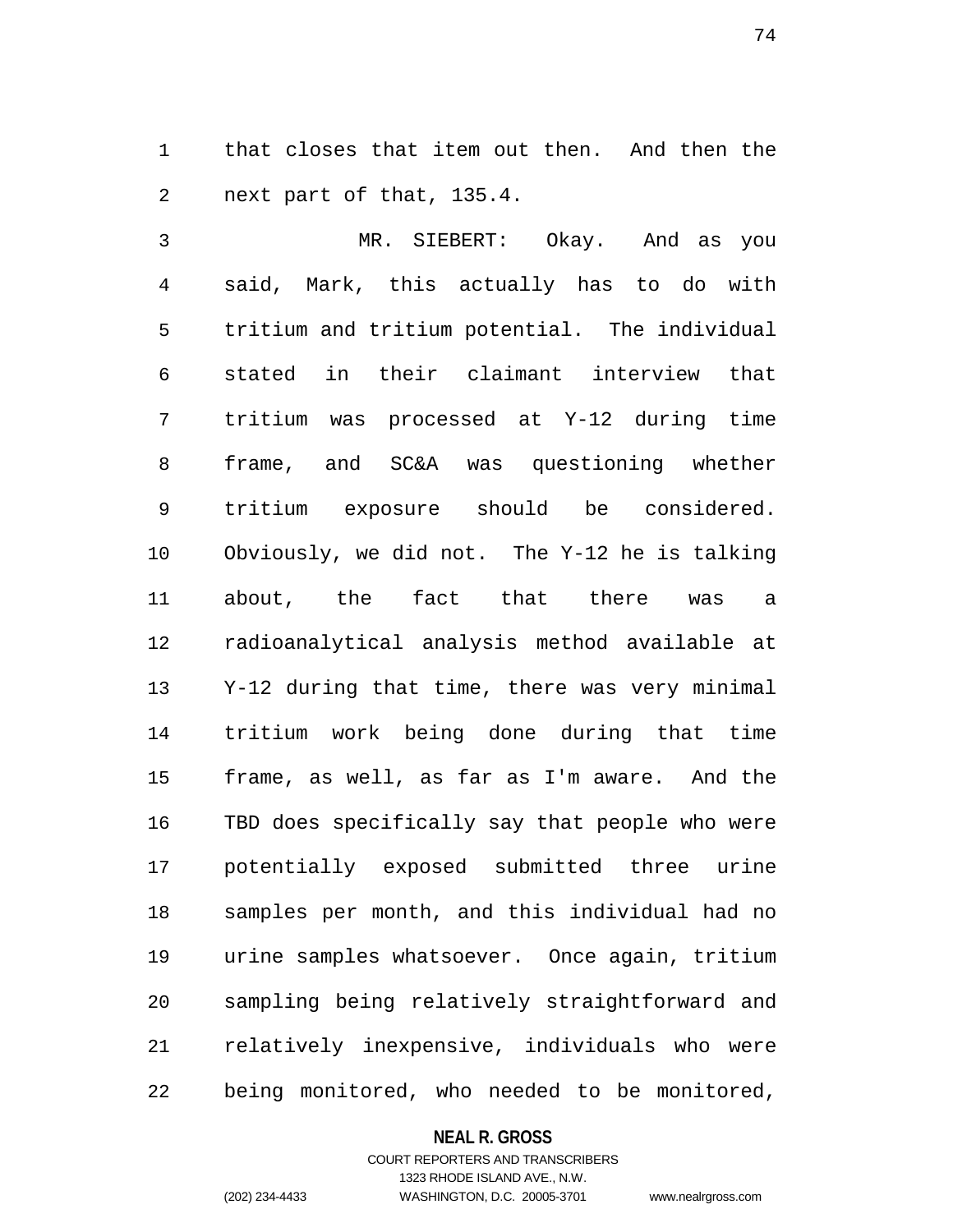would be monitored. So we did not assign tritium.

 CHAIRMAN GRIFFON: And any information on work area? I mean, given the time and the job he had, the work area he was in, no indication based on that that he should have been assigned tritium?

 MR. SIEBERT: He was a machinist and inspector, so, as far as I'm concerned, as far as I can tell from what I reviewed, I didn't necessarily see a reason why we would assume that he would be in areas where tritium was being worked with.

 CHAIRMAN GRIFFON: Except for the fact that he said he was, right? I mean, it does speak to the question of how do we value these CATI interviews. That's a pretty specific comment, you know?

 MR. SIEBERT: He's also saying that tritium was present or processed at Y-12. CHAIRMAN GRIFFON: It doesn't say

he was -- yes.

### **NEAL R. GROSS**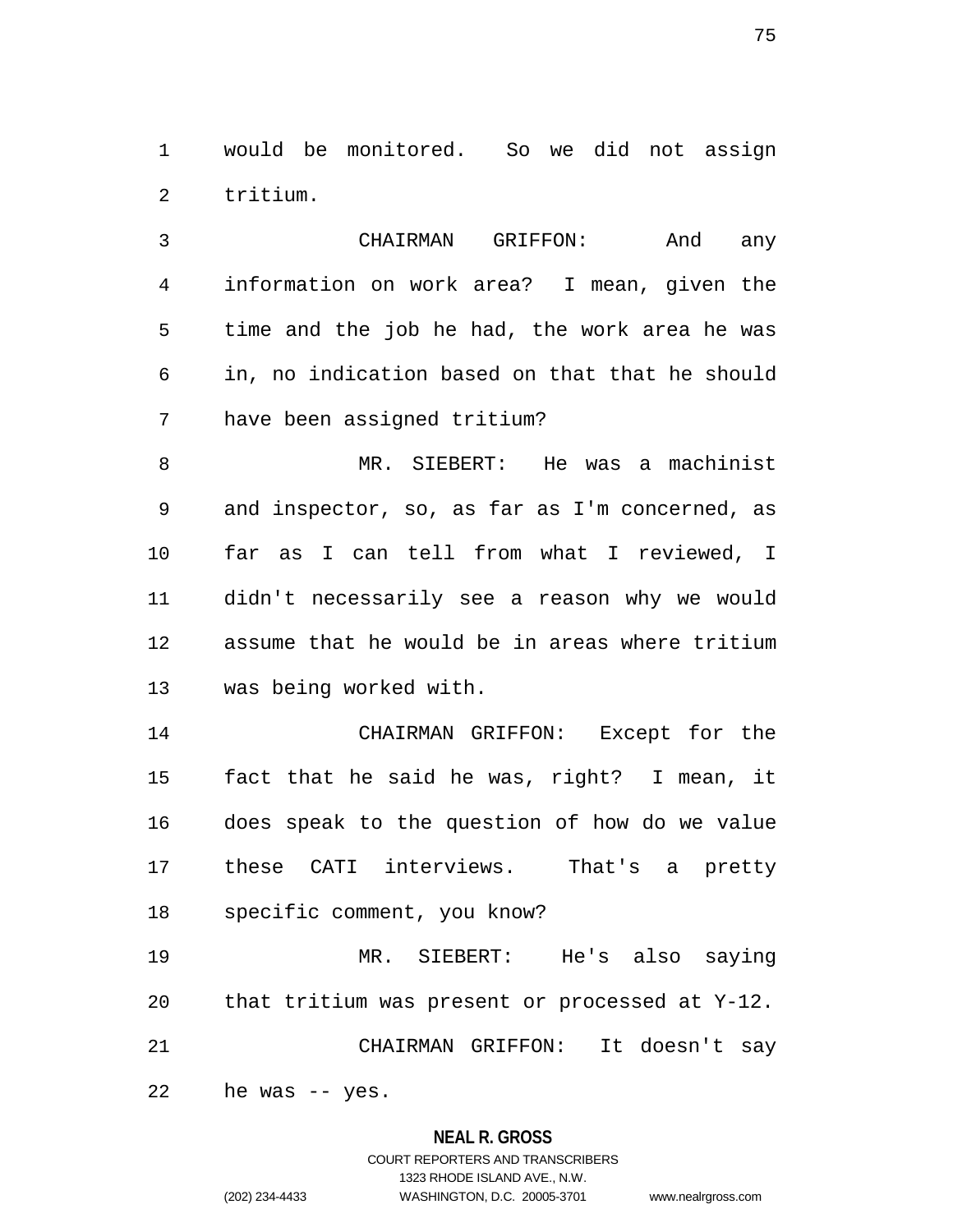MR. SIEBERT: It doesn't necessarily say he was being exposed to it, so it's semantics. And I think the weight of the stuff that we're seeing, he doesn't have sampling and does not seem to indicate that he would be a tritium worker, so --

 CHAIRMAN GRIFFON: Any follow-up with the individual? Probably not, I'm guessing.

 MR. SIEBERT: Not that I'm aware of.

 MR. FARVER: And, once again, what triggered it to us was he mentioned it in the CATI report, and there was only just a couple of words about tritium in the Y-12 TBD, almost nothing.

 CHAIRMAN GRIFFON: And inspections does sort of, it could possibly indicate that he was in an area where, you know, but you said machinist and inspector or something? MR. SIEBERT: Yes, that was the

job title.

### **NEAL R. GROSS**

COURT REPORTERS AND TRANSCRIBERS 1323 RHODE ISLAND AVE., N.W. (202) 234-4433 WASHINGTON, D.C. 20005-3701 www.nealrgross.com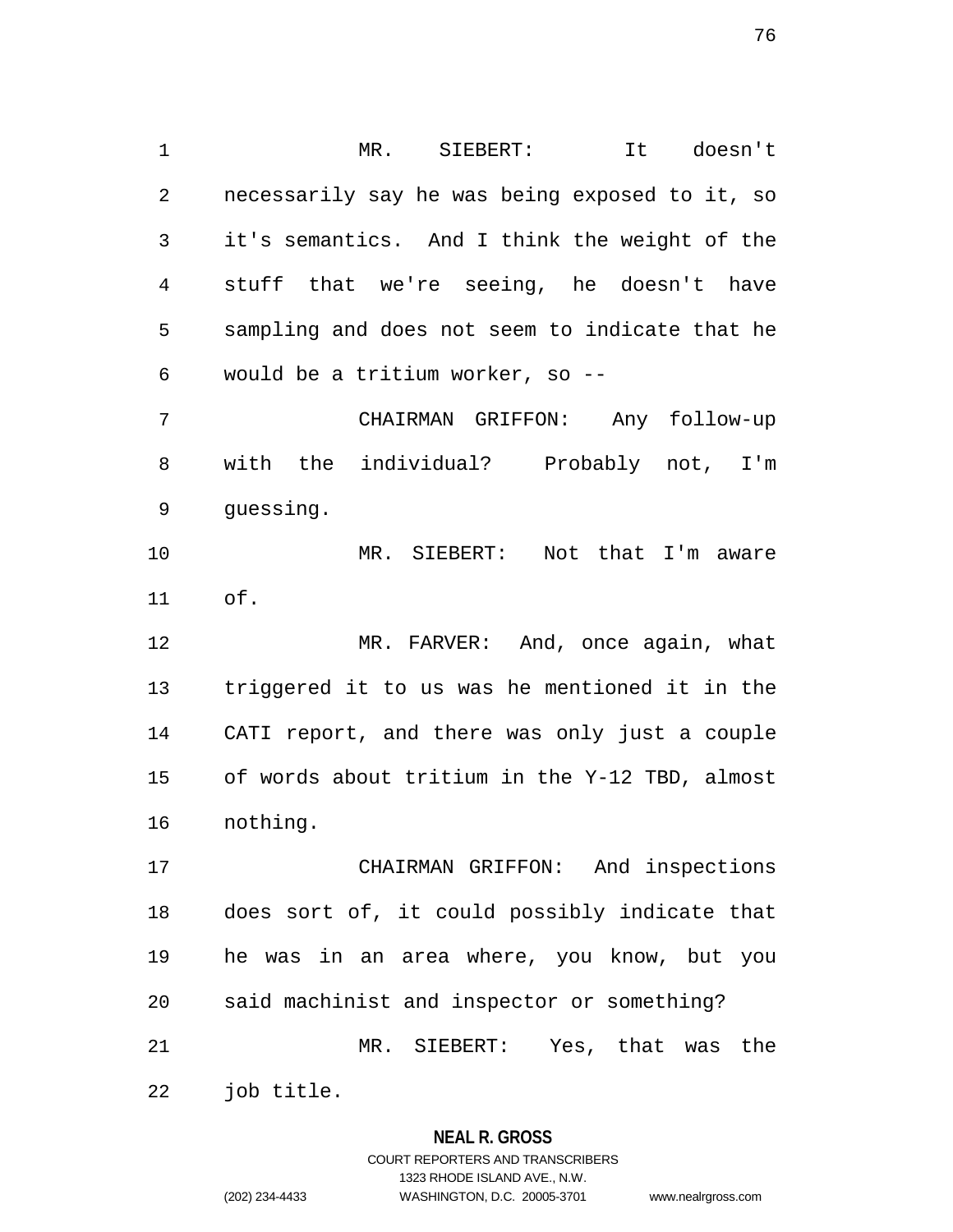MR. FARVER: And really what our findings said was that they did not consider it, which could be as simple as saying something in their report as, you know, we understand that he mentioned it in the CATI report but we have no indication that there was tritium exposure.

 MR. SIEBERT: I would agree that the report could probably reflect the fact that he said tritium and we did not say that we specifically addressed that issue. I would agree with that.

 MEMBER GIBSON: Well, it mentions machinist and inspector. You know, there are situations where the machinists will make a part maybe outside of the tritium area, but it's to be installed in the tritium area for a tritium process and then he goes in there to inspect it to see if it's working properly. MR. SIEBERT: I would agree. But

 once again, generally, it comes down to the fact that tritium sampling was inexpensive and

### **NEAL R. GROSS**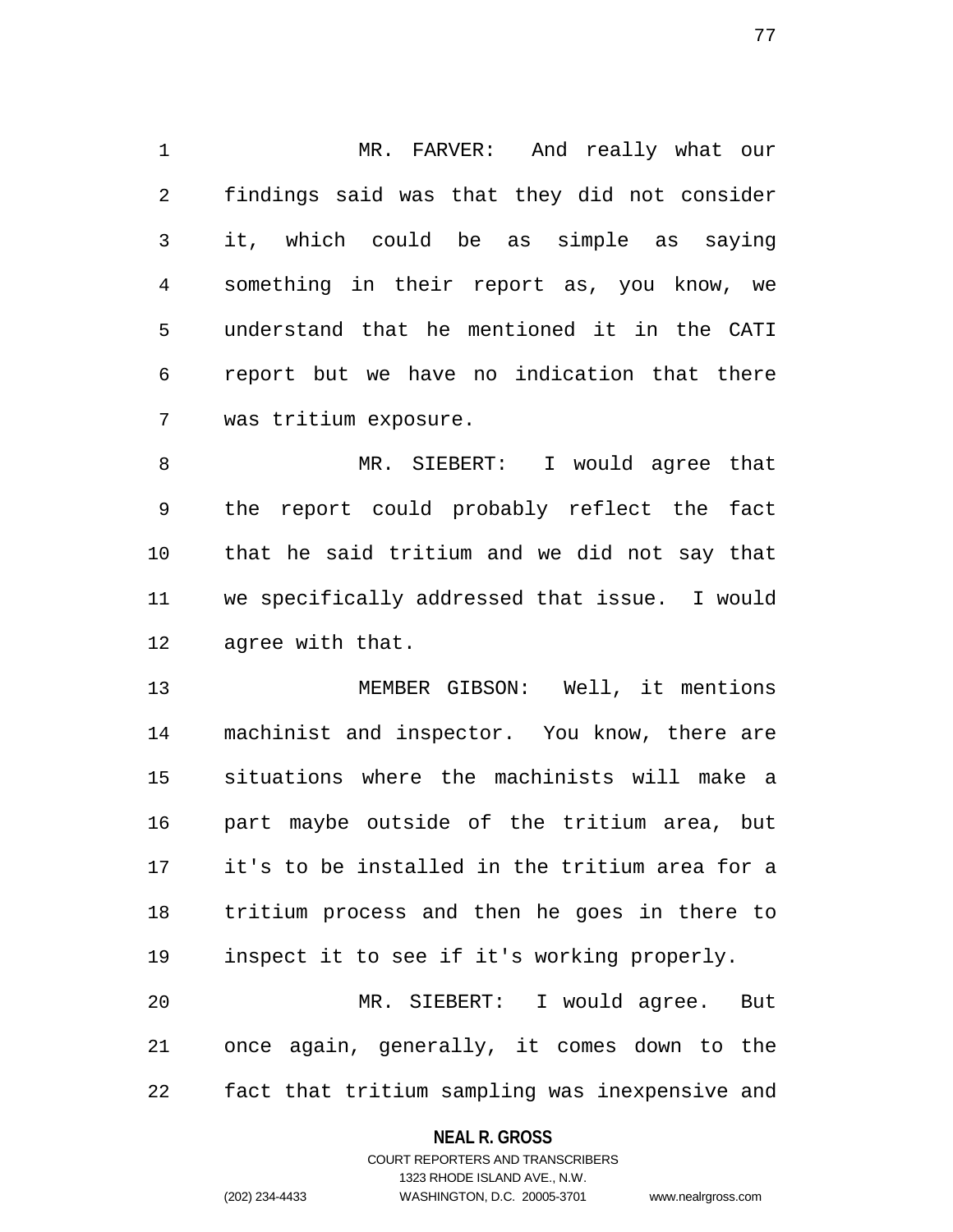easy to do, so people who needed to be sampled generally were. Can I say that in all cases? It's hard for me to say that, obviously. MR. FARVER: Well, are there tritium results for Y-12? MR. SIEBERT: There are tritium results for Y-12, just not for this individual. MR. FARVER: Okay. The other thing, I have not seen any tritium results for Y-12, so I was not aware that they did tritium sampling. CHAIRMAN GRIFFON: So there is no protocol for assigning any kind of coworker tritium at Y-12? It's only if you have evidence for the individual, right? That it would be assigned? MR. SIEBERT: I believe that's correct. CHAIRMAN GRIFFON: Yes. And I guess that would be one question. I don't know if this was a -- oh, this was a lower

### **NEAL R. GROSS**

COURT REPORTERS AND TRANSCRIBERS 1323 RHODE ISLAND AVE., N.W. (202) 234-4433 WASHINGTON, D.C. 20005-3701 www.nealrgross.com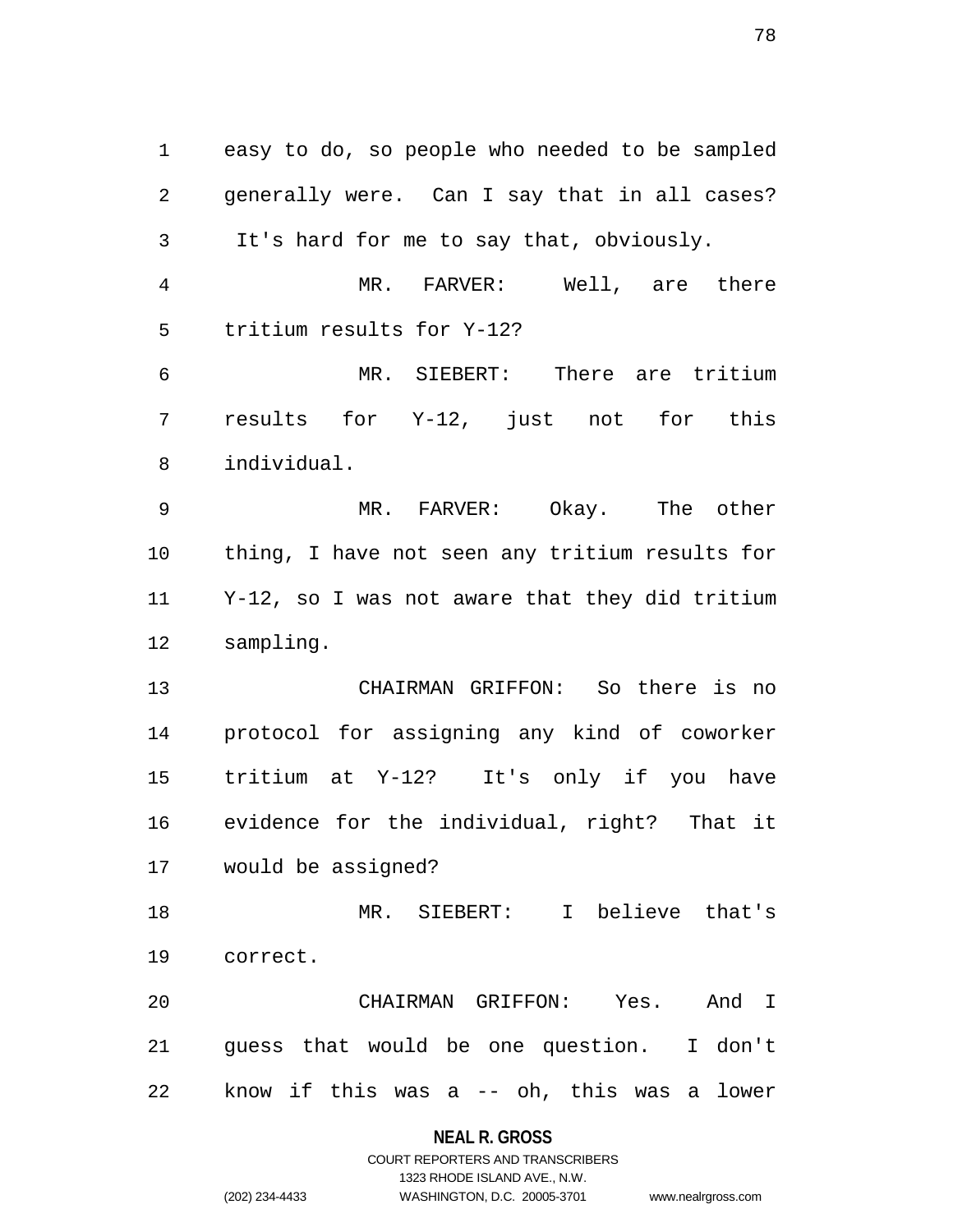level, right? I mean, the PoC was like 22 percent, I think if I recall, the adjusted PoC.

 MR. SIEBERT: Yes, the new PoC is around 22.

 MR. FARVER: And does the new TBD talk about when the tritium sampling was done, like typically it will say the years it was done, from such and such to such and such? MR. SIEBERT: That I can't speak to.

 MR. FARVER: Okay. I haven't reviewed the recent Y-12 TBD.

 MR. SIEBERT: Right. But I can tell you there is an effort to revise the Site Profile right now. I don't know if that's being considered, but you can obviously mention it to the TBD office.

 MEMBER CLAWSON: This is Brad. Is there a criteria to be able to be on the tritium sampling program, or were they just people that they felt were most highly

**NEAL R. GROSS**

### COURT REPORTERS AND TRANSCRIBERS 1323 RHODE ISLAND AVE., N.W. (202) 234-4433 WASHINGTON, D.C. 20005-3701 www.nealrgross.com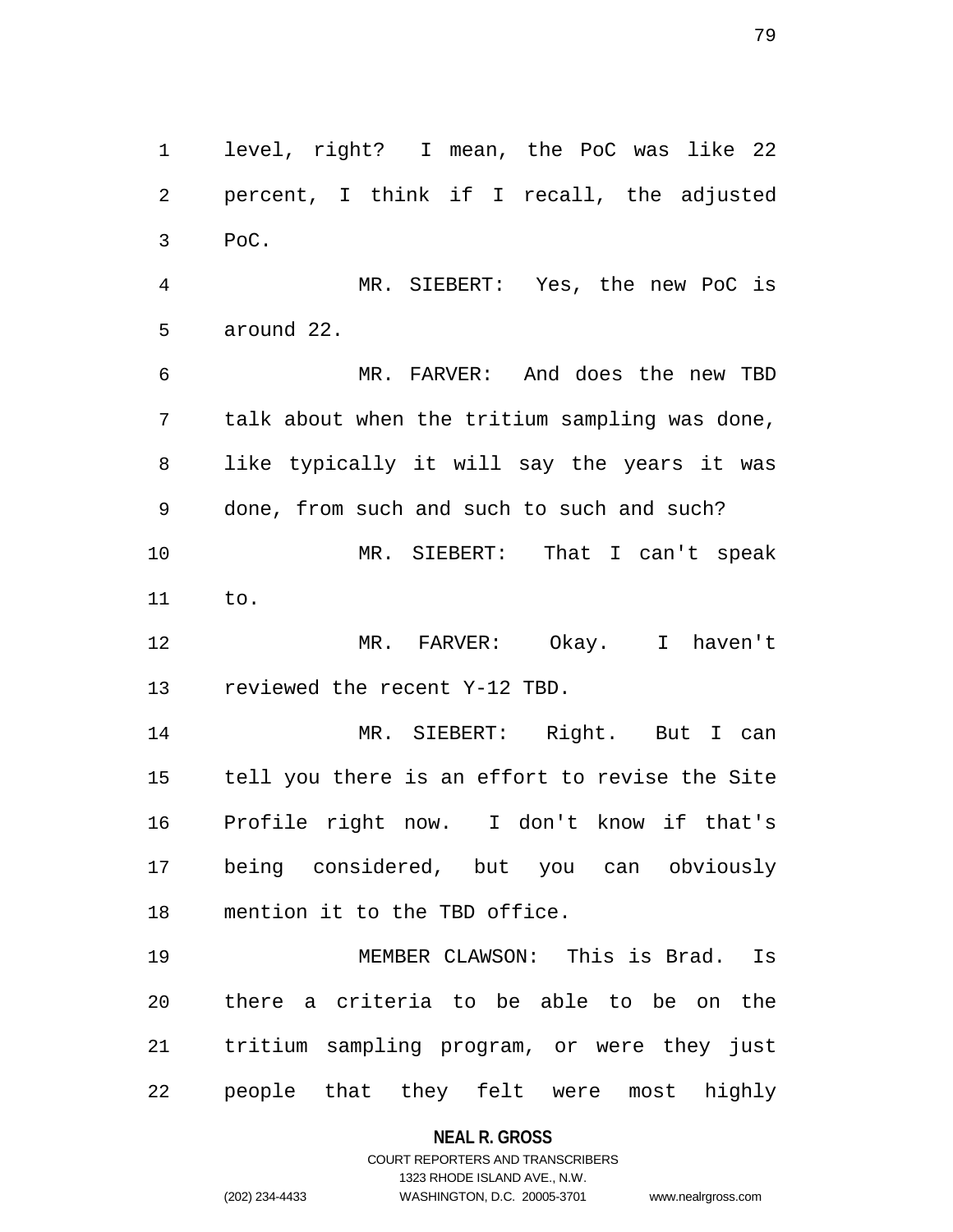exposed?

 MR. SIEBERT: I can't speak to that.

 MEMBER CLAWSON: See, because as an inspector, you'll go into a lot of places continuously and they may not figure that you're there. We've seen this at Pinellas, we've seen this everywhere that these people were receivers and inspectors and they were in there numerous, quite a bit. That's kind of why I have a hard time with this one.

 MEMBER GIBSON: Because you might sign in on a general RWP instead of a job- specific, so you may not be required to complete the sample.

16 MEMBER CLAWSON: Right.

 MS. BEHLING: Mark, this is Kathy Behling. I believe that in our initial finding we also quoted a statement out of the TBD that was available at the time that says the internal dosimetry program has included limited monitoring for cesium, technetium,

**NEAL R. GROSS**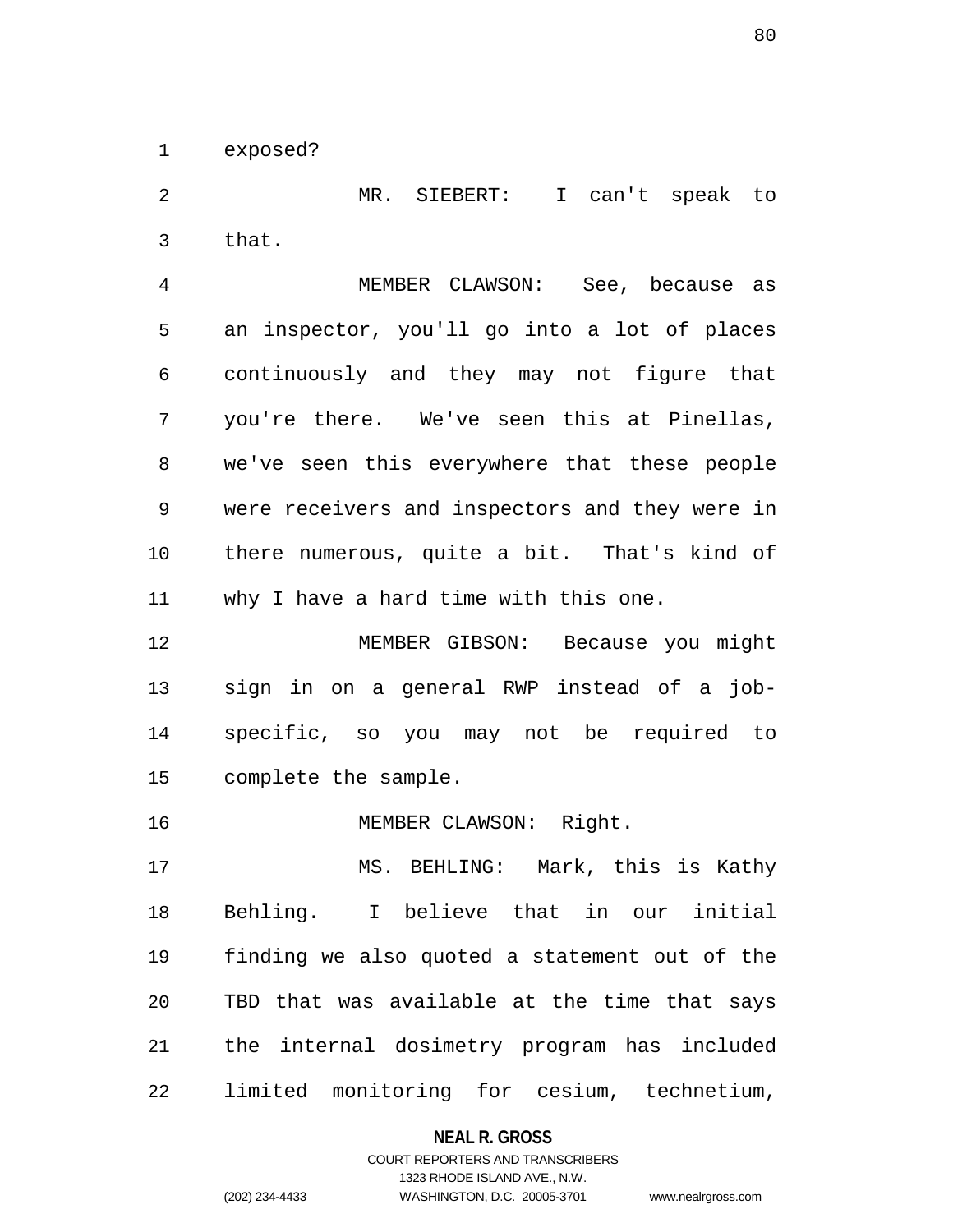thorium, plutonium, and tritium. So that was part of our initial finding. CHAIRMAN GRIFFON: And what's the, explain the relevance on that, Kathy. 5 MS. BEHLING: Initially -- CHAIRMAN GRIFFON: Limited, meaning it may not cover everyone that was -- 8 MS. BEHLING: No, just indicating that Y-12 had limited monitoring for tritium. CHAIRMAN GRIFFON: Okay, okay. Yes, yes. MS. BEHLING: That's not what I heard earlier on. CHAIRMAN GRIFFON: Right. MR. HINNEFELD: I think probably it would be limited compared to uranium. CHAIRMAN GRIFFON: Right, right, right. MEMBER MUNN: Some tritium sampling was done, yes. DR. ULSH: I guess it comes down to, it's a quote that is given in the response

**NEAL R. GROSS**

|                | COURT REPORTERS AND TRANSCRIBERS |                    |
|----------------|----------------------------------|--------------------|
|                | 1323 RHODE ISLAND AVE., N.W.     |                    |
| (202) 234-4433 | WASHINGTON, D.C. 20005-3701      | www.nealrgross.com |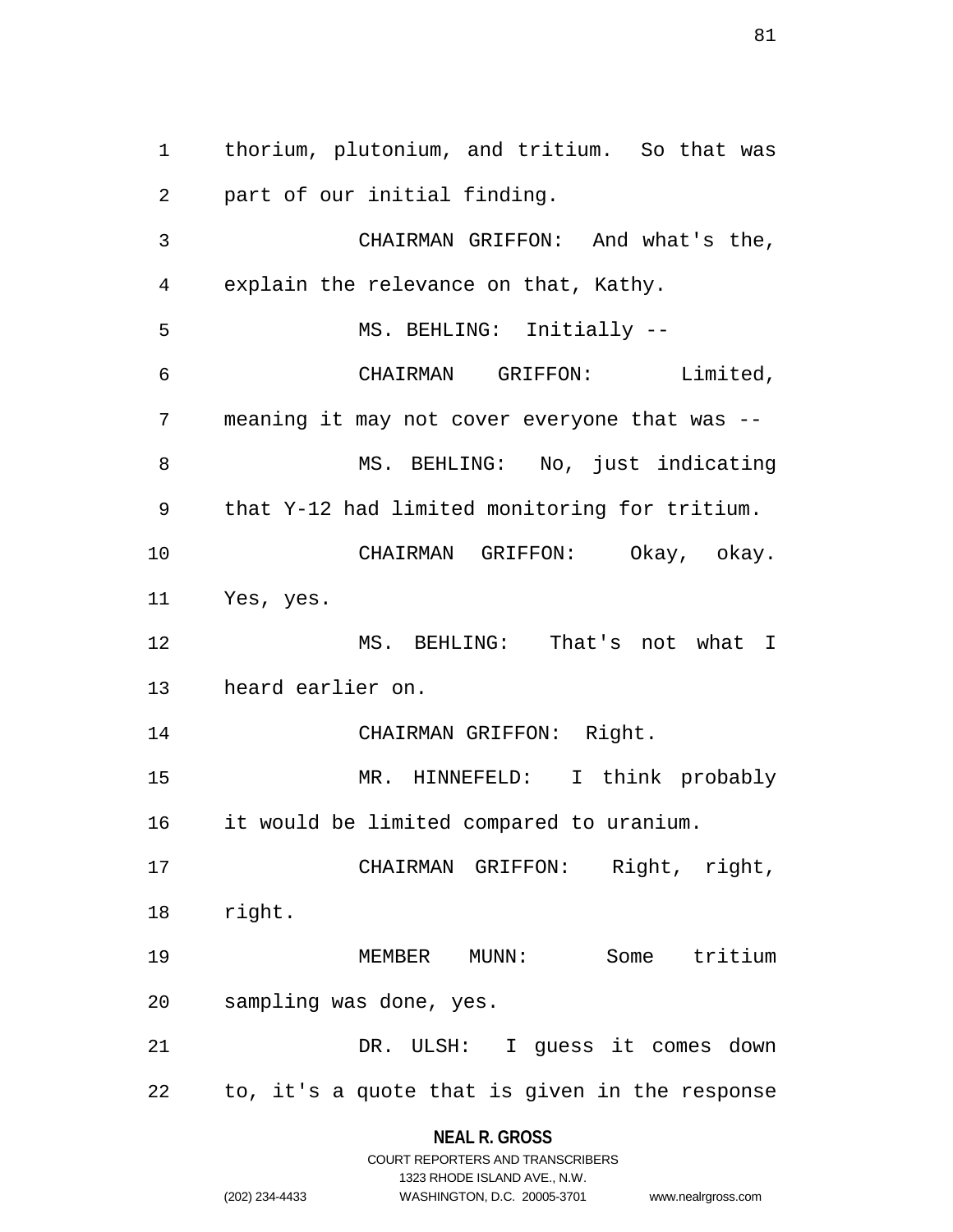here from the TBD that says as of 1957 personnel engaged in processing materials with a potential for tritium contamination submitted three urine samples per month. It comes down to do you believe that? I mean, if you do, then the fact that this guy doesn't have tritium urinalysis indicates that he was not exposed. CHAIRMAN GRIFFON: As of what year did it say? 11 DR. ULSH: 1957. MR. HINNEFELD: We kind of have to know the basis for the statement. MR. SIEBERT: And I seem to recall that this claimant was at Y-12 like from '76 on through like 2002. MR. FARVER: Well, as I'm looking through the updated Y-12 TBD, there's a lot more information in there about tritium than just the one statement that we quoted in our findings. CHAIRMAN GRIFFON: So it has been

**NEAL R. GROSS**

COURT REPORTERS AND TRANSCRIBERS 1323 RHODE ISLAND AVE., N.W. (202) 234-4433 WASHINGTON, D.C. 20005-3701 www.nealrgross.com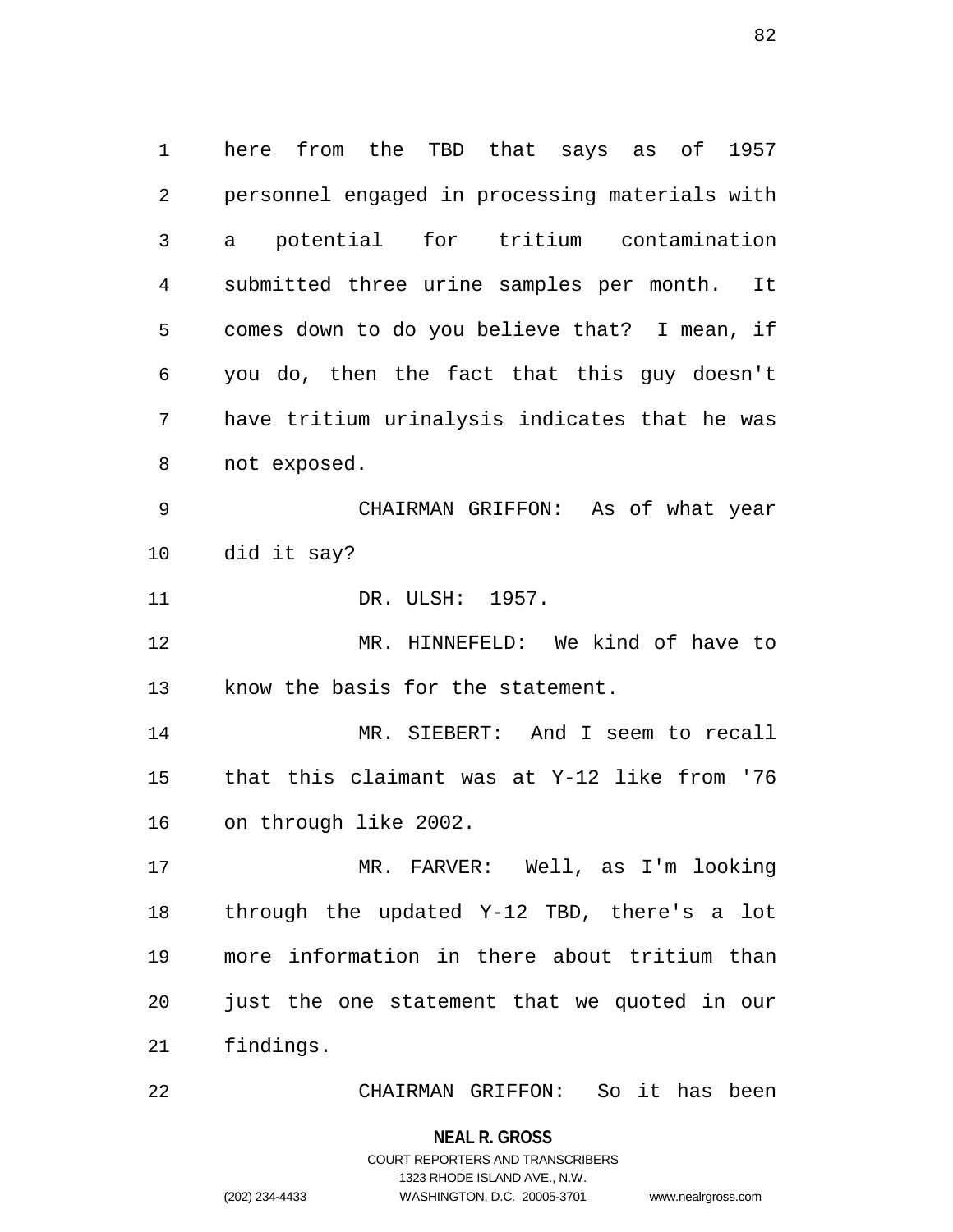updated with regard to that?

 MR. FARVER: Yes. And it talks about the liquid scintillation and then other methods. It does explain a whole lot more. CHAIRMAN GRIFFON: Okay. So I think we can close it out. I mean, I think the original nature or a big part of the original finding was just what we said, that it was mentioned in the CATI and not mentioned in the DR report. I think that stands, and NIOSH agrees it should have been at least explained why it wasn't -- MR. FARVER: Well, then the documentation didn't really mention that there was tritium sampling done on any regularity. So it was just kind of interesting all the way around. CHAIRMAN GRIFFON: Okay. Let me just update the matrix, and then we'll move on. MR. SIEBERT: And, Mark, when you say update the matrix, does that mean closing

**NEAL R. GROSS**

COURT REPORTERS AND TRANSCRIBERS 1323 RHODE ISLAND AVE., N.W. (202) 234-4433 WASHINGTON, D.C. 20005-3701 www.nealrgross.com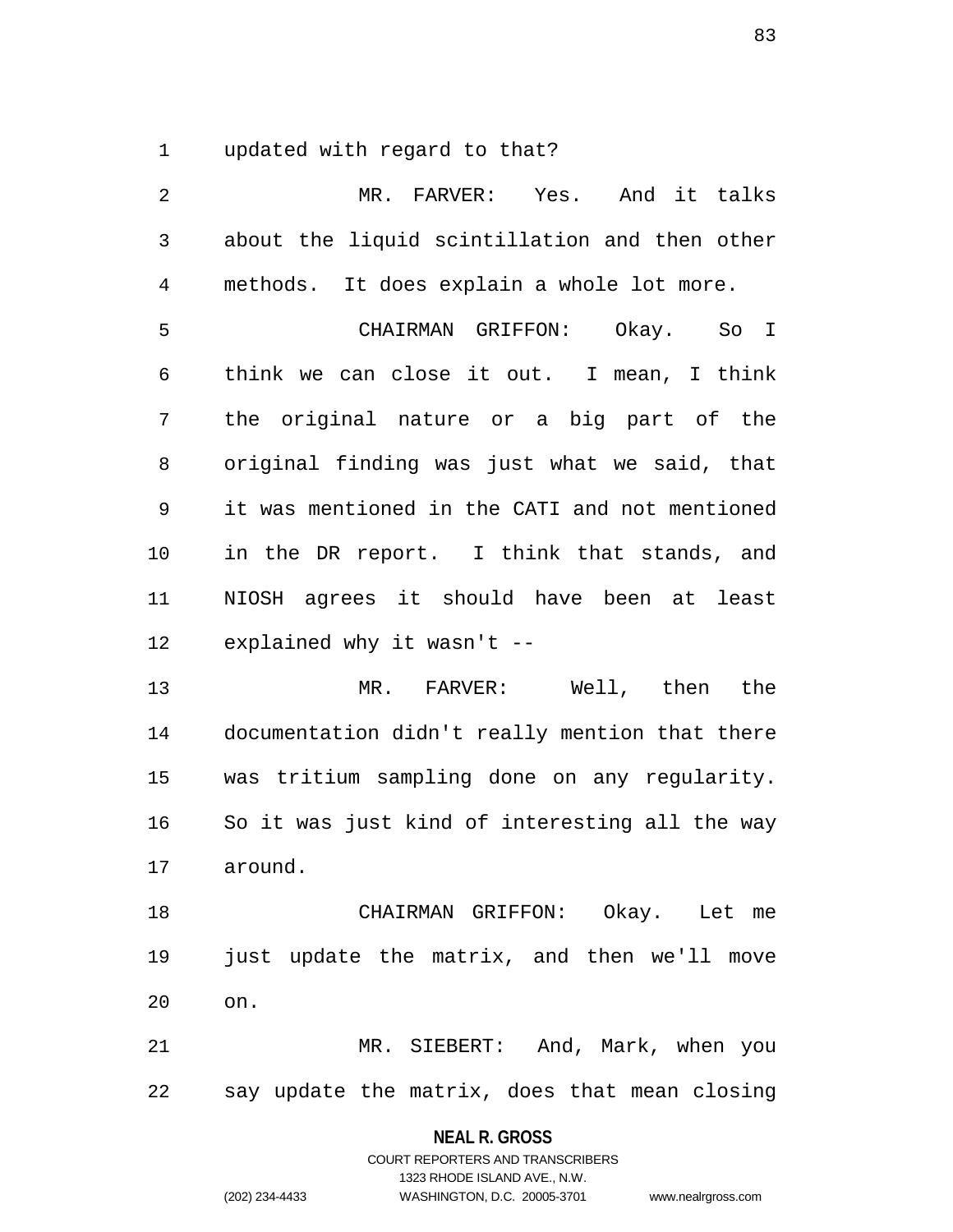it?

| $\overline{2}$ | CHAIRMAN GRIFFON: Yes, it will                 |
|----------------|------------------------------------------------|
| 3              | close it. But I'm just updating the -- yes.    |
| 4              | MR. SIEBERT: Okay. I'm                         |
| 5              | just making sure.                              |
| 6              | CHAIRMAN GRIFFON: Yes.                         |
| 7              | MR. SIEBERT: Thanks.                           |
| 8              | CHAIRMAN GRIFFON: Okay. I think                |
| 9              | that's the last one on the 7th set, right? So  |
| 10             | maybe this is a good chance for like a ten-    |
| 11             | minute comfort break, and then we'll come back |
| 12             | and start on the 8th set, if that's okay with  |
| 13             | everyone. Everybody on the phone, like ten     |
| 14             | minutes, and then we'll start up again,        |
| 15             | alright? Thank you.                            |
| 16             | (Whereupon, the above-entitled                 |
| 17             | matter went off the record at 10:28 a.m. and   |
| 18             | resumed at $10:43$ a.m.)                       |
| 19             | MR. KATZ: We're going back                     |
| 20             | online, and I just have a request. Scott and   |
| 21             | Mutty, you both sound similar on the phone, so |
| 22             | if you would just be sure to identify yourself |

# **NEAL R. GROSS**

COURT REPORTERS AND TRANSCRIBERS 1323 RHODE ISLAND AVE., N.W. (202) 234-4433 WASHINGTON, D.C. 20005-3701 www.nealrgross.com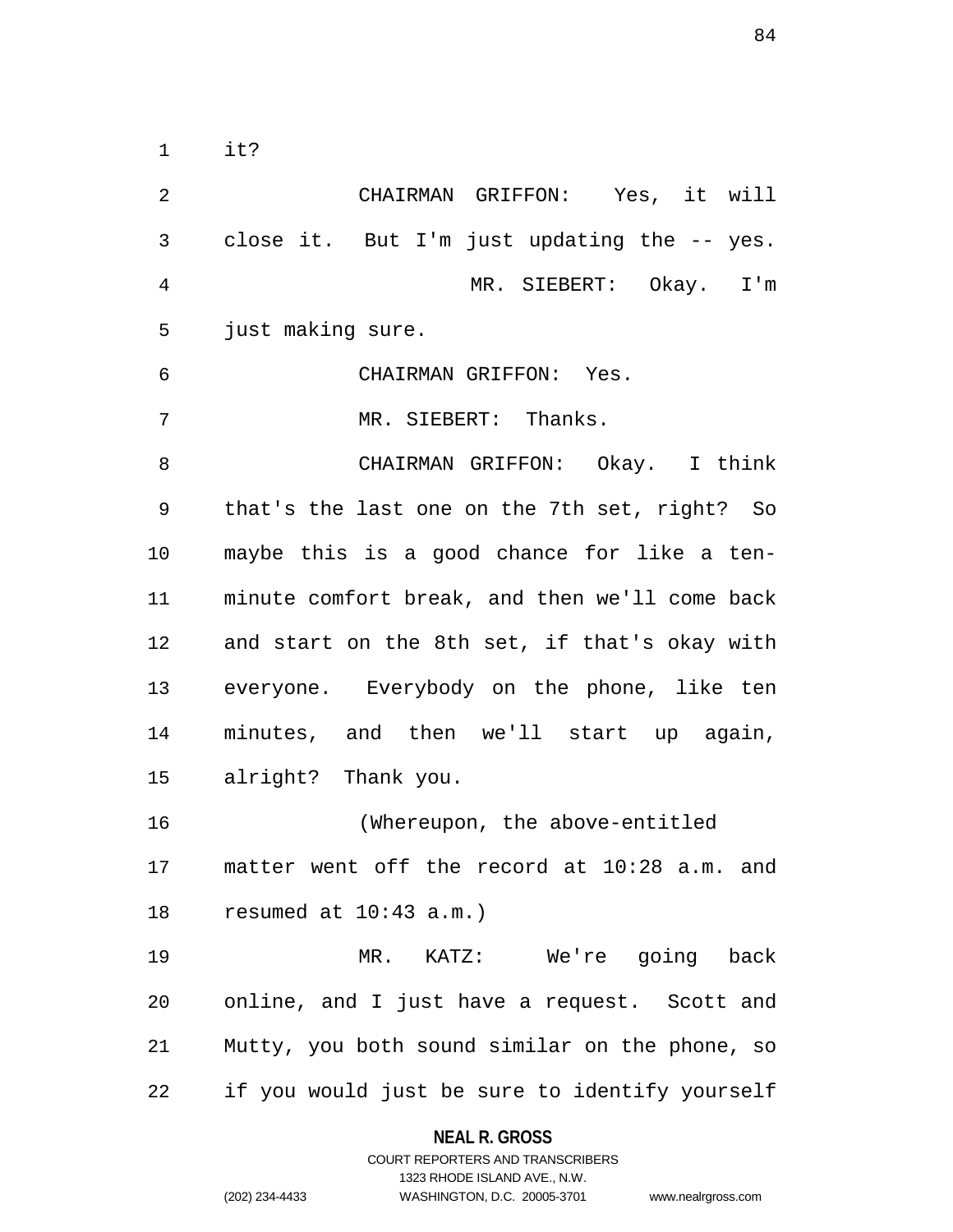when you speak that would be helpful.

 MR. SIEBERT: You got it. This is Scott.

 MR. KATZ: I knew that, but thank you.

 CHAIRMAN GRIFFON: Good, good. Okay. I think Ted pointed out that on the 7th set, 137.6 and 137.8 were still highlighted, but they are closed, so I've removed that. I've updated the matrix for the 7th set, and I will email it out right after this meeting, actually, so I get it out of my hands.

13 DR. ULSH: What was that? 137.6? CHAIRMAN GRIFFON: And 137.8. They're both closed, just the highlighting was left on. Okay.

 MEMBER MUNN: If you're going to be emailing, may I make a suggestion that perhaps it would be helpful, I'm sure it would be helpful for David, if we had your current updated copies of all of the current existing matrices. If they were all sent out at the

**NEAL R. GROSS**

COURT REPORTERS AND TRANSCRIBERS 1323 RHODE ISLAND AVE., N.W. (202) 234-4433 WASHINGTON, D.C. 20005-3701 www.nealrgross.com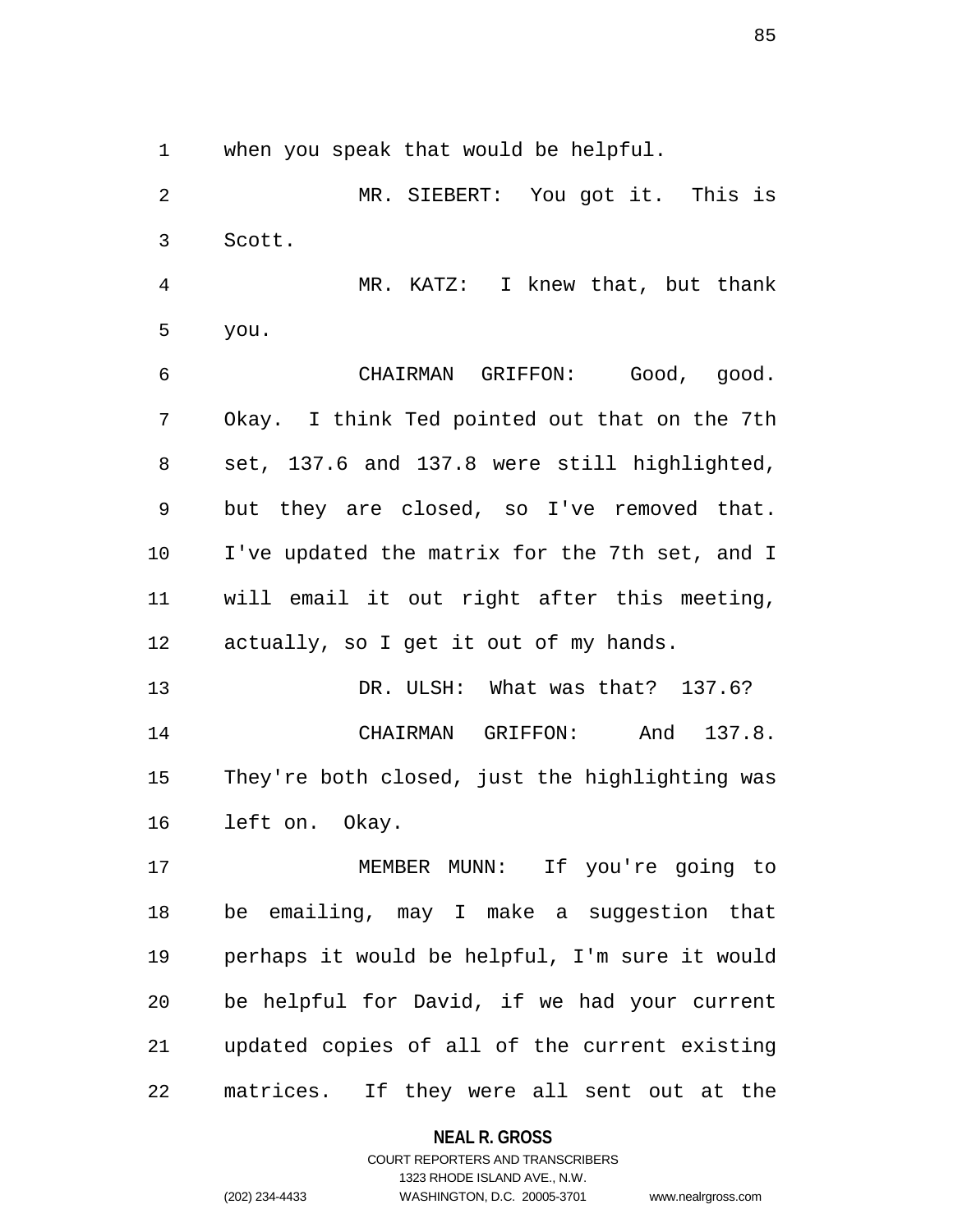same time to us then perhaps we could establish a file of nothing but matrices and we'd know we'd all be on the same page. CHAIRMAN GRIFFON: Okay. You mean all the ones we're working on? MEMBER MUNN: All the ones we're working, yes. CHAIRMAN GRIFFON: Yes, yes. And I think I did that the last time. I sent out the 7th, 8th, and 9th. MEMBER MUNN: Yes, you did. Yes, you did. CHAIRMAN GRIFFON: I'll do that again. MEMBER MUNN: That would be nice. CHAIRMAN GRIFFON: That's fine. Okay. MEMBER MUNN: Get us all updated at the same time. CHAIRMAN GRIFFON: Okay. So let's move on to the 8th set matrix. And, Brant, you'll have to tell me if you sent responses

> **NEAL R. GROSS** COURT REPORTERS AND TRANSCRIBERS

1323 RHODE ISLAND AVE., N.W. (202) 234-4433 WASHINGTON, D.C. 20005-3701 www.nealrgross.com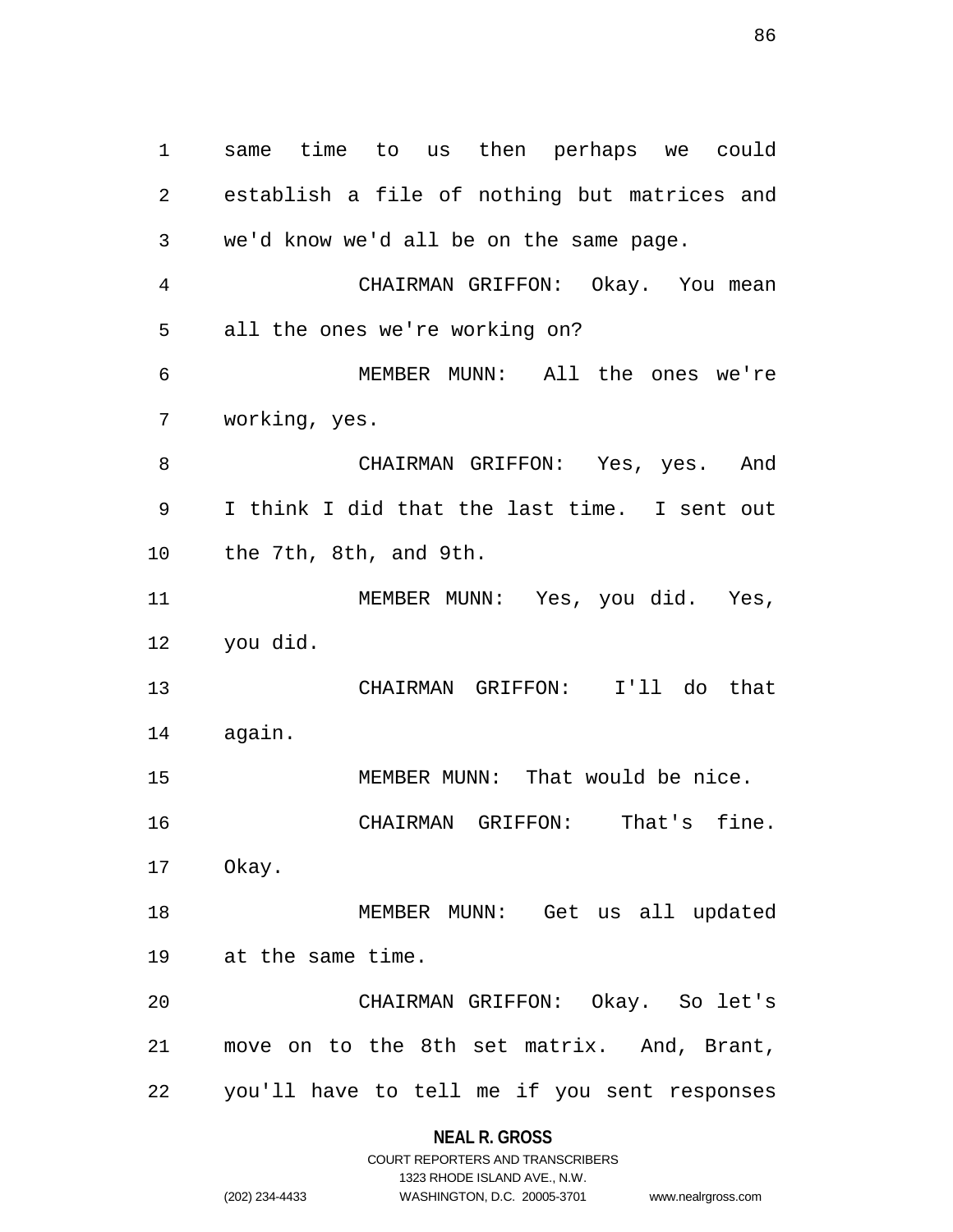for this. I believe you did but -- DR. ULSH: Lots of them. CHAIRMAN GRIFFON: Yes, yes. DR. ULSH: About nine files, I think. And these were sent on Friday. CHAIRMAN GRIFFON: Okay. Does everyone have those files except for me? I think I just didn't download them, so I'll get them off the email right now. This was sent Friday. Is that the only -- let's see. DR. ULSH: And they're also available, well, for us it's -- CHAIRMAN GRIFFON: Oh, okay. So they're all sprinkled throughout your email here. Okay, right. Alright. Well, maybe I can just turn it over to you, starting with the first one. Is it 162.1? Is that the -- DR. ULSH: I think it might be 150.1, going in numerical order. MR. SIEBERT: Actually, you can go all the way back to 149.2 is in the matrix that you sent.

### **NEAL R. GROSS**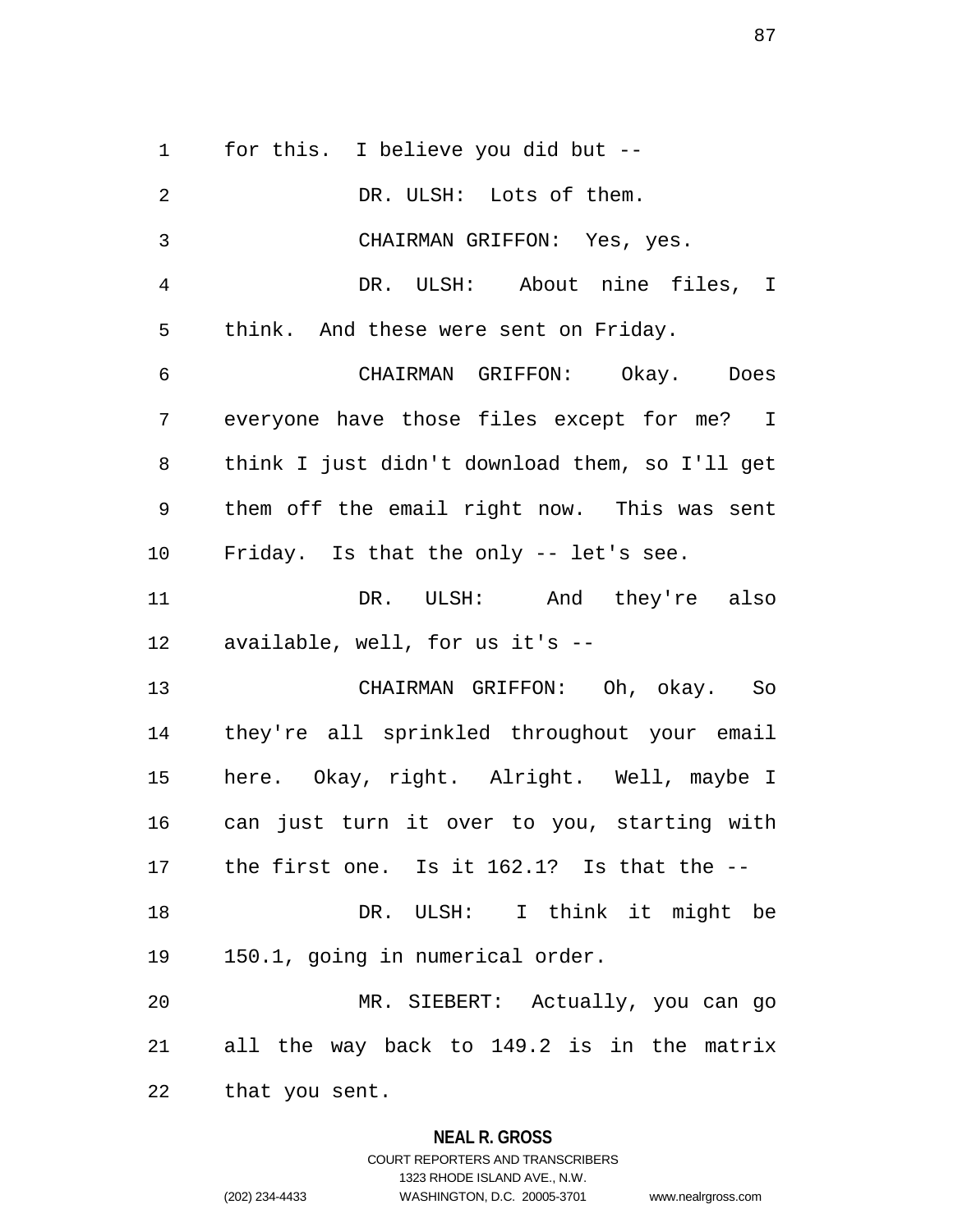DR. ULSH: This is going to take some jumping around. CHAIRMAN GRIFFON: Okay. We might have to jump around a little. That's fine. Alright. And what about -- MR. SIEBERT: Sorry. That was Scott. 8 CHAIRMAN GRIFFON: That 149.1, just to go through the matrix sequentially here, 149.1 was not updated yet? On my matrix, it says NIOSH to review SC&A's analysis. DR. ULSH: I think you're correct, Mark. We did not finish that one yet. CHAIRMAN GRIFFON: Okay. So then on to 149.2. DR. ULSH: So the summary of the finding is that the use of the default values in the Site Profile likely resulted in substantial overestimates of the dose to this worker, and the NIOSH action item was to follow-up to determine whether something other

### **NEAL R. GROSS**

COURT REPORTERS AND TRANSCRIBERS 1323 RHODE ISLAND AVE., N.W. (202) 234-4433 WASHINGTON, D.C. 20005-3701 www.nealrgross.com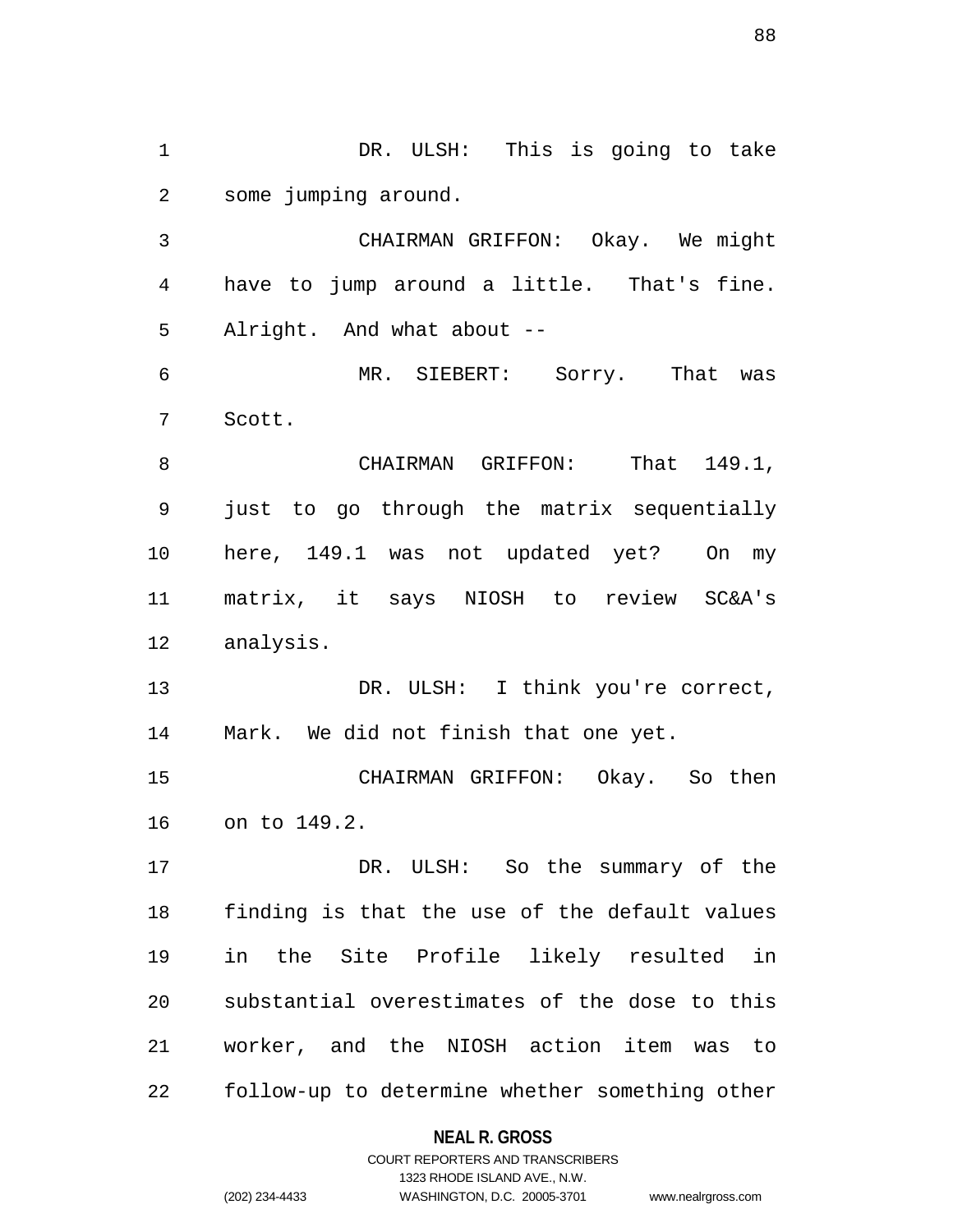than the 95 should have been assigned. We provided a response here in the matrix, NIOSH agrees that the TBD could be revised at a tiered coworker model rather than the one- size-fits-all model. For this particular case, the DR correctly followed the guidance in the TBD. However, if a 50th percentile option was in the TBD then it would have been more appropriate since the worker's job category falls into the lower potential exposure category. The internal intakes are based on limited air sample data and, in cases like this, we commonly use the flat 95th percentile in order to limit variability due to limited data. So we agree with the argument that SC&A makes, but we can also see why we did it the way that we did it based on the way the TBD reads.

 DR. MAURO: And you can see the interesting dilemma we have. The previous one, the Simonds Saw one with the geometric mean, and at that time that's what you did.

**NEAL R. GROSS**

COURT REPORTERS AND TRANSCRIBERS 1323 RHODE ISLAND AVE., N.W. (202) 234-4433 WASHINGTON, D.C. 20005-3701 www.nealrgross.com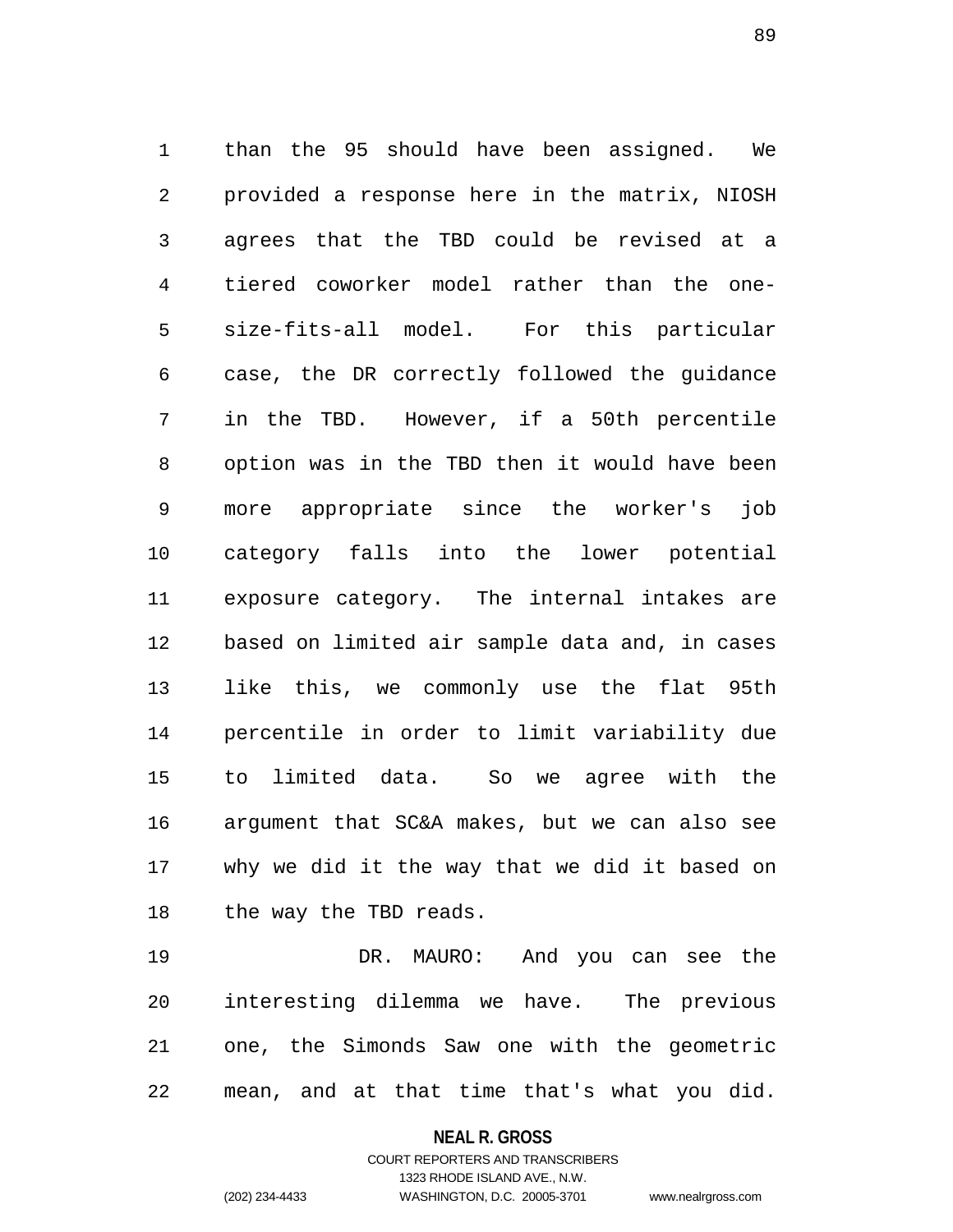This one, which is Bridgeport Brass, I believe, with the 95th percent, and it turns out, interestingly, just the opposite of the last one, I wouldn't have used the 95th percent on this one because it was a nurse and didn't work in the production area.

 CHAIRMAN GRIFFON: Right. Likely less exposure.

 DR. MAURO: Yes. So there is a parity issue here. And over time, it's not surprising these things happen. This was relatively recent compared to Simonds Saw. So we do have this what do we do about, you know, leveling the playing field is what we're doing right now, you know.

 CHAIRMAN GRIFFON: And this is also an overestimating case, I assume, or is that right?

 MR. HINNEFELD: Well, I think if we write a Site Profile and say give everybody the 95th percentile, we would not consider it overestimating, which is --

#### **NEAL R. GROSS**

## COURT REPORTERS AND TRANSCRIBERS 1323 RHODE ISLAND AVE., N.W. (202) 234-4433 WASHINGTON, D.C. 20005-3701 www.nealrgross.com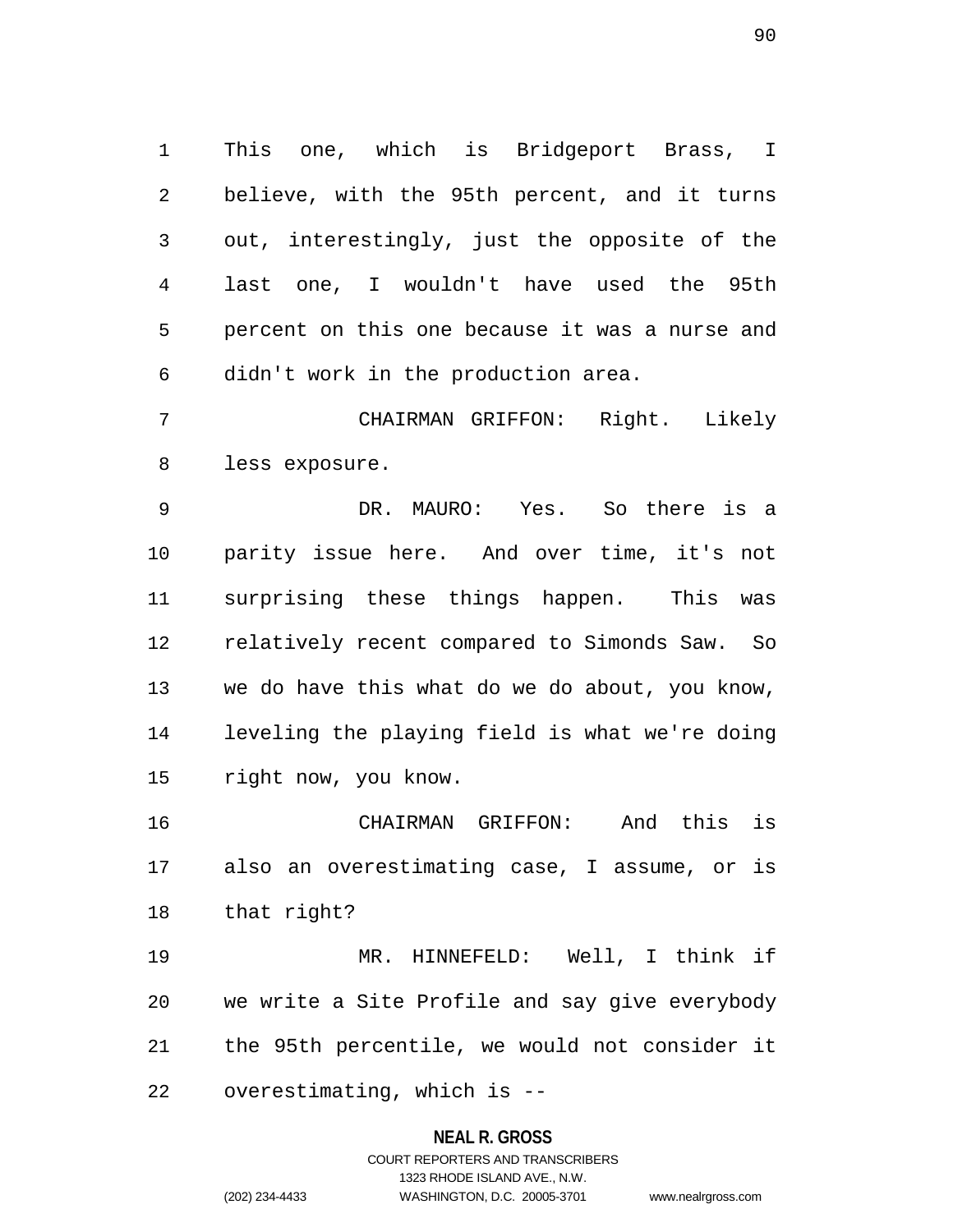CHAIRMAN GRIFFON: Might be the approach.

 MR. HINNEFELD: -- the technique that we not consider it overestimating.

 CHAIRMAN GRIFFON: Right. Okay. MR. HINNEFELD: I would just offer that, in the case of a nurse, it's probably relatively straightforward that you could make a judgment about the extent. You know, nurses quite frequently are in work areas, spending time in work areas for whatever reason, but it's not a majority of their time. But the problem with having a tiered approach and a dichotomy is that you have to trust the quality of the work category job used, which may not be that good and you may just get the last job the person had, which rather than the jobs that they had throughout their career. So, personally, I'm not a real big fan of saying we can sort people into the ones that were really, you know, in an AWE that operated 50 years ago, we can sort people that well.

### **NEAL R. GROSS**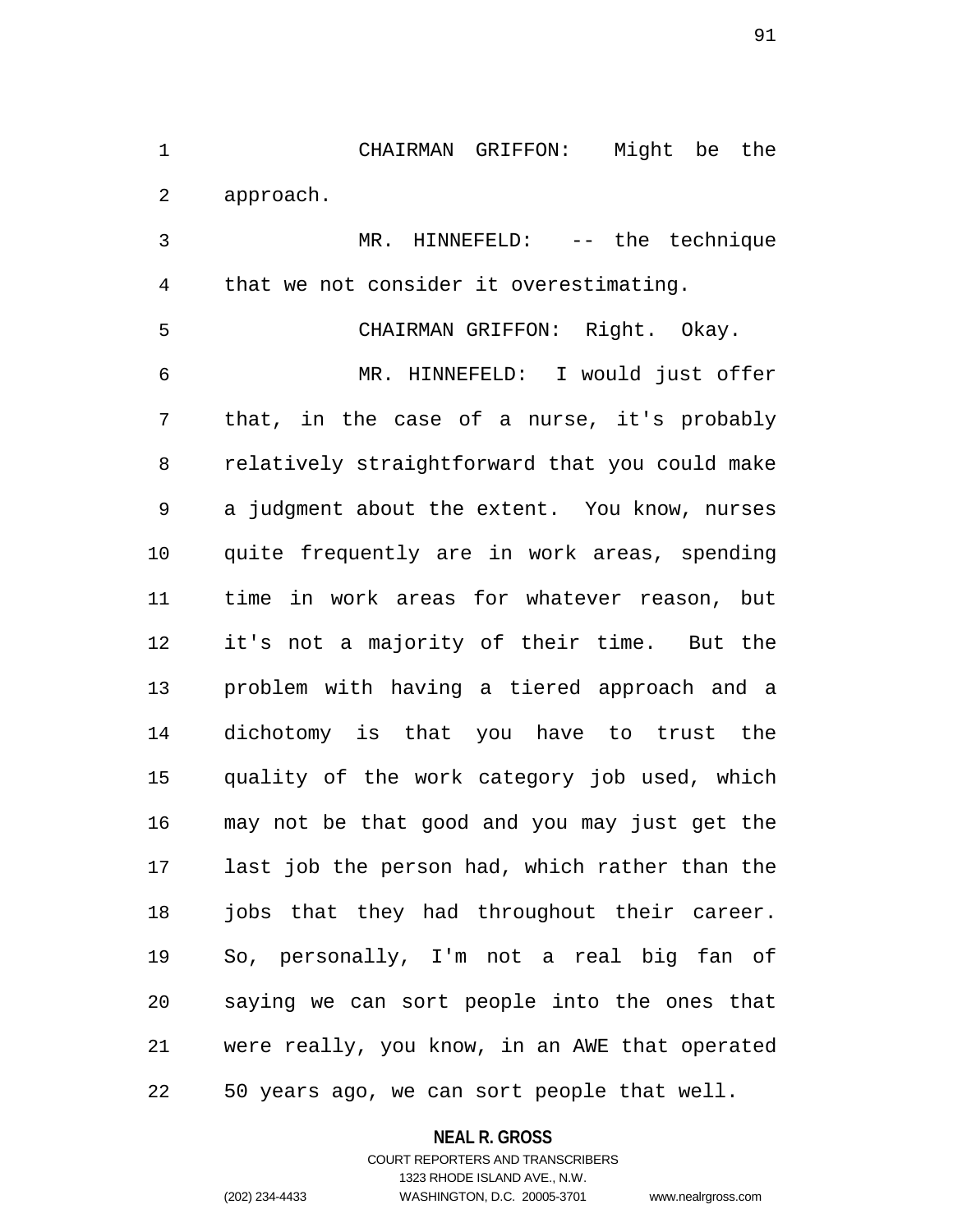DR. MAURO: I think the philosophy you embraced in TBD-6000 where you have lots of granularity, you have years in all categories, and you say, listen, based on, I think it was the Harrison-Kingsley data we were able to bin things. But then at the very end, you say, listen, we don't know or there's some ambiguity, you go with the worst guy. I mean, I think that's the right philosophy. CHAIRMAN GRIFFON: So according to the TBD, in this case you should have assigned the 95th, right? MR. HINNEFELD: That's what it says. CHAIRMAN GRIFFON: And you did, so you stuck with the TBD. Right. MR. SIEBERT: I think one of the major reasons -- this is Scott. One of the major reasons this was a question is this was compensable at 52 percent. CHAIRMAN GRIFFON: Yes, that does change the playing field.

## **NEAL R. GROSS** COURT REPORTERS AND TRANSCRIBERS 1323 RHODE ISLAND AVE., N.W. (202) 234-4433 WASHINGTON, D.C. 20005-3701 www.nealrgross.com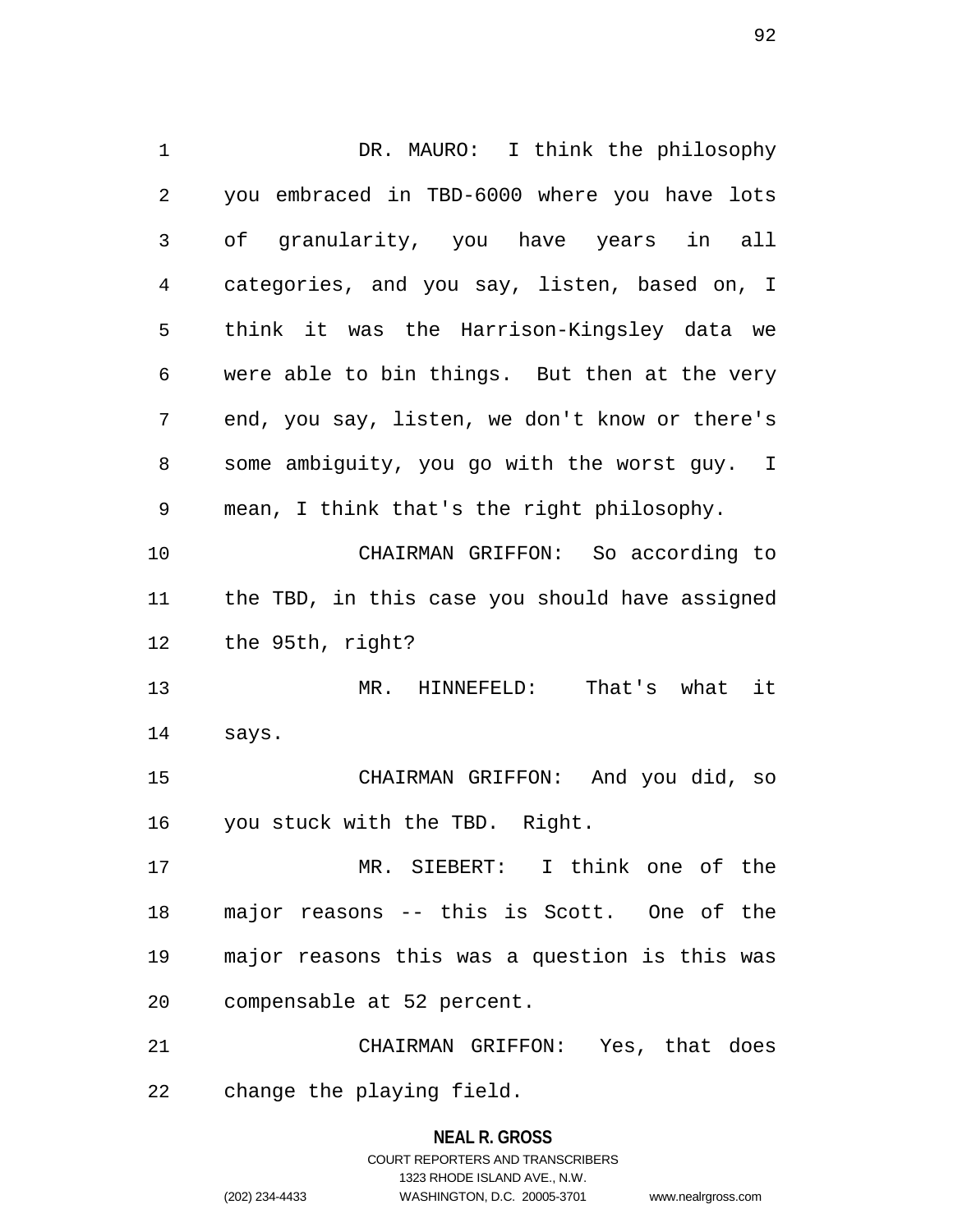MR. HINNEFELD: Well, I think the question really is, the Simonds Saw and Steel question is how much do you really want to argue about using the full distribution, which really ends up using median, compared to using the 95th percentile routinely? Under what circumstances and how much do you have to know? Now, sitting here today, I'm not smart enough to tell you, you know, what we would use to differentiate, even today if we would even make that differentiation. So that's something that we have to deal with, the fact that that's already on the plate from the Simonds Saw and Steel case.

 MEMBER RICHARDSON: I'd advocate not revisiting a kind of policy question about dose reconstruction after you know the Probability of Causation. I mean, to the extent possible, I would lean towards developing procedures that are independent of the compensation decisions for fairness to the claimants.

### **NEAL R. GROSS**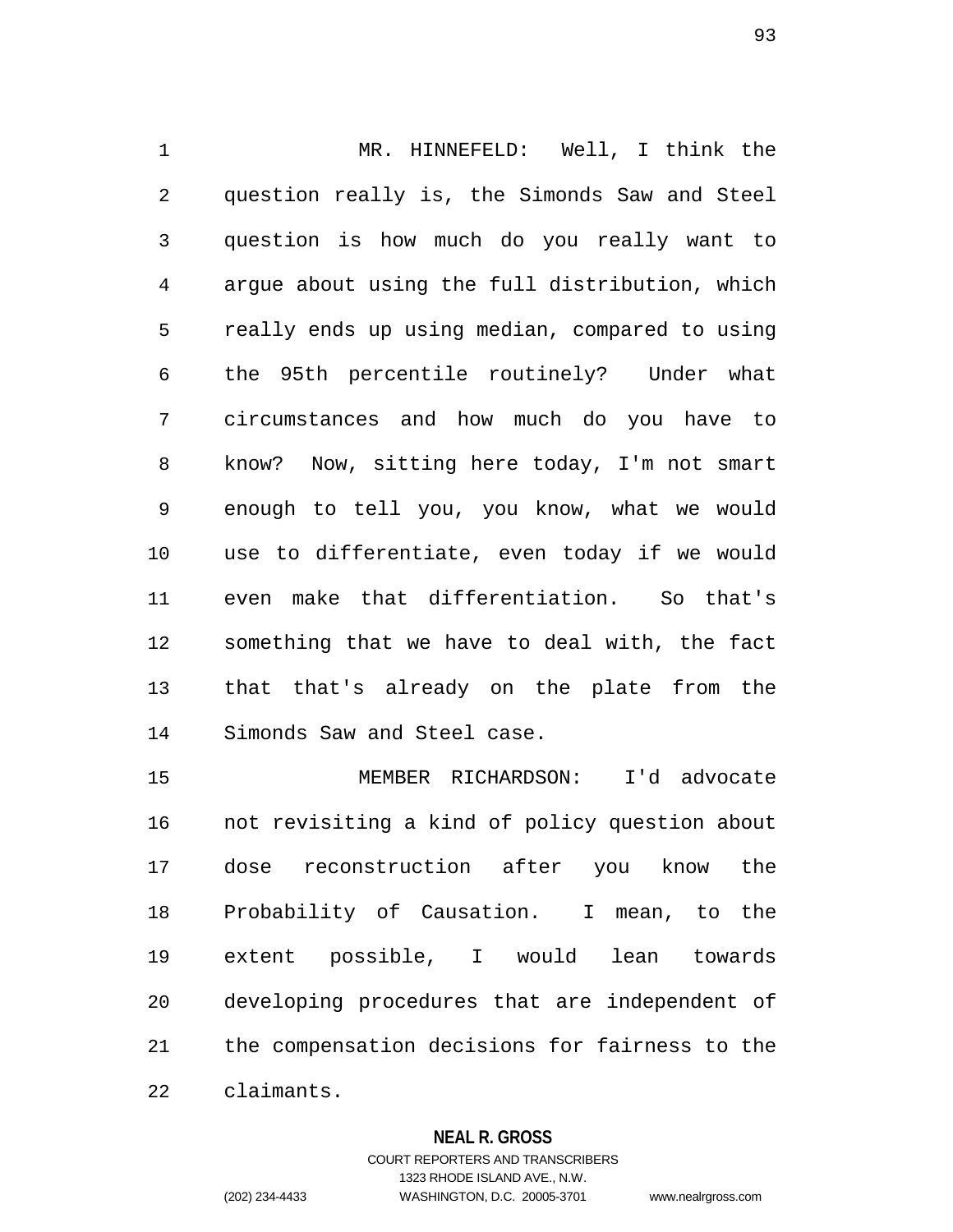DR. MAURO: Especially to be compensated.

 MEMBER RICHARDSON: Regardless. I mean, in a sense, you would want a procedure that would appear fair and blinded to the kind of case status.

 MR. HINNEFELD: It is best, you know, if you could do it with a reasonable amount of efficiency, it's best to do it with best estimate and not to do an overestimate in general because there's a lot of downside. The main downside is a person who dying of cancer comes back and we do a best estimate and the PoC goes down. I mean, it's just not, I mean there are situations where it saves a lot of effort. Now, you might argue that we're not so behind the eight ball on claims now or claims are less than a year old and they're getting down to be like nine months old. So we don't have these eight-year claims hanging out there anymore, so maybe there is an argument to be made that you don't really

### **NEAL R. GROSS**

### COURT REPORTERS AND TRANSCRIBERS 1323 RHODE ISLAND AVE., N.W. (202) 234-4433 WASHINGTON, D.C. 20005-3701 www.nealrgross.com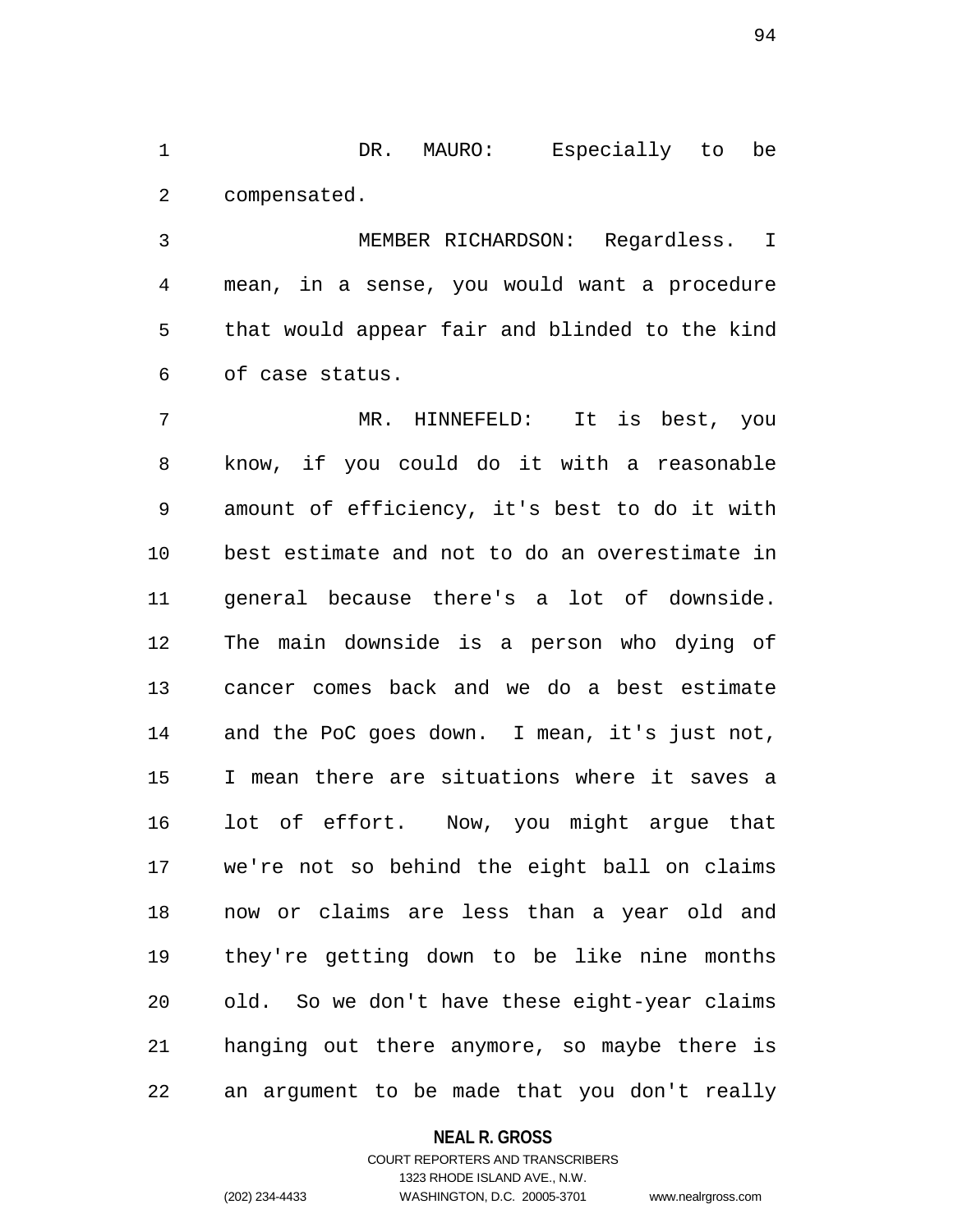need that sort of efficiency, so it's sort of a philosophical thing, I guess, for us to deal with a contractor amount first. CHAIRMAN GRIFFON: Where do we

 MR. FARVER: Oh, back on that first one?

DR. ULSH: 149.2

take this one, John or Doug?

 DR. MAURO: Can I -- I mean, to me, a process was put in place that was, protocol was followed, so no quality issue here. The protocol resulted in compensation of a person that, on closer inspection, if we were to revisit it today, would you have been this person as a nurse at the 95th percentile because you do have criteria now. In theory, one could argue that, you know, you could have put this person in the 50th percentile category, as opposed to 95th percentile. You know, our job is to raise these issues, but, in this case, you know, I don't think you do anything about it because, you know, the

**NEAL R. GROSS**

COURT REPORTERS AND TRANSCRIBERS 1323 RHODE ISLAND AVE., N.W. (202) 234-4433 WASHINGTON, D.C. 20005-3701 www.nealrgross.com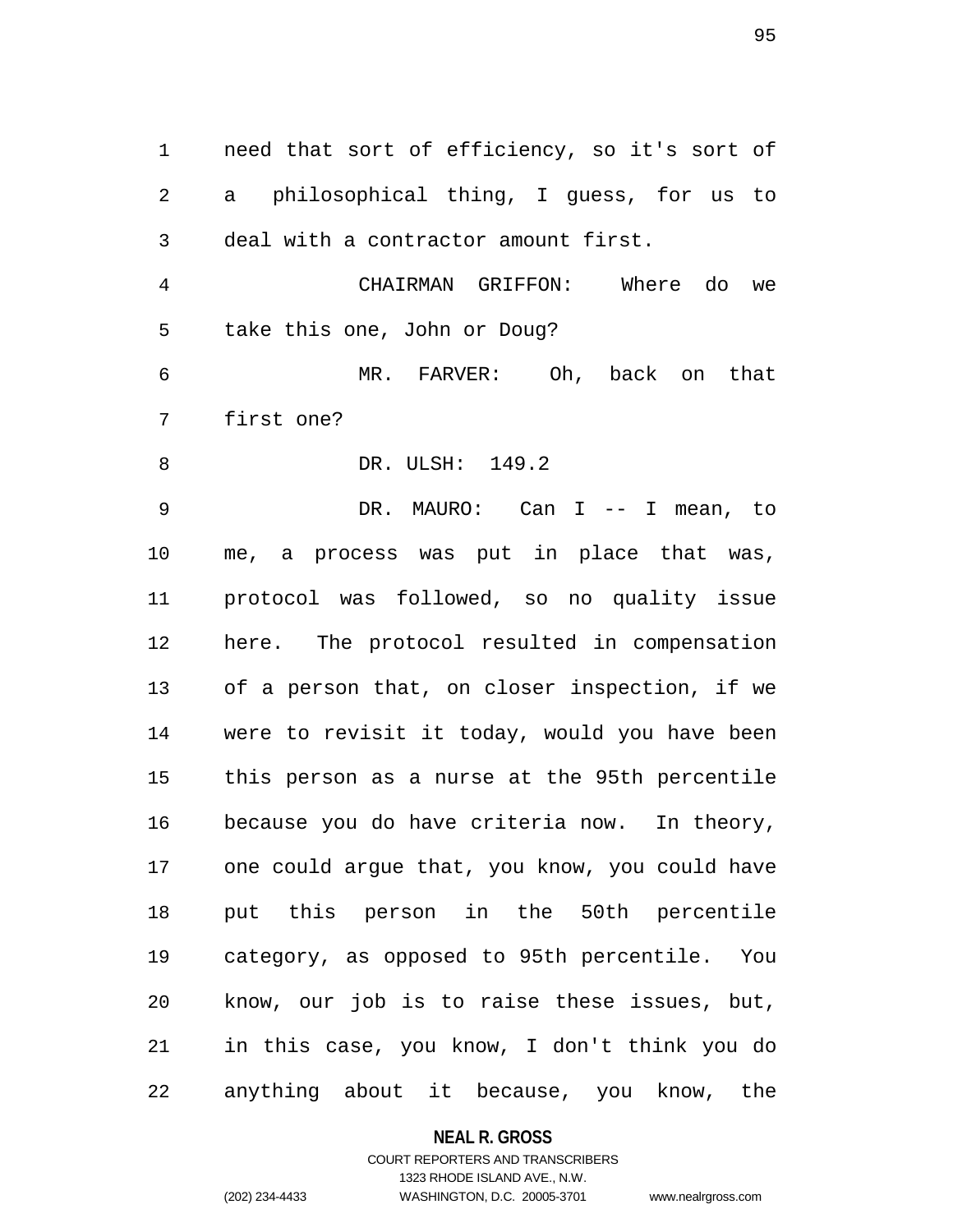person was compensated. You're not going to redo the PoC. But whether or not you want to, you know, whether or not there's any issue that goes deeper than that, that is this philosophy, but I think the philosophy has been embraced in the TBD-6000. It's all there, so you've got it all. So what we have is everything is matured, years have passed and everything has matured, and it's getting pretty tight. And then we go back in history and we look at some cases with that vision and, in my mind, we don't do anything. What do you do here? You have to change the PoC. CHAIRMAN GRIFFON: Well, you might change the Site Profile, though -- DR. MAURO: Oh, the Site Profile, yes. CHAIRMAN GRIFFON: -- 95th but to comply more with the 6000 approach. That's the question I'm asking you. DR. MAURO: That's a good question. But now let's say there are a bunch

> **NEAL R. GROSS** COURT REPORTERS AND TRANSCRIBERS

> > 1323 RHODE ISLAND AVE., N.W.

(202) 234-4433 WASHINGTON, D.C. 20005-3701 www.nealrgross.com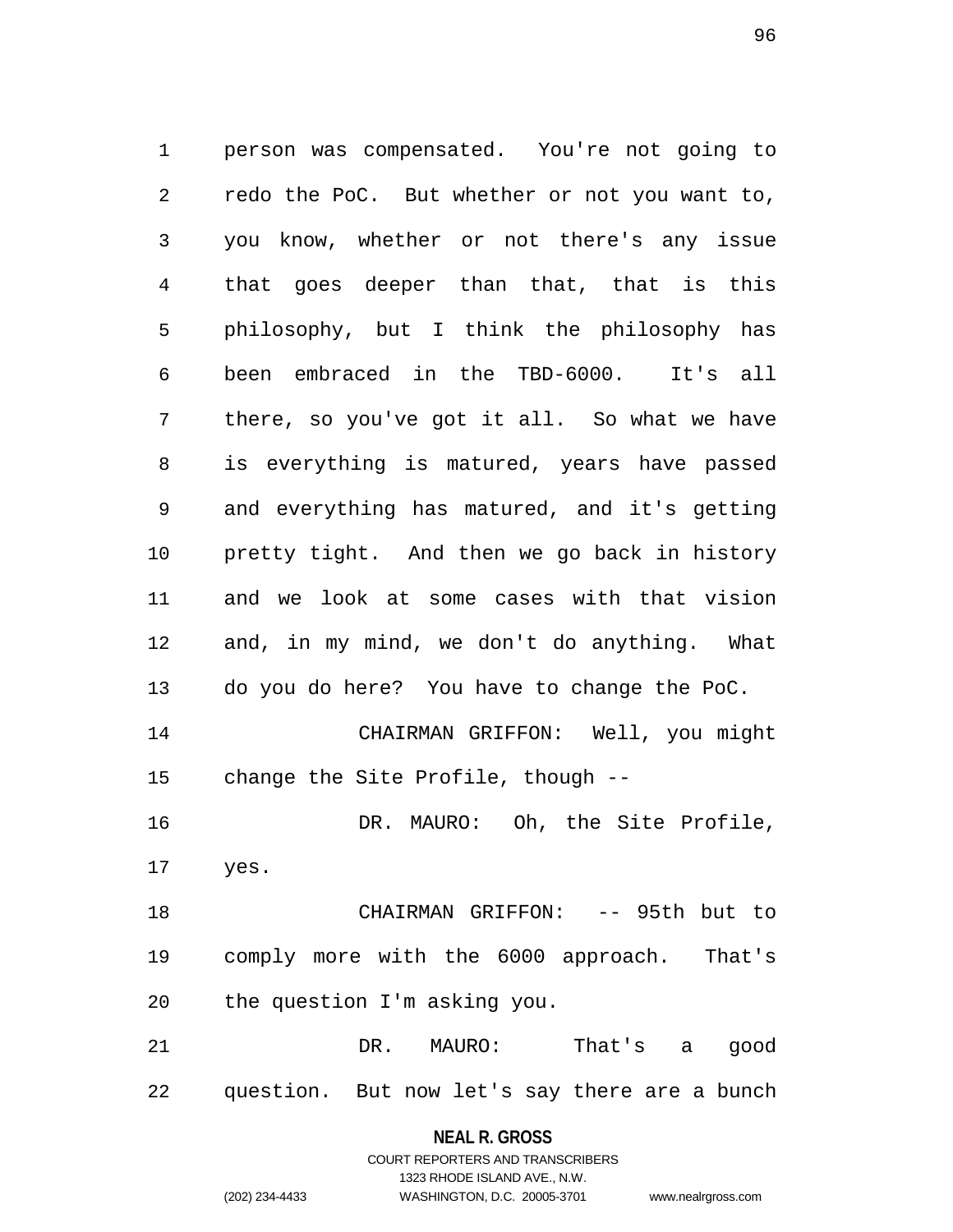of cases that were done at Bridgeport Brass that were done years ago under this procedure, are you going to deny people that were granted or --

 CHAIRMAN GRIFFON: Well, no, of course not. You're not going to reverse decisions.

8 DR. MAURO: Right. So I would say the only time you revisit Bridgeport Brass is if you need a PER where you used an approach that you need to increase people's doses. That's what we should have our eye on: are there any issues that we've raised here that we then would --

 CHAIRMAN GRIFFON: Yes, so not re- evaluating cases necessarily but it would be modifying the Site Profile for future cases.

 DR. MAURO: And then determine what could be affected --

 CHAIRMAN GRIFFON: Yes, because right now is that still the practice. I imagine it's still the protocol, right? To

### **NEAL R. GROSS**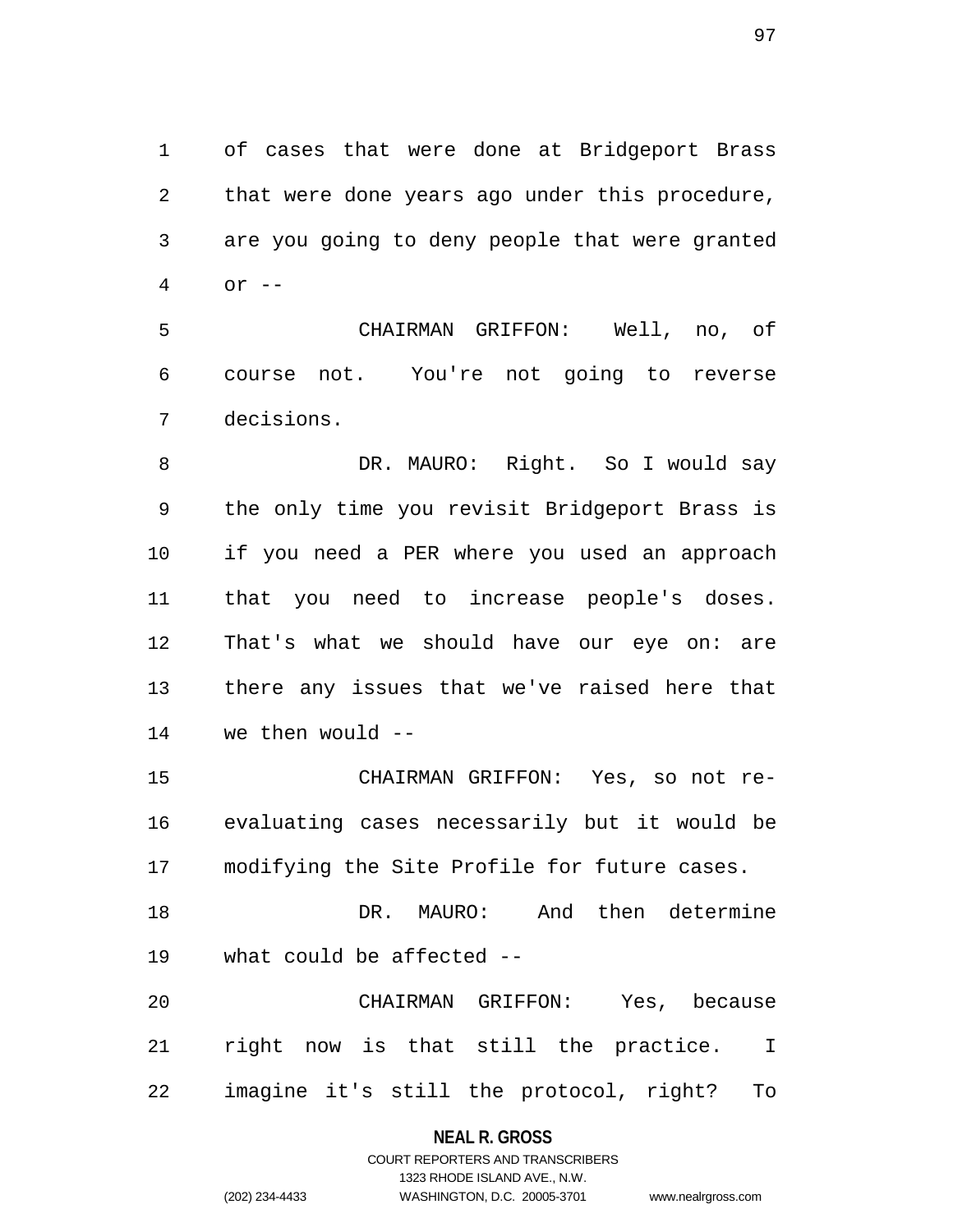assign a 95th for all?

| 2              | MR.<br>HINNEFELD:<br>It depends on             |
|----------------|------------------------------------------------|
| 3              | whether there's been revision to the Site      |
| $\overline{4}$ | Profile. I don't know --                       |
| 5              | CHAIRMAN GRIFFON: Yes, I don't                 |
| 6              | know. I don't know. I mean, I think that       |
| 7              | would be the only action would be to revise if |
| 8              | needed to be consistent with the 6000          |
| 9              | approach, at least that's what you're saying.  |
| 10             |                                                |
| 11             | MR. HINNEFELD: Well, the note I                |
| 12             | took, whether you want to track it in here or  |
| 13             | not because we already have to do this under   |
| 14             | that Simonds Saw and Steel case, is to take a  |
| 15             | look at these old AWE Site Profiles that were  |
| 16             | developed before TBD-6000 and see if they      |
| 17             | faithfully carry forward, you know, the        |
| 18             | philosophy that we've evolved.                 |
| 19             | CHAIRMAN GRIFFON: Consistent with              |
| 20             |                                                |
| 21             | MR. HINNEFELD: With TBD-6000 and,              |
| 22             | if not, we can make some revisions to the      |

**NEAL R. GROSS** COURT REPORTERS AND TRANSCRIBERS

1323 RHODE ISLAND AVE., N.W.

(202) 234-4433 WASHINGTON, D.C. 20005-3701 www.nealrgross.com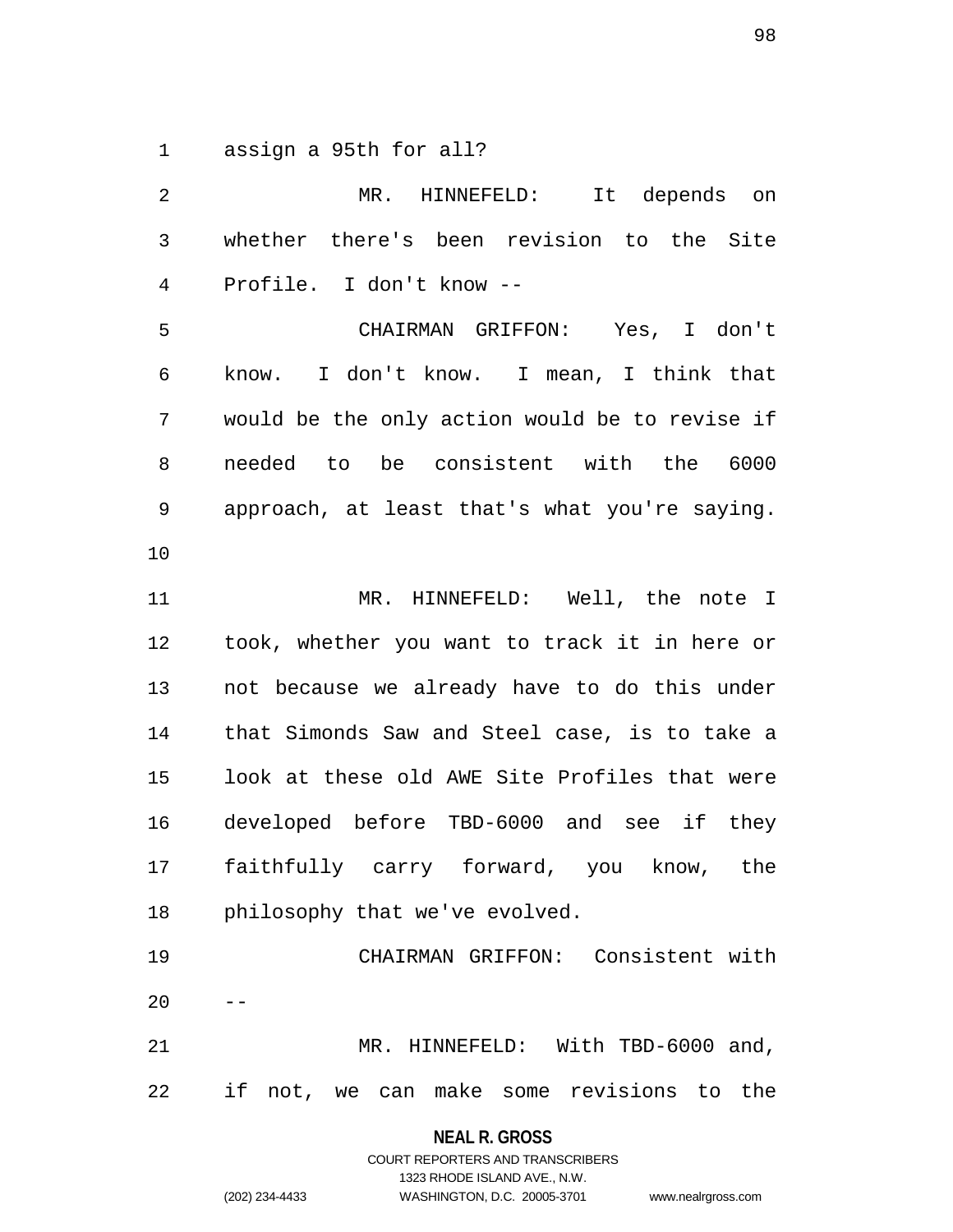earlier Site Profiles from this point forward. CHAIRMAN GRIFFON: I can put NIOSH will compare the Site Profile with the TBD- 6000 approach and make revisions as necessary and no further action for this case. Yes, as necessary.

 MR. HINNEFELD: The situations where TBD-6000 philosophy would cause us to actually raise the dose, then we would reconsider old cases. But if we were going to say, well, in this case, we wouldn't necessarily, we would have binned these people, that needs to be 6000, we won't have to go back to these cases. We're unpopular enough the way it is.

 MR. SIEBERT: This is Scott. Does that mean this one will be closed and it will be carried forward on the Simonds Saw we already did earlier on since it seems to be the same action?

 CHAIRMAN GRIFFON: Yes. Well, I put no further action on this case, so yes.

### **NEAL R. GROSS**

COURT REPORTERS AND TRANSCRIBERS 1323 RHODE ISLAND AVE., N.W. (202) 234-4433 WASHINGTON, D.C. 20005-3701 www.nealrgross.com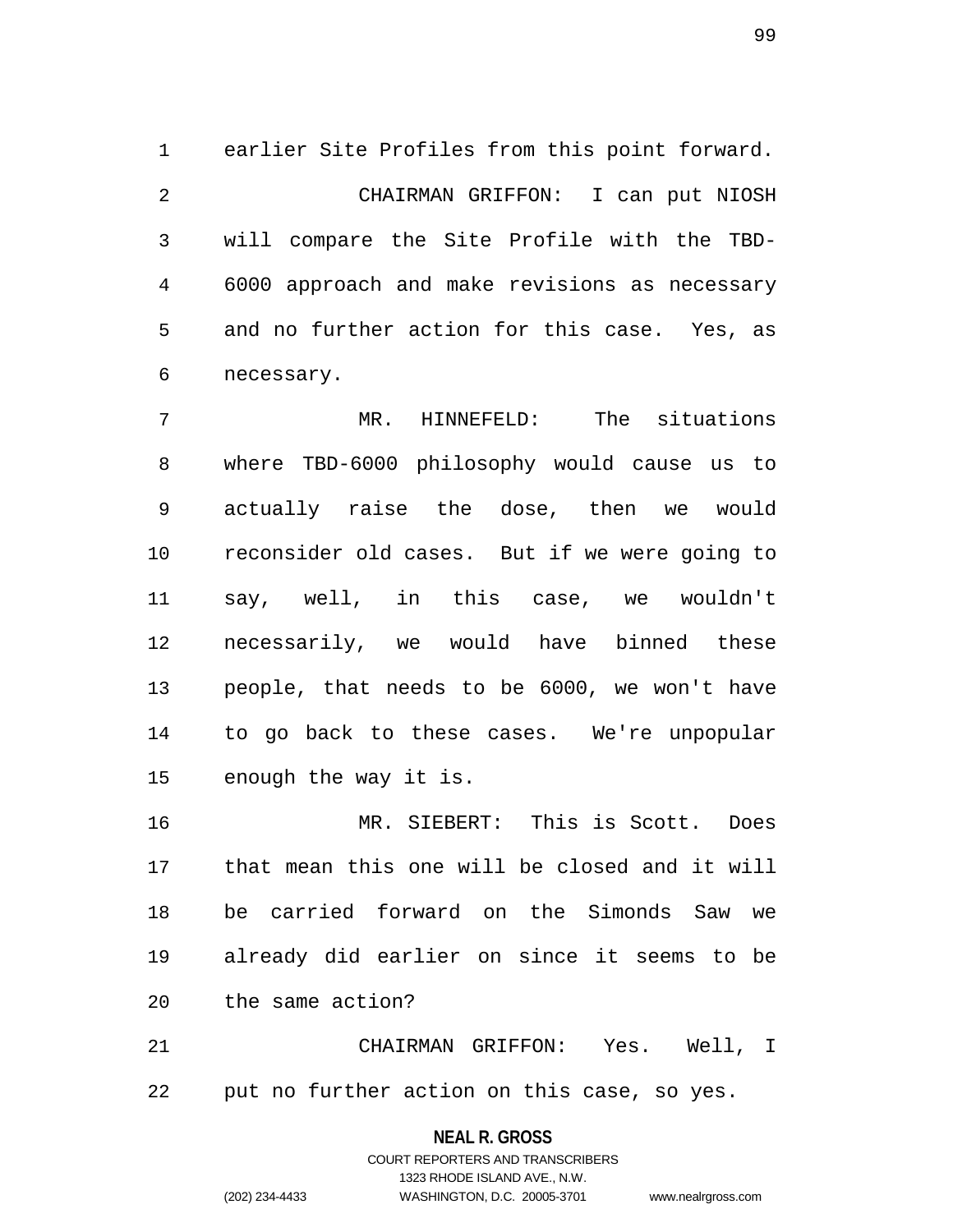DR. MAURO: Well, I don't know about the case. This issue. CHAIRMAN GRIFFON: Yes. DR. MAURO: Because we do have other issues on this case that I think are -- CHAIRMAN GRIFFON: Oh, okay. Yes, right. MR. SIEBERT: But 149.2 would be closed? CHAIRMAN GRIFFON: Yes. 11 MR. SIEBERT: Okay, thank you. MEMBER MUNN: Yes, I think so. CHAIRMAN GRIFFON: You don't think so? MEMBER MUNN: Yes, I do think so. Yes. CHAIRMAN GRIFFON: Alright. Moving on. Is it 149.3, the next one we have? MEMBER MUNN: The one that's highlighted. CHAIRMAN GRIFFON: Yes. I mean, I didn't know if Brant had anything on that one.

**NEAL R. GROSS**

|                | COURT REPORTERS AND TRANSCRIBERS |                    |
|----------------|----------------------------------|--------------------|
|                | 1323 RHODE ISLAND AVE N.W.       |                    |
| (202) 234-4433 | WASHINGTON, D.C. 20005-3701      | www.nealrgross.com |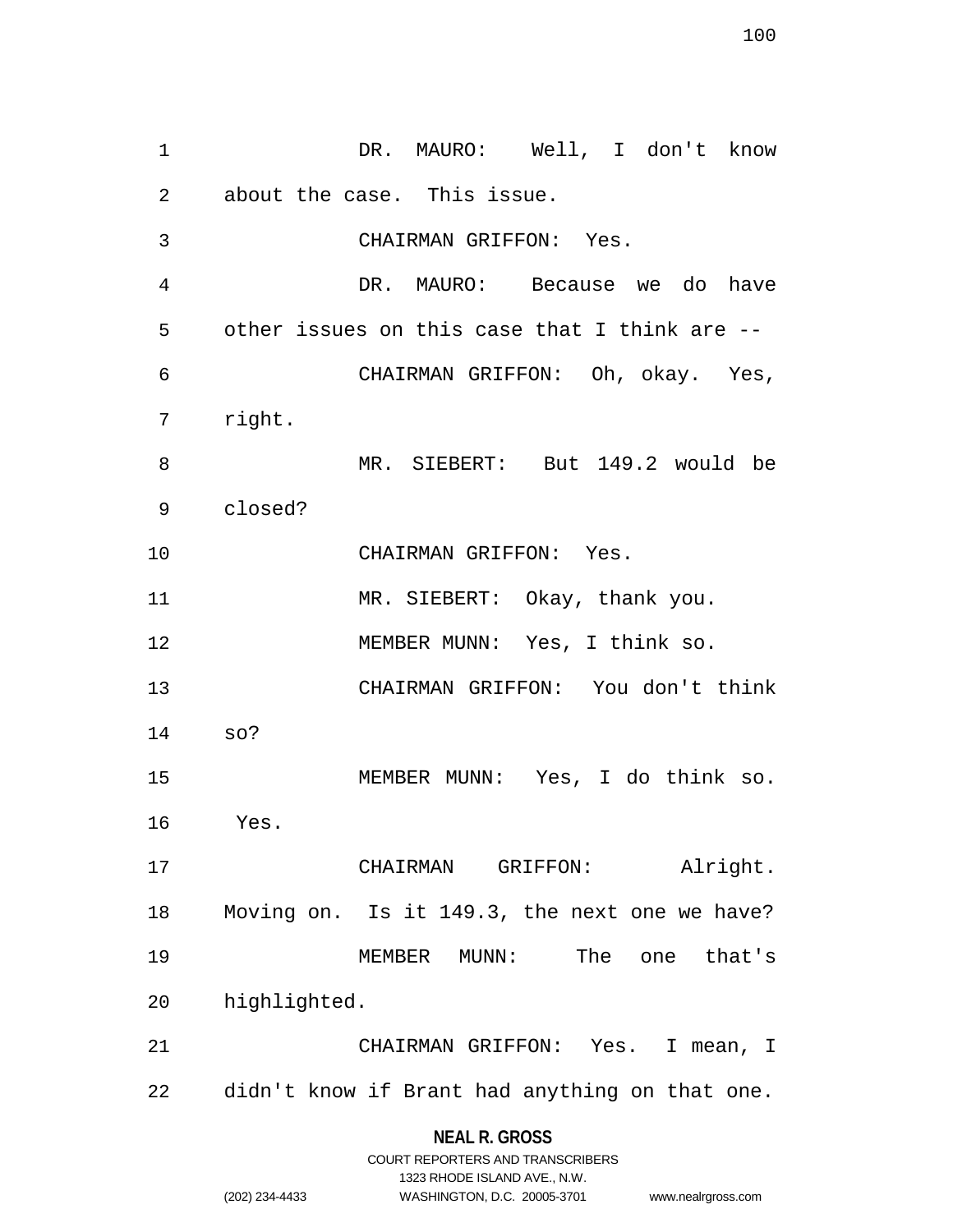DR. ULSH: No, I don't think I -- wait, wait. No. MR. FARVER: So which one did we close? Did we close 149.2? Not 149.1? MR. HINNEFELD: That's correct. MR. FARVER: Okay. DR. ULSH: Now, in the matrix that I sent out, Mark, the ones that we've made progress on are highlighted in light blue, and 149.3 is not one that we -- CHAIRMAN GRIFFON: Okay. I'm just  $12 - -$ 13 DR. ULSH: I understand. CHAIRMAN GRIFFON: We'll walk through them. DR. ULSH: Yes, and it's going to be kind of tough because we have them kind of spread out. CHAIRMAN GRIFFON: Right. DR. ULSH: The next one I think that we have made progress on, and, Scott, jump in if I've missed one, 150.1, is that the

### **NEAL R. GROSS**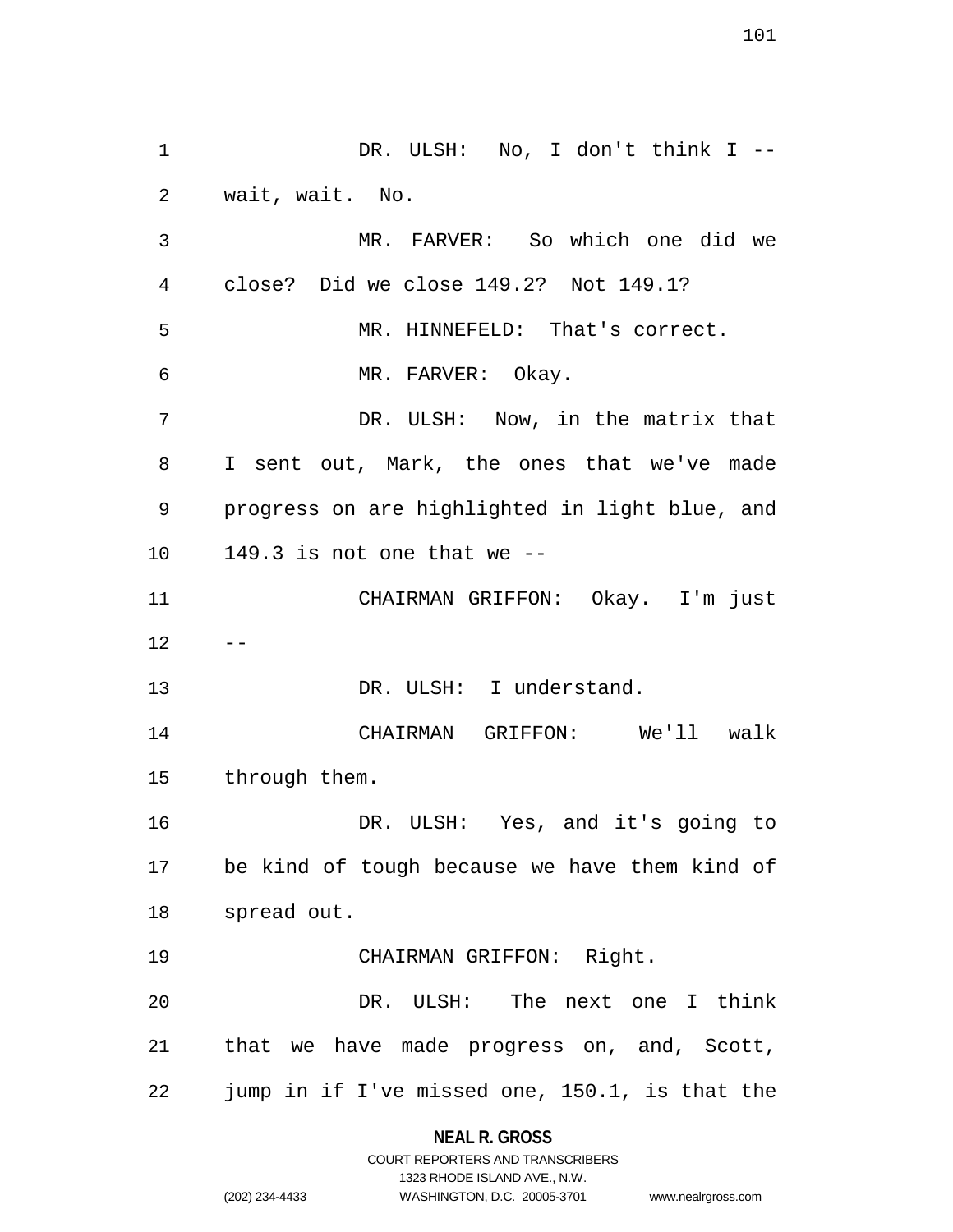next one?

 MR. SIEBERT: I would agree with that. MR. HINNEFELD: Mark, do you want to go through the rest of these 149s? CHAIRMAN GRIFFON: I don't think we need to. I mean, if there's still remaining actions -- MR. HINNEFELD: Yes, 149.5 is sort of the one we talked about. CHAIRMAN GRIFFON: I don't see any reason to revisit them unless you do, Stu. MR. HINNEFELD: Yes, they look like they're all the same issue. CHAIRMAN GRIFFON: Sort of fall into the same -- MR. HINNEFELD: One was transferred, and the others were the same, you know, should you use a tiered approach. CHAIRMAN GRIFFON: Okay, right. Alright. 150.1. Go ahead, Brant. DR. ULSH: The summary of the

> **NEAL R. GROSS** COURT REPORTERS AND TRANSCRIBERS

> > 1323 RHODE ISLAND AVE., N.W.

(202) 234-4433 WASHINGTON, D.C. 20005-3701 www.nealrgross.com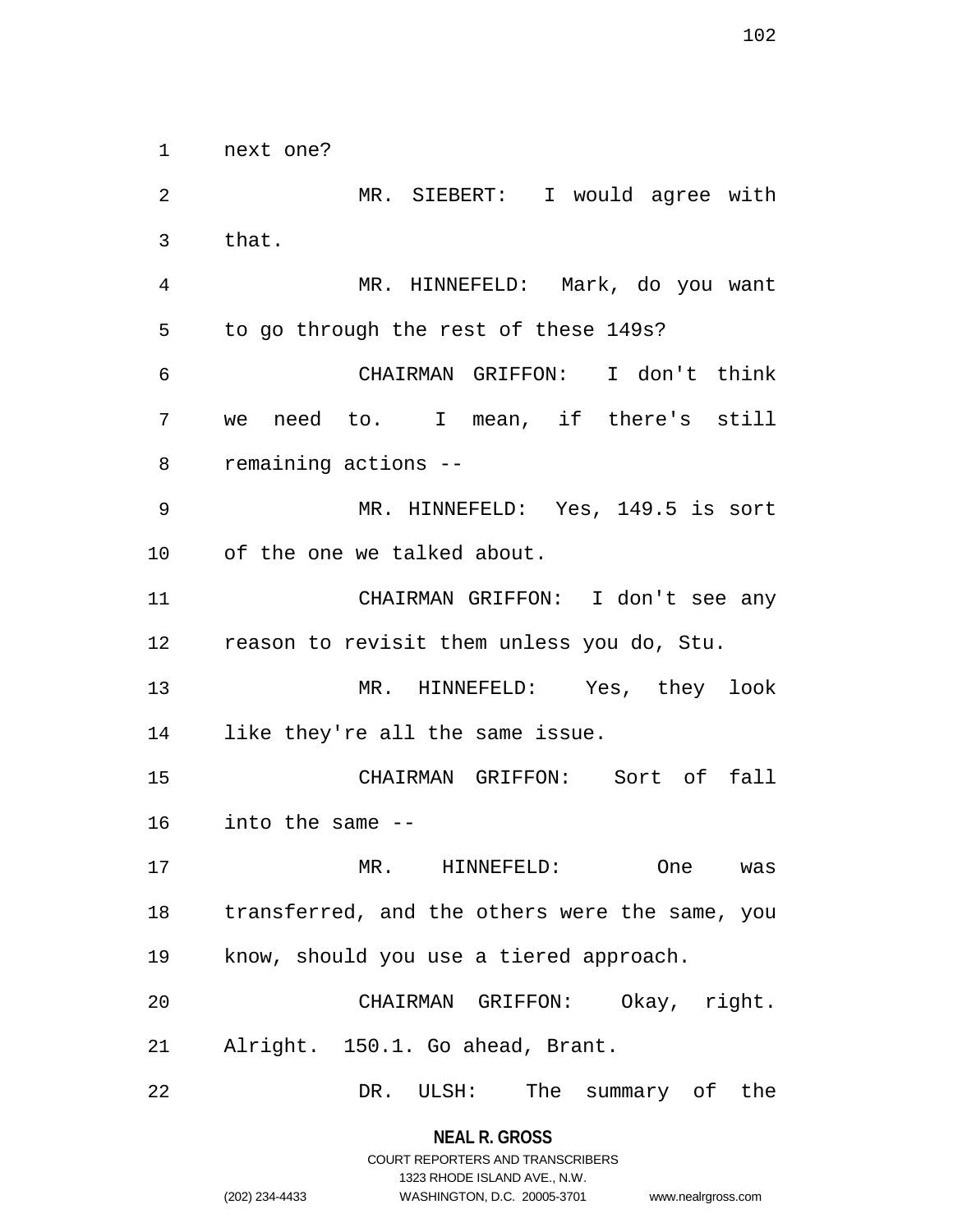finding method for deriving internal doses is not claimant-favorable, and it looks to me that this is a Simonds issue. In November of 2010, the resolution is listed as provide a response in light of the Simonds' evaluation report. We added an SEC for Simonds based on thorium exposures. So our response for this time around is, the TBD is currently being revised to incorporate the assessment documented in the SEC evaluation report. The revised methodology provides an intake estimate at the start of the residual period based on the average of general area air samples collected during the operational period. The resultant intake at the start of the residual period is 422 picocuries per day (as opposed to the value of 1.4 picocuries per day using the previous assessment). This intake has reduced the time in accordance with the methodology contained in OTIB-70.

 CHAIRMAN GRIFFON: Okay. We might be catching up because we're looking at these

### **NEAL R. GROSS** COURT REPORTERS AND TRANSCRIBERS

1323 RHODE ISLAND AVE., N.W.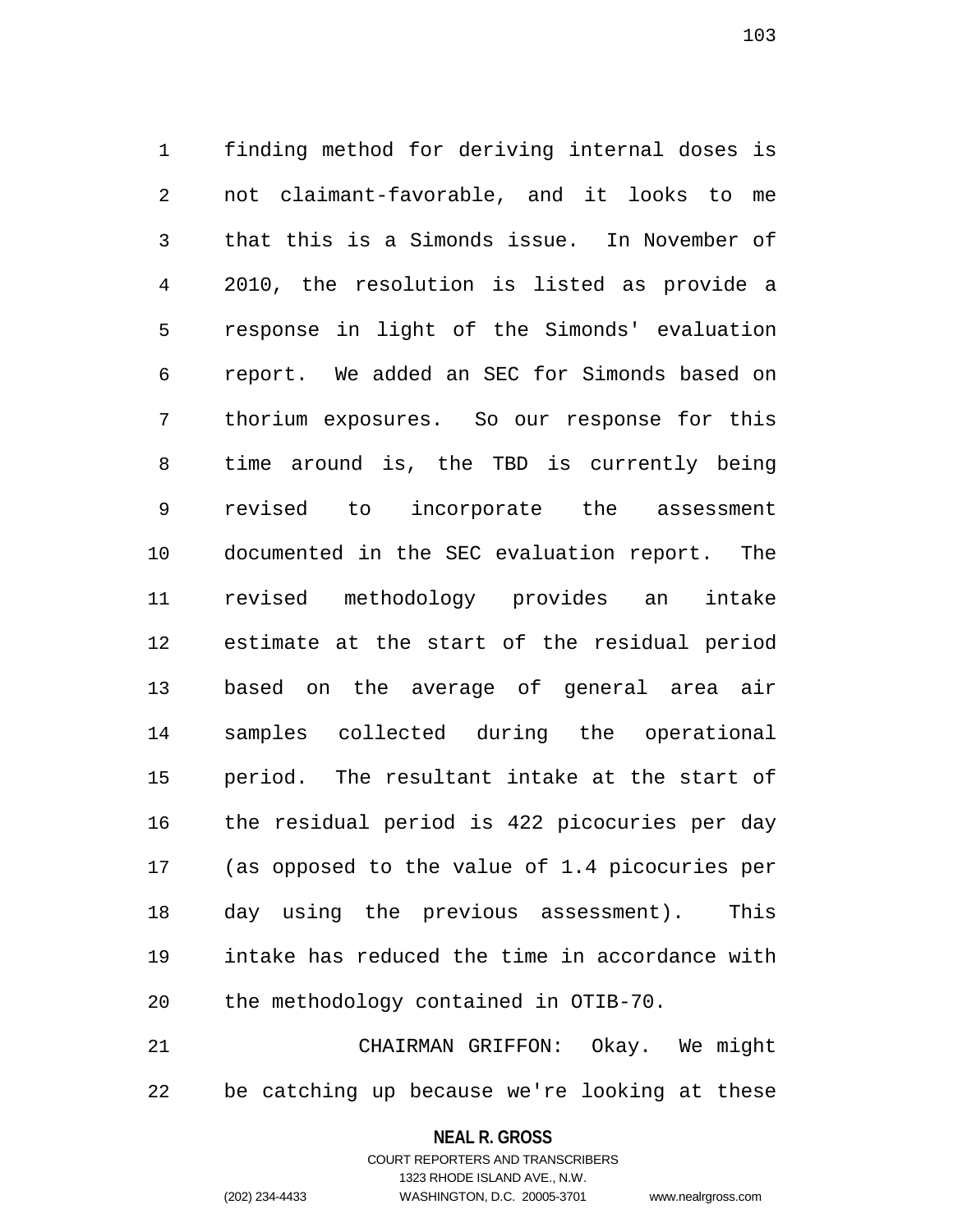real time, right?

 MR. FARVER: I think we'll pass on this one. CHAIRMAN GRIFFON: If you hear radio silence, that's why. We're all looking at these live. DR. MAURO: I have to admit I didn't go over all these Bridgeport Brass, the three special cases -- this is where we are, right? CHAIRMAN GRIFFON: Yes. DR. MAURO: I just didn't go through them in detail because I did these, but I don't remember them all. DR. ULSH: Maybe SC&A to consider NIOSH's response, would that be the -- CHAIRMAN GRIFFON: Yes. I guess that's where we have to go, yes. Alright. And then go ahead on the next one, Brant, while I catch up. DR. ULSH: Okay. I think the next one is 152.6. MR. SIEBERT: This is Scott. What

> **NEAL R. GROSS** COURT REPORTERS AND TRANSCRIBERS

> > 1323 RHODE ISLAND AVE., N.W.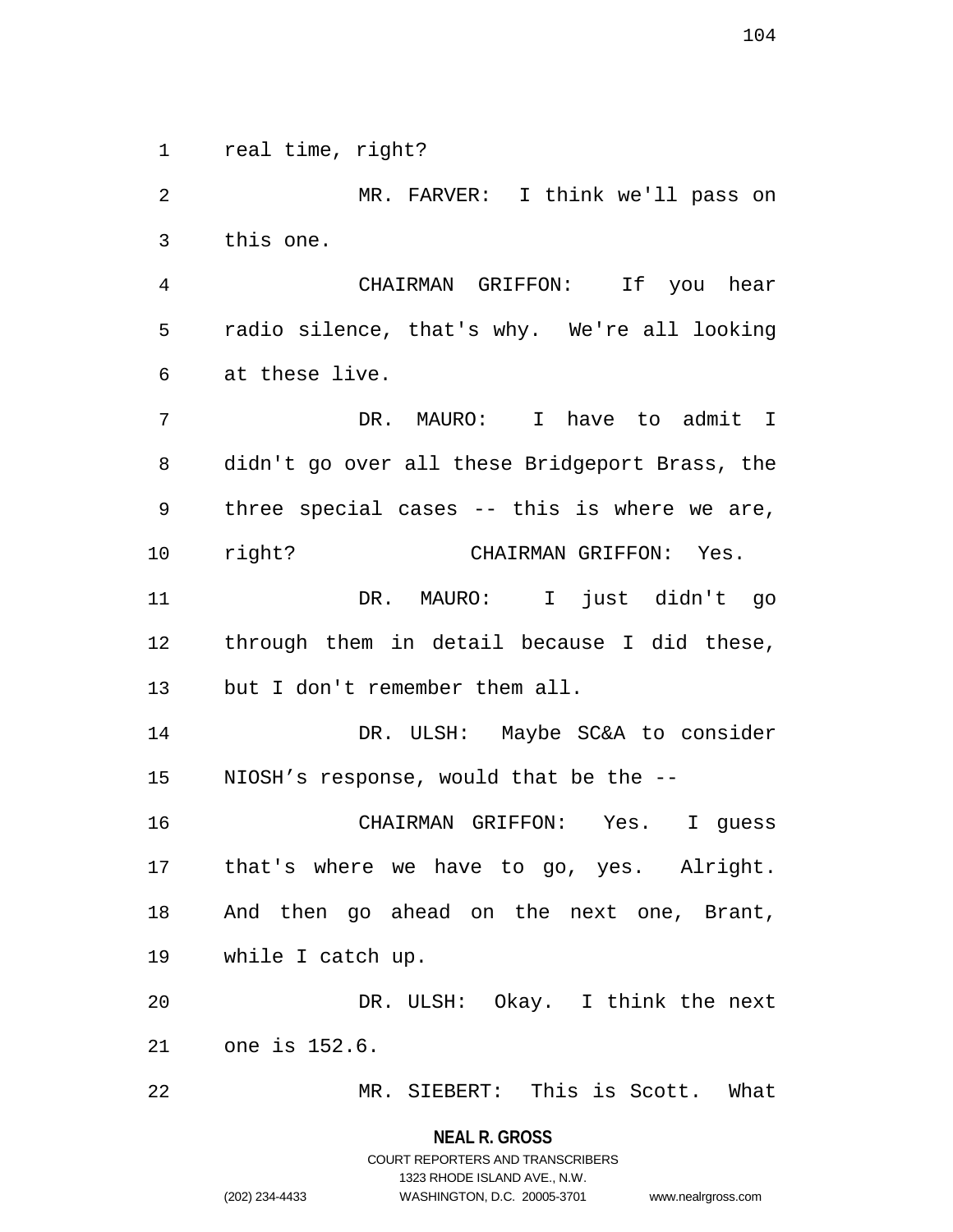was the resolution on that one?

 DR. ULSH: SC&A to consider NIOSH's response.

 MR. SIEBERT: Thank you. DR. ULSH: You're welcome. The next one we have progress on is 152.6. And finding was failure to account for internal doses from all fission products. Prior to this time, NIOSH will compare the model used and, in parentheses, that's the chooser approach, with the OTIB-54 approach.

 CHAIRMAN GRIFFON: I'm sorry. This is 152.6?

 DR. ULSH: Yes. So we were to compare the chooser approach with the OTIB-54 approach. Our latest response is that we did that comparison and it demonstrates that the chooser in the original assessment overestimated doses based on whole-body counts of cesium-137 and of 254.

 MR. SIEBERT: This is Scott. And this is one of the ones that has a bunch of

> **NEAL R. GROSS** COURT REPORTERS AND TRANSCRIBERS 1323 RHODE ISLAND AVE., N.W. (202) 234-4433 WASHINGTON, D.C. 20005-3701 www.nealrgross.com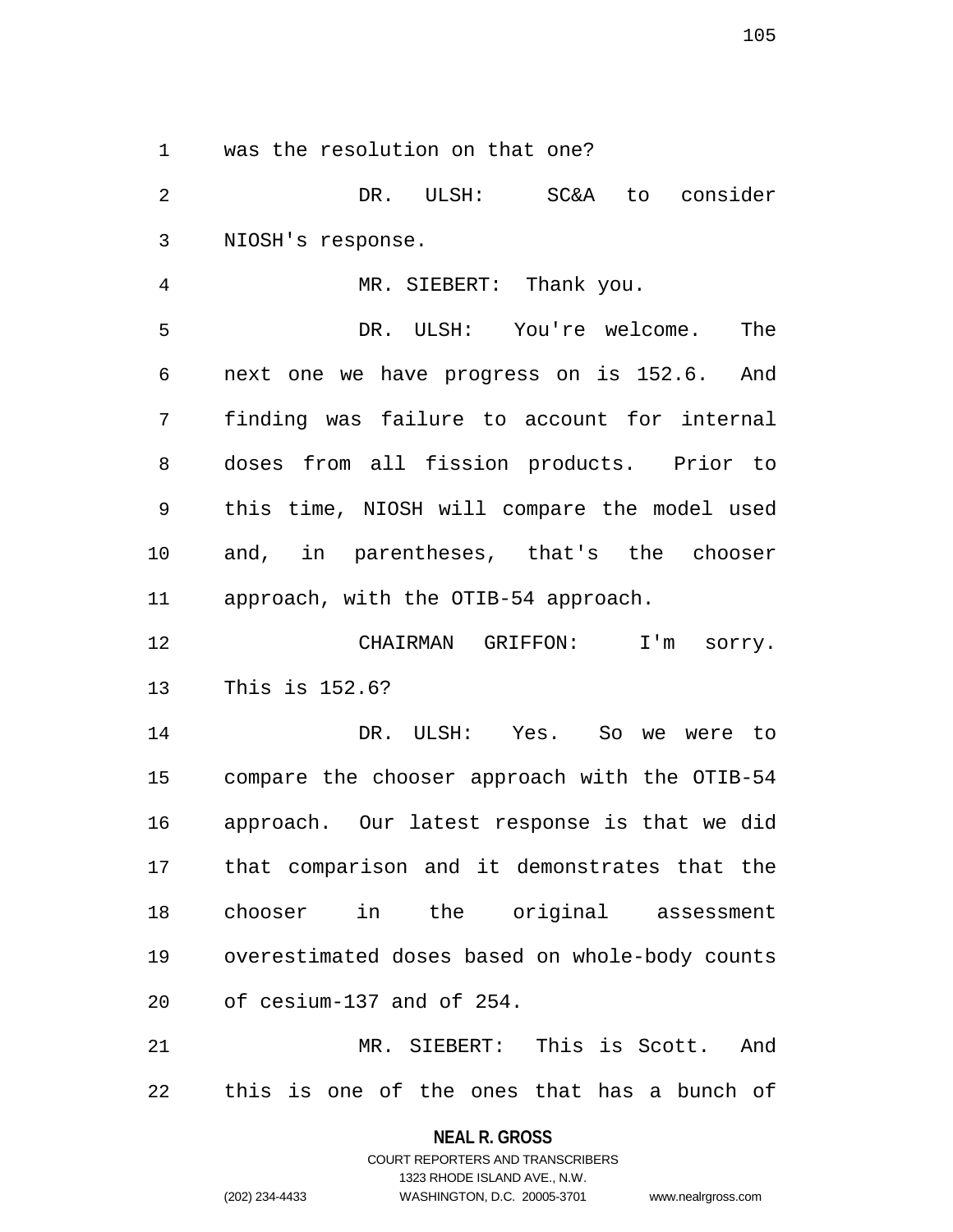supporting files.

| 2              | CHAIRMAN GRIFFON: Which you'll                 |
|----------------|------------------------------------------------|
| $\mathfrak{Z}$ | probably need to look at. SC&A will have to.   |
| 4              | DR. MAURO: But, conceptually, the              |
| 5              | argument is the actual way he did was more     |
| 6              | conservative than the OTIB-54 approach.        |
| 7              | MR. SIEBERT: Correct. And these                |
| 8              | are all tied together. 152.6. There's two      |
| 9              | others that are further down the line, two     |
| 10             | more cases that we did all the work together   |
| 11             | for all three of the cases for the OTIB-54     |
| 12             | stuff, so we'll run across this again shortly. |
| 13             |                                                |
| 14             | MR. FARVER: And, no, I have not                |
| 15             | had a chance to look at all the files. There   |
| 16             | are quite a few when you start uncompressing   |
| 17             | the file folders.                              |
| 18             | CHAIRMAN GRIFFON: Okay. So it                  |
| 19             | remains an SC&A action. We'll move it.         |
| 20             | Moving on.                                     |
| 21             | DR. ULSH: Unless I am missing                  |
| 22             | one, I think the next one -- Scott, is it      |

**NEAL R. GROSS**

COURT REPORTERS AND TRANSCRIBERS 1323 RHODE ISLAND AVE., N.W. (202) 234-4433 WASHINGTON, D.C. 20005-3701 www.nealrgross.com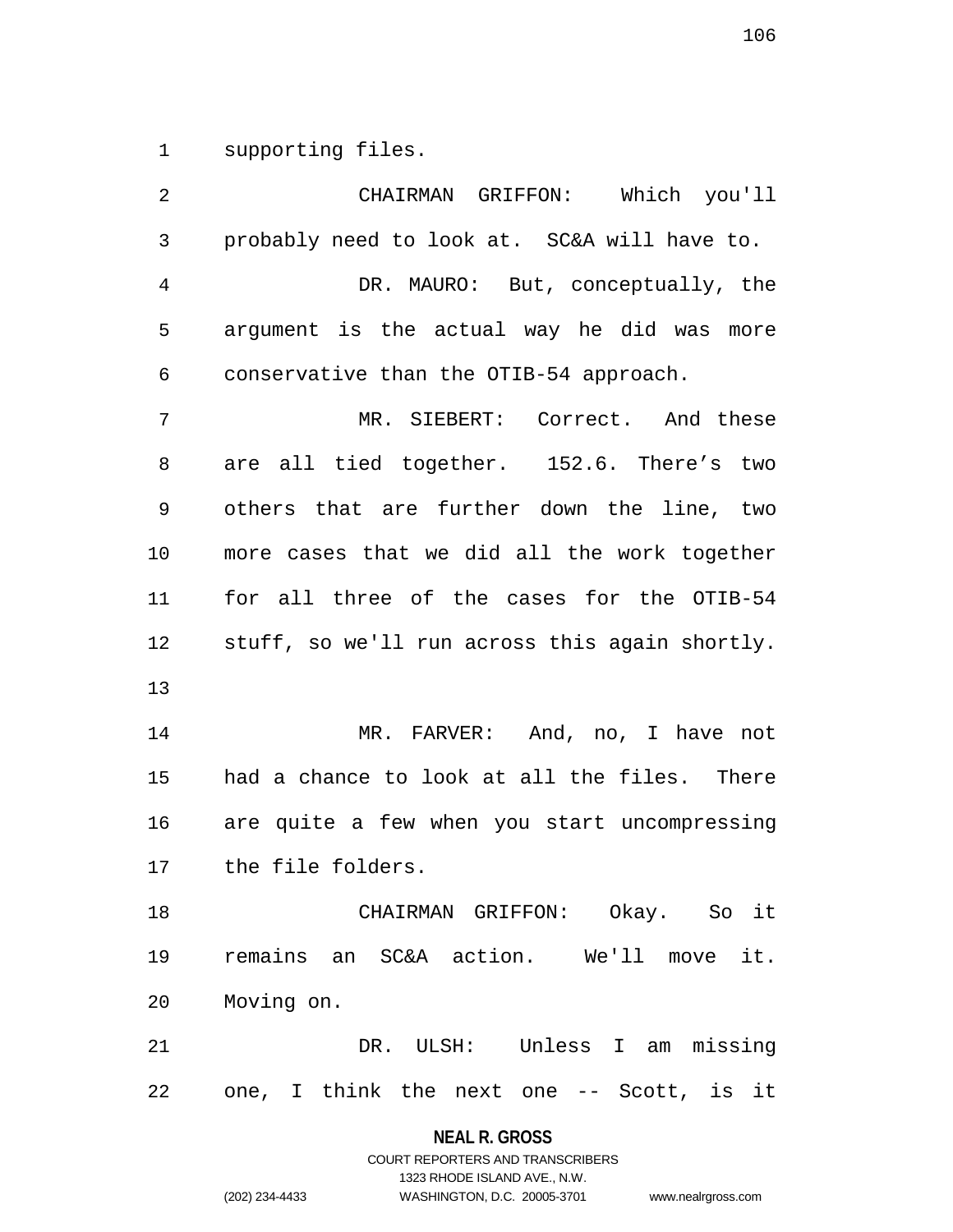153.1?

 MR. SIEBERT: Yes. DR. ULSH: And we sent out these responses, a number of them together in one document. CHAIRMAN GRIFFON: This is 150 -- DR. ULSH: 153.1. And other responses that are grouped in here together are 153.1, .2, .6, and .7. The issue here is, the finding was DR report does not include 1982 photon doses less than 30 keV recorded in missed. And this is a rather extensive one. Scott, do you want to go ahead and summarize whether than me -- MR. SIEBERT: Yes, just a second. Let me pull it up. I thought I had this one printed out. Yes, let's see here. CHAIRMAN GRIFFON: Now, this is not within that matrix, is it, Brant? DR. ULSH: No. CHAIRMAN GRIFFON: No, it's separate from that. Okay.

## **NEAL R. GROSS** COURT REPORTERS AND TRANSCRIBERS 1323 RHODE ISLAND AVE., N.W. (202) 234-4433 WASHINGTON, D.C. 20005-3701 www.nealrgross.com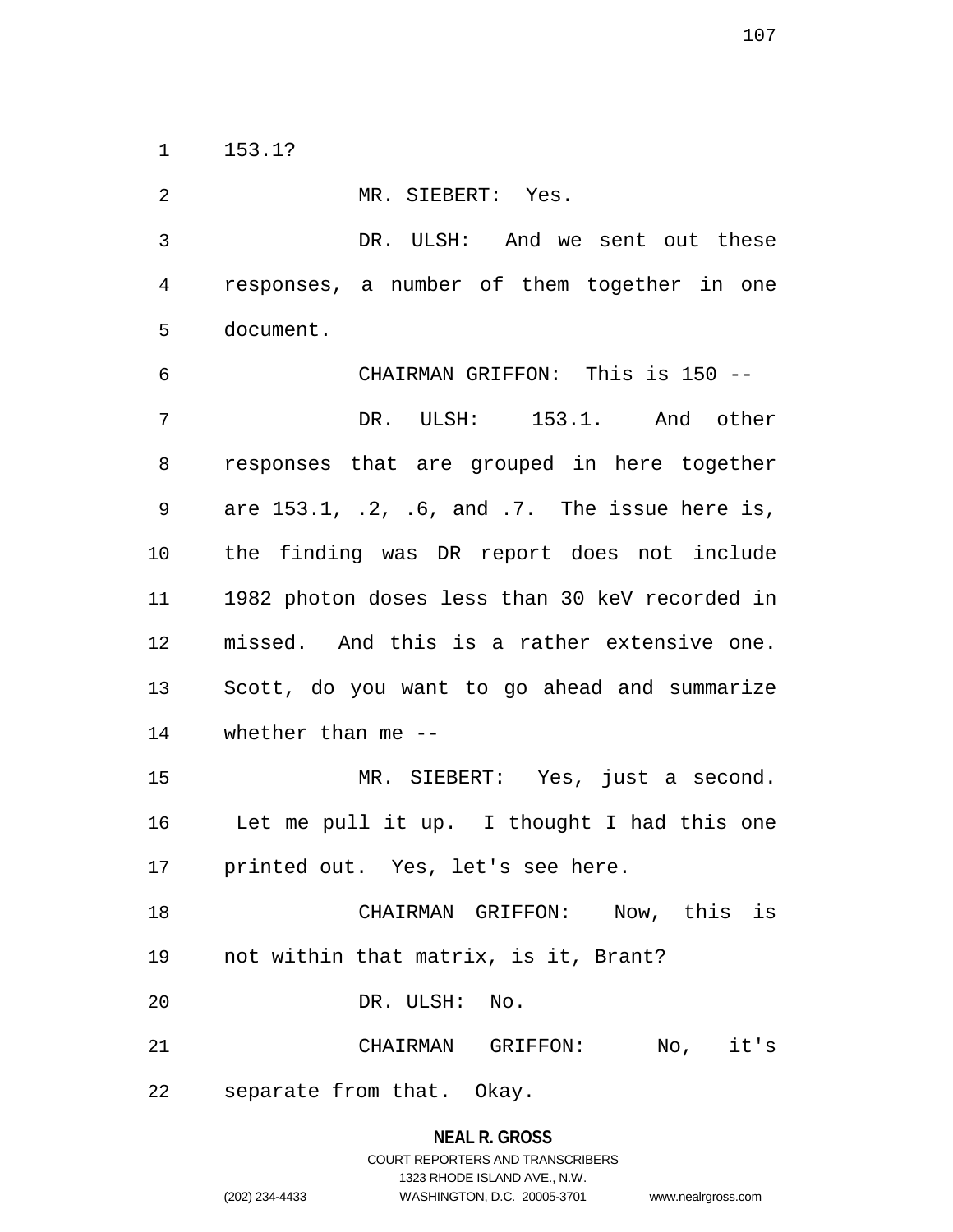MR. SIEBERT: Okay. For 153.1 and for 153.2, they're both basically the same issue: low energy photons recorded missed dose. The original finding was that it appeared that we should have assessed less than 30 keV photons from '78 through '82, but we only assigned it during some of those time frames. Our initial response did not seem to be clear, so the new response has a lot more words to be unclear, as well. Basically, it's just an explanation of dealing with shallow dose and shallow doses at Savannah River. Basically, for this claim, for 1982, which is the specific year in question for this finding or these two findings, the shallow and the deep doses are equal, so that leaves you a non-penetrating component of zero. So it appears that we could have dealt with a small percentage of a deep component being assigned at a shallow dose, which apparently did not occur and we'll agree that it should have occurred for the 30 keV photons, less than 30

#### **NEAL R. GROSS**

### COURT REPORTERS AND TRANSCRIBERS 1323 RHODE ISLAND AVE., N.W. (202) 234-4433 WASHINGTON, D.C. 20005-3701 www.nealrgross.com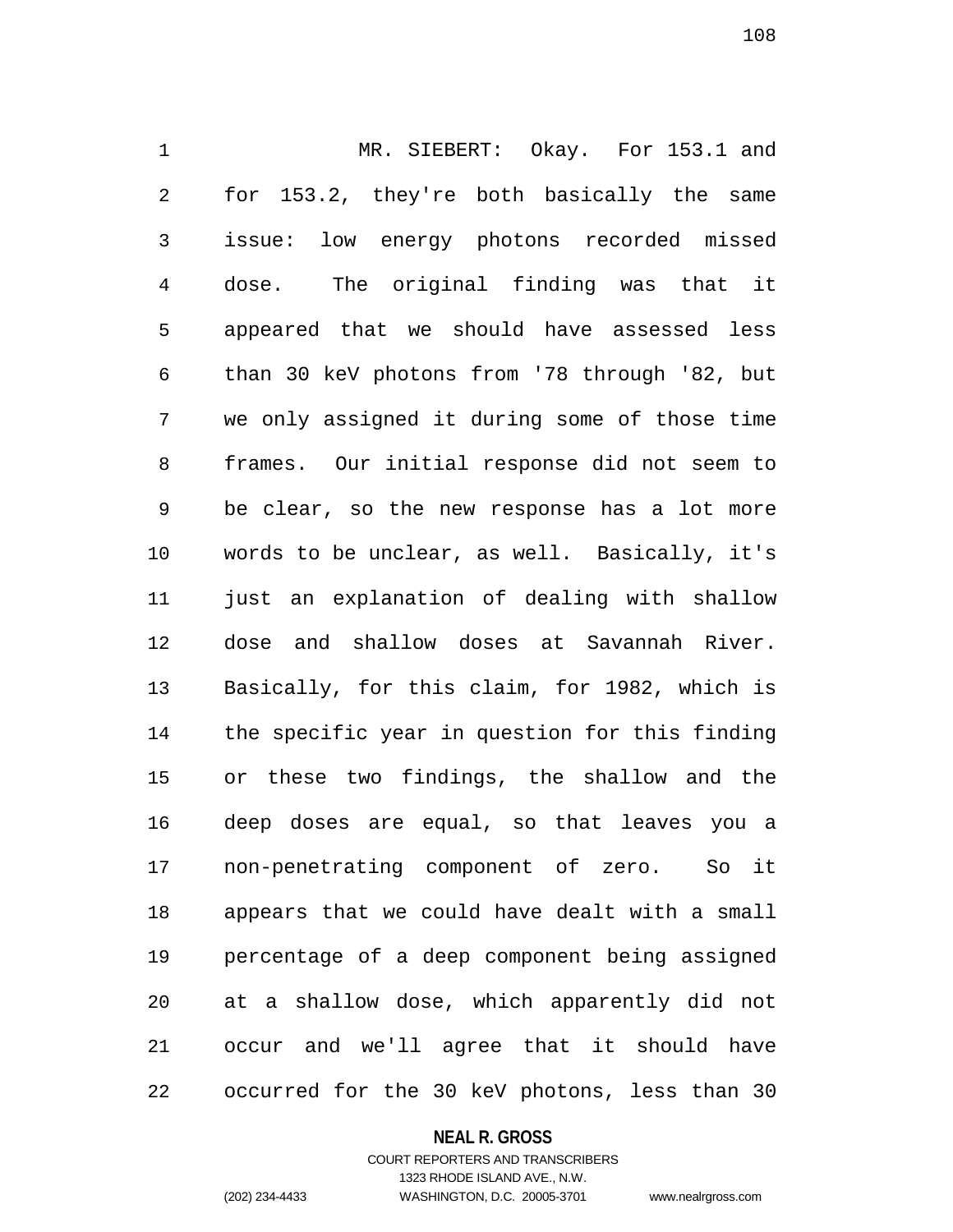keV photons. Basically, it's a very small amount. If you notice the numbers, you're talking about less than a millirem. And we did rework the claim on the Super S PER, and we evaluated the 1982 photon dose directly split between the less than 30 keV and 30 to 250 keV, and the PoC, the compensability decision did not change.

 MEMBER RICHARDSON: I think I'm not clear on what you said. Maybe you could talk me through this. There's a dosimeter result.

 CHAIRMAN GRIFFON: Was the document sent in that same 4/15? I couldn't find this one for 153. Was it on the same Friday email that he sent it?

DR. ULSH: Yes.

 CHAIRMAN GRIFFON: I'm looking through all the responses.

 DR. ULSH: Unless I didn't get it attached to the email, but I did put it in the

O: drive.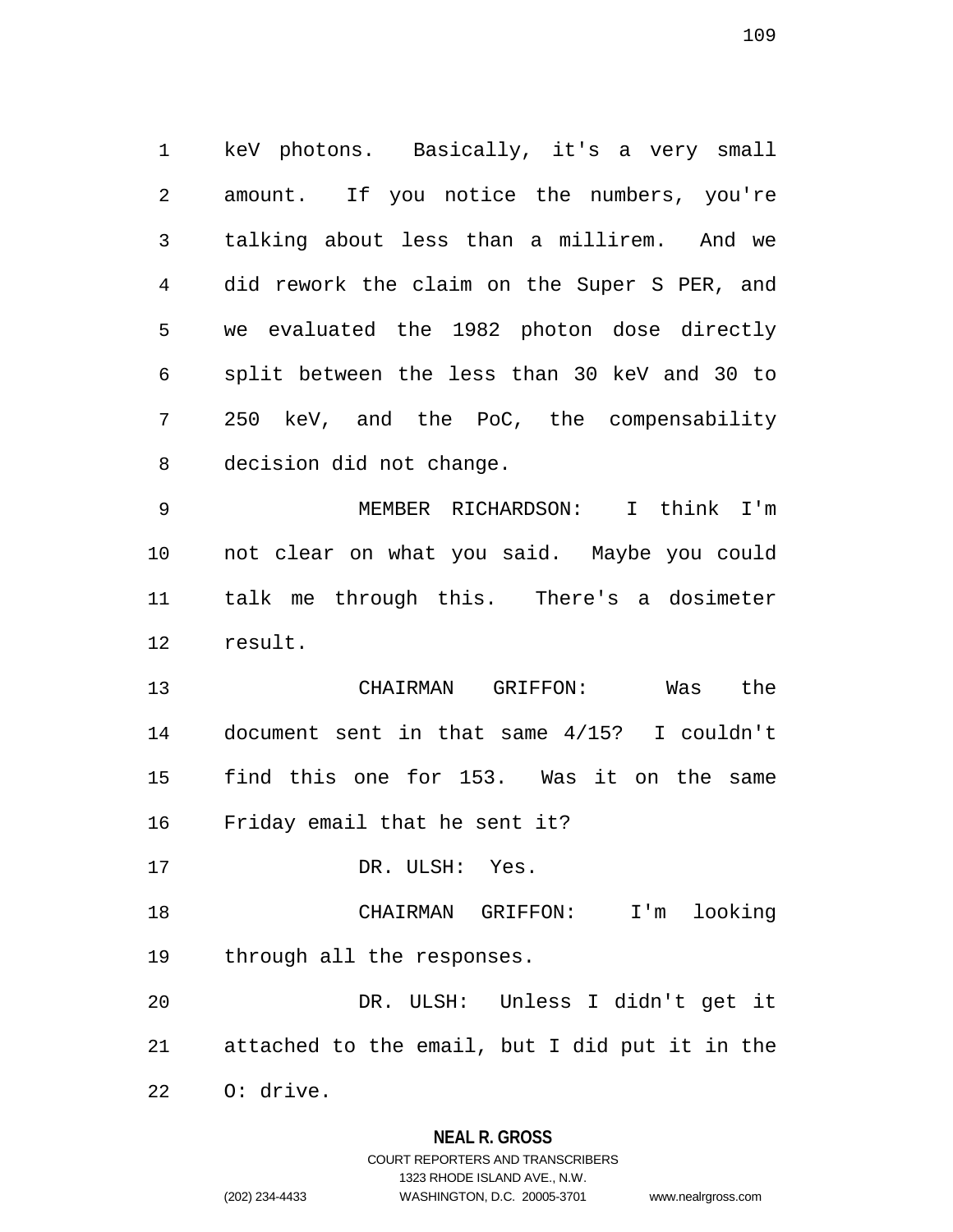CHAIRMAN GRIFFON: Alright. Go ahead. I'm sorry, David. Go ahead and get your explanation. I thought if I pulled up the document it would be easier to read through.

 DR. ULSH: Scott, can you go ahead and walk David through the --

 MEMBER RICHARDSON: Maybe we could start with, one thing that I don't quite understand is the first statement in here that prior to 1981 that there's an issue with the filters on a multi-element dosimeter. They weren't including aluminum and that somehow this impacted on how you would treat the kind of shallow dose estimate. Maybe you could start there. That's relatively late, I guess, for dosimeter technology, so what was the limitation prior to 1981?

 MR. SIEBERT: Just a second, I'm reviewing. Matt Smith, are you on?

 MR. SMITH: Yes, I am. I'm trying to run my tape backwards. That's the year

#### **NEAL R. GROSS**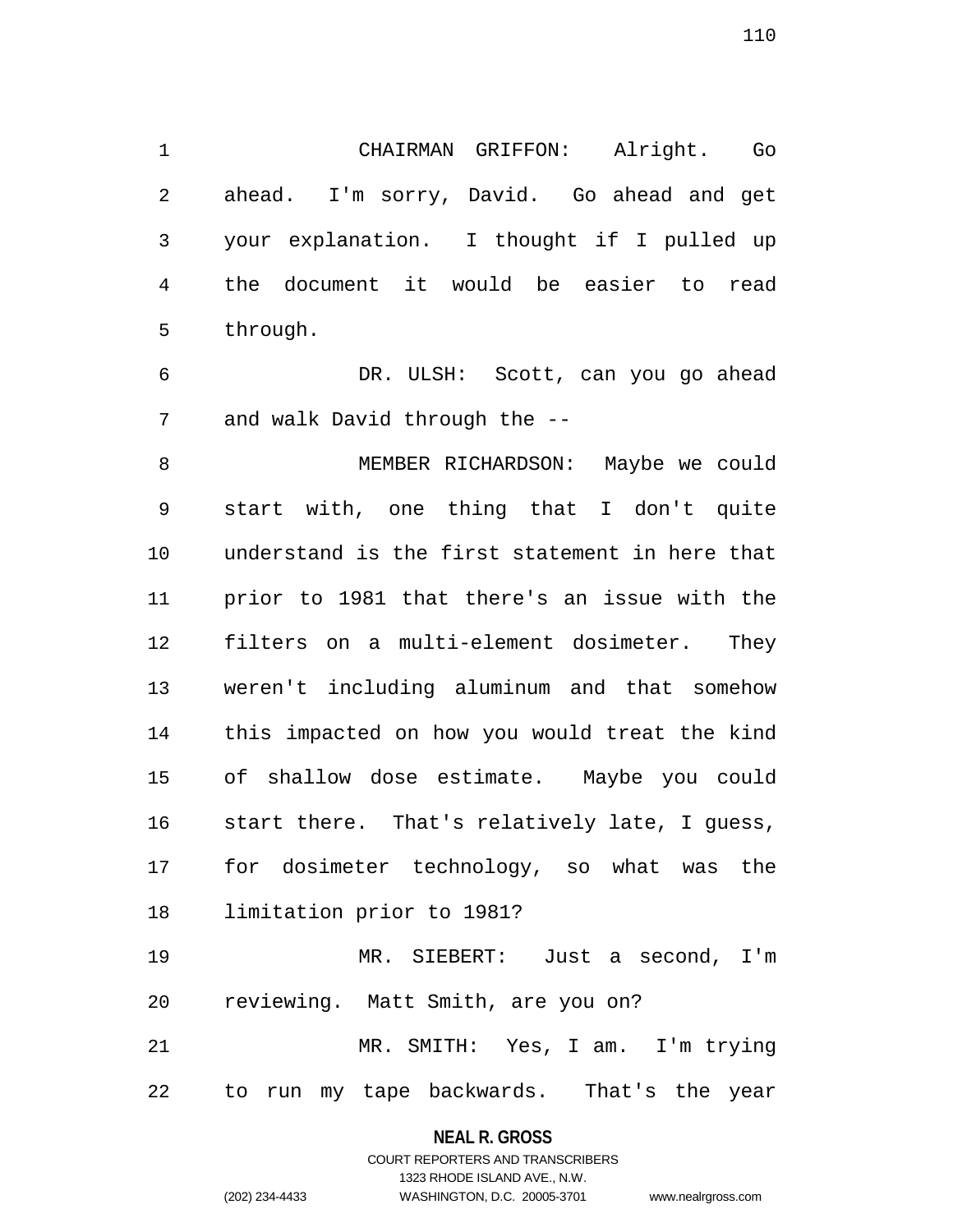they switched to a Panasonic system. Let me go look at some TIBs, including TIB-17 and also some OCAS TIBs. Hold on.

 MR. SIEBERT: Matt Smith is the principal external dosimetrist, for those who don't know him.

 MEMBER RICHARDSON: While he's looking at that, there's one other issue. You described, in the dosimetry record, there's a recorded value for the shallow dose and the deep dose, and the difference between those was zero. That is, the recorded shallow dose equaled the deep dose. Is that what you said? MR. SIEBERT: Yes. What they actually record is, what they call shallow is open window, which would include shallow and deep together.

# 18 MEMBER RICHARDSON: Right.

 MR. SIEBERT: And then they also give us the shielded, which would be the deep dose. And in this case, what they record as open window and shielded are the same number,

#### **NEAL R. GROSS**

# COURT REPORTERS AND TRANSCRIBERS 1323 RHODE ISLAND AVE., N.W. (202) 234-4433 WASHINGTON, D.C. 20005-3701 www.nealrgross.com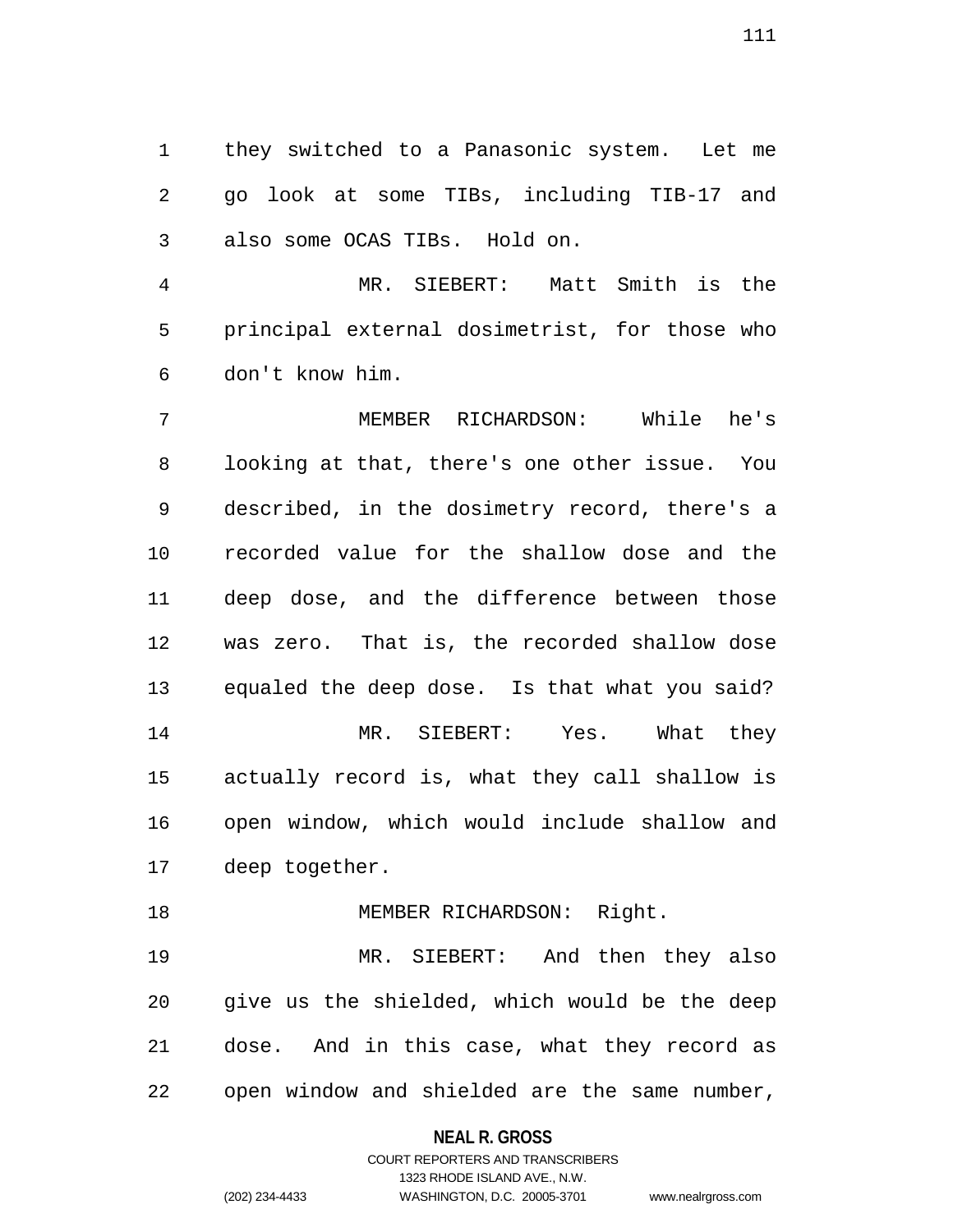so all of the dose was from deep dose, as opposed to shallow. When you subtract it out, the shielded from the open window you've got - - MEMBER RICHARDSON: All the photons which struck the dosimeter had enough energy to penetrate through the shielding. 8 MR. SIEBERT: Correct. MEMBER RICHARDSON: And so why is this statement then, well, we didn't include the low energy photons because all the dose was high energy photon? That's what I'm not, that would seem to be the inference I would take from that. MR. SIEBERT: Well, everything is, prior to '81, such as in this time frame, when you're subtracting out -- yes, you're right that the assumption is that all the photons had enough energy to get through that shielding. However, and this is what I'm relying on Matt looking all this up, prior to '81, the aluminum filtration could have

**NEAL R. GROSS**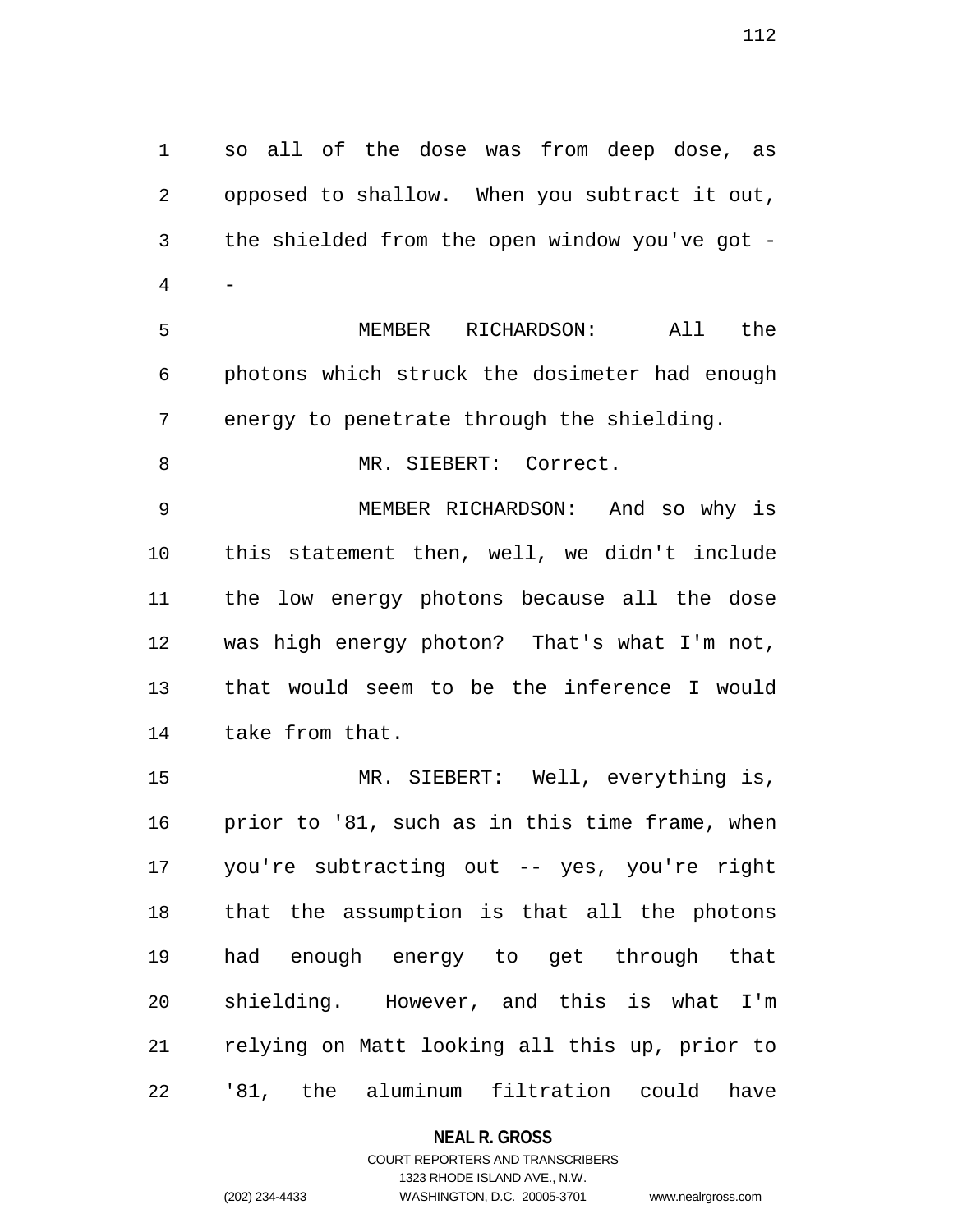resulted in an underestimate of shallow dose in plutonium facilities where there's that 17 keV photon. We're dealing with that. In cases such as that, prior to 1982, we made the assumption of, although all of it is recorded at deep dose at that point, 25 percent of the dose is coming from less than 30 keV photons, basically, on the understanding that the filter did not filter, it filtered out those 17 keVs, and I believe that is based on the source term for plutonium at Savannah River. MEMBER RICHARDSON: But why is the difference between the open and the shielded not capturing that? MR. SIEBERT: I'm not understanding your question. MEMBER RICHARDSON: There still should be a dose recorded on the open window

 of the dosimeter. There's no shielding there. And it should be higher.

 MR. SIEBERT: No, it is identical. For this badge cycle, the dose is identical

> **NEAL R. GROSS** COURT REPORTERS AND TRANSCRIBERS

> > 1323 RHODE ISLAND AVE., N.W.

(202) 234-4433 WASHINGTON, D.C. 20005-3701 www.nealrgross.com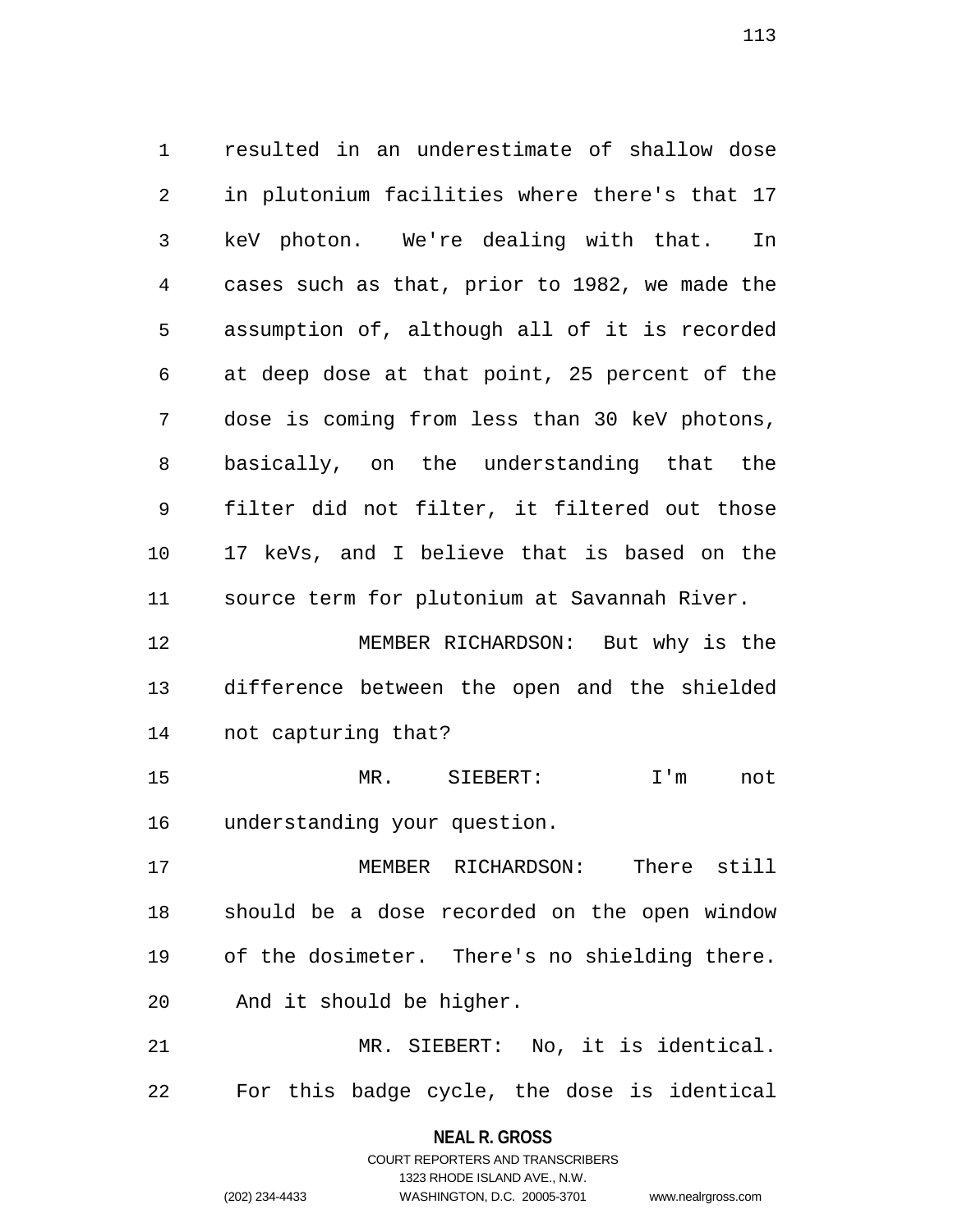for the open window and the shielded.

 MR. SMITH: And in that case, there's no net non-penetrating radiation, in a sense. The guidance then is to take the deep dose and partition it, as Scott just said, into less than 30 keV and 30 to 250. This is Matt Smith. 8 B DR. ULSH: Does that make sense? MEMBER RICHARDSON: It doesn't make sense to me still, no. There's the open window. It's not shielded. If there is presence of low energy photons, why aren't they recorded by the dosimeter on the open window? CHAIRMAN GRIFFON: In other words, why isn't there a difference, right? That's what you're asking? Yes, yes.

 MEMBER RICHARDSON: I mean, this is just like kind of, I guess, a missed dose issue that I've never been exposed to before. So I can't, I'm still, I think I'm just not catching up with you on it. I'm familiar

**NEAL R. GROSS**

# COURT REPORTERS AND TRANSCRIBERS 1323 RHODE ISLAND AVE., N.W. (202) 234-4433 WASHINGTON, D.C. 20005-3701 www.nealrgross.com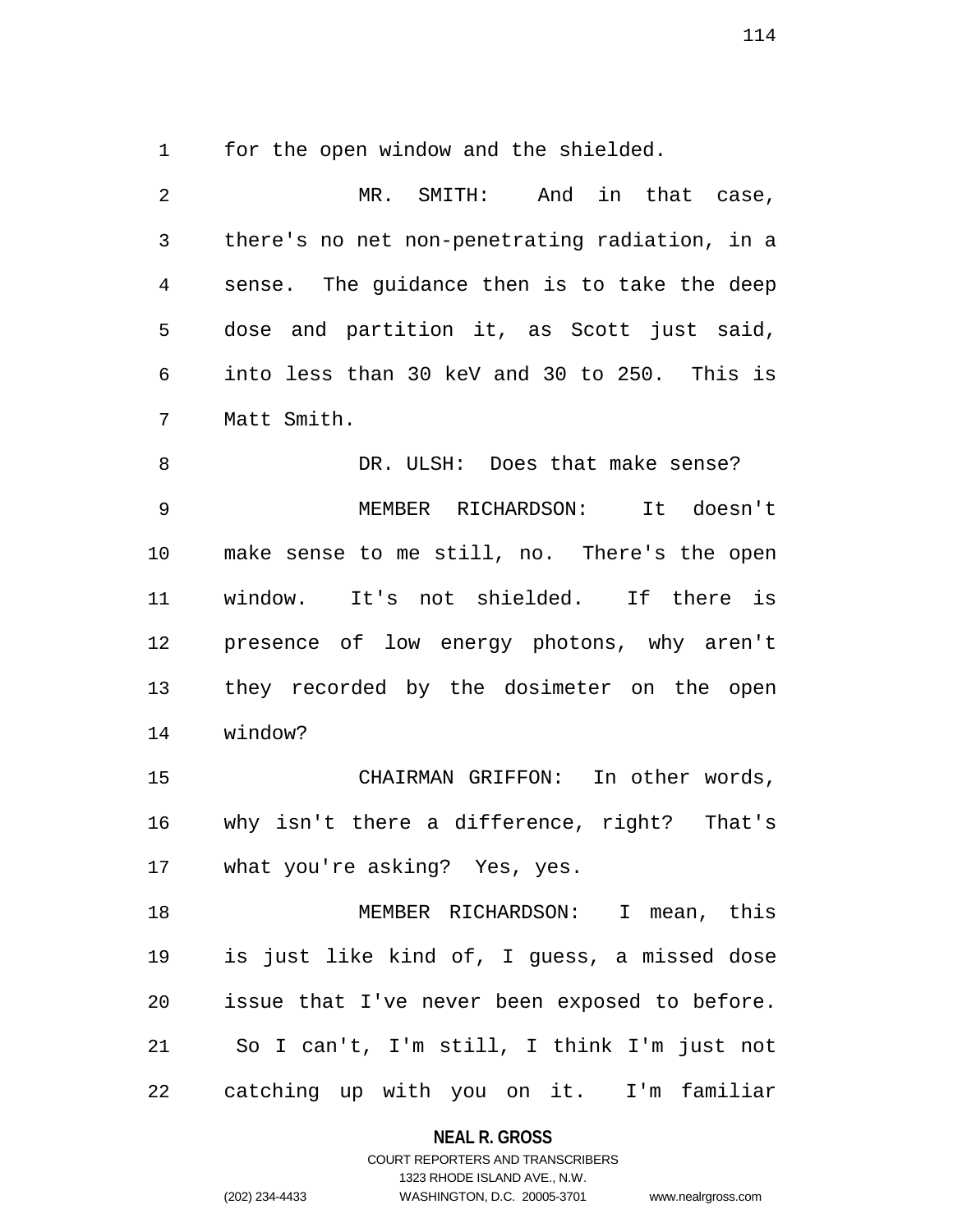with, for example, multi-element dosimeters' poor response of the dosimeter at low energy photons, over response for example, but I haven't heard that a worker in a field with low energy photons would be somehow missed by the open window, that that component of their dose wouldn't be captured.

 MR. FARVER: Let me try to help out. The previous years, it looks like the dosimetry results, there was always a difference, that the open window was higher than the shielded window. So then based on their Attachment C to OTIB-17 for shallow dose, you would calculate a less than 30 keV photon dose, so you would have the low energy dose. But as it turns out, the one year, 1982, the numbers were identical, 15 open window, 15 shielded. So you assume it's all shielded, so there is no less than 30 keV photon dose for that year, according to their OTIB. So it's the one year where both the windows were the same.

#### **NEAL R. GROSS**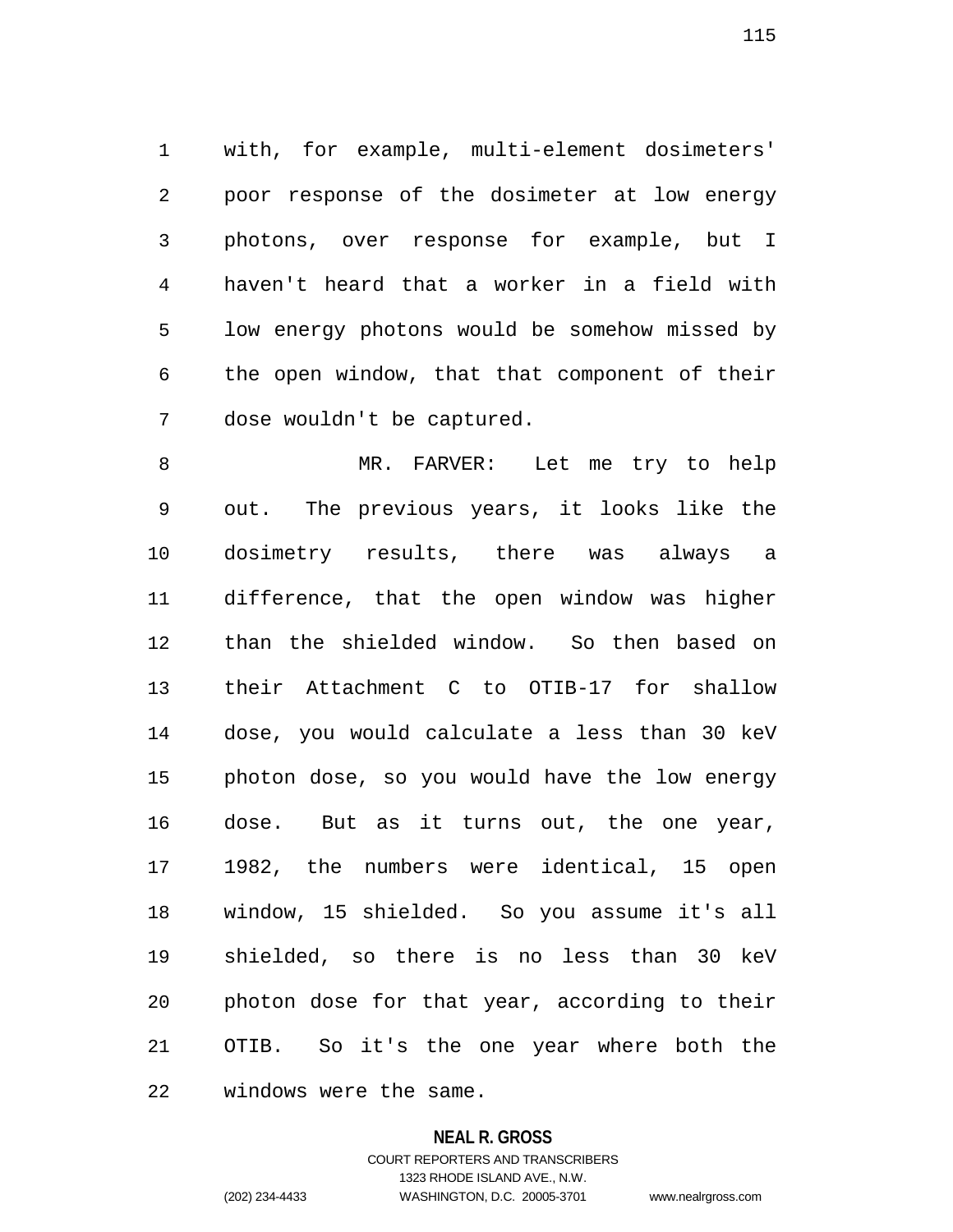DR. MAURO: So there are two reasons for why this raises eyebrows. One is years before they did have it; and, two, the isotopes they were dealing with did have these low energy that should have been -- CHAIRMAN GRIFFON: Should have been the same, right? Yes. 8 DR. MAURO: They should have been shielded out, but they weren't. So something about the data in that particular year raises questions. MEMBER RICHARDSON: And this is across the board for all SRS workers in 1982, there's no difference between open and shielded dose? MR. SIEBERT: This individual's badging. MEMBER RICHARDSON: I mean, I would assume that the dosimetry system was functioning properly and that, for some reason, they didn't have any low energy photon exposure, I guess.

## **NEAL R. GROSS**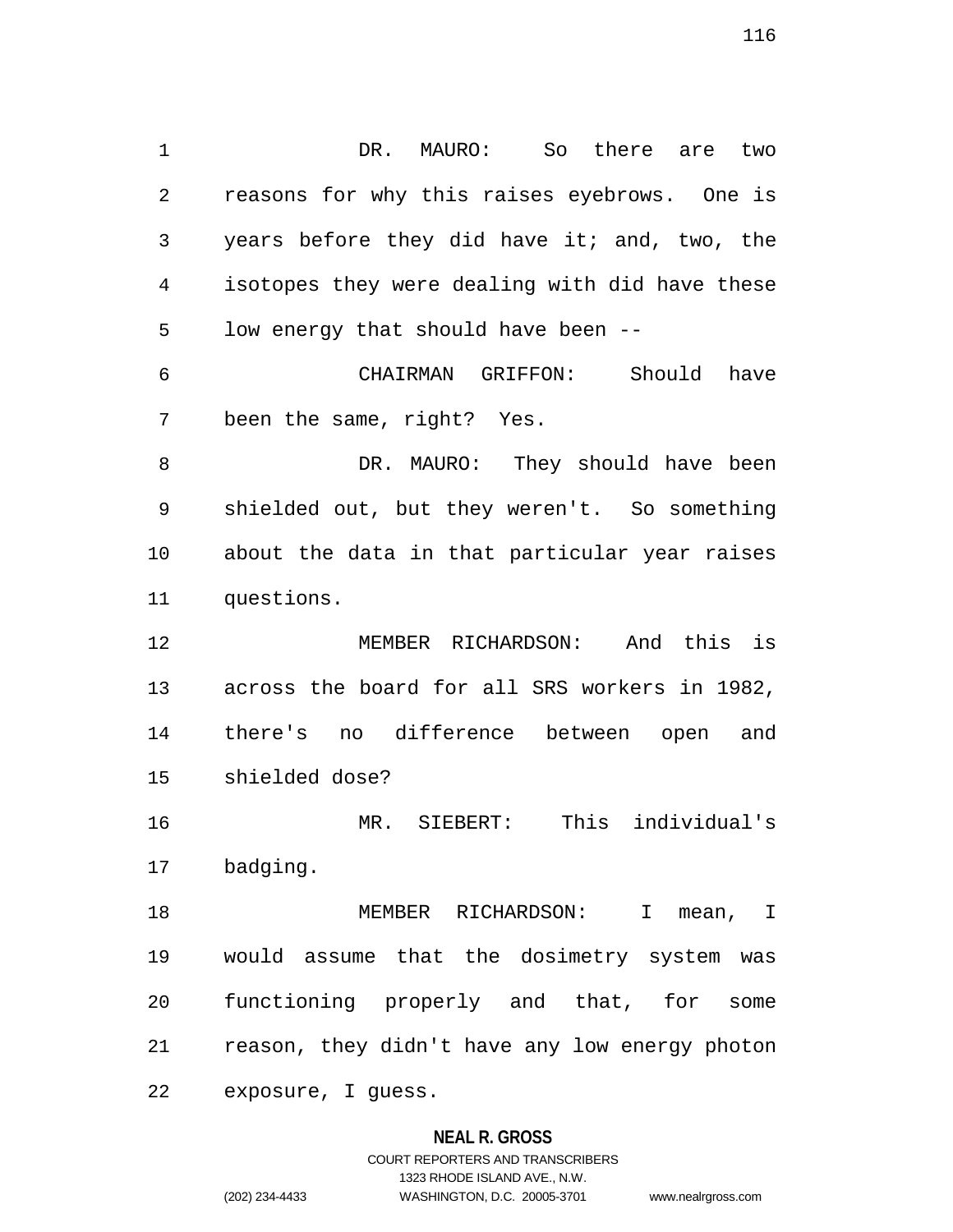MR. FARVER: I'm looking at it now, and it looks like they may have followed MEMBER MUNN: It sounds that way. MR. FARVER: That's what it looks like from, I'm looking at the individual's

 CHAIRMAN GRIFFON: We're talking about a measurement of 15 millirem; is that what  $-$ 

11 MR. FARVER: Yes.

OTIB-17.

data.

 CHAIRMAN GRIFFON: Yes. I mean, could it have just been a data entry error where they put the deep dose in both fields? MR. FARVER: No, there's only a couple of positive cycles. That's just the way it turned out. Apparently, it slipped through our review. We wrote it up when we shouldn't have.

 MEMBER MUNN: Not on a low dose field.

MR. FARVER: That's what I'm

**NEAL R. GROSS** COURT REPORTERS AND TRANSCRIBERS

1323 RHODE ISLAND AVE., N.W.

(202) 234-4433 WASHINGTON, D.C. 20005-3701 www.nealrgross.com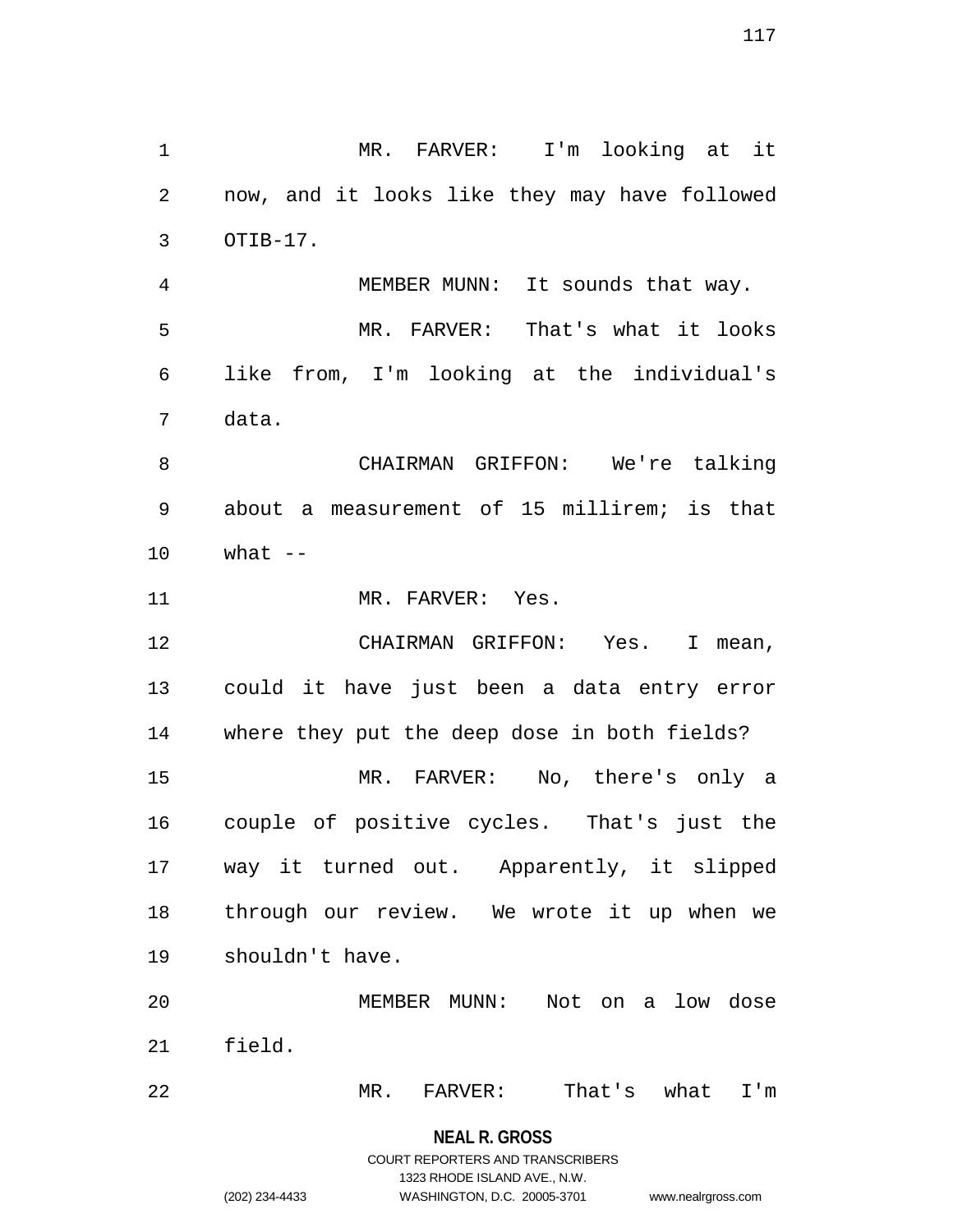gathering from this is that they appeared to have followed OTIB-17. Just for this one year on this individual, the open window and the shielded were the same.

 CHAIRMAN GRIFFON: Okay. I'm getting a little confused, too, because Scott started off saying that NIOSH agrees that a small portion of the dose should have been assigned for less than 30 keV photons.

 MEMBER MUNN: Even though there's no reason.

 MR. SIEBERT: That is based on the partitioning after subtraction --

CHAIRMAN GRIFFON: Oh, okay.

15 MR. SIEBERT: -- of the deep dose.

 MR. SMITH: I don't know if the group has access to getting at TIB documents, but if you're able to open up OTIB-17 and go to page 21 you'll see a table there that kind of summarizes the steps in Attachment C.

DR. MAURO: This particular table

**NEAL R. GROSS**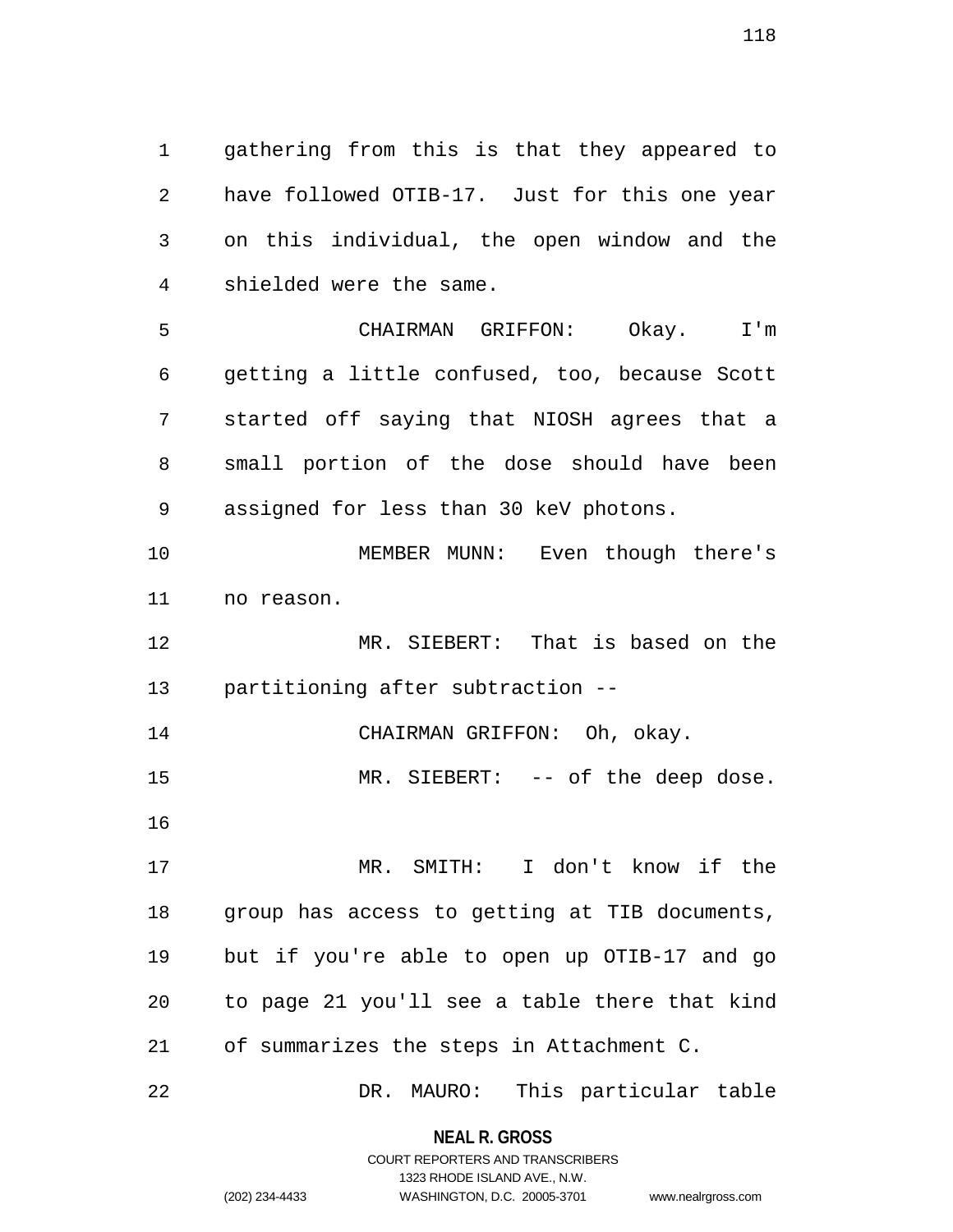has always been a brainteaser for me.

 MR. SMITH: It is a brainteaser, and the overall effect it's probably a claimant-favorable one, on the missed dose front. But you can see there the example that Scott's speaking of where you have an open window and a shielded reading both equal with each other. There's no net non-penetrating dose, obviously no missed dose. The photon energy is directed to be partitioned per the TBD or OCAS TIB-6. For this particular year, we would be using the TBD. And, Scott, that's where you got a fraction going to less than 30, correct? MR. SIEBERT: Correct. MR. SMITH: Or was it 25 percent, if I'm recalling? DR. MAURO: I seem to recall that one of the dilemmas I always had in trying to tease this out when I speak to some of the folks who do this is you have your exposure or your film includes not only the low energy

**NEAL R. GROSS**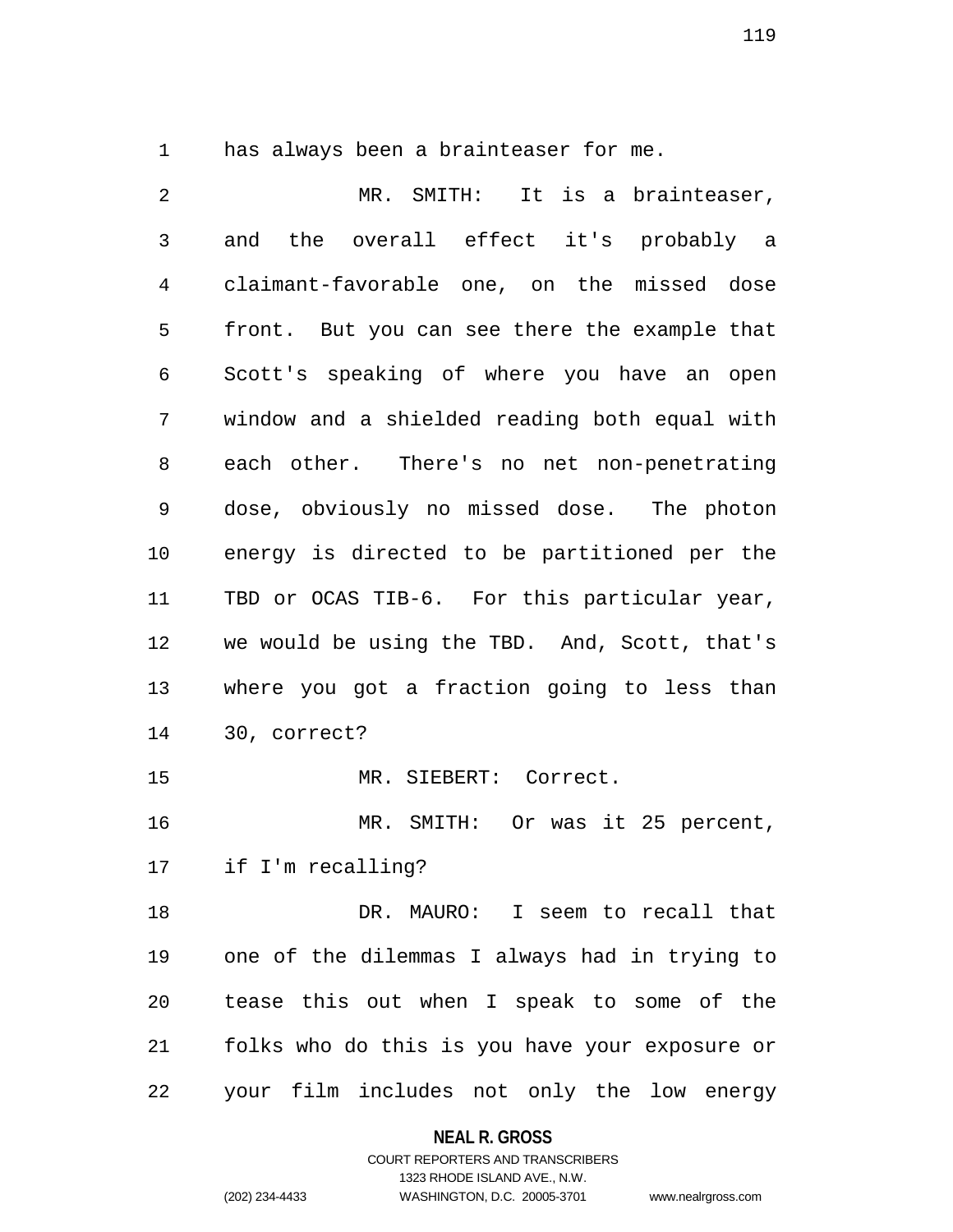photons but also electrons, and I think the difference, when you get a reading on your film badge that could be either from the low energy photons or the electrons, it does make a difference when you run your Probability of Causation if whether the dose is delivered from electron versus a photon. And this machination which is confusing, but I think it's right. You know, when it was explained to me, I could see why -- is this part of the play we have here, trying to deal with the electron versus the low energy photon issue here?

 MR. SMITH: You're somewhat correct. The PoC would be higher for the low energy photons compared to calling it electrons. The choice of whether to call it one or the other is going to be based on the facility and comparing that to the guidance in the TBD.

 DR. ULSH: So it sounds to me, if I can try to summarize it as I understand it,

> **NEAL R. GROSS** COURT REPORTERS AND TRANSCRIBERS

> > 1323 RHODE ISLAND AVE., N.W.

(202) 234-4433 WASHINGTON, D.C. 20005-3701 www.nealrgross.com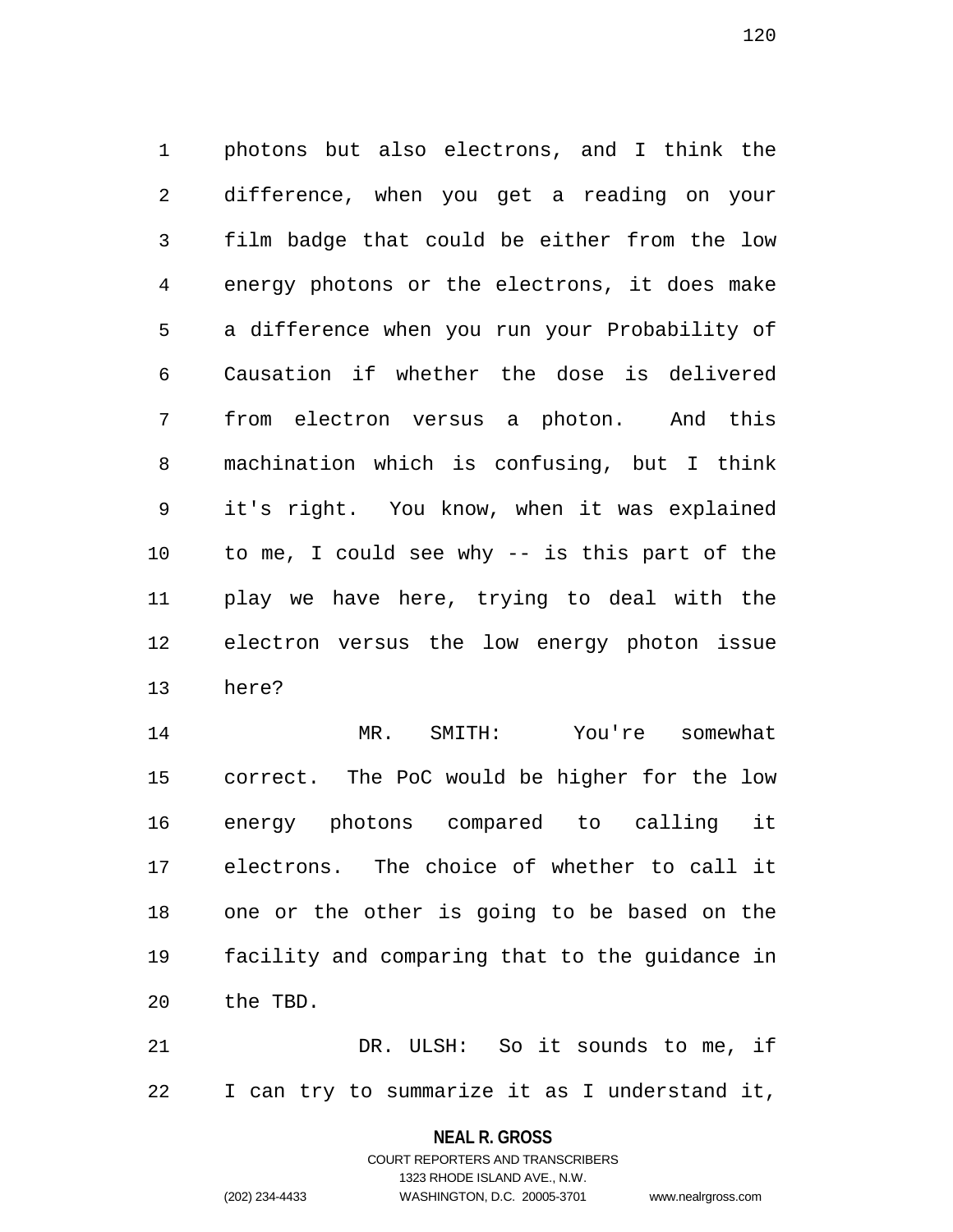we're faced with a situation where a year where the open window and the shielded are exactly the same. And in that situation, for this case, the TBD says take the deep dose and partition it into these different energy photon doses. We, in fact, did not do that, and I think that's what SC&A commented on, and we agree that we should have done it.

 CHAIRMAN GRIFFON: Right. But it makes a minor difference.

 DR. ULSH: But it makes a minor difference. Have I adequately summed that up, Scott?

 MR. SIEBERT: This is Scott. The only caveat I would put in there is because, if it was a Monte Carlo calculation with the Monte Carlo tool and the fact that the partitioning of that less than 30 keV dose is very small, less than one millirem, it may have been considered and removed. But I cannot speak for sure of that one way or the other.

# **NEAL R. GROSS**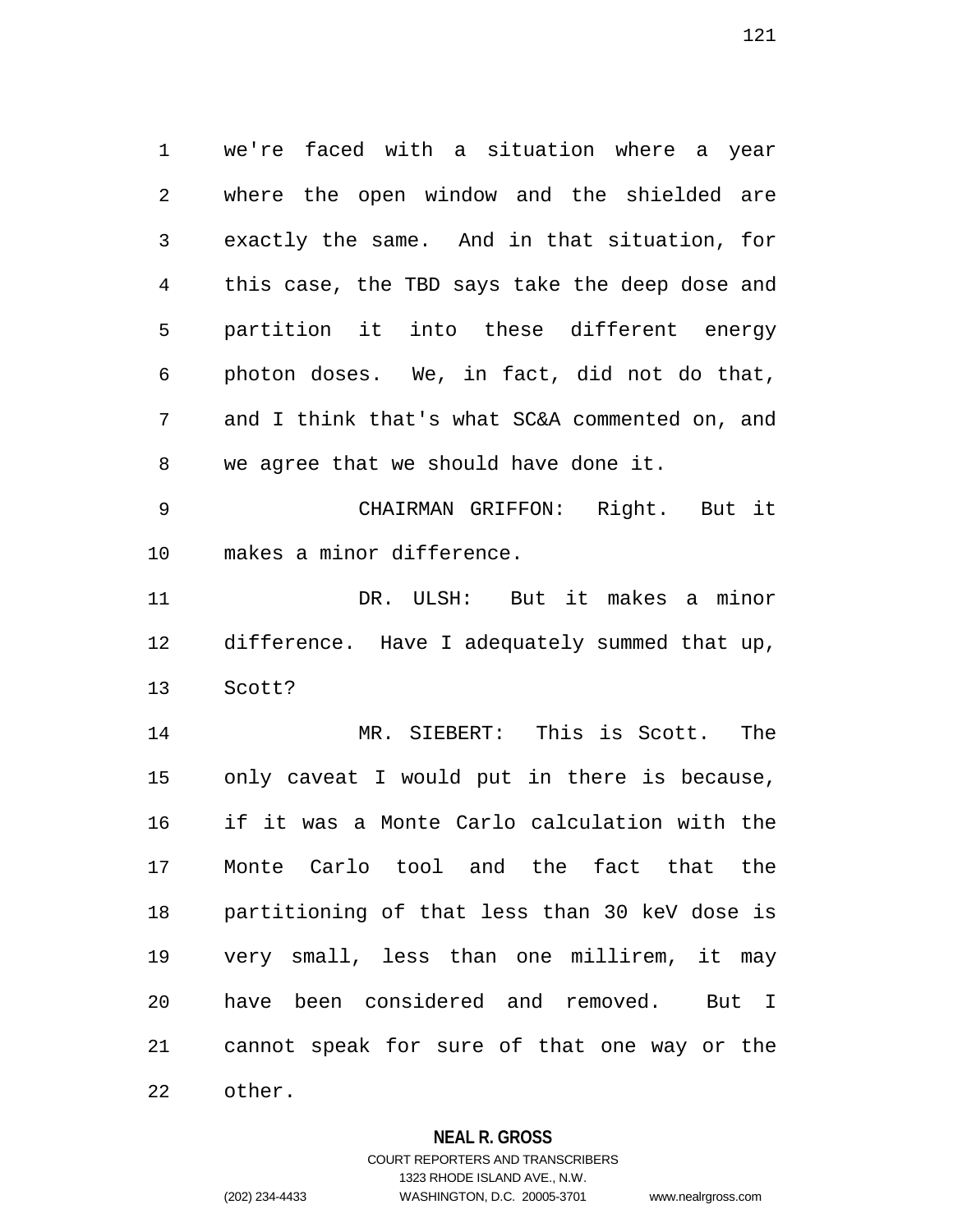DR. ULSH: I don't know if that helps, David. By the look on your face, I'm guessing not.

 MEMBER RICHARDSON: So one follow-up question.

 CHAIRMAN GRIFFON: Maybe we should both look at OTIB-17.

 MEMBER RICHARDSON: Yes. I looked for it. I didn't find it right away. But when you partition the dose, you take that dose contribution; you're then saying that some of the total reported dose is not deep dose anymore and you subtract that out?

 MR. SIEBERT: Correct. It's partitioned out. The 25 percent of that dose comes from -- well, let me back up. I have to look at the facility and look at the partitioning. I don't know that off the top of my head whether it says you still assign 100 percent to 30 to 250 keV and then an additional 25 percent to low energy photons or if it's partitioned in total up to 100

## **NEAL R. GROSS**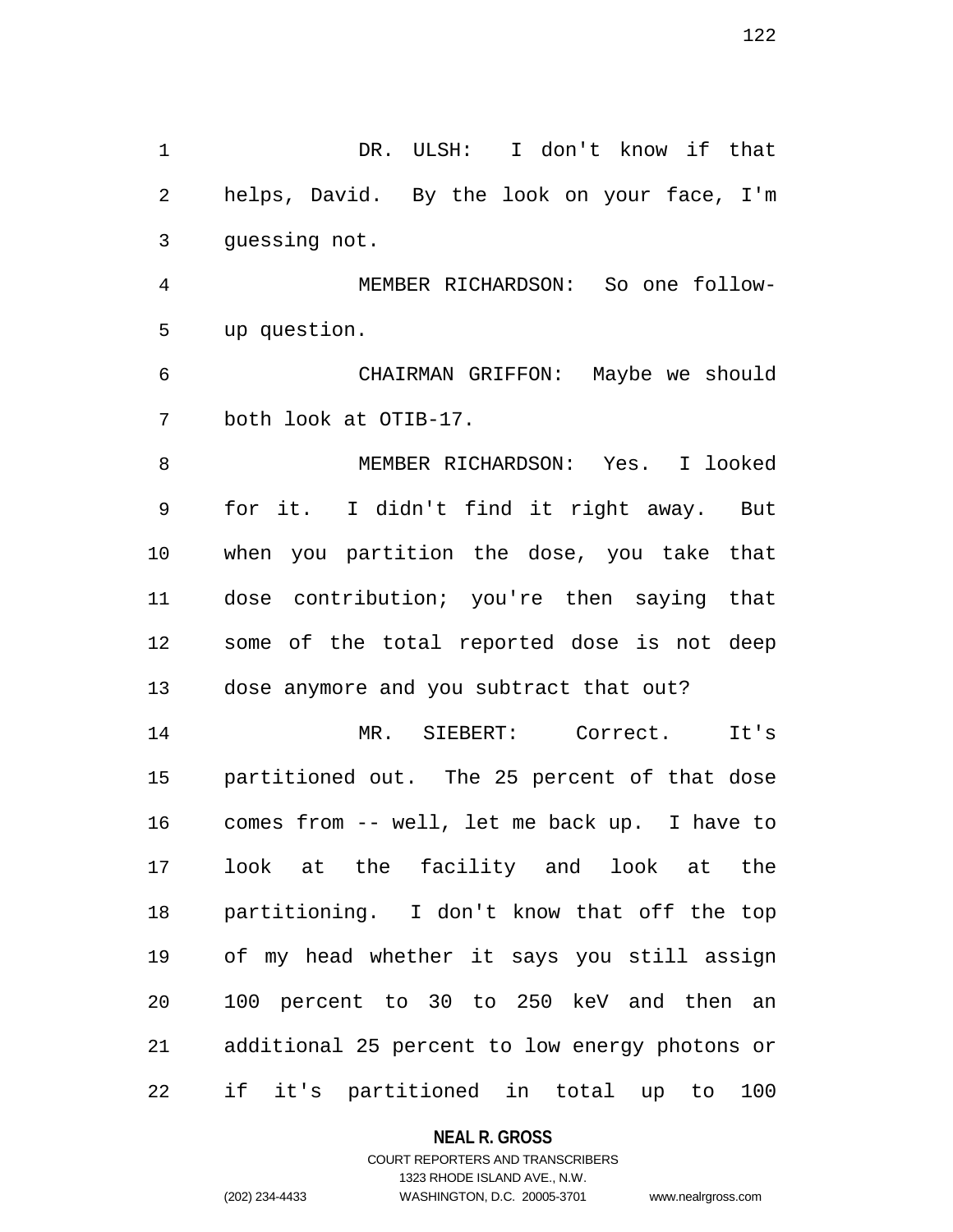percent. Matt, do you have that off the top of your head? CHAIRMAN GRIFFON: Yes, that's the question. MR. SIEBERT: There's a 75/25 split. CHAIRMAN GRIFFON: Oh, so it is split. MEMBER RICHARDSON: That, in a way, doesn't sound claimant -- MR. FARVER: Well, one of the things that concerns me now is I think if you go back to the DR report, did they split that into 100 percent less than 30 keV, 100 percent 30 to 250 keV for 1978 to 1982? I'm trying to find it. MS. BEHLING: It's 100 percent less than 30 keV and 100 percent 30 to 250. CHAIRMAN GRIFFON: Is that Liz Brackett? MS. BEHLING: This is Kathy. CHAIRMAN GRIFFON: Oh, Kathy. I'm

> **NEAL R. GROSS** COURT REPORTERS AND TRANSCRIBERS 1323 RHODE ISLAND AVE., N.W. (202) 234-4433 WASHINGTON, D.C. 20005-3701 www.nealrgross.com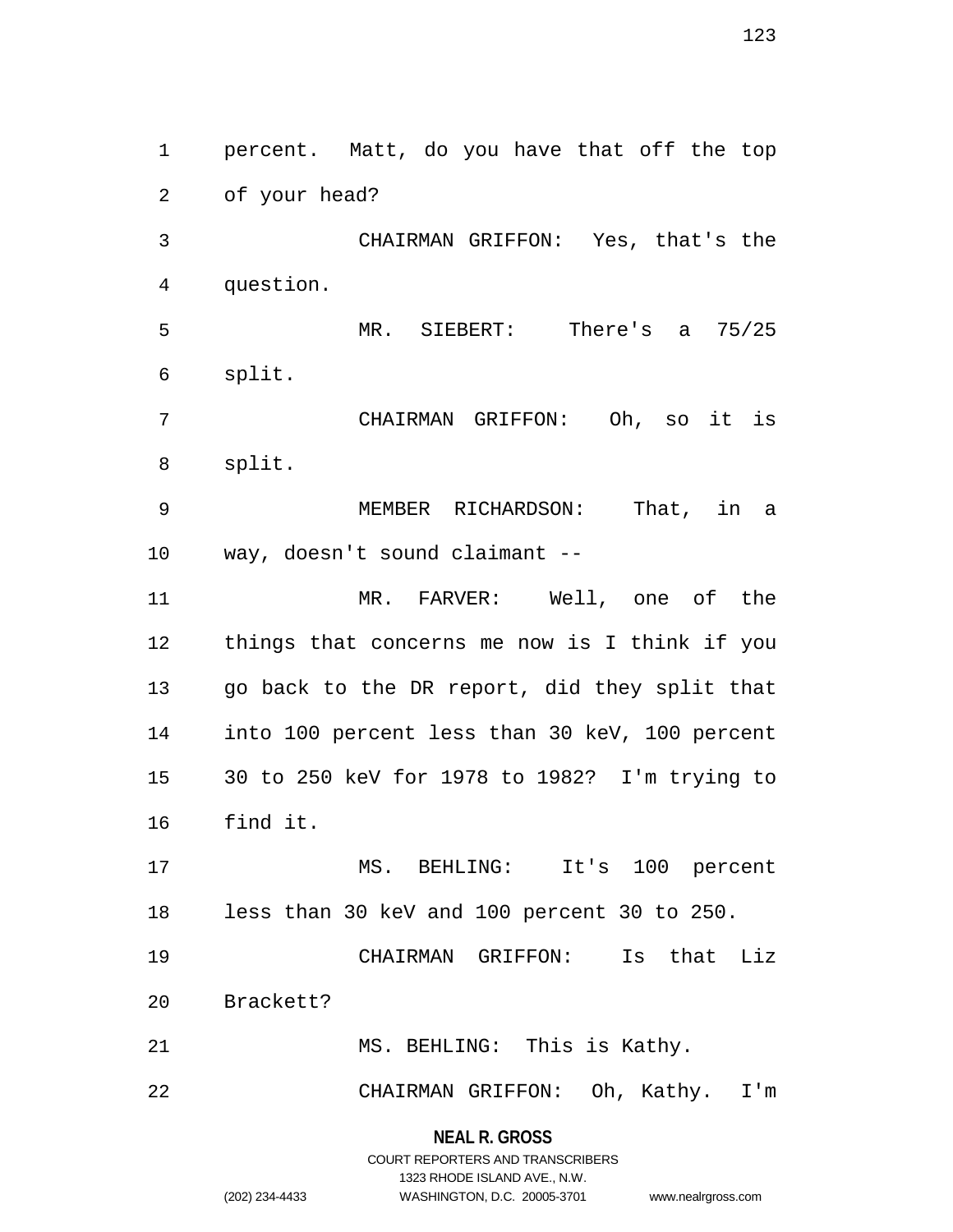sorry.

| 2  | MS. BEHLING: Sorry.                            |
|----|------------------------------------------------|
| 3  | MEMBER RICHARDSON: So I don't                  |
| 4  | know what that means. What does that mean?     |
| 5  | Does that mean that you say that the worker's  |
| 6  | dose that's going to be entered into the IREP  |
| 7  | Program includes the recorded dose, the        |
| 8  | recorded deep dose as 100 percent of that      |
| 9  | recorded deep dose coming from higher energy   |
| 10 | photons and then, in addition, in the IREP     |
| 11 | Program for the same calendar year you say the |
| 12 | recorded deep dose, there's a recorded shallow |
| 13 | dose of identical magnitude coming from lower  |
| 14 | energy photons, where I mean less than 30 keV? |
| 15 | That's the<br>CHAIRMAN GRIFFON:                |
| 16 | question, yes.                                 |
| 17 | Kathy, this<br>is<br>MR. SIEBERT:              |
| 18 | Scott. Where are you pulling that it's 100     |
| 19 | percent/100 percent?                           |
| 20 | MR. FARVER: Well, I was pulling                |
| 21 | that from our report, but now I'm looking in   |
| 22 | the DR report and I don't see any energy       |

# **NEAL R. GROSS**

# COURT REPORTERS AND TRANSCRIBERS 1323 RHODE ISLAND AVE., N.W. (202) 234-4433 WASHINGTON, D.C. 20005-3701 www.nealrgross.com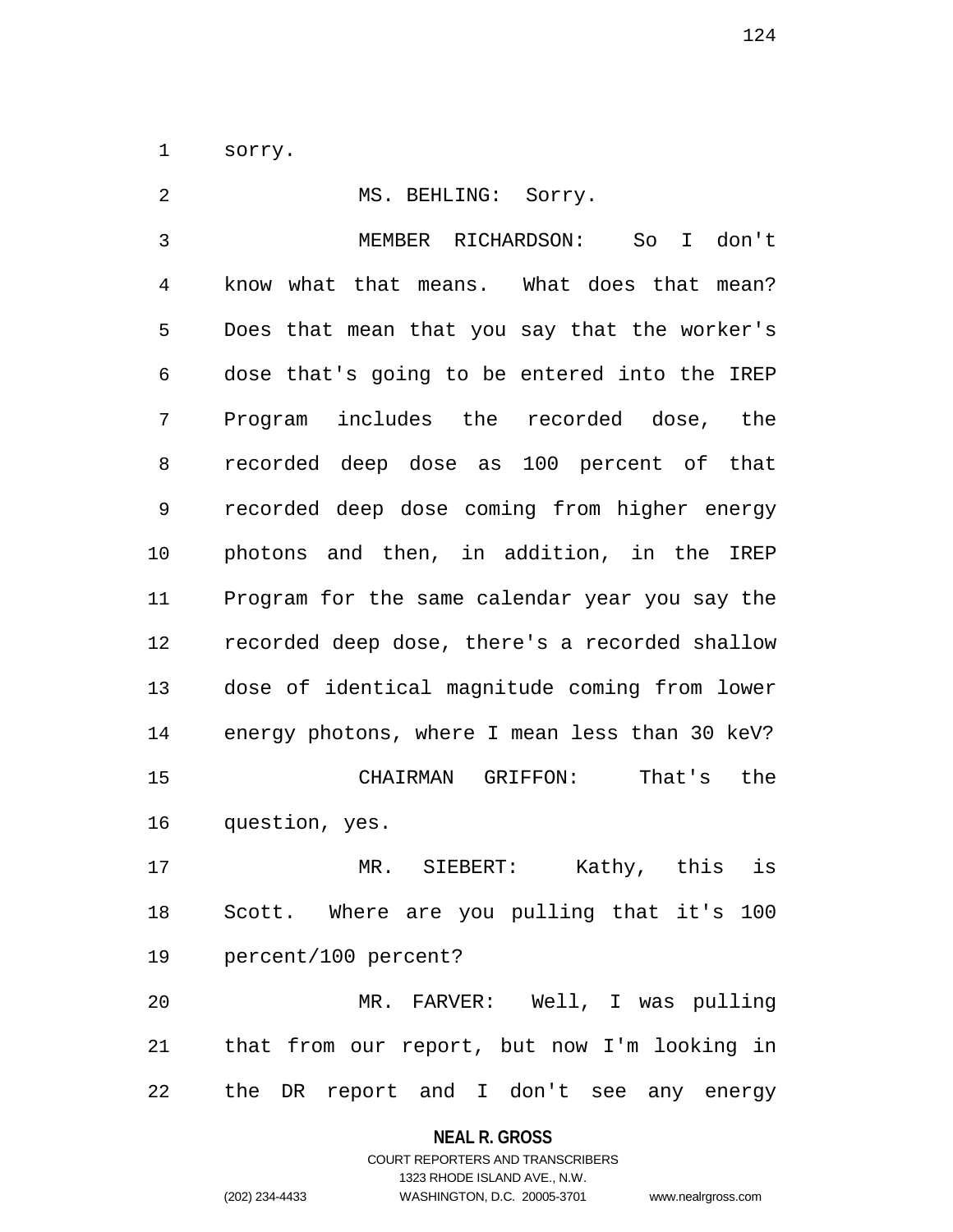breakdown.

 MR. SIEBERT: The actual dose reconstruction report has the, let me pull out my calculator, but I want to say it's 25 to 75 percent split. MR. FARVER: It does look to be that. 8 MS. BEHLING: Okay. I'm sorry. I was also in our dose reconstruction audit. MR. FARVER: It's a little confusing because for that DR report, a lot of times they'll put down the split of the energy ranges, but for this one they didn't. So they calculated it into their dose conversion factors, so it is a little bit confusing to look at. MEMBER RICHARDSON: I can't imagine down-weighting a penetrating dose

 that's recorded on a film badge. I mean, I don't know, just as a starting point, it seems odd to me that you would then take it as three-quarters of that as actually the dose

**NEAL R. GROSS**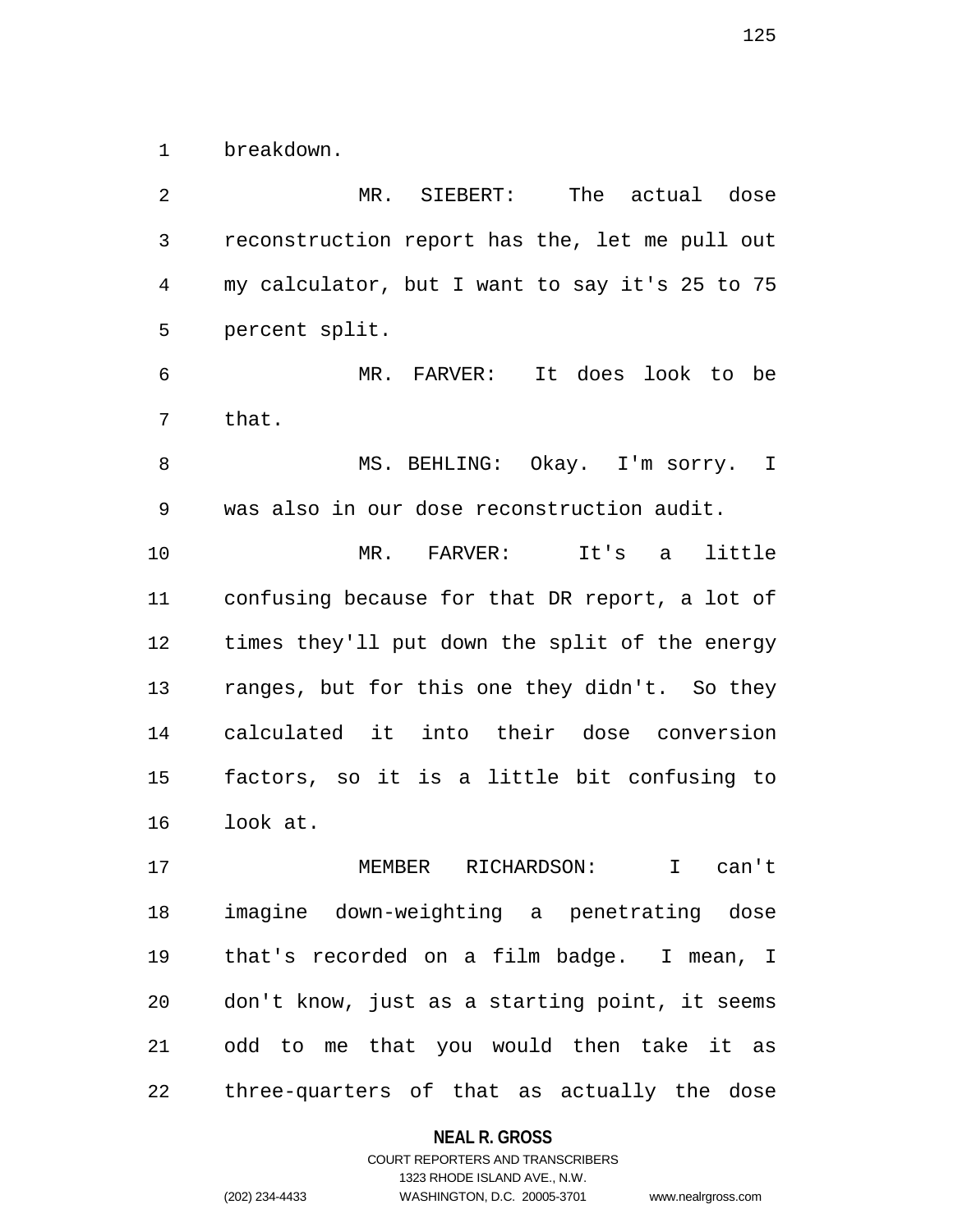that was recorded by that dosimetry system as penetrating.

 DR. ULSH: Is it fair to say that we have a pretty lengthy response on the table and that SC&A might want to take some time to look at it?

 DR. MAURO: I have to say every time I go into OTIB-17 and I run into these questions, this is the most arcane product of dose reconstruction we work with. I always have to be refreshed. If you don't do it every day you sort of lose it. So all I can say is that right now it sounds like no one really has a really good handle on exactly what is going on here.

 DR. ULSH: Yes. And it might be, Mark, you might want to put down an additional action item that we should review our own response and make sure that we don't want to change anything. If you don't hear from us, we don't.

CHAIRMAN GRIFFON: Okay, yes.

#### **NEAL R. GROSS**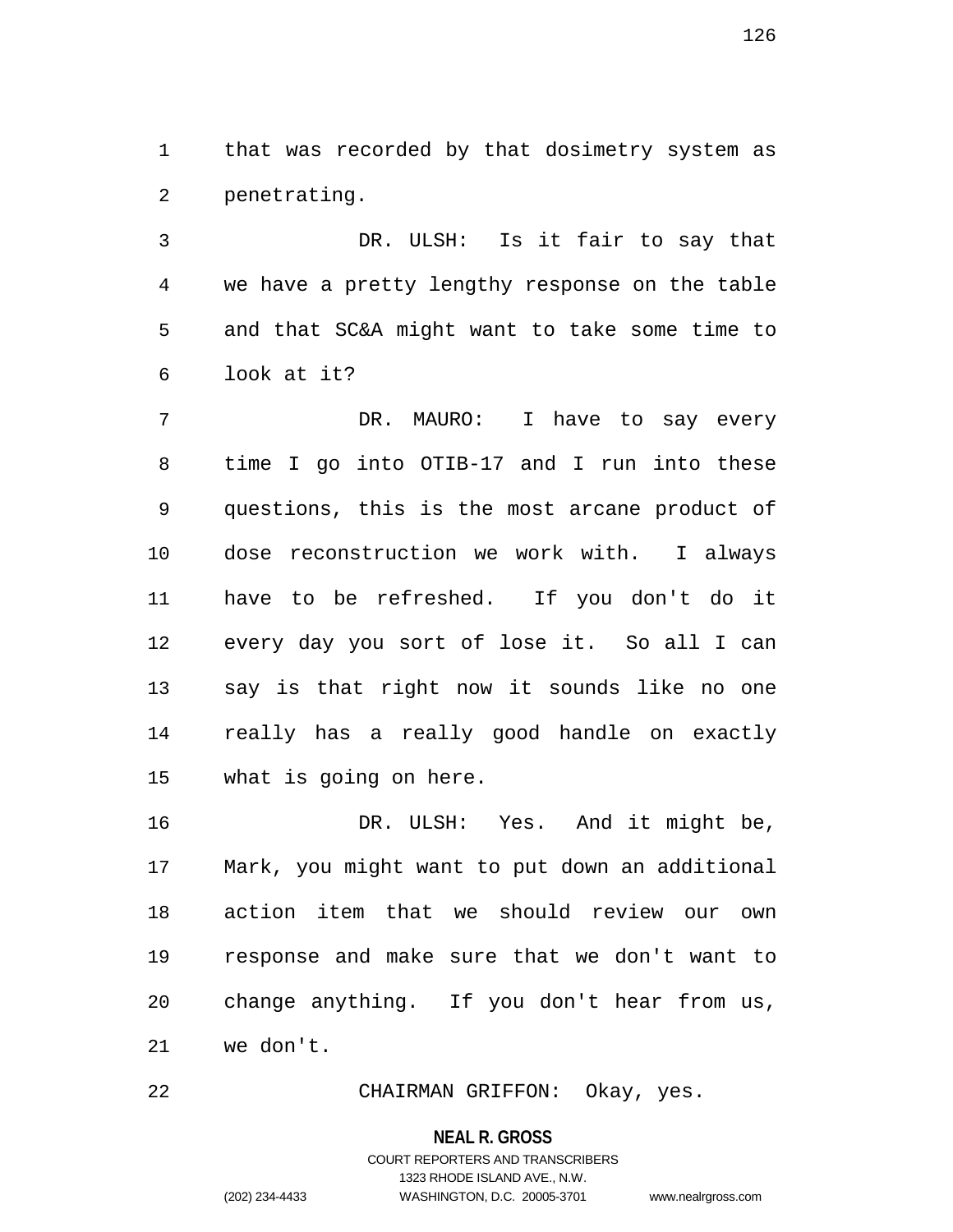MEMBER CLAWSON: Actually, you really ought to let us know if you are or not because sometimes we miss things. DR. MAURO: A little primer on OTIB-17 and this nuance would help me. CHAIRMAN GRIFFON: Yes, I think -- DR. MAURO: Because I've been doing this for a while -- CHAIRMAN GRIFFON: I think that, I wouldn't put it in the matrix but I'd say as a Subcommittee action we should all review OTIB- 17, this table. Right. DR. MAURO: Everybody is on the same page. CHAIRMAN GRIFFON: Because I think we can go around in circles on this. MR. FARVER: This is totally different because if you would go by this table for this year, that 1982 dosimeter result, by OTIB-17 there would be no less than 30 keV dose because the open window and the shielded are even. But because you're going

> **NEAL R. GROSS** COURT REPORTERS AND TRANSCRIBERS

1323 RHODE ISLAND AVE., N.W. (202) 234-4433 WASHINGTON, D.C. 20005-3701 www.nealrgross.com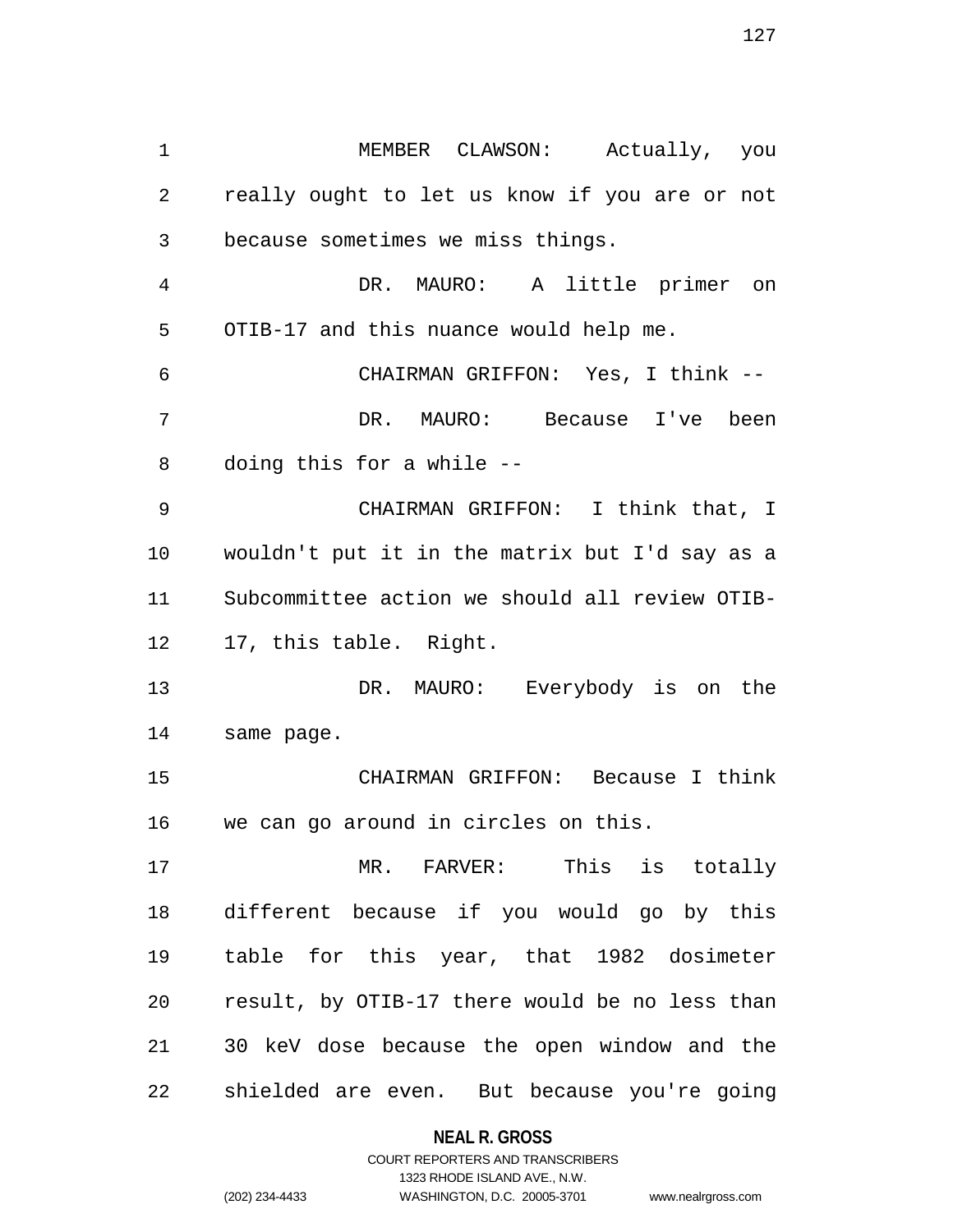by the TBD, which breaks it down into energy level of 25 percent less than 30 keV, 75 percent 30 to 250 keV, you do get a small portion of less than 30 keV dose. And I think the part of that is what's confusing this whole thing.

 MR. SMITH: I'll add one more document for consideration on this one, and that is DCAS or OCAS TIB number six. At the same time, I have to tell you that the text of OTIB-17 supersedes a little bit of this document, but when you take it all together the statements that Scott have made makes sense in terms of how this is being partitioned based on the procedures that are out there.

 CHAIRMAN GRIFFON: And from the dose reconstructor's standpoint, this is all in their worksheets, right? I mean, is this in the spreadsheets that they work from? MR. SMITH: That's correct, Mark.

**NEAL R. GROSS**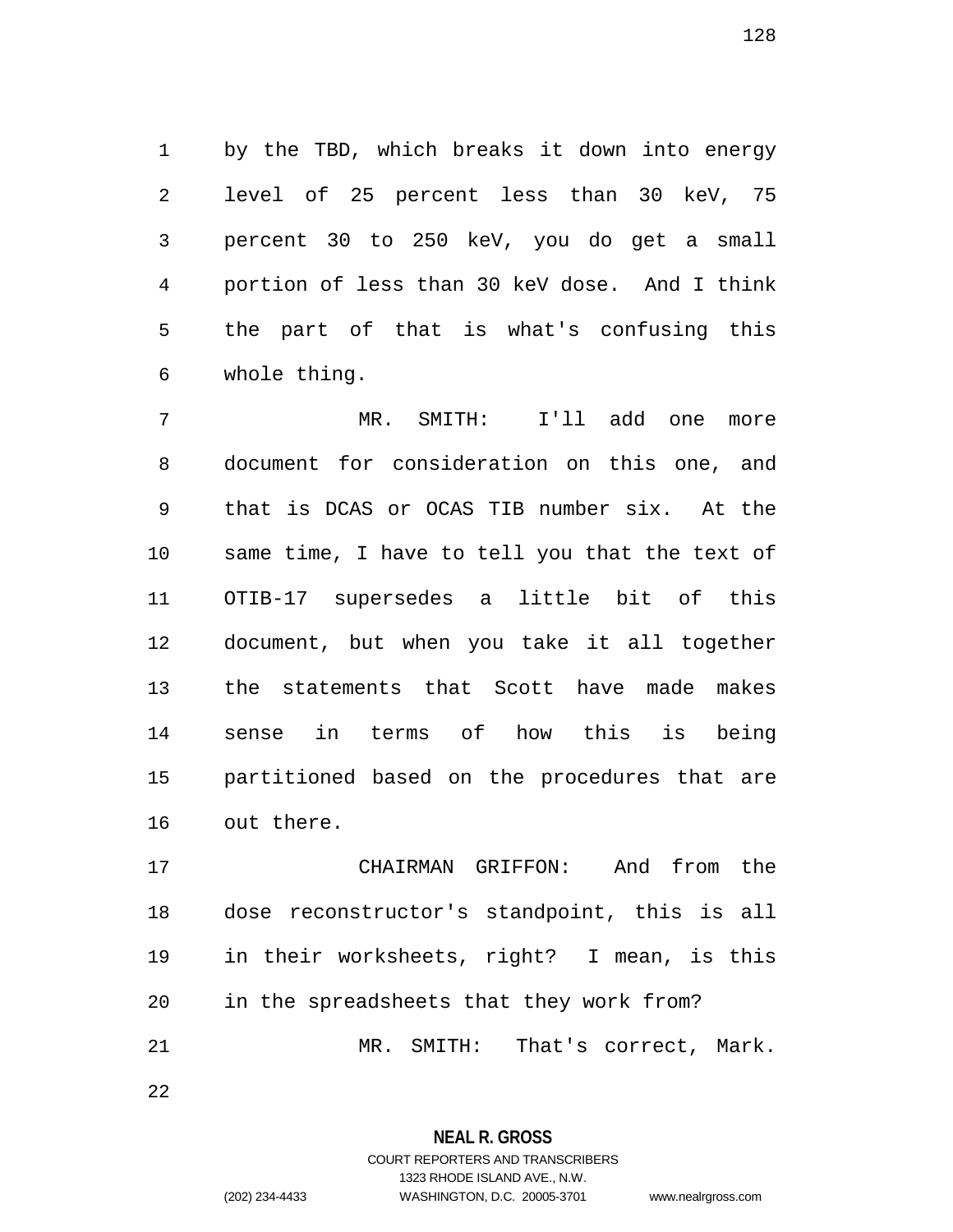CHAIRMAN GRIFFON: Yes. So even this instance where they have open and shielded dosimeters with the same values, is there sort of some if, then kind of decision in the worksheet? Well, does it consider separately that kind of scenario? In other words, they don't have to go back to TIB-17 every time and go through what we're talking about to decide what values to put in. MR. SIEBERT: Correct. It looks at the data and applies the OTIB-17 methodology. MEMBER MUNN: Much less OTIB-6. Now my brain is starting to hurt. CHAIRMAN GRIFFON: I know. And in this case you're saying it did apply it correctly, though? Because if that is automated and the dose reconstructor put in these values or whoever enters these values into the spreadsheet, it should have automatically selected the right partitioning. MR. SIEBERT: And that's correct,

**NEAL R. GROSS**

COURT REPORTERS AND TRANSCRIBERS 1323 RHODE ISLAND AVE., N.W. (202) 234-4433 WASHINGTON, D.C. 20005-3701 www.nealrgross.com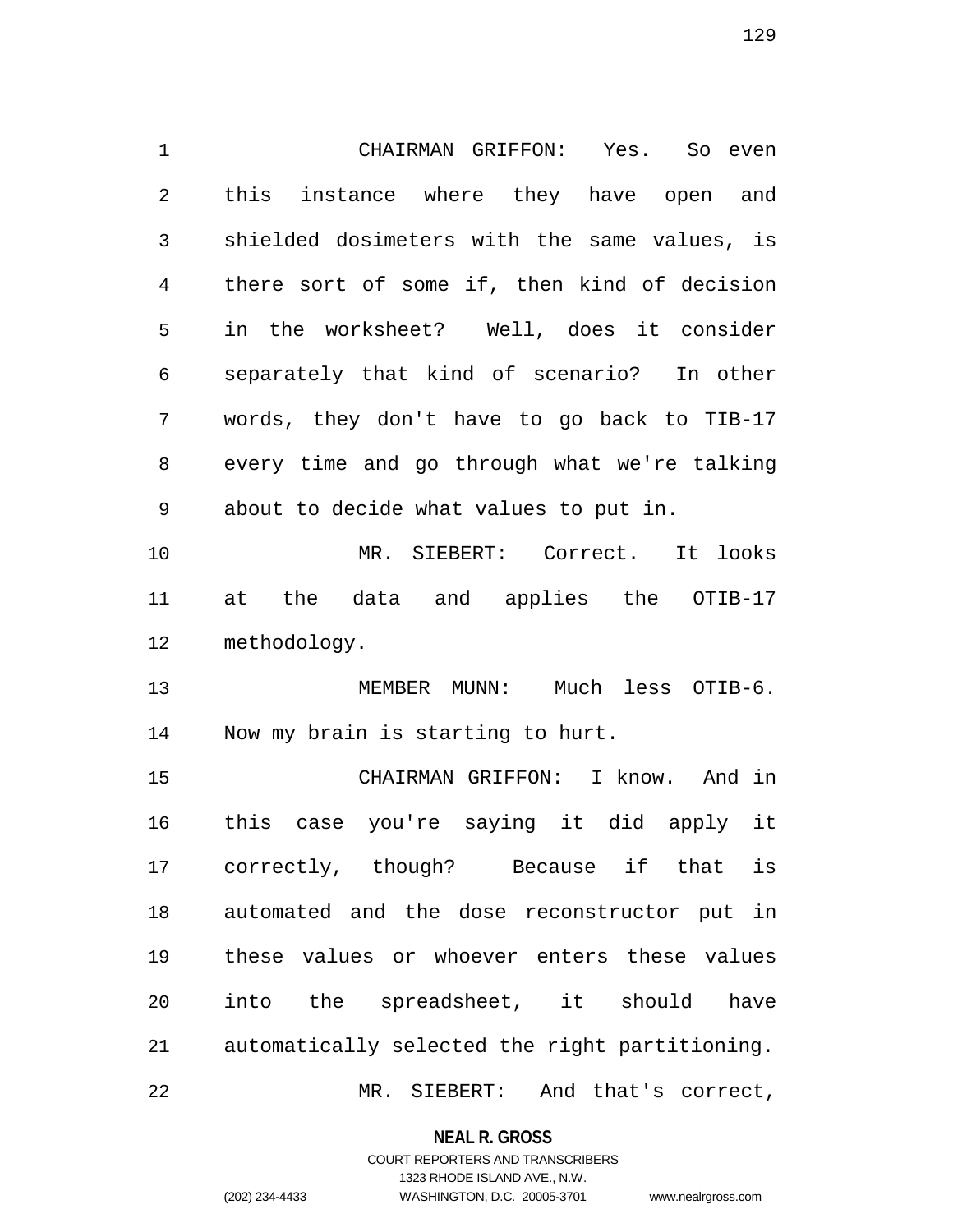and that's what I'm saying. I don't know if, since the dose was so small, why it didn't partition appropriately and left out because it was such a minuscule dose or whether it was not done correctly. I just can't tell you that.

 CHAIRMAN GRIFFON: Yes. I mean, I guess the point I was getting at is this, and we've done a lot of Savannah River cases and I don't think we've had this error come up repeatedly. And I think if it was a systemic problem in the system, we would have seen it, right? So it doesn't seem to be a worksheet problem is what I'm getting at, I guess.

 MEMBER MUNN: Yes. And is this not a question that was, the original question was whether or not it was done correctly, right? Not knowing what the partitioning was at the time. What was the original finding? CHAIRMAN GRIFFON: It didn't assign any shallow dose, right?

22 MR. FARVER: For one year.

**NEAL R. GROSS**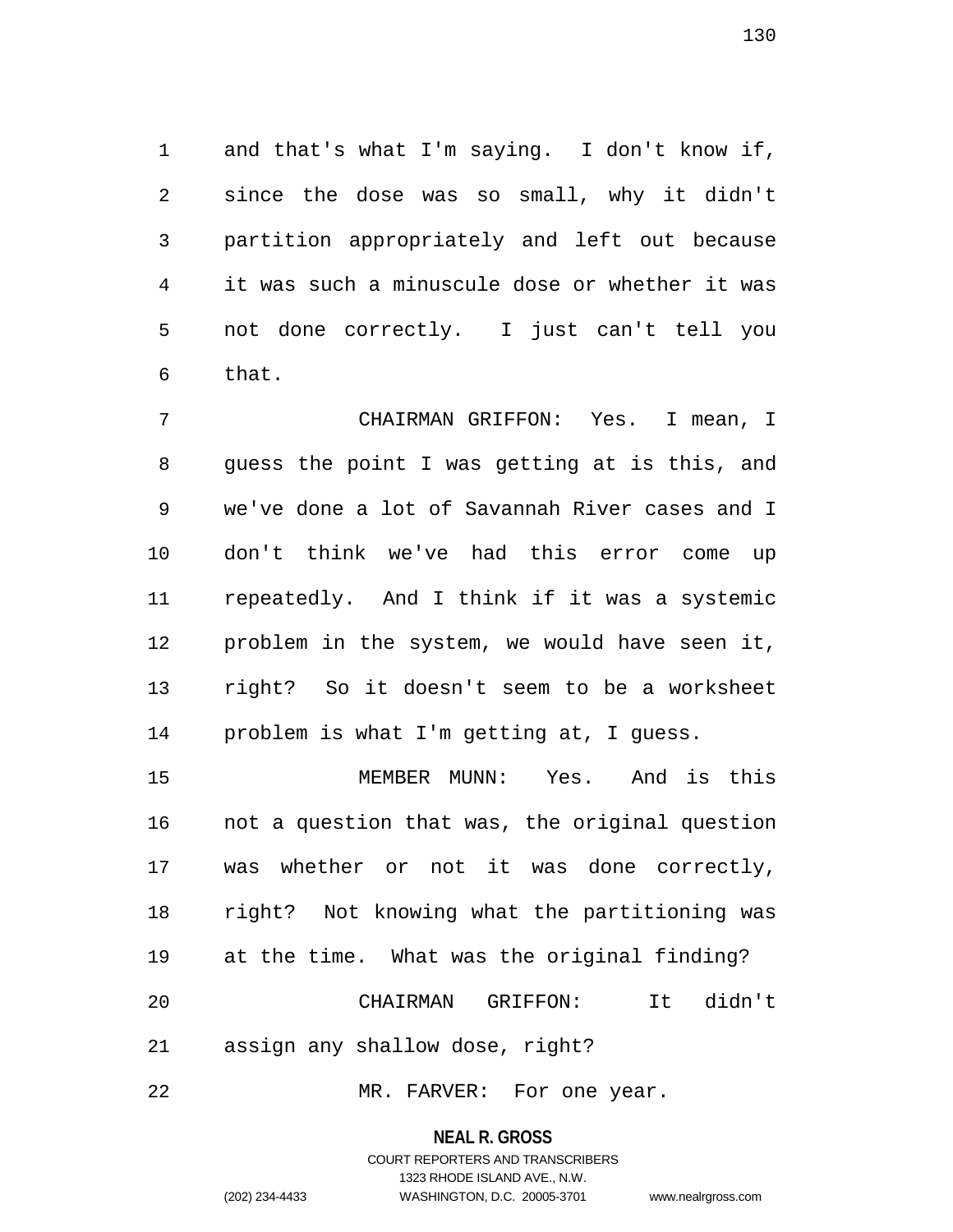CHAIRMAN GRIFFON: For that one year, right. And we all agree it's a tiny, you know --

 MR. FARVER: And what we're finding out when we look into this is it's, if you look at the different OTIBs and the TBDs and everything, it probably was done correctly, but it would not be apparent unless you really started digging through the documents. In other words, according to OTIB- 17 you wouldn't have any dose, but according to the TBD you would have a small dose. But the small dose might be less than a millirem, so it won't get recorded.

 CHAIRMAN GRIFFON: Well, that's what I'm asking, from a QA standpoint, if the worksheet, theoretically, takes all that into account, what you just said, that it would --

19 MR. FARVER: Usually, yes.

20 MEMBER MUNN: Pretty much.

MR. FARVER: It should.

CHAIRMAN GRIFFON: Because in this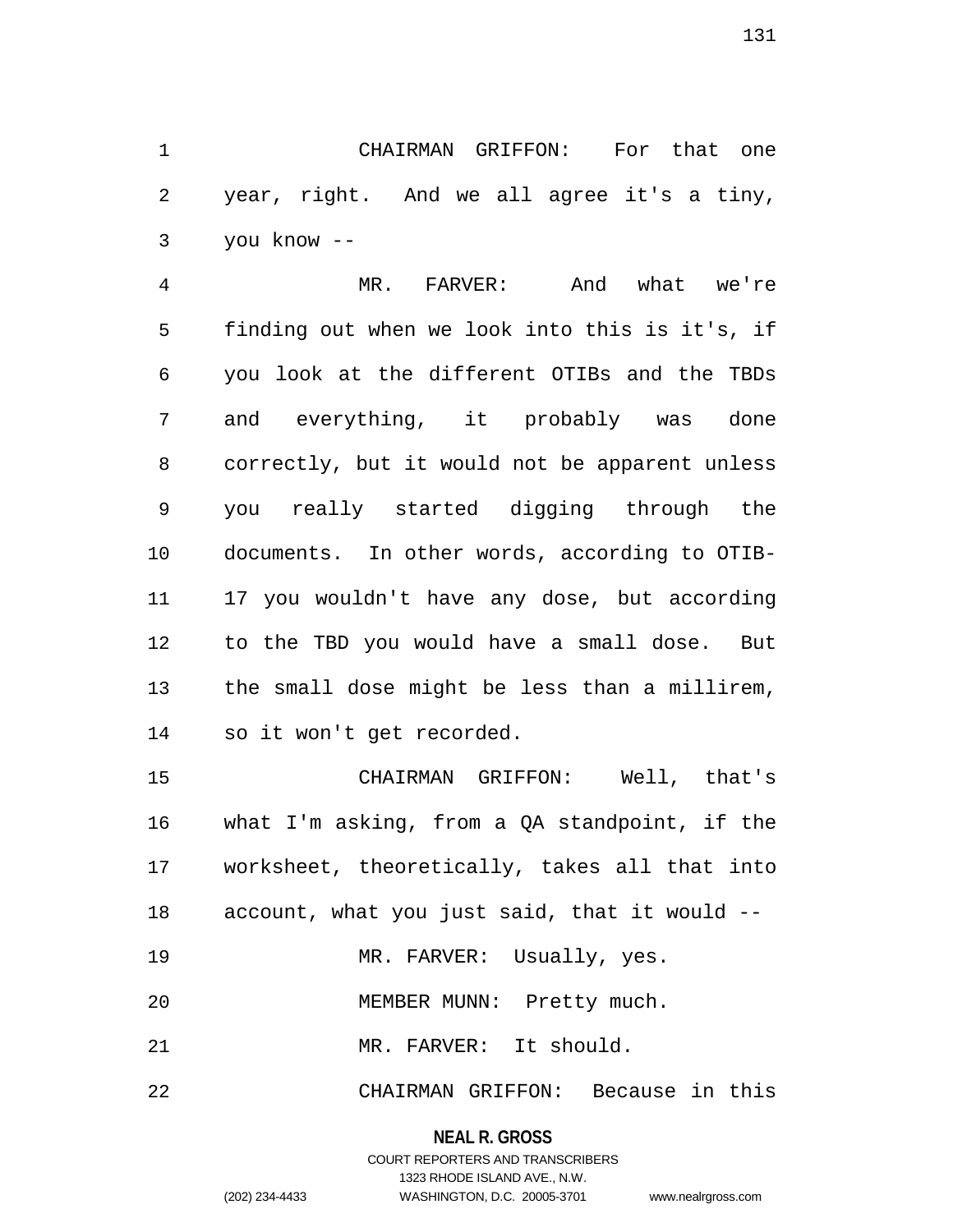case, it's a small exposure.

| 2  | MR. FARVER: So what I need to do               |
|----|------------------------------------------------|
| 3  | is I'll go back and look at the doses, and     |
| 4  | I'll calculate it out by hand, and if it turns |
| 5  | out to be less than a millirem then it was     |
| 6  | probably all done correctly and we can just    |
| 7  | close a few findings.                          |
| 8  | CHAIRMAN GRIFFON: Okay. I guess                |
| 9  | we'll leave it as a NIOSH, like Brant said, a  |
| 10 | NIOSH and SC&A action to look back at this and |
| 11 | check.                                         |
| 12 | MEMBER MUNN: Yes. Just see if                  |
|    |                                                |
| 13 | what was done was the right thing.             |
| 14 | CHAIRMAN GRIFFON: And, in the                  |
| 15 | meantime, we as Subcommittee Members should    |
| 16 | probably pull TIB-17 and OCAS TIB-6 to refresh |
| 17 | ourselves, yes.                                |
| 18 | MR. FARVER: Yes, because it does               |
| 19 | get pretty complicated, and that's part of the |
| 20 | thing that we go through when we review these. |
| 21 | CHAIRMAN GRIFFON: Yes, it's hard               |

**NEAL R. GROSS** COURT REPORTERS AND TRANSCRIBERS

1323 RHODE ISLAND AVE., N.W.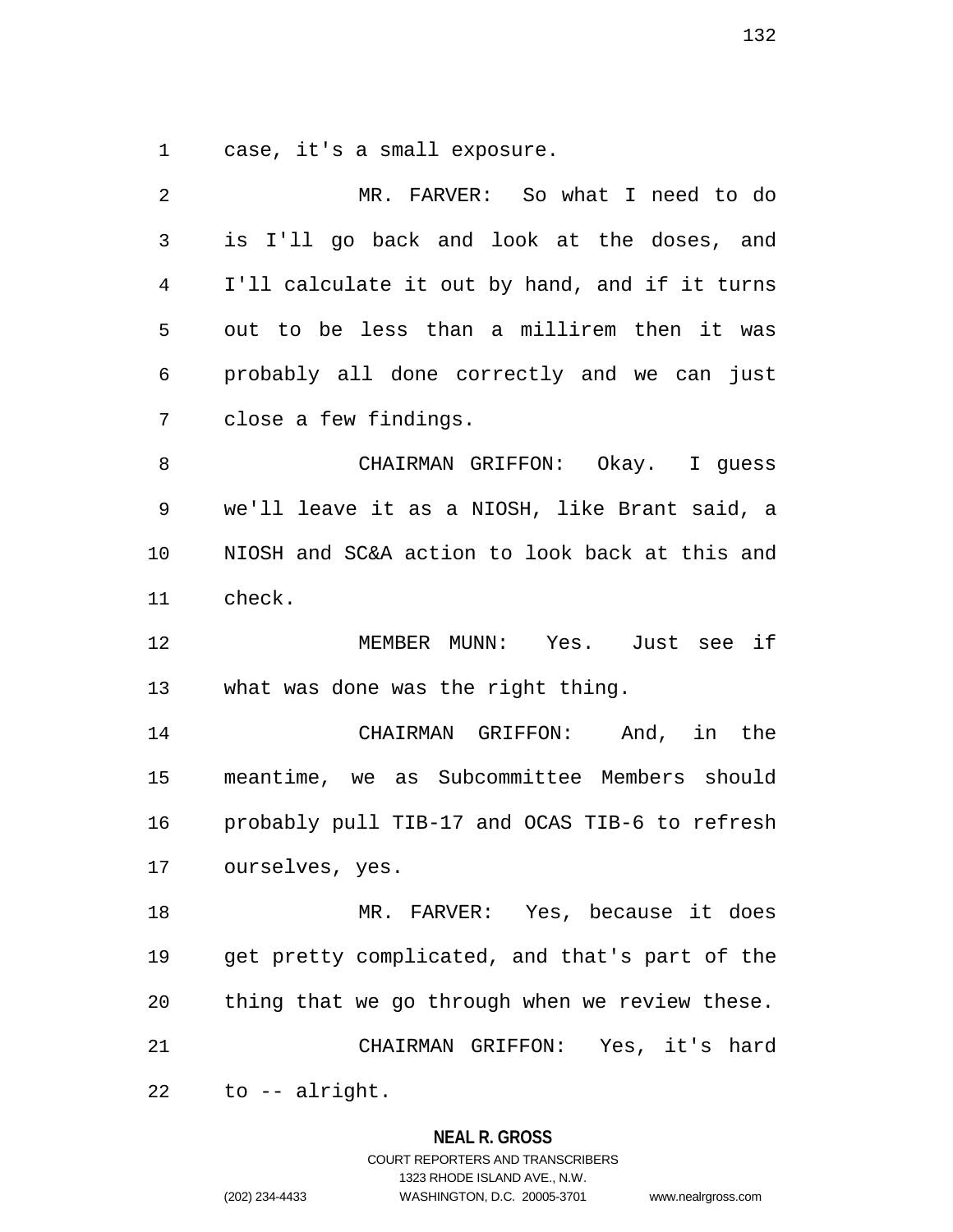MEMBER MUNN: But my point is if it's really more of a QA issue than anything else then I'm not sure that I'm going to be further enlightened after I review the TIBs. DR. MAURO: I have to say when I review a TIB, I like to get to the place where it makes sense and I remember -- CHAIRMAN GRIFFON: That's always good. It's not intuitively obvious to the casual observer. Okay. Let's move on. I think let's leave it at that, and let's move on to 153.2. DR. ULSH: Those are both 153.1 and 2. CHAIRMAN GRIFFON: Okay. They cover both. Okay. MR. SIEBERT: Right. It covers recorded and missed dose. DR. ULSH: And, unfortunately, we can't completely move on because 153.6 and 7 appear to be the same kinds of issues only now for neutrons.

## **NEAL R. GROSS**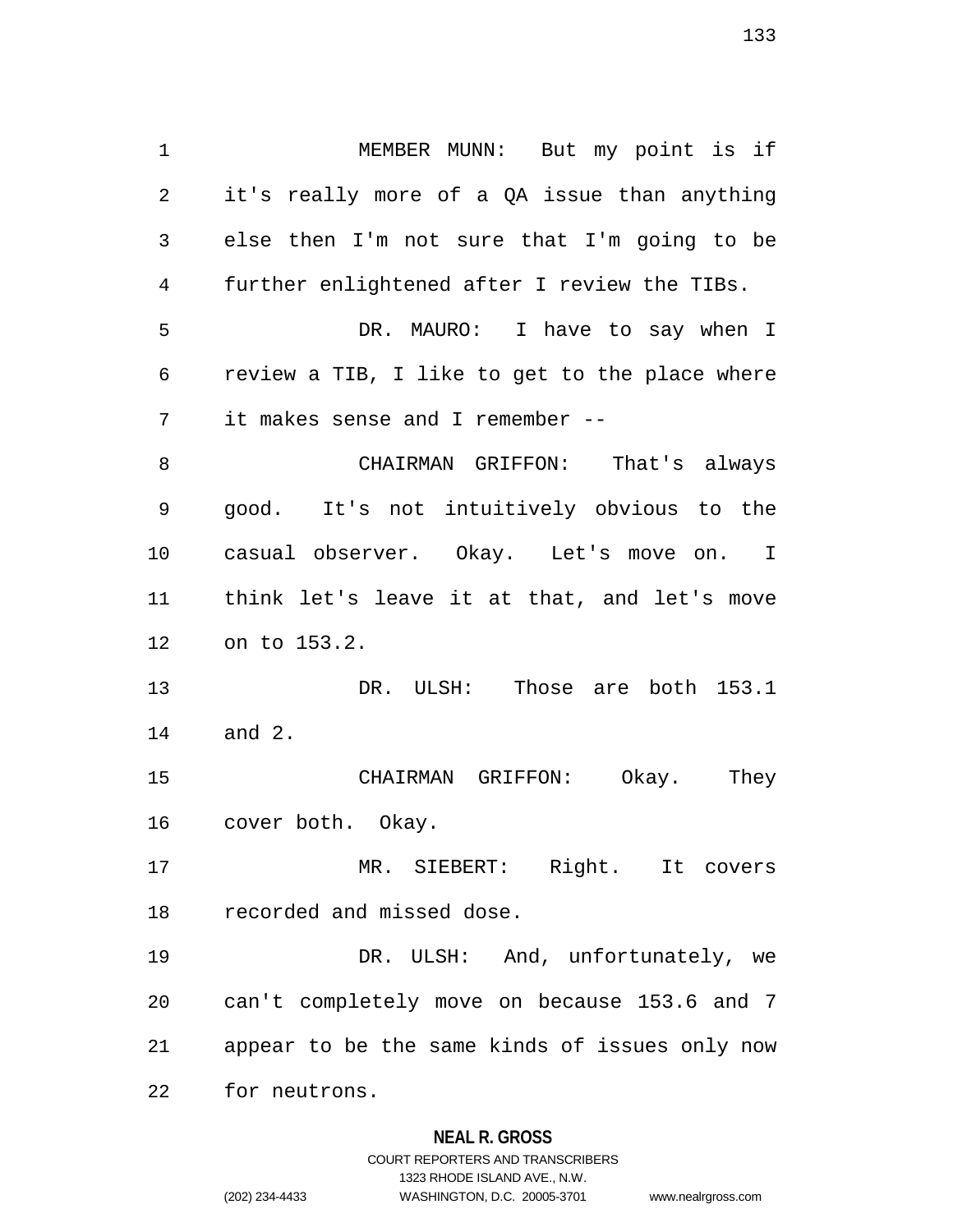MR. SIEBERT: I wouldn't agree. I think it's a different issue for the neutrons. DR. ULSH: Well, explain. MEMBER MUNN: Tell us why. MR. SIEBERT: This one for .6 and .7, the question is we assigned neutrons during '78 and '81 but did not assign them the other years that the individual SC&A thought they may have been exposed to neutrons during that time frame, whereas we did not assign it. So it really went back to a question of why did we not assign neutrons during specific years. They were talking about -- and, of course, we're going to bring in yet another TIB, OCAS TIB-7, which is dealing with neutron assignment at Savannah River, and that's an OCAS TIB-7, I might point out. SC&A was questioning the fact whether following that thought process was done adequately in this case or not.

 Our follow-up response is we don't believe by the information that we have that

> **NEAL R. GROSS** COURT REPORTERS AND TRANSCRIBERS

> > 1323 RHODE ISLAND AVE., N.W.

(202) 234-4433 WASHINGTON, D.C. 20005-3701 www.nealrgross.com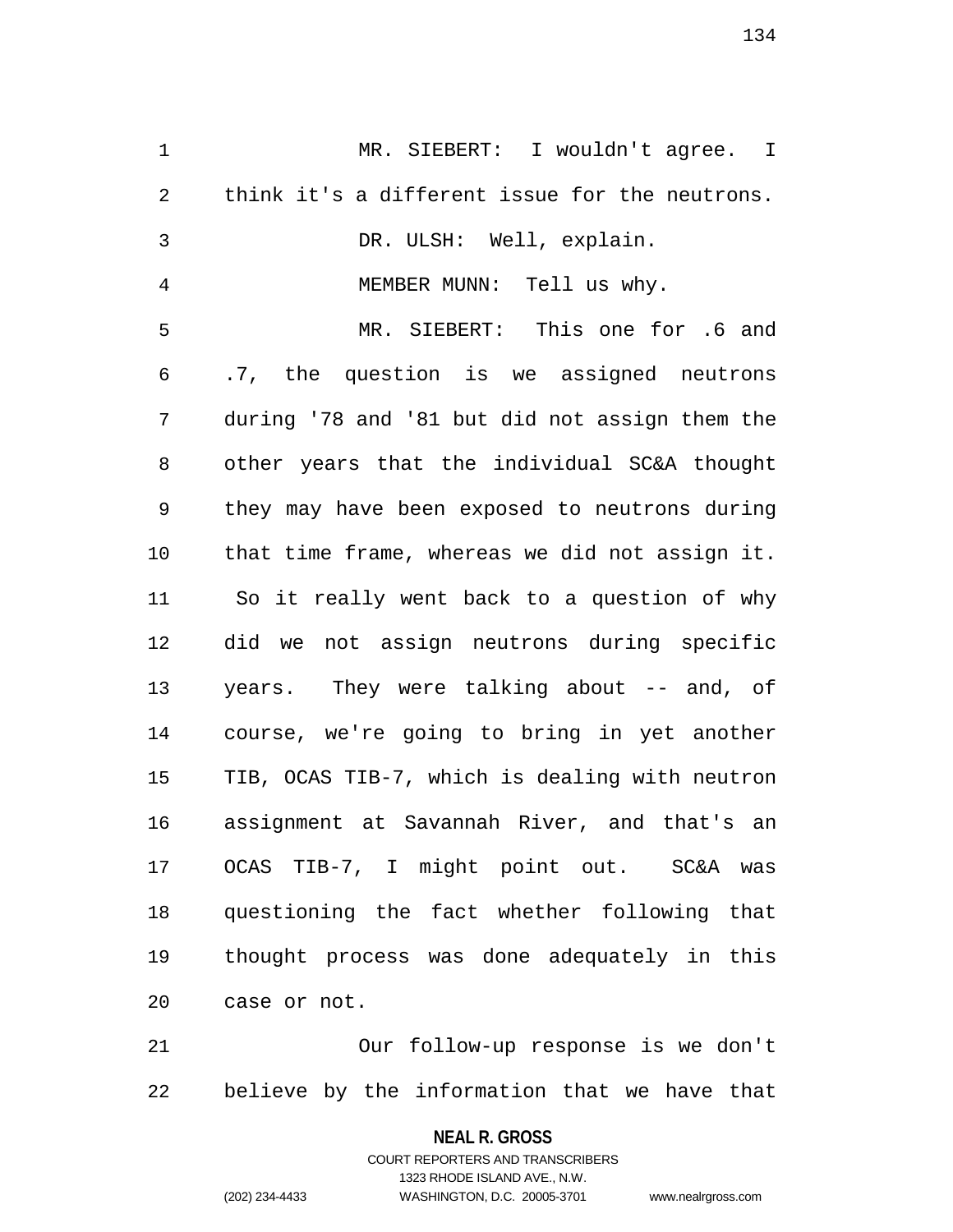the individual was consistently routinely assigned to the B line facility, which is where you would be getting the neutron exposure potential. We did assign that facility for that whole time frame for photons to be claimant-favorable. However, we did not assign neutrons in years where the individual did not have neutron dosimetry.

 And if you look further in response, it gives some information as to the records that we have and indication as to areas where we believe the individual, at least where their records seem to indicate, they were in the shallow to deep dose ratios during those years as well and, based on those, where we think the likely facility they may have been working in and being exposed to in those time frames. And if you look at that, it's not the neutron areas during the years where we did not assign neutrons.

 MEMBER CLAWSON: Scott, this is Brad. How did you come up with all this of

# **NEAL R. GROSS** COURT REPORTERS AND TRANSCRIBERS

1323 RHODE ISLAND AVE., N.W.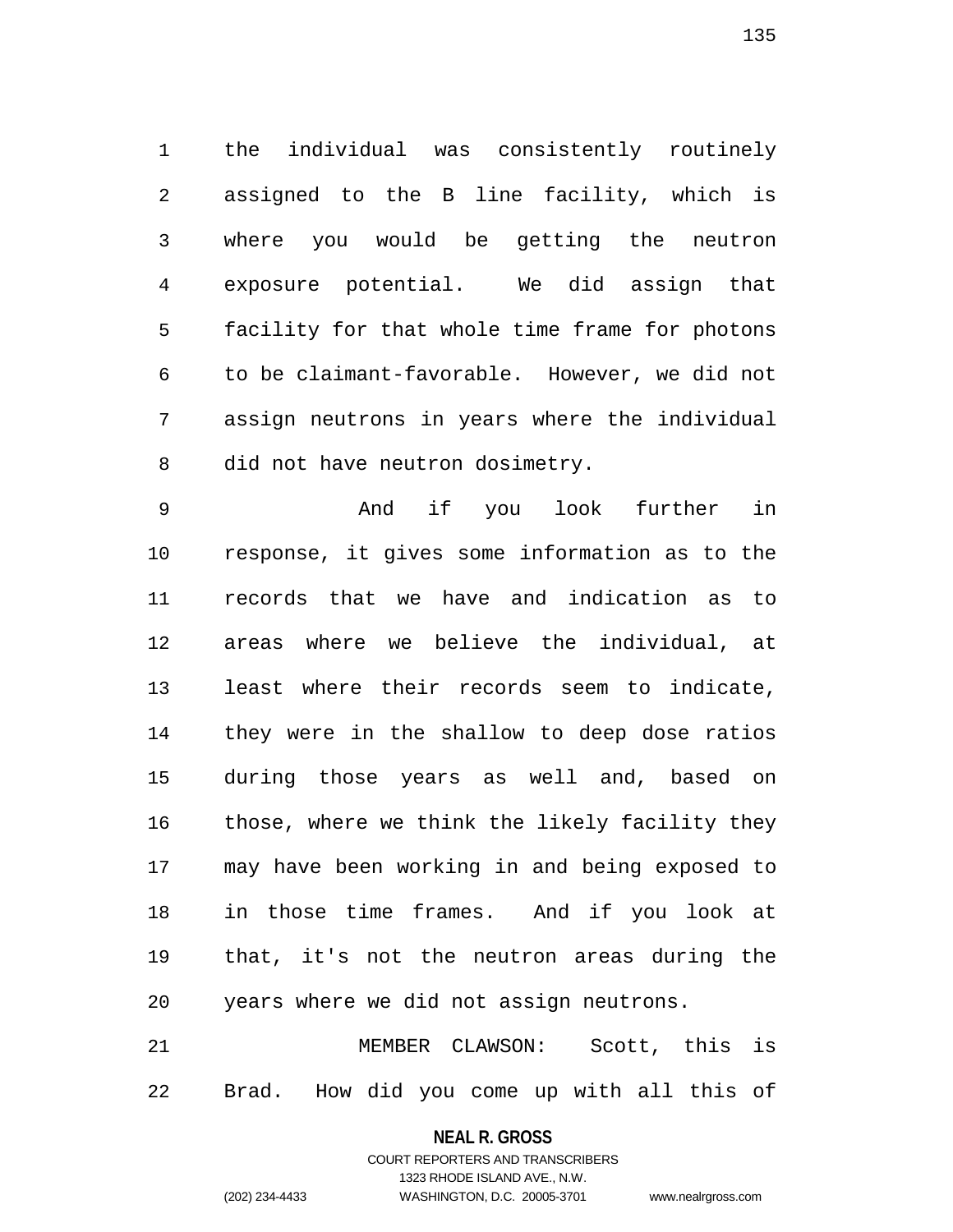where he was working and when he was working? Your records are that good?

 MR. SIEBERT: No, I didn't say they were great. What I'm saying is the individual, if you look at the response, in 1978 the individual left bioassay and it was listed in a reactor facility. Same thing for '79 with the fission products and plutonium bioassay and is listed in a reactor or possibly F-canyon tank farm. That's the information that we have, and that's where we could pull that information.

13 MEMBER MUNN: That's pretty decent.

 MR. SIEBERT: As well as the fact that this individual did have neutron dosimetry during a couple of those years, and that's during the time frame that we believe Savannah River was actually monitoring for neutrons on an as-needed basis.

 CHAIRMAN GRIFFON: And this person was a laborer during that whole time period in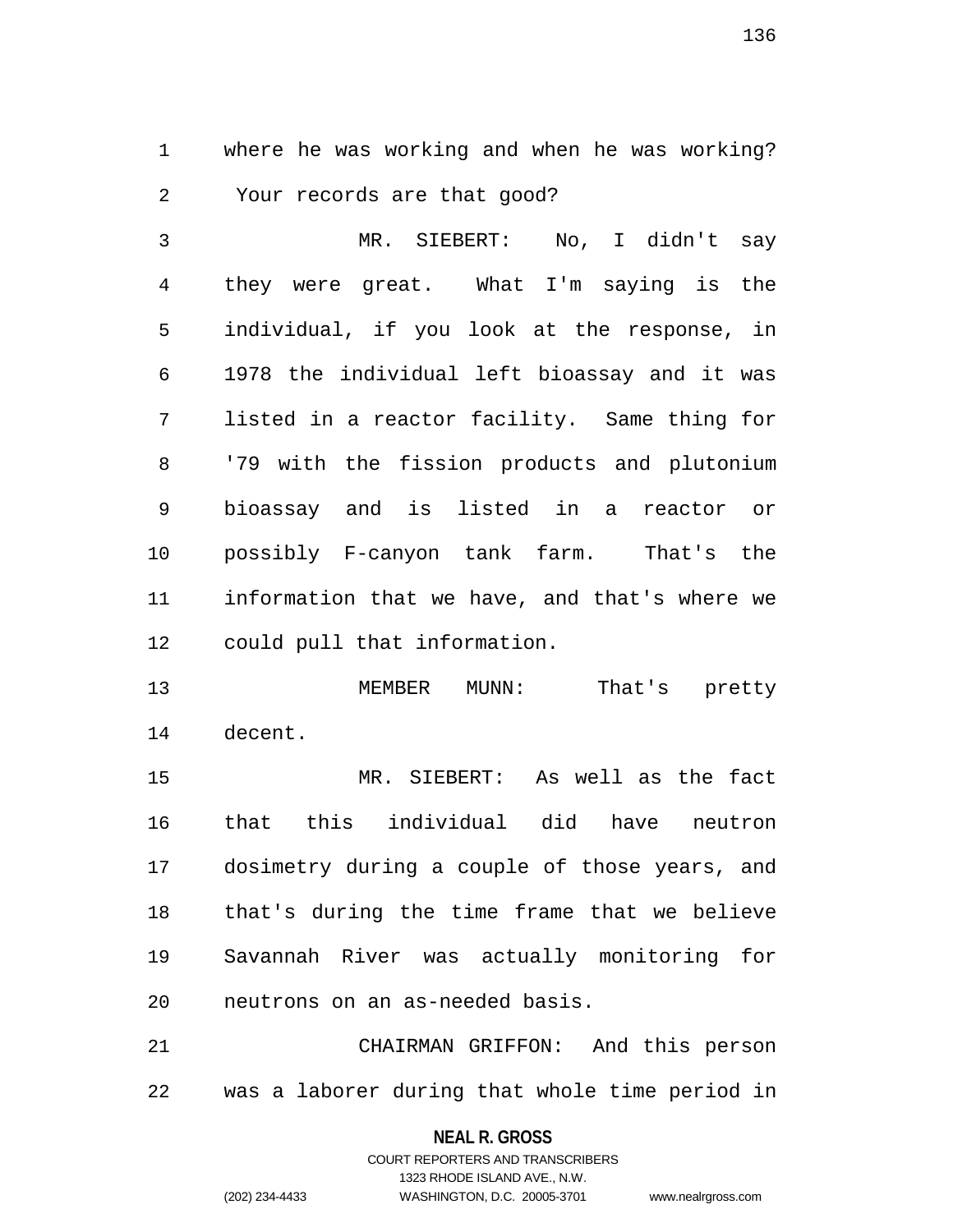question, right? Is that the job title listing?

MR. SIEBERT: I believe so.

 MEMBER CLAWSON: Well, he basically could have been any place on the site. It's just the main place that he's run out of.

 DR. MAURO: Every so often, we run into a case where the level of resolution and analysis that's done on a worker starts to really find, like you pointed out, we know he was there this week, he wasn't there that week. And then I look at the Probability of Causation, and I see it's like just right under 50 percent. And I have to say this. It seems to me that they're working really hard to get him under 50 percent.

 CHAIRMAN GRIFFON: Is that the case here? Is it near 50? MR. SIEBERT: Forty-four percent,

forty-four and a half.

DR. MAURO: Well, I see a lot of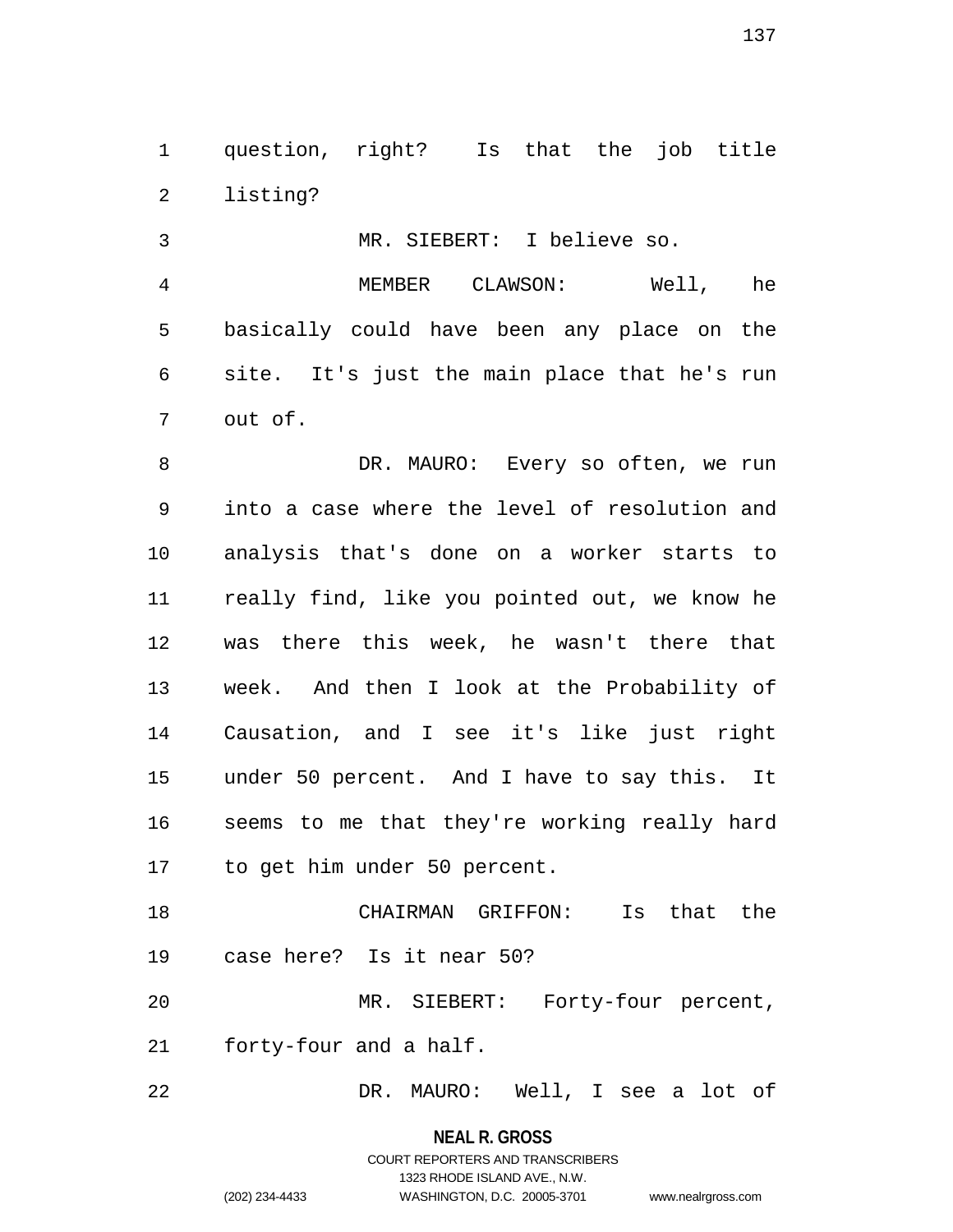that. I see a lot of that. And maybe there's some rationale. Don't get me wrong. I'm hearing an argument for, well, we think he wasn't there in that year because of this, this, and this. But you know what? My perspective is when you have to go that far, you know, let it go. Give him the neutron dose.

 MR. SIEBERT: I would argue with that because we followed the dictates of OCAS TIB-7, which gives us the information of how to make that decision and that is what was followed. It's not like we were trying to get him under 50 percent. We were trying to do the best estimate we could based on the information that we have and the documentation that we could source it back to, which is what was done.

 CHAIRMAN GRIFFON: I think the strangest part of that for me, Scott, was when you said that you assigned photons as if he were in those areas, you know, to be claimant-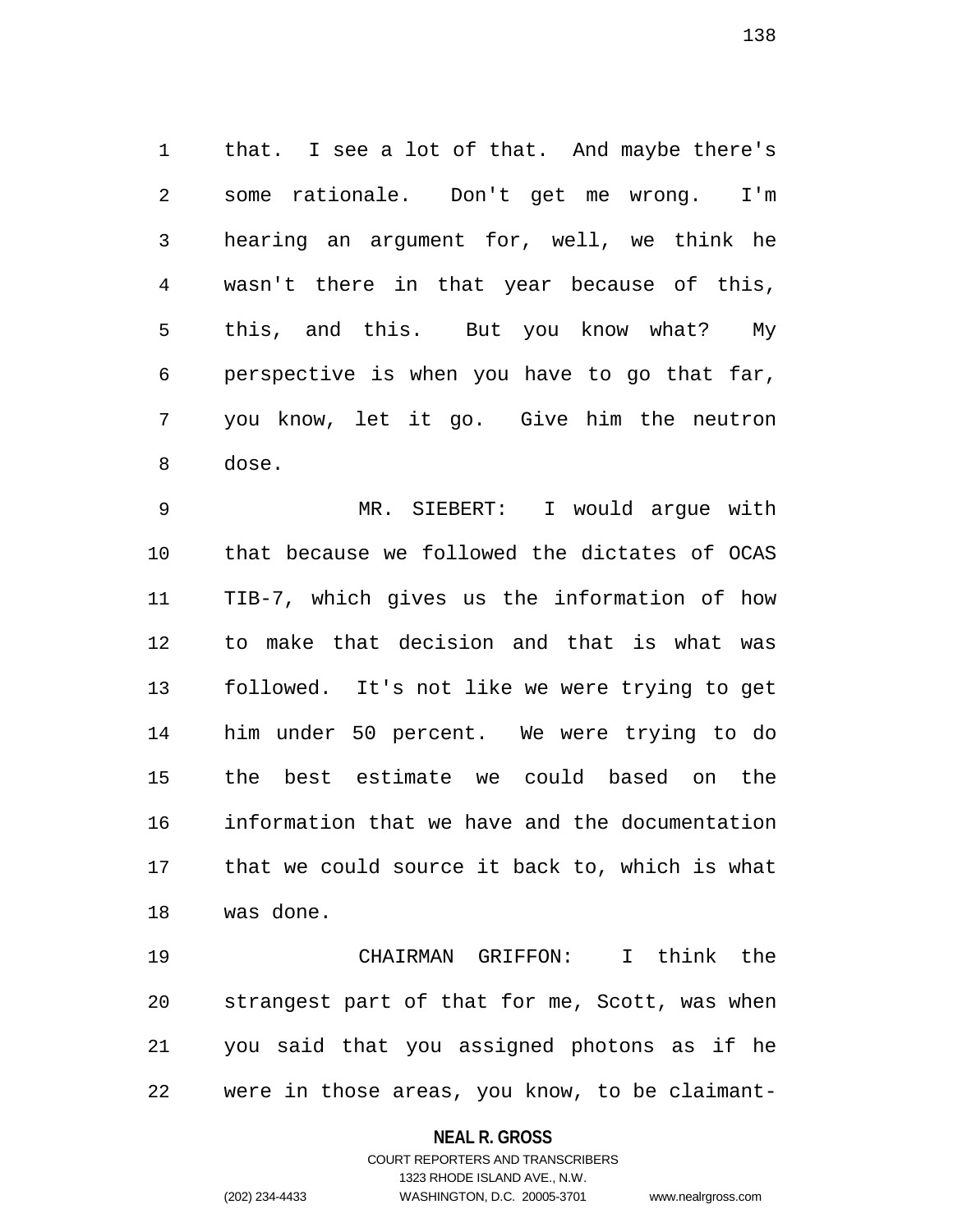favorable, but then you didn't assign neutrons as if he was in that area. That, to me, you know, seems a little bit illogical, at least from the claimant standpoint if they're getting this back. You know, if you're saying best estimate, why did you assume the photon exposure was from those areas? It was more claimant-favorable; those were you words I think, right? MR. SIEBERT: Right.

 CHAIRMAN GRIFFON: But then you didn't do that for neutrons. I guess that's just a little illogical for me. I mean, I'm not --

 MR. SIEBERT: Well, a simplification of putting them in a facility that was claimant-favorable as opposed to pulling them into reactors for a year and then back into the FB line. You know, it's a simplification. I'm not saying that this is an absolute full best estimate, that's my point, when you're looking at the detailed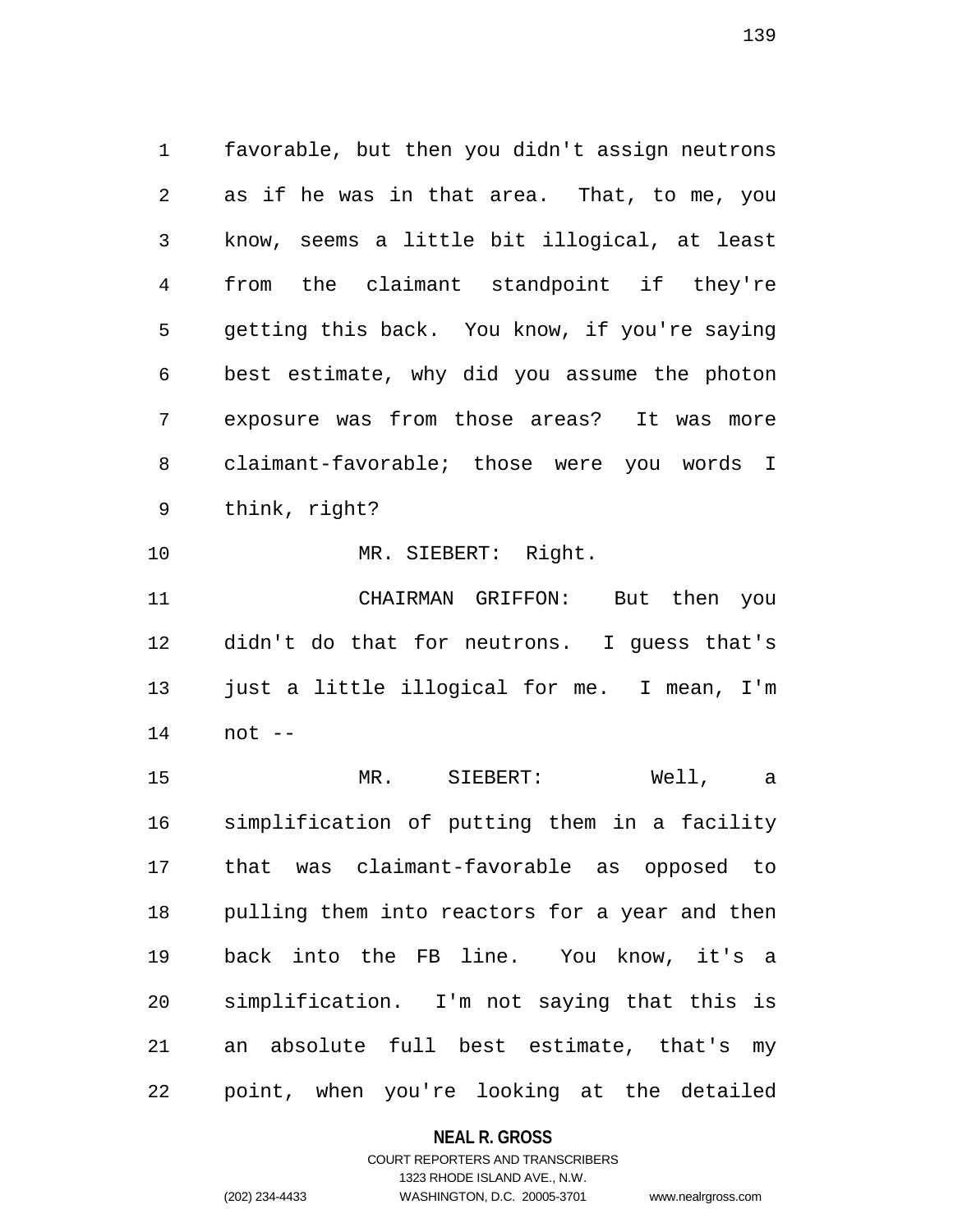assessment here in this table that the individual may have been in other areas. What I'm saying is what we did was claimant- favorable, and, as I said, I don't see a reason here to be assigning neutrons from his records.

 MR. FARVER: So where did he work for that time period?

 MR. SIEBERT: Well, look at the table that's there, you know, the bioassay that he left in '78 was the reactor facility; '79 reactor was F Canyon maybe; '80 reactor tank farm; '81 there's no bioassay; '82 there's a couple of bioassays for plutonium, it looks like F area. As I said, from a neutron point of view, we're going back to OCAS TIB-7 and we followed the dictates of that thought process. CHAIRMAN GRIFFON: And not being familiar with that TIB-7, I do see the response before was that SC&A indicated that in this case the E meets all three criteria in Section 3.1, Page 5 of OCAS

## **NEAL R. GROSS**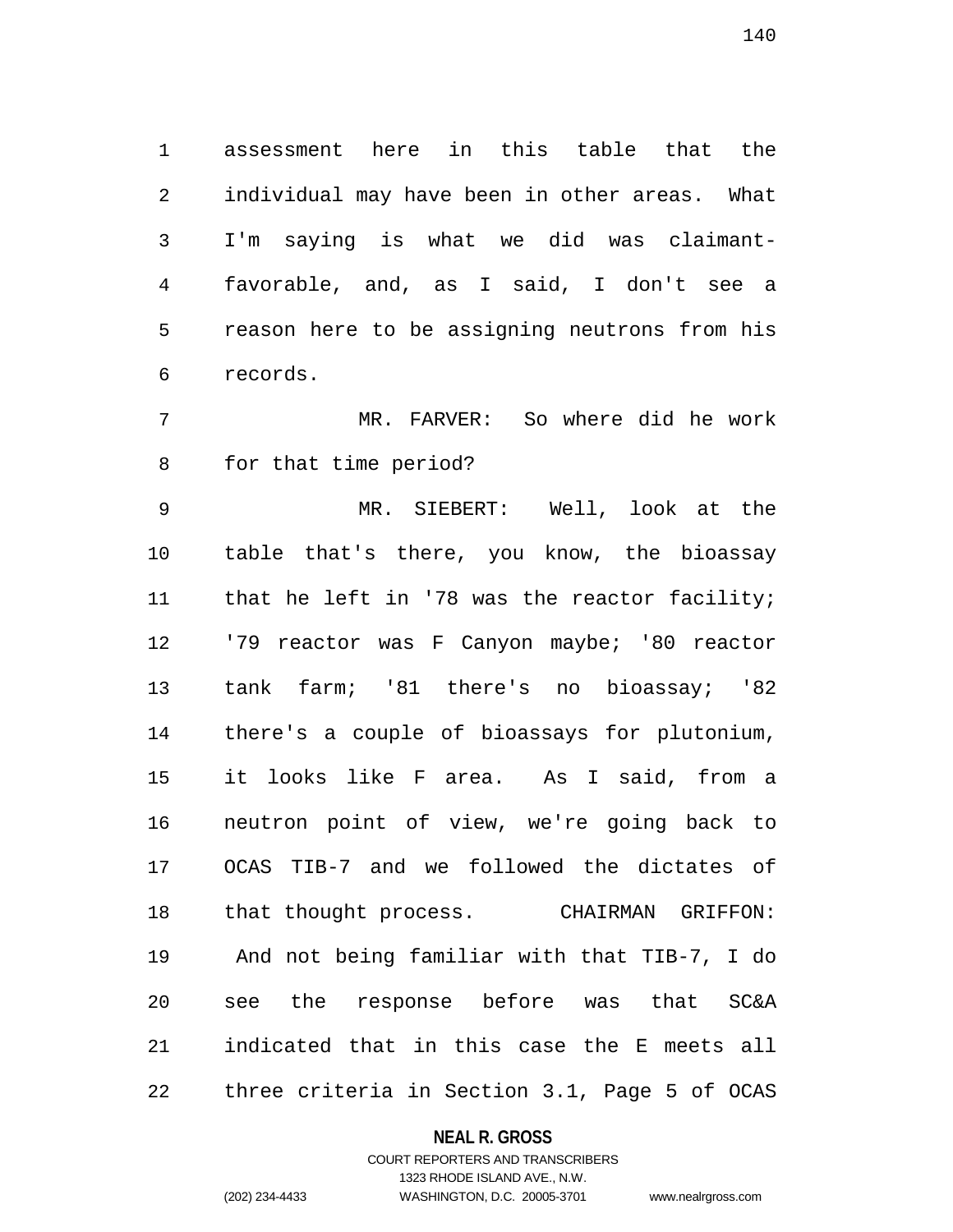TIB-7. So I guess there's a little dispute of  $2 - -$  MR. FARVER: Well, that hinges upon the work location. CHAIRMAN GRIFFON: Right. Work location but also job type, right? What are the three criteria? MR. FARVER: Three criteria are the work location, job description, and positive photon exposure. CHAIRMAN GRIFFON: Oh, okay, yes. MR. FARVER: So he had the photon exposure. He was a laborer, which I believe is part of that -- CHAIRMAN GRIFFON: And the location is in question, I guess. MR. FARVER: So it's the work location is what it comes down to. MR. SIEBERT: Right. And in OCAS TIB-7, there's an additional facility-specific direction for separations that have criteria of routine plutonium bioassay monitor and

> **NEAL R. GROSS** COURT REPORTERS AND TRANSCRIBERS

> > 1323 RHODE ISLAND AVE., N.W.

(202) 234-4433 WASHINGTON, D.C. 20005-3701 www.nealrgross.com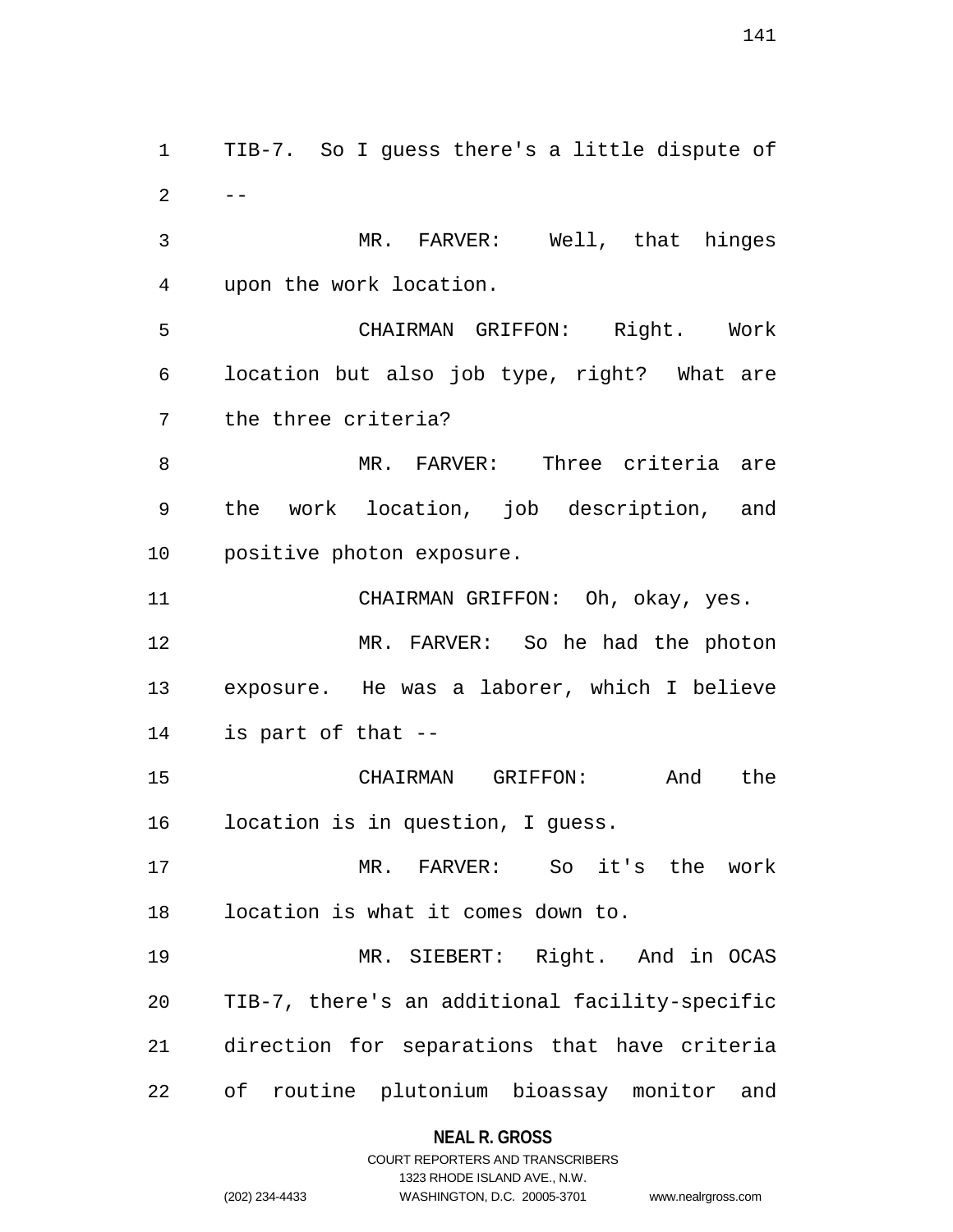relatively high shallow dose to deep dose ratio greater than two and relatively little enriched uranium bioassay indicating the employee worked on FB or HD line. That is not met. The shallow to deep dose ratio is not relatively high. It did not exceed two in any of those years.

8 MR. FARVER: Where are you reading that from, Scott?

 DR. ULSH: This is our response. MR. SIEBERT: The bottom of OCAS TIB-7. I believe it's at the bottom of page three or top of page four, probably in the latest revision of it. I don't have it open at the moment.

 MR. FARVER: Oh, okay. That's the latest revision, not the one that was used for the dose reconstructions.

 DR. ULSH: Well, the words that Scott just gave you are from our response, but our response refers you back to the bottom of page three, top of page four of OCAS TIB-7. I

# **NEAL R. GROSS** COURT REPORTERS AND TRANSCRIBERS

1323 RHODE ISLAND AVE., N.W.

(202) 234-4433 WASHINGTON, D.C. 20005-3701 www.nealrgross.com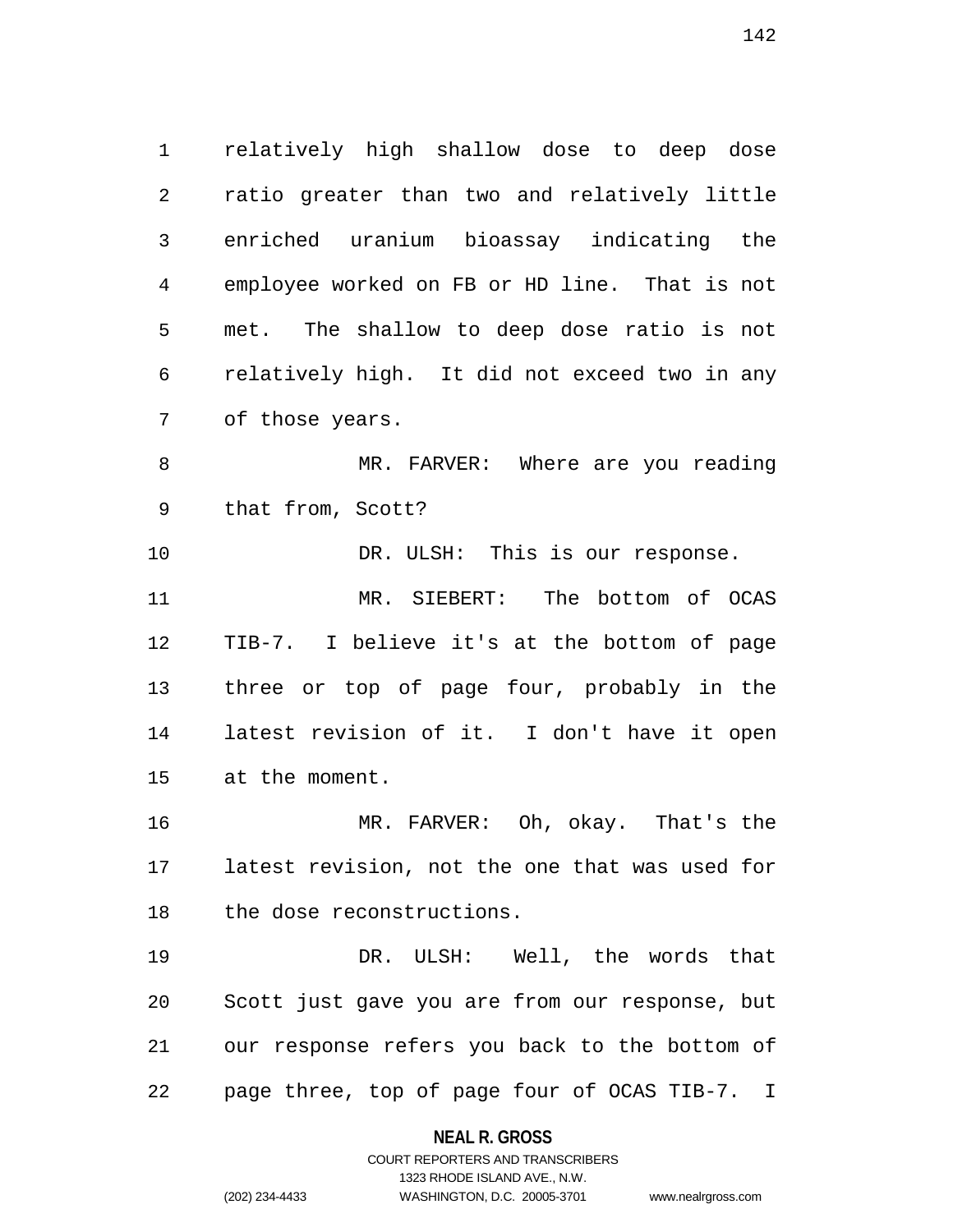don't know that Scott said that this one wasn't used for dose reconstruction.

 MR. FARVER: No. Because I'm looking at the one that I believe was used for the dose reconstruction, and I don't see those words.

 CHAIRMAN GRIFFON: It doesn't talk about the ratio of greater than two, that kind of stuff.

 MR. FARVER: Correct. I don't see it. And if it is, that's why I was asking where it was so I can find it.

 CHAIRMAN GRIFFON: Well, this actually says although -- TIB-7 wasn't in effect at the time, is that what you were saying?

 MR. SIEBERT: Actually, yes. Revision 0 of OCAS TIB-7 dated 9/17/2003, I'm looking at it right now, the top of page four, separations 200, area, H and F Canyon, word for word what I just read from our response.

MR. FARVER: Oh, I see it now

**NEAL R. GROSS** COURT REPORTERS AND TRANSCRIBERS

1323 RHODE ISLAND AVE., N.W.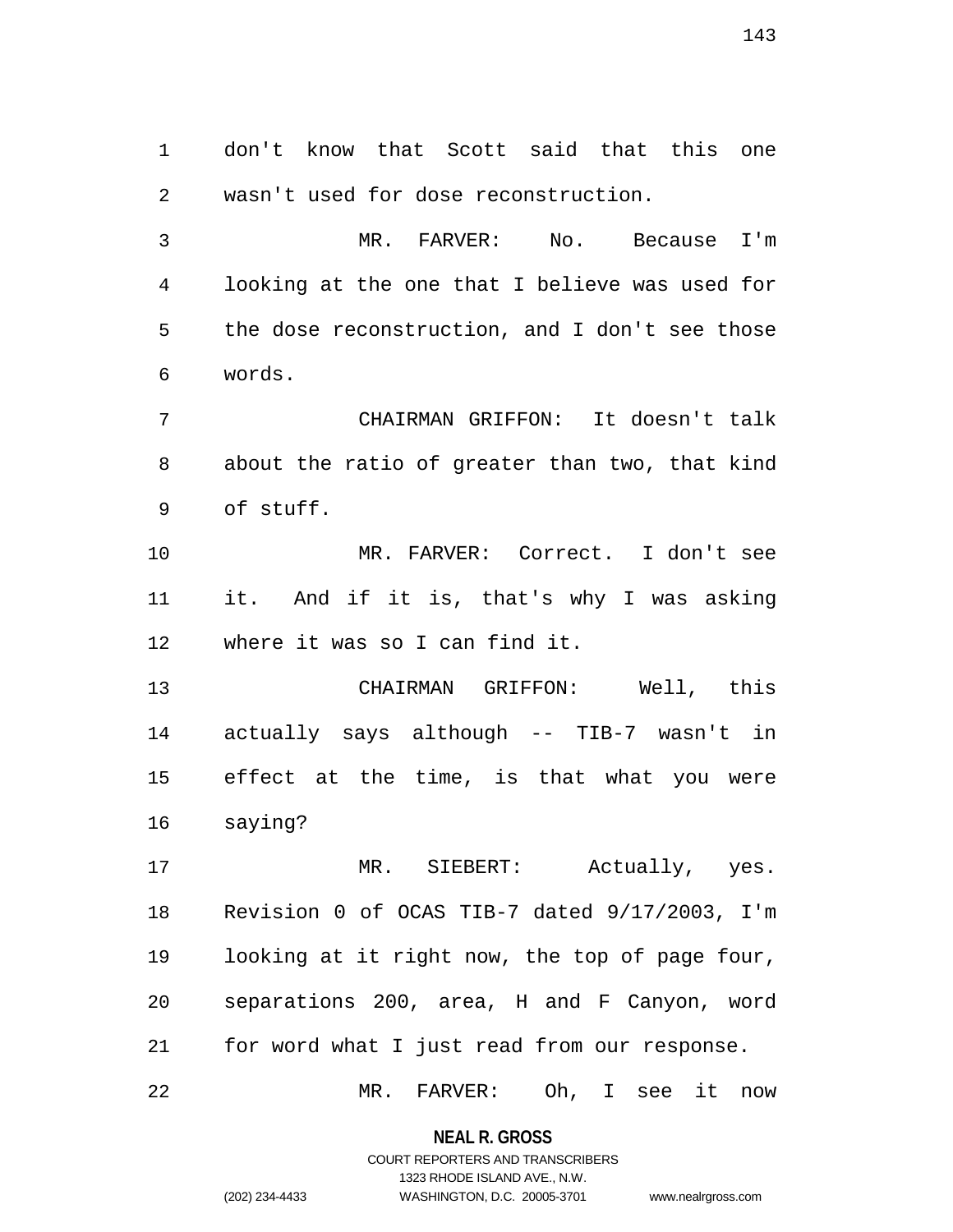under separations area. Okay.

| $\overline{2}$ | DR. ULSH: So it sounds like we've             |
|----------------|-----------------------------------------------|
| 3              | put a response on the table. We don't agree   |
| 4              | that we didn't follow the correct procedures. |
| 5              | We're saying that we did.                     |
| 6              | MR. FARVER: And I'll have to                  |
| 7              | review that in detail.                        |
| 8              | CHAIRMAN GRIFFON: Okay. So                    |
| 9              | that's fine, SC&A to review. And that covers  |
| 10             | 153.6 and 7, I believe, right?                |
| 11             | MR. SIEBERT: Correct.                         |
| 12             | MEMBER RICHARDSON: So just as one             |
| 13             | last question. In trying to place the         |
| 14             | location, you had given, there had been focus |
| 15             | on, was it the 200 area, the B line; is that  |
| 16             | right? And SRS being if the worker had been   |
| 17             | there that that would have been the greatest  |
| 18             | potential for neutron exposure?               |
| 19             | MR. SIEBERT: Correct.<br>The                  |
| 20             | plutonium area, correct.                      |
| 21             | MEMBER RICHARDSON: The worker was             |
| 22             | also in the 100 area, the reactor area, and   |

**NEAL R. GROSS** COURT REPORTERS AND TRANSCRIBERS

1323 RHODE ISLAND AVE., N.W.

(202) 234-4433 WASHINGTON, D.C. 20005-3701 www.nealrgross.com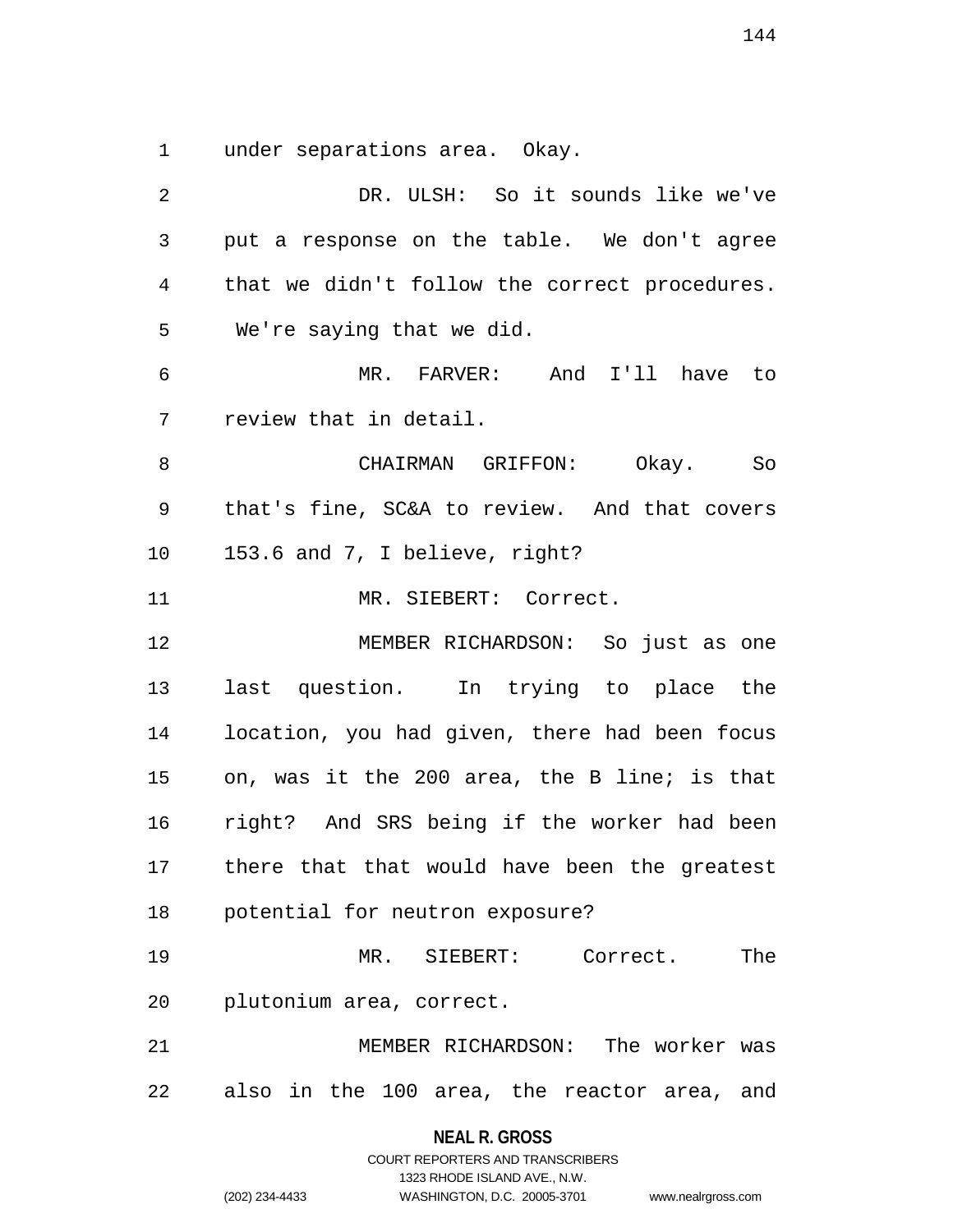perhaps in other areas. And there's not the potential for missed neutron dose in those areas?

 MR. SIEBERT: I'm going back through. Once again, OCAS TIB-7 does address that, as well. Neutron exposure should only be considered for energy employees who might have been involved in maintenance activities in the crane wash areas of the reactors.

 MEMBER RICHARDSON: I mean, I had remembered earlier on at SRS that there were calibration facilities, the 300 area high potential for neutron exposure, that there was actually potential for neutron exposure, at least in the early Site Profile document, in a number of areas at SRS.

 MR. SIEBERT: And once again, if I'm correct, I believe that's all addressed, how we deal with those is in OCAS TIB-7.

 CHAIRMAN GRIFFON: Okay. So, yes, SC&A will look closer at that. Okay. What's the next one, Brant, that you have that you've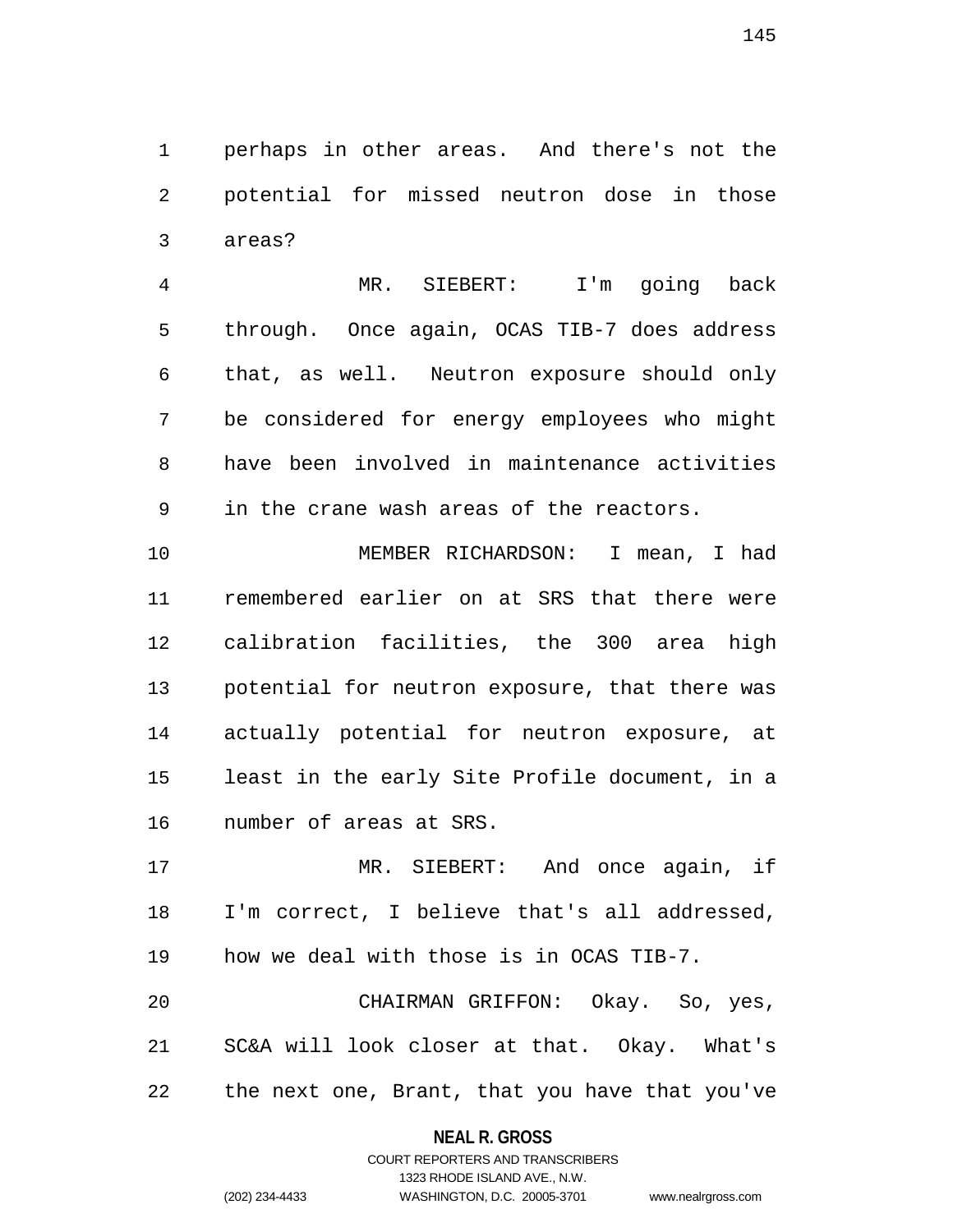given a response on? Okay. Oh, 153.8, this is back to the chooser versus TIB-54. MR. SIEBERT: Correct. CHAIRMAN GRIFFON: Is that the same response we had from prior? MR. SIEBERT: Right. That's still another one Doug that we'll need to go through the files and verify. CHAIRMAN GRIFFON: The files, right. So I'll just update, while Brant looks I'll update that matrix item. DR. ULSH: Yes, 153.8 is the chooser. MR. SIEBERT: I believe it goes down to 155.4, Brant. DR. ULSH: Right. That's what I just pulled up. The summary of the finding is that NIOSH used one-half bioassay data instead of one-half MDA data use, and the latest instruction was NIOSH would consider adding this instruction into the Site Profile document. So our response for this meeting

### **NEAL R. GROSS**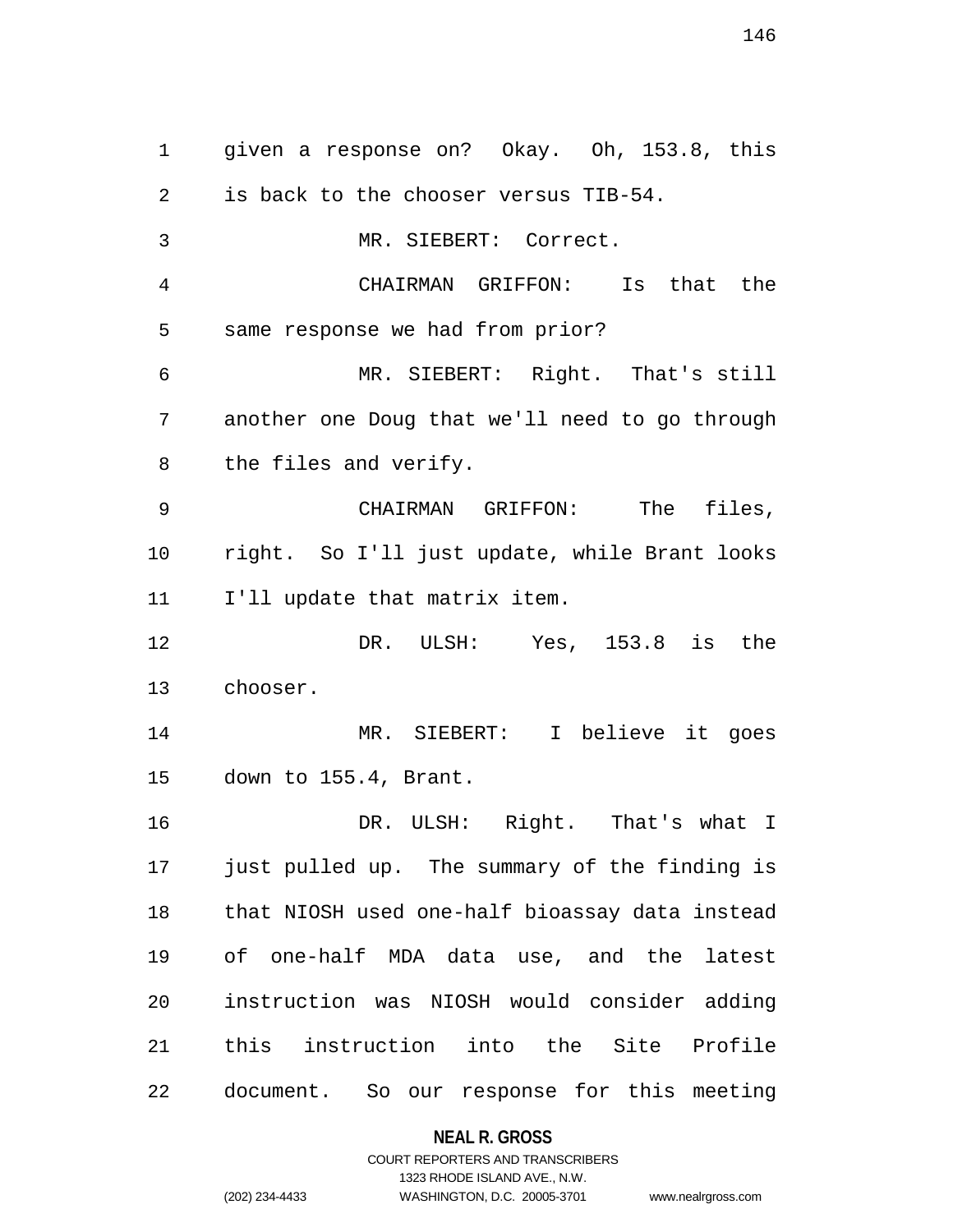is, the following has been placed in the SRS DR guidance document until it is added to the Site Profile and likely ORAU OTIB-60, as well. Now, here's the quote that's going to be placed in. MDAs contained in the Site Profile are intended as defaults when there is no better information available, i.e. sample- specific MDAs. When the bioassay results in the employee's personal records include an MDA or a clear value that the site considers the value below, such as "less than 0.05," that MDA takes precedence over the site default value and is to be used in the dose assessment. This applies regardless of whether the sample's MDA is larger or smaller than the value in the Site Profile. So that's going to be placed in the DR guidance until we update OTIB-60 and the Site Profile.

 MR. FARVER: And where are the DR guidance documents kept so we can look at them?

DR. ULSH: Scott, where is it that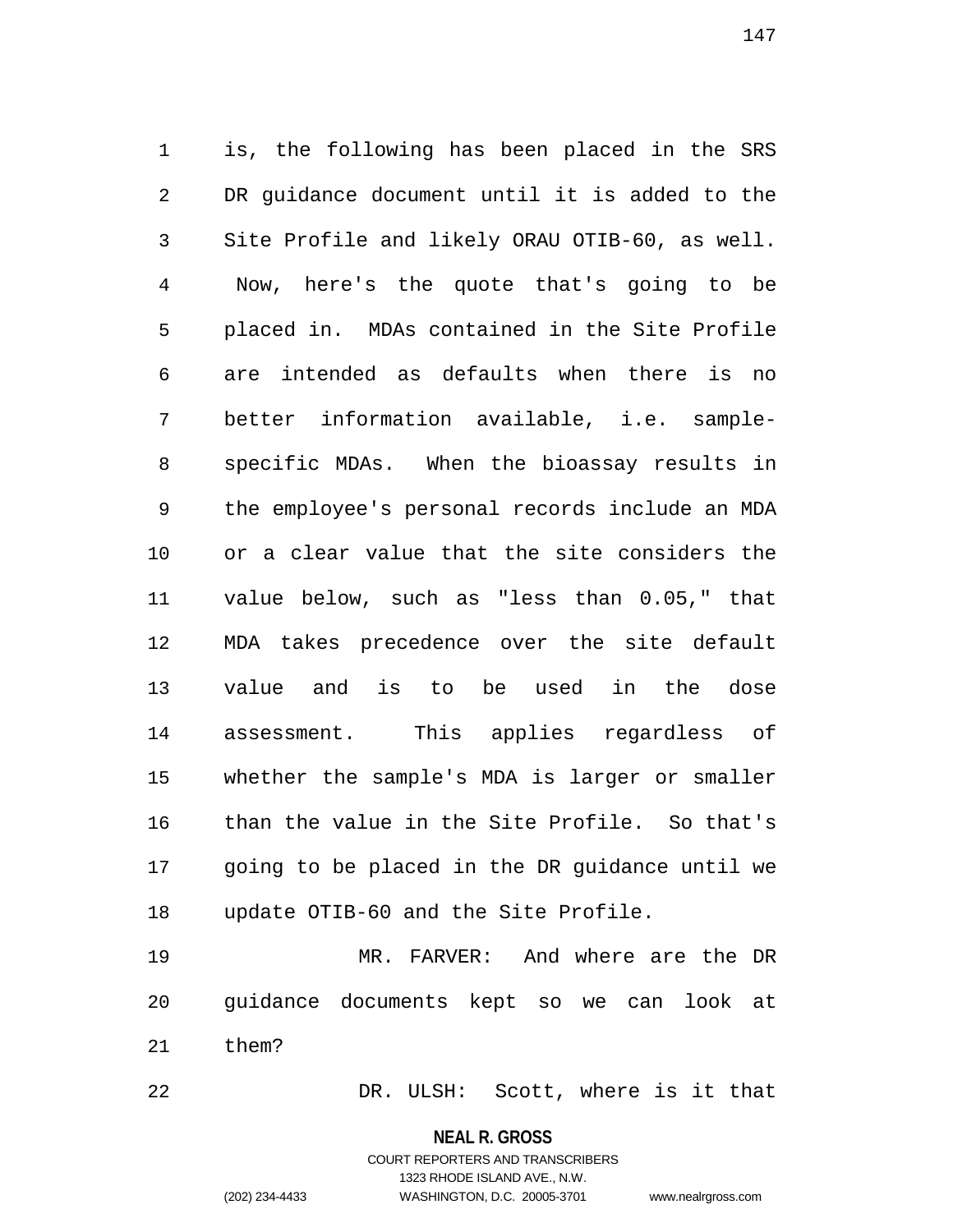SC&A could access the DR guidance documents? MR. SIEBERT: They're kept in the tools folder along with all the tools. The Savannah River one would be in with the Savannah River tool.

MR. FARVER: Okay.

 MR. SIEBERT: As well as, and this is something that we dealt with quite a while ago, all DR guidance documents that are appropriate whenever we do a claim are also placed in the individual's dose reconstruction file, along with the assessment. It was not done back at the time where this claim was done because we're talking 2006, but we do that now and we have been for a couple of years.

 CHAIRMAN GRIFFON: Thank you, Scott. You're anticipating my questions.

 MR. SIEBERT: I'm here for you, Mark.

 CHAIRMAN GRIFFON: We've been down this path before, I know. And it's on the O:

> **NEAL R. GROSS** COURT REPORTERS AND TRANSCRIBERS

> > 1323 RHODE ISLAND AVE., N.W.

| (202) 234-4433 |  |
|----------------|--|

(202) 234-4433 WASHINGTON, D.C. 20005-3701 www.nealrgross.com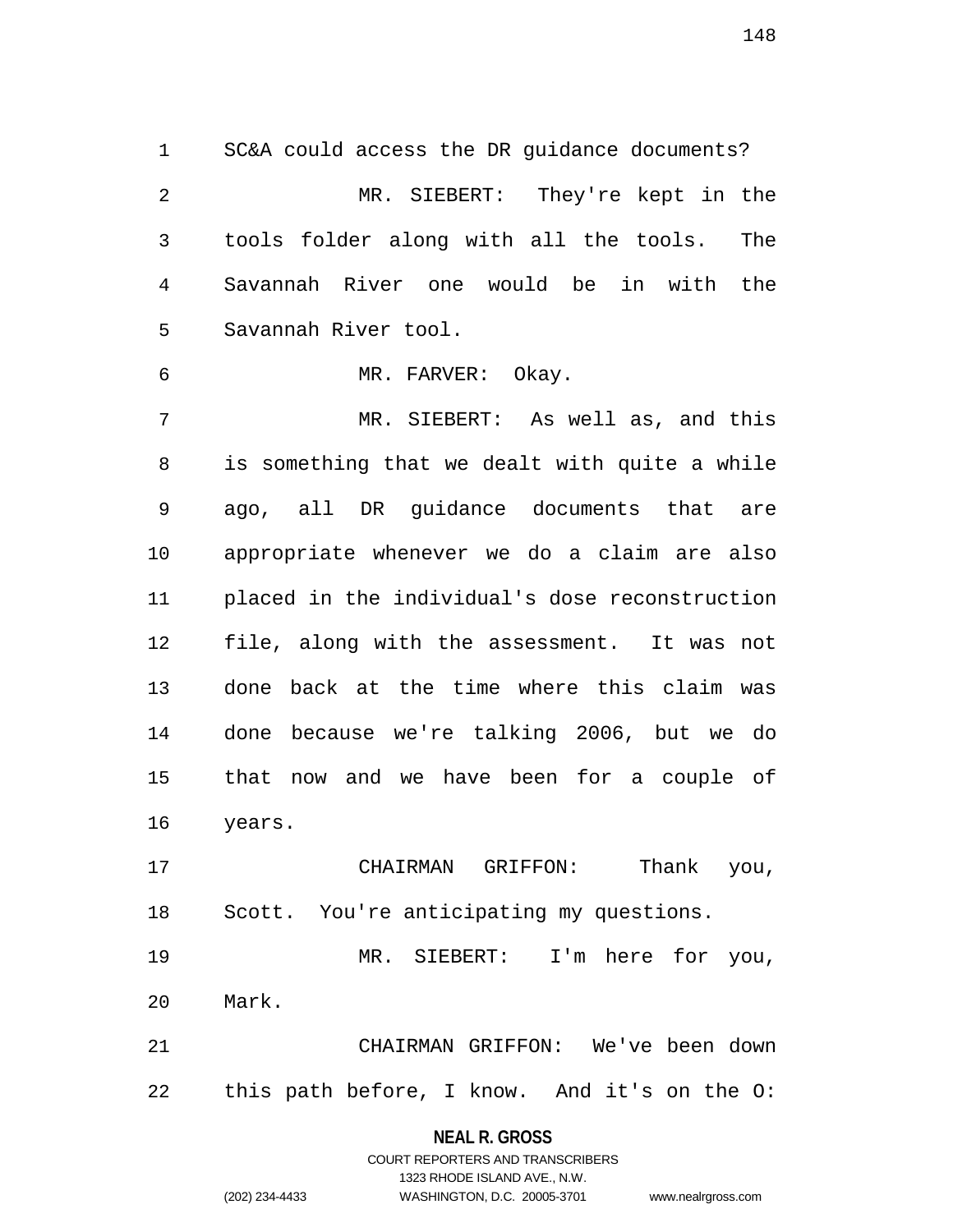drive under, I don't find tools immediately. Is it a subfolder? MR. SIEBERT: Yes, everything is a subfolder. CHAIRMAN GRIFFON: Yes. I mean, just so we know. MR. HINNEFELD: We're going to have to move it, I think, to a place where you can see it. CHAIRMAN GRIFFON: We may not see it here. MR. HINNEFELD: I don't think you guys can see it. CHAIRMAN GRIFFON: Alright. You can take that as an action, Stu or Brant. 16 MR. HINNEFELD: Yes, Brant. 17 CHAIRMAN GRIFFON: Okay. DR. ULSH: Okay. I have as an action item for us that we're going to move the tools to a place where both SC&A and the Board can review it or can access it. CHAIRMAN GRIFFON: Right. And

> **NEAL R. GROSS** COURT REPORTERS AND TRANSCRIBERS

> > 1323 RHODE ISLAND AVE., N.W.

(202) 234-4433 WASHINGTON, D.C. 20005-3701 www.nealrgross.com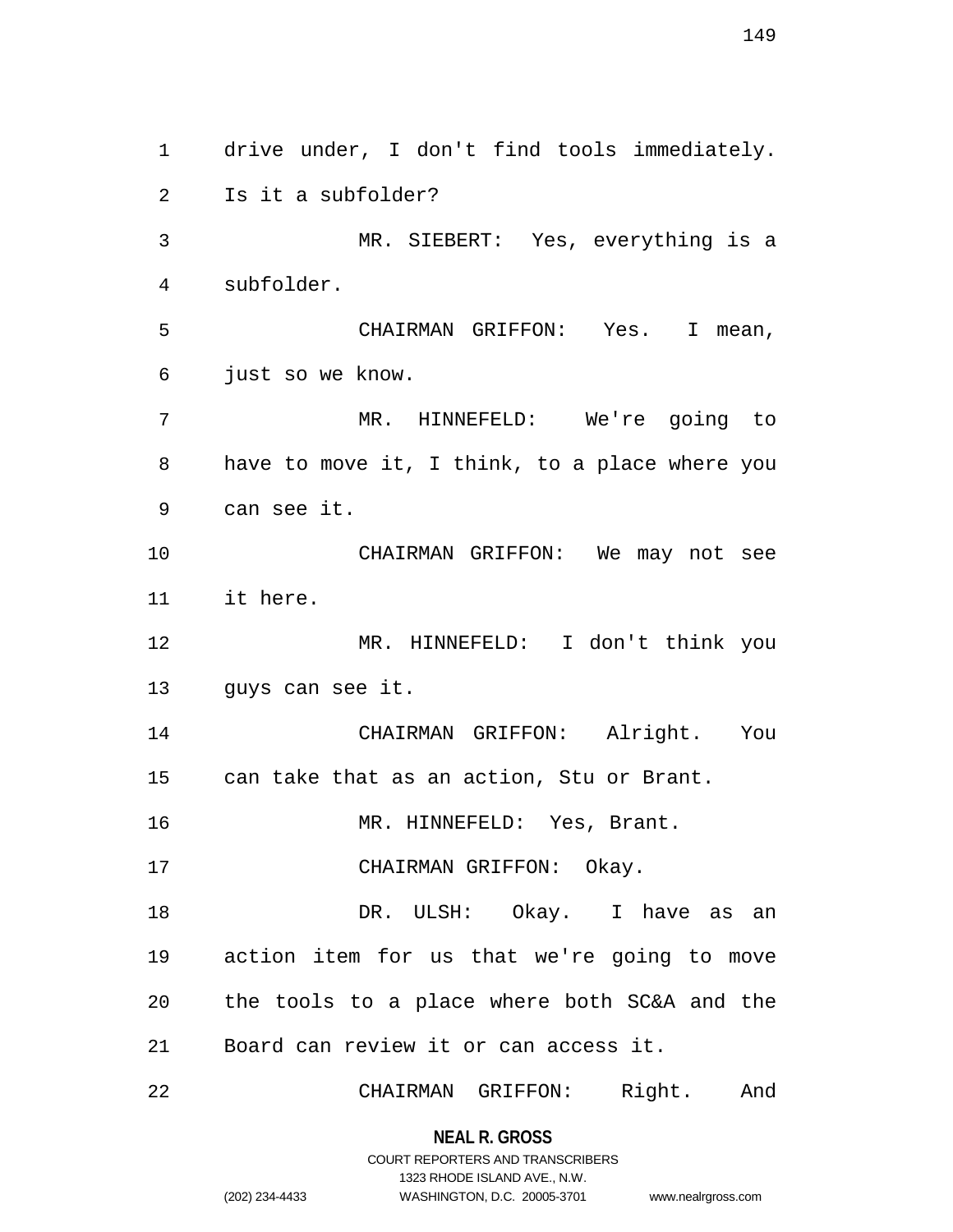these are, just for clarification, these DR guidance documents don't exist for every site, right? I think we've discussed this before. MR. SIEBERT: That's correct. There's basically information as they come up that we have learned that we give additional guidance to dose reconstructors until it is incorporated into the TBD. CHAIRMAN GRIFFON: And one other question. Has the policy changed on the archiving of these dose reconstruction guidance? Because before I asked for the guidance that would have been in place at the time a case was done, and I was told that they weren't really saved, they were just updated and not archived, which I found incredible. But is that, I mean, I would like to be able,

 going forward, to know. And you said they are being saved in the case, so that helps, as well.

 MR. HINNEFELD: These are supposed to be in the case file.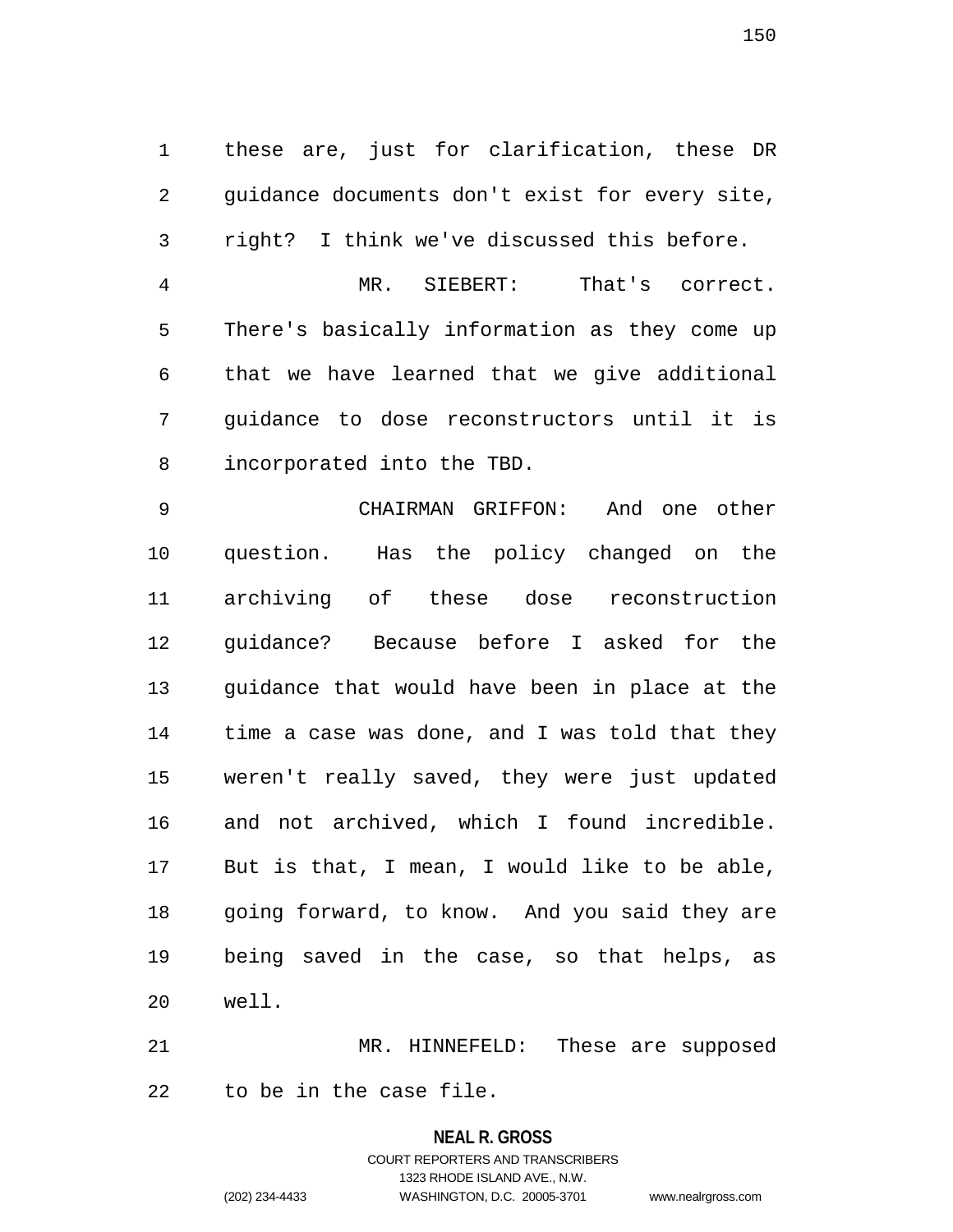CHAIRMAN GRIFFON: Yes. So I guess if it's in the case file that's a moot point, I guess.

 MR. SIEBERT: That's what we consider the archiving.

 CHAIRMAN GRIFFON: Okay, alright. DR. MAURO: I'm going to be a little provocative.

 CHAIRMAN GRIFFON: Sure. Not you, John. We only have seven minutes of provocation to --

 DR. MAURO: No, no. A lot of these special DR treatments for a particular case where we really get out and just take a closer look and do a better job, I'd like to know how many of those result in an increase in a person's dose as opposed to a decrease in a person's dose. So we are sharpening that pencil, and you always sharpen your pencil to get the guy's dose down. I'd like to hear a little more about that because I have to say I've been looking at an awful lot of these

### **NEAL R. GROSS**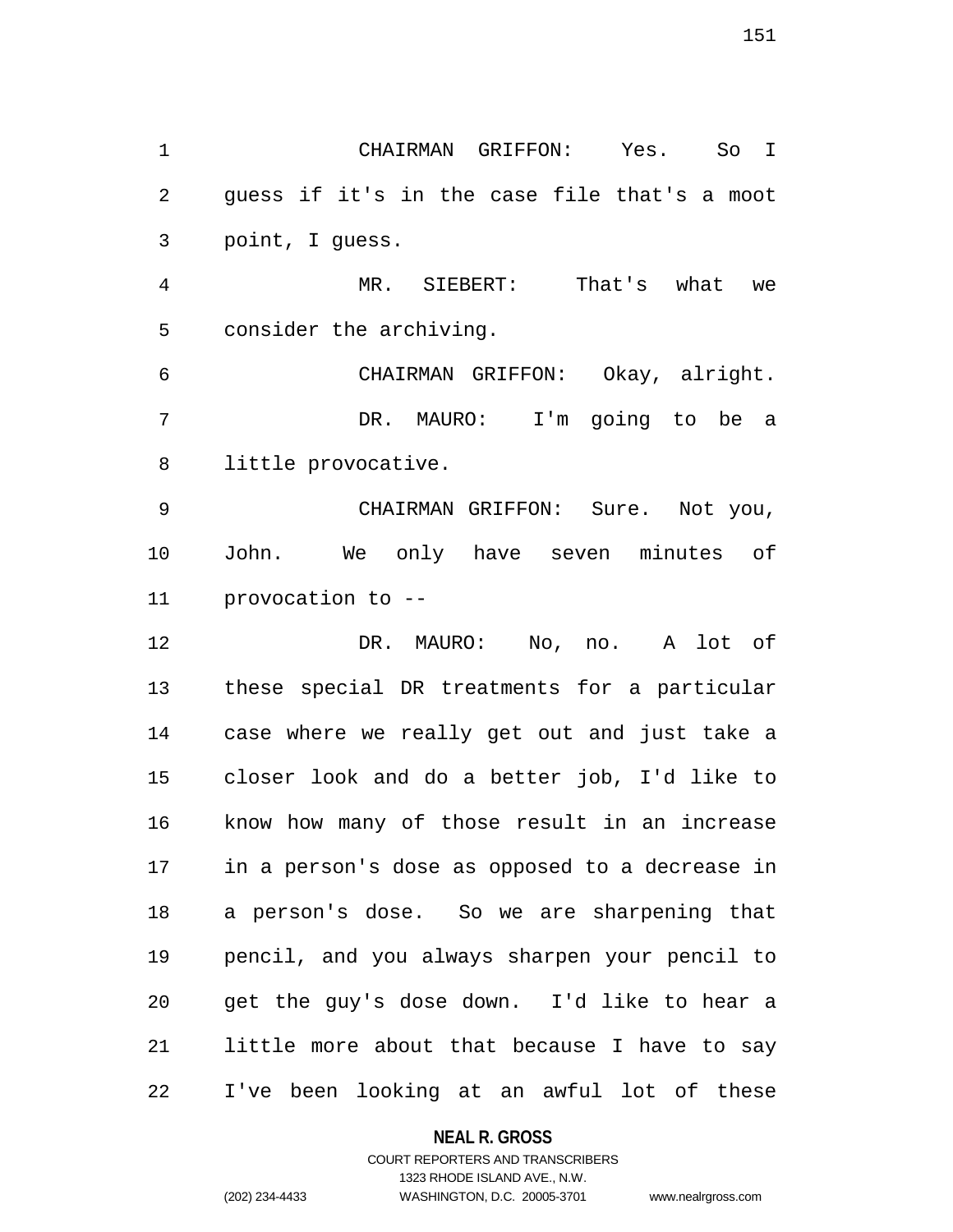things and I see refinements and refinements and a level of sophistication that are really, I mean, at a point that are really getting down there and they're chipping away and they go out and we got rid of another millirem. Listen, I have to say it because it's on my mind. I've been doing this too long. I'd like to see a little bit of when that sharpening occurs, yes, many times we find we have to increase the guy's dose because we're really not doing it the right way here. When we're dealing with the circumstances, it should go up. I have a funny feeling when we take a close look at that we're going to find that they're going down.

 MEMBER MUNN: Well, it's probably true --

 CHAIRMAN GRIFFON: I mean, to be fair, in some cases they're starting off with overestimating approaches, so you'd expect them to go down, right?

MR. HINNEFELD: I think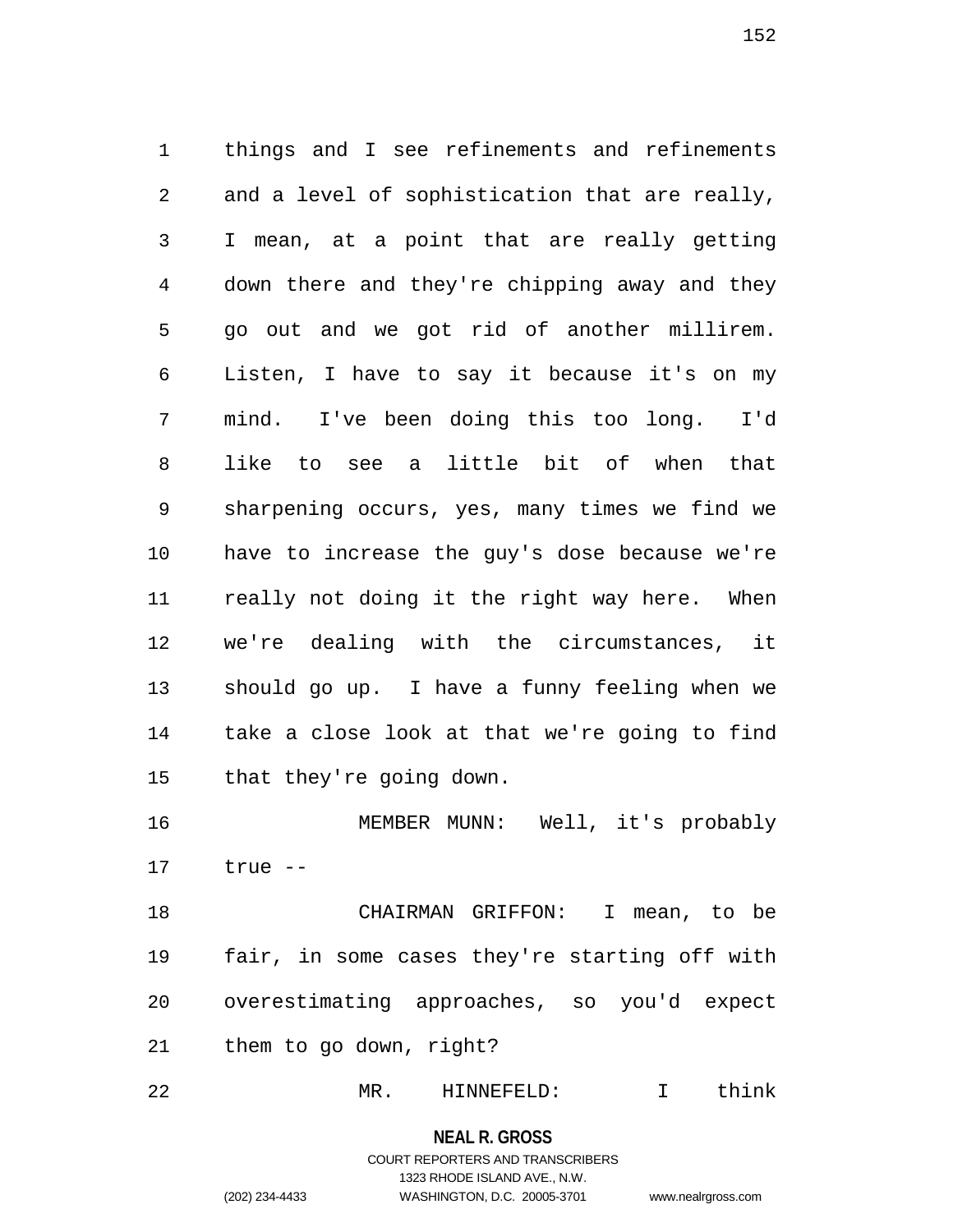systematically you will see more go down because of doing an overestimate first and determining whether that overestimating approach will answer the question or not. If that overestimating approach provides with some particular level of expedience, then there might --

8 DR. MAURO: Okay. Fair enough, fair enough.

 MEMBER CLAWSON: This is the same thing that I've been saying for years. So you use an overestimating approach to above get them 50 percent or whatever --

 MR. HINNEFELD: No, we can't get them above 50. We do an overestimating approach because we think by that overestimating approach we'll still be below the compensation line and it doesn't work out that way. It comes in above 45.

 MEMBER CLAWSON: This is what I'm saying. You initially start out with an overestimate, and if it goes over 50 then you

### **NEAL R. GROSS**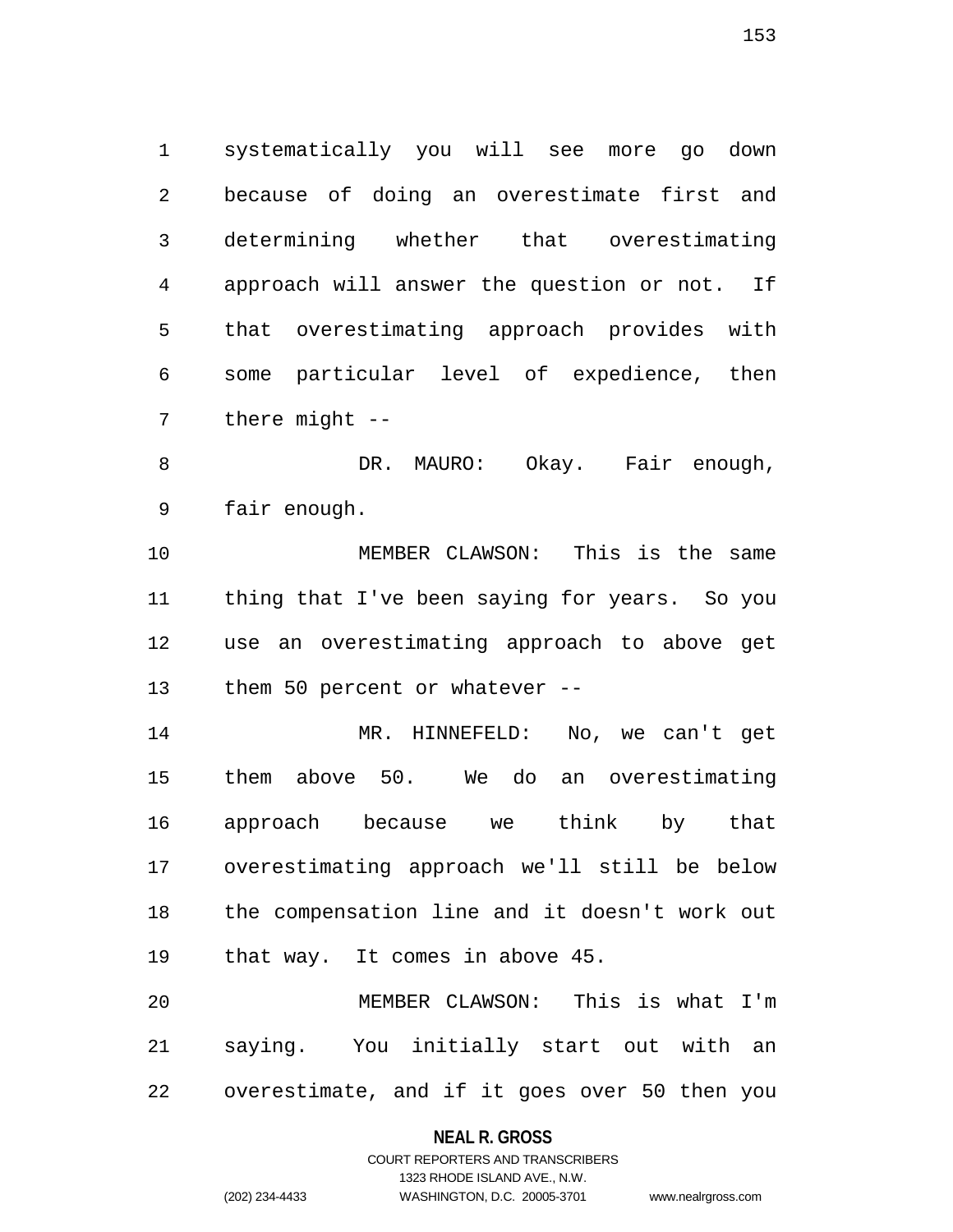start sharpening your pencil.

 MR. HINNEFELD: If it goes over 45 then we start sharpening the pencil. MEMBER MUNN: Overestimations are not permitted to go over 50 percent. CHAIRMAN GRIFFON: At least anymore. We learned that early on. 8 MEMBER CLAWSON: Wait a minute. Because what you're saying, that's when it starts, that's when the pencil is sharpened? 11 MEMBER MUNN: At 45. 12 DR. ULSH: At 45 percent. 13 MEMBER CLAWSON: Okay. I know, but that's the trigger, 45, not 50. Then that's when the sharpening starts going because you really stop -- it could be up in 70 or 80 or something like that, but you're stopping at 45, starting to sharpen your pencil because you can't compensate on an overestimate. CHAIRMAN GRIFFON: But then to get to John's question, I don't know that you

**NEAL R. GROSS**

COURT REPORTERS AND TRANSCRIBERS 1323 RHODE ISLAND AVE., N.W. (202) 234-4433 WASHINGTON, D.C. 20005-3701 www.nealrgross.com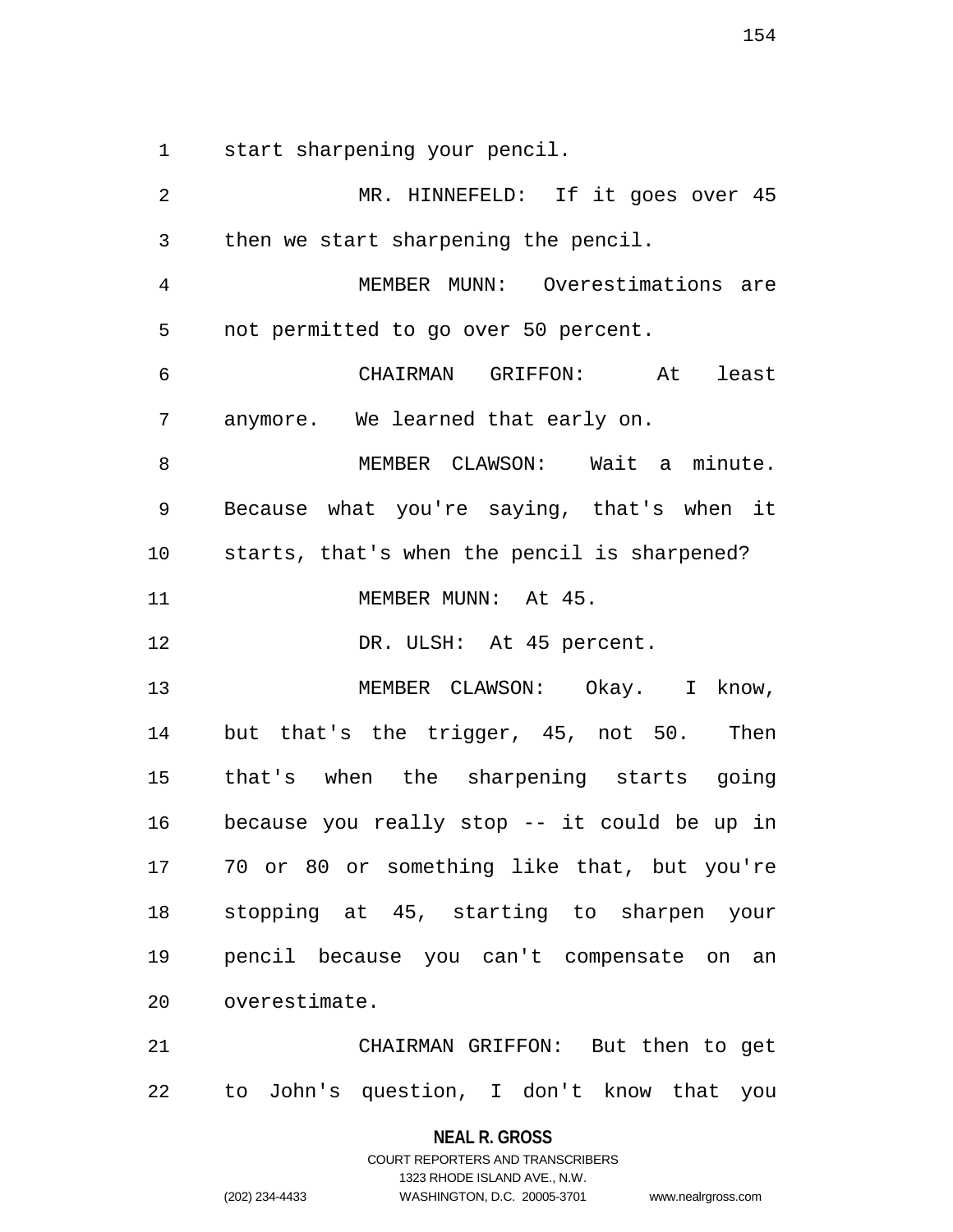would have the data to indicate when you triggered at 45 but overestimating and then you reassessed the case which way they went.

 MR. HINNEFELD: I don't know an easy way to find that, no.

 MEMBER CLAWSON: If you have an overestimating --

 CHAIRMAN GRIFFON: I expect most of them to go down, but some might go up and that would be an interesting split to look at anyway.

 MEMBER MUNN: But what you want is the best calculation so that if your overestimate doesn't give you the best calculation you want the best calculation.

 DR. MAURO: Very often you're in this nether land where you're really not sure and you have no alternative but to give the benefit of the doubt, so there are some places where we just don't sharpen it any further. Leave it alone, leave it alone. And that's

what I wanted to offer up.

### **NEAL R. GROSS**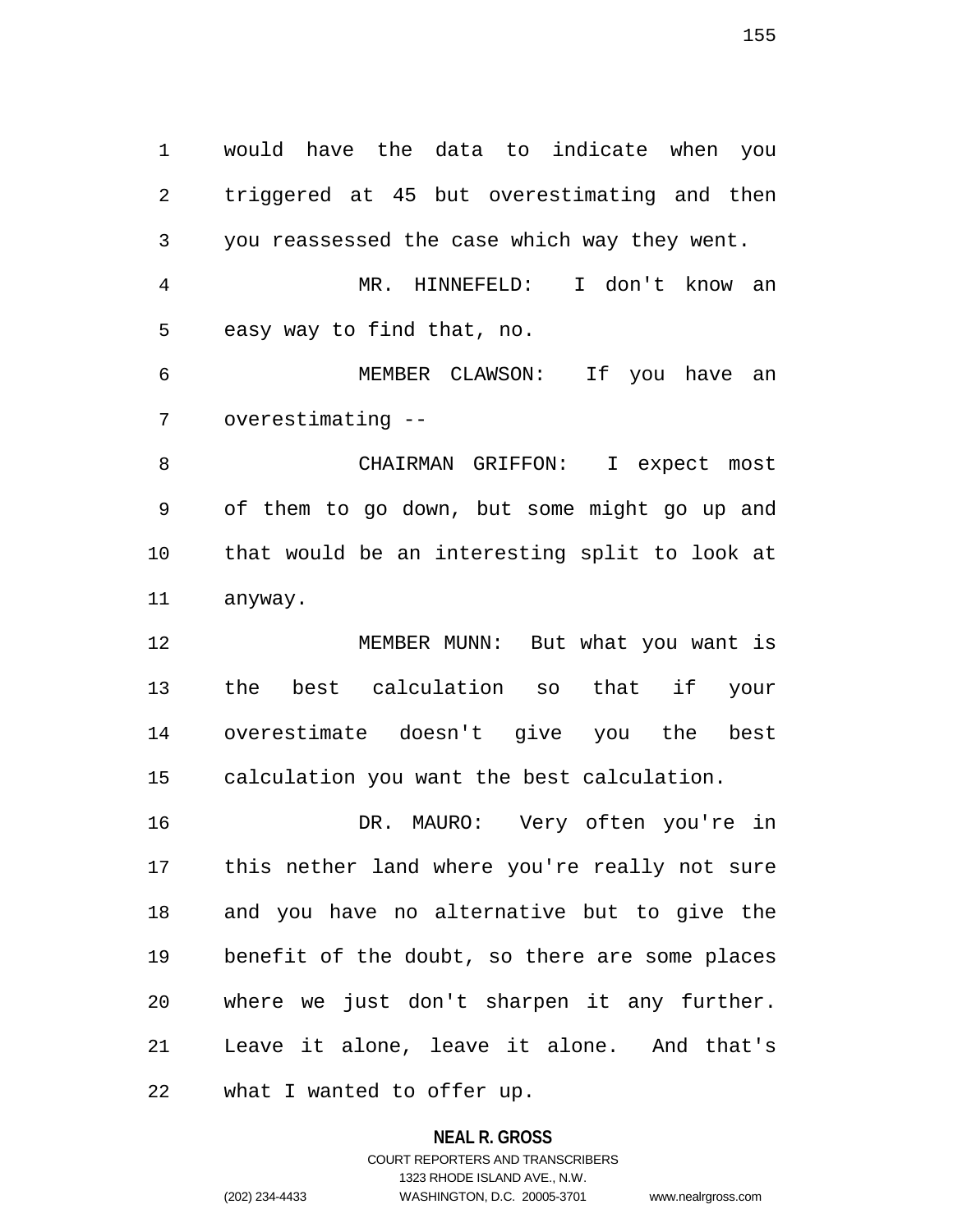1 MEMBER CLAWSON: And my understanding, as small as it is on this, is that if you guys do an overestimating approach to it and they come nowhere near 45 percent or whatever, then that's where you say, well, you know, they can't be compensated. And this is where some of the people get into an issue of watching, well, last time I was 44 and now I'm 38, and this is where one of the issues come in. But my understanding of the overestimating is to even see if there's a remote possibility that they were exposed.

 MR. HINNEFELD: If there is an overestimating approach that saves you some amount of time.

 DR. MAURO: See, I would come at the problem, I'm going to do everything I can to give this guy the most dose I can give him without being unreasonable. You see, it's a philosophy. That is, you say you try to do realistic estimates -- but I'm confronted with

a quy  $-$ 

### **NEAL R. GROSS**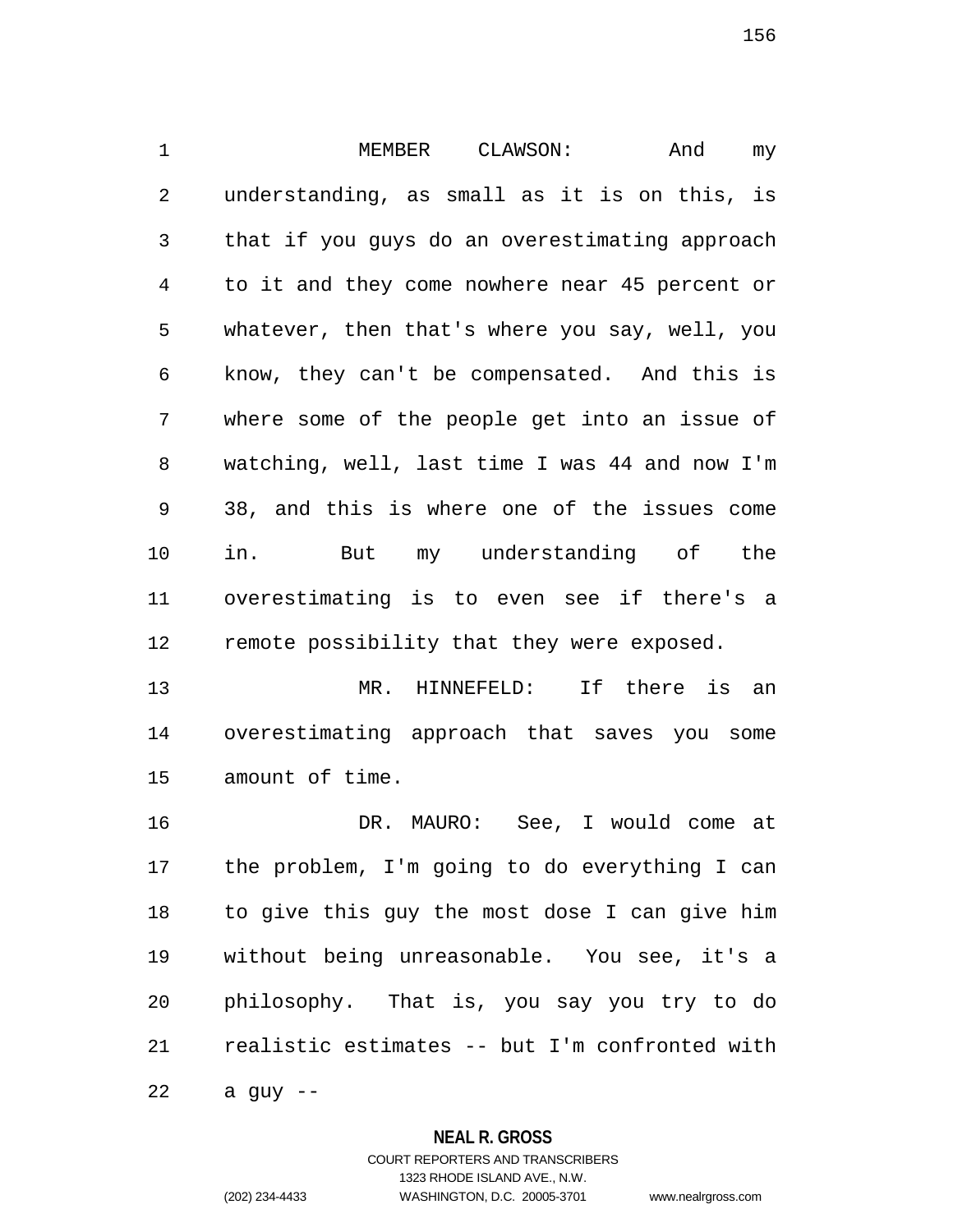CHAIRMAN GRIFFON: No, I think that's the first triage is --

 MR. HINNEFELD: Well, I think, John, you're espousing a philosophy that I don't think we have a different philosophy. I mean, our dose reconstruction techniques assign a lot of dose that, for instance, an epidemiology study would not. They would never use our dose reconstruction to do epidemiology. So we have techniques that are favorable. We want to make sure we don't cheat the claimant. The claimant at least gets a fair shake. If he gets better than a fair shake I don't really care as long as that's the best we can do. Like you say, if there's this area of uncertainty, that's why your technique then is a claimant-favorable technique, not an overestimating technique but a claimant-favorable technique. I believe that's built into our best-estimate approach is what you're talking about.

And, Brad, to your point, I'm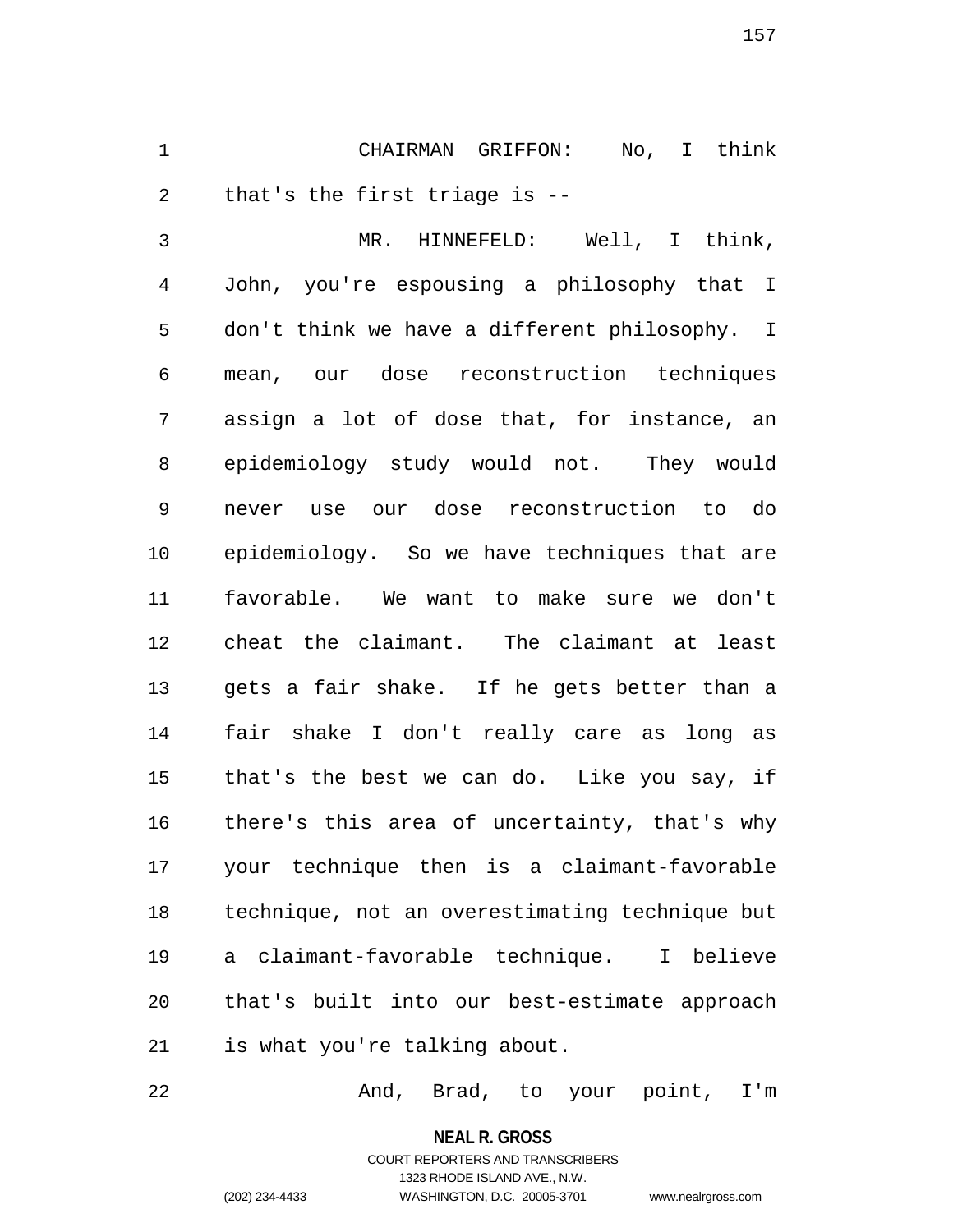fully cognizant of the heartache it causes, the confusion and the antipathy it engenders when we send a dose reconstruction that's 40 percent and the person gets another cancer and we do it again and it's 30 percent.

 CHAIRMAN GRIFFON: The second cancer is --

8 MR. HINNEFELD: It's completely illogical, and it happens far more, it happens far more than we thought it would when we started the program. So having said that, I think a legitimate argument here is should we even be overestimating at all at this point? There's a total of 1500 claims waiting for us to do dose reconstruction compared to 10,000 a few years ago. The oldest one, except for these outliers where we can't get an SEC through so there are a few oddball things that are holding some up, but except for those outliers everything is done in a year and almost in nine months. In another couple of weeks, everything will have been done in nine

#### **NEAL R. GROSS**

### COURT REPORTERS AND TRANSCRIBERS 1323 RHODE ISLAND AVE., N.W. (202) 234-4433 WASHINGTON, D.C. 20005-3701 www.nealrgross.com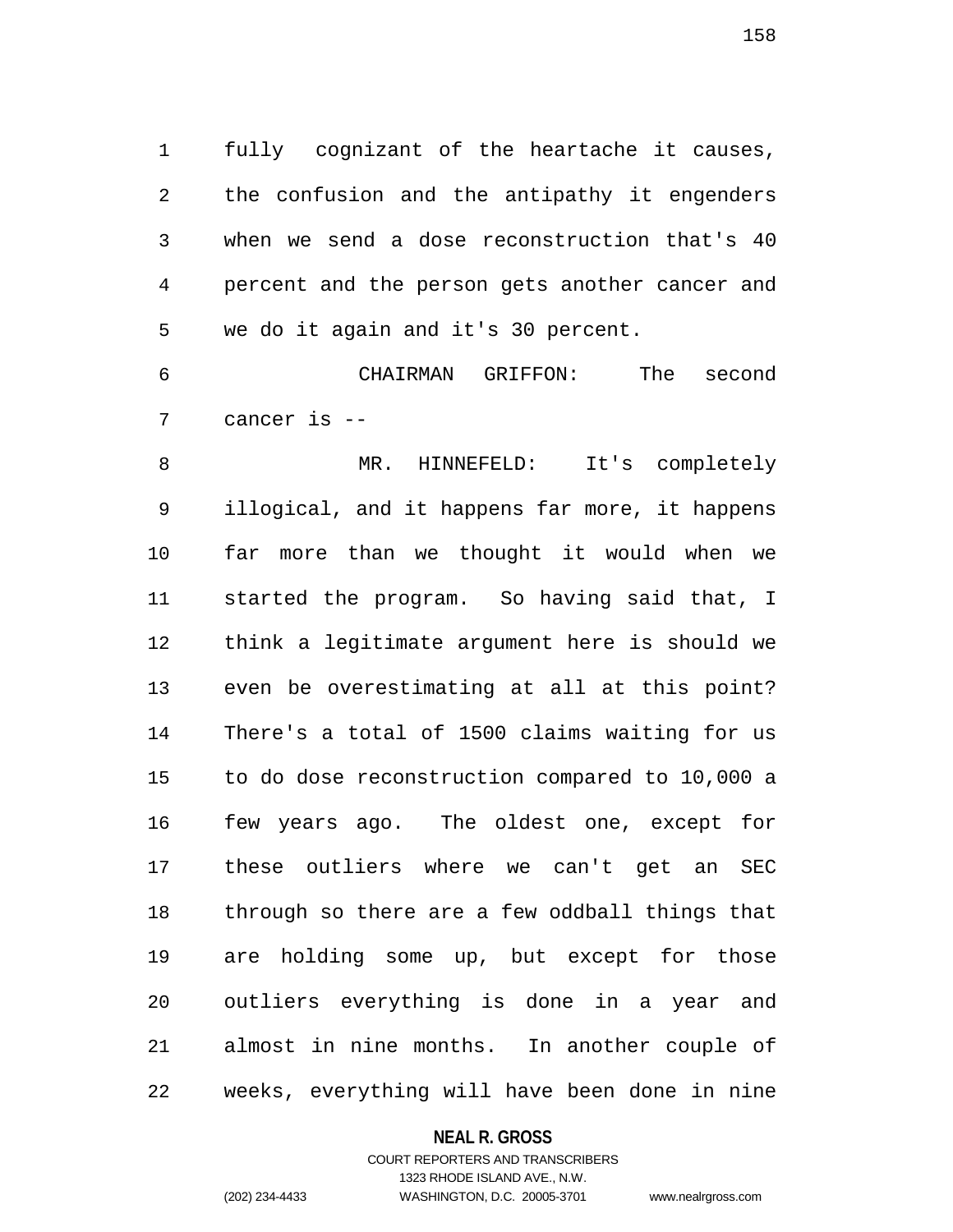months from the time we get it, except for some oddball.

 CHAIRMAN GRIFFON: Yes, maybe you should eliminate the overestimating --

 MR. HINNEFELD: So the argument here is should we even be doing overestimates, even if it is expedient? That's a legitimate argument. And I have to go back and look, but I think there might be a theme to that in some of the ten-year review drafts that are out there. Now, there are draft part one's to most of the ten-year review report, and you can find them on our web site. I've got to find a link to what's called the docket because they're collecting comments on this, as well. But you can find those ten-year reports part one drafts on our web site and see if that satisfies, see if some of the stuff that's in there captures this issue appropriately.

 CHAIRMAN GRIFFON: Well, I know we raised the concern in the first 100 cases

#### **NEAL R. GROSS**

COURT REPORTERS AND TRANSCRIBERS 1323 RHODE ISLAND AVE., N.W. (202) 234-4433 WASHINGTON, D.C. 20005-3701 www.nealrgross.com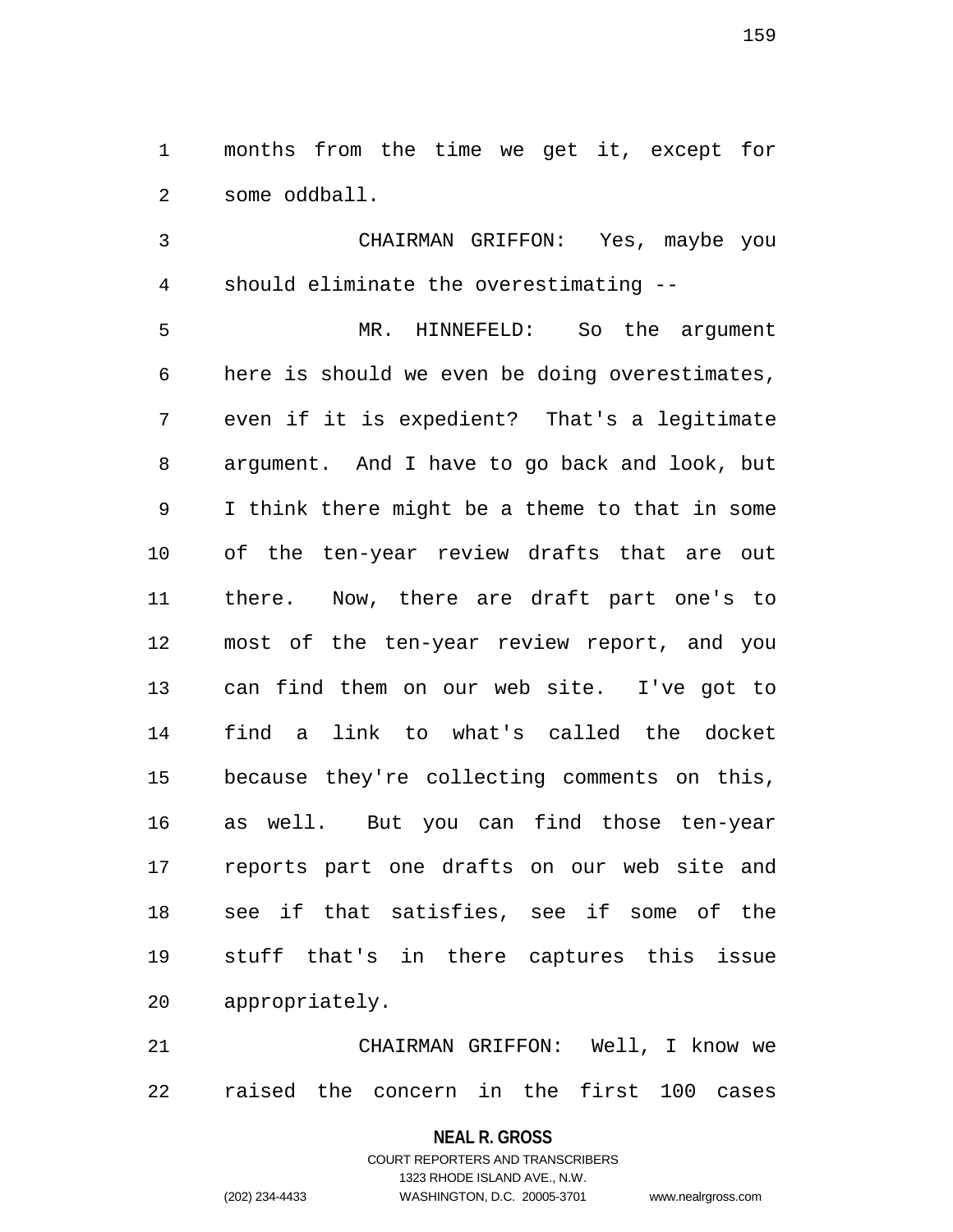review, too, but now it might have more merit because, like you said, the back load is gone. MEMBER CLAWSON: That's where we got into this whole overestimating was because of the backlog. We had numerous -- MR. HINNEFELD: And they were years and years older and 10,000 of them -- MEMBER CLAWSON: And I realize that, and that's kind of -- you've got to understand I'm looking at it from a claimant or something like this that doesn't see all of this internally. MR. HINNEFELD: And those people all write to me, Brad. I don't see everyone, but I see it -- 16 MEMBER CLAWSON: And I understand. It's hard for us as a group that's been involved in this to even capture it sometimes. That's just kind of hard. MR. FARVER: Well, one of our actions, we have two cases from the 8th set, I believe it's the 8th set, that we're supposed

> **NEAL R. GROSS** COURT REPORTERS AND TRANSCRIBERS

> > 1323 RHODE ISLAND AVE., N.W.

(202) 234-4433 WASHINGTON, D.C. 20005-3701 www.nealrgross.com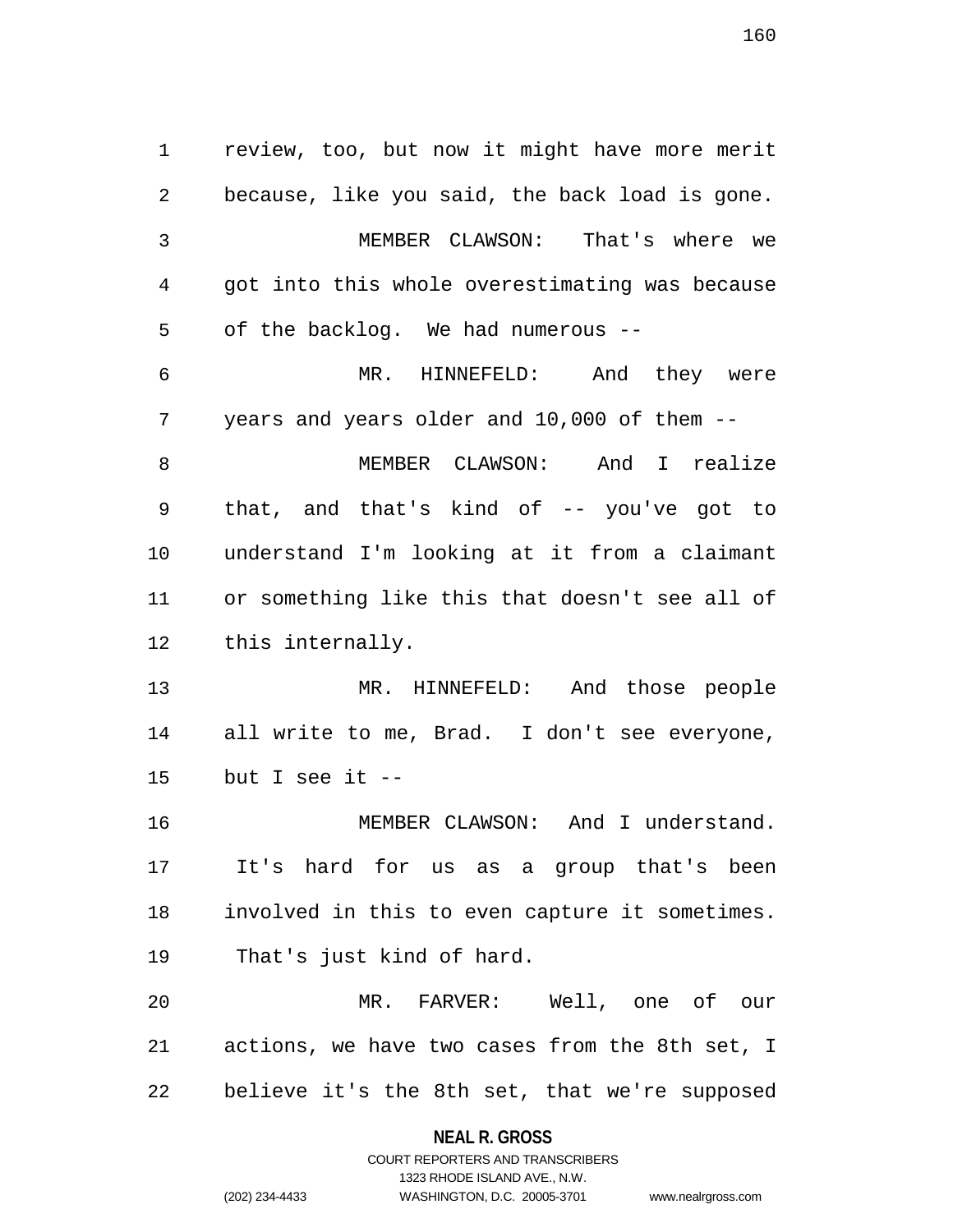to look at and have been reworked, reworked cases that we're going to go back and look at and do a comparison between what was done for the original DR and then what was done in the rework so we can see what went up and what went down. And I hope to have those ready for the next Subcommittee meeting to show you, you know, just so you can see what happens when they do a rework.

 CHAIRMAN GRIFFON: Okay. I suggest we -- do we want to finish 155? There's a couple more. One of them is the chooser thing again I think, which I think is the same response maybe.

 DR. ULSH: Well, we just did 155.4, and I can tell you that 155.6 our response says it's the same as 155.4.

 CHAIRMAN GRIFFON: Right. That's what I thought. What about 155.7 while I'm cut-and-pasting?

MR. SIEBERT: That's the chooser

one.

# **NEAL R. GROSS**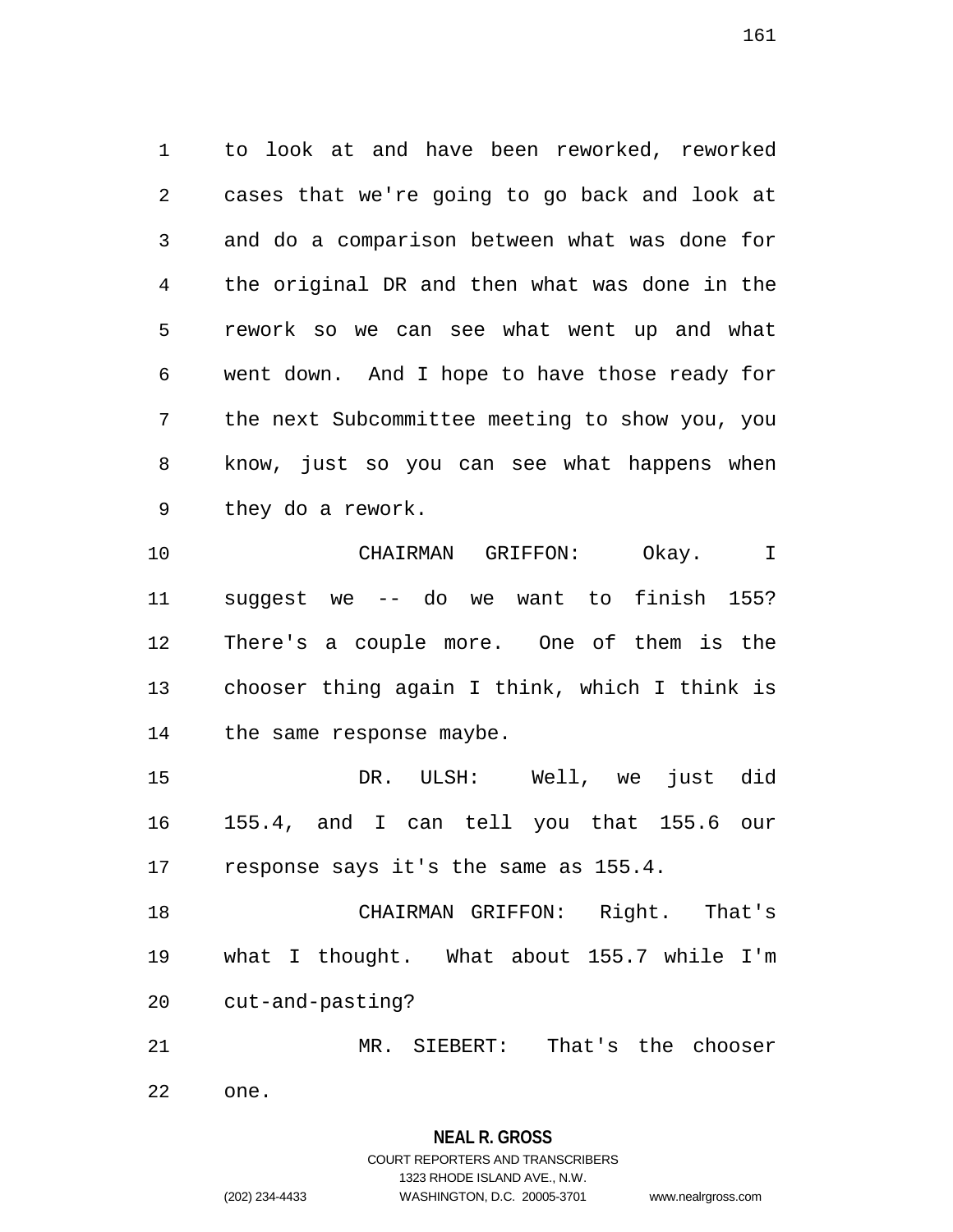MR. FARVER: So that completes 155. MR. HINNEFELD: So does our work on the chooser satisfy those claims, as well, that the chooser was more, whatever we did for -- CHAIRMAN GRIFFON: Well, SC&A is going to review that. 8 MR. HINNEFELD: Oh, okay. CHAIRMAN GRIFFON: And then I think, where was that originally? Was that in 151.1? Was that chooser? MR. FARVER: 152.6. MR. SIEBERT: Correct. This is Scott. Can I go back? 155.4 and 6, what was the resolution on that? What's the step forward? DR. ULSH: SC&A to consider our response. CHAIRMAN GRIFFON: Yes. MR. SIEBERT: Because all our response is, is what we are putting in the TBD what's in the DR guidance. For .4 and .6, all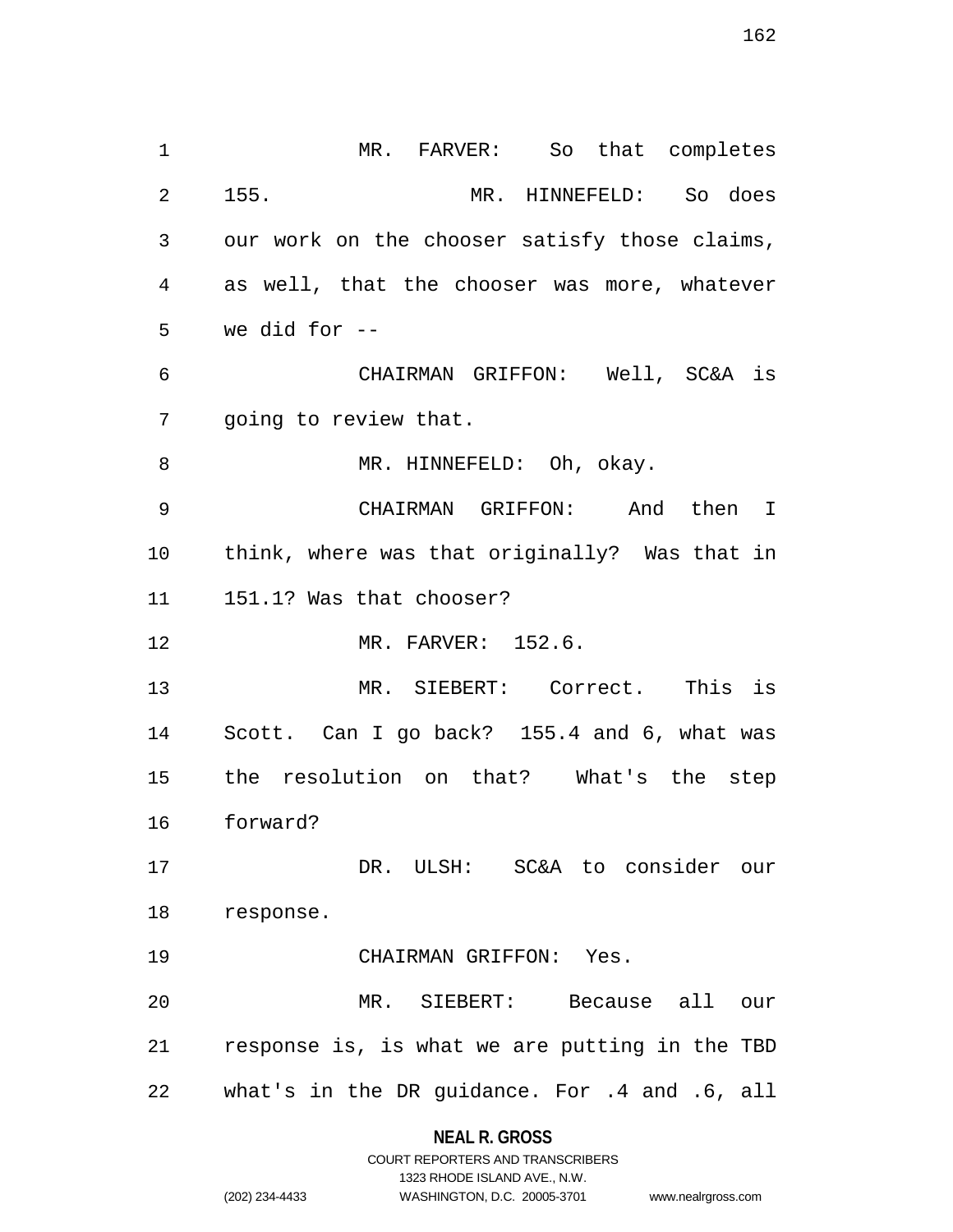they asked us was to document -- we already hashed all this out.

 CHAIRMAN GRIFFON: Right. Yes, I think we can close that, actually. Good point, Scott. Thank you.

 DR. ULSH: So that was 155.4 and 6?

 CHAIRMAN GRIFFON: Yes. If that language is acceptable, I think that -- yes, we got kind of sidetracked on the DR guidance and where it was and all that. But SC&A agrees with that, correct? Okay. So we'll close this, Scott.

14 MR. SIEBERT: Thank you.

 CHAIRMAN GRIFFON: Thank you for bringing that up. So that was 155.4 and .6, correct?

18 MR. SIEBERT: Correct.

 CHAIRMAN GRIFFON: So I'll change that. Okay. And then I think it's 12:05. I propose we break for lunch and take until 1 or 1:05, whatever. One-ish. On the phone, you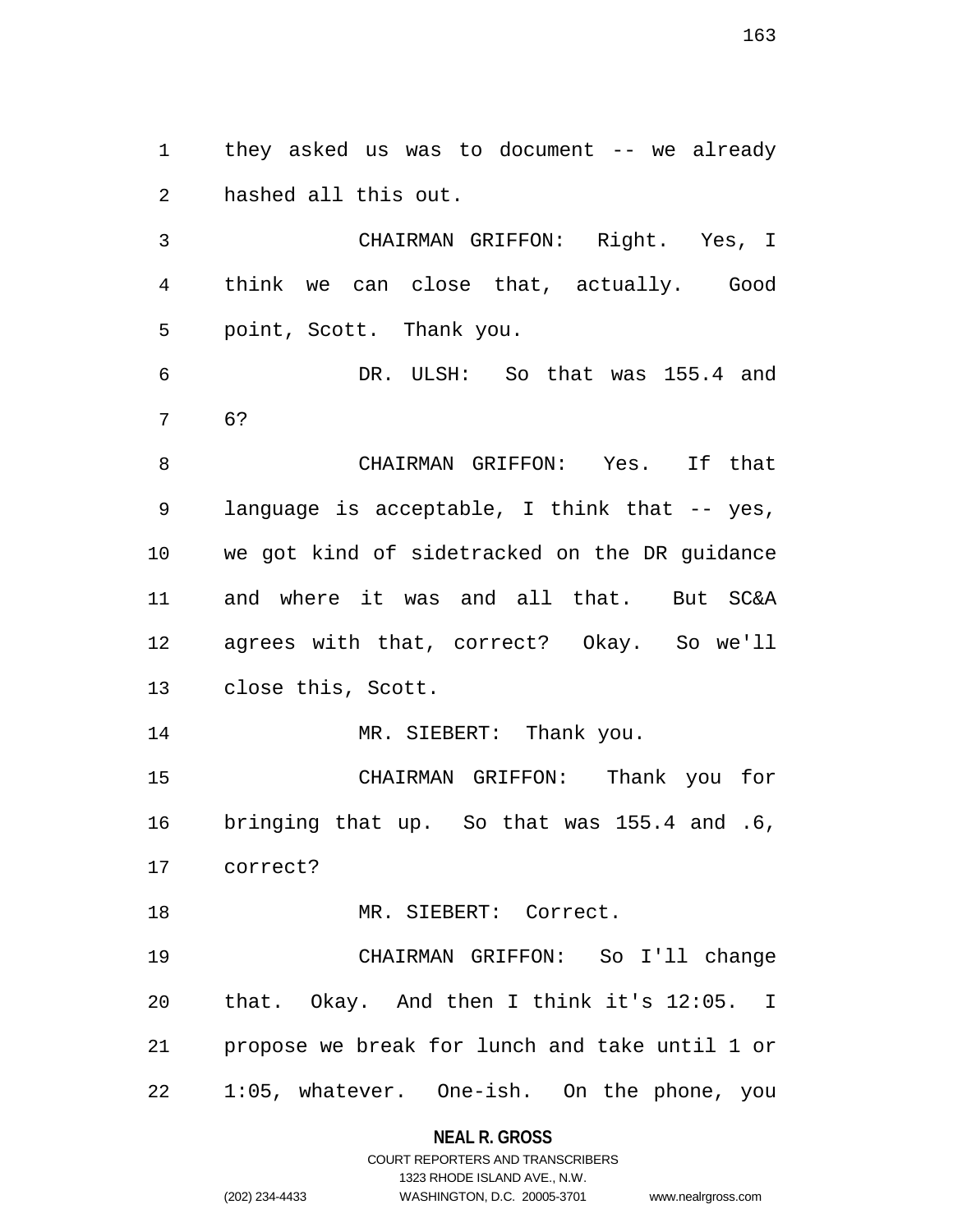know, we tend to be a little late coming back from lunch, but we'll try for 1:05 for sure. Alright. Thank you all. We're breaking from the record.

 (Whereupon, the above-entitled matter went off the record at 12:04 p.m. and resumed at 1:08 p.m.)

 MR. KATZ: So good afternoon. We're rejoining after lunch. It's the Advisory Board on Radiation and Worker Health Dose Reconstruction Subcommittee. Let me just check and see that we have some folks on the line, starting with Bob. Are you there? Robert Presley?

 MEMBER MUNN: I guess he went to work.

 MR. KATZ: Okay. No Bob at this moment. How about Scott, are you on the line with us now?

MR. SIEBERT: I am here.

MR. KATZ: Great.

MEMBER MUNN: You're very weak,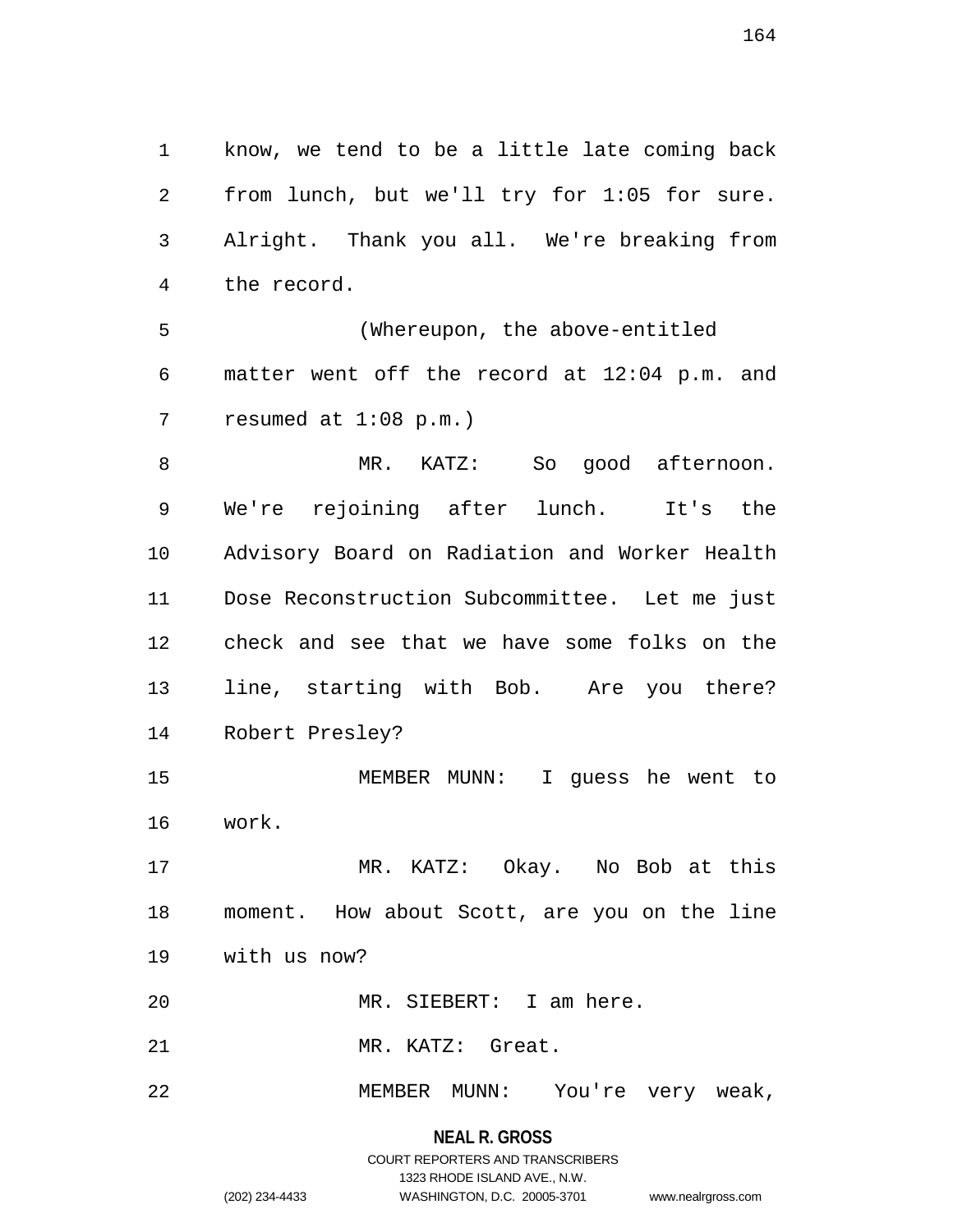Scott.

| 2  | MR. KATZ: Okay. That's it.                     |
|----|------------------------------------------------|
| 3  | CHAIRMAN GRIFFON: Okay. We left                |
| 4  | off on the 8th set of cases. I have item       |
| 5  | number 156.1. I don't know if -- do you have   |
| 6  | some progress on that?                         |
| 7  | DR. ULSH: That's where I'm at,                 |
| 8  | too, Mark. This is another one of those work   |
| 9  | location questions that we're all so fond of,  |
| 10 | and the finding is that, after reviewing the   |
| 11 | DOE records, SC&A does not believe that NIOSH  |
| 12 | assigned the Energy employee to the proper     |
| 13 | work locations during select periods of        |
| 14 | employment. DOE records indicated that the     |
| 15 | employee was monitored for neutron exposure in |
| 16 | 1998 and 1999. However, NIOSH placed the       |
| 17 | employee in 200 F facility during those years  |
| 18 | and did not assign any neutron doses.          |
| 19 | So we provided an initial response             |
| 20 | on this, and that is, the specific concern     |
| 21 | mentioned was that 200F was used as a          |
| 22 | representative facility in '98 and '99, even   |

# **NEAL R. GROSS**

# COURT REPORTERS AND TRANSCRIBERS 1323 RHODE ISLAND AVE., N.W. (202) 234-4433 WASHINGTON, D.C. 20005-3701 www.nealrgross.com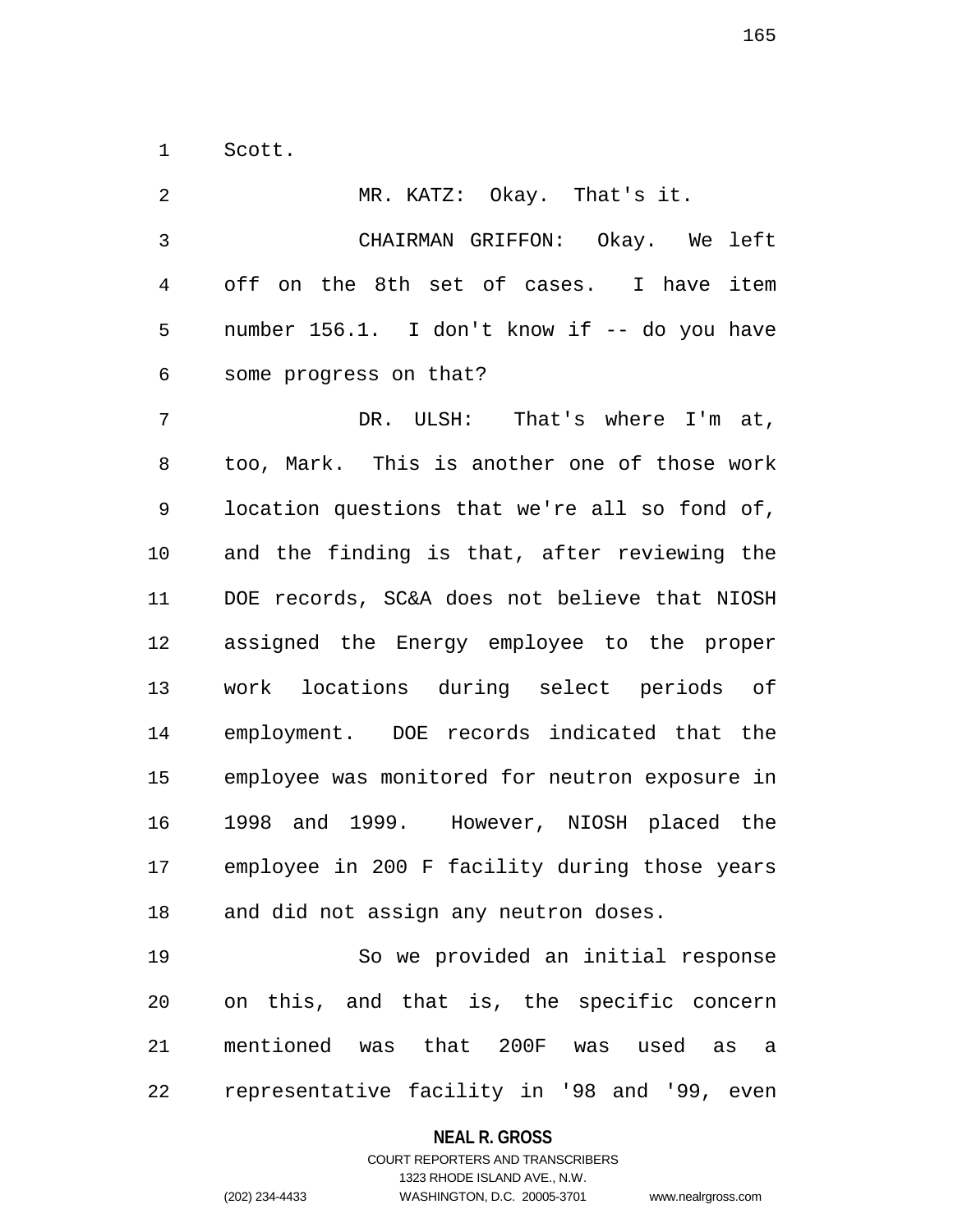though zeros were reported for neutrons for two cycles in '98 and the first six cycles in 1999. The implication of the comment was that a facility with neutrons should have been used instead. The locations reported on the whole body counts are 735 for 1998 and 241H for 1999. The TLD dosimeters issued at Savannah River for these years contained neutron TLDs. Information in the Site Profile gives 735 as their Rad and Environmental Science Building that analyzed environmental and bioassay samples and external dosimetry and that the radionuclides involved were fission activation products. 241H is at the H area tank farm for which the radionuclides concerned are fission products. Based on that information, use of a facility with neutrons was not supported. The photon energy mix is the same for 200F and 200H so the use of the 200H facility in the tool and report would have no effect on dose. So, basically, I think the heart

of the matter is the interpretation of those

# **NEAL R. GROSS** COURT REPORTERS AND TRANSCRIBERS

1323 RHODE ISLAND AVE., N.W. (202) 234-4433 WASHINGTON, D.C. 20005-3701 www.nealrgross.com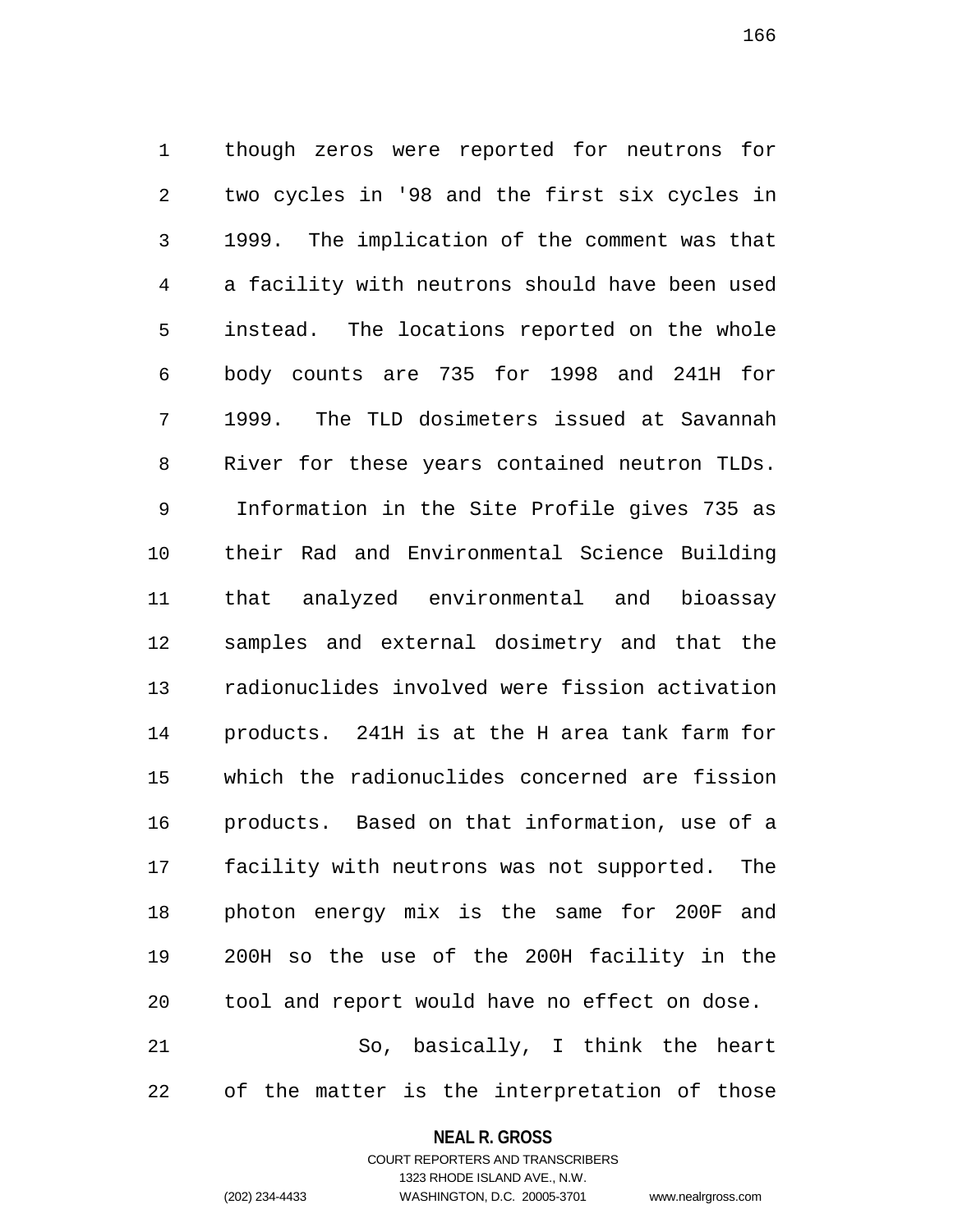zero results for the neutron dosimetry. I think SC&A interpreted those zeros to be indicative of a neutron exposure potential, but our response is that during that time period, the dosimeter issued by Savannah River had neutron TLDs in it. So that doesn't necessarily indicate a neutron exposure potential.

 MR. SIEBERT: And, Brant, I just want to point out, too, that there's one single response in this for .1 and for .5. The updated response is a single response at 13 the very end of both of those responses.

 DR. ULSH: Thanks, Scott. Yes, I missed that. Alright. Let me give you the other part of it. The cancer diagnosis in this claim is prior to the zero dosimeter results for neutrons in '98 and '99 described in the finding. Cycles 11 and 12 were dosimeters that were issued in November and December of '98. The diagnosis date was July 26th, 1998. Therefore, it is noted in the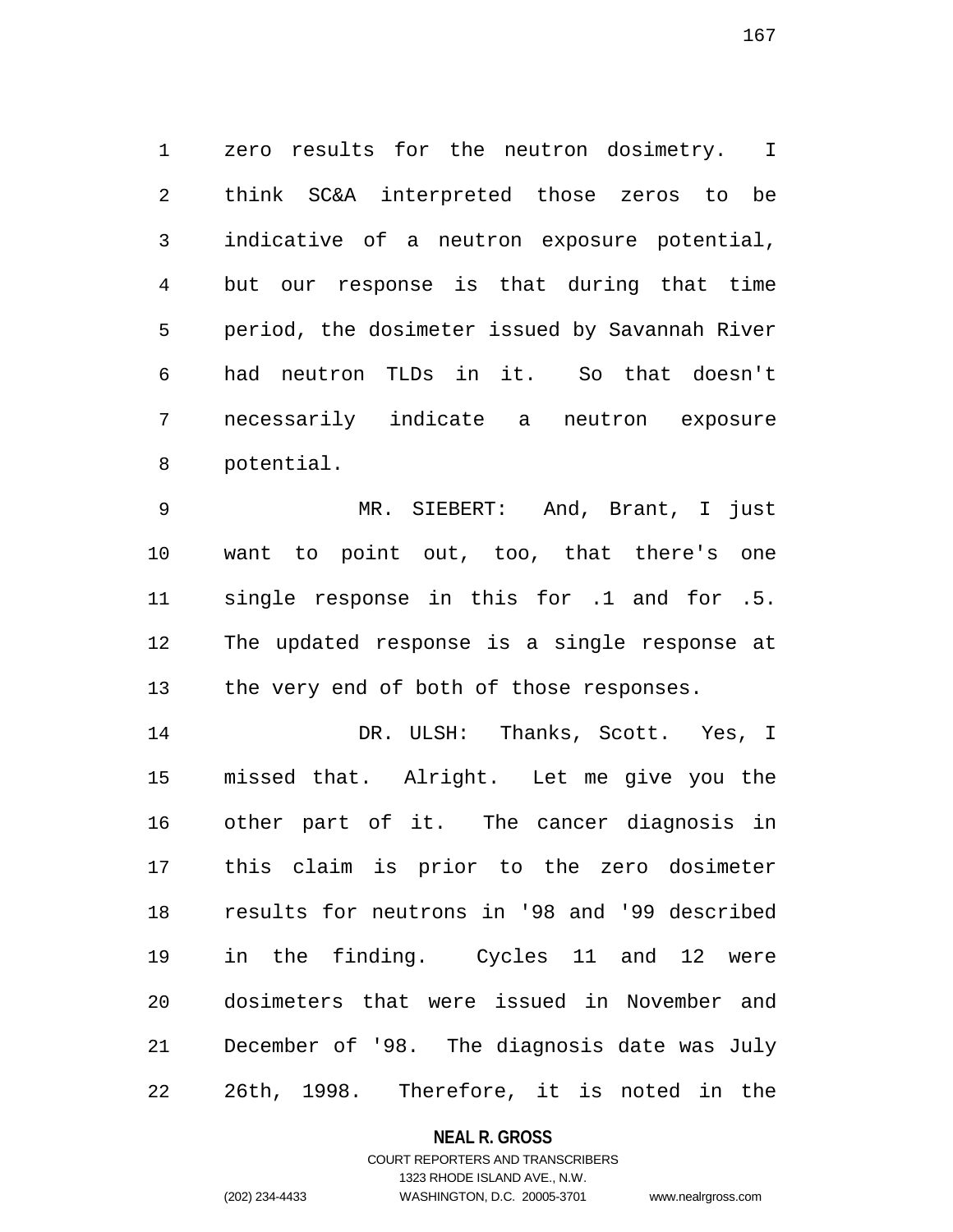dose reconstruction these potential doses were not included in the dose used to estimate the PoC. Yes, thanks, Scott, that made it even easier.

 MEMBER MUNN: Yes, that's certainly all cleared up.

 CHAIRMAN GRIFFON: And, Doug, have you had time to --

 MR. FARVER: No, all I've had is 20 seconds to look it over. I mean, the second part of it, I mean if that was after the diagnosis date, that does explain that part and why it was not, why there were no neutron doses for '98 and '99. I always find the work location was a little fuzzy, so I have to go back and look at those. But you can probably go ahead and close the, what was that? 155.6? DR. ULSH: 156.1.

MR. FARVER: 156.5.

CHAIRMAN GRIFFON: so .5 parts

you're saying you're comfortable with?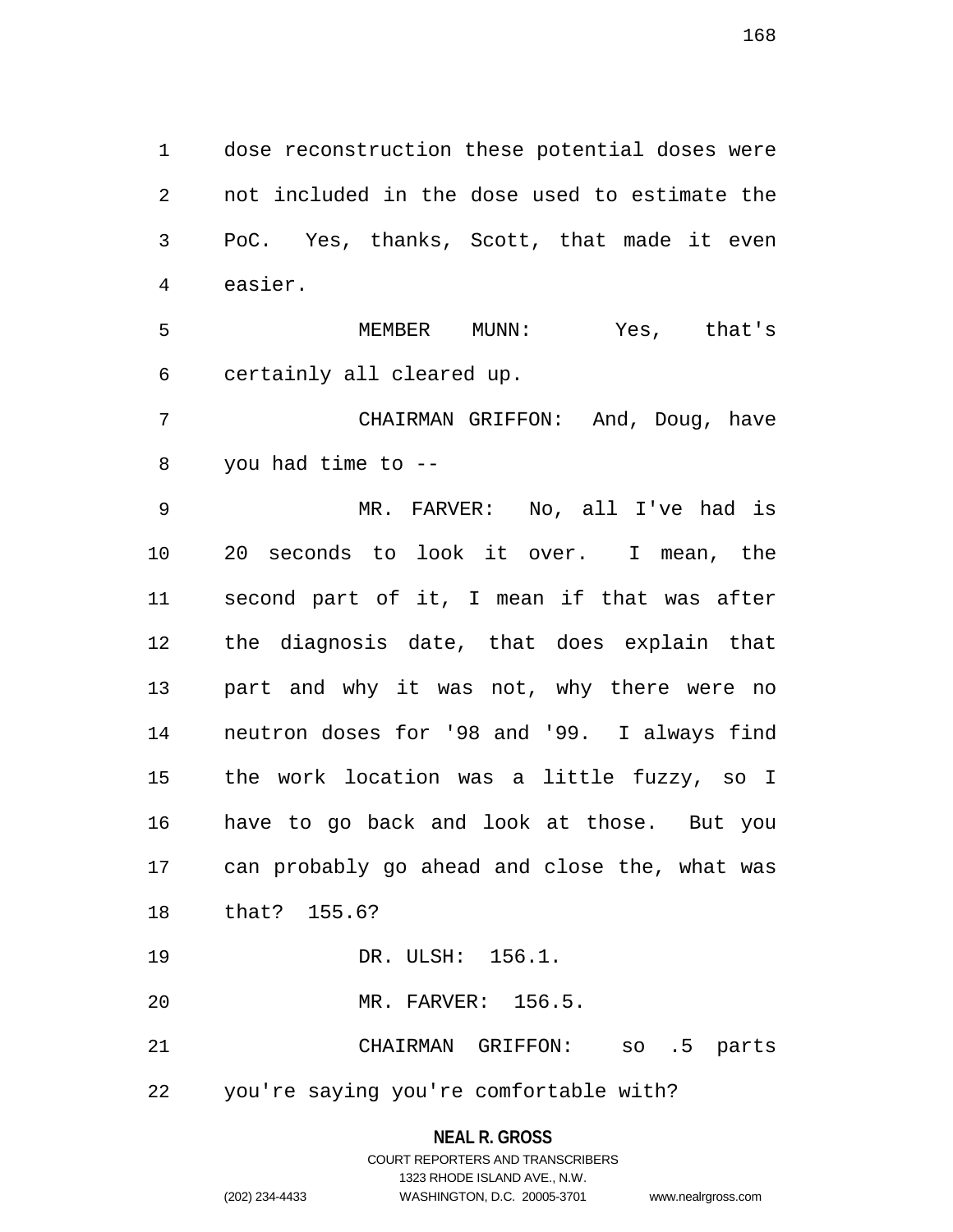MR. FARVER: Yes. I mean, I have to verify that that's after the diagnosis date, but I believe Scott.

 CHAIRMAN GRIFFON: Okay. But .1 you need time to review?

 MR. SIEBERT: And let me point out, this is Scott, the reason I answered both of those together is they really went back to the same question. Point five is missed neutron dose, but it's based on the idea of -- we didn't assign it because of worker location, which obviously goes back to .1. And really the bottom line for all these is when the individual did begin to be monitored for neutrons it was about four or five months after the date of diagnosis. And in the '98 time frame, we would consider an individual would be monitored for neutrons if needed because they had neutron dosimetry.

 MR. FARVER: Yes. We'll go ahead and close that one because I don't know how else to proceed on it. I mean, they were both

**NEAL R. GROSS**

COURT REPORTERS AND TRANSCRIBERS 1323 RHODE ISLAND AVE., N.W. (202) 234-4433 WASHINGTON, D.C. 20005-3701 www.nealrgross.com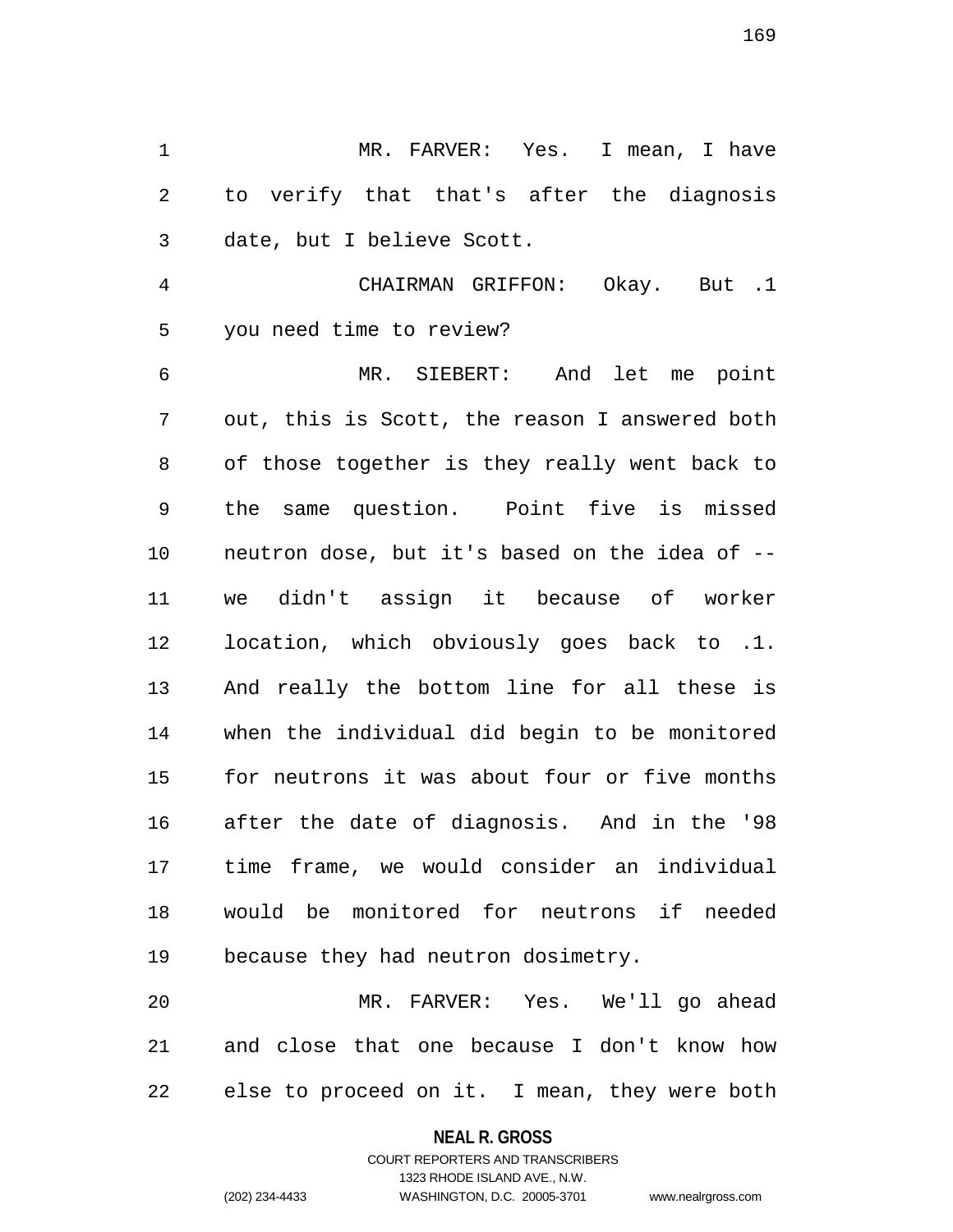linked together.

 CHAIRMAN GRIFFON: Okay. Anybody have any questions on that? MEMBER MUNN: No. This is pretty clean. CHAIRMAN GRIFFON: I mean, we've had this work location thing come up on other ones. In this case, you know, it's the diagnosis part that might rule it out and get rid of the overall question of -- 11 MR. FARVER: Oh, no, that's -- CHAIRMAN GRIFFON: Yes, it comes up from time to time, so we can close this one, yes. I was just asking if others -- alright. Let me document that, and the same for 156.5. We'll close that also. Alright, what's the next one? 18 DR. ULSH: I think the next one that we have action on is 163.4. Is that what you have, Scott? MR. SIEBERT: I've got 157.1 and .2. These are actually initial responses.

> **NEAL R. GROSS** COURT REPORTERS AND TRANSCRIBERS

1323 RHODE ISLAND AVE., N.W. (202) 234-4433 WASHINGTON, D.C. 20005-3701 www.nealrgross.com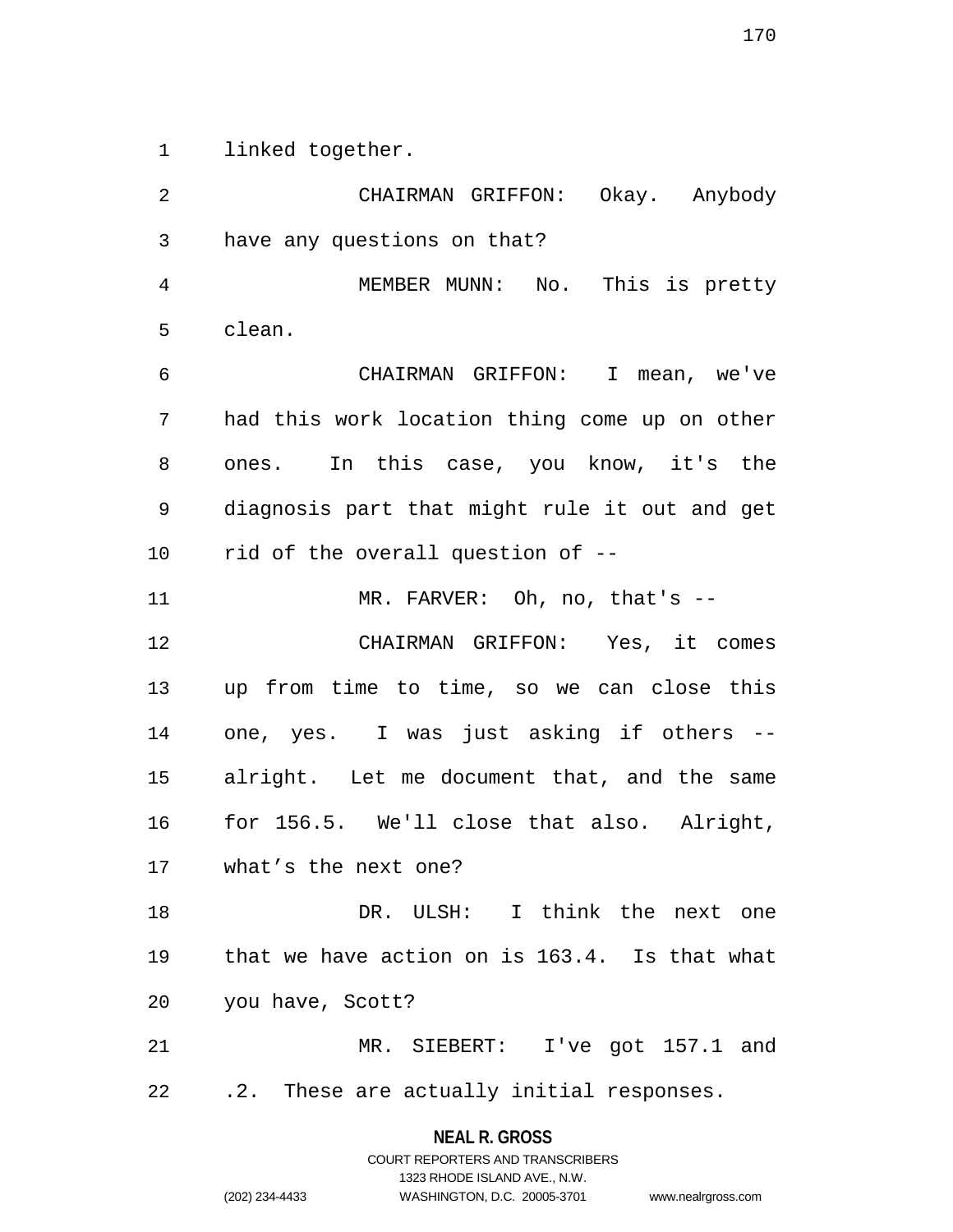MEMBER MUNN: Yes. We don't have anything on the matrix for them so far. CHAIRMAN GRIFFON: Did you send those initial responses? DR. ULSH: Scott, is this one of the ones that dealt with the glove box TIB, the discussion that we had? 8 MR. SIEBERT: No. DR. ULSH: Oh, okay. MR. SIEBERT: This is counting of zeros, and this was in, when Brant sent the things out on Friday, this was in the zip file. 14 MEMBER MUNN: In bright red. MR. SIEBERT: I printed it out. You're right. It is red, isn't it? MEMBER MUNN: Yes, it is. That's fine. Keeps us awake. MR. SIEBERT: Catch your eye. I knew it would be right after lunch. 21 MEMBER MUNN: Thank you so much. DR. ULSH: Oh, okay. I've got it

> **NEAL R. GROSS** COURT REPORTERS AND TRANSCRIBERS

> > 1323 RHODE ISLAND AVE., N.W.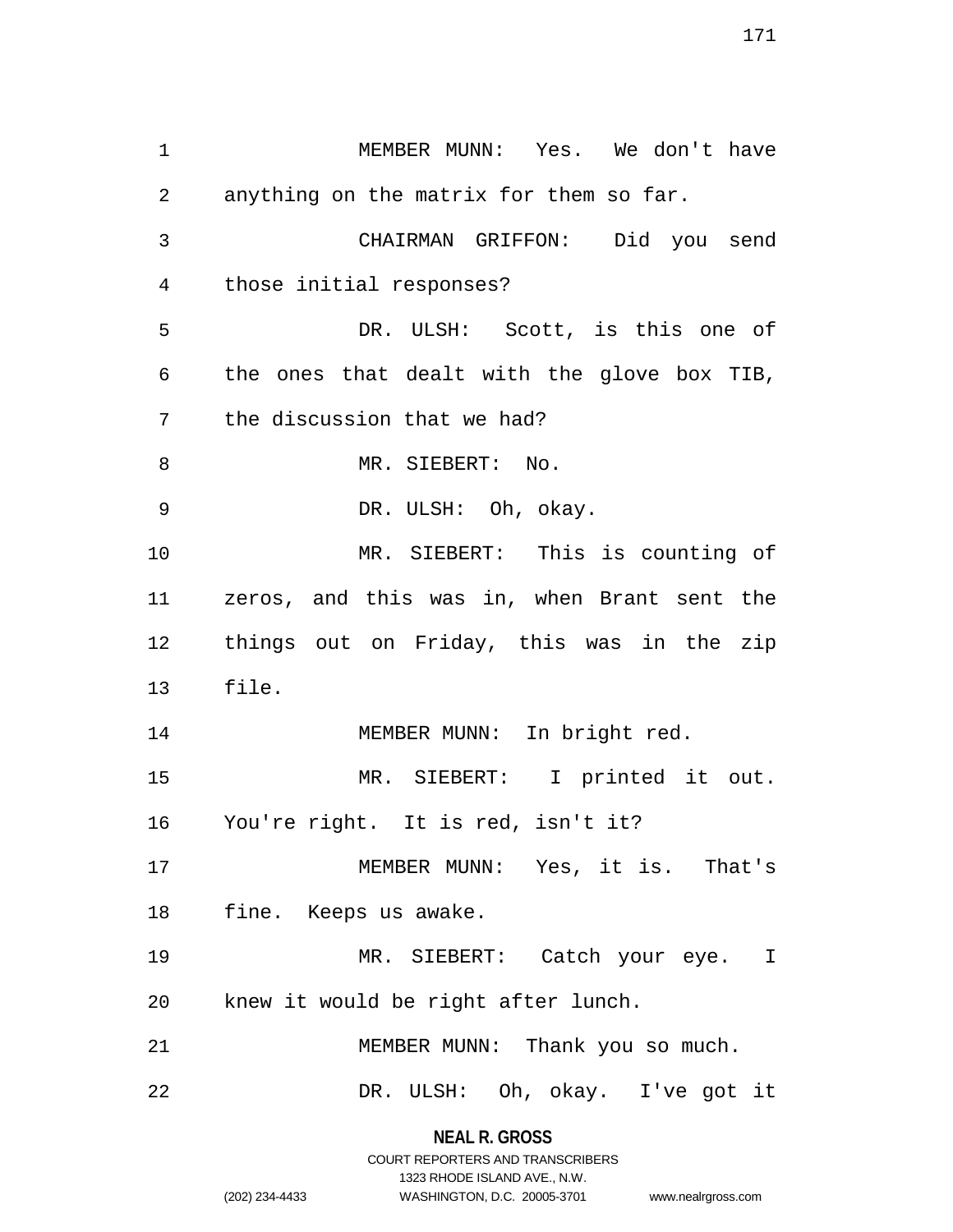now. Okay. This is a relatively long one. Scott, why don't you go ahead and give us the summary on that?

 MR. SIEBERT: Sure. If we go back -- I'll go back, I don't want you to go back - - to the matrix, the two findings are failure to properly account for external photon dose during all years of employment and lack in consistency in assigning missed photon dose. What they both tie back to is the assignment of zeros when we have nothing in the monitoring record.

 So what we have done with the claim, and the reason we have an initial response now is because it was pretty complicated to go back into, we have the 19, I mean 19, that's how old I'm thinking, the 2006 version which is what SC&A reviewed. We based missed dose in zeros, especially during the 1956 to '64 time frame, that the individual was monitored when he needed to be monitored. In other words, when there were no dosimetry

### **NEAL R. GROSS**

### COURT REPORTERS AND TRANSCRIBERS 1323 RHODE ISLAND AVE., N.W. (202) 234-4433 WASHINGTON, D.C. 20005-3701 www.nealrgross.com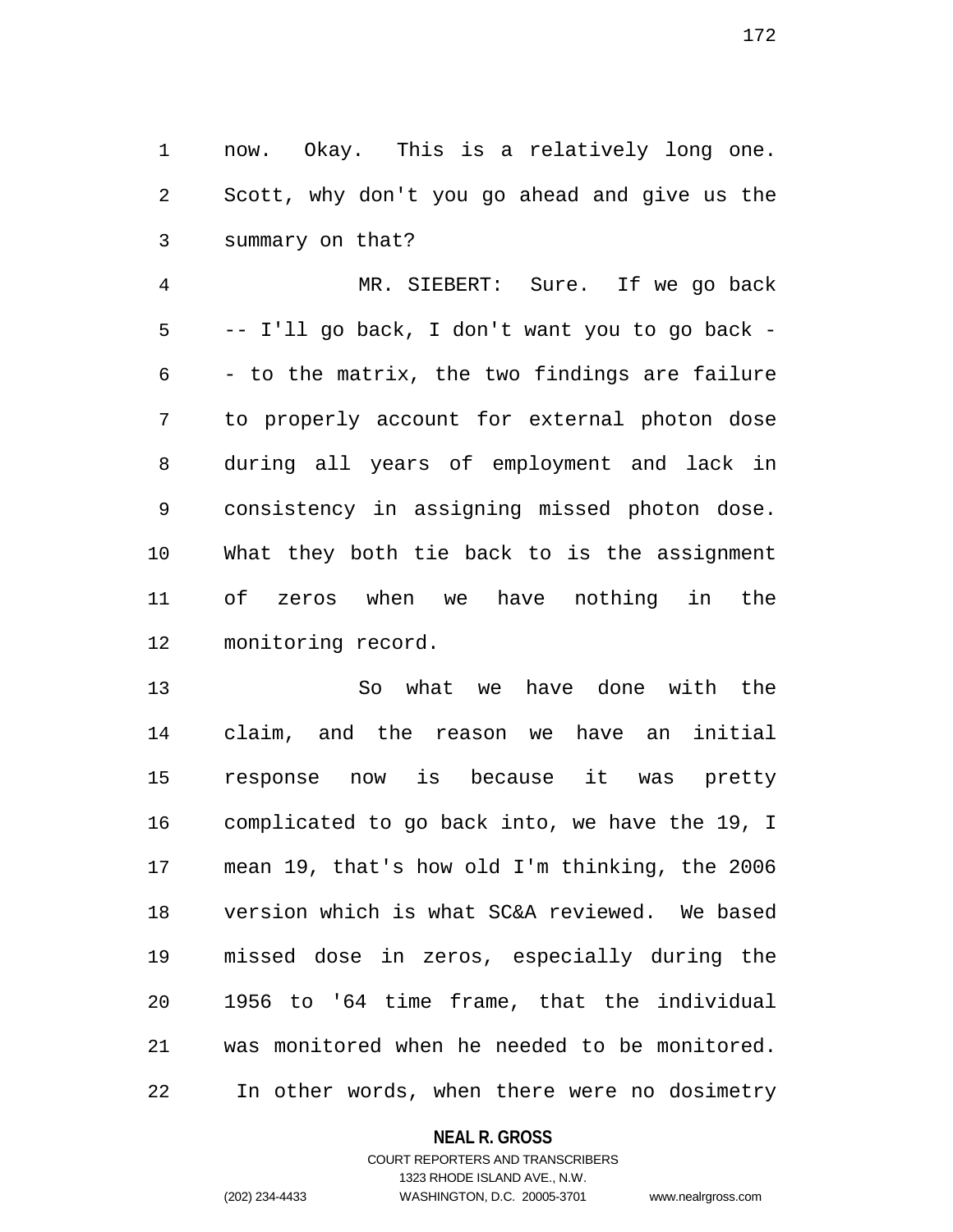record he was not being monitored. We're not counting those as zeros. And the basis for that, which is what was questioned, is the fact that in 1956 there's clear indication that the individual's permanent dosimeter badge was pulled, and from that point on, from '56 to '64, there are documented visitor or temporary dosimeters in this individual's file.

 So what we did is we based all dosimetry upon those visitor and temporary badges. When he had those, we assumed exposure. When he did not, we assumed there was no exposure and we assigned ambient instead. And we're comfortable that's exactly what should have been done. That's appropriate during that time frame because we have the records.

 That leaves open the other years where we did not assign missed dose, which were '52, '53, '72, '76, and '81 through '84. So we assigned ambient during that whole time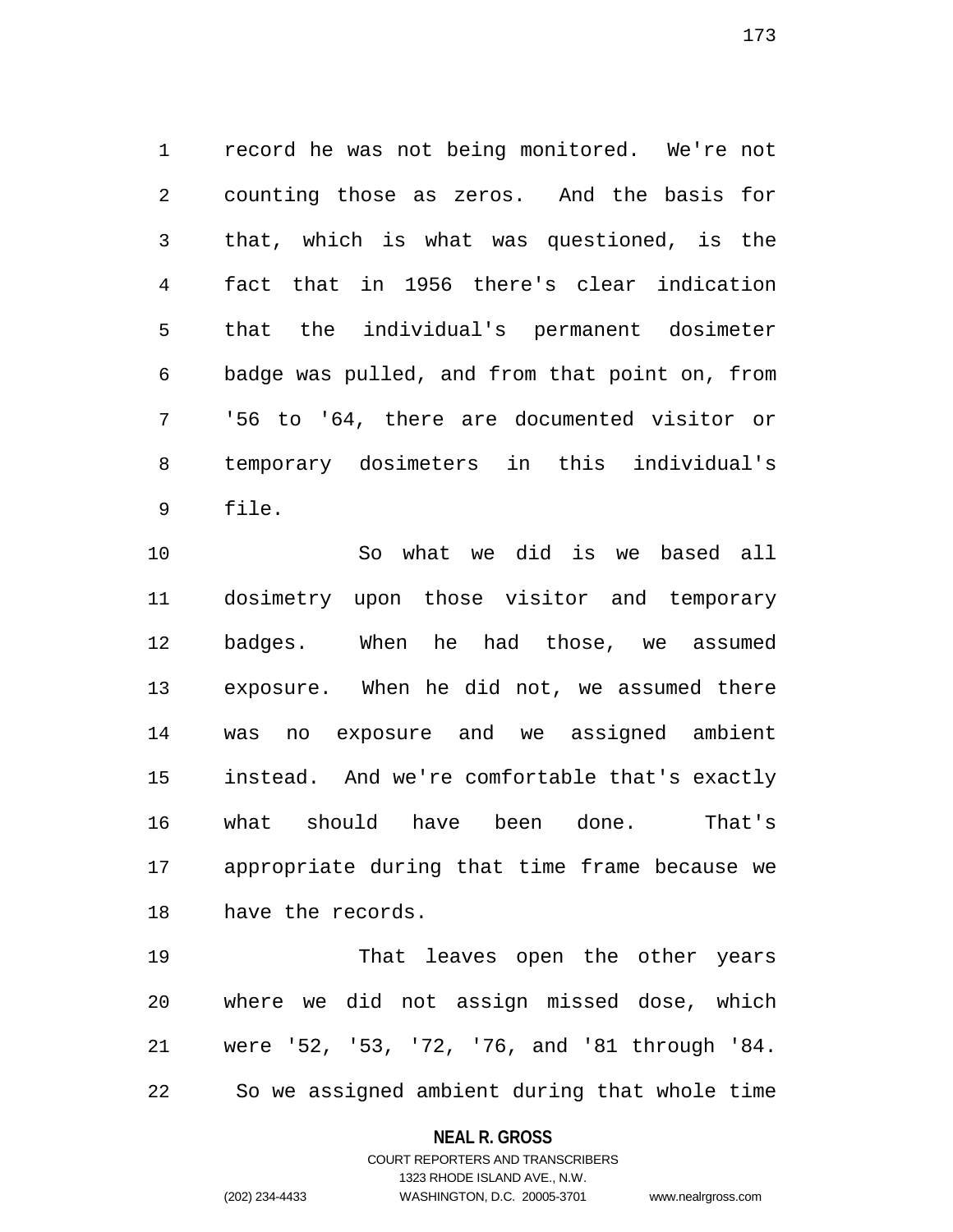frame. We agree that those years we should have addressed in different ways. For the first few years, we should have used coworker when we had nothing in the file, and from '76 and '81 through '84 we should have used zeros which is based on OCAS TIB-6 during that time frame from '72 to '88 when an individual has no record, no dosimeter record if not -- they did not list zeros but individuals were monitored, so we made the assumption the individual was monitored with zeros.

 That whole method -- so the bottom line is we're agreeing that for some of the years we should have done some coworker and missed doses differently. But for the '56 to '64 time frame, which was really one of the big ones that was being keyed on, we're comfortable with the whole visitor badge/temporary badge thing.

 The rest of the response explains that we did rework this claim in 2009 under the Super S PER, PER-12, and zeros were

**NEAL R. GROSS**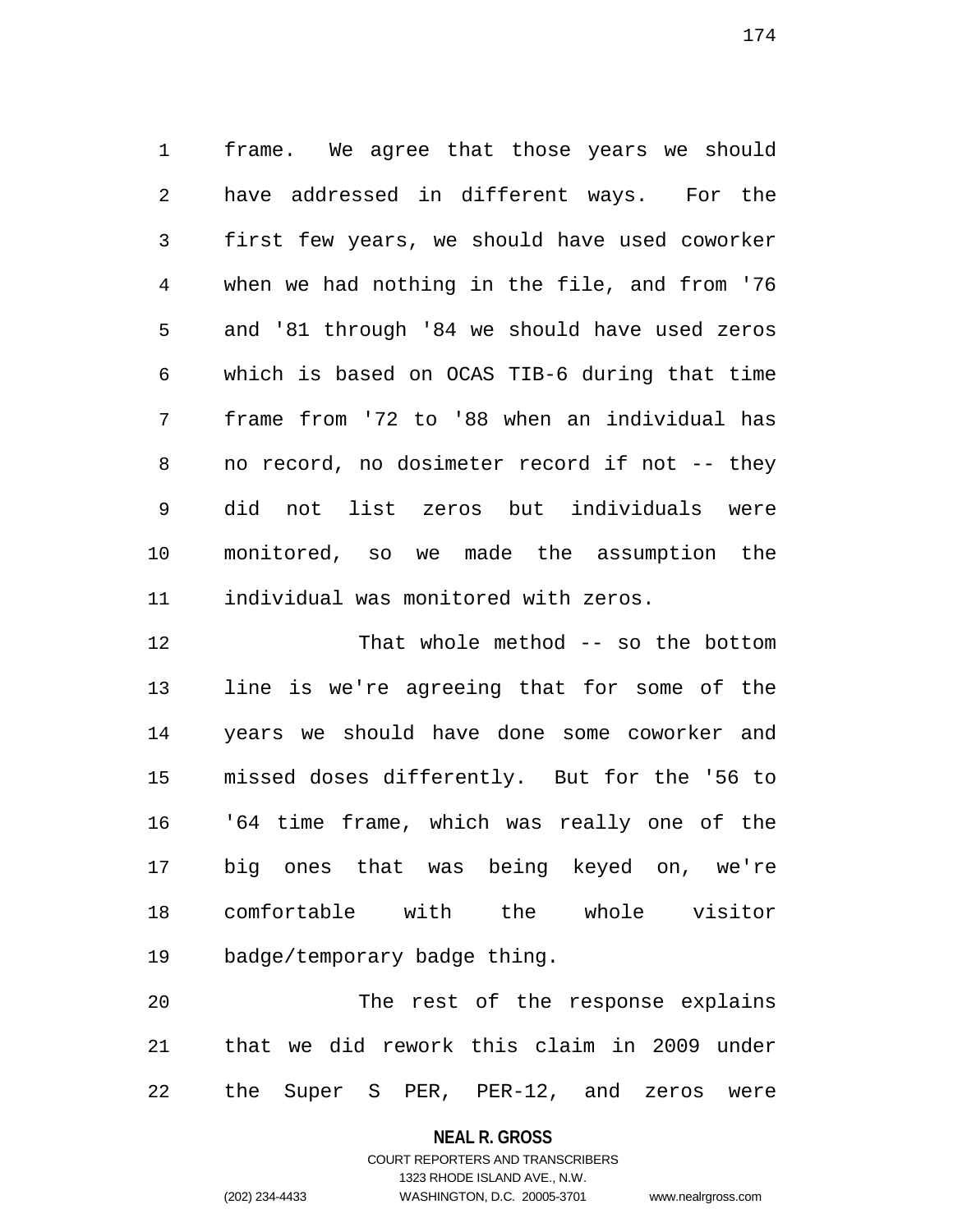evaluated, basically, as I spoke, the same during that '56 to '64 time frame we dealt with when there's badging. We assigned coworker during '52 and '53 and '72 and also filled out zeros for '76 and '81 through '84. The compensability decision did not change.

 And then on the next page there's a little bit more detail on a year-by-year breakdown as to how the zeros changed between the original reviewed version and the rework we did in 2009. And, honestly, I don't expect everybody to get their heads around this. I'm guessing this is going to be something that SC&A is going to want to review.

 MEMBER MUNN: Yes, but that's pretty straightforward. That's easy to see.

 MR. FARVER: I don't know. I already have questions just from looking at it. You say the 2009 update had a PoC of 38 percent, and the original one was 40 percent, and then you added 6 rem and went down 2 percent. So I'm not sure. This is one of

### **NEAL R. GROSS**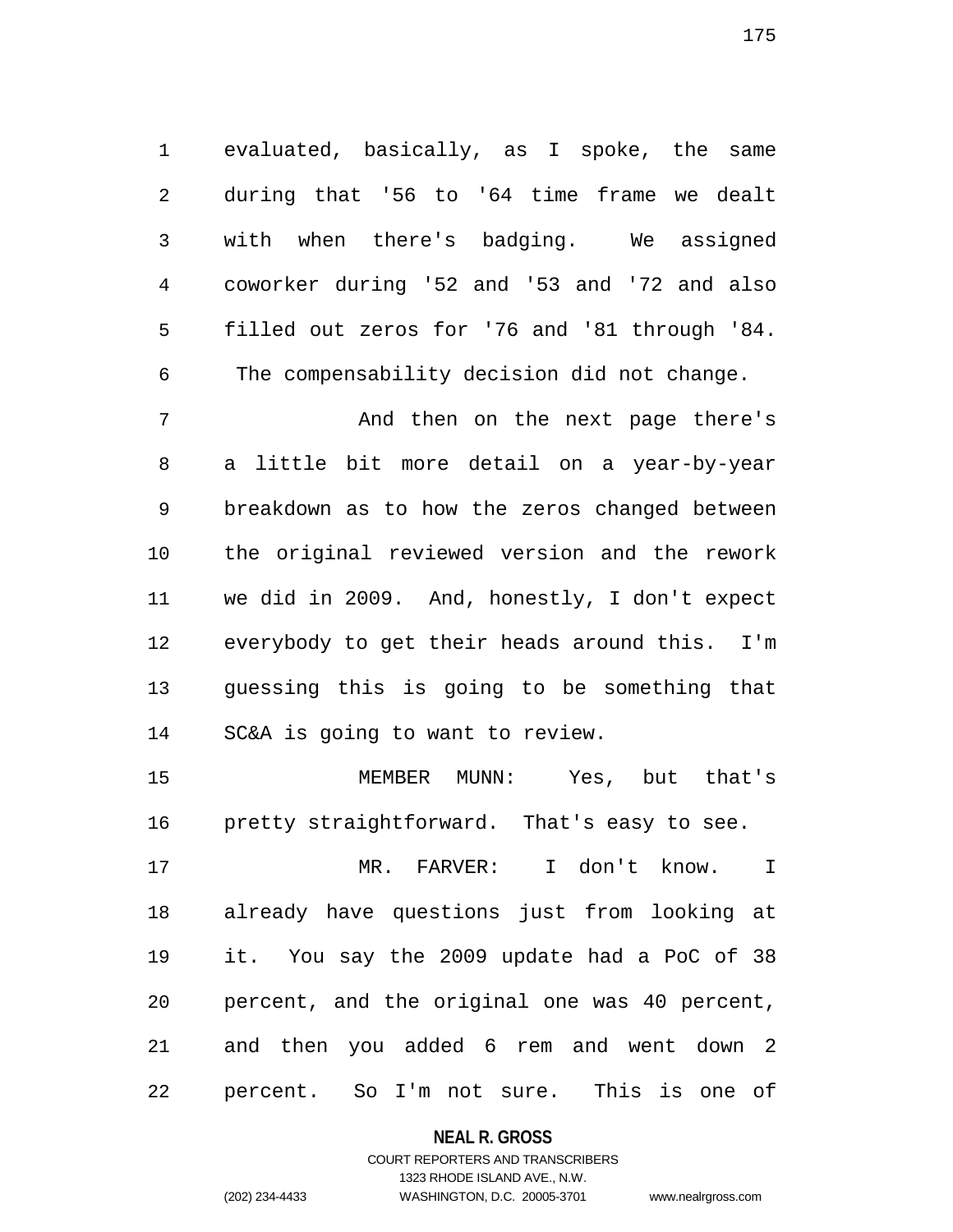these cases where you looked at it, what prompted it, I believe, was the PER on insoluble plutonium, so that's what you should go back and look at. You also did this evaluation on these missed doses, added in some unmonitored doses, and then you added 6 rem from unmonitored doses and then dropped the PoC 2 percent.

 MEMBER MUNN: Is it rem or millirem?

11 MR. SIEBERT: Rem.

 MR. FARVER: Rem. So that answer's from looking at it briefly. So I'll have to have a look at it.

 CHAIRMAN GRIFFON: Yes, you need to have a look at it. I'm just curious about the review process on this case.

 MR. FARVER: Well, see, this is one where you almost have to go back and look at the 2009 reworked case and find out what changed, and I hate to volunteer to do that.

MR. SIEBERT: I'm pulling it up

**NEAL R. GROSS** COURT REPORTERS AND TRANSCRIBERS

1323 RHODE ISLAND AVE., N.W.

(202) 234-4433 WASHINGTON, D.C. 20005-3701 www.nealrgross.com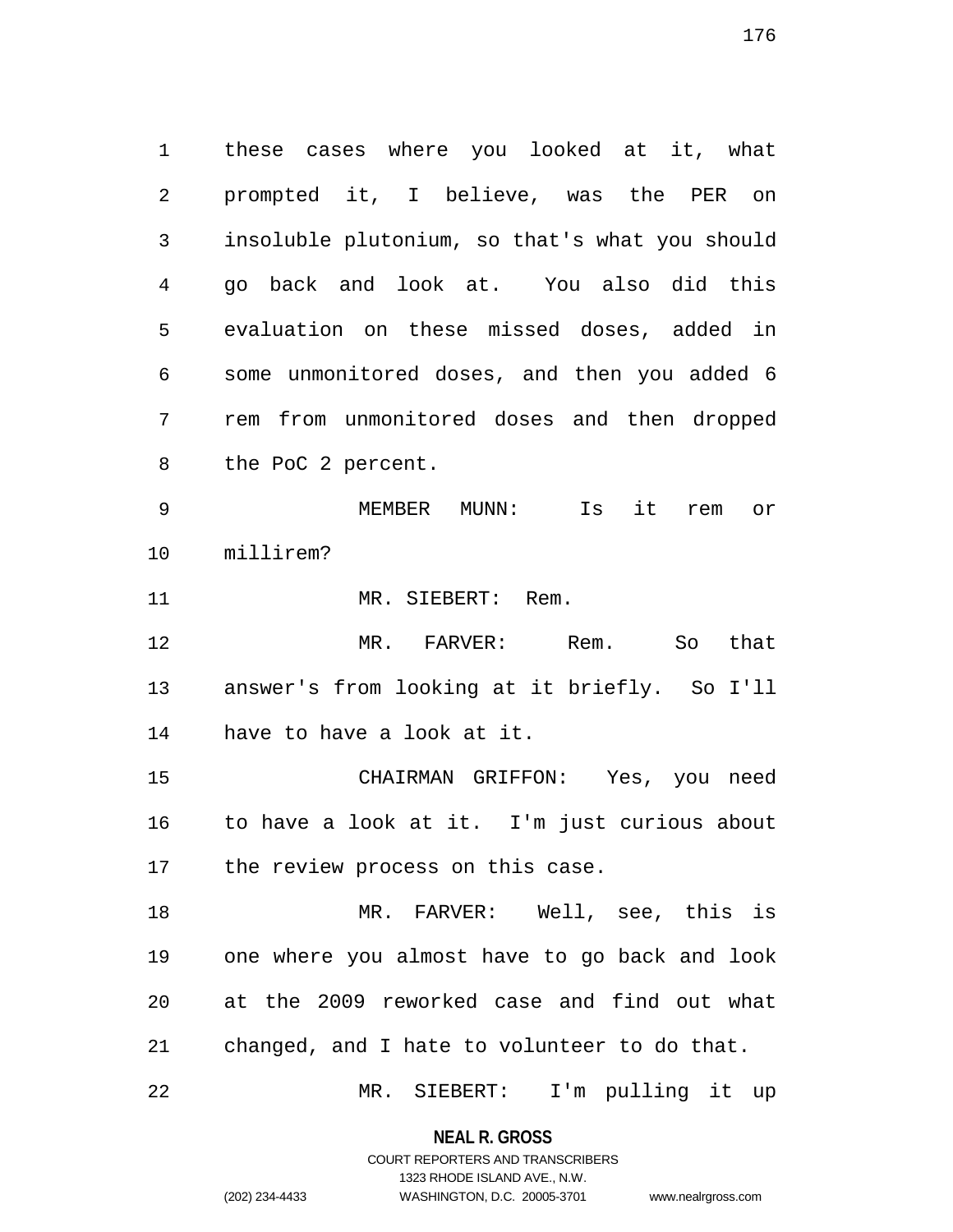here.

 CHAIRMAN GRIFFON: No one else is stepping forward.

 MEMBER MUNN: Everybody loves a volunteer.

 MR. FARVER: So, I mean, I'll have to go back and then review the response for these two specific findings, but I don't know if it's going to answer questions or generate more.

 CHAIRMAN GRIFFON: Hey, Scott, you didn't, by any chance, write a Reader's Digest version of that that I can fit in the matrix, did you?

 MR. SIEBERT: Maybe that's why we didn't stick it in.

 CHAIRMAN GRIFFON: Yes. It's 18 really hard to summarize all that.

 MR. SIEBERT: The Reader's Digest version is we agree that for '52, '53, '72, '76, and then the span from '81 to '84 the external dose was not calculated appropriately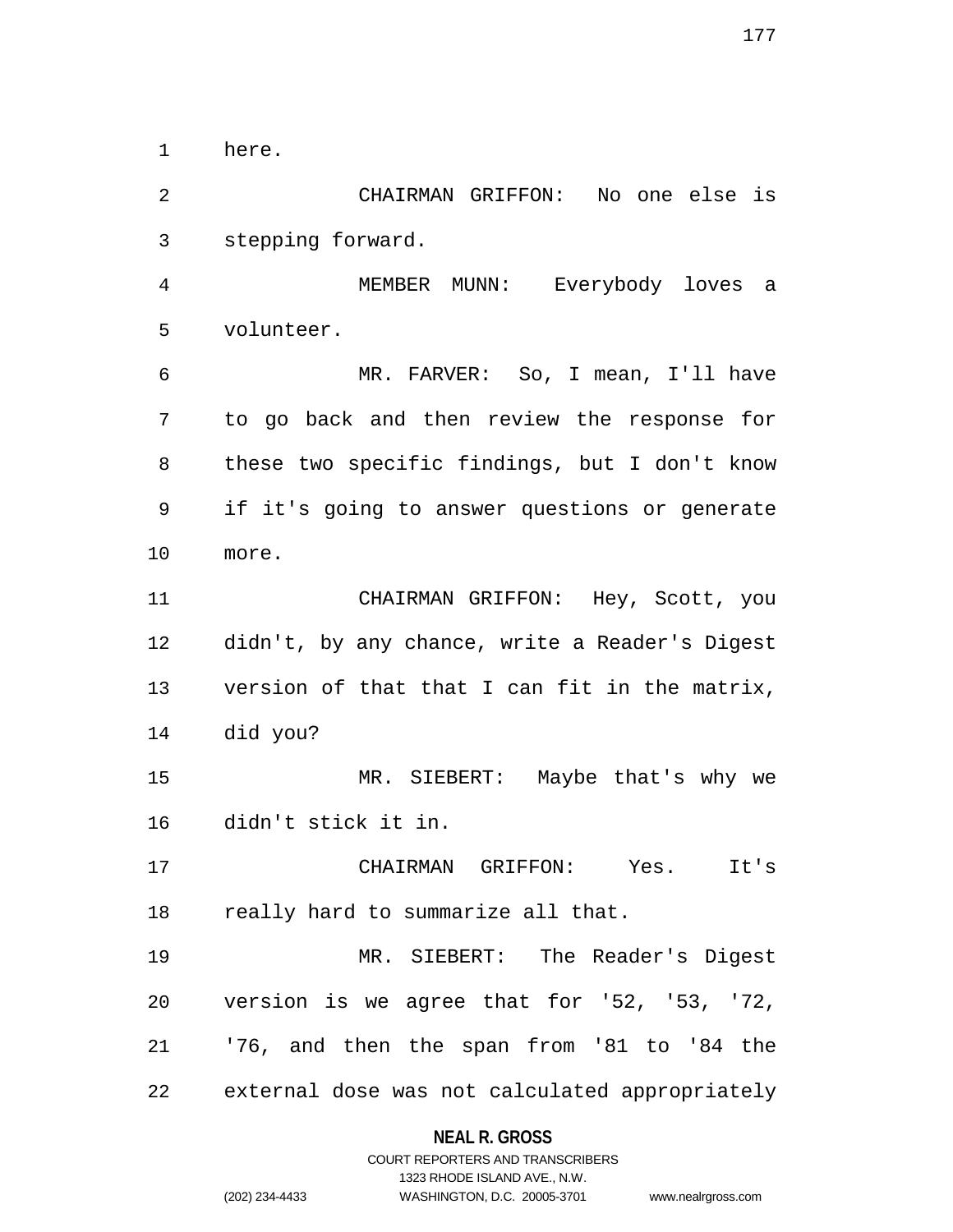because we could have used coworker and filling in the missed zeros. And I am pulling up the most recent report. In each of the reports, now when we make changes we give an overview as to what the changes were. MEMBER RICHARDSON: Could I ask a question? 8 MR. SIEBERT: Sure. MEMBER RICHARDSON: So this worker continued employment into the 1980s? That's

- right?
- 12 MR. SIEBERT: Yes.

 MEMBER RICHARDSON: And so their dose was entered into the -- I don't remember what the electronic file is called for the dose of record at SRS. Is it -- oh, are you there?

18 MR. SIEBERT: Yes.

 MEMBER RICHARDSON: Okay. We're losing power.

CHAIRMAN GRIFFON: Power

flickering, yes.

### **NEAL R. GROSS**

|                | COURT REPORTERS AND TRANSCRIBERS |                    |
|----------------|----------------------------------|--------------------|
|                | 1323 RHODE ISLAND AVE N.W.       |                    |
| (202) 234-4433 | WASHINGTON, D.C. 20005-3701      | www.nealrgross.com |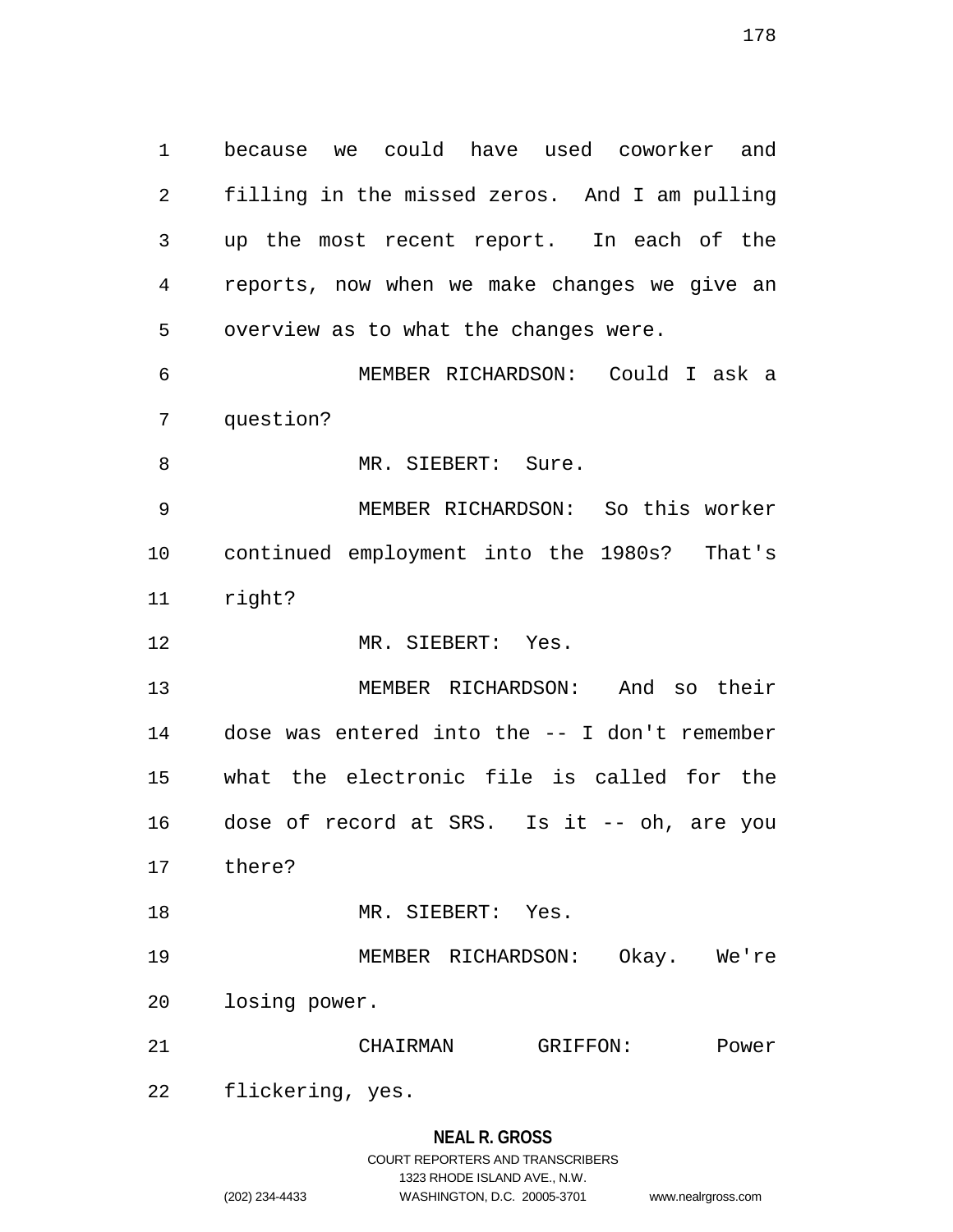1 MR. SIEBERT: Oh, that's not good. CHAIRMAN GRIFFON: One way to end this meeting. MR. SIEBERT: I mean, no, I'm not

here anymore.

 MEMBER RICHARDSON: So their dose is entered into HPAREH, and so for the -- I'm just trying to think about what their dose of record is for '56, '57, '58 through '64. If the worker would ask the facility for kind of a summary of their occupational doses, for those years would the dose of record be this temporary or visitor's dose? Was that entered into HPAREH?

MR. SIEBERT: Yes.

MEMBER RICHARDSON: Yes?

 MR. SIEBERT: Yes, that is where the doses are that are in HPAREH. That's correct.

 MEMBER RICHARDSON: That's where these dose values are.

MR. SIEBERT: That's the dose of

**NEAL R. GROSS**

COURT REPORTERS AND TRANSCRIBERS 1323 RHODE ISLAND AVE., N.W. (202) 234-4433 WASHINGTON, D.C. 20005-3701 www.nealrgross.com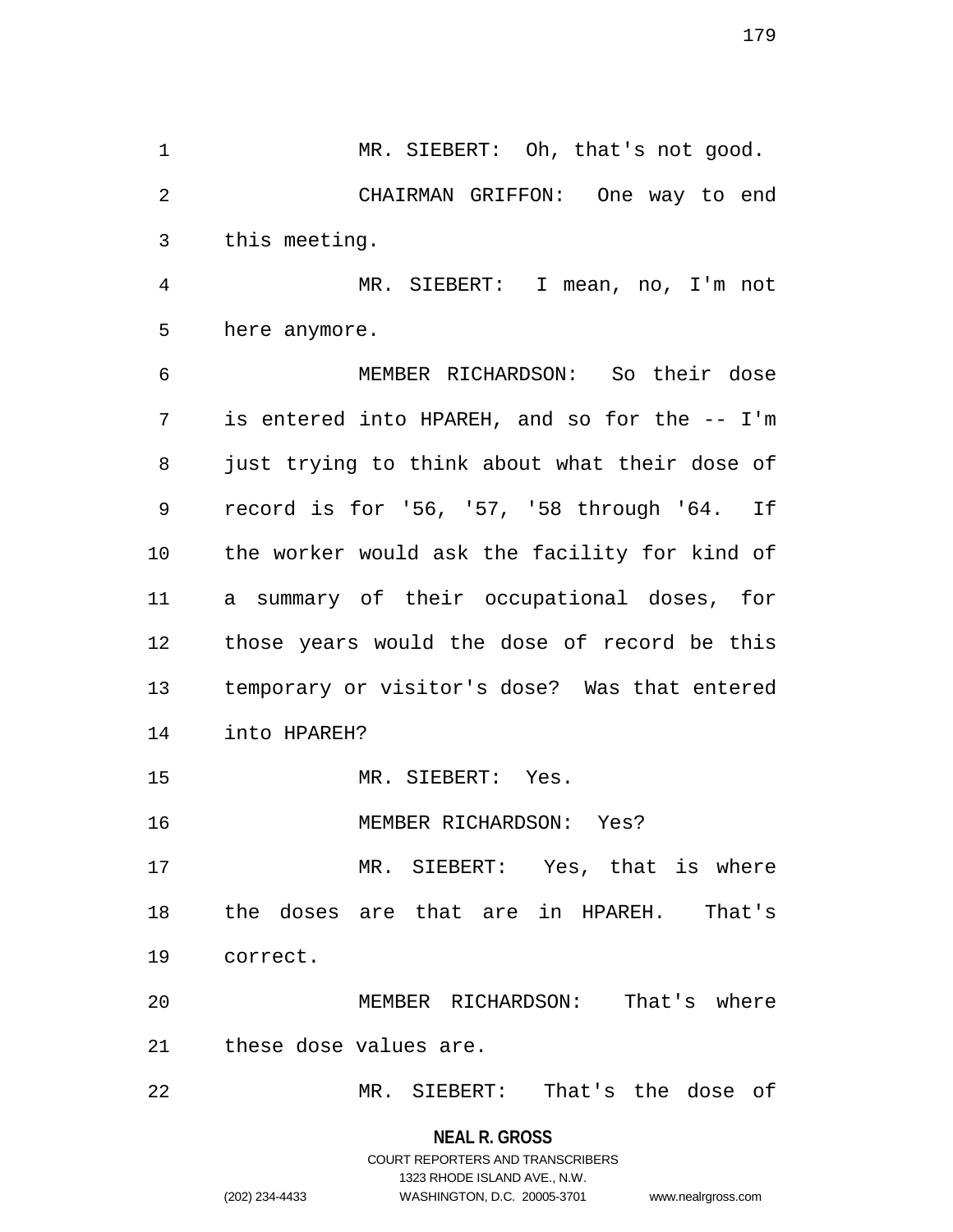record, correct.

 MEMBER RICHARDSON: And they have no -- so they have a single record in there for the year, and it's -- I guess I have to wrap my head around it. And is it flagged as being a temporary dose? Is that how you know that, or have you also gone back and pulled the paper records? MR. SIEBERT: We also have the actual records themselves. 11 MEMBER RICHARDSON: Okay. MR. SIEBERT: Which they're marked. In my response, it gives the pages where these specific visitor dosimeters are found. I'm actually looking at the record here right now. CHAIRMAN GRIFFON: Yes, it's in the case file, right? Pages 73 through 75 and  $19 - -$  MR. SIEBERT: Correct. And I'm looking at the one that's on page 51 of the DOE response, and the badge is clearly marked

#### **NEAL R. GROSS**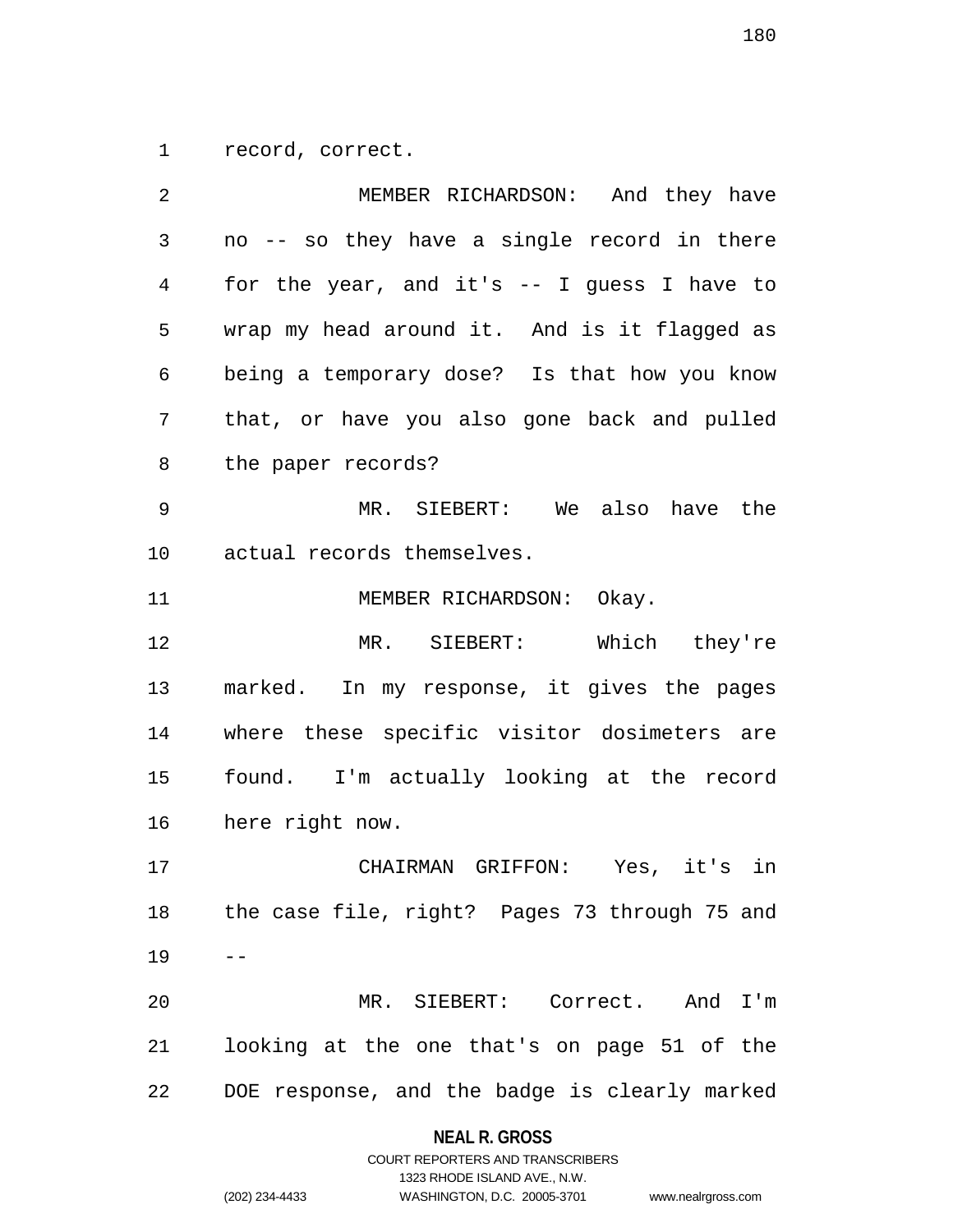as a V badge for visitor. So that's where we get the information for the V and T badges. MEMBER RICHARDSON: Okay. It's interesting to me. So it doesn't mean there was a break in employment? They're just badging them with what's called a visitor's badge rather than a temporary badge. MR. SIEBERT: Rather than a permanent badge, correct. CHAIRMAN GRIFFON: Or a temporary, yes. MR. SIEBERT: They're using, their nomenclature would change at different times. They use V for visitor and T for temporary. I don't know the differentiation as to why they would assign the two. But during that time frame, the person does not have any routine -- he would not have the V or T numbering. CHAIRMAN GRIFFON: Okay. MEMBER MUNN: In other facilities a visitor's badge is usually one or two days,

> **NEAL R. GROSS** COURT REPORTERS AND TRANSCRIBERS

1323 RHODE ISLAND AVE., N.W. (202) 234-4433 WASHINGTON, D.C. 20005-3701 www.nealrgross.com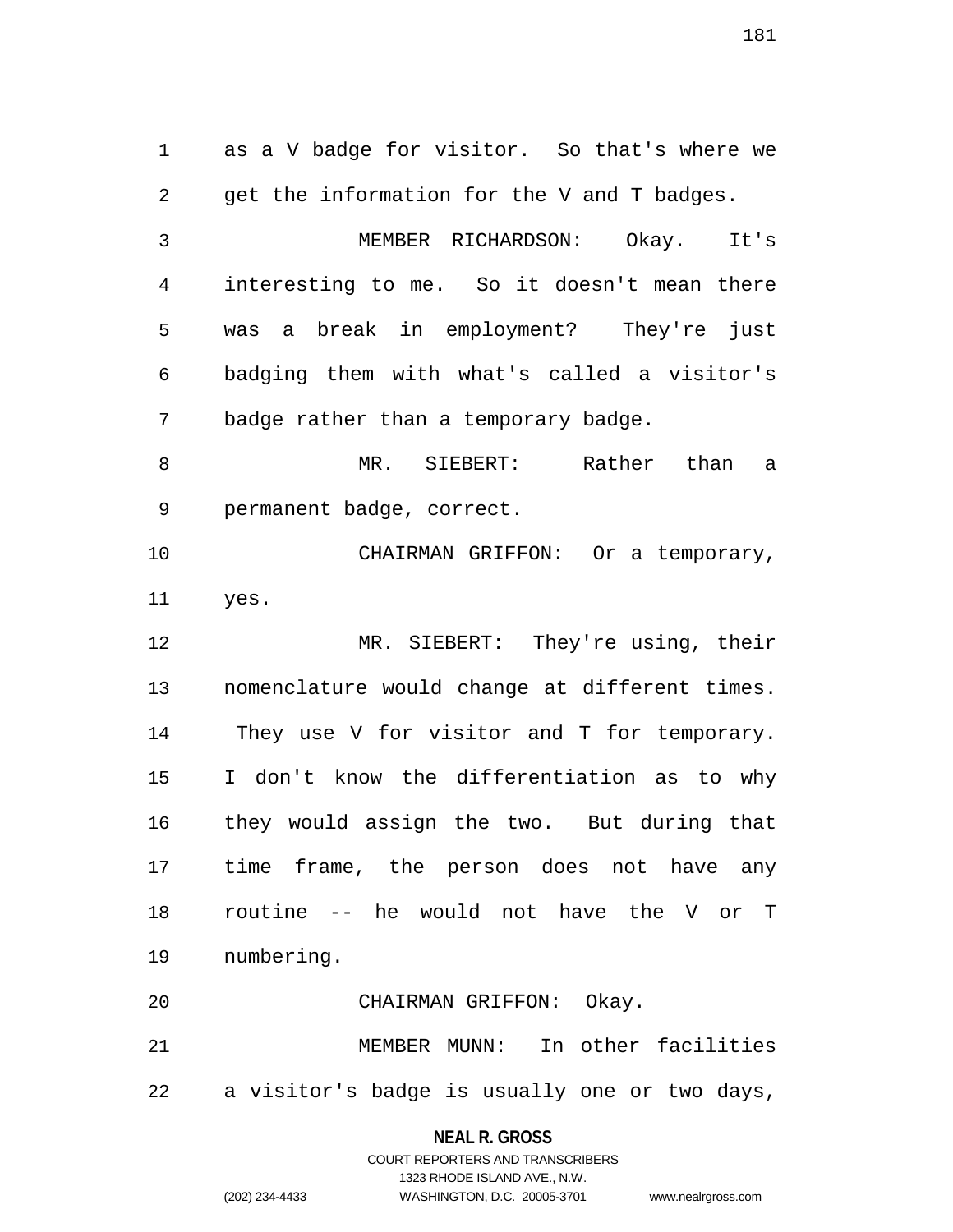and a temporary badge would be assigned if you were expected to be working there for a week or two. But I don't know whether that was true at SRS or not.

 CHAIRMAN GRIFFON: But a visitor, I guess, could have been an internal visitor, like from one area to another or something like that, not just outside of the facility.

 MR. FARVER: And what I'm thinking is maybe he showed up at, say, the reactor facility and he didn't have his dosimeter with him, so they issued him a visitor badge or something like that or a temporary dosimeter.

 MEMBER MUNN: He wasn't badged -- MR. SIEBERT: They don't have any permanent dosimetry during that time frame for him. If that was the case you would have both.

 MEMBER MUNN: It's fairly common if your work takes you out of the area they take your badge away.

### **NEAL R. GROSS**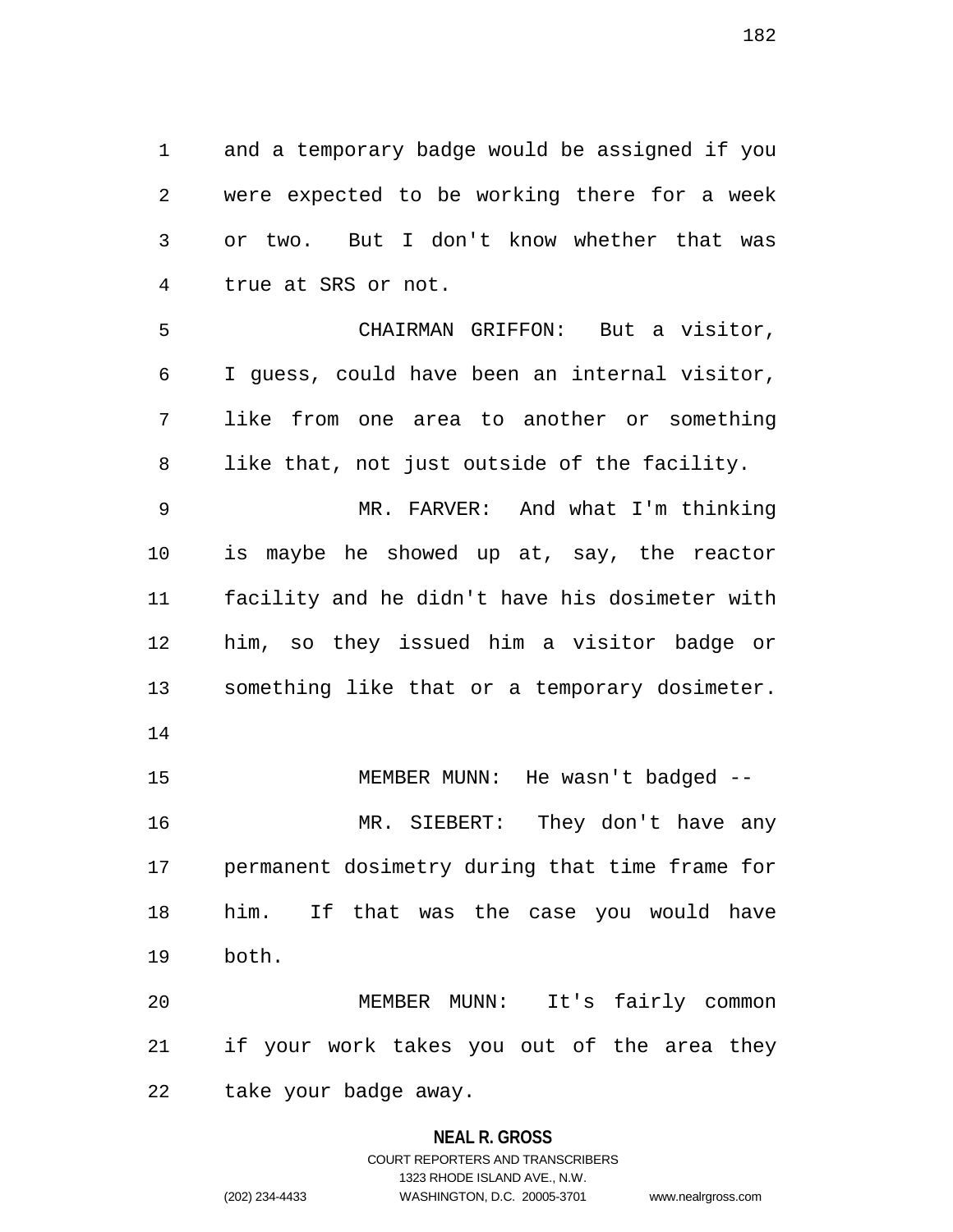CHAIRMAN GRIFFON: Well, I think, unless there are any more questions, I think, clearly, it's an SC&A action to look at this response.

 MR. FARVER: Yes, I'll review that. I really can't disagree with that first part of that. It's the second one that just kind of bothers me where you add 6 rem and then the PoC drops. Those kinds of things bother me more.

 MR. SIEBERT: Well, we're not saying that we added 6 rem. What we're saying is we use a total of about over 6 rem, whereas the badging dose record of assignment only was about 400 millirem. That's not comparison to the first versions, the 2009 version. The actual dose between the versions went up very slightly, somewhere between 14 to 15 rem of increase. It started off at 14 rem and went to 15 rem. It was about a rem increase overall.

MR. FARVER: Okay.

**NEAL R. GROSS**

COURT REPORTERS AND TRANSCRIBERS 1323 RHODE ISLAND AVE., N.W. (202) 234-4433 WASHINGTON, D.C. 20005-3701 www.nealrgross.com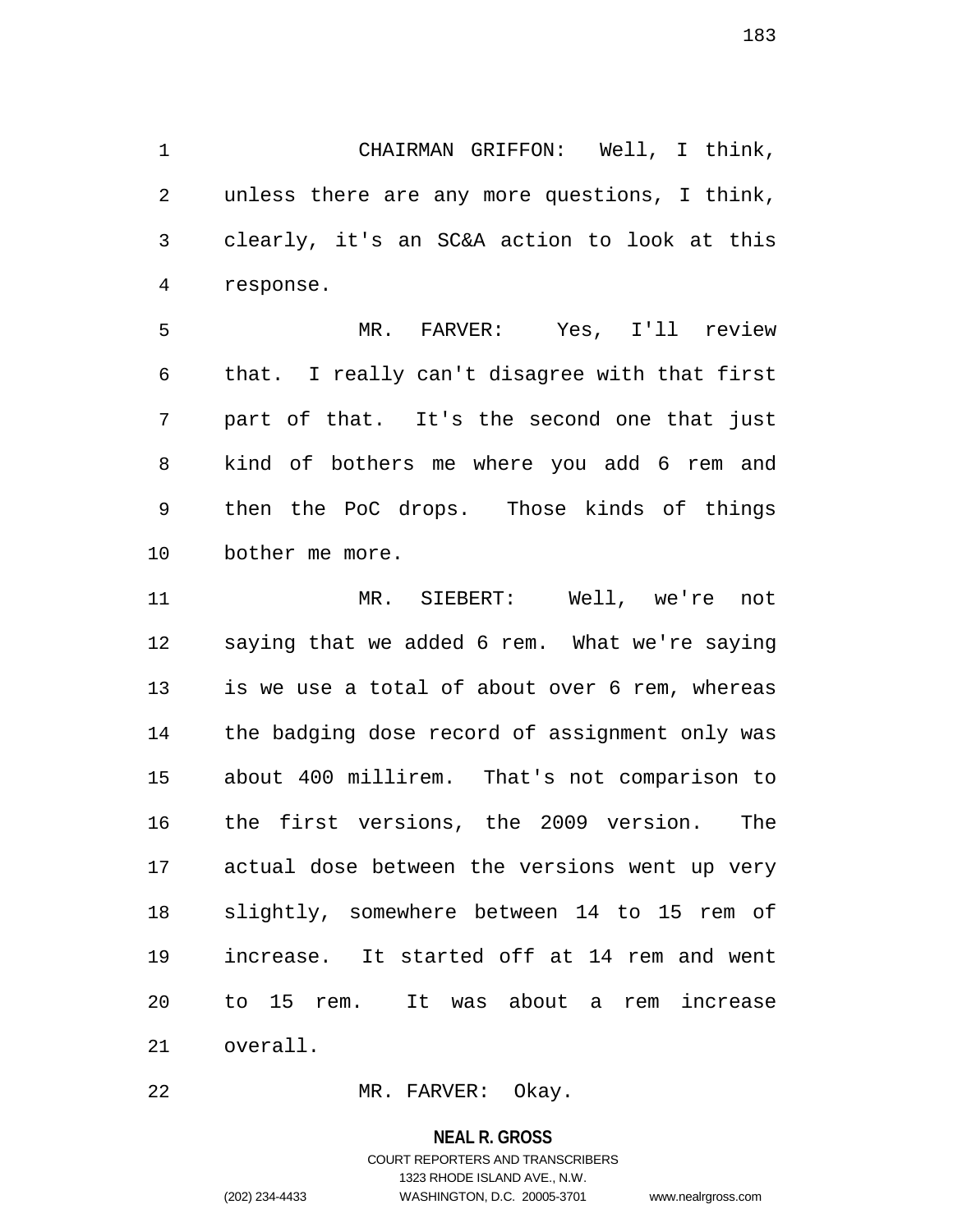MR. SIEBERT: It wasn't nearly the large increase that you're thinking of. Maybe I wrote that a little confusingly. I apologize. MR. FARVER: Okay. CHAIRMAN GRIFFON: Okay. So I have that as a SC&A action to look at this one. And 157.2, Brant or Scott? MR. SIEBERT: Those are both the same issue. CHAIRMAN GRIFFON: They're both the same issue. Okay, got it. Okay. So the next one must be that 160 -- what did you have, Brant? DR. ULSH: 165.1. Have I missed any, Scott? The next one I have is 165.1. MR. FARVER: We have one on 160, which is to review the reworked case. DR. ULSH: Right. But we might not have progress. MR. FARVER: Oh, no, I'm just saying that we haven't reviewed your reworked

# **NEAL R. GROSS** COURT REPORTERS AND TRANSCRIBERS

1323 RHODE ISLAND AVE., N.W.

(202) 234-4433 WASHINGTON, D.C. 20005-3701 www.nealrgross.com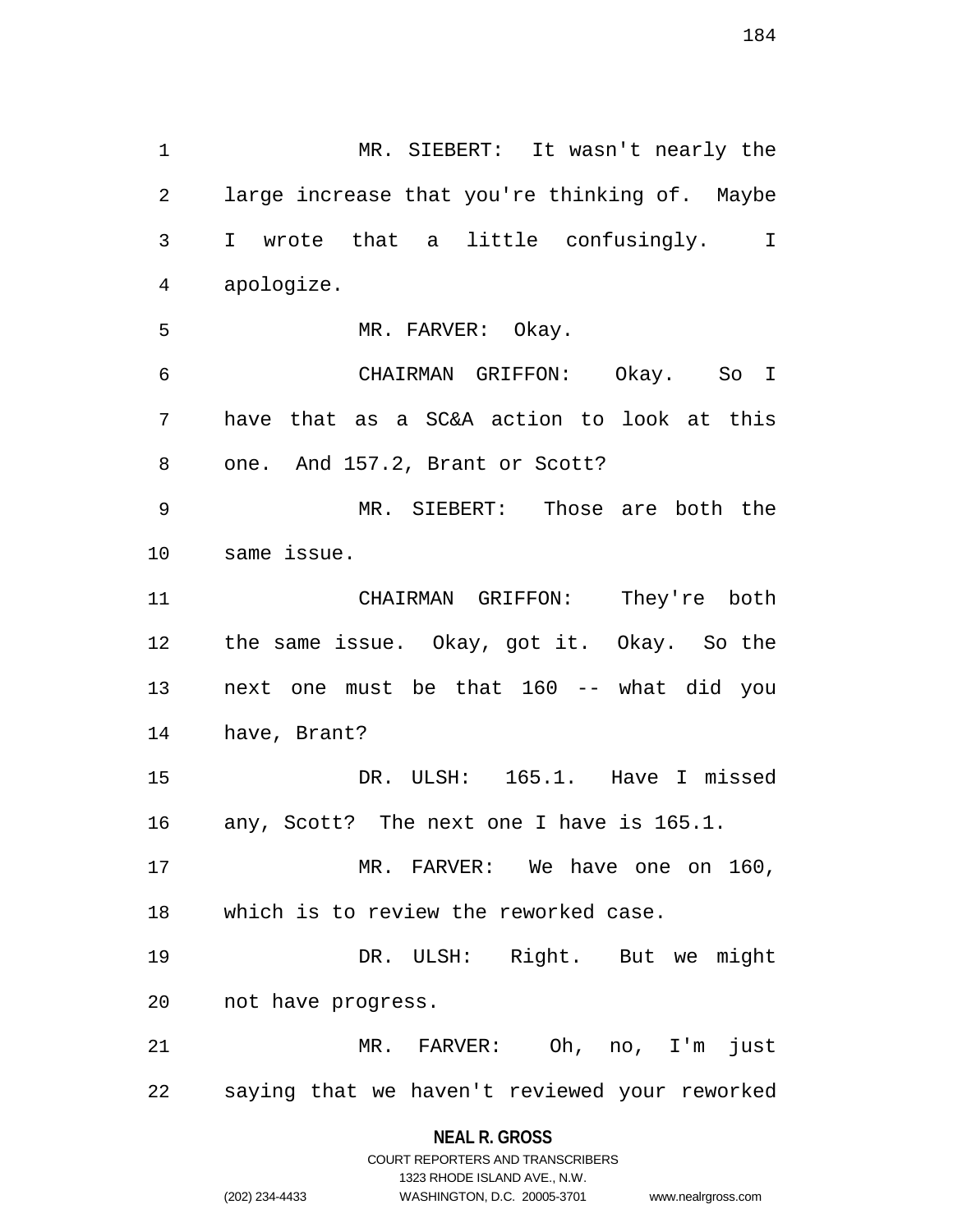case.

 MR. SIEBERT: Right. We gave Doug the -- for 160.3, and they haven't reviewed that. MR. FARVER: Correct. You put the files out there, as I believe you also did for 175? 8 MR. SIEBERT: That sounds right. MR. FARVER: I thought those were the two cases. MR. SIEBERT: You are correct. Those are the ones. 13 MR. FARVER: Okay. CHAIRMAN GRIFFON: Those are 160 - MR. FARVER: All the 160s and -- MR. SIEBERT: Okay. Brant, before we get to the 163, we have the 162.1 and 2. That's the PER for the 100 percent AP issue. DR. ULSH: Okay. Why don't you go ahead on that one? MR. SIEBERT: Sure, I'd love to.

> **NEAL R. GROSS** COURT REPORTERS AND TRANSCRIBERS

> > 1323 RHODE ISLAND AVE., N.W.

(202) 234-4433 WASHINGTON, D.C. 20005-3701 www.nealrgross.com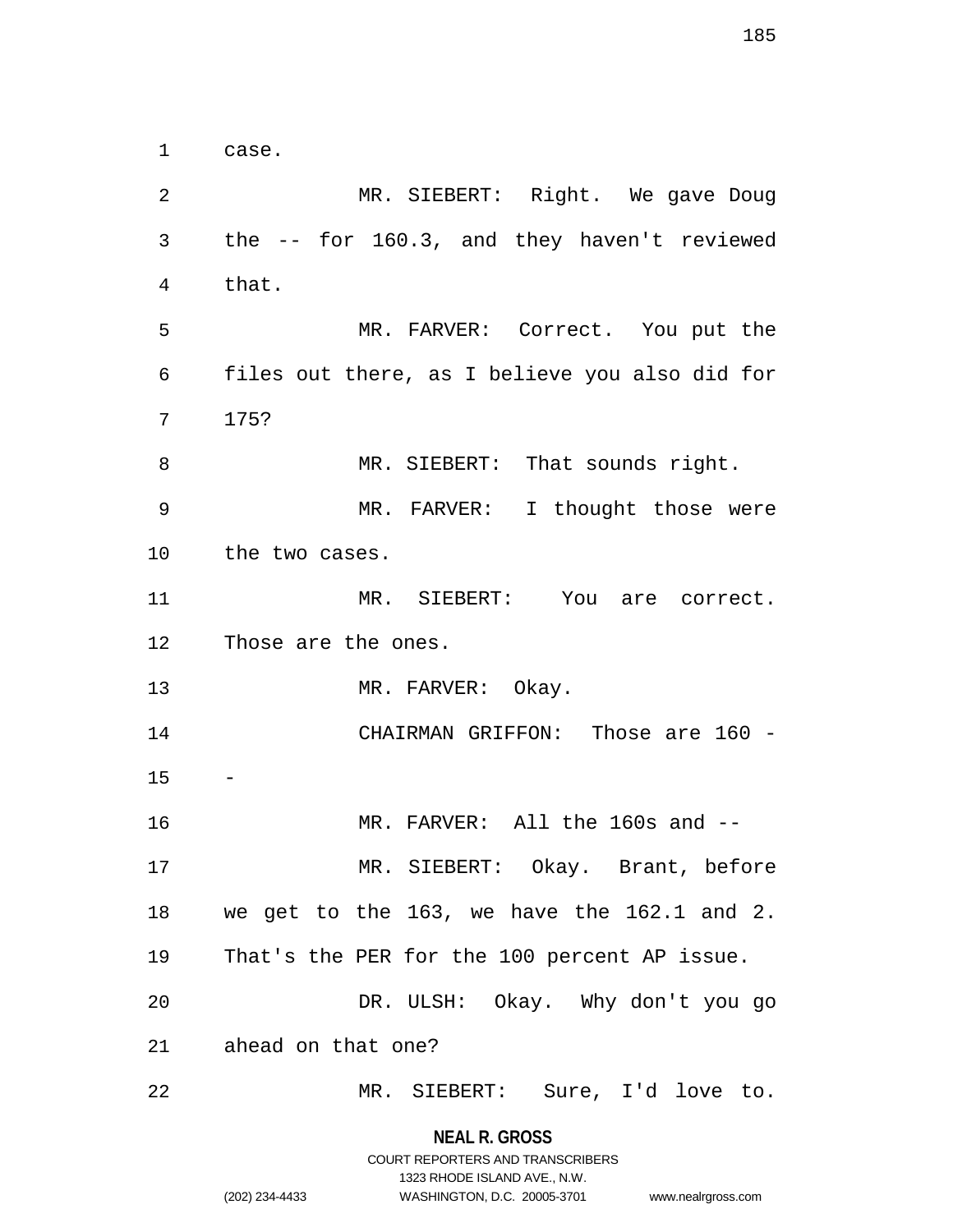This is one that Brant sent out that, if you look at 162.1 and 162.2, this is actually a Rocky Flats claim. But the latest responses of resolution is NIOSH will check old SRS claims that predate the new workbook, it started talking about the external dose workbook at Savannah River when we started using 100 percent AP for the DCFs versus using the max and min of all geometry. I think during one of the meetings we kind of went off on a tangent from this Rocky case because it also had a question about DCF, and that's where we got locked into looking into the 100 percent AP issue for the Savannah River external dosimetry tool, just to kind of you give you a little background as to why we're discussing Savannah River for a Rocky Flats case, which is very odd.

 So what I have done is we pulled, the question was if we did a PER review of the 100 percent AP issue, and an official PER was not determined to be appropriate at the time,

> **NEAL R. GROSS** COURT REPORTERS AND TRANSCRIBERS

> > 1323 RHODE ISLAND AVE., N.W.

(202) 234-4433 WASHINGTON, D.C. 20005-3701 www.nealrgross.com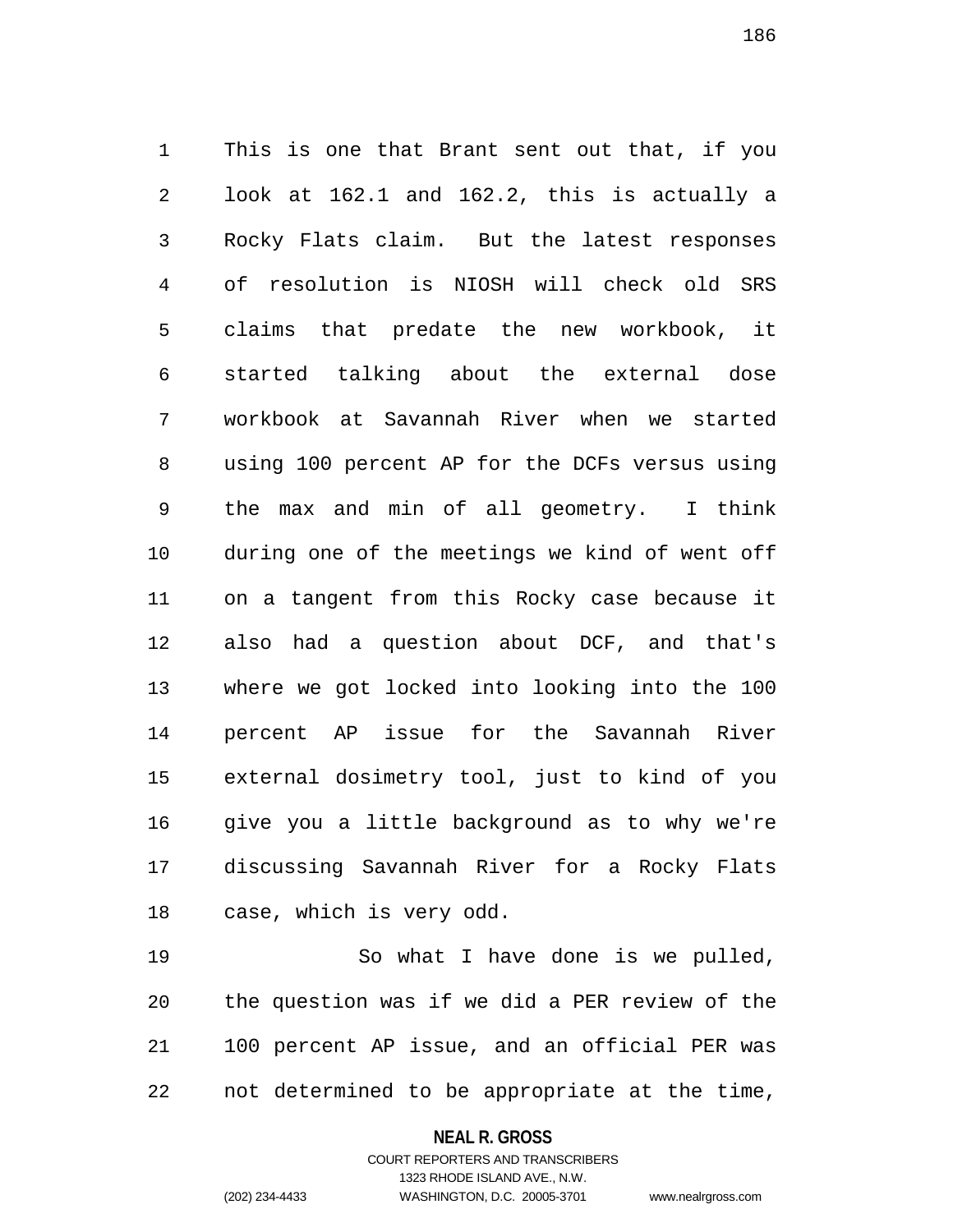but we did go through, we had a list of the claims, and I have re-run through that full list of claims that use that tool and determined almost all of them were either reworked under this -- we were looking into this issue, or they were reworked under another PER, such as Super S, lymphoma, something like that, or we were reworking the claim and it was administratively closed, such as the claimant passed away and there's no survivor, we just don't get any response, things like that.

 Brant, do you want to get any of the rest of the PER issues? That kind of gets us started.

 DR. ULSH: Well, I think there were just a couple of claims where we still had a problem, right? If I recall correctly. MR. SIEBERT: Yes. From my list, I found three claims that were considered

 under the Super S PER and needed to be reworked. However, it appears those three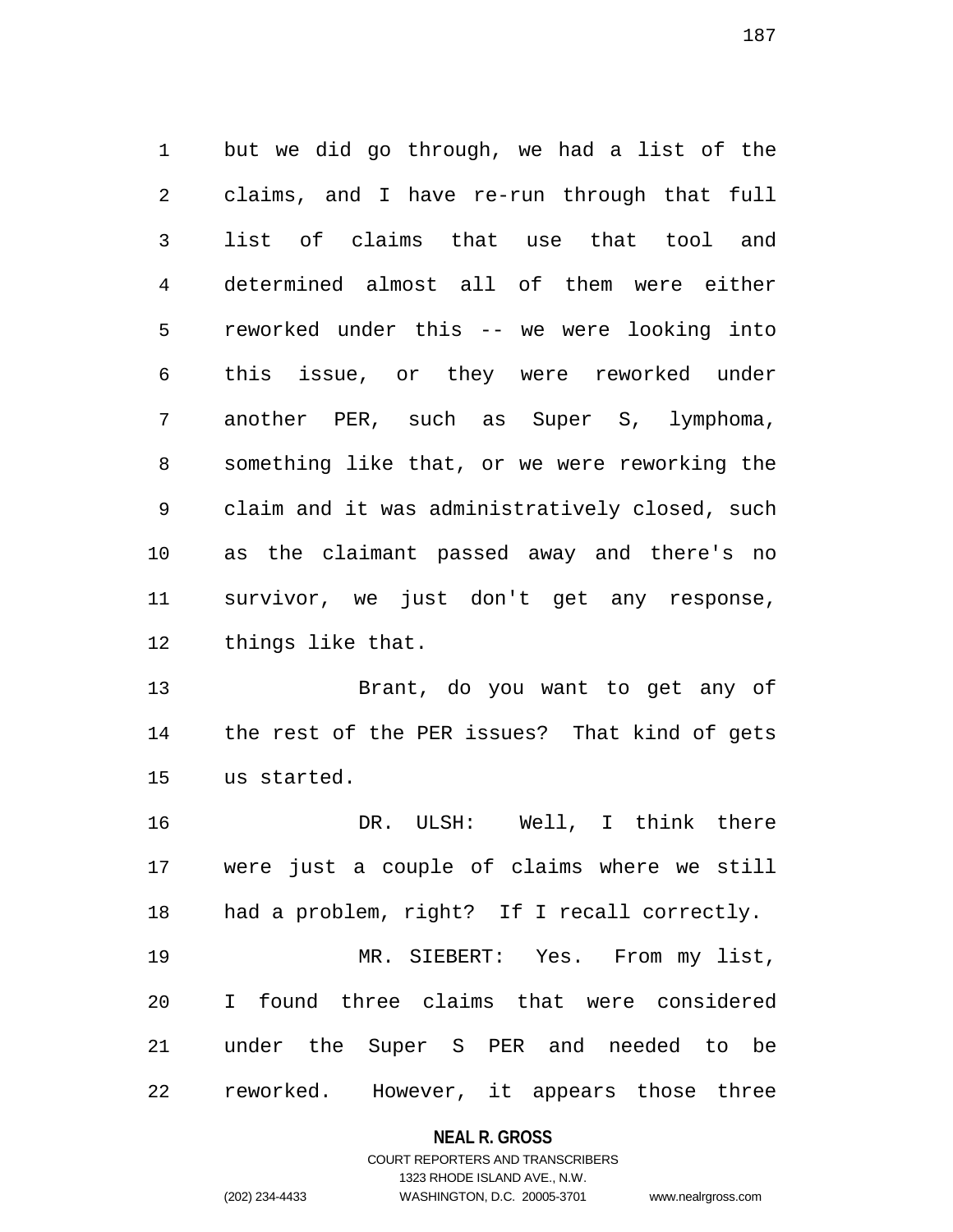were not requested or we did not get those back from DOL for rework at any point, so they would still need to be reviewed.

 DR. ULSH: I can give you the numbers on those if you're interested, or if that's more detailed than you want that's -- MR. HINNEFELD: What? The claim numbers? DR. ULSH: Yes. MR. HINNEFELD: Don't be describing claim numbers on the phone. 12 DR. ULSH: Oh, alright. CHAIRMAN GRIFFON: Give me that explanation again for why SRS appears in the response. I mean, it was the AP geometry

 issue, but why were we asking for you to look at SRS claims, or did you look at Rocky Flats claims?

 MR. SIEBERT: The Rocky Flats claims had a DCF issue.

CHAIRMAN GRIFFON: Right.

MR. SIEBERT: And, honestly, I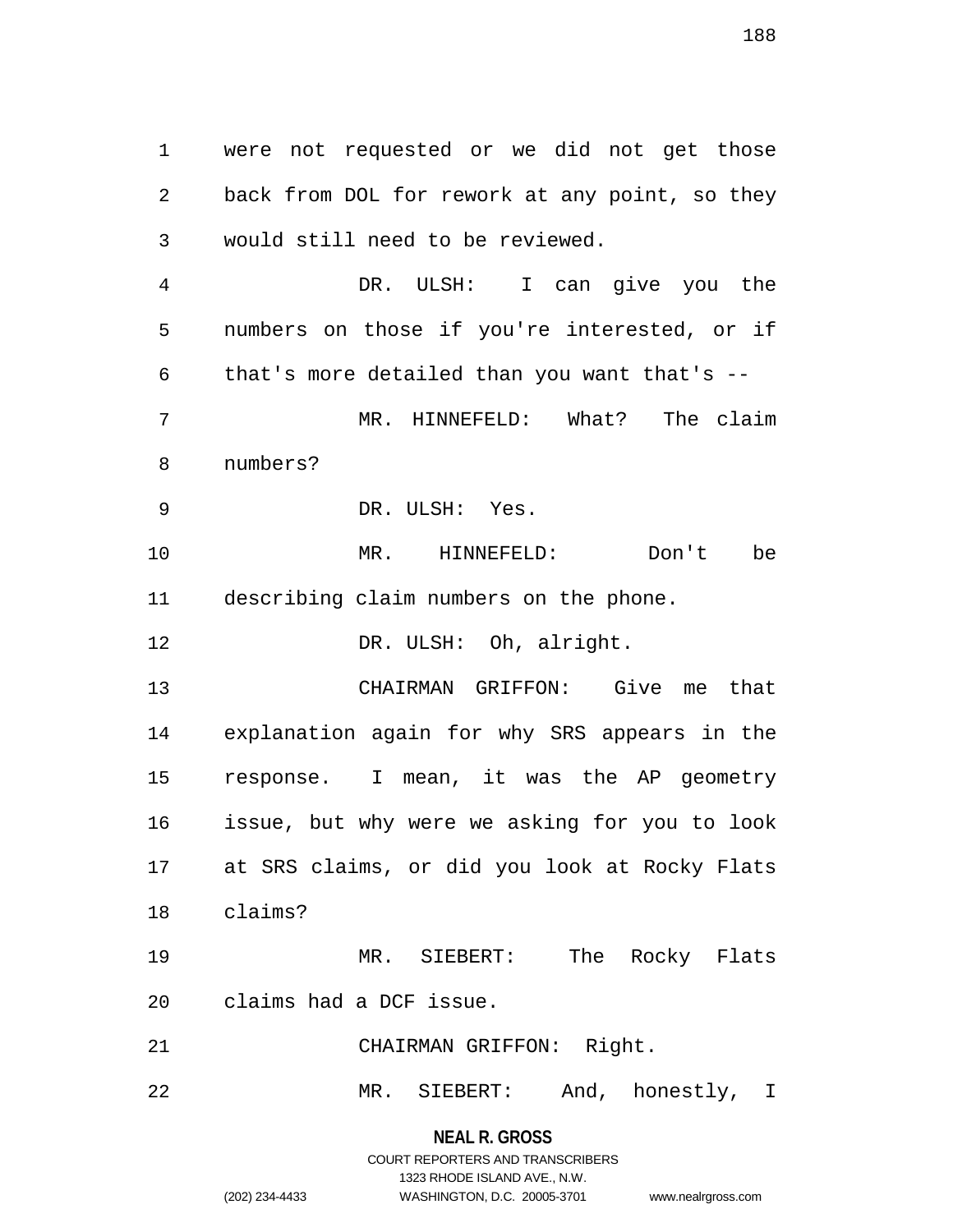can't tell you how we ended up on the rabbit trail of Savannah River by tracking what we've got in the matrix. But I believe it's the fact that under this Rocky Flats claim we used Monte Carlo calculations with a max and min such as what was used in the Savannah River external dosimetry tool at that time, and I think that's how we got on the track of ensuring that we looked at all the Savannah River tool claims to make sure they were reworked or reviewed as well if they were impacted by this issue.

 CHAIRMAN GRIFFON: Okay. So the claims you looked at, though, were Savannah River, not Rocky Flats?

 MR. SIEBERT: Correct. All the claims that were looked at were the Savannah River claims that used the external dosimetry calculation workbook, which is where that systematic DCF max/min issue actually appeared.

DR. ULSH: And if you go into the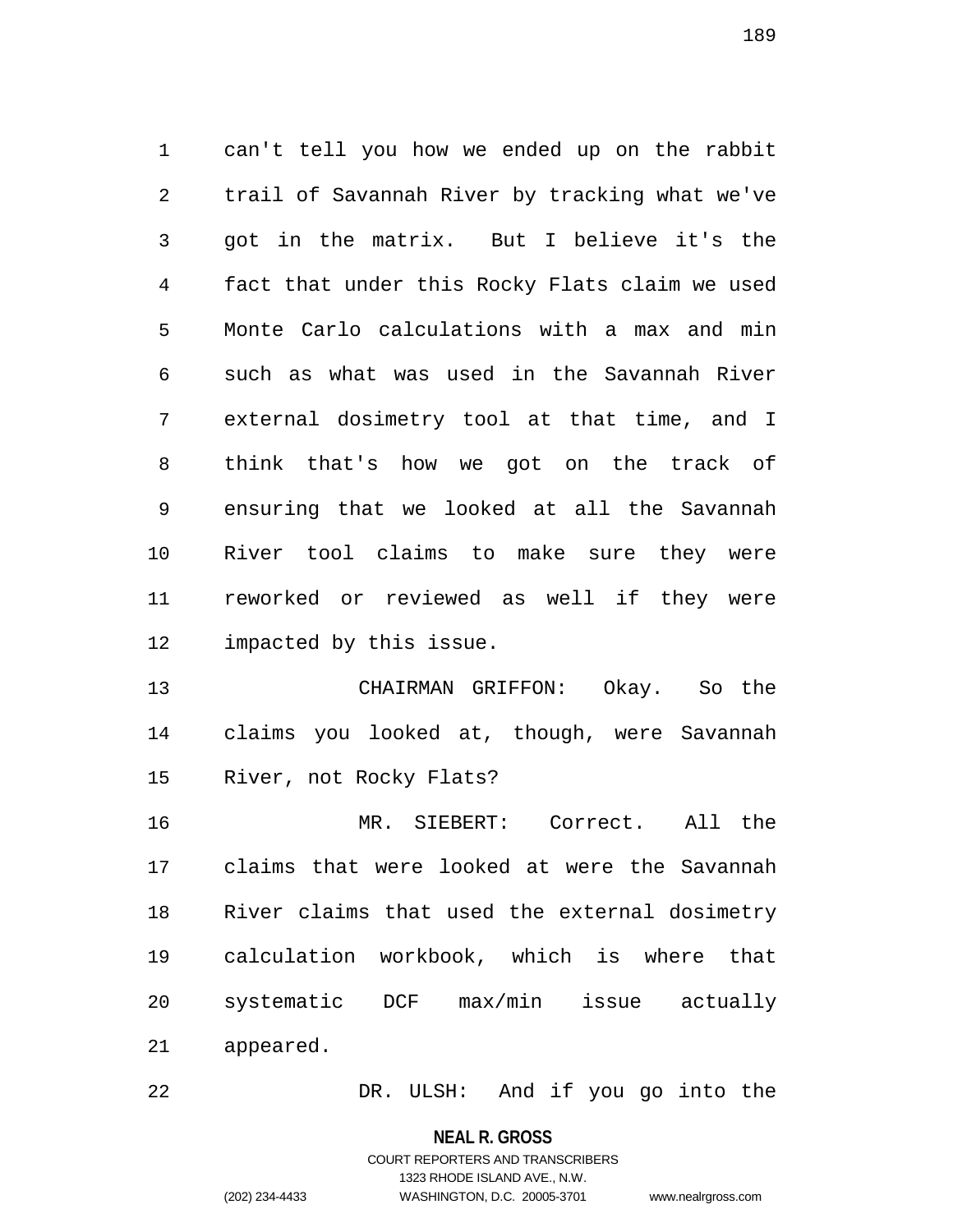DR Subcommittee folder on the K: drive, there's a subfolder under there called 8th Set Responses '04 - '11, and there's a spreadsheet in there that shows the results of Scott's re- evaluation of these cases, and there are three cases that are highlighted in red, which are the ones that we're going to have to go back and pull back and look at them again.

 CHAIRMAN GRIFFON: Just help me to understand this. You checked the old claims that predate the new workbook and that new workbook approach was used -- the same approach was used in this Rocky Flats case? That new approach was used in this case, right? Or is that incorrect?

 MR. SIEBERT: I believe this case was -- used Monte Carlo calculations using Crystal Ball, and the general process was based on the same thought process at the time. We didn't have a -- and this is from my memory but I believe this is correct, Rocky Flats did not have a best estimate Monte Carlo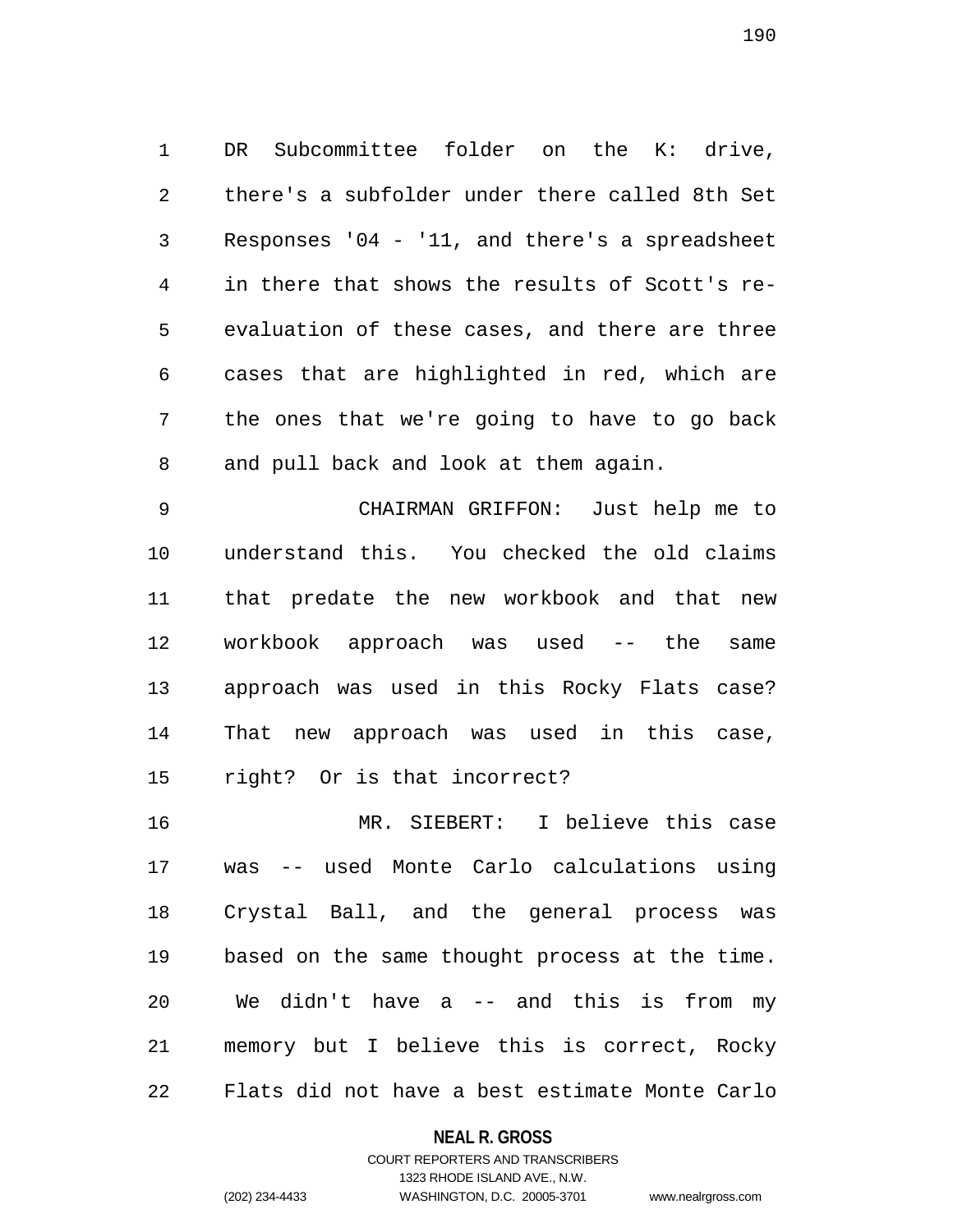tool at the time this was calculated originally, so the methodology from the Savannah River tool was applied. CHAIRMAN GRIFFON: Okay. MR. SIEBERT: I believe that's how we got down this road. MR. SMITH: This is Matt Smith. That's correct. MR. SIEBERT: Thanks, Matt. CHAIRMAN GRIFFON: So where are we, Doug? MR. FARVER: Boy, that's a good question, Mark. CHAIRMAN GRIFFON: I mean, before this, we accepted the response for this case, right? That it was -- it said SC&A accepts the response that the Monte Carlo approach used is appropriate, no further action. 19 MR. FARVER: Yes. CHAIRMAN GRIFFON: But then we wanted to look back at these other. I think that was the concern. You're right. So now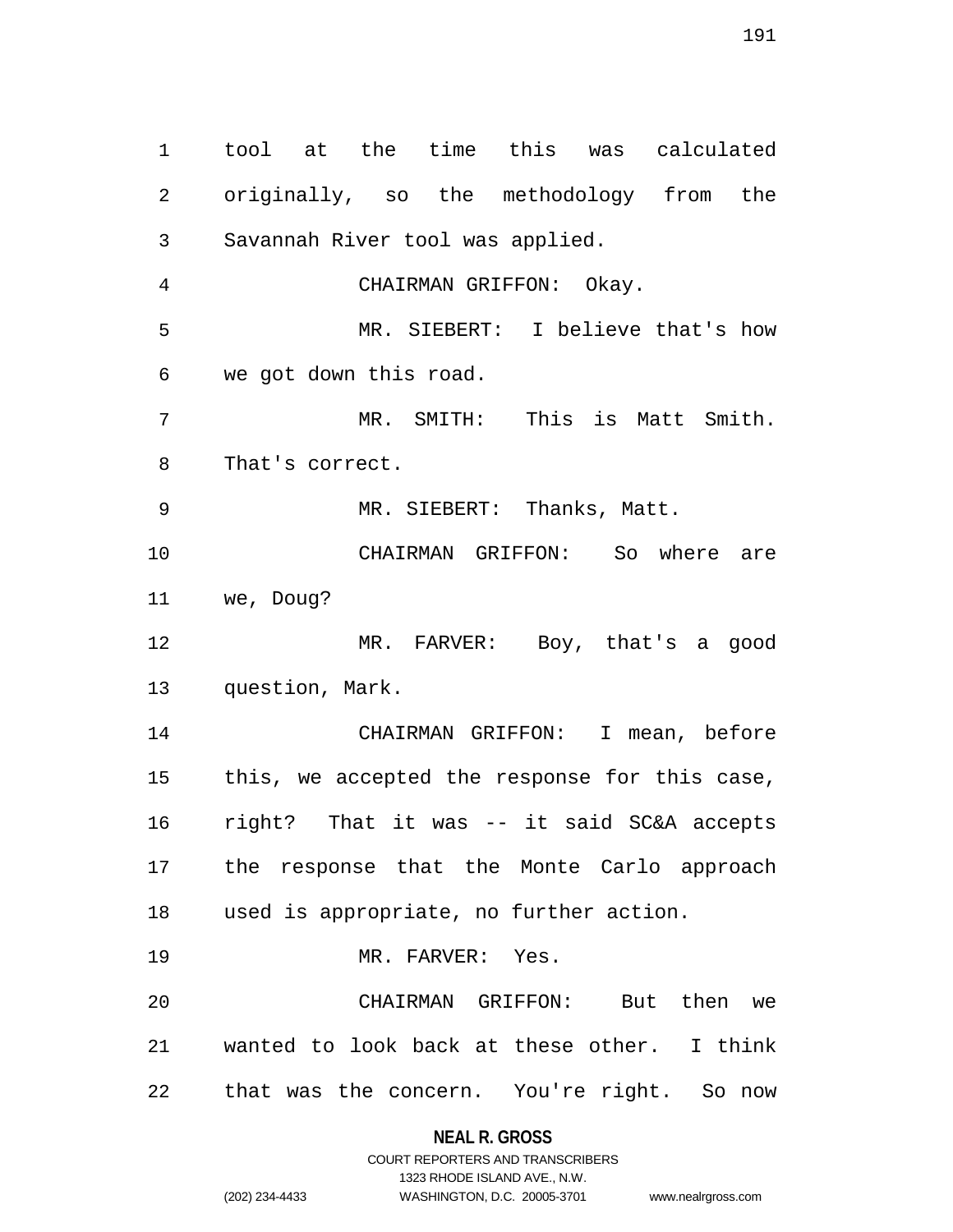NIOSH has provided this analysis of the others and -- MR. FARVER: They did what was asked. CHAIRMAN GRIFFON: Yes. And it was, you know, I mean do you want to look at this analysis or it looks reasonable or -- MR. FARVER: It looks reasonable. I don't see anywhere to go from there. CHAIRMAN GRIFFON: Right. I don't think there's much further to pull that string, is there? Does everybody agree with that? 14 MEMBER MUNN: They've done what we asked to do. CHAIRMAN GRIFFON: I would think we can close it out. 18 MEMBER MUNN: I think so. DR. ULSH: So 161.1 and 2 are closed? MR. FARVER: Yes. MEMBER MUNN: It should be closed.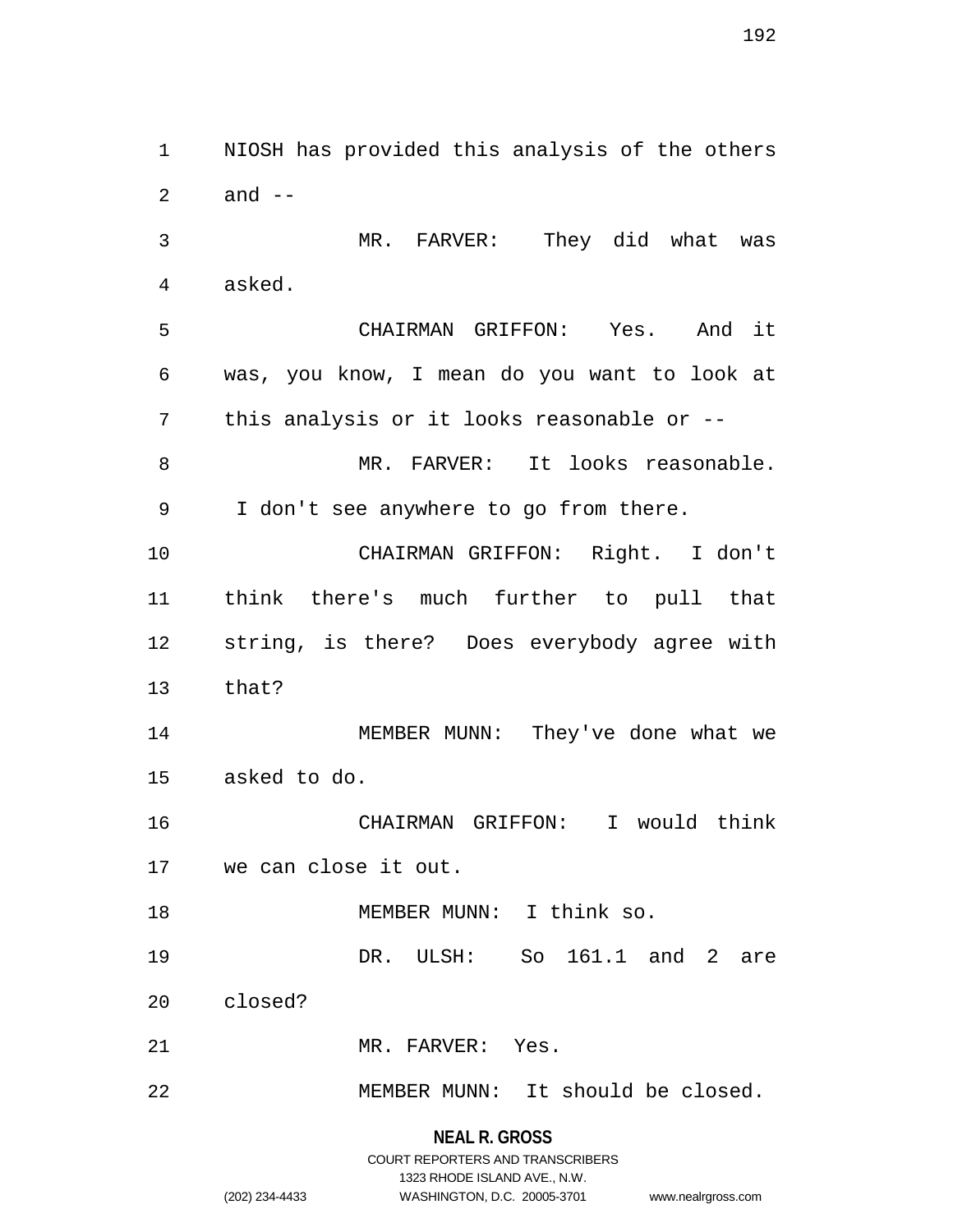CHAIRMAN GRIFFON: So that was 162.1 and 162.2? MR. FARVER: Yes. CHAIRMAN GRIFFON: Okay. Alright. Let me just make sure that I just switched 160.1, 2, 3, and 4, to be an SC&A action, right? 8 MR. FARVER: Yes. CHAIRMAN GRIFFON: In other words, NIOSH provided analytical files, and SC&A will review. I added that into number 160.1, .2, .3, and .4. I just want to make sure that's the right thing to do. 14 MR. FARVER: Yes. CHAIRMAN GRIFFON: And I think we can go ahead. DR. ULSH: Okay. I'll take another shot here. I've tried to jump to 165 a couple of times. CHAIRMAN GRIFFON: I know. You were trying your best. DR. ULSH: Is now the right time

**NEAL R. GROSS**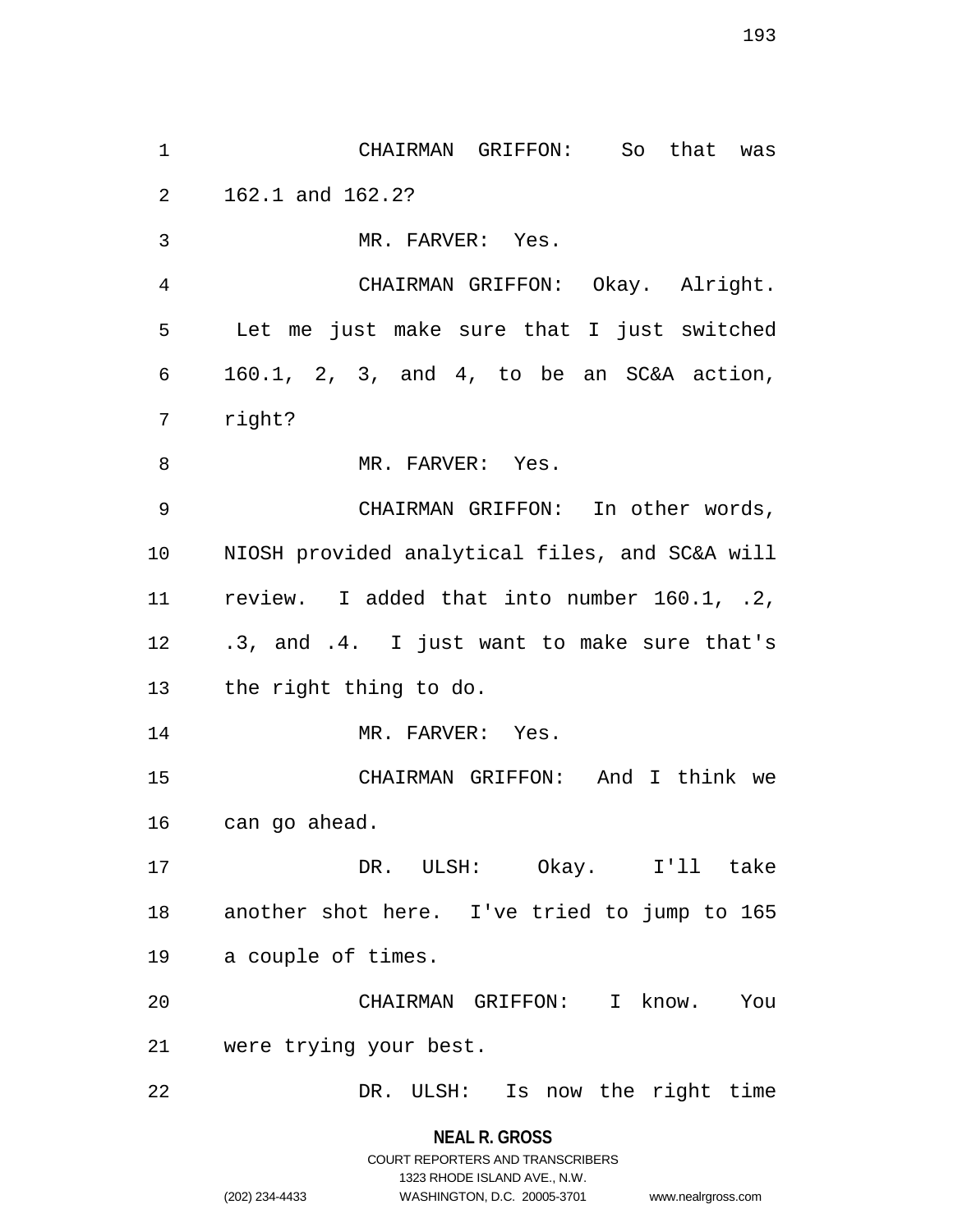to jump to 165? I think it is.

 MR. SIEBERT: I hate to do this to you, Brant. 163.4. DR. ULSH: Alright. MR. SIEBERT: And then we'll get to 165. I promise. DR. ULSH: 163.4. MR. SIEBERT: That's in the matrix. 10 DR. ULSH: That helps. Thank you. CHAIRMAN GRIFFON: It's in the matrix, in your updated matrix. 13 MR. SIEBERT: Page 41 of -- DR. ULSH: Got it, got it. Alright. So the finding on 163.4, the summary is that assigned occupational medical dose not correctly converted to the organ dose of interest for 1994 kidney cancer. Alright, the latest NIOSH response is that we agree that the finding is correct. As a way of explanation here, the lung dose is used as a surrogate for liver, gallbladder, stomach,

**NEAL R. GROSS**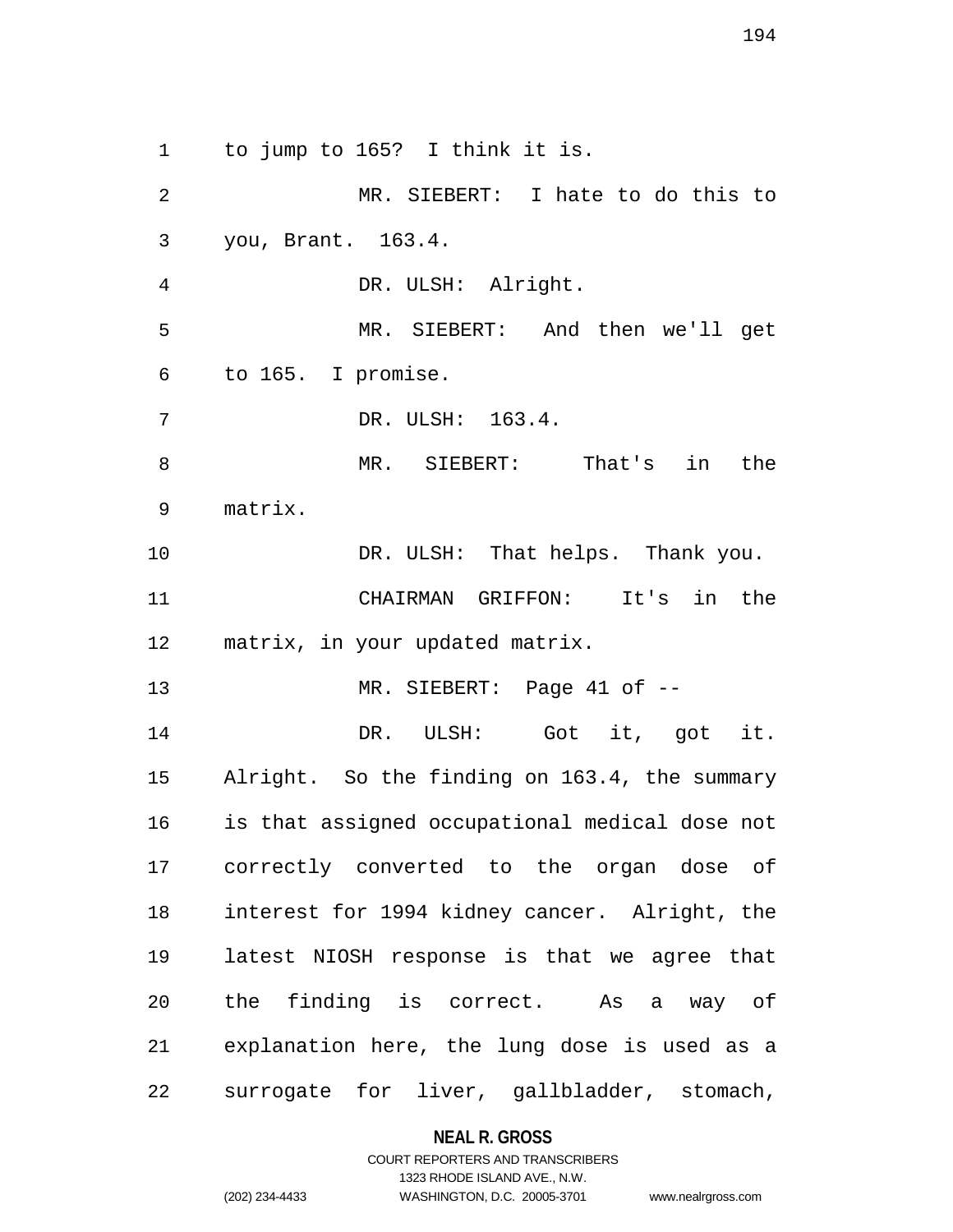thymus, esophagus, and in the TBD the larger of the male and female lung dose was carried over to the surrogates in the TBD table regardless of the employee's gender as a claimant-favorable assumption, and that is the female lung dose.

 Since the kidney is not in the table, the DR used the same thought process to assign a surrogate dose, in parentheses lung, but used the male lung since the employee was a male and the direction on the surrogate organs was not cleared. The IREP sheet has been updated and run with the female lung doses as a surrogate dose, which resulted in a change of PoC from 45.2 to 45.24.

 MR. SIEBERT: This is Scott. I will also add that the use of the surrogates, especially for these organs, have been difficult to track because most TBDs were very specific on how to deal with them, but every once in a while an organ would be left out and the dose reconstructor would make an

### **NEAL R. GROSS**

## COURT REPORTERS AND TRANSCRIBERS 1323 RHODE ISLAND AVE., N.W. (202) 234-4433 WASHINGTON, D.C. 20005-3701 www.nealrgross.com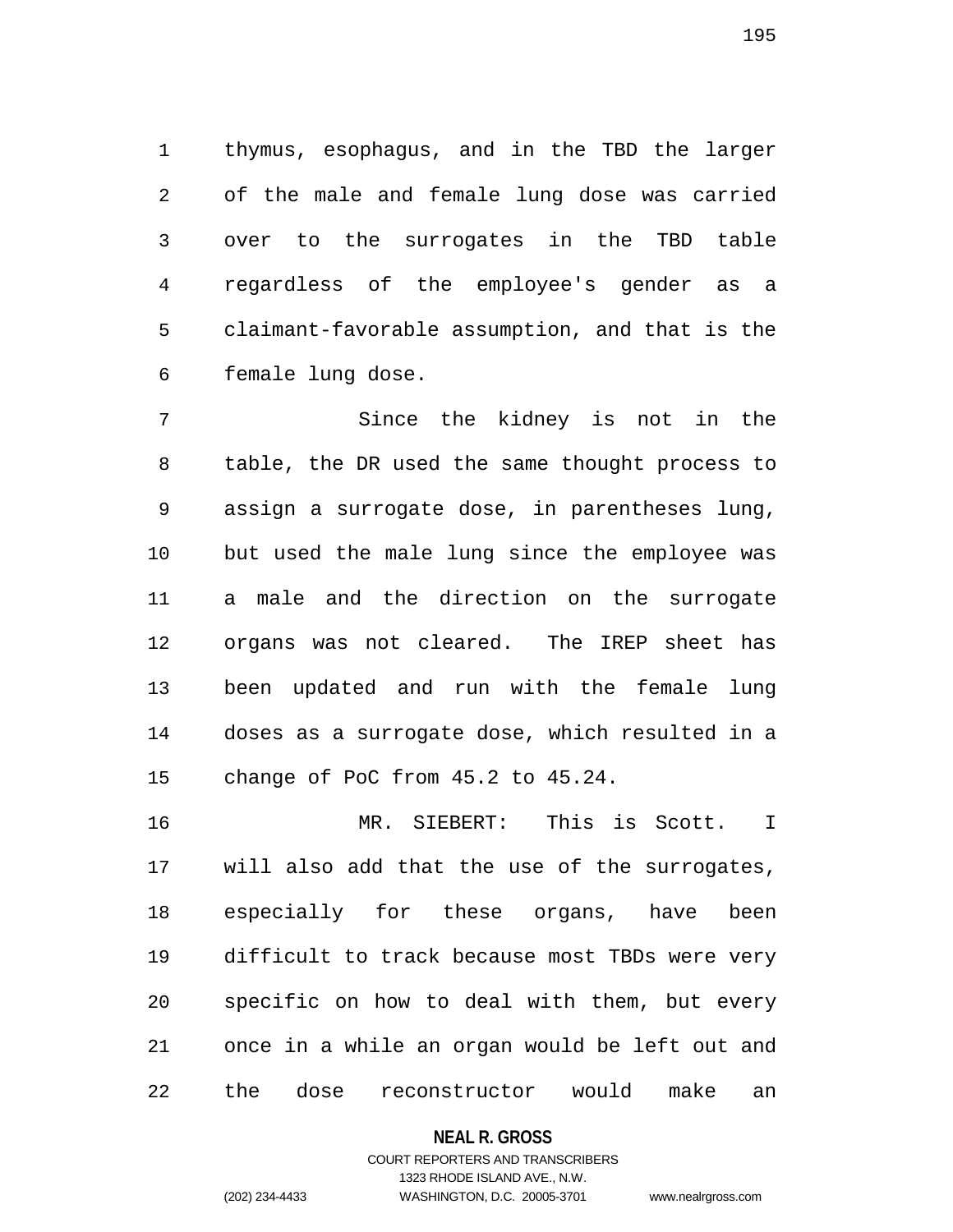assumption based on thought process, such as this. The present version of -- let me see. Am I talking about a procedure or an OTIB? I want to say OTIB-6, but I'm going to verify. We are updating the OTIB that handles x-ray assignments, and it is very specific and very clear about use of surrogate organs in cases such as this, for clarification purposes.

 CHAIRMAN GRIFFON: I want to document that because I think that's important that you're updating this as a result of some of these findings. NIOSH is updating, what is it? OTIB-6?

 MR. SIEBERT: ORAU OTIB-6. And I am aware of that because I am deeply ingrained in doing that lately, so I made sure that all got in there.

 DR. MAURO: Scott, this is John. So OTIB-6 did the follow-up look-up numbers in one of those tables. Right now you're saying that some of them are overly conservative as applied to particular organs and you're coming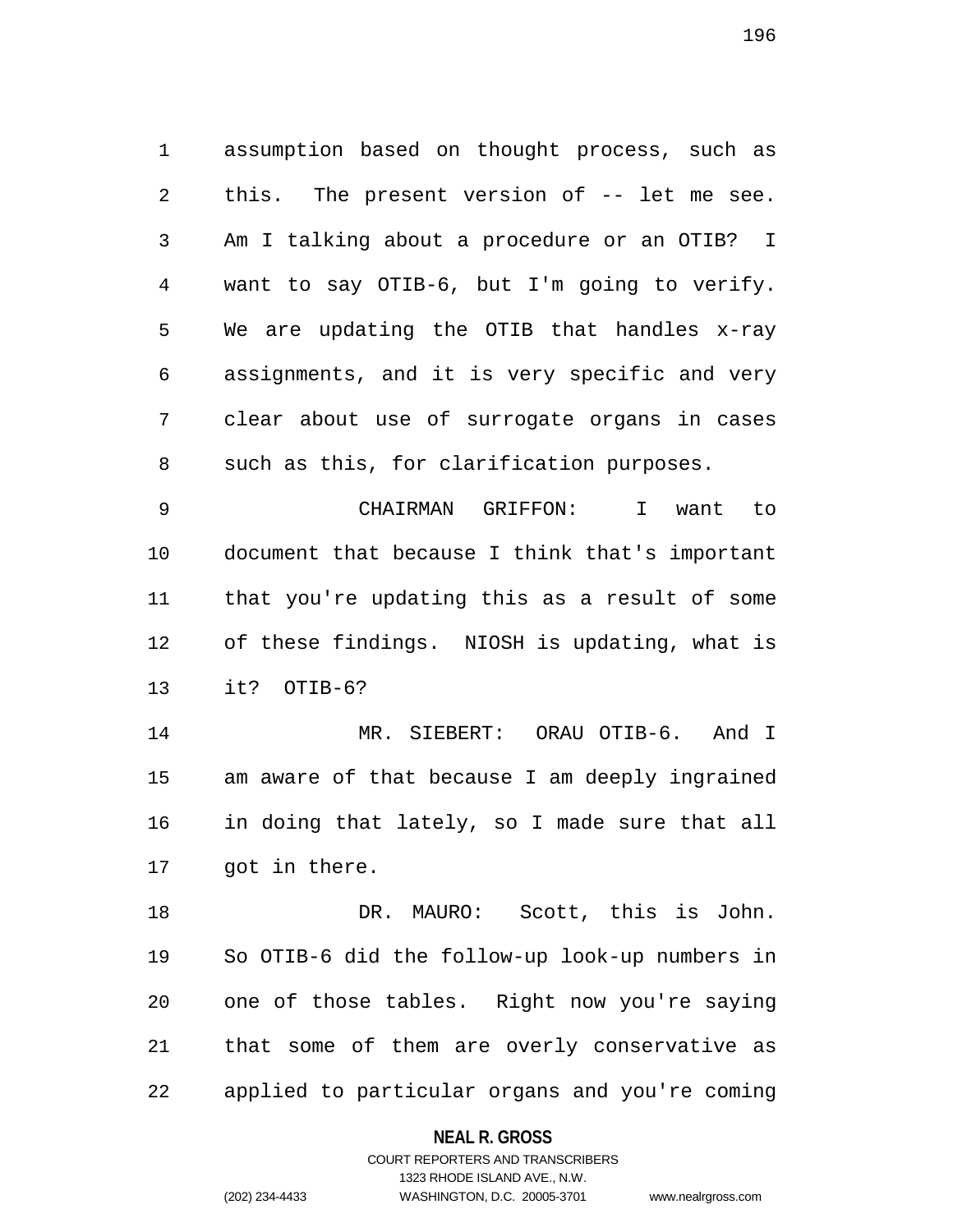up with more specific doses to the organs of concern rather than using surrogates?

 MR. SIEBERT: No, it's more specific as to which surrogates to use for which organ. The problem in this case is kidney did not have a specific surrogate organ listed for it in the TBD, so the DR used the thought process of using the lung surrogate, which is the appropriate thought process. It's just they missed the thought of since there's some variability involved, from a project point of view, we've determined when they do the surrogate for the lung we pick the larger of the male or female lung doses for that surrogate.

 DR. MAURO: Rather than leave it ambiguous?

 MR. SIEBERT: Yes, it's very clear now.

DR. MAURO: Okay.

CHAIRMAN GRIFFON: Any follow-up

on that, Doug?

## **NEAL R. GROSS**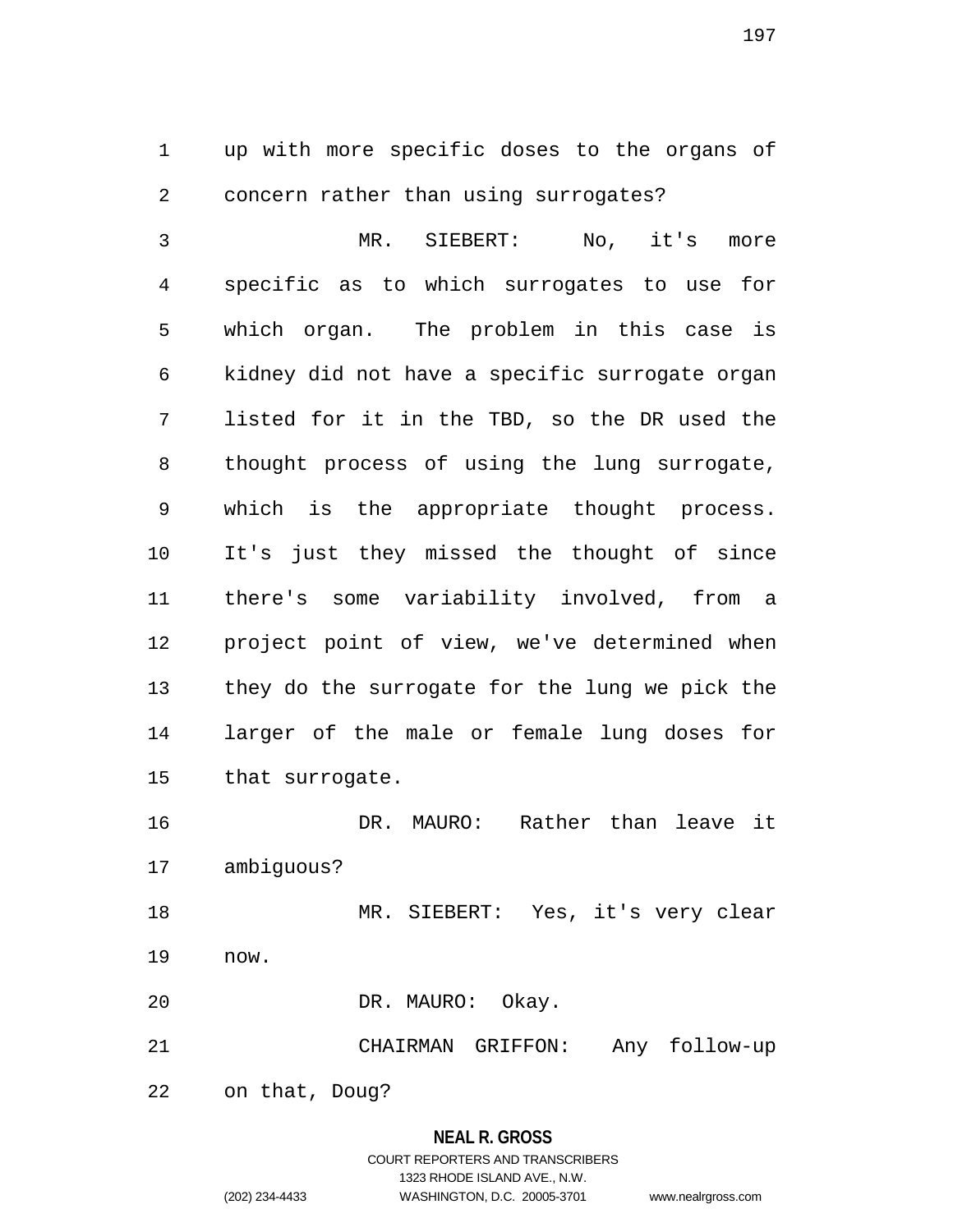| 1              | MR. FARVER: Well, I'll ask why                 |
|----------------|------------------------------------------------|
| $\overline{a}$ | was the lung used instead of the liver if it's |
| 3              | a kidney cancer?                               |
| 4              | DR. MAURO: There's probably a big              |
| 5              | difference, right? What's the difference if    |
| 6              | you use the lung versus --                     |
| 7              | MR. SIEBERT: There is no liver                 |
| 8              | DCF in ICRP 74, if I remember correctly.       |
| 9              | MR. FARVER: I'm looking at Table               |
| 10             | A5, organ dose for a beam in 1982 to present.  |
| 11             | This says from --                              |
| 12             | MR. SIEBERT: In what document?                 |
| 13             | MR. FARVER: Y-12 Technical Basis               |
| 14             | under the medical dose.                        |
| 15             | MR. SIEBERT: Okay.                             |
| 16             | MR. FARVER: Page 23 of 23, last                |
| 17 page.       |                                                |
| 18             | CHAIRMAN GRIFFON: And what does                |
| 19             | it show?                                       |
| 20             | MR. FARVER: Well, I mean it has                |
| 21             | the whole list of organs and --                |
| 22             | It has liver,<br>CHAIRMAN GRIFFON:             |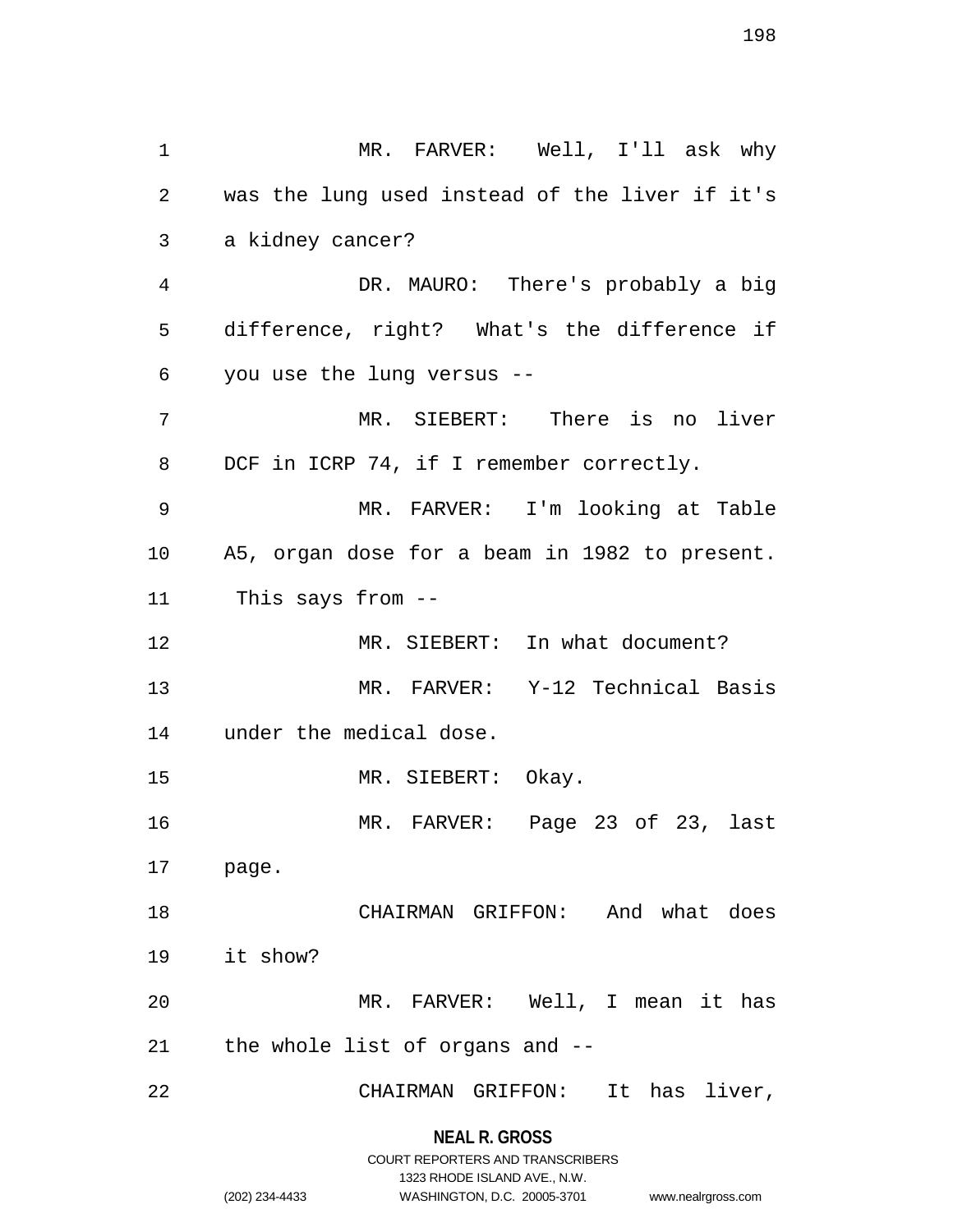right?

2 MR. FARVER: And the lung dose. MR. SIEBERT: Well, once again, liver is using the surrogate of lung. It may not list it there but -- DR. MAURO: Oh, is that right? Because they both look like the same number. MR. SIEBERT: The liver is using the lung -- CHAIRMAN GRIFFON: That's why you're clarifying. DR. MAURO: And I was surprised because you would think that the chest -- the lung dose would be higher than the liver dose. You know, that's why your chest x-ray. Okay. I mean, there's no doubt it's conservative. MR. SIEBERT: Correct. And that's what it was designed to be. MR. FARVER: Well, no, let's go back a step. The female lung dose is the same as the liver dose. The male lung dose that you used is less than the listed liver dose in

> **NEAL R. GROSS** COURT REPORTERS AND TRANSCRIBERS

1323 RHODE ISLAND AVE., N.W. (202) 234-4433 WASHINGTON, D.C. 20005-3701 www.nealrgross.com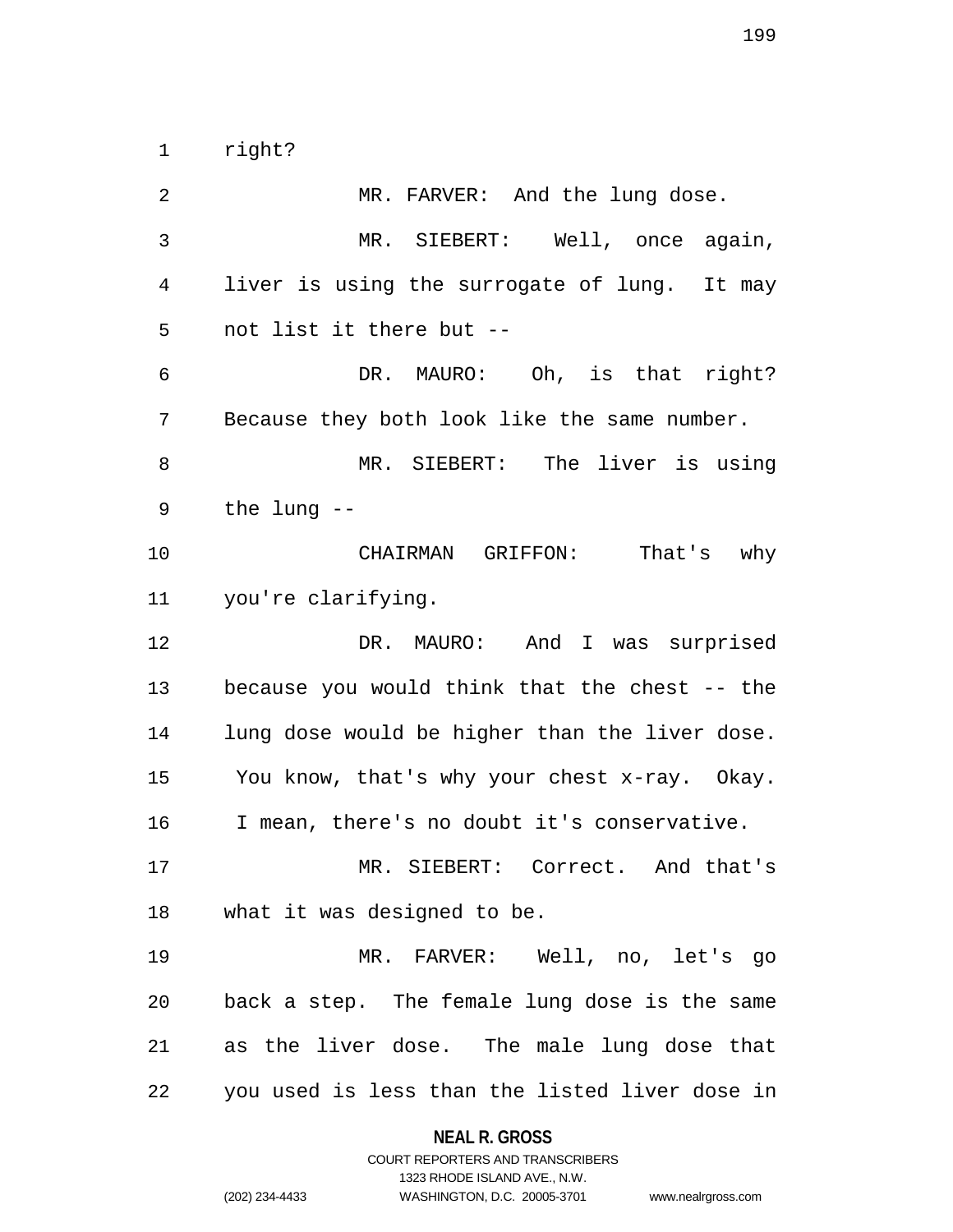the table.

| 2              | MR. SIEBERT: Correct.                         |
|----------------|-----------------------------------------------|
| $\mathfrak{Z}$ | MR. FARVER: So you used a smaller             |
| $\overline{4}$ | value.                                        |
| 5              | MR. SIEBERT: Correct.                         |
| $\epsilon$     | MR. FARVER: For an organ that's               |
| 7              | not close to the kidney. I don't understand   |
| 8              | why you just didn't choose liver off that     |
| $\mathsf 9$    | table and go with that dose value, like you   |
| 10             | would on any other organ there. You would     |
| 11             | just choose the dose value and go with it.    |
| 12             | MR. SIEBERT: Well, in an optimal              |
| 13             | world, the kidney would be listed in that     |
| 14             | table. However, as I said, if something is    |
| 15             | not listed in that table, the dose            |
| 16             | reconstructor will generally go -- in this    |
| 17             | case what it appears that they did was they   |
| 18             | went back to the first principle of what      |
| 19             | surrogate is used for those organs. And for   |
| 20             | those organs, the lung dose is used as a      |
| 21             | surrogate. The mistake they made was they     |
| 22             | used the male lung dose because it was a male |

**NEAL R. GROSS**

COURT REPORTERS AND TRANSCRIBERS 1323 RHODE ISLAND AVE., N.W. (202) 234-4433 WASHINGTON, D.C. 20005-3701 www.nealrgross.com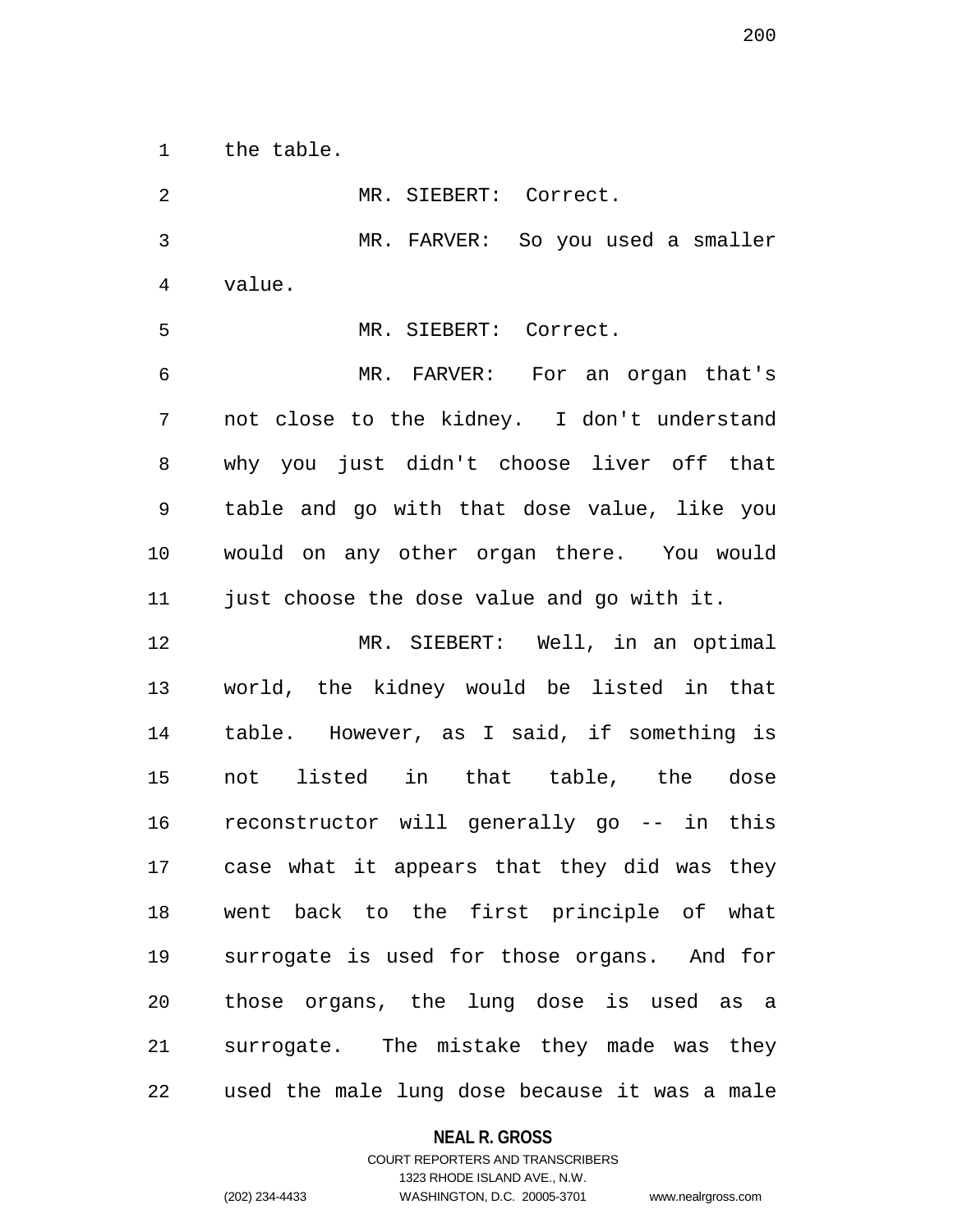individual versus the female, which is a larger value. I understand what you're saying that they could have gone to the liver and just used the liver for the kidney. However, I'm just reconstructing what their thought process was at the time.

 MR. FARVER: And this is all taken care of in a workbook, isn't it? They're not really -- they're not really going through and selecting a value.

 MR. SIEBERT: At the time this was done -- what plant are we on again? 163?

MR. FARVER: Yes.

 MR. SIEBERT: This was done in 2006, so that may not have been specified in the -- well, if it wasn't in that table, I would venture to say that the kidney was also not in the tool.

 CHAIRMAN GRIFFON: I guess that's a follow-up question. I mean, from a QA standpoint, it's not, you know --

MR. FARVER: No, I'm just

**NEAL R. GROSS**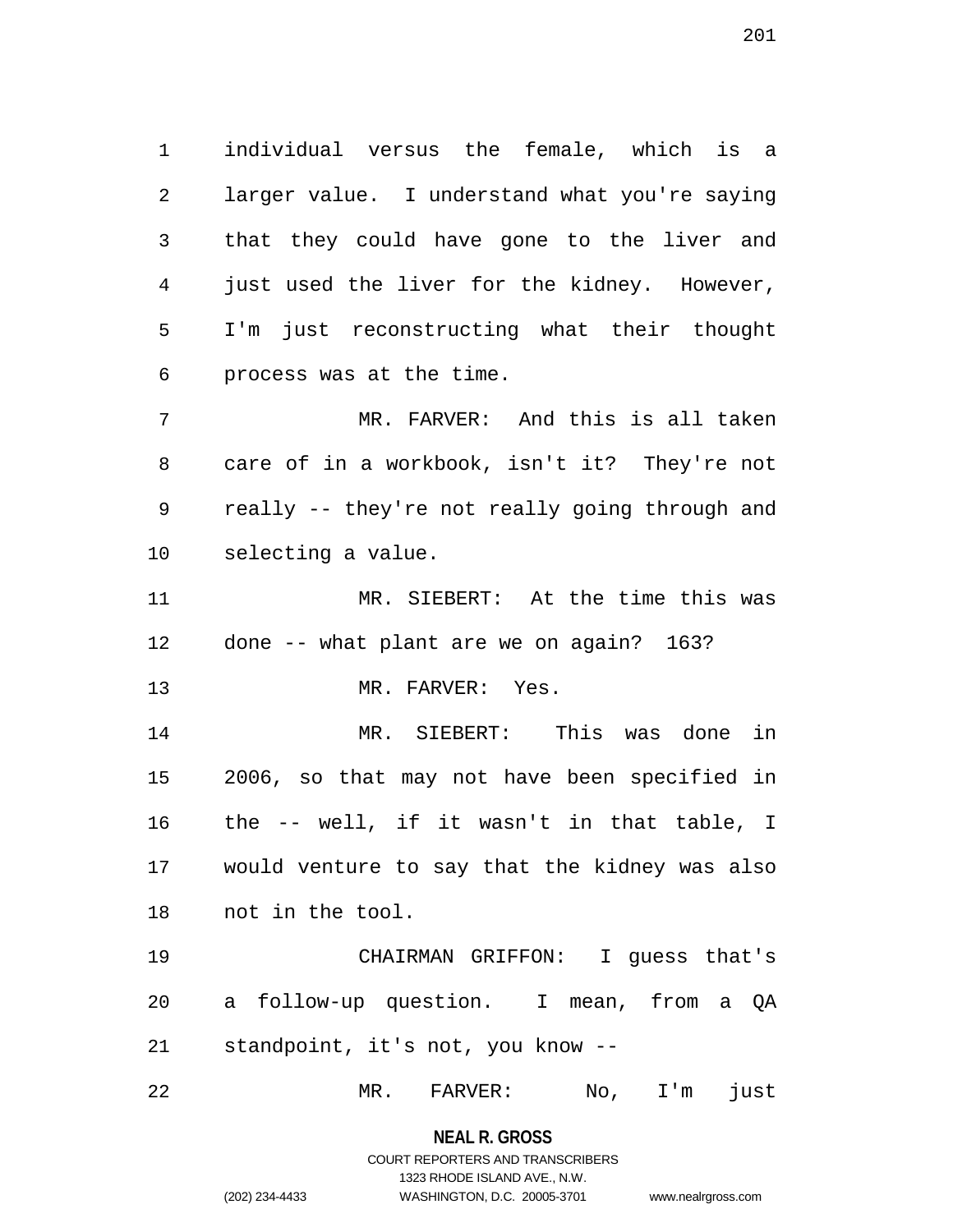concerned if this is a workbook error where it's selecting the wrong value.

 MR. SIEBERT: No. I would say it was not a workbook error because the workbook would not have given you the option of kidney would be my guess.

 DR. MAURO: As an overarching issue, which would probably fall more toward Wanda than it would at this meeting, now that I -- the Procedures Subcommittee, all I'm saying is that I got to tell you, I mean I use OTIB-6 all the time when I check numbers, and I just go into the table and I look because I know we reviewed OTIB-6 and we love it. We love OTIB-6. But people that looked at it found it very claimant-favorable and appropriate, but now that I'm realizing that an awful lot of the organs' default values are lungs. And certainly that's claimant- favorable. I mean, that would be the highest dose you're going to give -- I would imagine if you look at all of them you're going to

#### **NEAL R. GROSS**

## COURT REPORTERS AND TRANSCRIBERS 1323 RHODE ISLAND AVE., N.W. (202) 234-4433 WASHINGTON, D.C. 20005-3701 www.nealrgross.com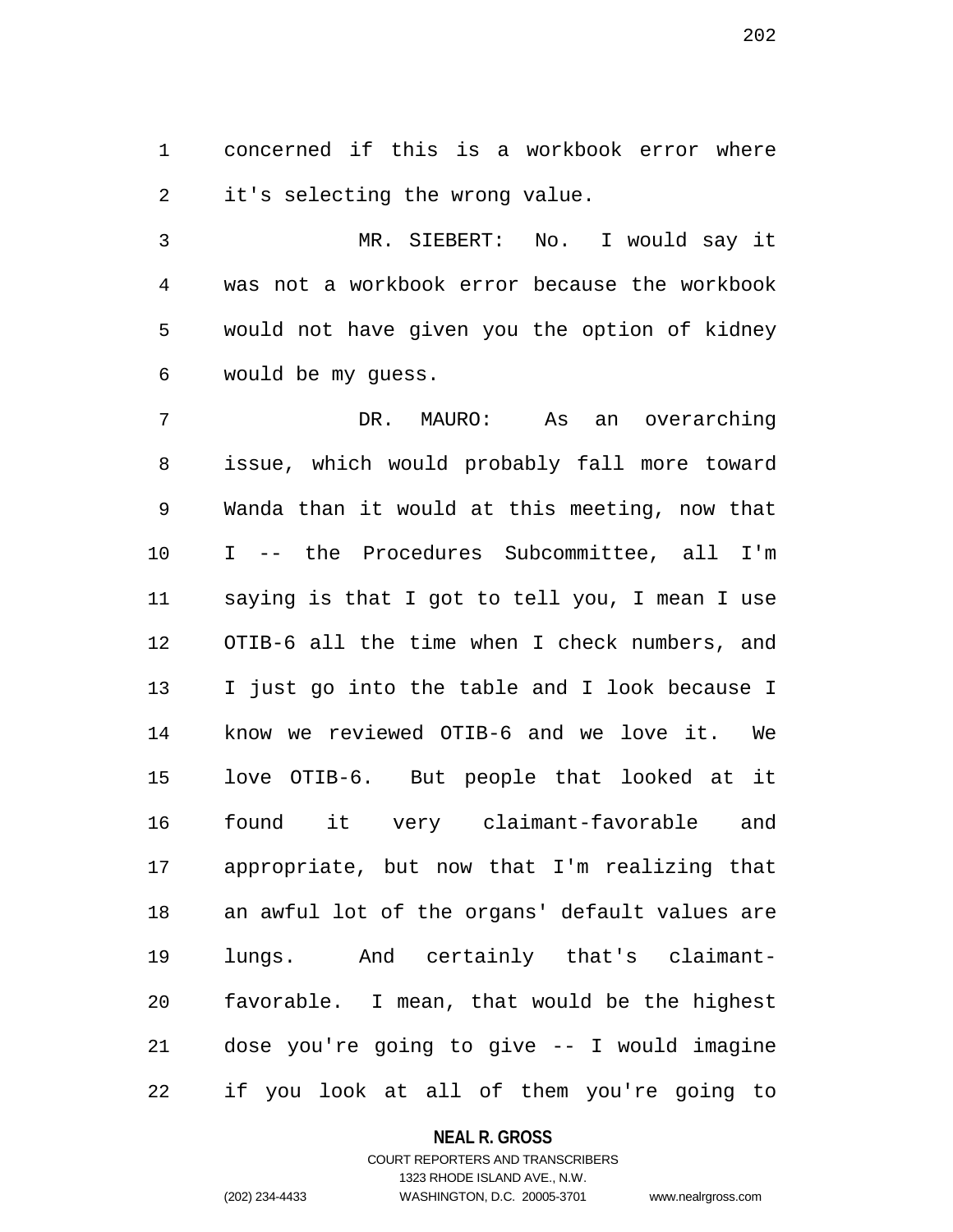find that up there.

 This goes toward this maximizing approach. In other words, it's so easy to, I guess, run an MCNP to say, listen, let's get better numbers for these other organs. That might buy you a factor of two or three difference if you were to go and become a little bit more realistic, rather than assigning this. So in a way, and I tell you these doses, these chest doses sometimes are not insignificant in terms of the contribution. This is just a thought more for maybe Wanda's group whether or not, you know, you want to rethink using this one-size-fits- all almost, this lung dose to apply to all these other organs. It's certainly claimant- favorable, but it wasn't until now that I realize that's what was being done.

 MEMBER MUNN: I thought it was chosen because it was claimant-favorable. That was my assertion.

MR. FARVER: No. They did not

**NEAL R. GROSS**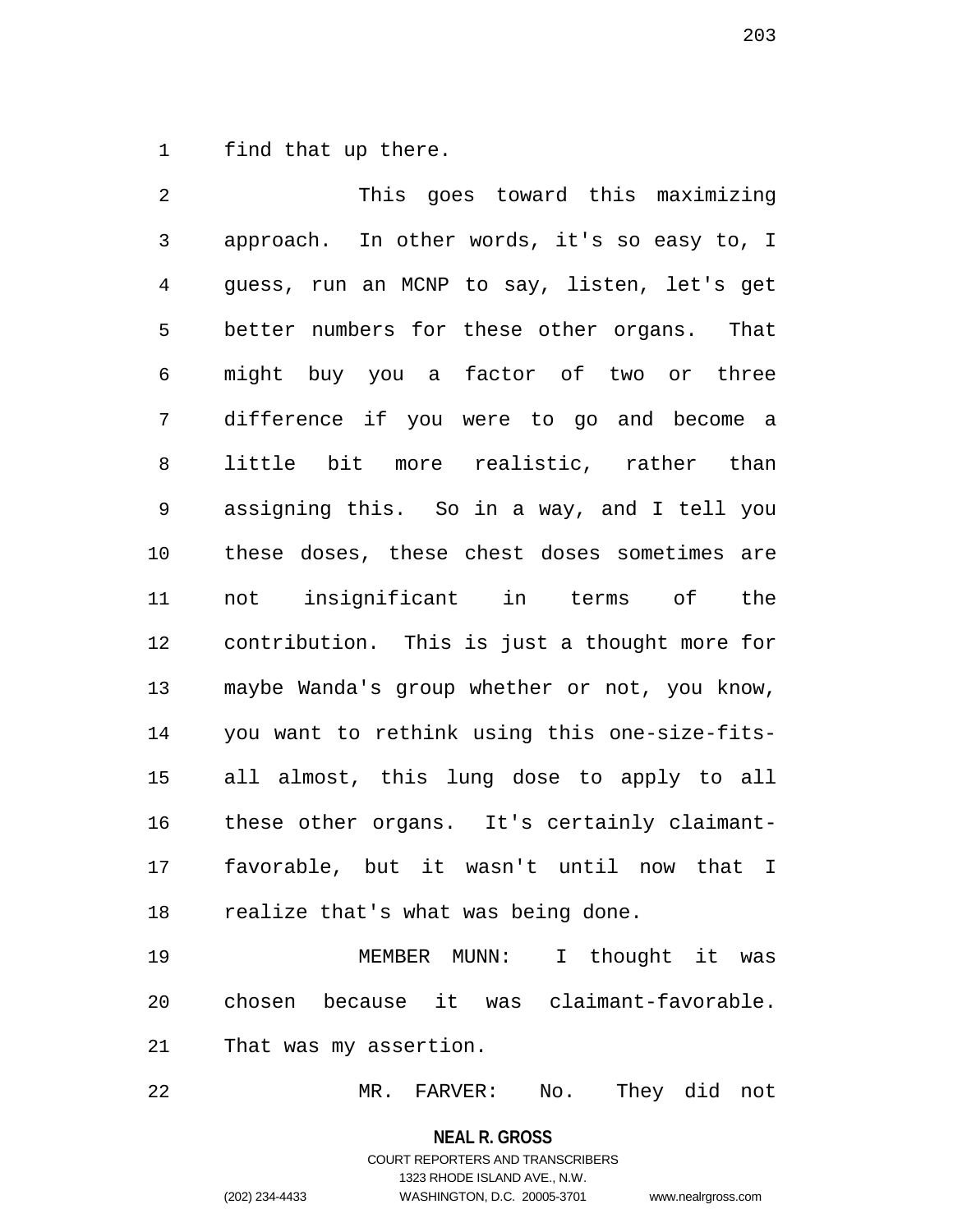choose a claimant-favorable one.

 DR. MAURO: On this particular case.

 CHAIRMAN GRIFFON: He's talking about the procedure.

 DR. MAURO: I'm sort of saying that the fact that the male/female difference is superseded by the fact that they're using the lung. I mean, you know, whether you use the male or the female, either way, that's going to be conservative as applied to this case. So I just went on to this thought that 13 I had that, you know, it's not -- it is relatively straightforward to come up with realistic doses to these other organs rather than using the lung as your surrogate for so many organs, and that's something more for the Procedures Subcommittee.

 CHAIRMAN GRIFFON: You're running out of procedures to review.

 DR. MAURO: Yes, we've got to find some work here.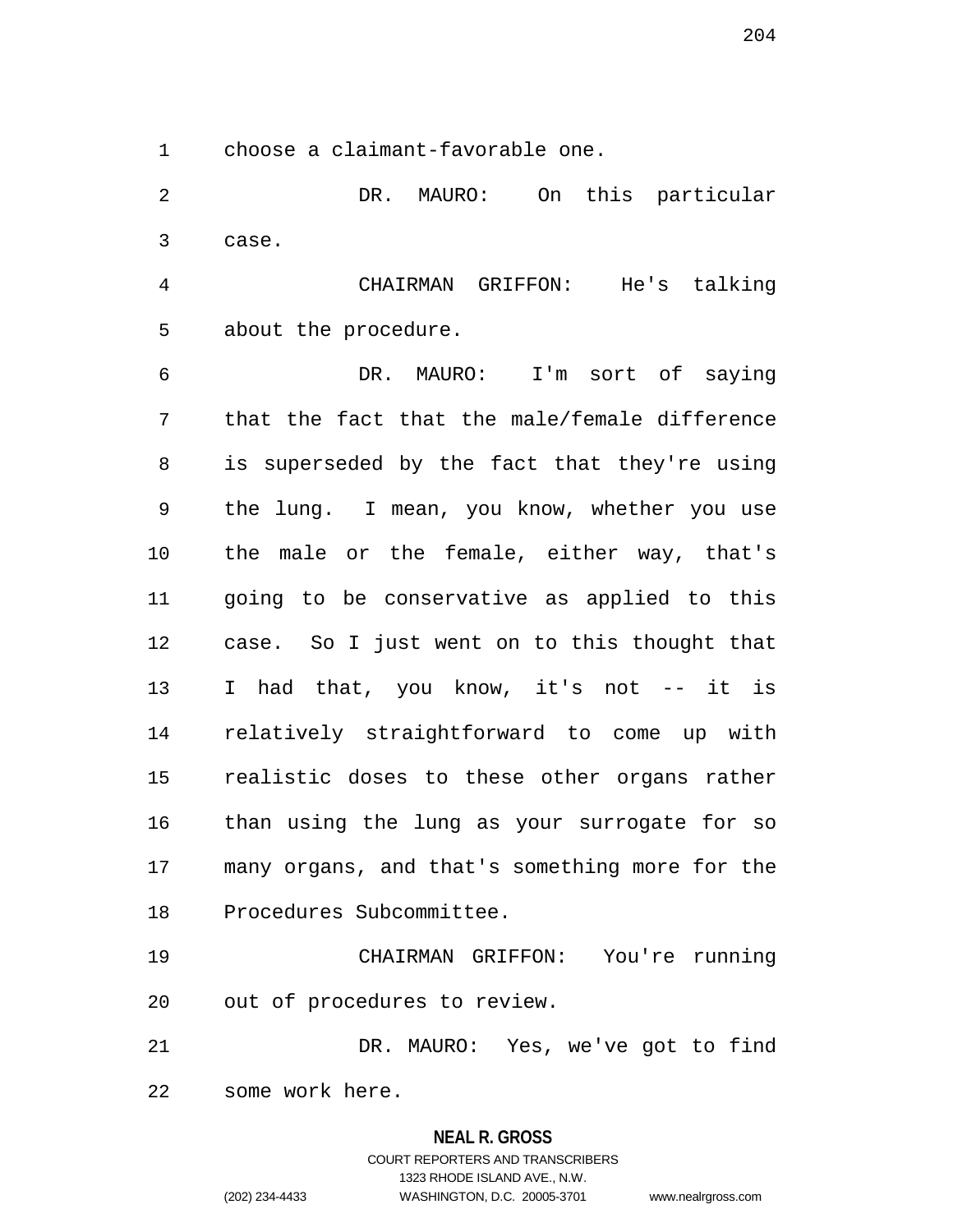MEMBER MUNN: When we've looked at OTIB-6 --

 DR. MAURO: We did, and I have to say that I don't think we looked at it from the perspective of maybe it was overly conservative in some cases.

 MEMBER MUNN: Well, I thought we had, I thought we were using lung because it was the most sensitive one and, therefore, claimant-favorable in all cases, no matter what, at least from what little I remember of OTIB-6.

13 DR. MAURO: That goes way back, and it was at a time when we viewed the world that way, that is, oh, it's claimant- favorable, it's okay. I'm just saying that the world we live in now, we're trying to be a little more realistic so that there's parity. Probably not the best place to discuss this. This is more Procedures Work Group Subcommittee.

CHAIRMAN GRIFFON: Well, where do

**NEAL R. GROSS**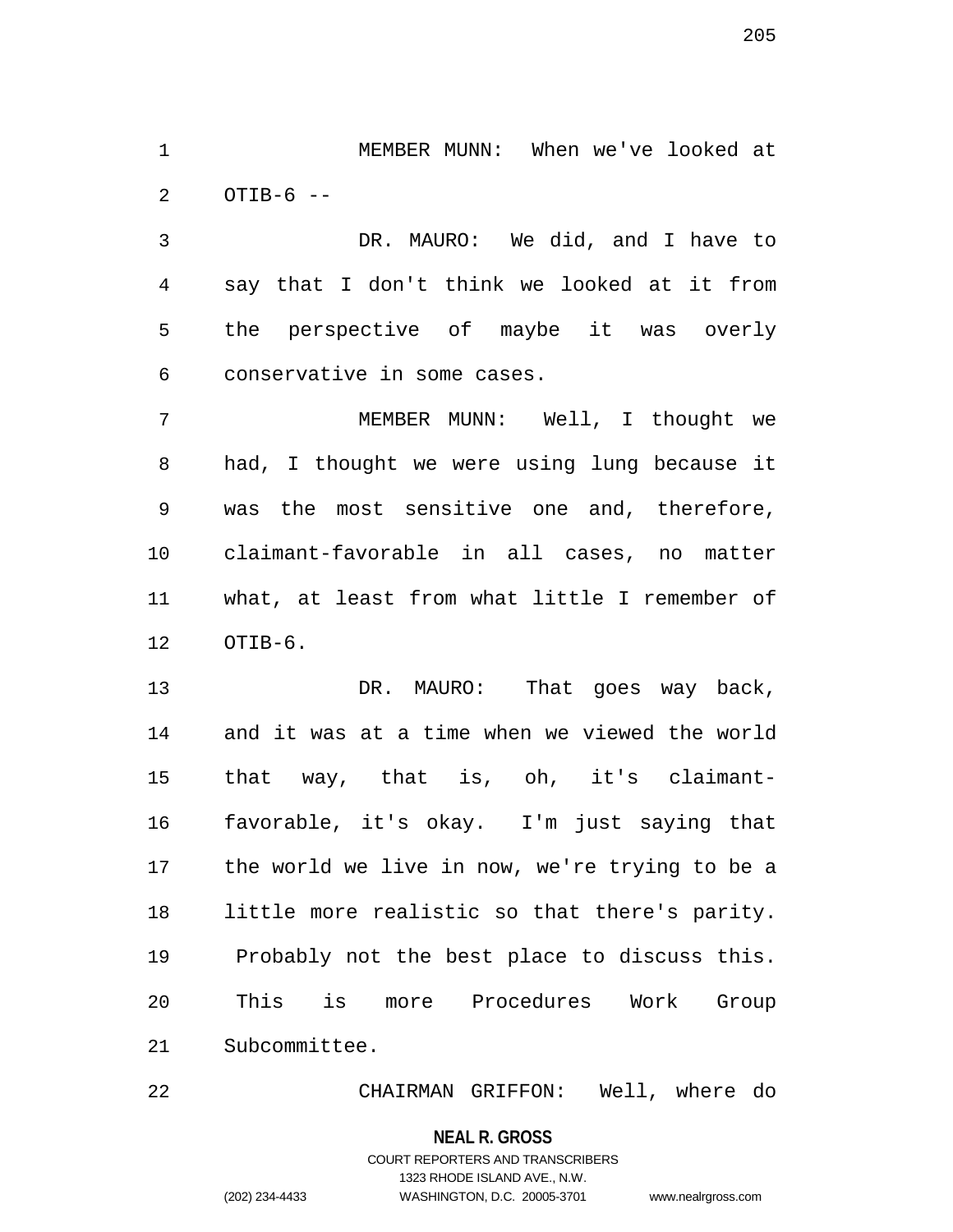we stand on this particular one? Doug, do you want more time to examine this? MR. FARVER: I mean, I understand  $4 \qquad --$  CHAIRMAN GRIFFON: Yes, yes, yes. MR. FARVER: It was just confusing because, you know, their DR report says the external dose to the kidney was determined by using dose calculated to the liver, but they didn't select liver out of the table. So when you go to that procedure and that page of the Technical Basis and you look under liver, that's not the dose they used. MR. SIEBERT: Agreed, if you go from the table. I agree wholeheartedly with you. They should have used the liver dose. I'm just going back to the original thought process of the liver dose, if you go back to thought process, is surrogate by the lung dose and then the DR made the mistake of assuming it's a male individual so you use the male lung dose. That's all there is to it.

**NEAL R. GROSS**

COURT REPORTERS AND TRANSCRIBERS 1323 RHODE ISLAND AVE., N.W. (202) 234-4433 WASHINGTON, D.C. 20005-3701 www.nealrgross.com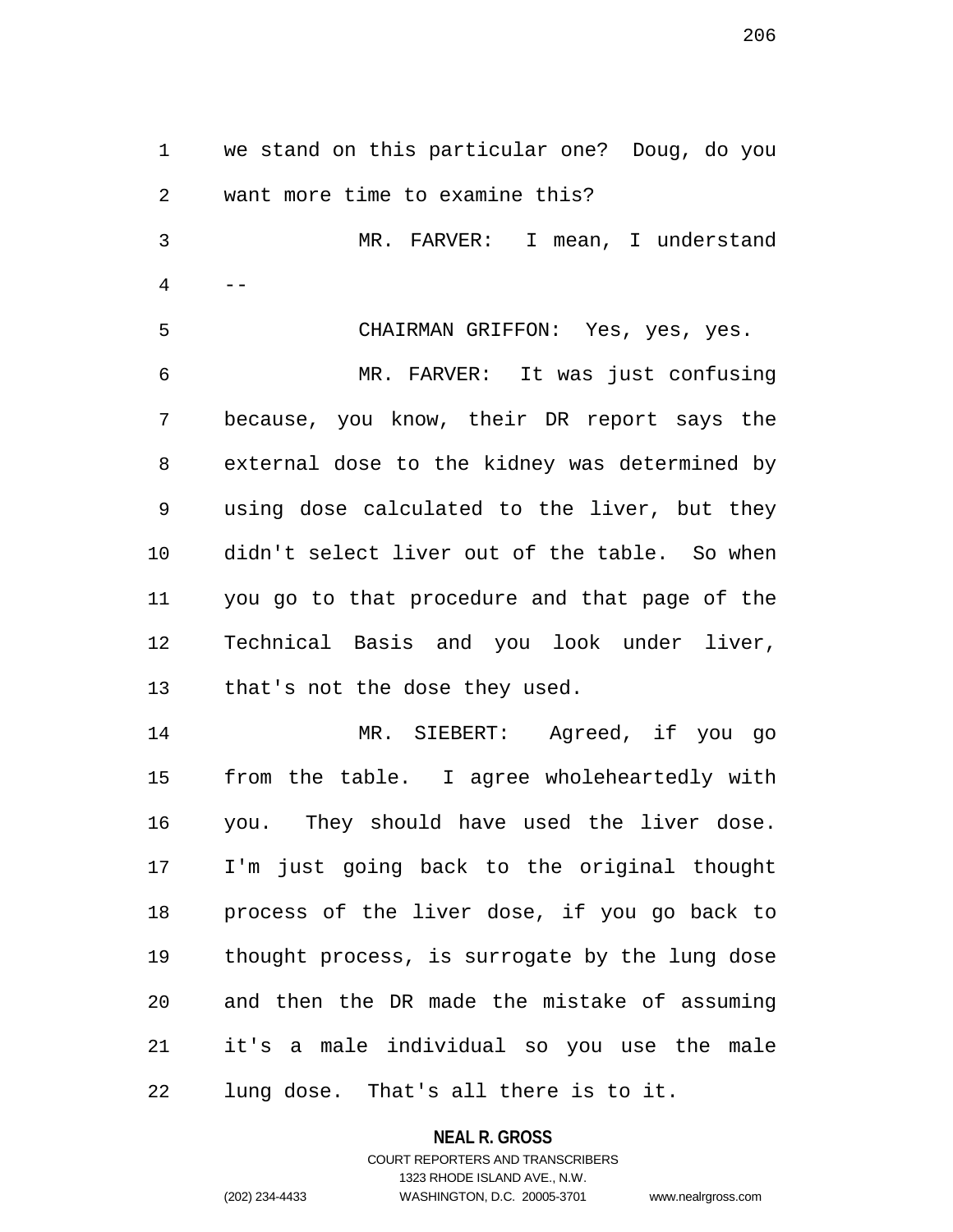1 MR. FARVER: Okay. CHAIRMAN GRIFFON: I guess the other thing that came up in our previous discussion was that, if you look at the paragraph in the matrix, you know, that this should have been corrected during a peer review. I mean, the question of how did this get past the peer review came up at least in a prior discussion. Any insights on that? MEMBER MUNN: What's the use of the male versus female -- get by peer discussion? Is that -- CHAIRMAN GRIFFON: Yes. MEMBER MUNN: Well, probably because it was a male claimant, wouldn't you think? MEMBER RICHARDSON: Well, but why did two people make the same, let's say, divergence from the procedure? CHAIRMAN GRIFFON: Right. MR. SIEBERT: Well, I'm going to say, likely, the procedure did not really

## **NEAL R. GROSS**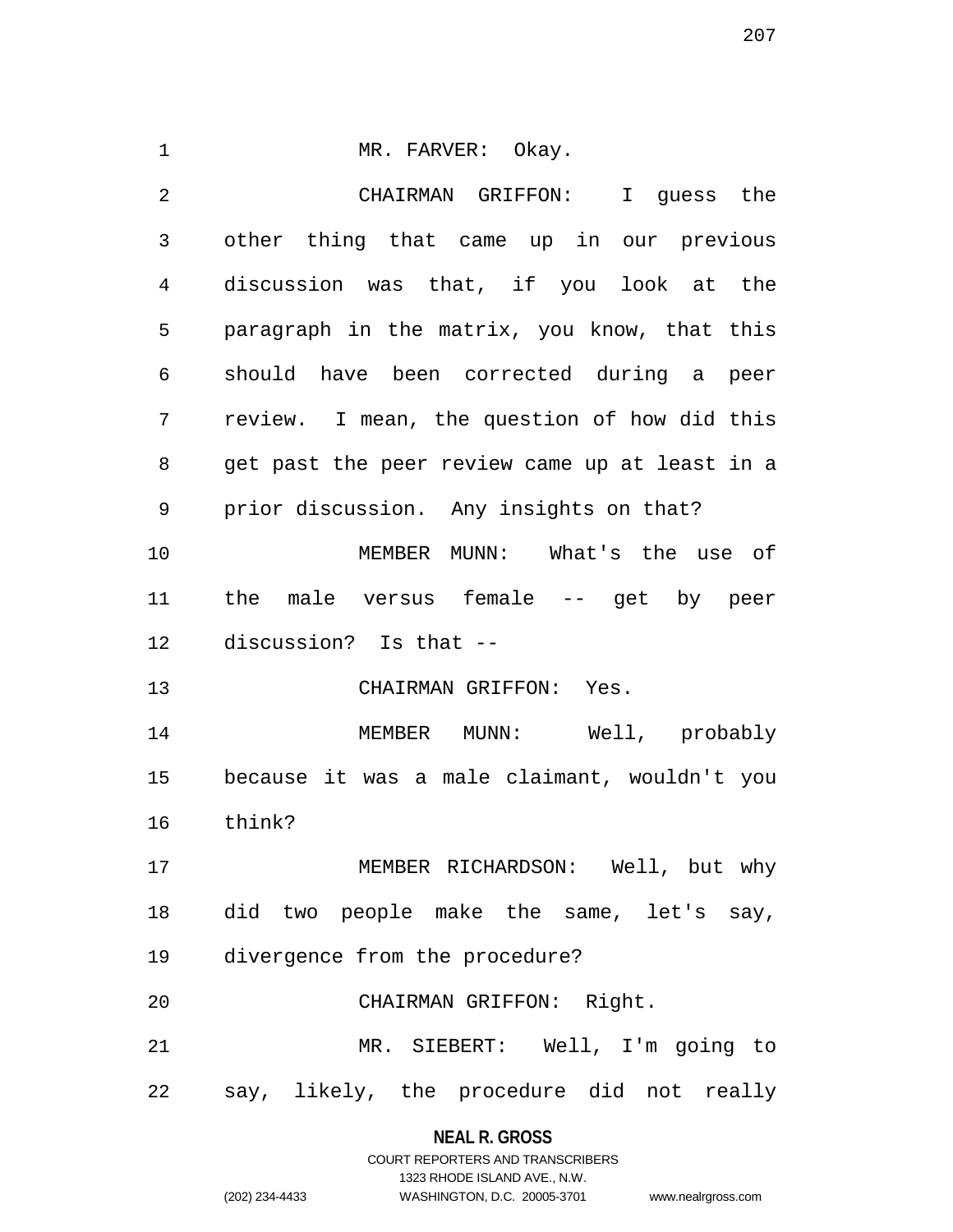cover kidney. That is the issue that it came down to. Kidney was not in the game. So in my mind, I could easily see that thought process being used by the dose reconstructor and verified by the peer reviewer.

 MEMBER MUNN: Yes, you choose a surrogate, the surrogate you choose is for a male because you have a male subject.

 MEMBER RICHARDSON: So the suggestion was to move it so that -- you're saying it's a limitation of the Technical Basis Document. There's ambiguity, and the reservation might be, as you suggested, go back and look at the Technical Basis Document. MR. SIEBERT: At the time the claim was run, yes.

 MEMBER RICHARDSON: I sort of agree with you kind of from the principle of these factors are from an ICRP report, which is almost 30 years old now, and there's been a huge amount done on -- what do they call it? Those little --

#### **NEAL R. GROSS**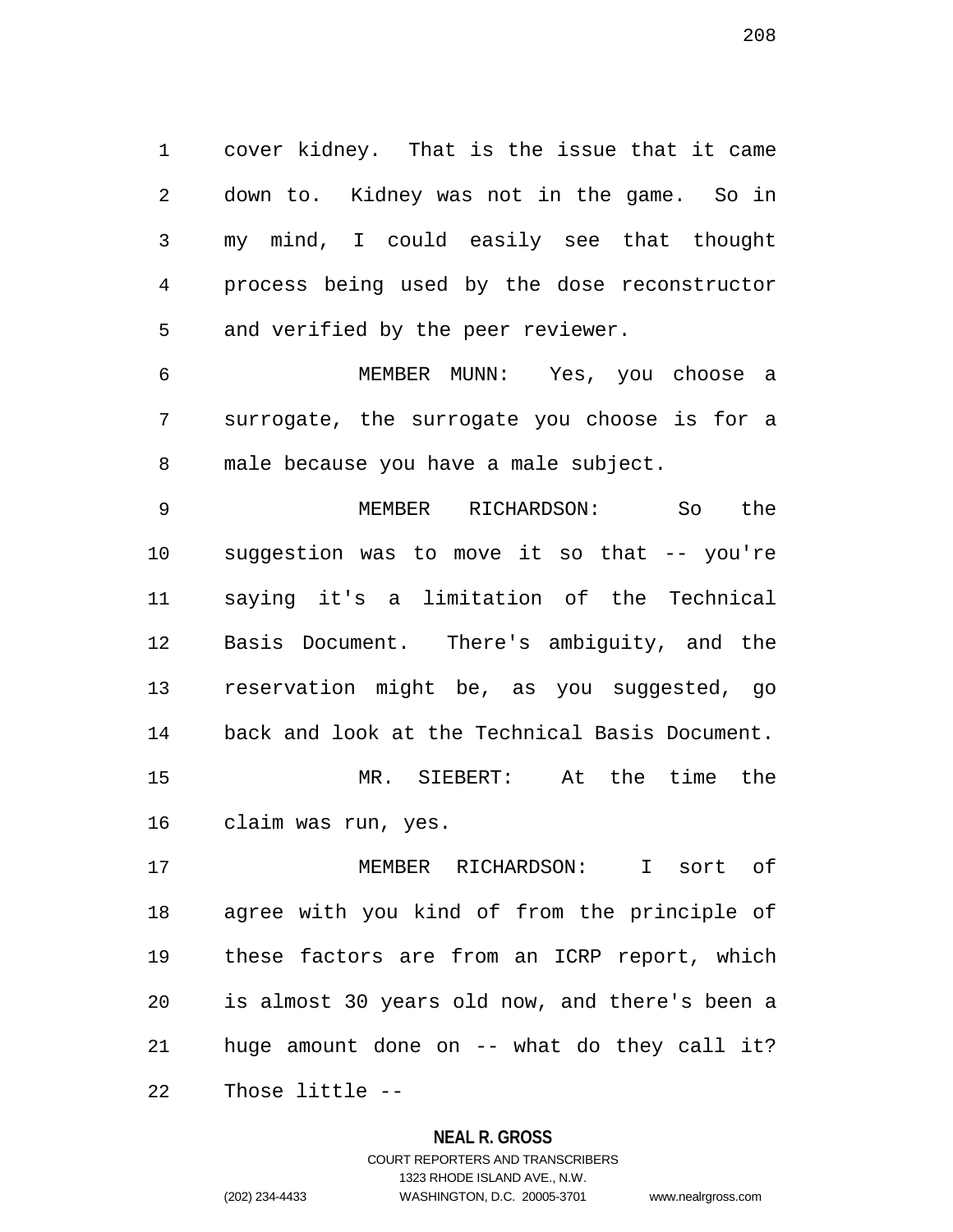DR. MAURO: The tables and the -- well, this is more the MCNP modeling. MEMBER RICHARDSON: Yes. I mean, medical dosimetry. DR. MAURO: Medical dosimetry. MEMBER RICHARDSON: Voxel phantoms. That's what we call them. Great dosimetry stuff going on where you could actually -- DR. MAURO: See, in this case what we're saying is you want a surrogate number to make sure you're being claimant-favorable, and you pick the liver, which you really didn't pick the liver, you really picked the lung which is claimant-favorable. And whether you picked the male lung or the female lung, it's still claimant-favorable. It's almost like gilding the lily. MEMBER MUNN: Yes, it turns out to be inconsequential after it's -- DR. ULSH: Well, SC&A said we made

a mistake, and you say we agree we made a

**NEAL R. GROSS** COURT REPORTERS AND TRANSCRIBERS

1323 RHODE ISLAND AVE., N.W.

(202) 234-4433 WASHINGTON, D.C. 20005-3701 www.nealrgross.com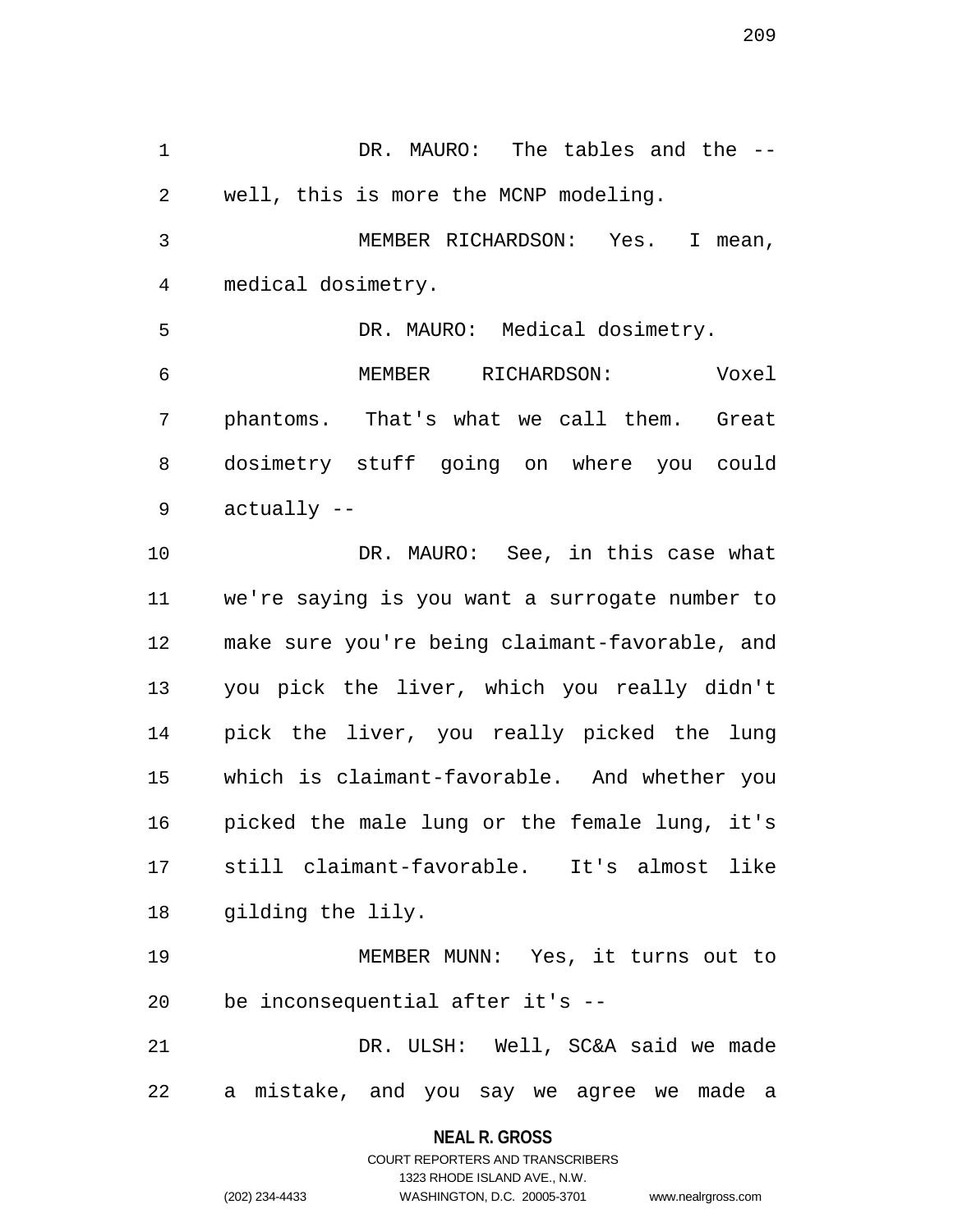mistake and we fixed it.

 CHAIRMAN GRIFFON: Yes. And the convincing thing for me was that you're modifying TIB-6, so that's good. I don't see any further action on this particular case. I mean, you know -- MEMBER MUNN: And now you've dumped it on me and -- CHAIRMAN GRIFFON: So everybody's happy. Alright. So Wanda will report back to us next month. MEMBER MUNN: I would have if I'd been allowed to put together a meeting. I tried. I was getting all kinds of flack about meeting too soon and nobody could do anything between now and then. So it will be July before you hear anything back. CHAIRMAN GRIFFON: Okay. I think we can move past that one. Hey, Brant, we can do yours now, I think. 21 DR. ULSH: Hey, alright.

CHAIRMAN GRIFFON: 165.1.

**NEAL R. GROSS**

COURT REPORTERS AND TRANSCRIBERS 1323 RHODE ISLAND AVE., N.W. (202) 234-4433 WASHINGTON, D.C. 20005-3701 www.nealrgross.com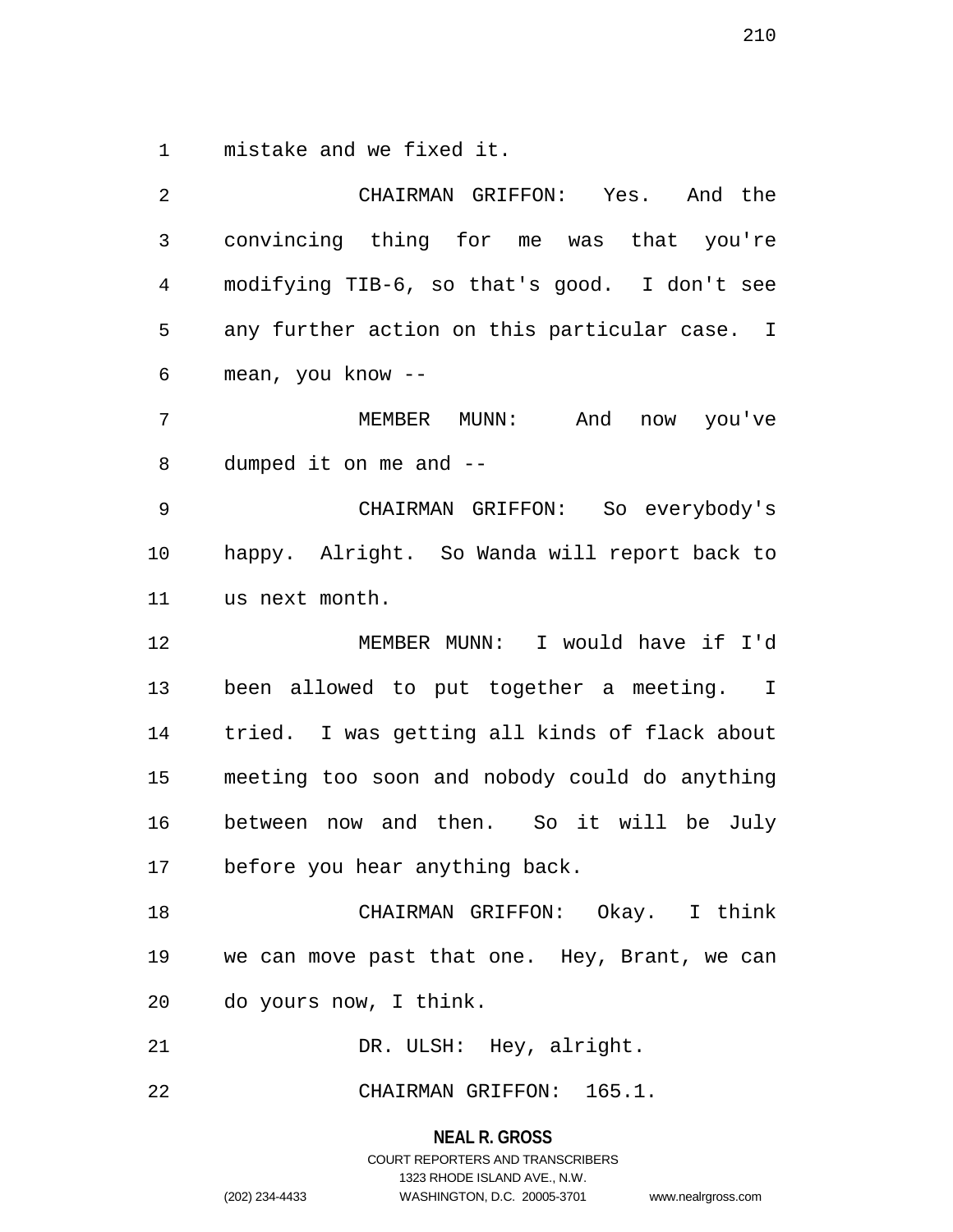DR. ULSH: The summary of the finding is inappropriate factor used to convert greater than 15 keV electrons to organ dose. Let me pull up the other file. Alright. So our response is that, this issue was due to the overlapping dates in Table 6.5 of the ORAU TKBS-0007-6, which indicate that electron dosimeter correction factors of 2.04 and 2.86 are both applicable to 1958. The difference between the two 1958 correction factors is a factor of 1.4. Only after going back to the sections and discussing the various dosimeter types can the readers of the TBD determine that the end date for the 2.04 correction factor should be the end of February 1958 and the start date for the 2.86 correction factor should be March of 1958. So version 1.82 of the INL tool was issued around March of 2010 and included a modification to use the higher of the two potential correction factors for 1958. Other INL and Argonne National Lab West claims with organs that

#### **NEAL R. GROSS**

## COURT REPORTERS AND TRANSCRIBERS 1323 RHODE ISLAND AVE., N.W. (202) 234-4433 WASHINGTON, D.C. 20005-3701 www.nealrgross.com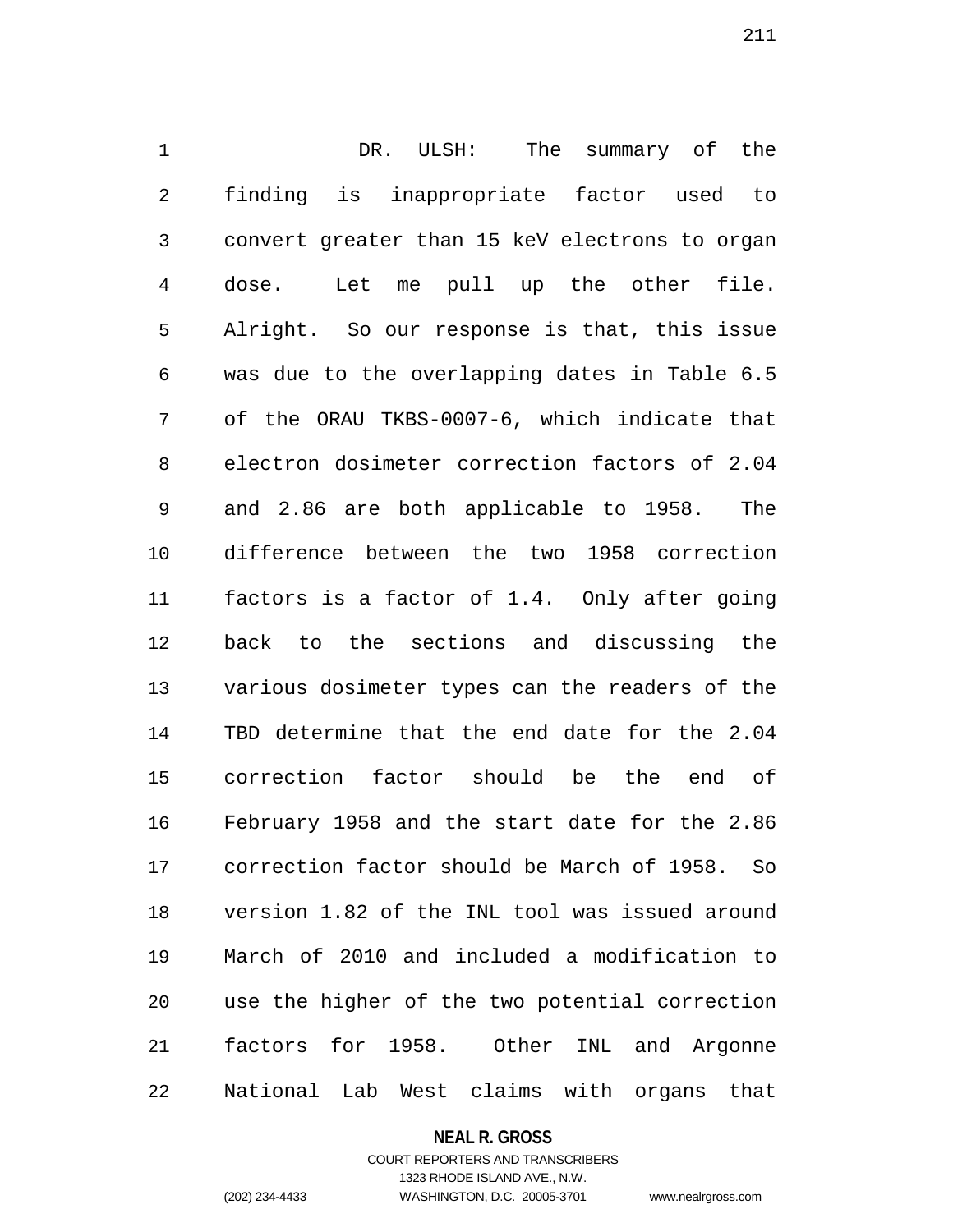include shallow dose also had measured or missed electron doses assigned for 1958 and also likely been affected by this TBD and tool issue. So that's the response. And it looks like we can get a two-for-one on this. 165.2 is the same. MR. FARVER: So the workbook has been corrected? DR. ULSH: It has been, in March 2010. MR. FARVER: Okay. That had to do with the look-up parameters in the INEL workbook. CHAIRMAN GRIFFON: So NIOSH updated the look-up parameters in which workbook? DR. ULSH: This is Version 1.82 of the INL tool. CHAIRMAN GRIFFON: And the earlier question; were there cases affected by this? DR. ULSH: These are other claims where shallow dose is an issue, and that would

### **NEAL R. GROSS**

|                | COURT REPORTERS AND TRANSCRIBERS |                    |
|----------------|----------------------------------|--------------------|
|                | 1323 RHODE ISLAND AVE N.W.       |                    |
| (202) 234-4433 | WASHINGTON, D.C. 20005-3701      | www.nealrgross.com |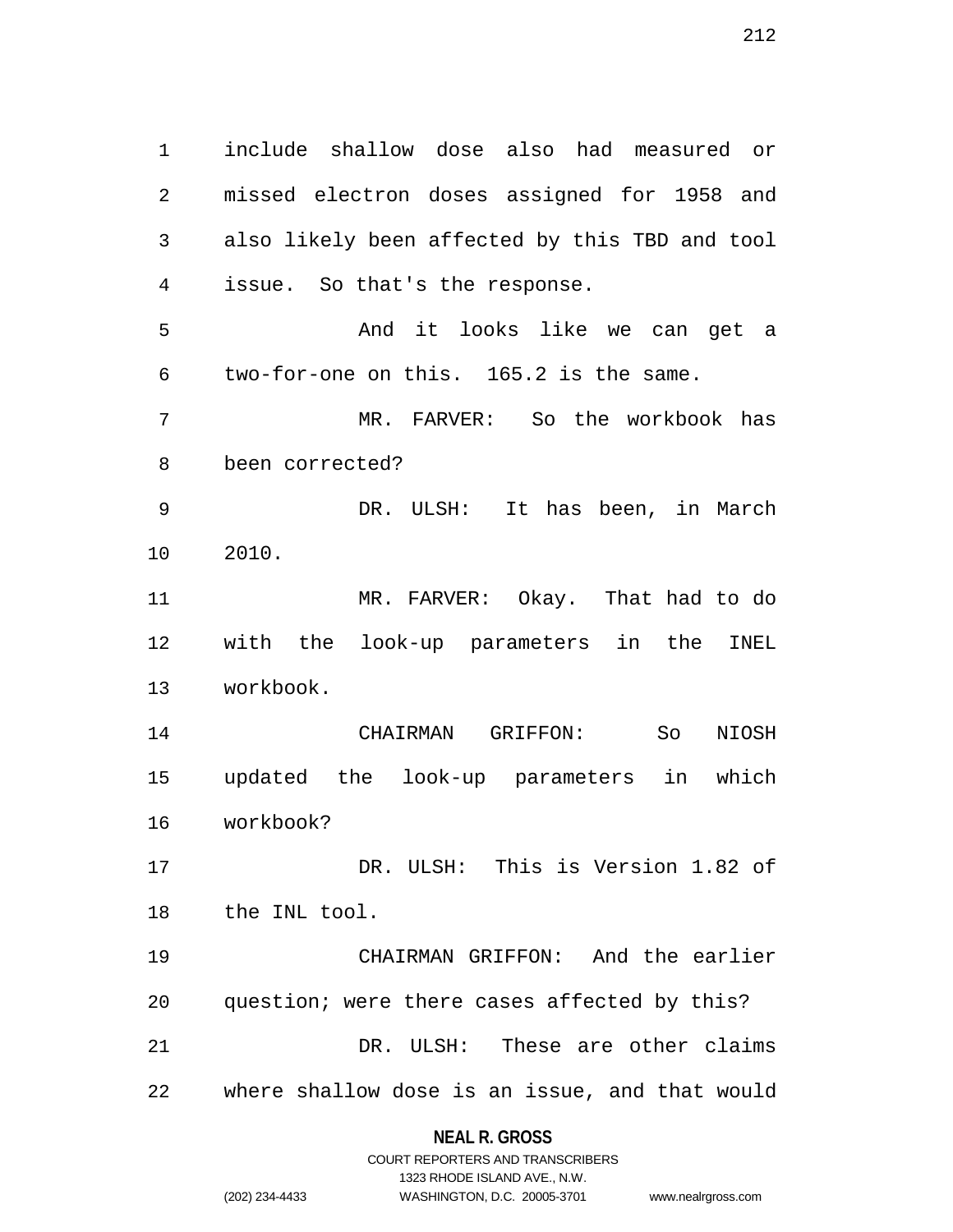be organs including skin, breast, penis and/or testes, cancers of those organs with that same issue. MR. HINNEFELD: Well, that tells us we ought to do something about it. CHAIRMAN GRIFFON: Yes. So other cases have been affected and -- 8 MR. HINNEFELD: We got to go check and see and find those cases. CHAIRMAN GRIFFON: Right. DR. MAURO: So this process we're in right now is really a way to get to the tools. In other words, we had this conversation before and we've probably had it more than once, but what's really happened here is you've got your Site Profiles and then you've got all your 105 procedures and then they're being implemented on a case-by-case basis, and tools are developed to facilitate a consistent, reliable way of doing a dose. And those tools build into them all of the requirements or guidance that's provided in

### **NEAL R. GROSS**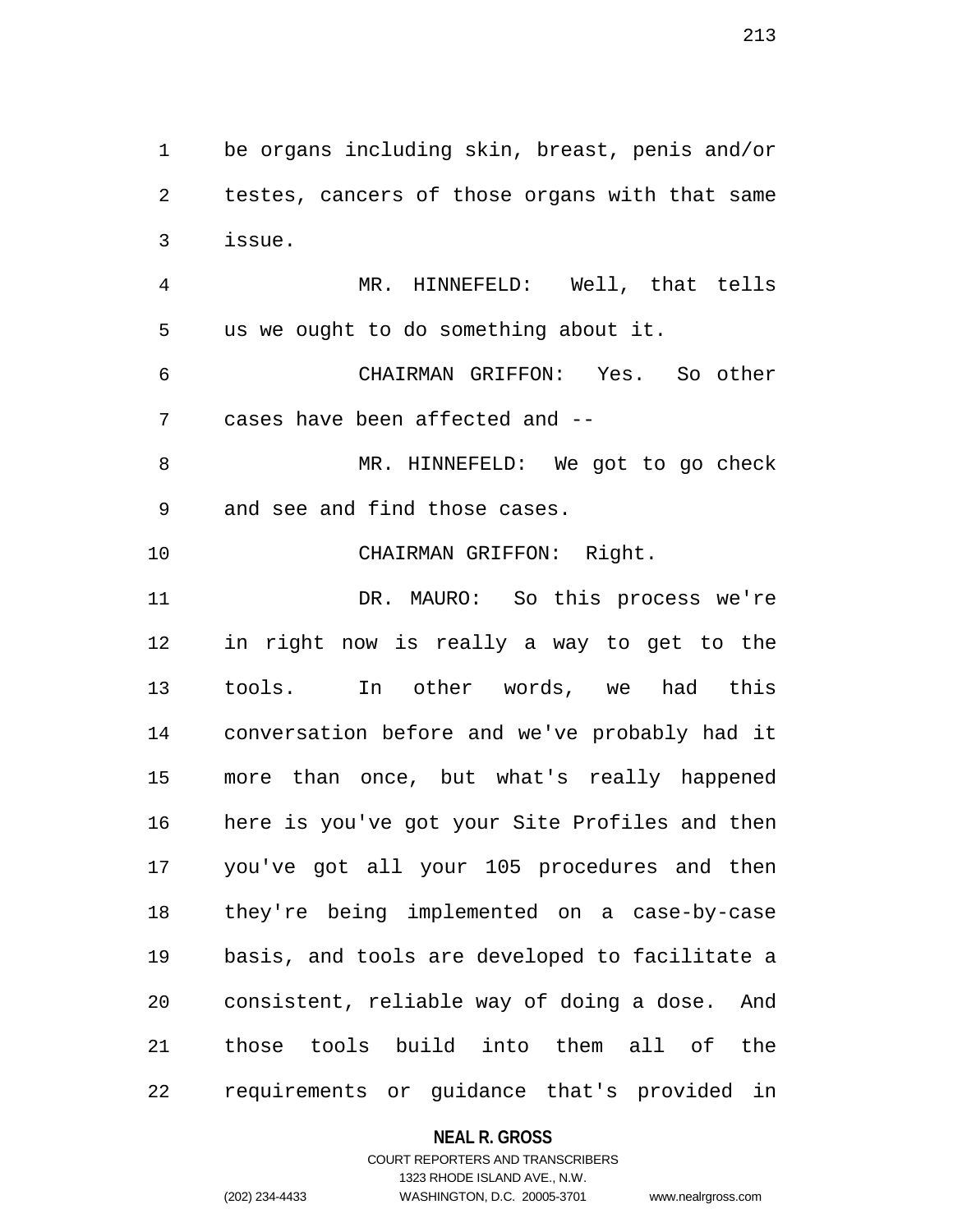the Site Profiles and in the various procedures. But then they take another step. Sometimes, they have to do a higher level of granularity of resolution to deal with a particular case, and that becomes the new standardized approach for doing cases that are like this.

 So what I'm saying is so, in this programmatically, in this program where we're continually scouring and reviewing and evaluating, one of the things I was concerned about for some time but I think I'm no longer concerned about it is that the tools are, in fact, continually being revised and they're continually being reviewed through the process we're in right now. And that's a very important point because, you know, we were always nervous that reviewing the procedure, but they're not using the procedure, they're using a tool. But we are reviewing the tools. What we really have is very much a living process that has to be living because there's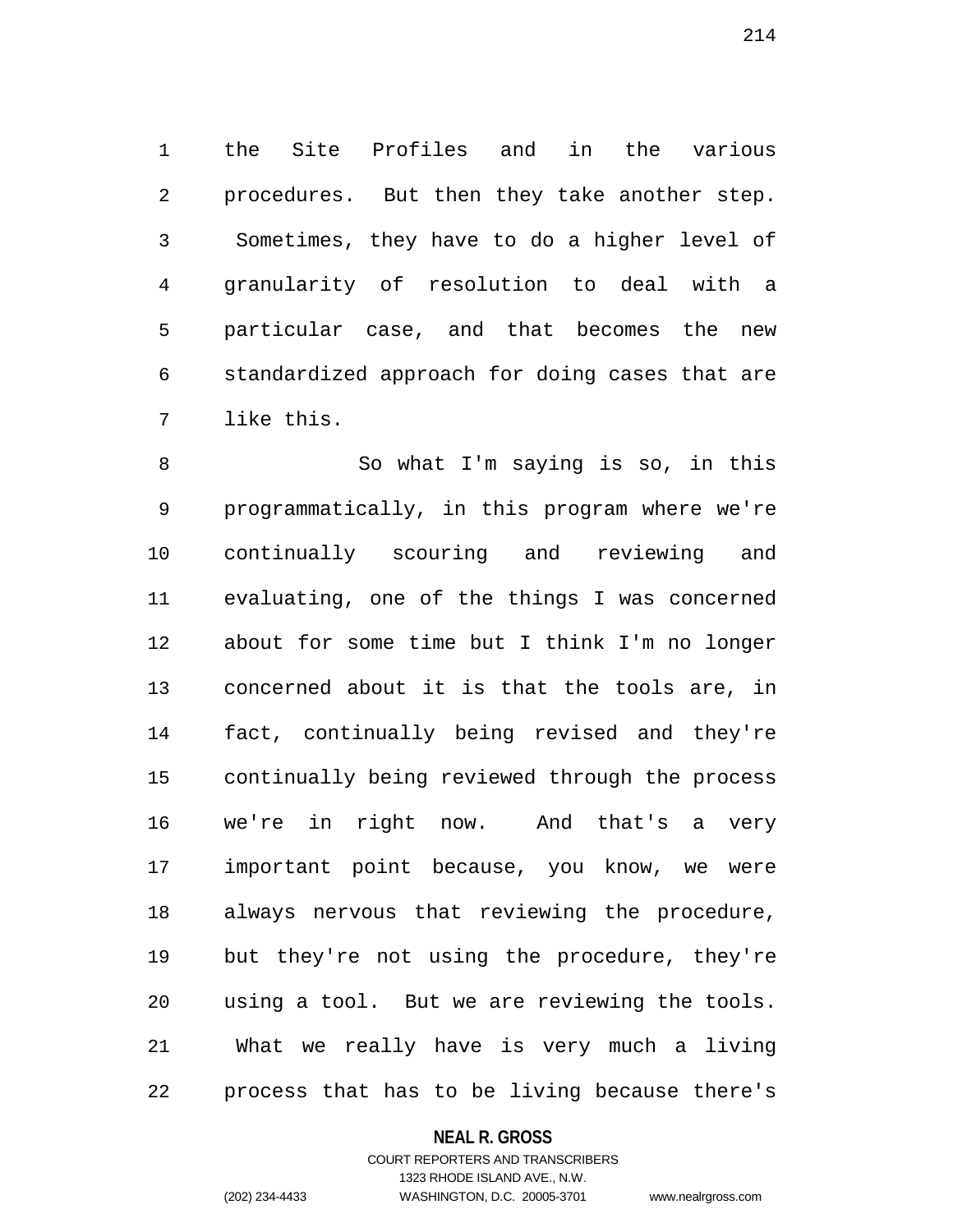continuous improvement and refinement. But we're not missing those by going through these types of case-by-case evaluations and we're picking them up as we go through. CHAIRMAN GRIFFON: Right. DR. MAURO: I wanted to get that on the record. MEMBER MUNN: This is a pretty rigorous process. DR. MAURO: My question to, let's say, to Brant, we're doing one percent. In your sense, and Stu, too, in your sense, by doing one percent of the cases, do you feel that we're capturing most of the tools? In other words, the tools are not so unique from case to case to case to case that by sampling from realistic cases which are where the tools are used and the ones we've been looking at, let's say for the past year and a half or two years, we've been doing a lot of realistic cases, what we call realistic, do you have a

sense that we're really getting a good

#### **NEAL R. GROSS**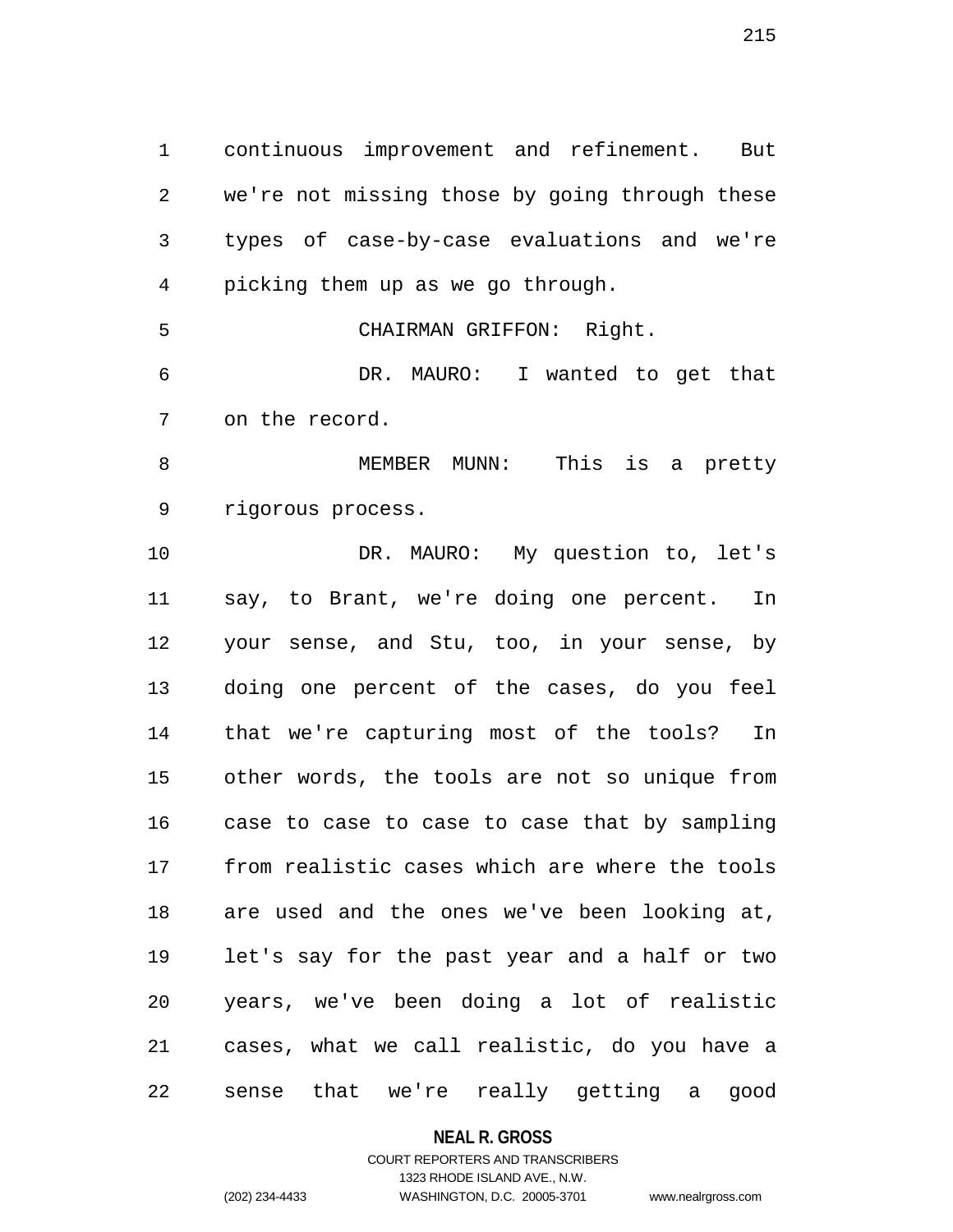sampling? Is SC&A doing a good job in looking at the tools that you guys work with, or are there a large suite of tools we're missing? MR. HINNEFELD: Well, I mean, Scott can certainly correct me, but the selection process focuses on sites with large numbers of claims, which are the sites where you're more likely to build a tool in order to do a lot of claims consistently. And so I would say that, yes, that most of the tools that come into play are covered in what's being done. Scott, you can certainly correct me if you want.

 MR. SIEBERT: I would agree with Stu.

 MR. HINNEFELD: Of course, he's a contractor and he specializes in saying --

18 DR. MAURO: By the way, I believe that.

 MR. HINNEFELD: I could be on Fox News and he would say he agrees with me.

(Laughter.)

# **NEAL R. GROSS** COURT REPORTERS AND TRANSCRIBERS 1323 RHODE ISLAND AVE., N.W.

(202) 234-4433 WASHINGTON, D.C. 20005-3701 www.nealrgross.com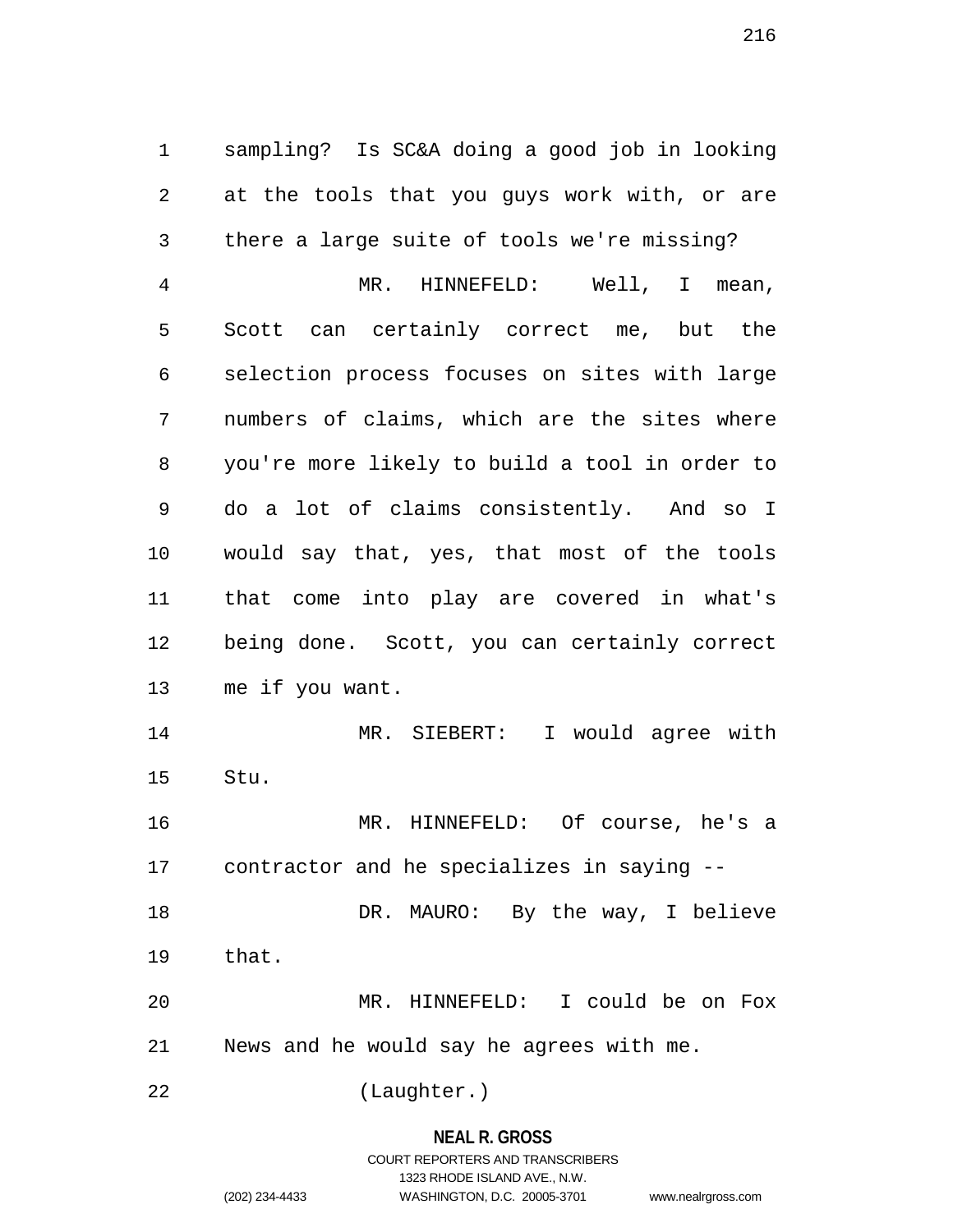MR. SIEBERT: I don't agree with that, Stu.

(Laughter.)

 CHAIRMAN GRIFFON: Okay. But I guess the only question I have on that is NIOSH is going to follow up on these cases. Where does that leave -- how do we know what happens from there, or do we need to follow that anymore on this Subcommittee?

 DR. ULSH: It sounds like a PER. CHAIRMAN GRIFFON: Right. Would you establish a PER for this, or would we --

 MR. HINNEFELD: It sounds like we're obliged to do that, to me.

 CHAIRMAN GRIFFON: So then we'll pick it up in that process. We'll see that you form a PER.

 MR. HINNEFELD: Yes. It would be on the PER list, then, for review. Let's see. I forgot now. What was the issue we're talking about?

DR. ULSH: Shallow dose.

**NEAL R. GROSS**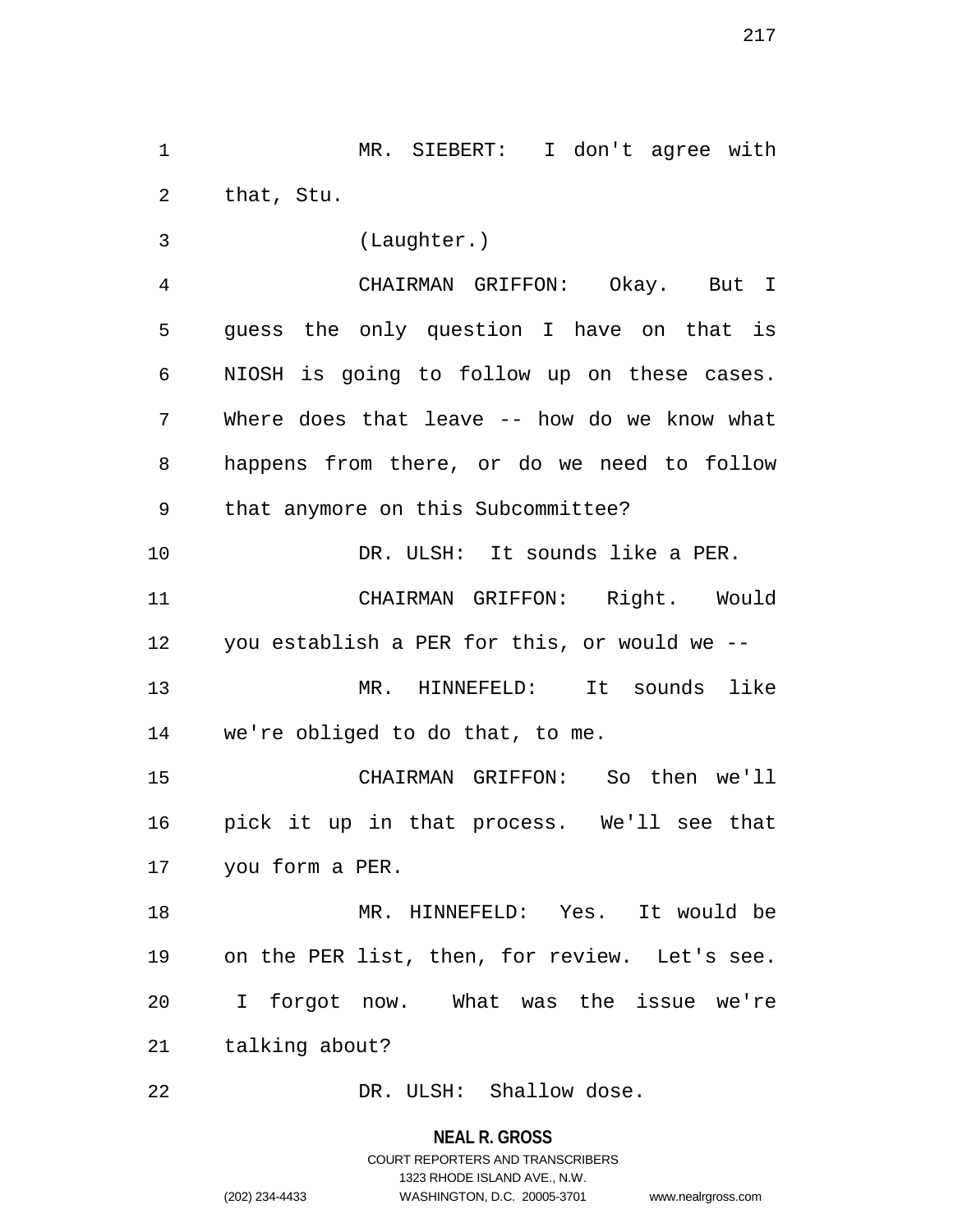MR. HINNEFELD: Okay. So it's going to be a handful of types of cancers. And other than skin, they're really not all that common. DR. ULSH: Well, breast cancer is.

 MR. HINNEFELD: Yes, you're right. Breast is fairly common. Yes, I mean, it will be on there and available to look at.

 CHAIRMAN GRIFFON: Yes, okay. The reason I'm asking is then I think we can close it out here. Those two, I think we can close out here, and they're going to that PER process which I put in here. So if the Board ever wants to look at that again, you know, we can, but it can be closed for our purposes.

 MEMBER MUNN: For our purposes, I think so.

 CHAIRMAN GRIFFON: Okay. That sounds good. We've got to close some, right, Wanda?

 MEMBER MUNN: We have to because otherwise --

# **NEAL R. GROSS**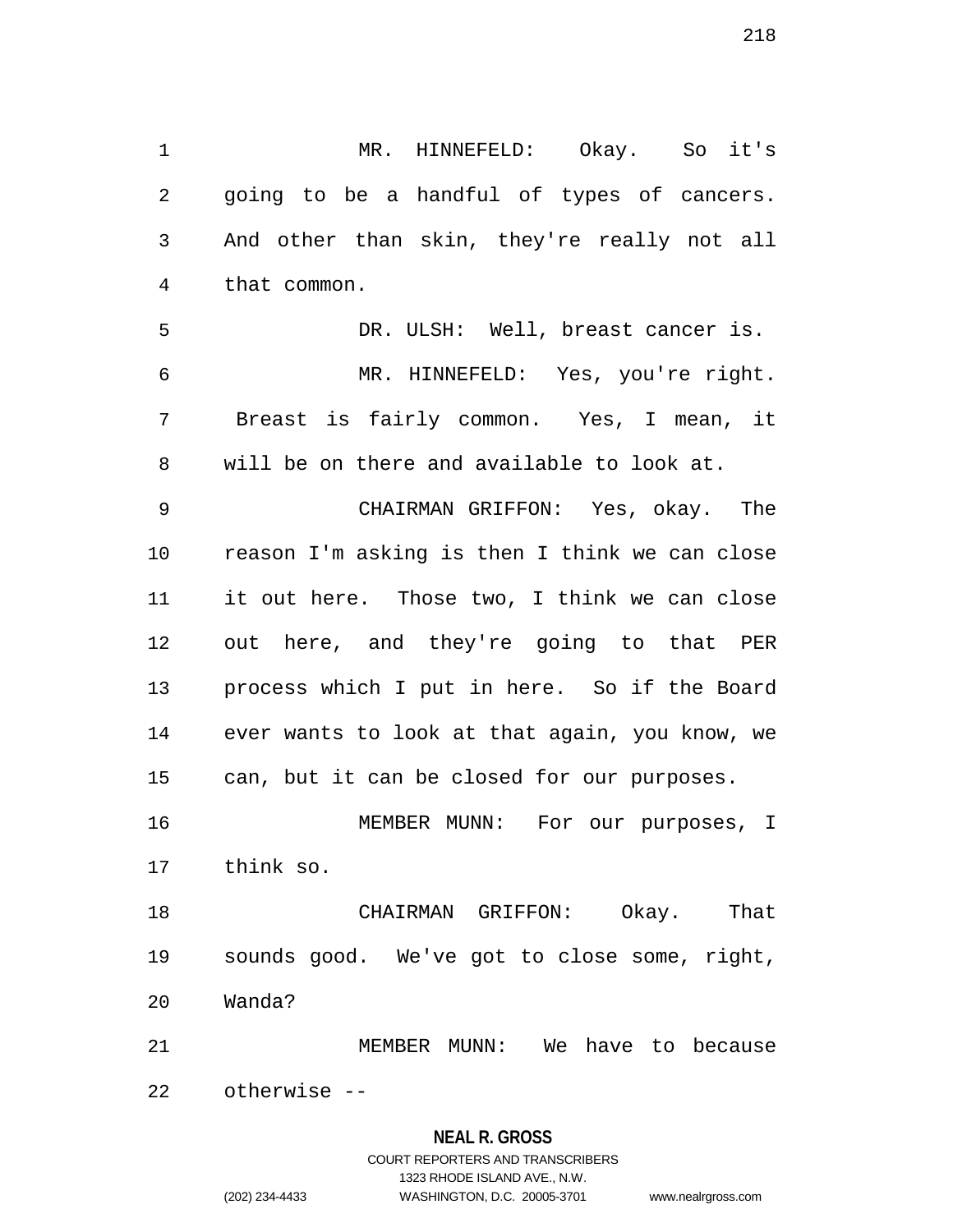MR. HINNEFELD: Well, I mean, is the finding on this the correction factor of 2.04 or 2.86? Is that really the finding? CHAIRMAN GRIFFON: Yes. MR. HINNEFELD: Okay. We'll take it. CHAIRMAN GRIFFON: Alright. So those two, for our purposes, are closed. For Stu's, they're not closed. Nothing is ever closed. MR. HINNEFELD: From where I sit. DR. ULSH: 165.3? CHAIRMAN GRIFFON: Yes. DR. ULSH: Alright. The issue there, the summary is neutron organ dose calculation in error. Alright. Use of a dosimeter bias of 1.6 to calculate the neutron doses to the bladder was incorrect because there is no basis in the INL TBD for the application of a bias factor. Because of the use of complex-wide best estimate external tool 1.10, which is a Microsoft Excel workbook

#### **NEAL R. GROSS**

### COURT REPORTERS AND TRANSCRIBERS 1323 RHODE ISLAND AVE., N.W. (202) 234-4433 WASHINGTON, D.C. 20005-3701 www.nealrgross.com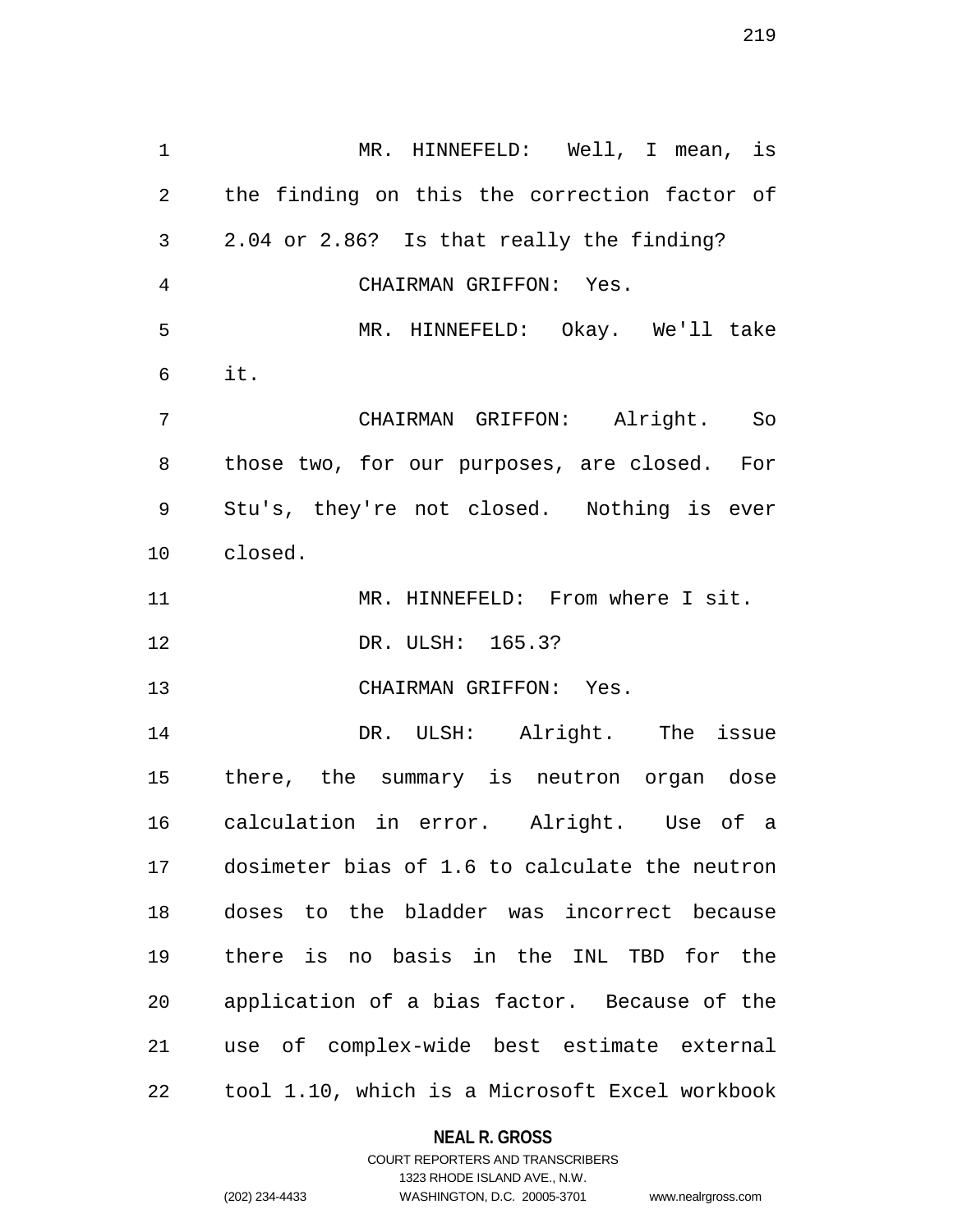with Monte Carlo capabilities, the measured and missed neutron doses were only underestimated by a total of .317 rem or by about 29 percent, and that's the comparison of the original assessment to the present revised version.

 MR. FARVER: Well, the concern was that the workbook was actually dividing by 1.6 in the calculations. Right. It was dividing by a dosimeter bias of 1.6, which is going to underestimate your doses.

 DR. ULSH: I think this is probably similar to the last issue in that we need to go back and identify any cases where that was done.

 MR. SIEBERT: I want to point this out. This falls -- if I remember correctly, we're talking 165 and I didn't even look when it was done. 2006, yes. There was no best estimate tool for INEL at that time, and this is where we fall into the same thing they had at the Rocky Flats case before that kicked us

**NEAL R. GROSS**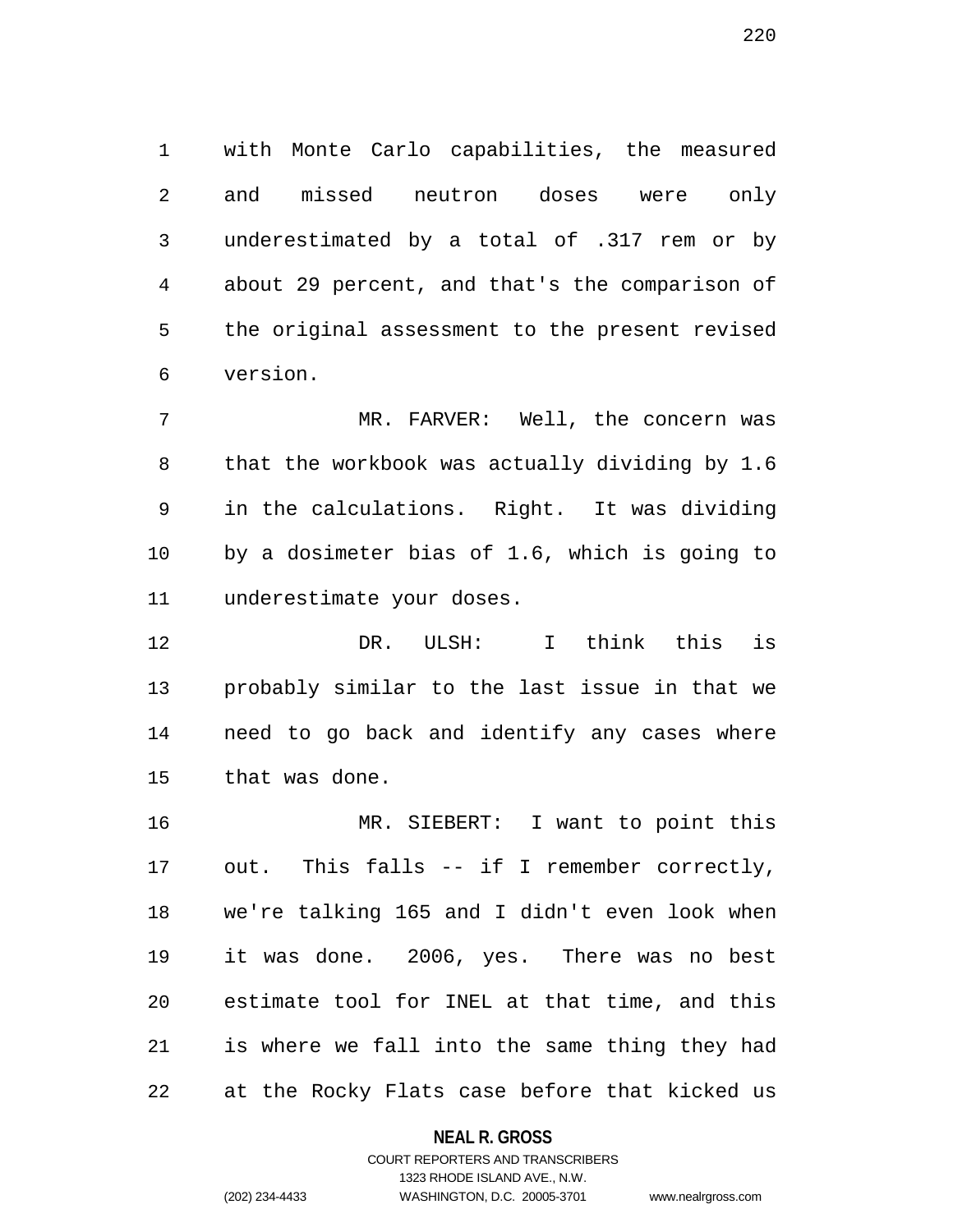over to Savannah River. If there's not a specific best estimate tool for that site, the dose reconstructors need to use the complex-wide best estimate tool back at that time.

 What happened in this case, apparently, is there's a bias factor that is built into that tool that should have been removed for INEL that was not removed. So it would not be systemic for claims that -- the INEL claims. It could be systemic in best estimate INEL claims that were done using this tool.

 DR. ULSH: But it seems to me that we need to find out.

 CHAIRMAN GRIFFON: Yes, yes. How many best estimate claims use that tool, yes.

 MR. SIEBERT: I'm not saying that we don't need to look at that. I'm just trying to narrow in on what the actual issue is.

 DR. MAURO: While we're going through these, I like to sort of bin them in

### **NEAL R. GROSS**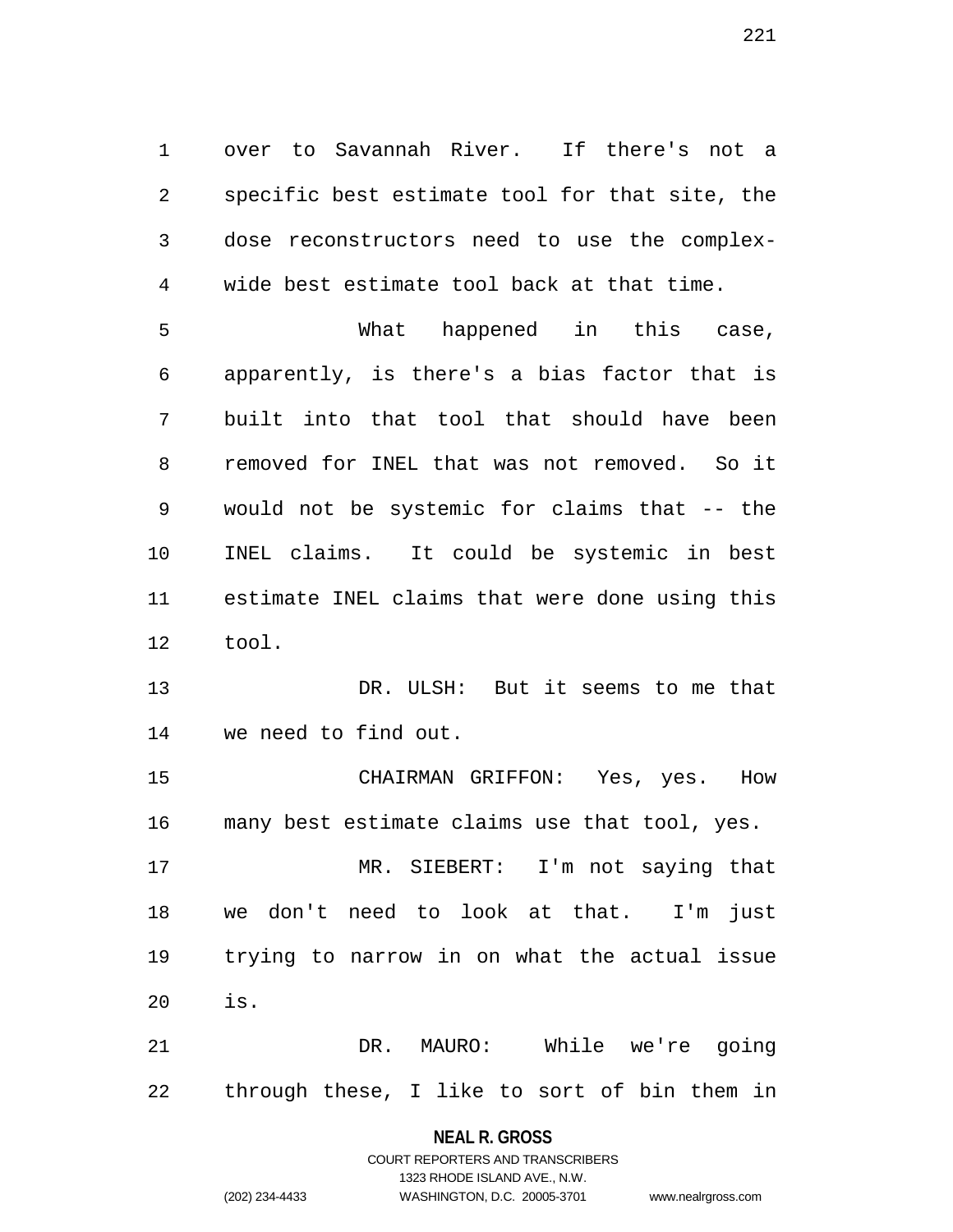my head as to, okay, yes, here's a procedure, you're supposed to follow the procedure or use this tool to follow the tool, and an error was made. And that's one of your quality problems. That shouldn't have happened.

 But then we have another circumstance, and this is an interesting nuance. A person is going through a dose reconstruction, and he's using all the tools available to him but there isn't any really particular tool for this particular problem so he jury-rigs in his best judgment. Nothing wrong with that, using the tools that are available that he believes reasonably apply to this particular problem. So now the dose reconstructor is doing his job, and he makes his judgment.

 Now, I think, and this is more of a question, when that happens, how transparent is it? And I really have to ask this question maybe of Kathy and of Doug. It should be that there's really nothing wrong with the person

### **NEAL R. GROSS**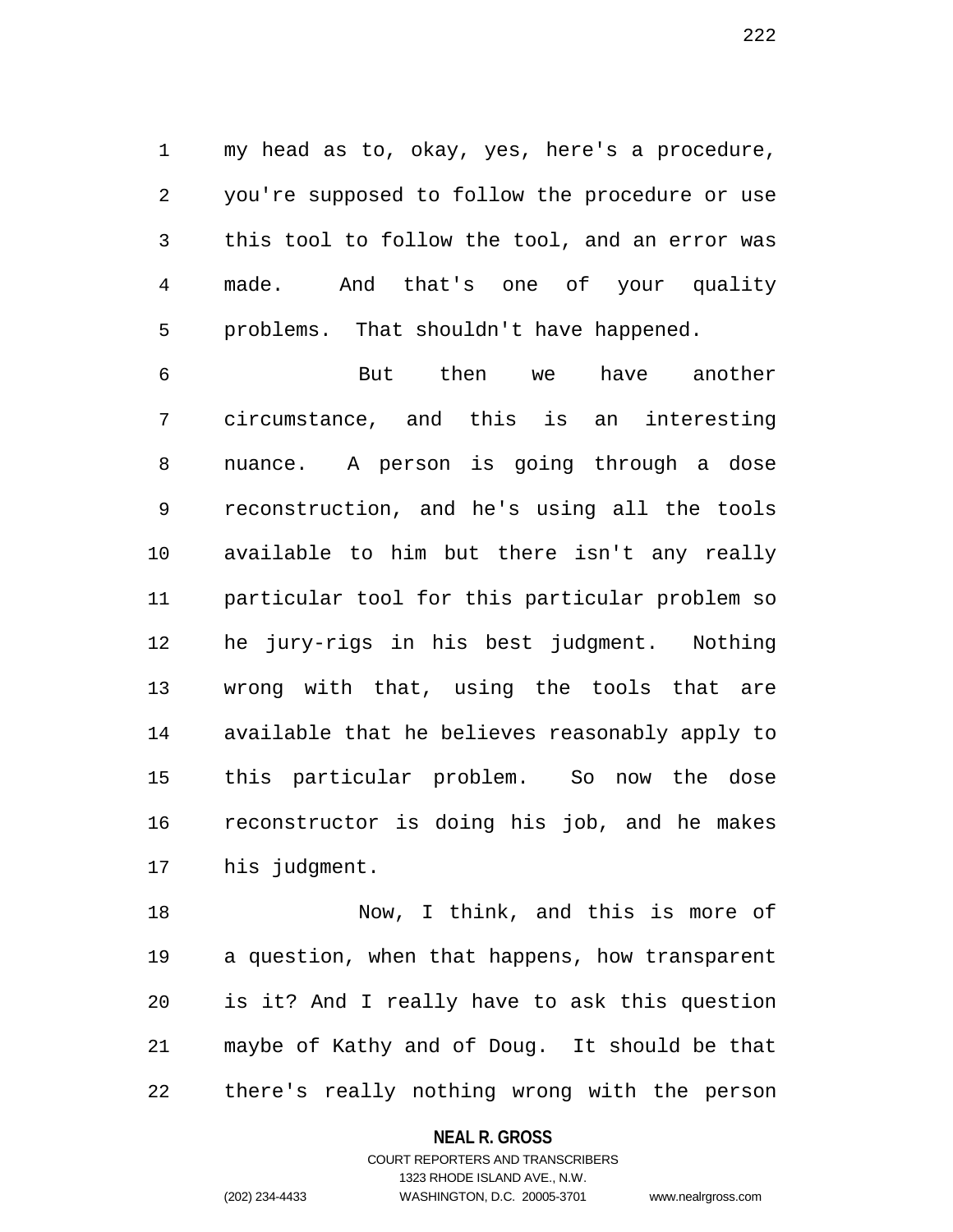doing something like this. He's using his best judgment, and he's going to disclose it in his documentation to the world to see, for his QA people internally to see and, of course, eventually, if we happen to have one of those cases thrown our way, for us to see. 

 I guess my first question would be to Doug. When you went through this case and found a problem, was this explanation -- in other words, the thought process that the dose reconstructor went through to get to where he got, was that disclosed? In other words, was there transparency to what he did and why he did it? Since he did not actually have a tool at that time, he had to resort to something else that he felt was reasonable.

 MR. FARVER: Well, he did have a tool. He had a complex-wide best estimate external tool 1.1.

 DR. MAURO: And he selected that thinking that was reasonably appropriate to

**NEAL R. GROSS**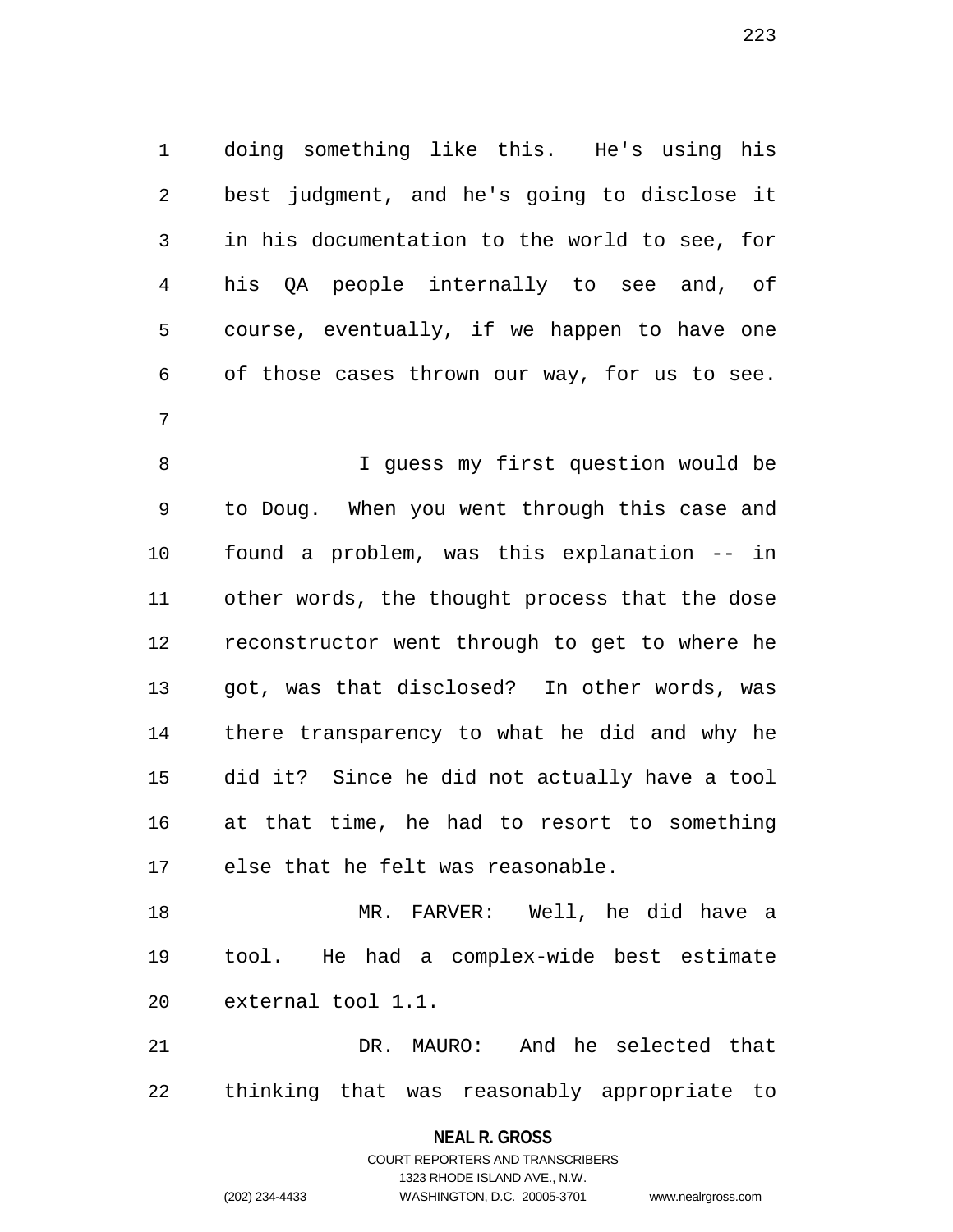this problem.

 MR. FARVER: And that's what was used to calculate the photon doses and neutron doses.

 DR. MAURO: Okay. And then later on, in retrospect we're looking at it and we know that there's something else out there. I guess I'm trying to get to the genesis of the process where, you know, he does his dose and it sounds like he did it at the time to the best of his ability, best of his knowledge, and documented it as best as he could so that everyone could see what he did. It went through a QA process that was accepted. But then somewhere along the line up steps SC&A into the picture and has asked to review it. Now we're reviewing it through our lens, which might be two and three years later, and is that the reason the comment came out? Is that how this comment emerged? Because now we're looking at it from the perspective that has grown.

### **NEAL R. GROSS**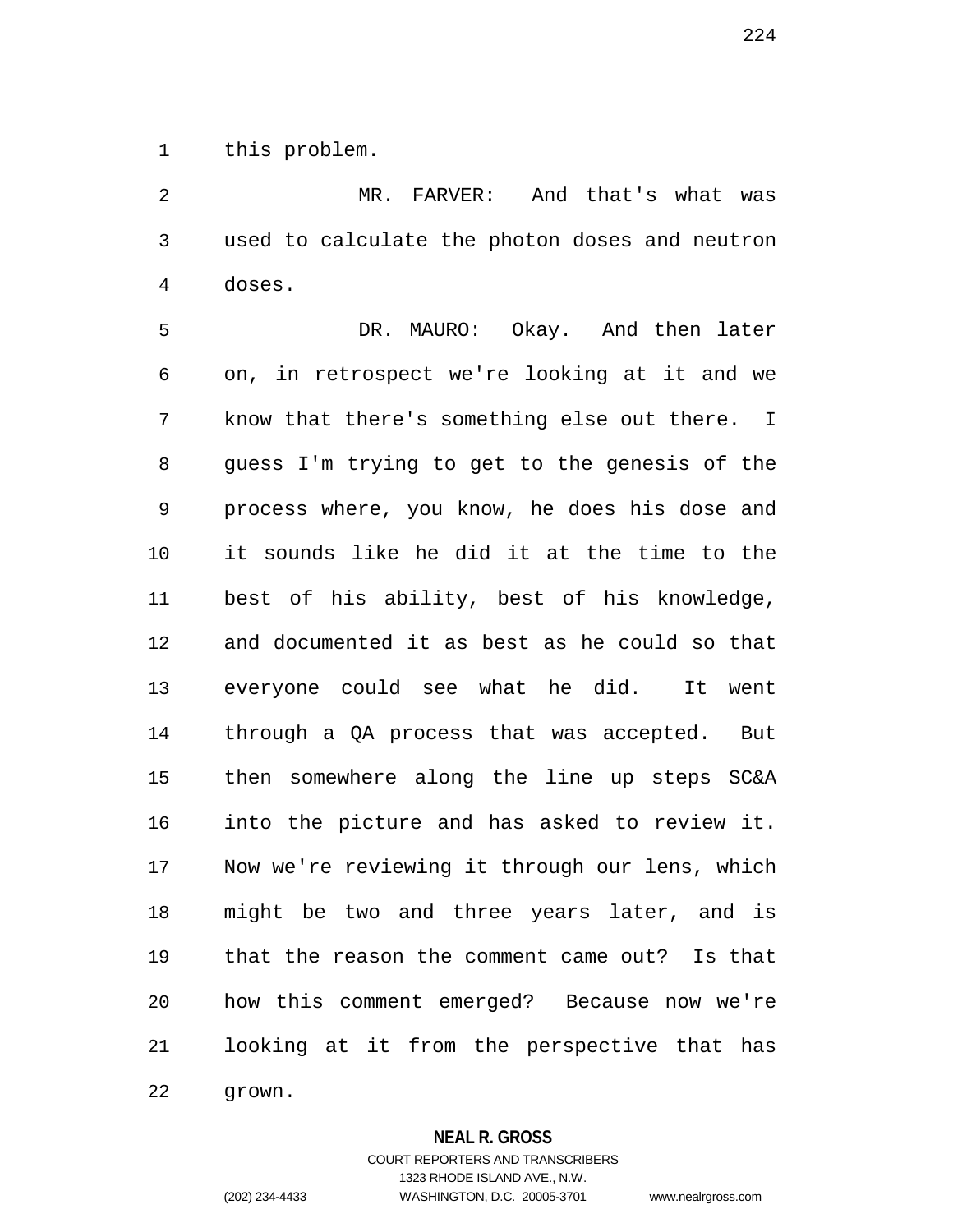MR. FARVER: No. We're looking at it from a perspective of there's an equation in this cell or this spreadsheet that divides by 1.16. Where does that number come from? DR. MAURO: That's what I was just asking. I thought we just heard the answer to that. MR. FARVER: Well, but according to the documents, that number shouldn't be there. DR. MAURO: These documents? The ones he cites or the ones that we're looking at that we think don't apply? MR. FARVER: The ones that are referenced when he does his dose reconstruction. DR. MAURO: Oh, so we do have a quality problem there. MR. FARVER: Well, and what prompted the finding was where that 1.16 comes from because we're looking at this and comparing it to how we know the doses should

#### **NEAL R. GROSS**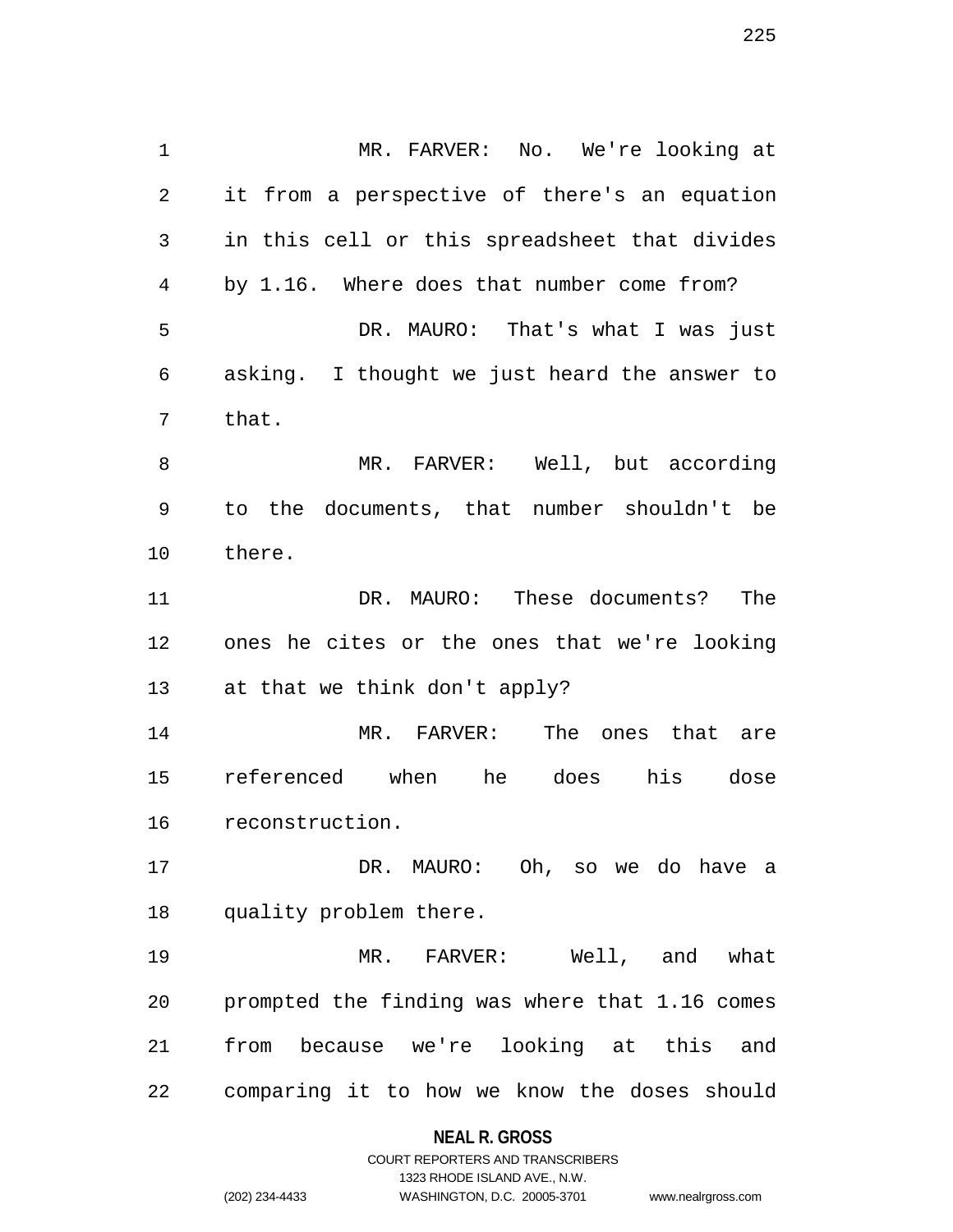be calculated and then it has an extra value in here.

 DR. MAURO: Just help me out. Do we have a quality problem here? In other words, was there an error made at that time by this dose reconstructor where he inserted a 1.6 when he shouldn't have? MR. FARVER: He didn't insert it. It was programmed into the workbook. MEMBER MUNN: The question is why it is in the workbook. DR. MAURO: But he used the workbook. DR. ULSH: It's the application of the workbook that's the problem. DR. MAURO: What is that? What do you call that? Is that a quality problem? What is that?

 MEMBER MUNN: I don't think so. I think this is one of those indefinable things. This is a site-wide workbook.

MR. FARVER: No, this says

**NEAL R. GROSS**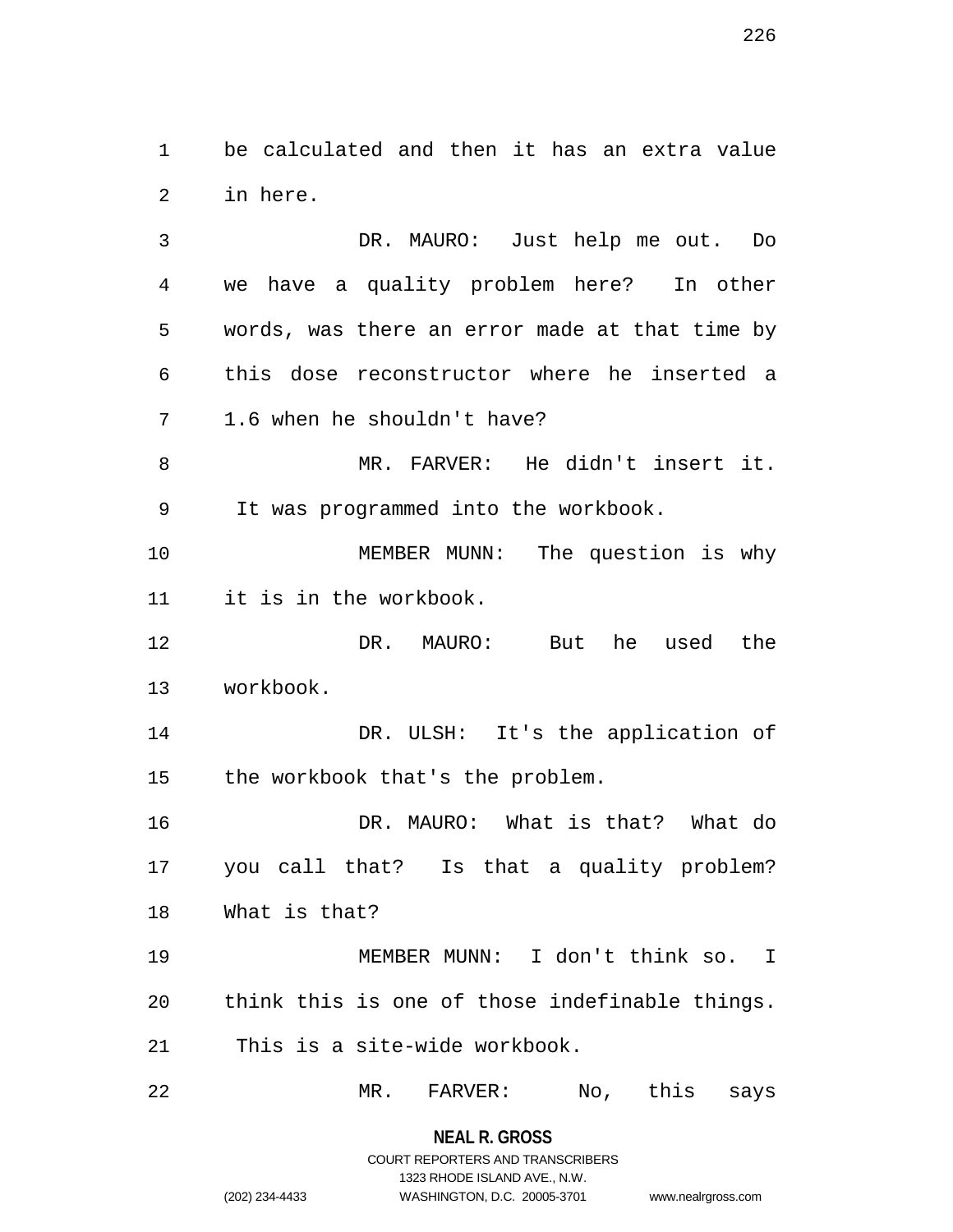complex-wide best estimate.

 MEMBER MUNN: Pardon me. Complex-wide estimate.

 MR. FARVER: I believe it wasn't specific to INEL. They did not have their own workbook.

7 MEMBER MUNN: Understood.

 MR. FARVER: So this was taken from another place.

 MEMBER MUNN: This is the best he had at the time. He used the best that he had at the time. There's no way he should have been required to know that it would not be applicable to INEL.

 MR. FARVER: Shouldn't he know how he's calculating his numbers and what the values --

18 CHAIRMAN GRIFFON: Right. Shouldn't the peer review have caught the -- MEMBER RICHARDSON: You were pointing to a situation where you said you had a document which had an expression for

### **NEAL R. GROSS**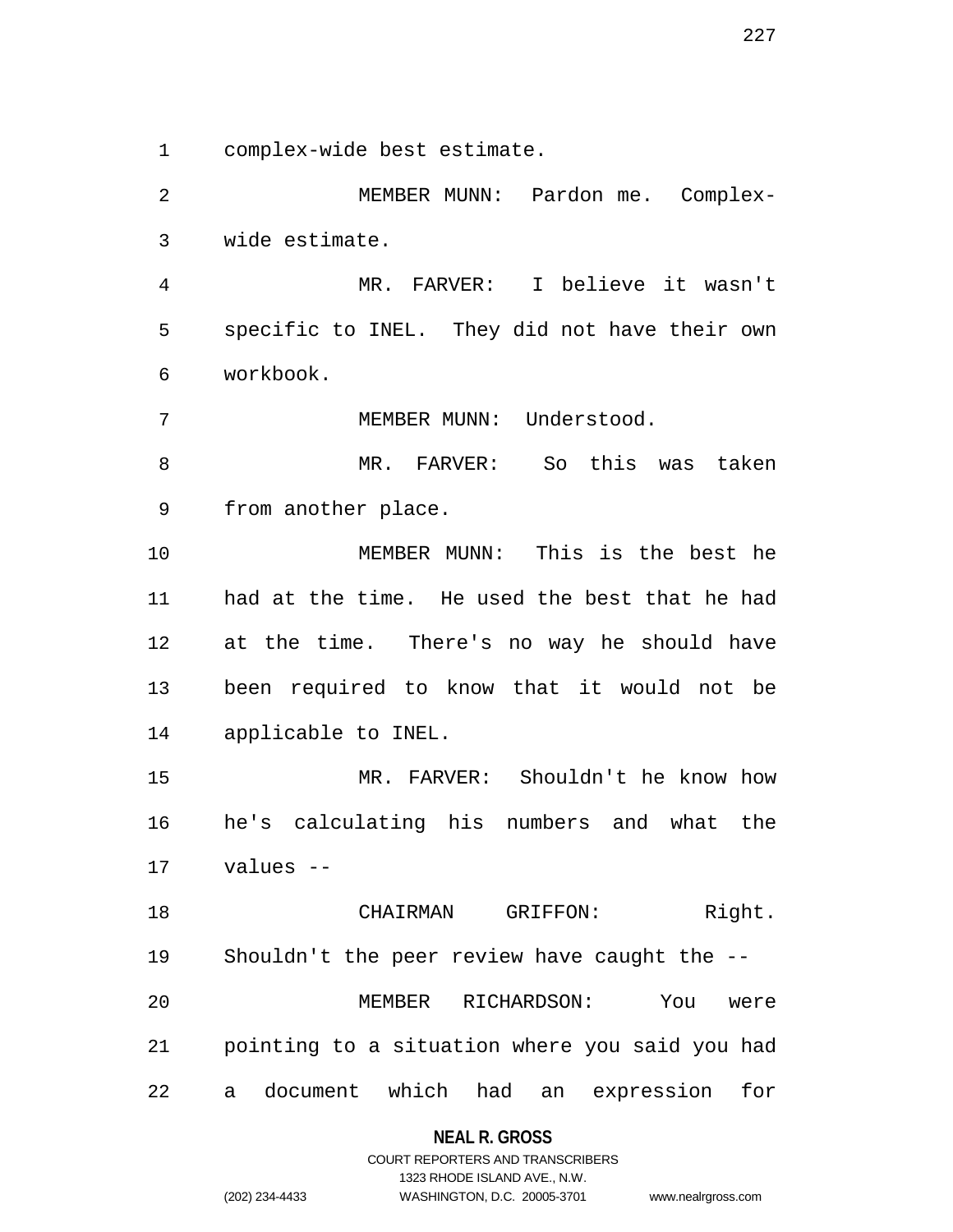calculating the dose, and when you set that against the spreadsheet you saw that there was  $3 \qquad --$ 

 MR. FARVER: Well, we understand that there's a basic way you go and you calculate your, in this case it's neutrons. You know, there's certain values that go together. And then even though they used the Monte Carlo calculation, that value is here in the cell equation. And multiply by 2.2 factor, which is all documented in the Technical Basis. And then at the end, it divides by 1.16 or 1.6. DR. MAURO: And there's a reason

 for that. The complex-wide workbook includes the 1.6 factor for a reason.

MR. FARVER: I don't know.

 CHAIRMAN GRIFFON: Oh, you're not even sure on the complex-wide.

 MR. FARVER: I don't know why this number is in here.

CHAIRMAN GRIFFON: Because we're

# **NEAL R. GROSS**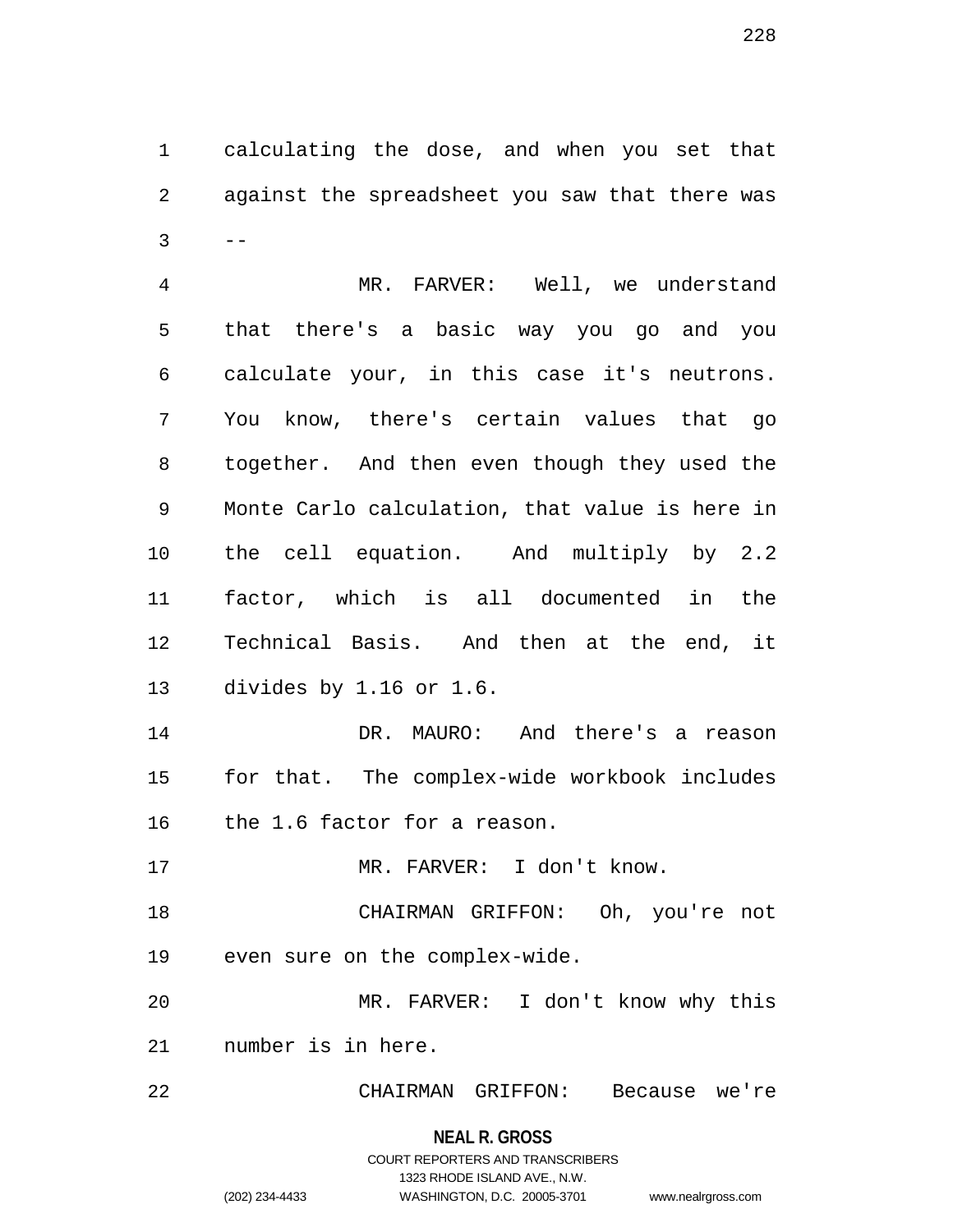getting the suggestion that it's a problem maybe for Idaho but shouldn't have a factor. MR. FARVER: Why is it divided by 1.6? The original NIOSH response is that it was bias, and that it was actually claimant- favorable in increasing the dose, and then I replied back, no, it isn't, it's decreasing the dose. MEMBER RICHARDSON: So the 1.6 is, as I understood it, is -- well, first, is this spreadsheet or this algorithm used, you said it was put forward as complex-wide and is it also, is it for a specific set of years or is it for all years? MEMBER MUNN: It's a dosimeter basis. It's a dosimeter bias. MEMBER RICHARDSON: No, I'm asking first about this expression, I mean this calculation. Is it used for a series of years or any? Because the dosimetry technology is changing over time and --

DR. MAURO: Maybe the bias isn't

**NEAL R. GROSS**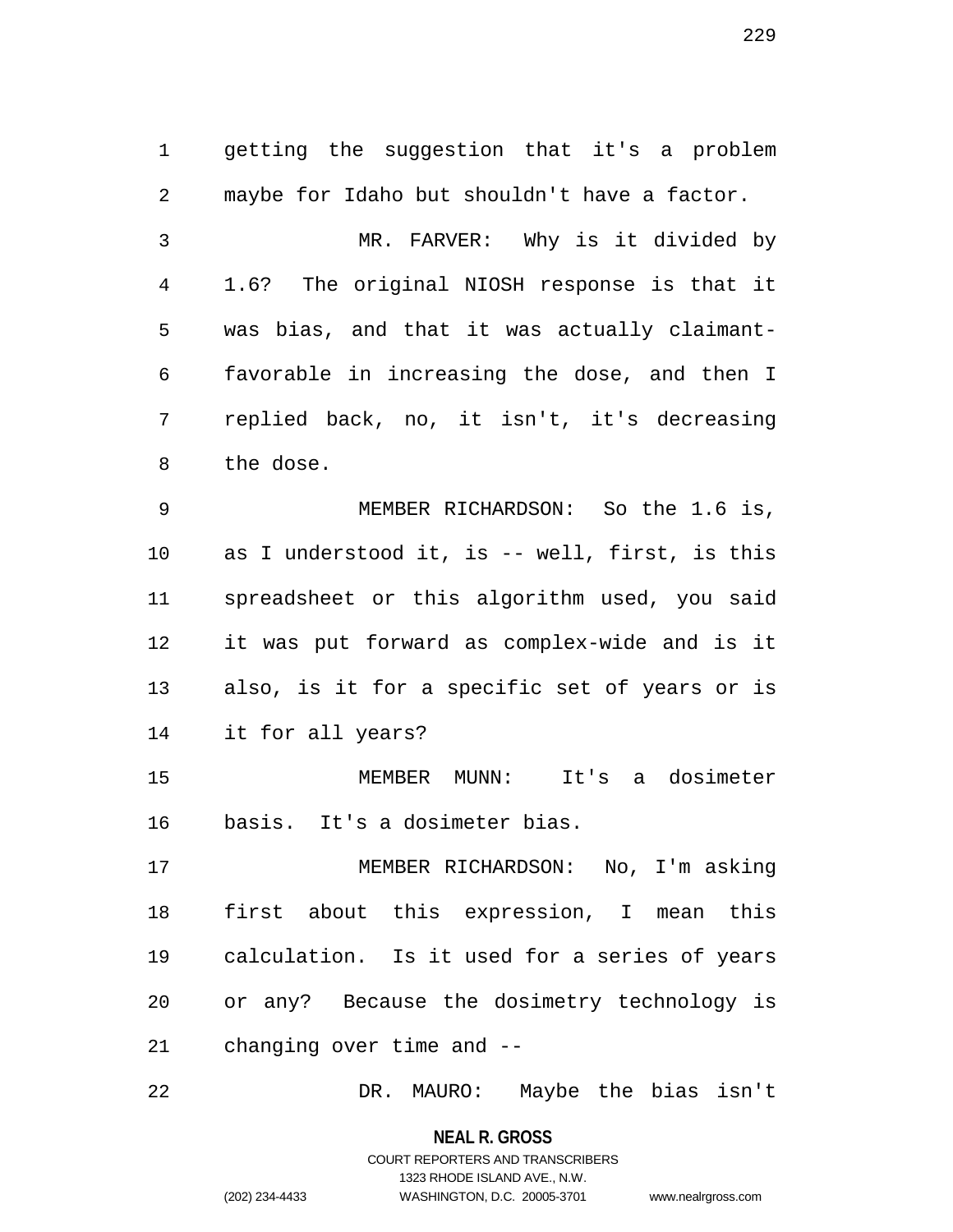always needed in later years.

 CHAIRMAN GRIFFON: Well, it's not in all the cells. MR. FARVER: So for all years for this individual. I don't have the whole, it just has the years that there's doses. MEMBER RICHARDSON: Right. Yes, I would think, like, yes, there's dosimeter- response issues. They change with the technology. Was the reason we thought it was only an INEL because they were using a better dosimeter than the rest of the sites, and is that true over all time? So I guess, I mean - - DR. MAURO: I have to say, I'm trying to find something systematic that might be important. I think that's what I'm headed to. The use of workbooks are invaluable, and what we have here is obviously a situation. Let's presume for the moment that the workbook itself was well conceived, well designed and

implemented at the time it was prepared for

**NEAL R. GROSS**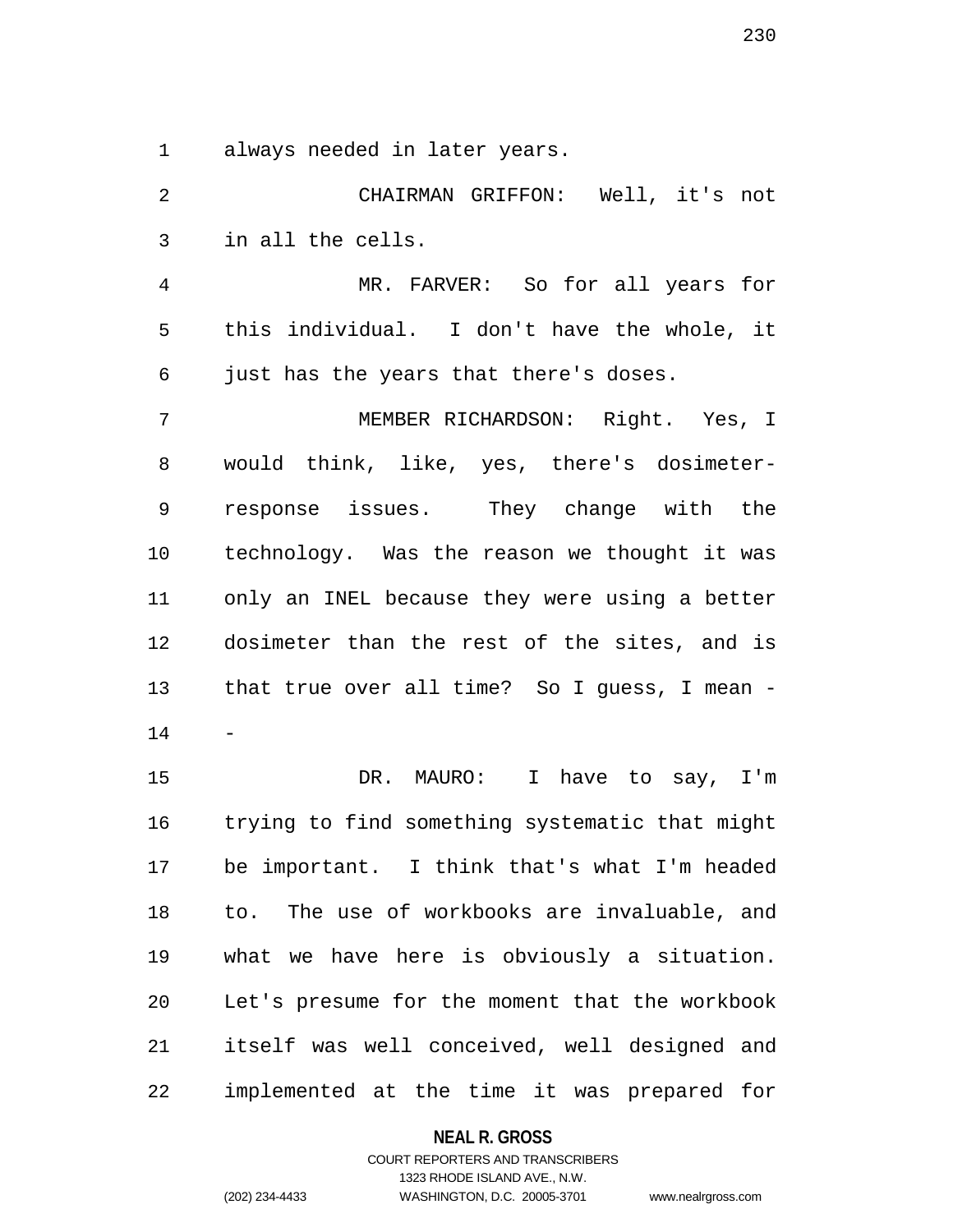the purpose for which it was intended, including the 1.6 factor. However, the person who did it never really realized that, you know, when it comes to INL maybe this doesn't really work. I don't know if there's anything you can do about it.

 CHAIRMAN GRIFFON: Well, that's the impression I got from Scott's summary. And then it would be a case of, you know, it could be systemic for Idaho best estimate cases but not complex-wide cases. I mean, if it's wrong for everything then --

 DR. MAURO: Then it's wrong. Then there's a quality problem. But now we have a different quality problem. The quality problem really is the person that reviews its case for Idaho, for example, should have picked up and said you can't use this factor for Idaho. You know, it doesn't fly because there's got to be a place where you have to hang responsibility, and I'm just trying to find that.

### **NEAL R. GROSS**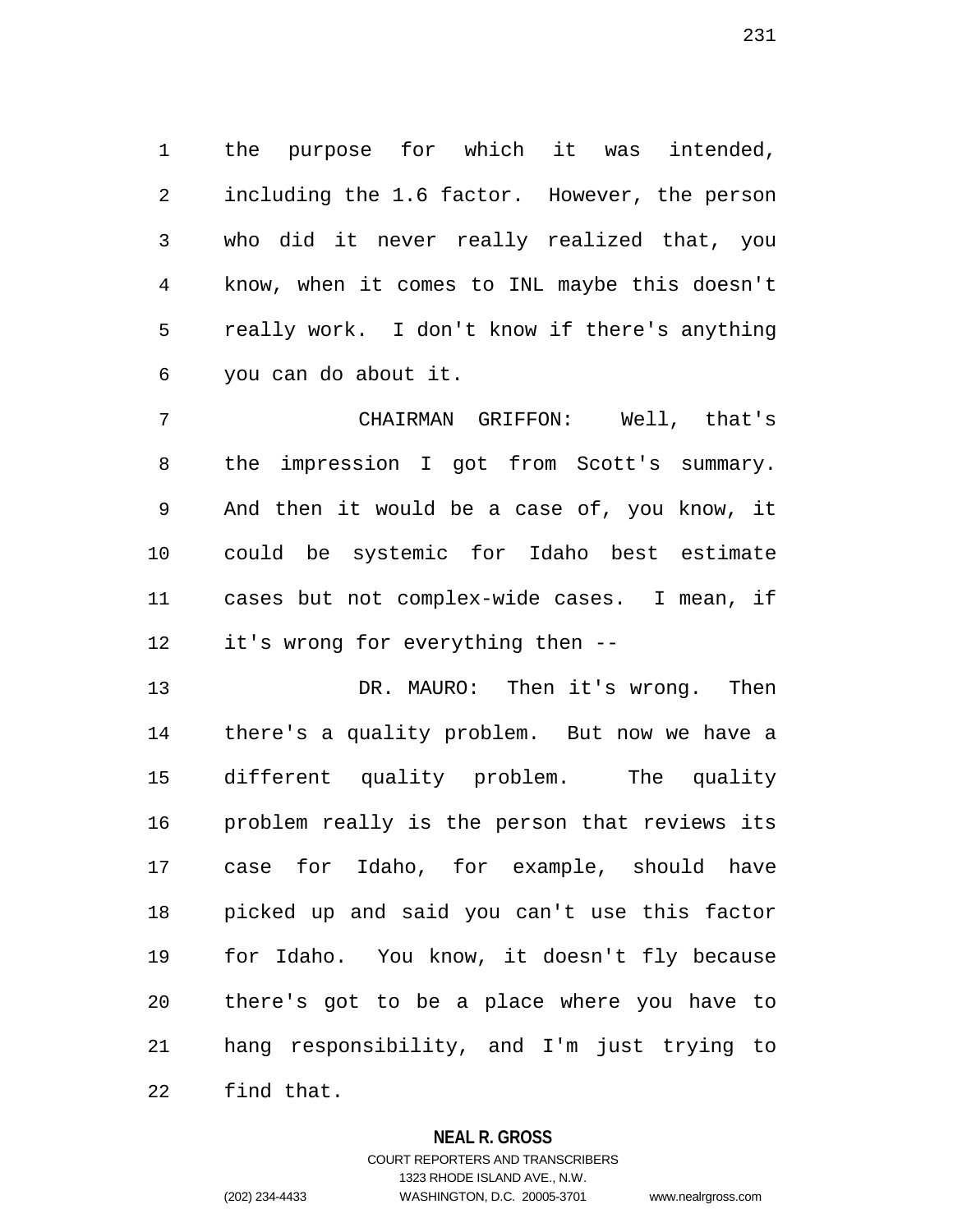MR. FARVER: Yes, that's where I feel it should be picked up, the person who looked at this specific case and could have just pulled up this workbook and the first thing that pops up is -- CHAIRMAN GRIFFON: But, I mean,

 the first question -- Scott, maybe you can weigh in on that. The first question, is it appropriate for complex-wide and just its application to Idaho is the problem, or are we understanding that correctly?

 MR. SIEBERT: I can't tell you. I 13 just don't know off the top of my head.

CHAIRMAN GRIFFON: Okay, okay.

 MEMBER RICHARDSON: Could I ask you a question? The first response to pointing this out was that it was claimant- friendly rather than not. And I was wondering, because one of my, I don't know a lot of neutron dosimetry, but for, at least for some years, kind of the problems I've heard with neutron dosimeters is under-

### **NEAL R. GROSS**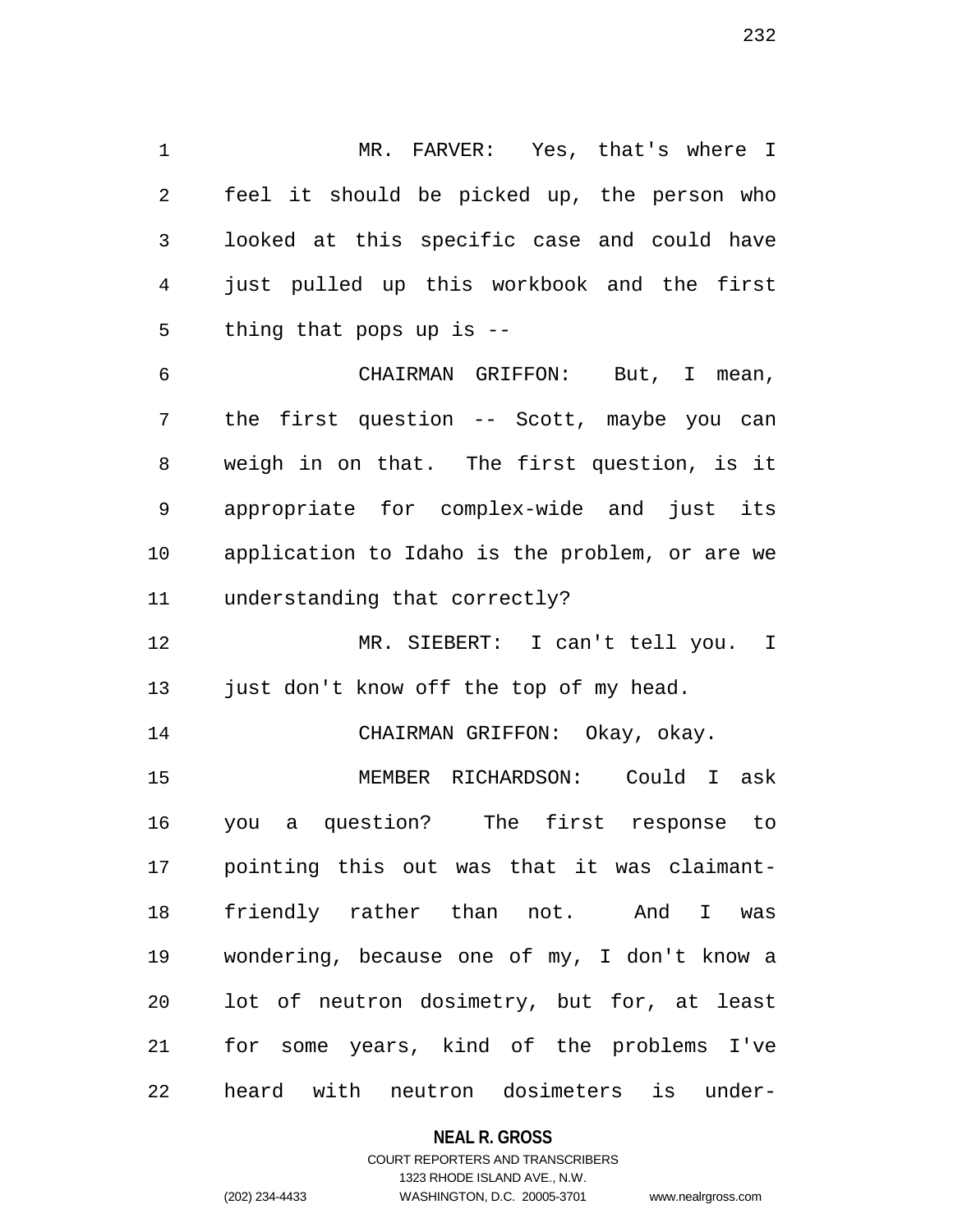response as opposed to over-response. You know, early years, it would be difficult to track. You may actually be in a neutron field where you're missing some of the dose. Is it possible that the thought process behind this factor for correcting dosimeter bias was a division as opposed to a multiplication? You know, it was reflecting a problem with neutron dosimetry that was complex-wide in the early years. CHAIRMAN GRIFFON: It was supposed to multiply, yes. 13 MEMBER RICHARDSON: It was very late, actually, that you thought the neutrons were reliable. MR. SIEBERT: No, there's no correction bias factor for neutrons in INEL in the TBD that I'm aware of for that. MEMBER RICHARDSON: I'm asking more generally about neutron dosimetry. I mean, when I mostly talk to people --

DR. MAURO: There's circumstances,

**NEAL R. GROSS** COURT REPORTERS AND TRANSCRIBERS

1323 RHODE ISLAND AVE., N.W.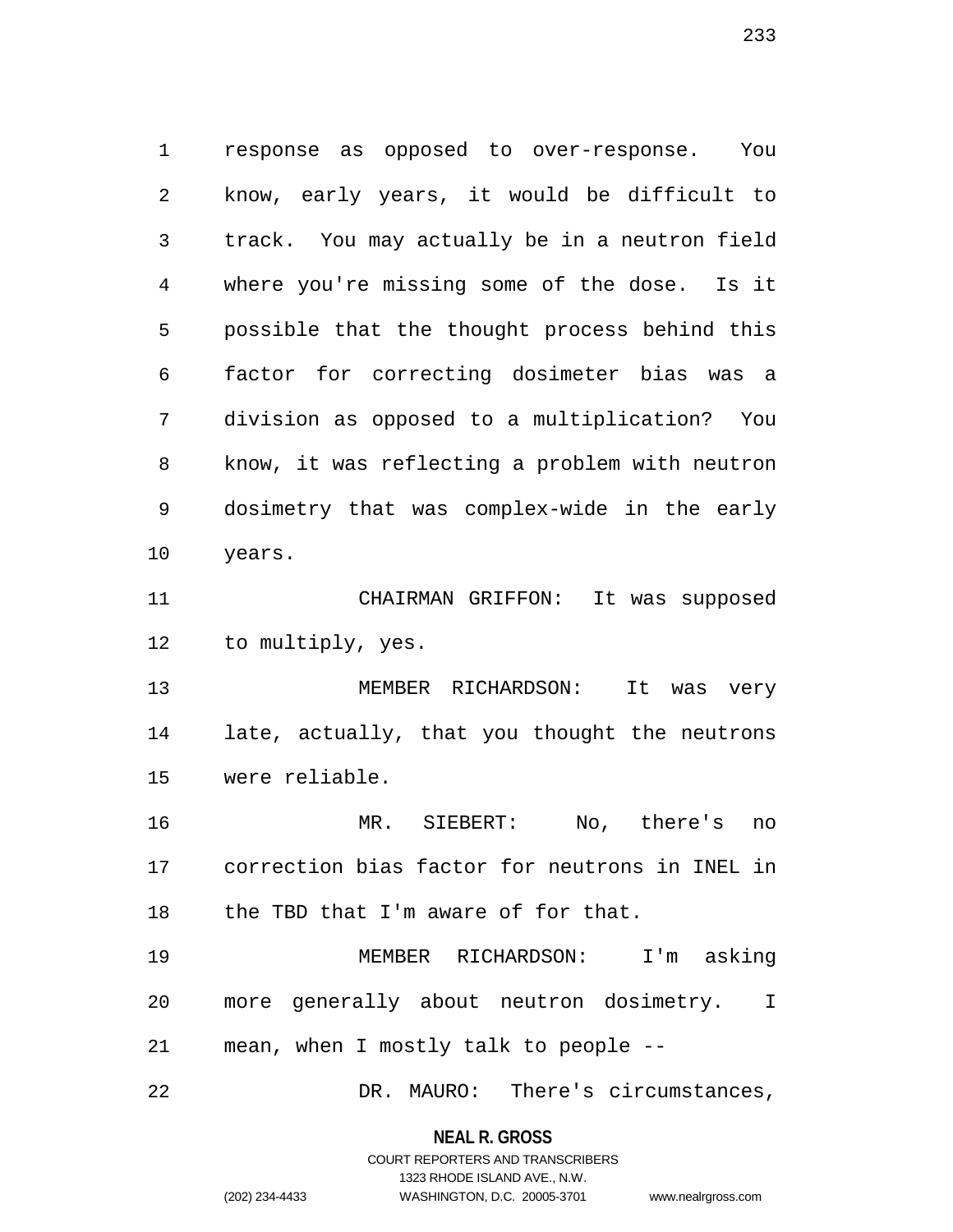because of the dosimeter you use, you want to reduce the dose because of the reading you'll get. So normally you've got to jack it up because it's missing less than one meV or whatever the cutoff is. Hey, we're at the circumstance. No, no, no, we're actually, whatever reading we're getting is too high. That might be true, and that's the 1.6 divisor is here. I don't know.

 MEMBER RICHARDSON: But I've looked at other facilities when they've introduced better neutron dosimetry technology that recorded neutron doses have increased substantially. It's not been that historically they were underperforming.

 DR. ULSH: I can add just a little bit about what I know, and it is just a little bit. The switch was from NTA film in the early years to neutron TLDs in the later years. And with neutron films, there is an issue about the response of the film to low-energy neutrons, and you can define low

**NEAL R. GROSS**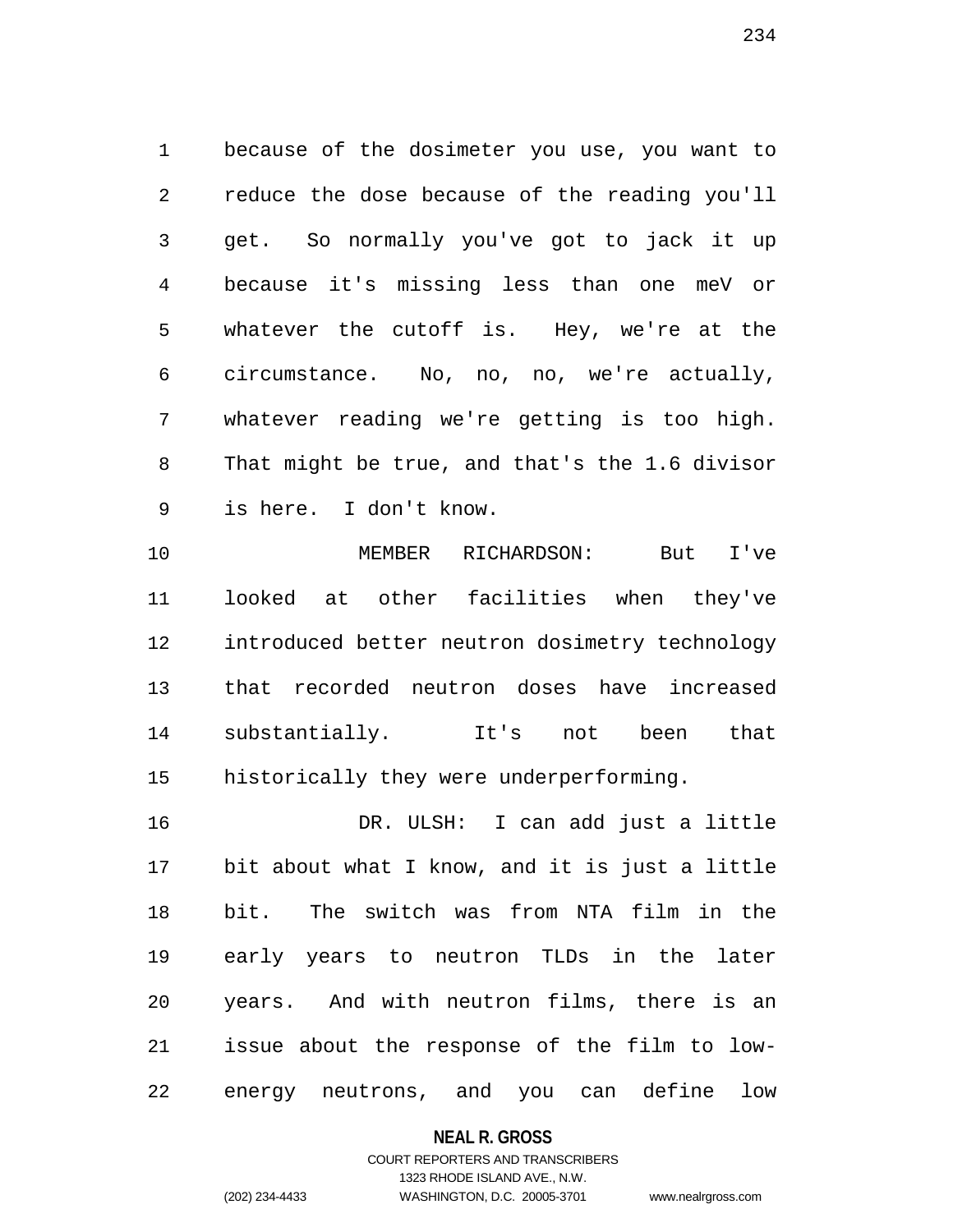energy. That's been the topic of a lot of discussion. But I don't think it's accurate to, across the board, assume that the NTA films under-responded. It depends on the neutron energy. I think that there are some neutron energy where it actually over- responds. DR. MAURO: And that could be the reason for this. DR. ULSH: It could be. That's about the limit of what I know. MEMBER RICHARDSON: Yes. Except that this is a weird factor in that it seems to be across -- MR. FARVER: All energies. MEMBER MUNN: Is it across all

 energies for all organs, or are we, in this particular case, we're speaking only to the bladder?

 MR. FARVER: We are just looking to the bladder.

MEMBER MUNN: And is this

**NEAL R. GROSS**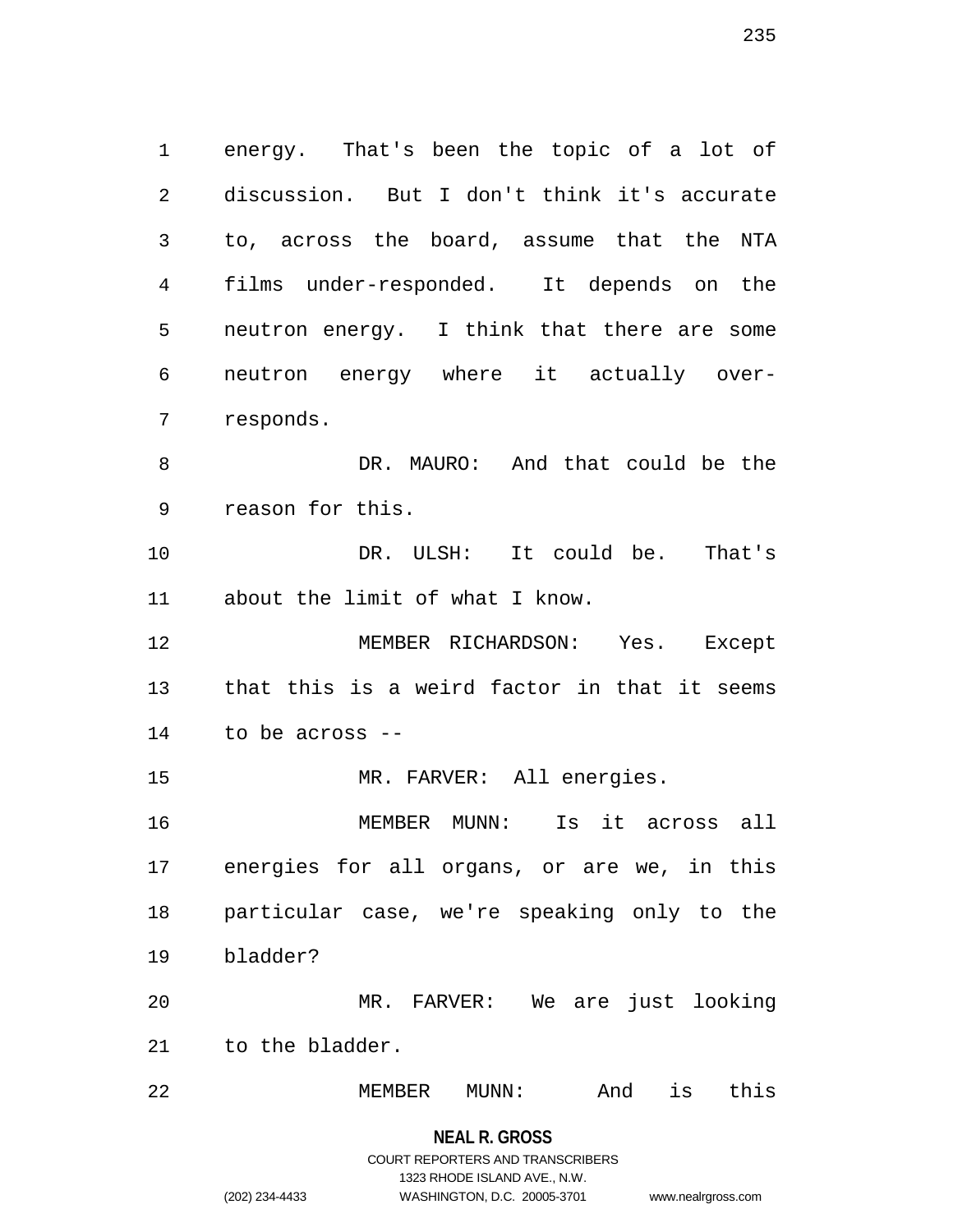correction factor specifically to the bladder, or is it to all neutron exposures? MR. HINNEFELD: The write-up says organ DCF is applied, so you'd have an organ DCF that would be specific to the bladder -- MR. FARVER: It looks like it is a dosimeter bias. 8 DR. MAURO: For the bladder, though, you said. MR. HINNEFELD: No, no, I said it's not the bladder. DR. MAURO: Oh, it's not the bladder. I'm sorry. MR. HINNEFELD: The DCF for the bladder would have been applied separately than this factor where it says organ DCF. To me, this is a puzzle to me and, to me, the starting place of the puzzle is the best estimate tool and a division by 1.6 is the best estimate tool. Now, to me, that's the starting place of the puzzle. If that actually turns out, for whatever reason, to be

#### **NEAL R. GROSS**

COURT REPORTERS AND TRANSCRIBERS 1323 RHODE ISLAND AVE., N.W. (202) 234-4433 WASHINGTON, D.C. 20005-3701 www.nealrgross.com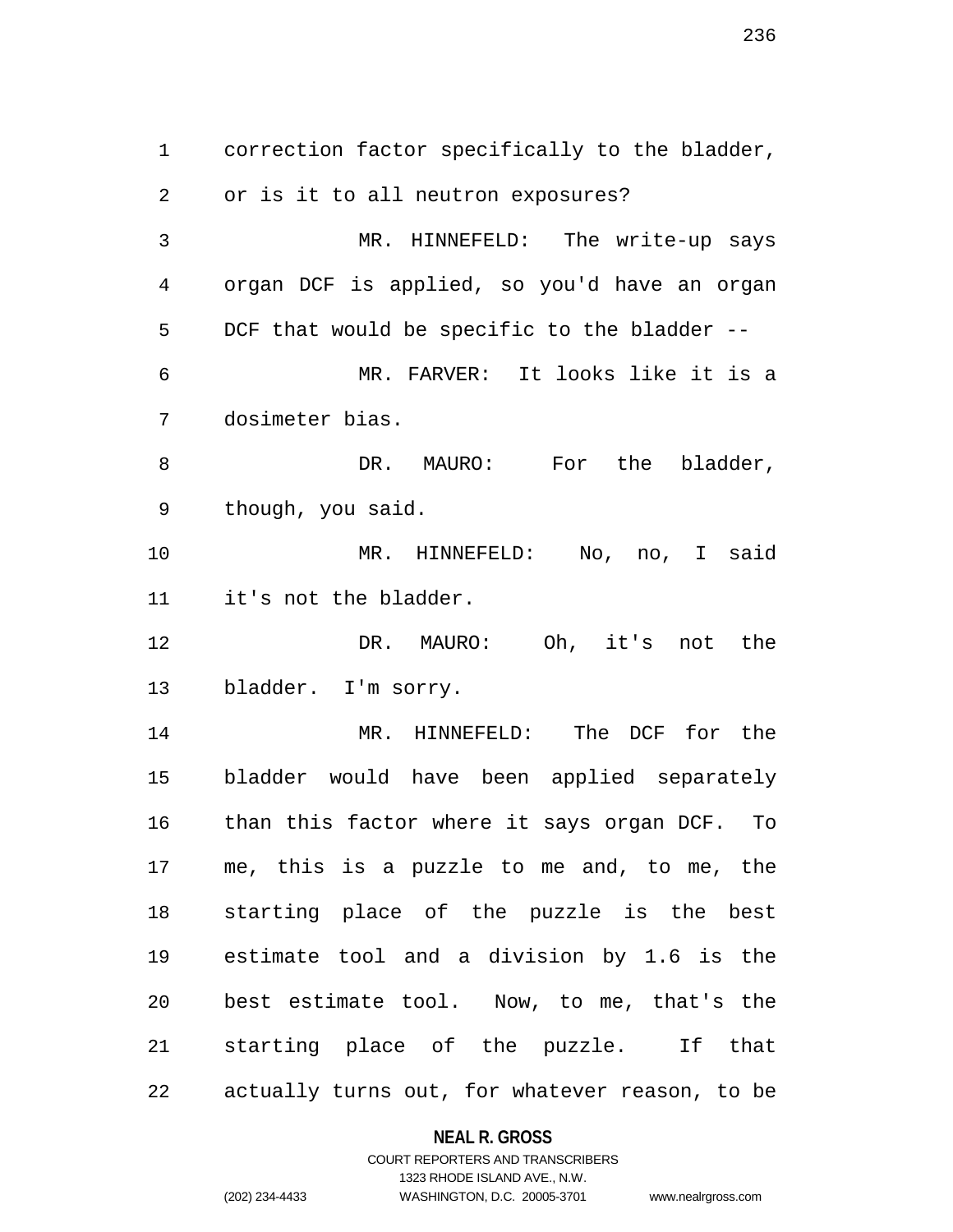correct, then the question becomes, well, to that point then, what criteria did you go to when you said I don't have a best estimate for this site, but I want to use it, you know, use this complex-wide best estimate tool. What vetting process do you go through to say that that tool is appropriate for this site which I want to use in that fashion?

 So, to me, it's a two-phase kind of thing. The first thing we've got to figure out is the origin of this factor in the best estimate tool.

 CHAIRMAN GRIFFON: That's the action then. You got it.

 DR. ULSH: Well, I think there might be two actions, one of which might be subsumed here. The first action is we've got to look and see whether or not there are other Idaho claims that used this bias factor inappropriately.

 MR. HINNEFELD: Well, let's start at the beginning. Let's start earlier than

> **NEAL R. GROSS** COURT REPORTERS AND TRANSCRIBERS

> > 1323 RHODE ISLAND AVE., N.W.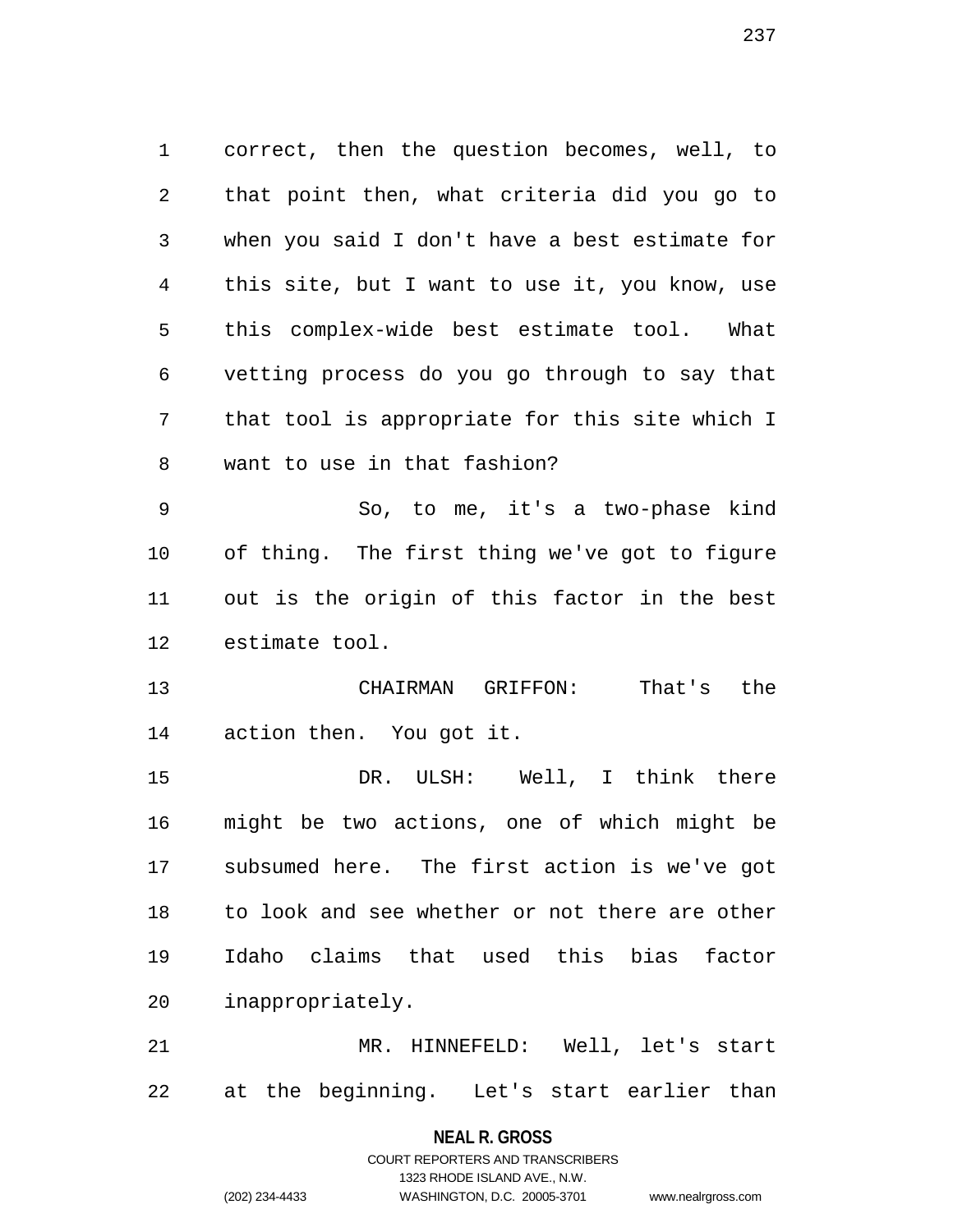that. Let's start at the tool itself, the complex-wide best estimate tool, because none of us in here right now can think of a reason why you would have this division by 1.6. So let's start there, and then once we've done that, it may not just be an Idaho issue anymore, is the problem. It may be an issue with any case. If there's a problem with that workbook, then it's a problem with all cases done by that workbook. It's not an Idaho-specific look anymore.

 DR. ULSH: Well, that was the second action I have.

 MR. HINNEFELD: Let's do that one first.

 MR. FARVER: And it's difficult for us to tell in this case because this workbook does not have a worksheet of look-up parameters, so we can't say, well, I went to this page and pulled this parameter. It appears to have macros running, and it's pulling numbers from somewhere, and that

### **NEAL R. GROSS**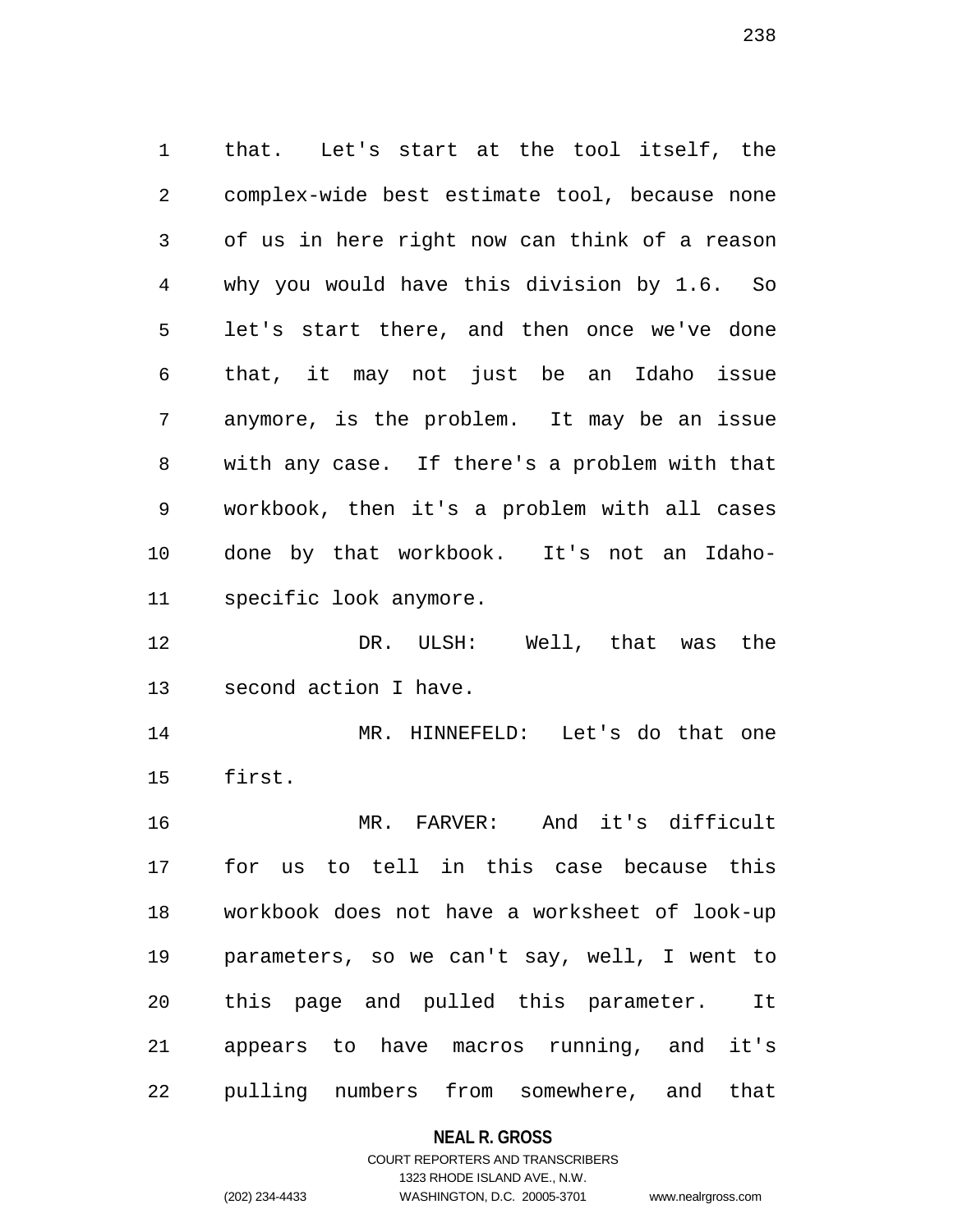always makes it difficult.

 MEMBER MUNN: It's interesting you have the dosimeter correction actually of 2.2 and min and the other dosimeter bias of 1.6. CHAIRMAN GRIFFON: Yes. MEMBER MUNN: It appears, if you were going to have a bias or a correction factor, the two somehow confuses me. CHAIRMAN GRIFFON: I think that's a good course of action, Stu. That makes sense to me, so I'm putting that down as our action. 13 DR. MAURO: I've got one more little twist to this. I'm not a wiz at spreadsheets, okay? And I find myself, when I check -- I'm going to sort of bare my soul a little bit here. CHAIRMAN GRIFFON: That's why we've got Doug. DR. MAURO: You know why I do all the AWEs? CHAIRMAN GRIFFON: Because they're

### **NEAL R. GROSS**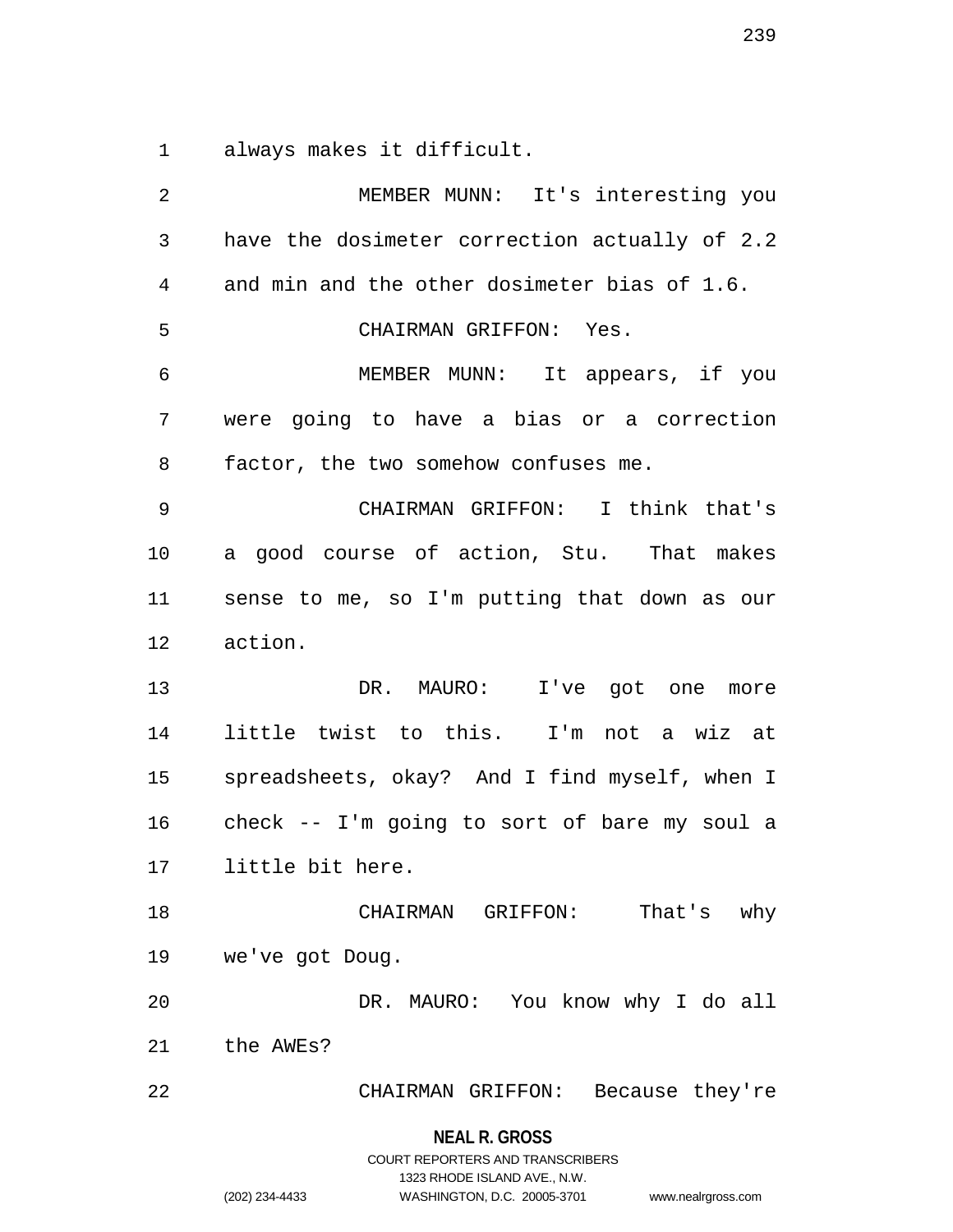hand calculations.

 DR. MAURO: Because they're hand calculations, and I can understand what they're talking about and I can use my slide rule. I can count on my fingers. I don't do these. You know why I don't do these? These things make my head explode. The spreadsheets and they're nested and nested, and I've got to tell you you've got to be born with certain kind of skills or spend years. We have a few magicians in our group, you know, and Doug is one of them and Kathy is one of them. But I've got to tell you these things are murder. I think you're pretty comfortable with them. You're okay. But believe me, I guarantee you, not everybody is.

 So my question is I guess to the group. Is it really fair to ask an auditor, whether it's internal to NIOSH or external, the Board, to have to be a wizard at spreadsheets in order to check to see if these things make sense? Never mind the nuclear

### **NEAL R. GROSS**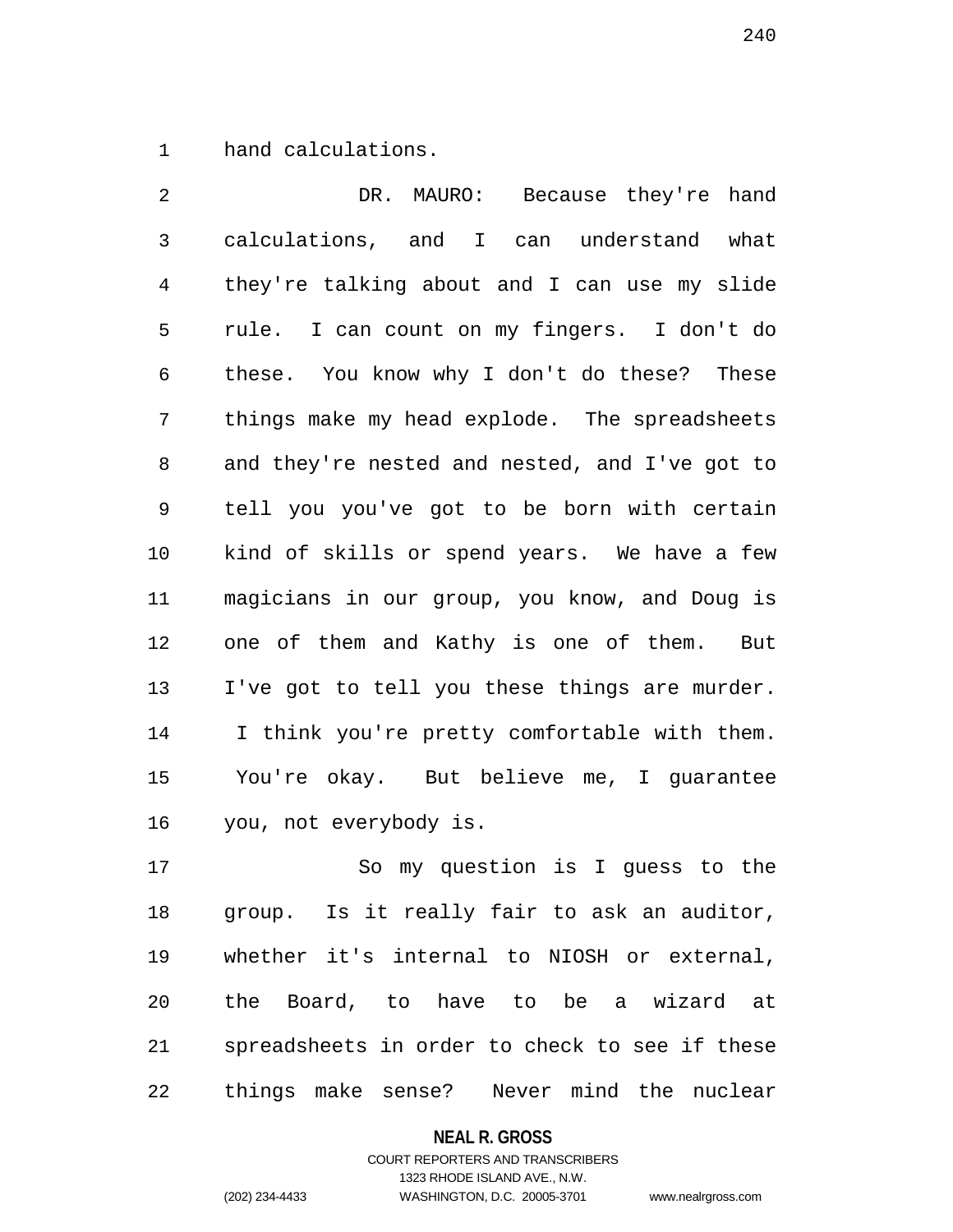physics that go behind it.

| 2              | MEMBER MUNN: No, actually it                   |
|----------------|------------------------------------------------|
| $\mathfrak{Z}$ | isn't. But these things, you're right,         |
| 4              | they're like Russian dolls. You take one       |
| 5              | apart, and there's --                          |
| 6              | DR. MAURO: I tried to do it once.              |
| 7              | My daughter can. I can't do it.                |
| 8              | MR. FARVER: Actually, this one                 |
| 9              | was pretty straightforward because the first   |
| 10             | thing that pops up is a description of the     |
| 11             | external dose calculations, and it's all       |
| 12             | documented. And then you can see it's very     |
| 13             | transparent what each number is, so this is a  |
| 14             | pretty straightforward one. You can look       |
| 15             | across and say, oh, what's that number for?    |
| 16             | CHAIRMAN GRIFFON: I'm going to                 |
| 17             | leave you all to ponder while I take a comfort |
| 18             | break. So let's take a ten-minute break, and   |
| 19             | we'll reconvene on John's thought of the day.  |
| 20             | (Whereupon, the above-entitled                 |
| 21             | matter went off the record at 2:31 p.m. and    |
| 22             | resumed at $2:44$ p.m.)                        |

**NEAL R. GROSS**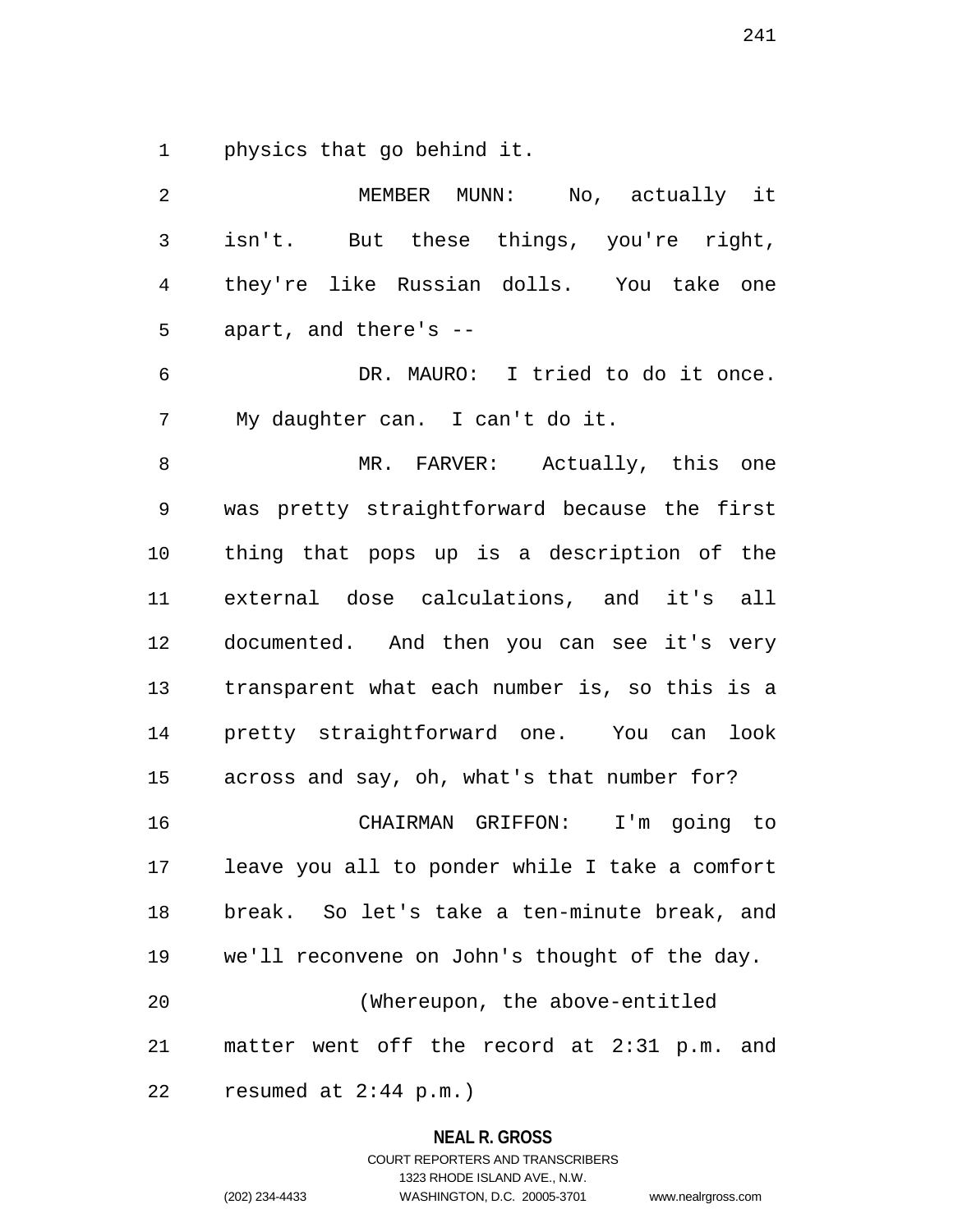MR. KATZ: We're back after a short break. Scott, are you on? MR. SIEBERT: I am. CHAIRMAN GRIFFON: I think we're up to 165.4. And, Scott, Brant has just indicated that you might be the best to summarize this four-page response. DR. ULSH: I'm going to bag you with both of the next ones, Scott, 165.4 and 5. MR. SIEBERT: 165.4? 12 DR. ULSH: Yes, start there. MR. SIEBERT: I'm actually going to ask if Matt Smith is on the phone and if I could bag it off to him. MR. SMITH: I'm on the phone, but you talk it through and I'll have to just kind of back you up. MR. SIEBERT: There. That will work for me. Basically, if you read our initial response, the question was, is using dosimeter correction factors with missed dose

### **NEAL R. GROSS**

COURT REPORTERS AND TRANSCRIBERS 1323 RHODE ISLAND AVE., N.W. (202) 234-4433 WASHINGTON, D.C. 20005-3701 www.nealrgross.com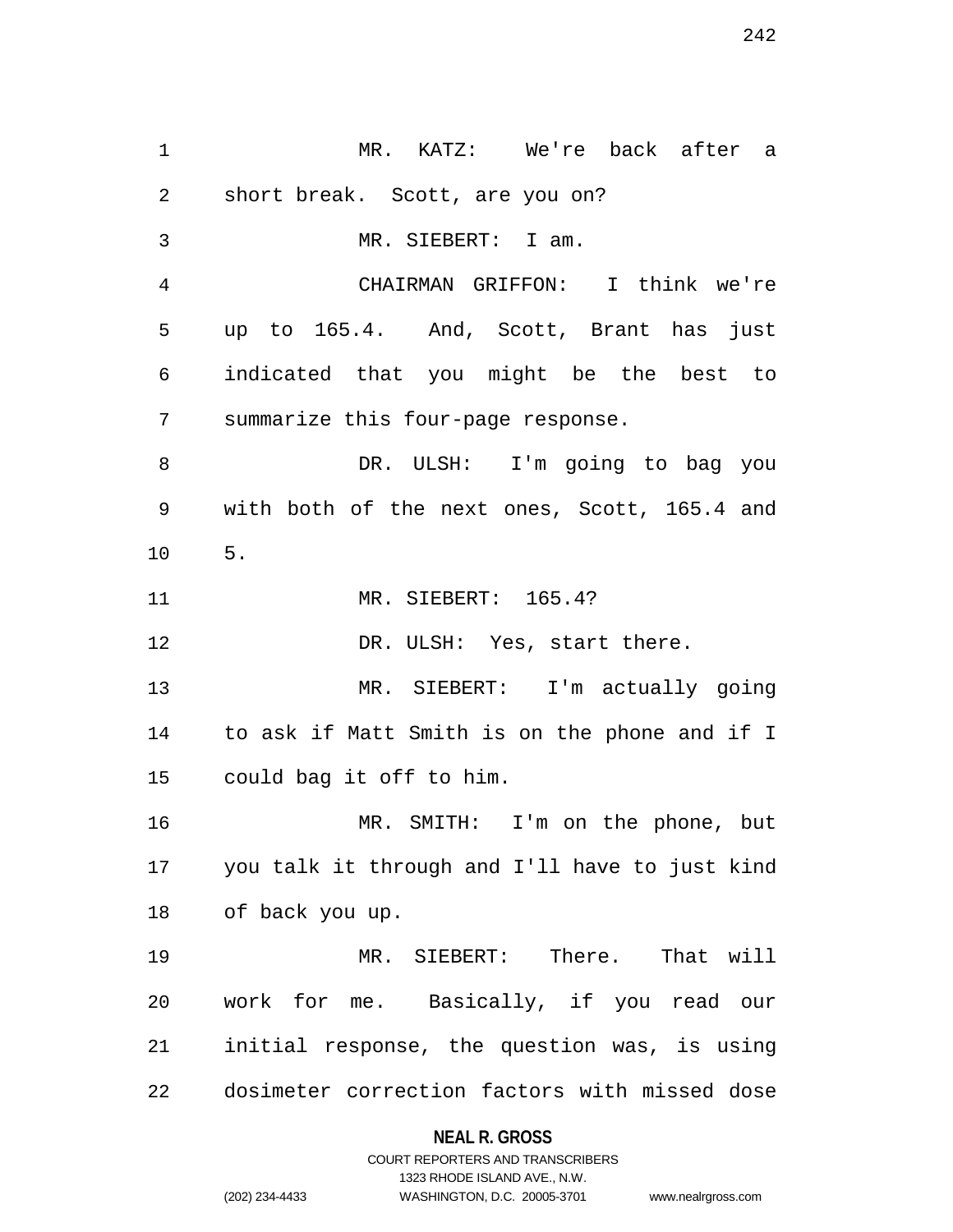for the neutrons. Basically, our initial response is generically true for most sites. However, for INEL it actually has been determined to be appropriate to use the correction factors for missed dose, as well as for measured dose. So the initial response that we have is not accurate. We don't agree that we shouldn't be using it for missed dose, we should, and that it wasn't in the TBD and that it's what is done.

 MR. SMITH: And this is a case where it is NTA film, and the group was kind of discussing those correction factors earlier and that's the case here because of the lack of NTA response to some of those neutron energies. That's why the TBD does explicitly call out a correction in LOD values if you have a claimant in those reactor areas.

 CHAIRMAN GRIFFON: So you're saying the workbook was correct in this case, though, right?

MR. SIEBERT: Correct, because it

#### **NEAL R. GROSS**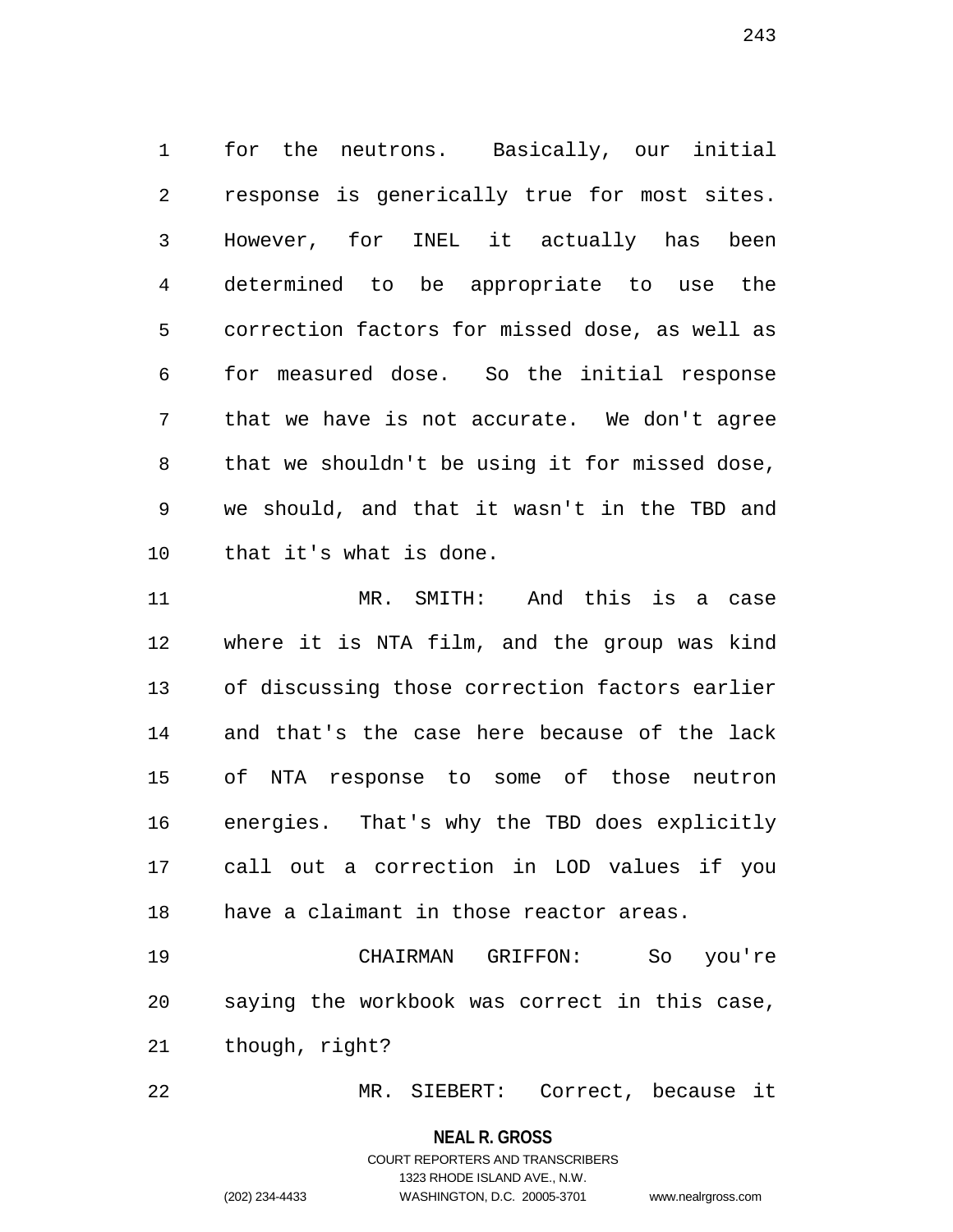assigned against missed dose as well as measured dose.

 CHAIRMAN GRIFFON: And I'm just stalling for Doug to have a chance to look. MR. FARVER: Is that clear in the TBD? MR. SIEBERT: Yes. I'm trying to get to that section. It's Section 6.5.4. MR. SMITH: And in the original revision, it was 6.5.2. On this current revision, the revision number two that's not on the websites right now, it would be on the top of page 41. 14 MR. FARVER: And, Scott, you said it's in the Rev 0 also? MR. SIEBERT: I believe so. I have that written down. I'm looking at it as we speak. Actually, I'm not quite looking at it yet, but I will be. MS. BEHLING: This is Kathy. I also have another question. It appears, and I'm just looking at our dose reconstruction

> **NEAL R. GROSS** COURT REPORTERS AND TRANSCRIBERS

> > 1323 RHODE ISLAND AVE., N.W.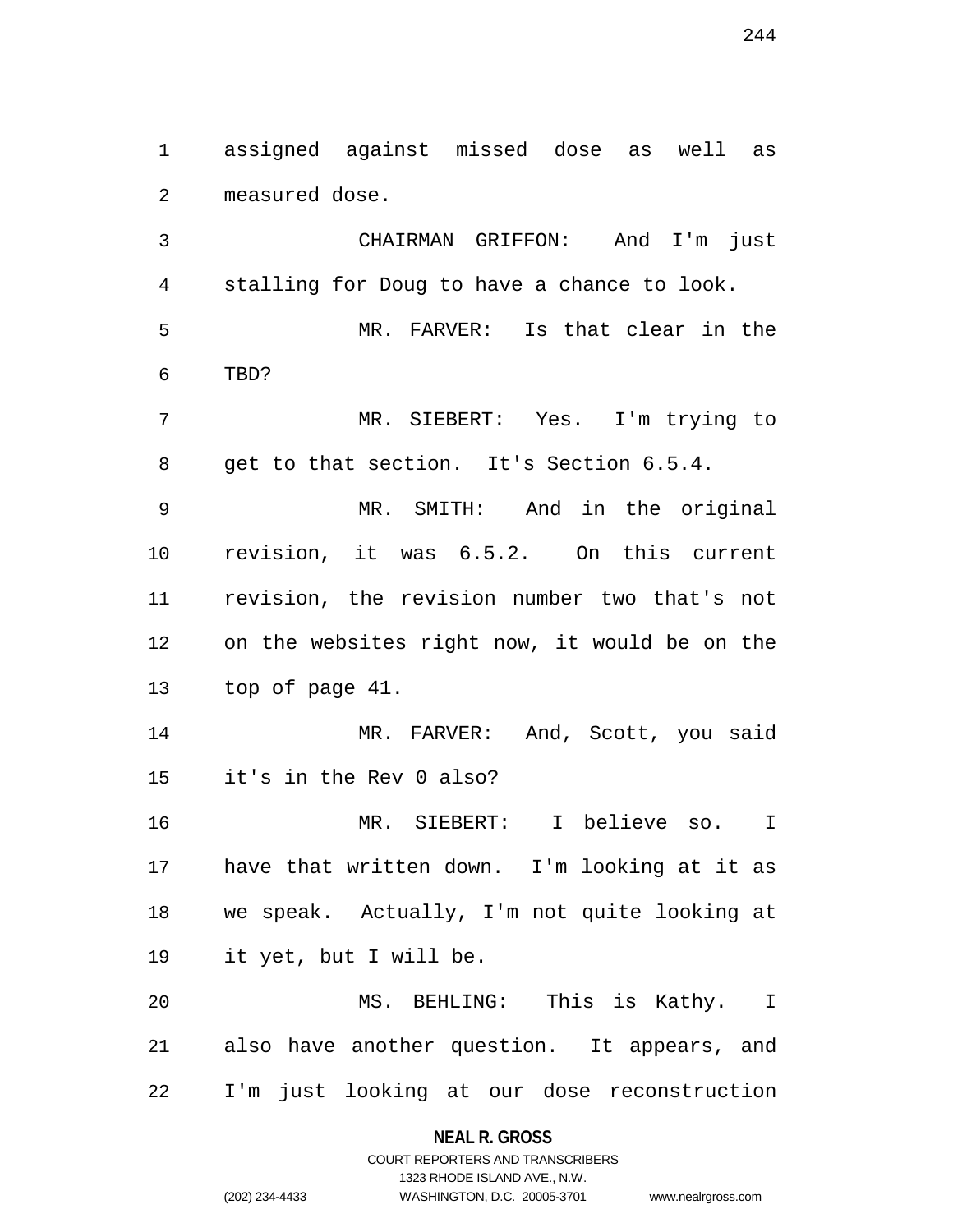review, but it appears we also made mention that this correction factor, dosimeter correction factor was used for the skin dose calculations but not for the bladder calculation. I haven't verified that, but if that's correct that doesn't seem to make sense.

 MR. SIEBERT: No, I agree with you. It should be used for both.

 MR. FARVER: It does not look like it was used for the missed neutron on the bladder. This is part of that same spreadsheet, complex-wide best estimate external tool. I'm not sure why it wasn't used for bladder.

CHAIRMAN GRIFFON: Right, right.

 MR. FARVER: That's why I was asking if it was in the TBD.

 CHAIRMAN GRIFFON: The original finding in the matrix said skin, but going back to the report, I'm wondering if I should say neutron missed skin and bladder dose

**NEAL R. GROSS**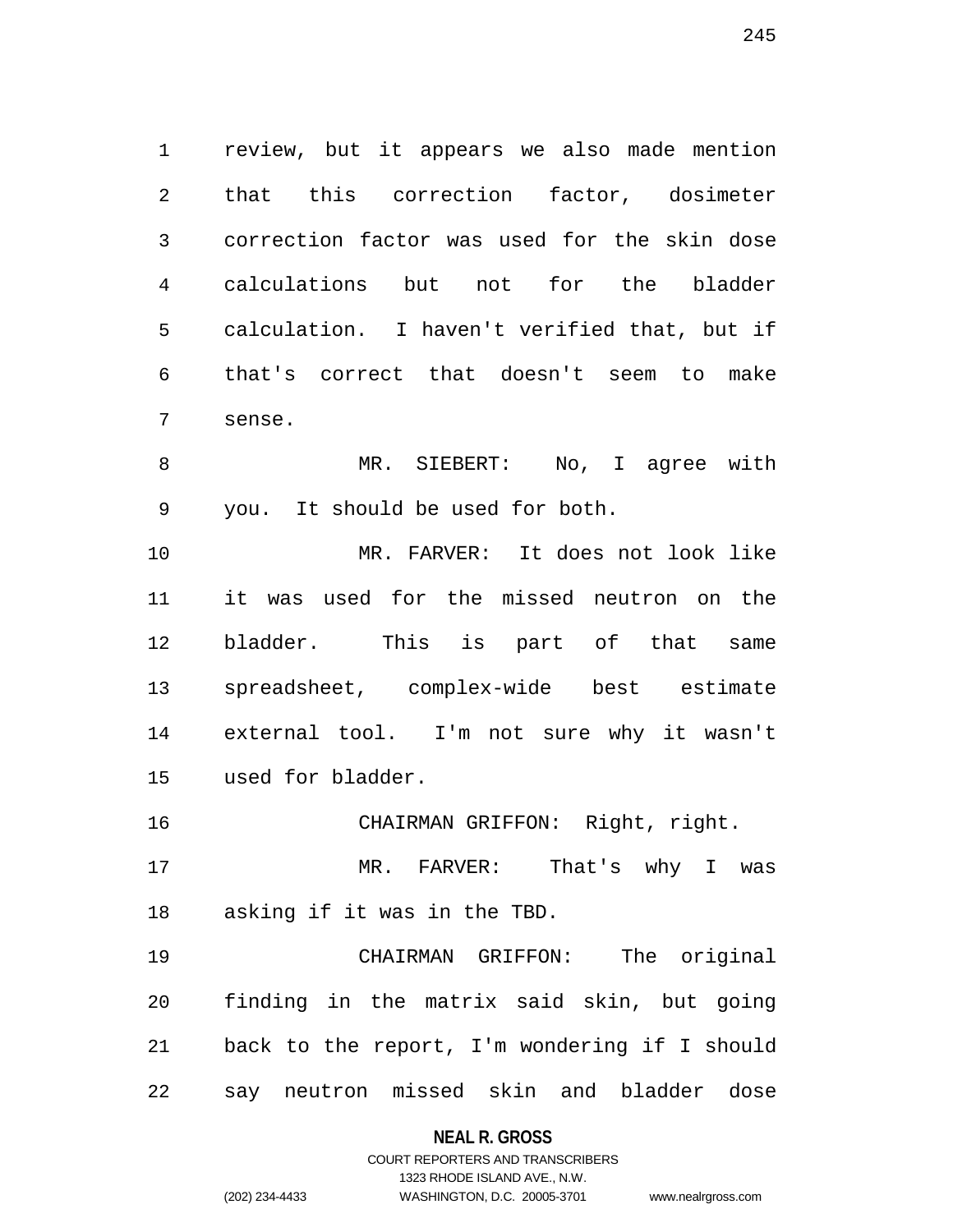calculation error.

 MR. FARVER: Well, originally, we thought they shouldn't apply the 2.2 factor, and that's why they did that for the skin. CHAIRMAN GRIFFON: Oh, they did it for  $-$  MR. FARVER: They applied it to the skin doses, the missed skin doses. CHAIRMAN GRIFFON: Okay. 10 MR. FARVER: And, typically, a dosimeter correction factor is not applied. CHAIRMAN GRIFFON: And they didn't put a bladder, and you thought that was correct for the bladder. MR. FARVER: Correct. CHAIRMAN GRIFFON: Right. Okay. I see, I see. Scott, I mean, you're following this that you agree that it wasn't, it should have been done for the bladder then if it was MR. SIEBERT: I would agree that it makes sense it should be done for both

> **NEAL R. GROSS** COURT REPORTERS AND TRANSCRIBERS

> > 1323 RHODE ISLAND AVE., N.W.

(202) 234-4433 WASHINGTON, D.C. 20005-3701 www.nealrgross.com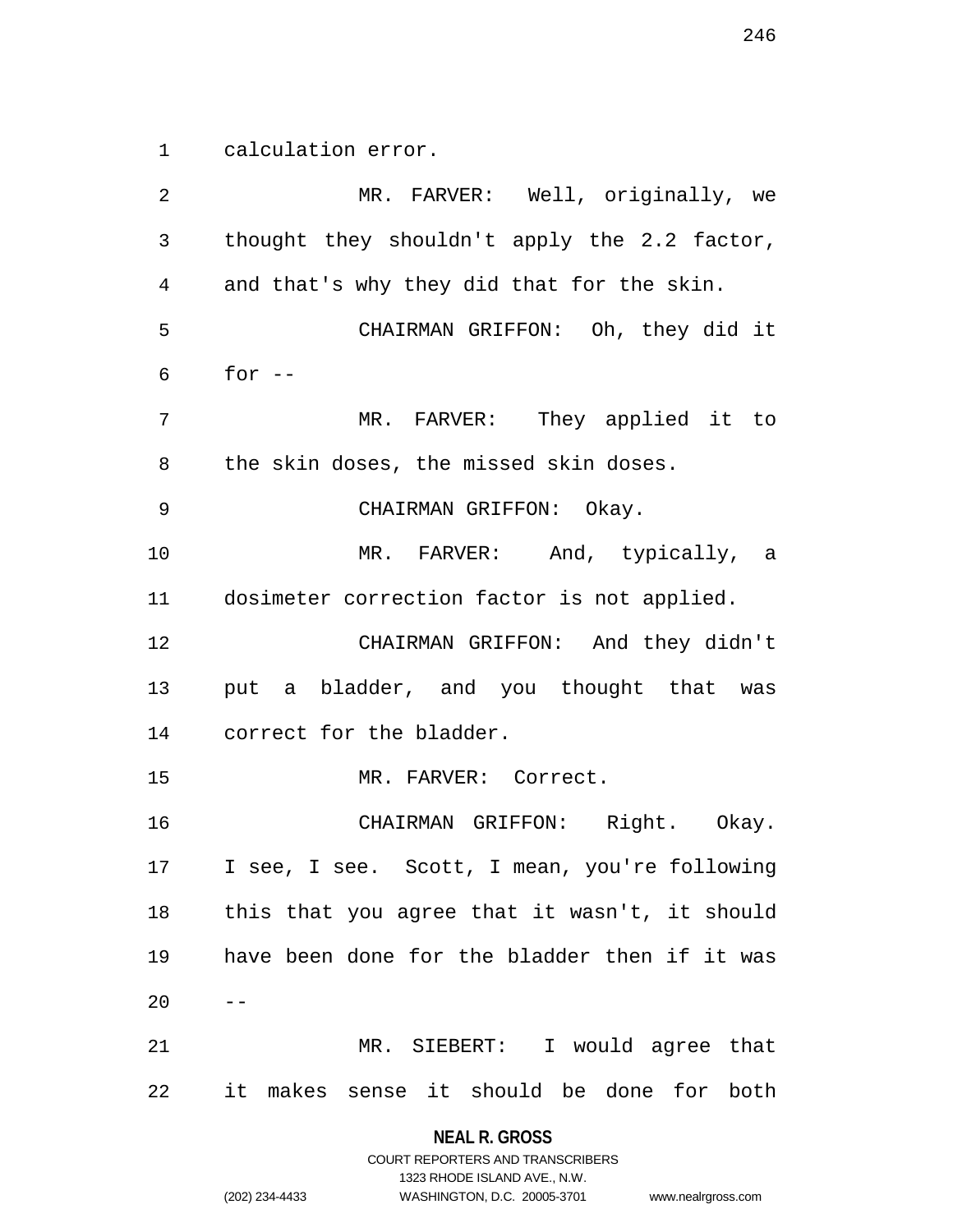organs. I don't have the tool in front of me, and I apologize. I'm not an INEL guy. I'm winging on this one. I just don't know on the original one for the bladder. MR. FARVER: Well, I would think that, one way or the other, either they should both with the correction factor or both be without. CHAIRMAN GRIFFON: Right. MR. FARVER: We could figure out a reason we would do one one way and one a different way. DR. ULSH: So I think we're in agreement that there's inconsistency between the two organs. The question now is should they both have it or both not? 17 MR. FARVER: Yes. DR. ULSH: And I think we have a position on that table that they should be applied. I guess it's up to you guys to review that and see if you agree. MR. FARVER: If it's in the TBD,

> **NEAL R. GROSS** COURT REPORTERS AND TRANSCRIBERS

> > 1323 RHODE ISLAND AVE., N.W.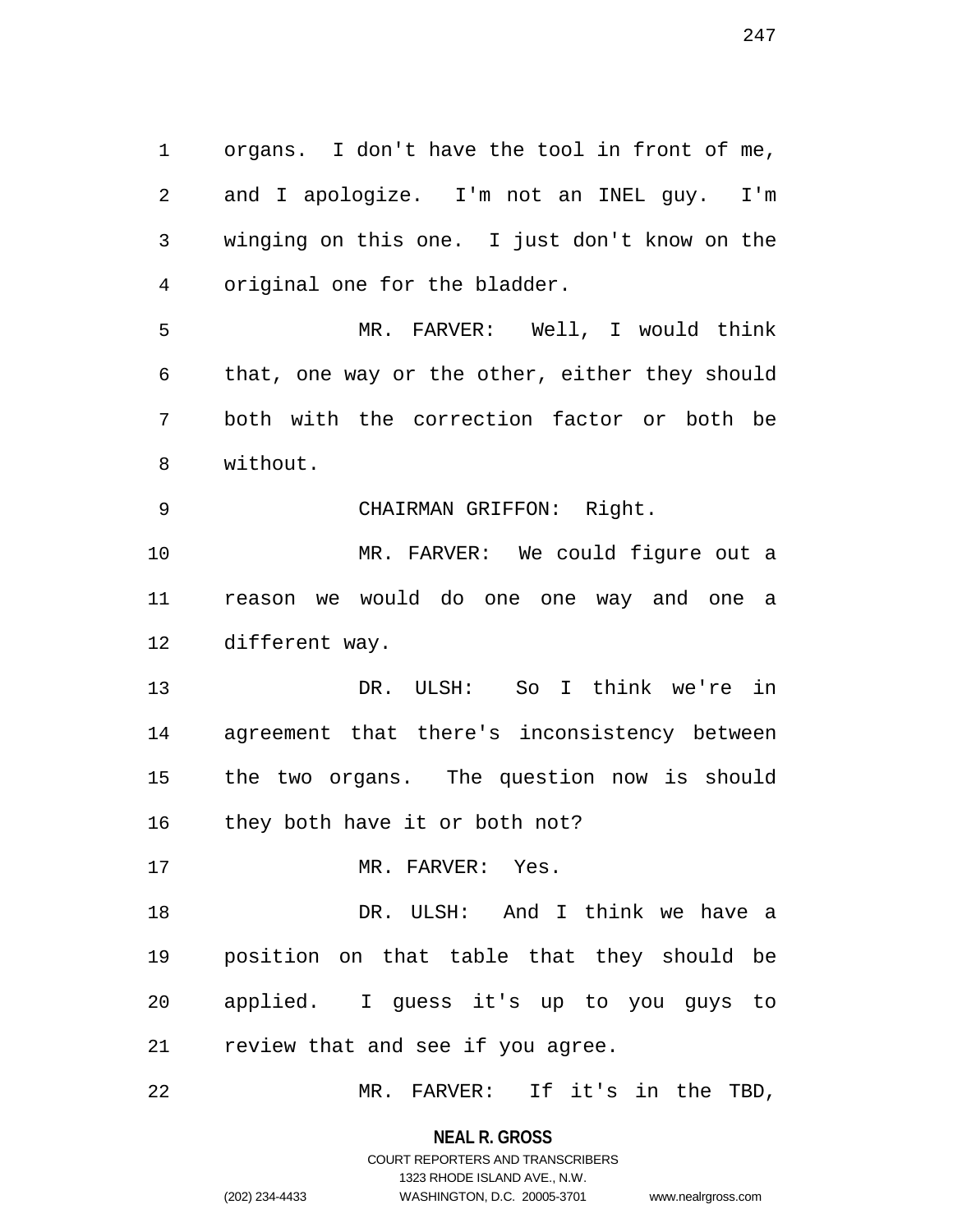which is what I was trying to get at, then that's fine. See, the only other place I know where they apply a correction factor to the missed dose is, I think it's Portsmouth. Most of the time they do not apply a dosimeter correction factor to the missed dose.

MEMBER RICHARDSON: At Y-12?

 CHAIRMAN GRIFFON: I'm sorry. Is it a situation of, again, examining that tool or is the tool correct but the application should have been for both organs?

 MR. FARVER: Well, if it's documented that you apply that 2.2, then the tool is incorrect, then it did not use that.

 MR. SIEBERT: Let me go back. I talked to, real quickly, our tools folks while we were on the break, and the complex-wide best estimate tool would have specifically -- it doesn't have the defaults for these bias and these correction factors. They would have been hand-entered by the dose reconstructor during the assessment. So it doesn't appear

**NEAL R. GROSS**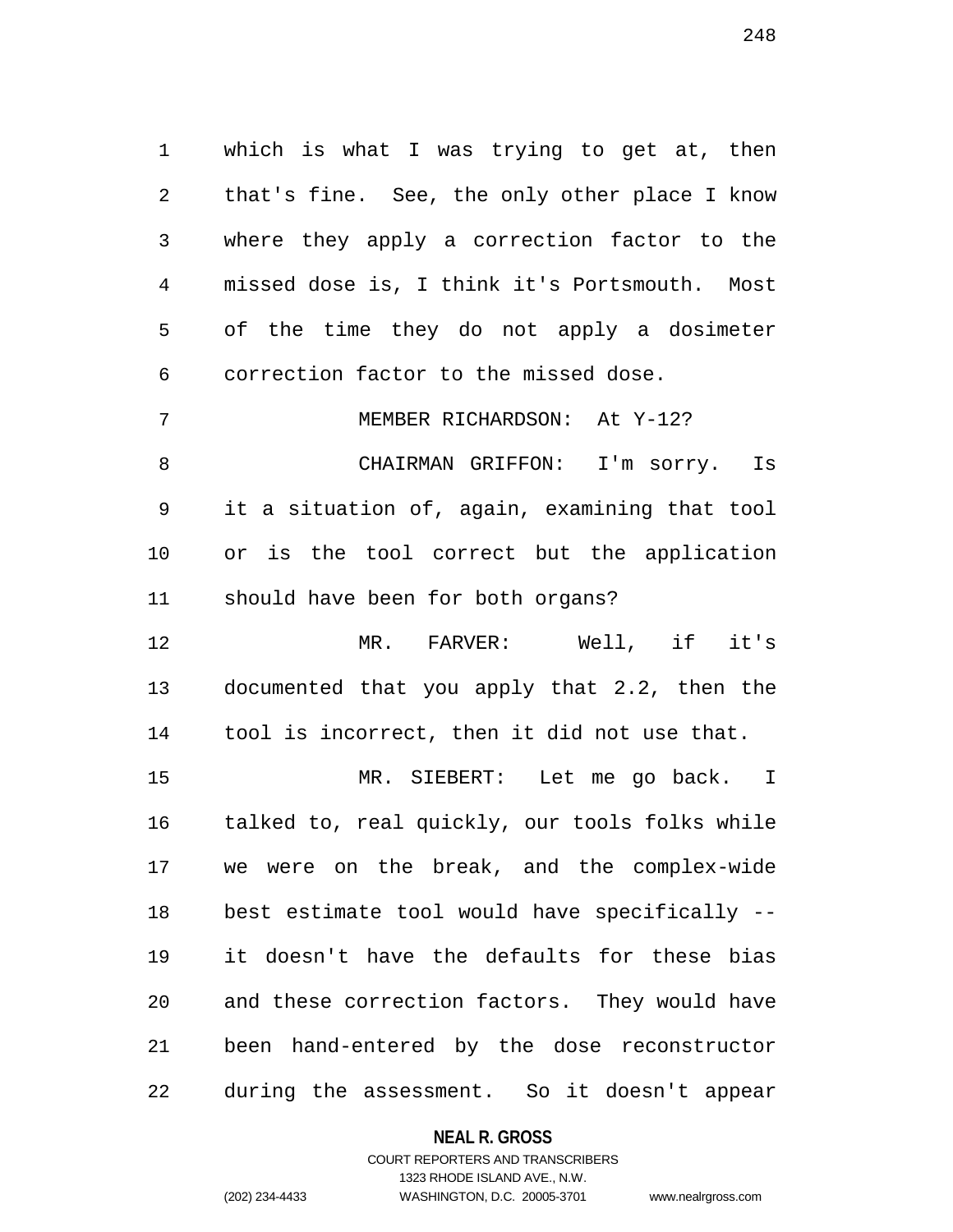to be a general tool with the best estimate tool itself, just what the dose reconstructor put into this version of the tool that he used for this assessment. I'm not defending it. I'm just saying that's what this appears to be in this case, such as when we were talking about the 1.6 factor before. That's not generically in the tool. From what I was told, it would have been entered by the dose reconstructor. CHAIRMAN GRIFFON: Okay. That's a big difference from our standpoint, yes. MR. FARVER: Yes, I couldn't find

 any input that had that value, so I don't know where they would put it in.

 CHAIRMAN GRIFFON: Well, is this another case where we have to examine that tool, though? I mean, we already have that action. If this is another --

 MR. FARVER: Yes. I would just go ahead and examine the neutron missed doses and review those calculations while they're

### **NEAL R. GROSS**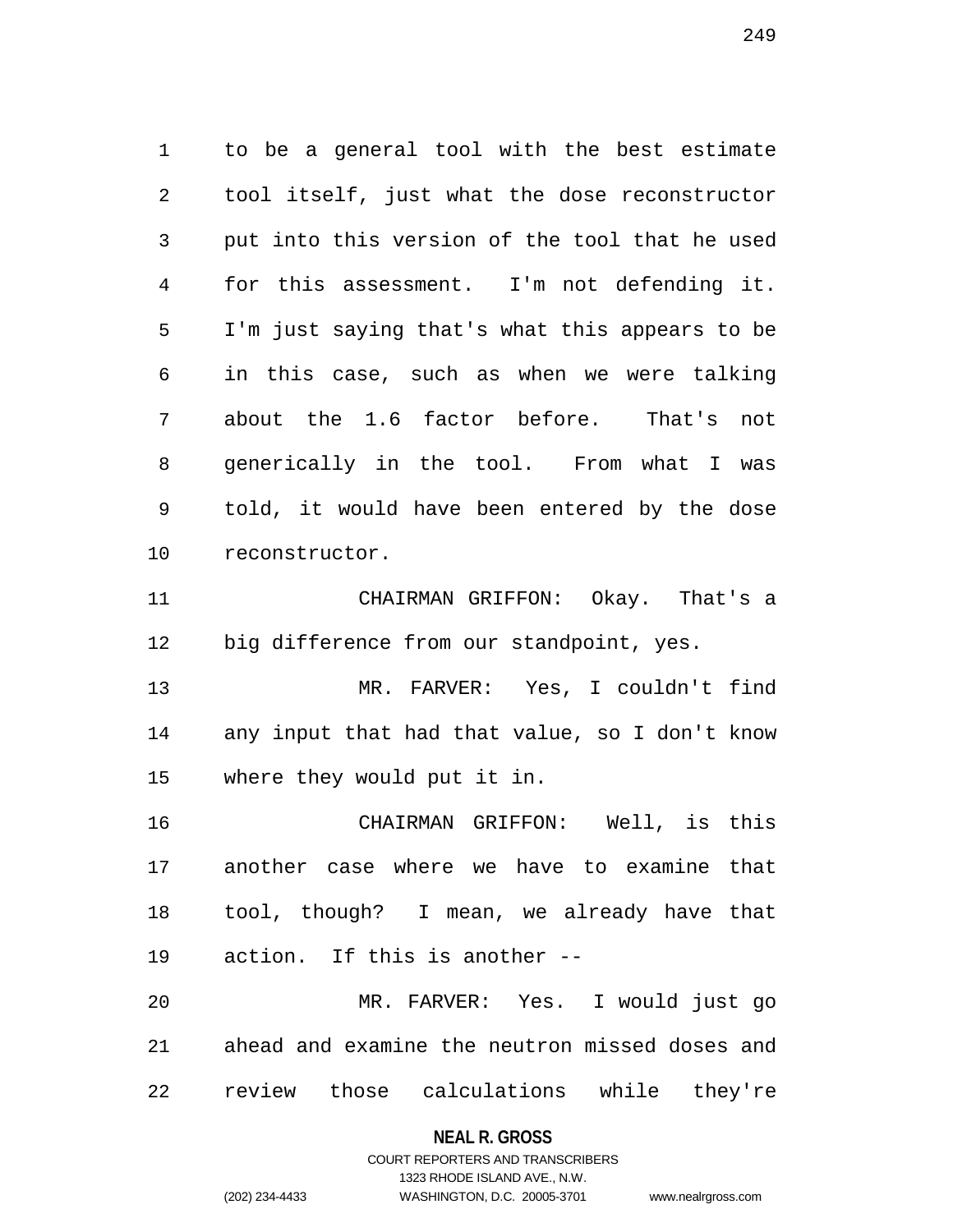looking at it.

 MEMBER RICHARDSON: Can I ask a question about, for an individual who's doing a series of dose reconstructions, where does the tool reside I guess is the question? Like, is it possible for a person to have entered a value, like 1.6, and then propagate that error going forward because they start with the last time they used that spreadsheet and they update values for the next dose reconstruction for a different individual? MR. SIEBERT: No. The tools are kept in a specific folder, and when a new claim is begun the dose reconstructors go to that folder and use the latest version of the tool and the template that go with the site. MEMBER RICHARDSON: Okay. So they keep a clean -- somebody maintains a clean tool and they try to avoid propagating errors? MR. SIEBERT: That is correct. 21 MEMBER RICHARDSON: Okay. DR. MAURO: And we call that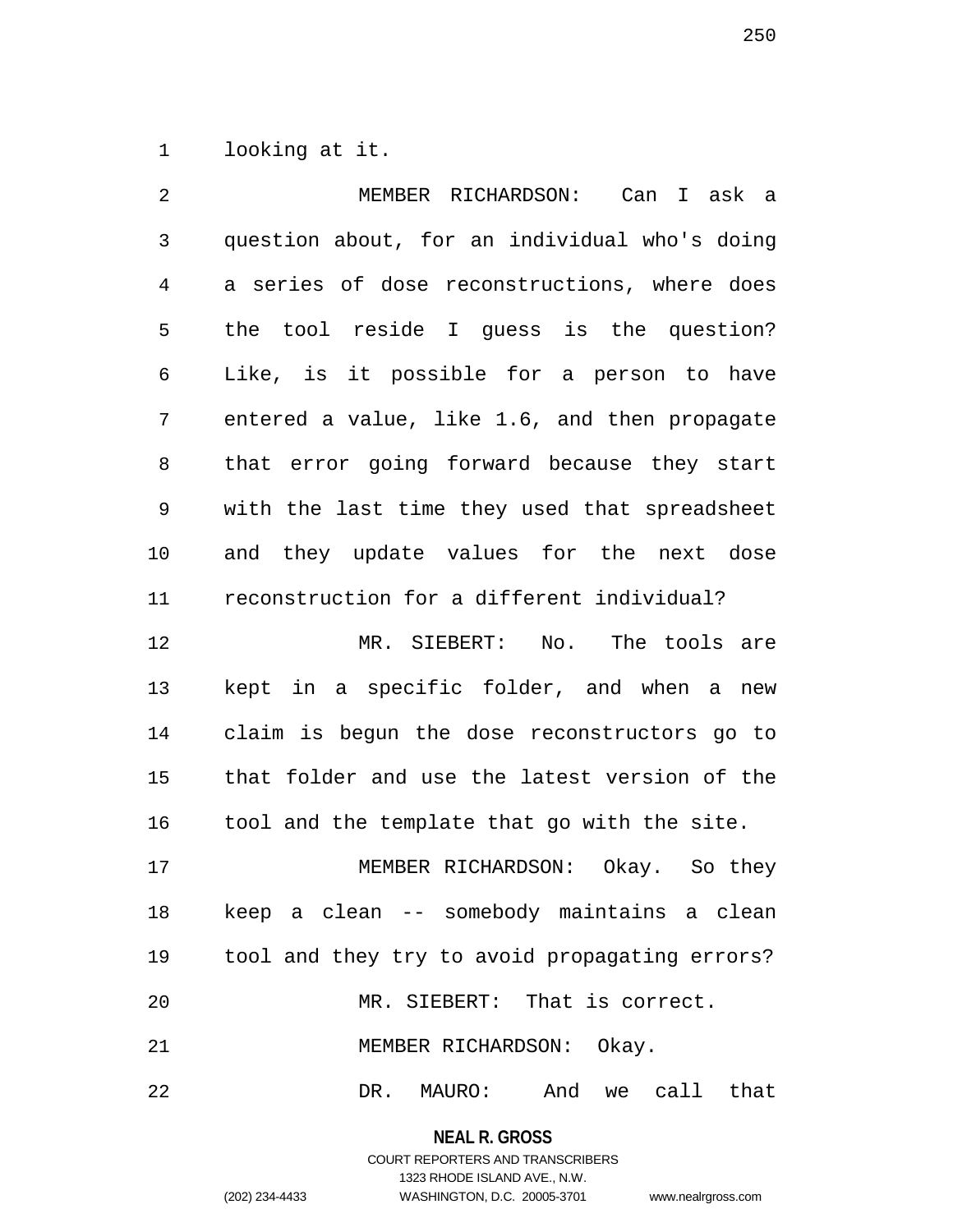configuration control. One of the biggest problems you have in your software is configuration control, and you nailed it. And that's going to be a big part of a QA process. CHAIRMAN GRIFFON: Okay. What I

 have is NIOSH and SC&A, I just put it as both action, to review the tool and case to determine if this is a case-specific issue or broader potential issue. Alright. Obviously, it was treated differently for the two organs: skin and bladder. I just want to get to the bottom of where the mistake was made, if it was an incorrect entry of a correction factor or if it was in the tool itself.

 MR. FARVER: And, see, the skin doses were calculated using a different spreadsheet, a different tool. So you have one tool that's calculating your bladder doses and another tool that's doing your skin doses, and they did them differently or they used different calculations. So one is correct probably and one isn't.

### **NEAL R. GROSS**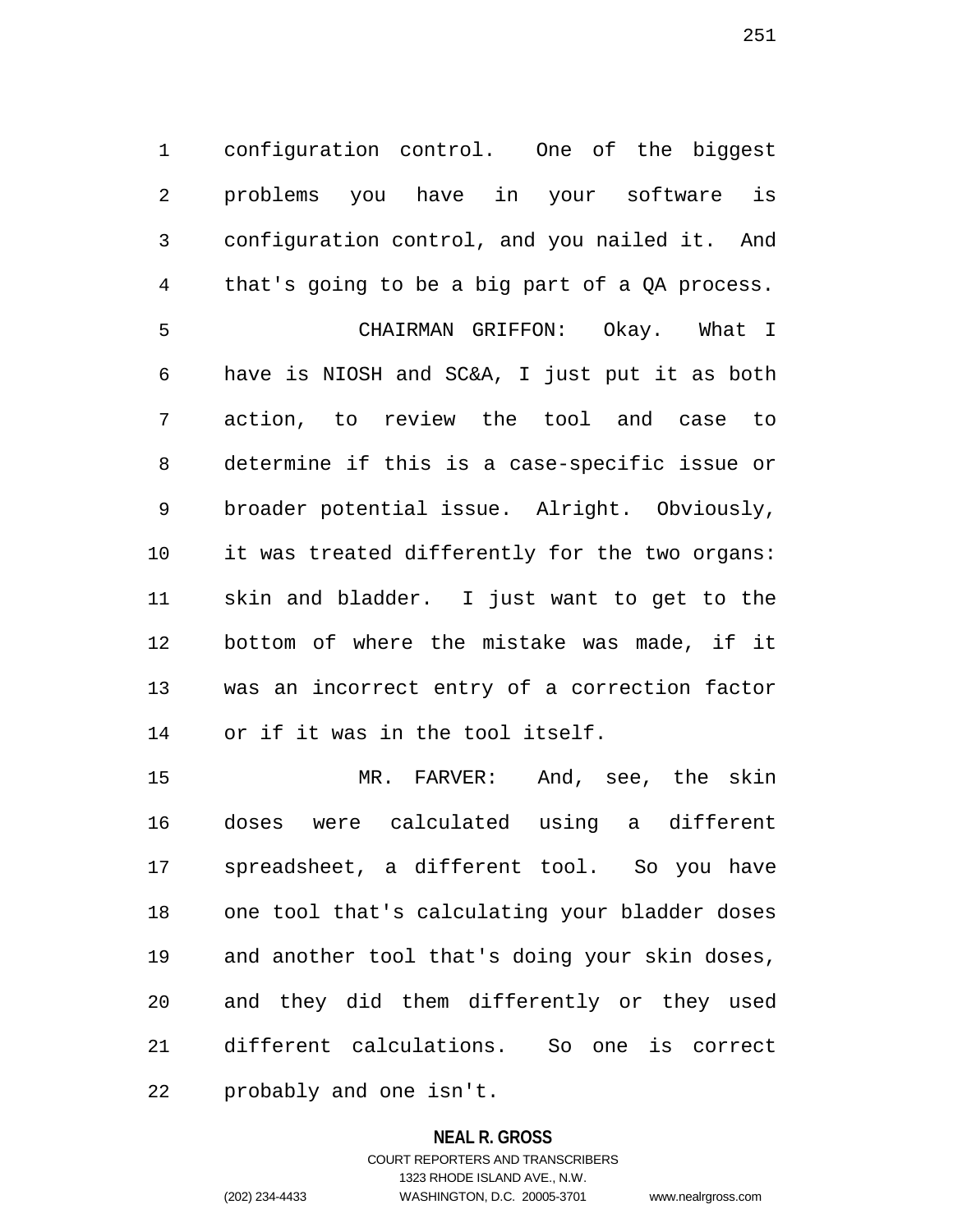1 MEMBER MUNN: Maybe they're both correct --

 MR. FARVER: That could be. MEMBER MUNN: -- for specific instance for which they were being used. CHAIRMAN GRIFFON: Alright. So let's agree to move on to the next, .5, right? 165.5?

 DR. ULSH: Yes. The summary of the finding is uncertainty improperly calculated for medical organ and doses, and the response is fairly short so I'll read it. The response is, a 30-percent uncertainty was correctly applied to the x-ray doses to the bladder and a 20-percent uncertainty was incorrectly applied to the x-ray doses for each of the skin cancers. Because the x-ray doses were assigned as a normal distribution, the error in the uncertainty value did not affect the assigned doses.

 MEMBER RICHARDSON: I don't get the last part.

### **NEAL R. GROSS**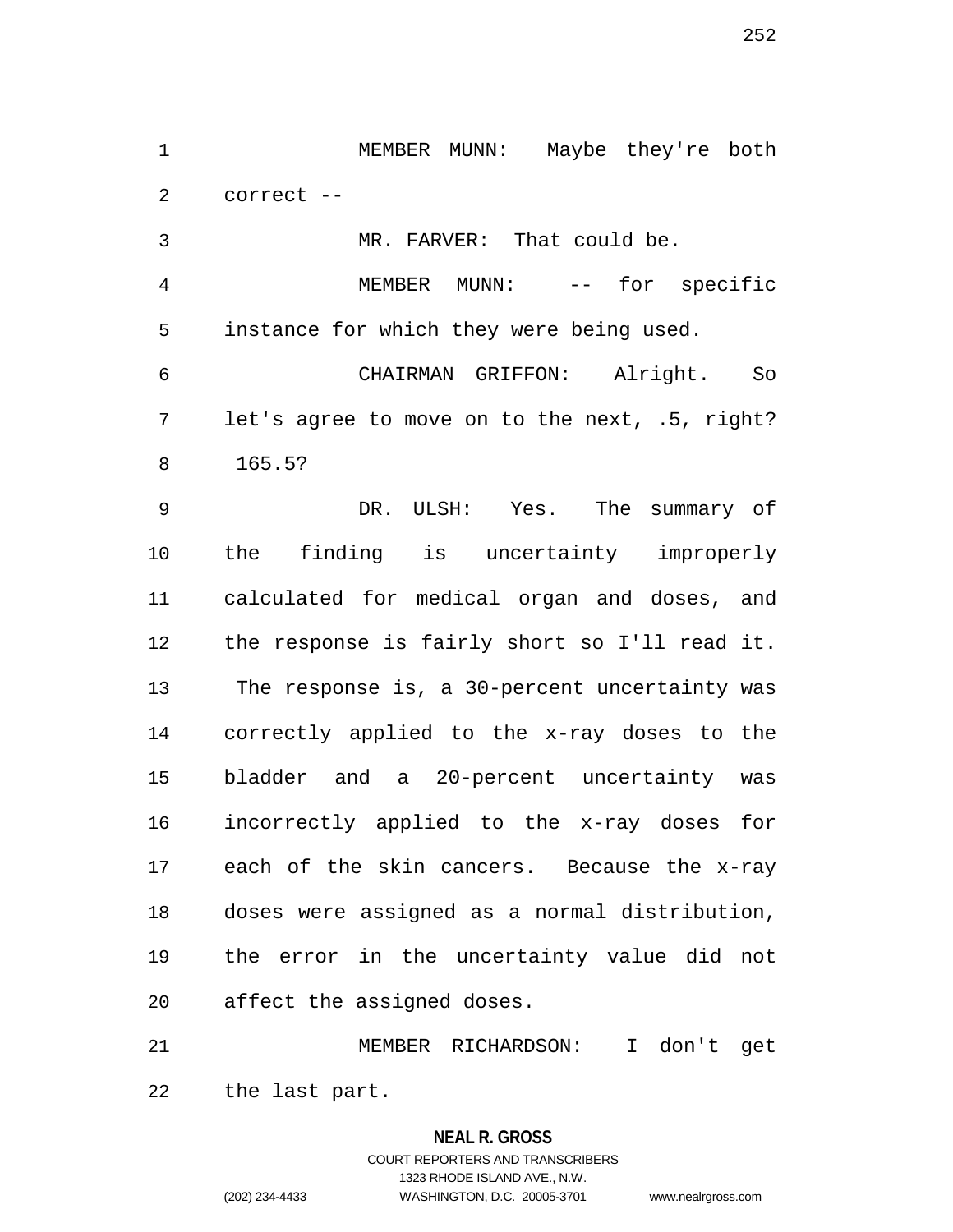CHAIRMAN GRIFFON: Yes. Say that again.

 MR. SIEBERT: The assigned doses are based on the mean of the distribution, so the doses themselves did not change. It would be, the normal distribution around it should have had an error of 30 percent versus 20 percent for the skin cancer. So the dose itself is identical. It's the distribution around it that was incorrect.

 MEMBER RICHARDSON: But do you or don't you use the bounds for the distribution of the estimated doses when you calculate the Probability of Causation, that is, to propagate the uncertainty in the doses and to derive the risk estimate?

 MR. SIEBERT: Correct. It should have been 30 percent versus 20 percent, and it would make a small difference, could make a small difference in the PoC.

 DR. ULSH: That's ultimately where we want to end up with the right calculation

**NEAL R. GROSS**

COURT REPORTERS AND TRANSCRIBERS 1323 RHODE ISLAND AVE., N.W. (202) 234-4433 WASHINGTON, D.C. 20005-3701 www.nealrgross.com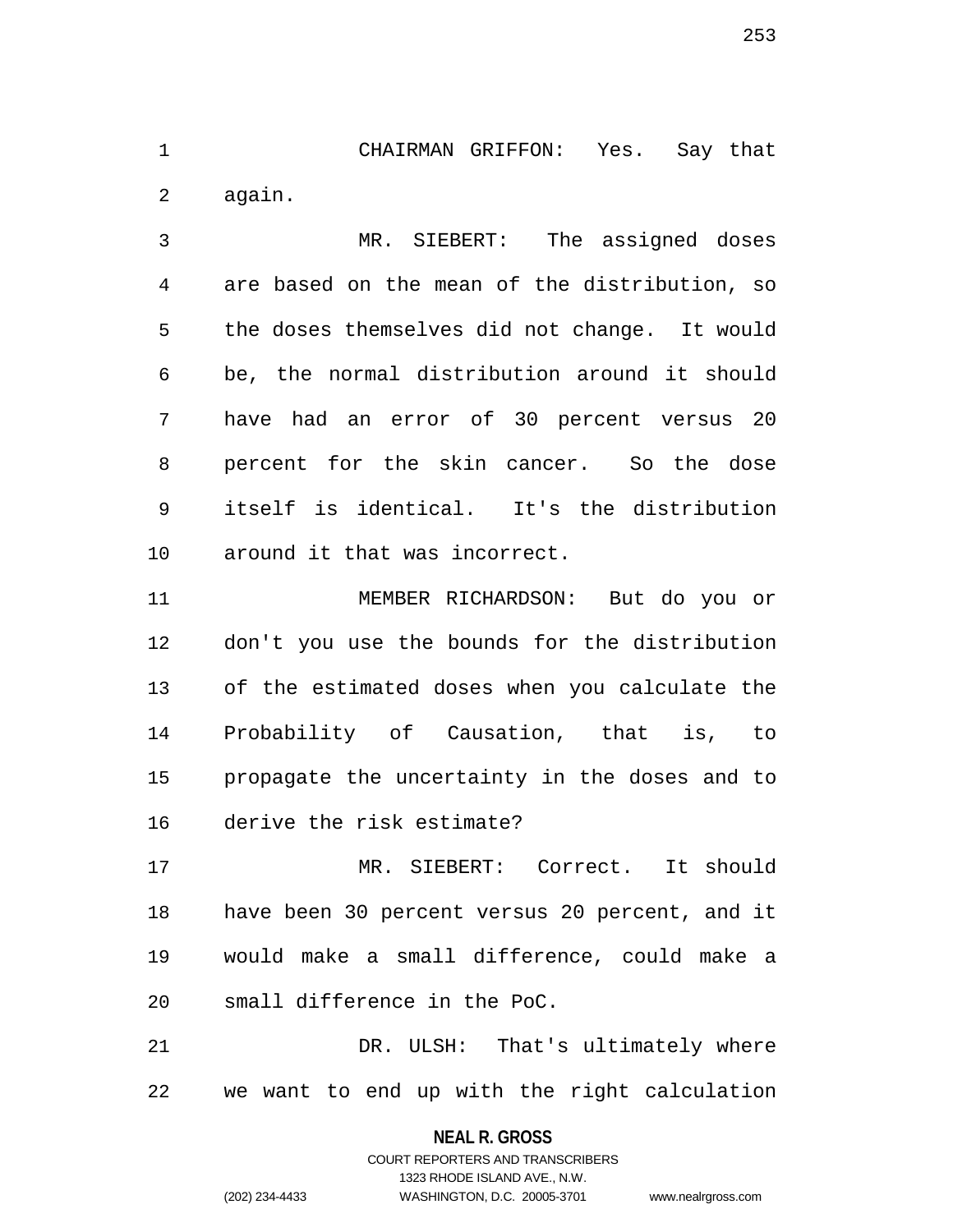in the Probability of Causation.

| 2  | MR. SIEBERT: Right. The doses                 |
|----|-----------------------------------------------|
| 3  | themselves, which is frequently what we're    |
| 4  | looking at, the doses do not change but the   |
| 5  | distribution around them should have been     |
| 6  | appropriately applied. And when we applied,   |
| 7  | we did apply that correctly and re-ran IREP,  |
| 8  | knew there was no change<br>in<br>SO<br>we    |
| 9  | compensability.                               |
| 10 | CHAIRMAN GRIFFON: And I actually              |
| 11 | think that was the action from last time. If  |
| 12 | you look ahead, I think we had agreement, but |
| 13 | then we said NIOSH will review to assure that |
| 14 | the dose difference doesn't affect the        |
| 15 | outcome. So I think that's what you were      |
| 16 | looking at this time, yes.                    |
| 17 | MR. SIEBERT: Correct.                         |
| 18 | CHAIRMAN GRIFFON: And are you in              |
| 19 | agreement with that?                          |
| 20 | MR. FARVER: Yes. That's just one              |
| 21 | of those things that should have been caught. |
| 22 | Right.<br>CHAIRMAN GRIFFON:                   |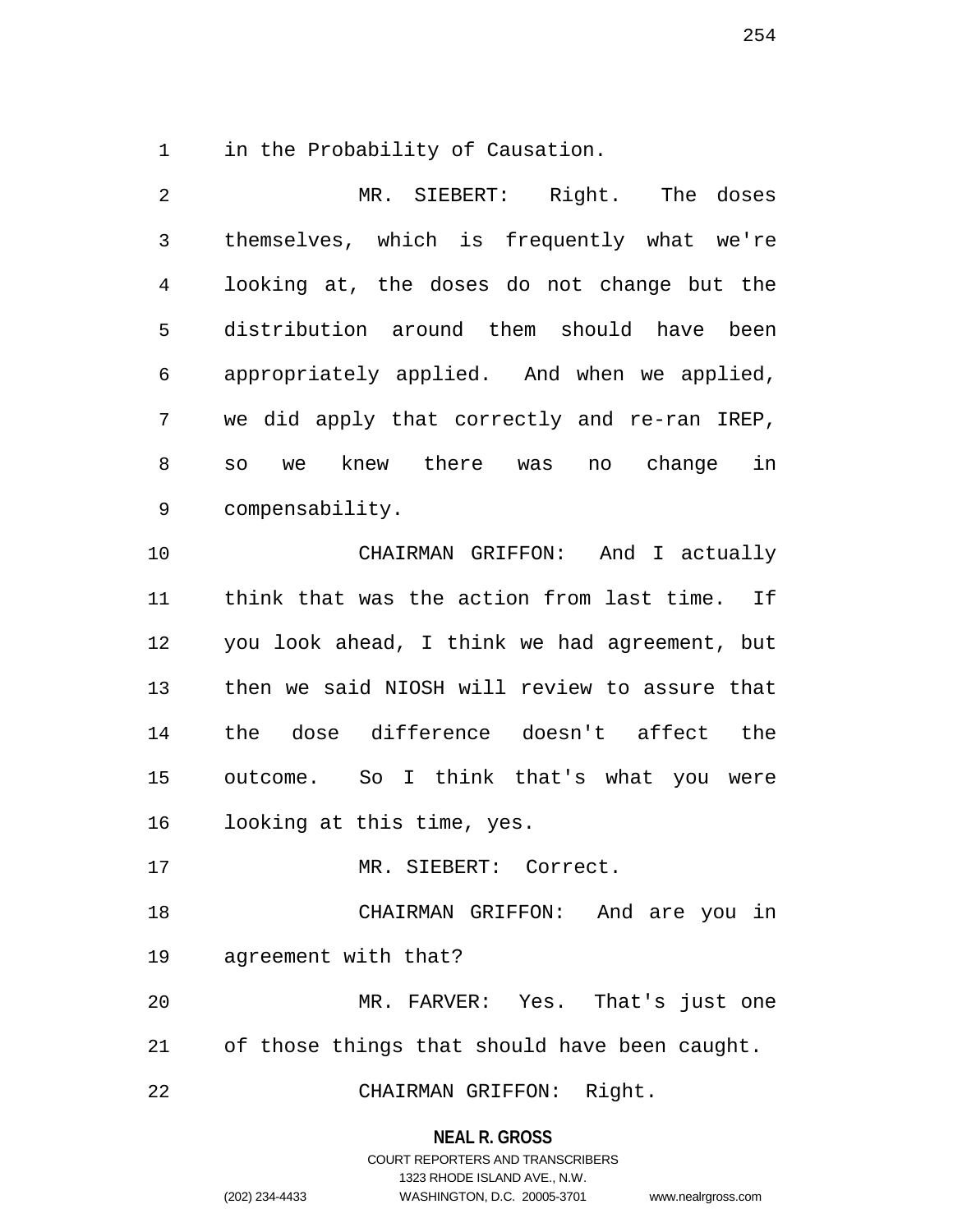MEMBER RICHARDSON: Is that something that's not in the worksheet, workbook? Is that something that has to be individually entered for -- MEMBER MUNN: Distribution? MEMBER RICHARDSON: Yes. MR. SIEBERT: To tell you the truth, back in 2006, I can't answer that off the top of my head. 10 MEMBER RICHARDSON: And today? MR. SIEBERT: Today it's built into the worksheets, the workbooks. So that error would not occur in a site-specific workbook. CHAIRMAN GRIFFON: Okay. So that item is closed. And moving on. DR. ULSH: Okay. I think the next one that I have is 166.5. The summary of the finding is failure to account for all occupational medical dose, and our response is that, this claim was reworked based on additional skin cancer diagnosed in 2006.

#### **NEAL R. GROSS**

COURT REPORTERS AND TRANSCRIBERS 1323 RHODE ISLAND AVE., N.W. (202) 234-4433 WASHINGTON, D.C. 20005-3701 www.nealrgross.com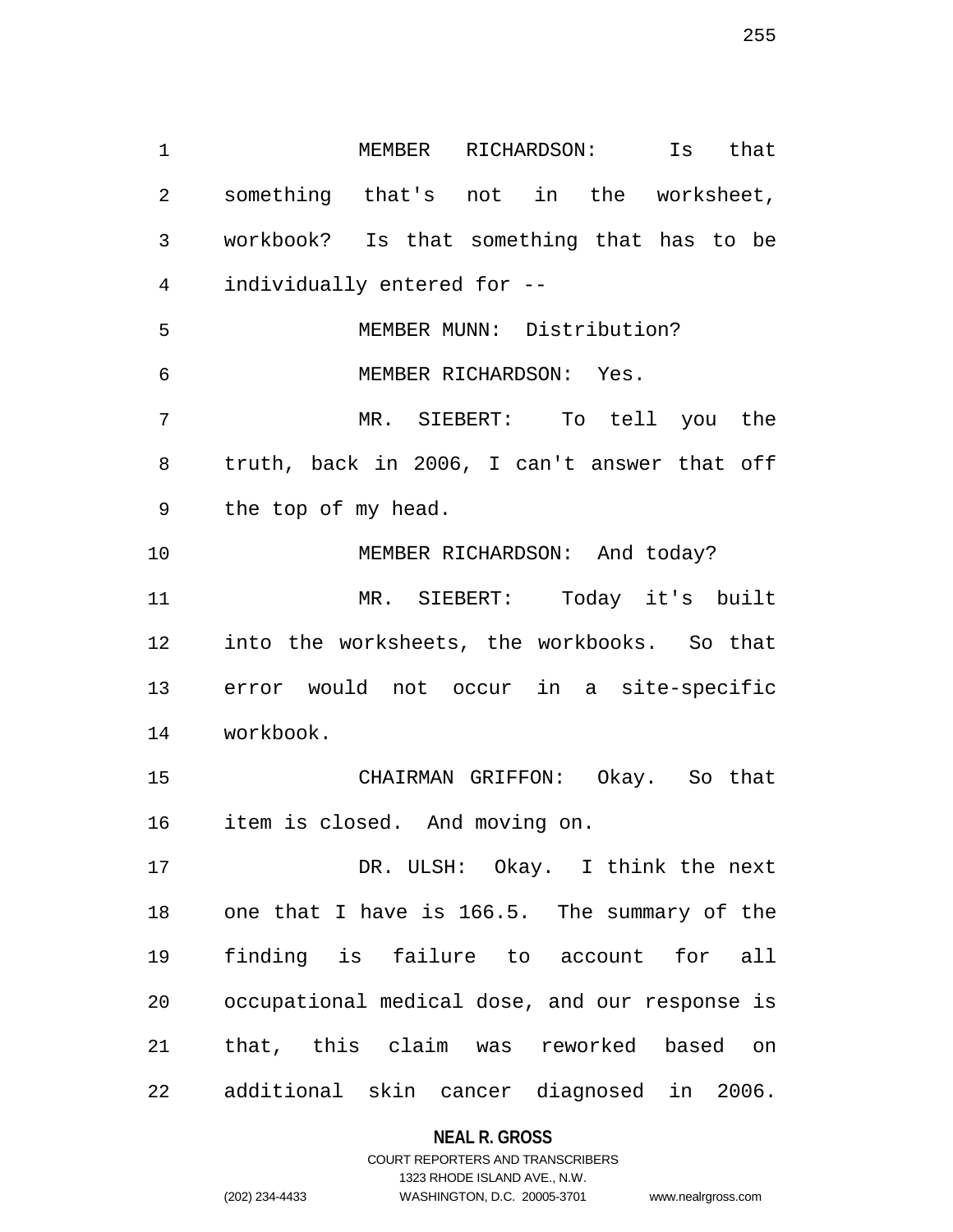This latest version of the assessment included all x-rays in the record.

 MR. SIEBERT: Yes, a little background on this one. This is one where additional x-ray information came in approximately the time we were submitting the claim. So additional information came in about the time that it was being completed, and there's a question -- we probably should have caught that before it got submitted to DOL but we've gone back and looked at the rework that was done after that and it did include all of the additional x-rays that were received in the record.

 CHAIRMAN GRIFFON: No further action, I assume.

 DR. MAURO: Just a question on this process you're in where, you know, you're getting better all the time where there's a PER. I know the PER is very formal, but in a case like this what we really did is in the process of review we found an issue was

**NEAL R. GROSS**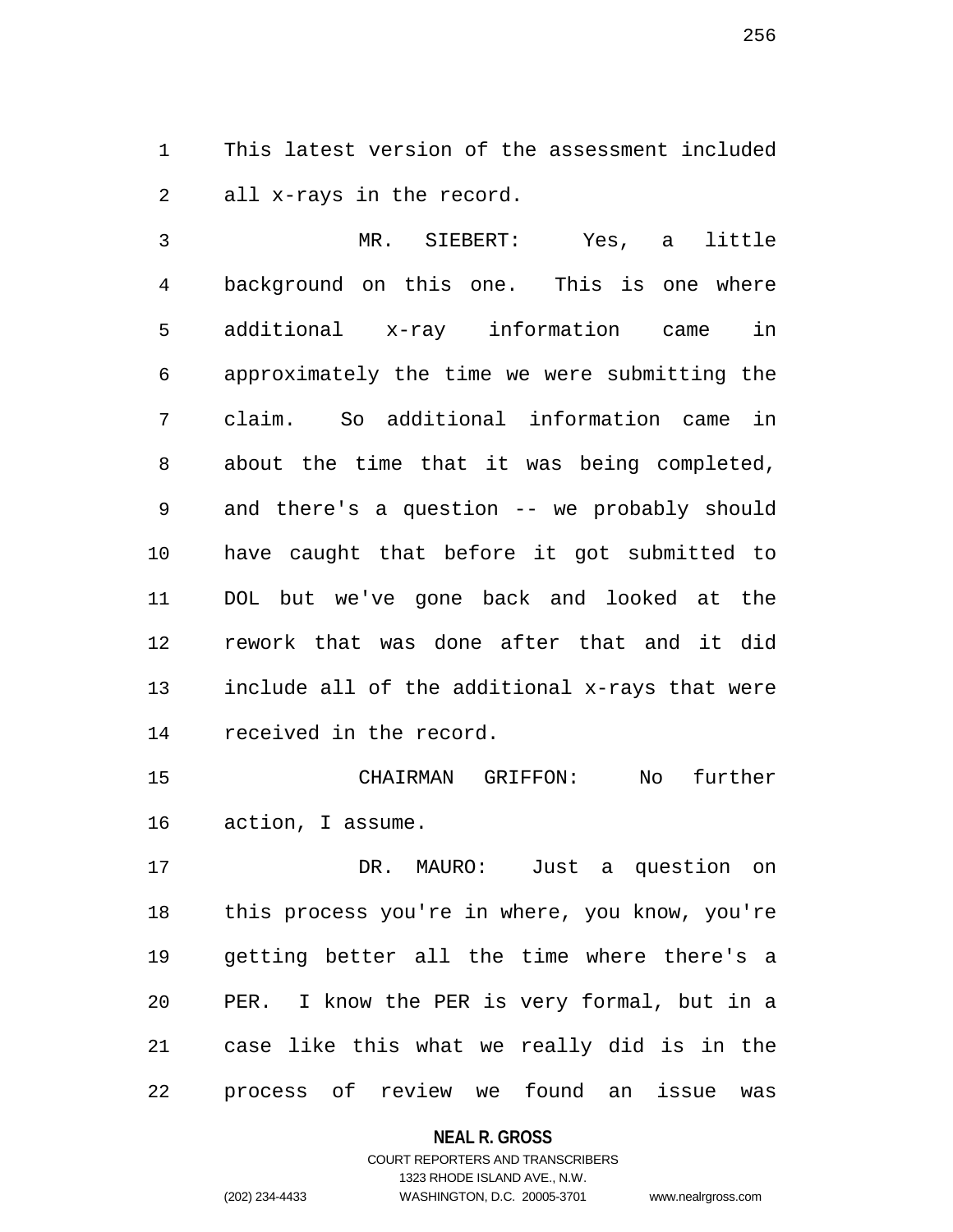raised. While you were addressing that issue, simultaneously you picked up something related to additional x rays, and that's fixed and it's re-run. There is a history here now that's unfolding. Is there a record of that history, sort of the way we try to track everything on the procedures, every meeting, everything, you know? Is that something that was documented, how a particular dose evolves in, let's say, the person's administrative record so that where it started and where it ended is all there for posterity, or is that not the case?

 MR. HINNEFELD: Well, each of the dose reconstructions would be there. As of some date, I don't know, a year or two ago, each subsequent dose reconstruction explained what's different between it and the previous one. So as far as the entire history of the program, there would be some cases where it would maybe a little hard to figure out, going from one to another. But for now and for a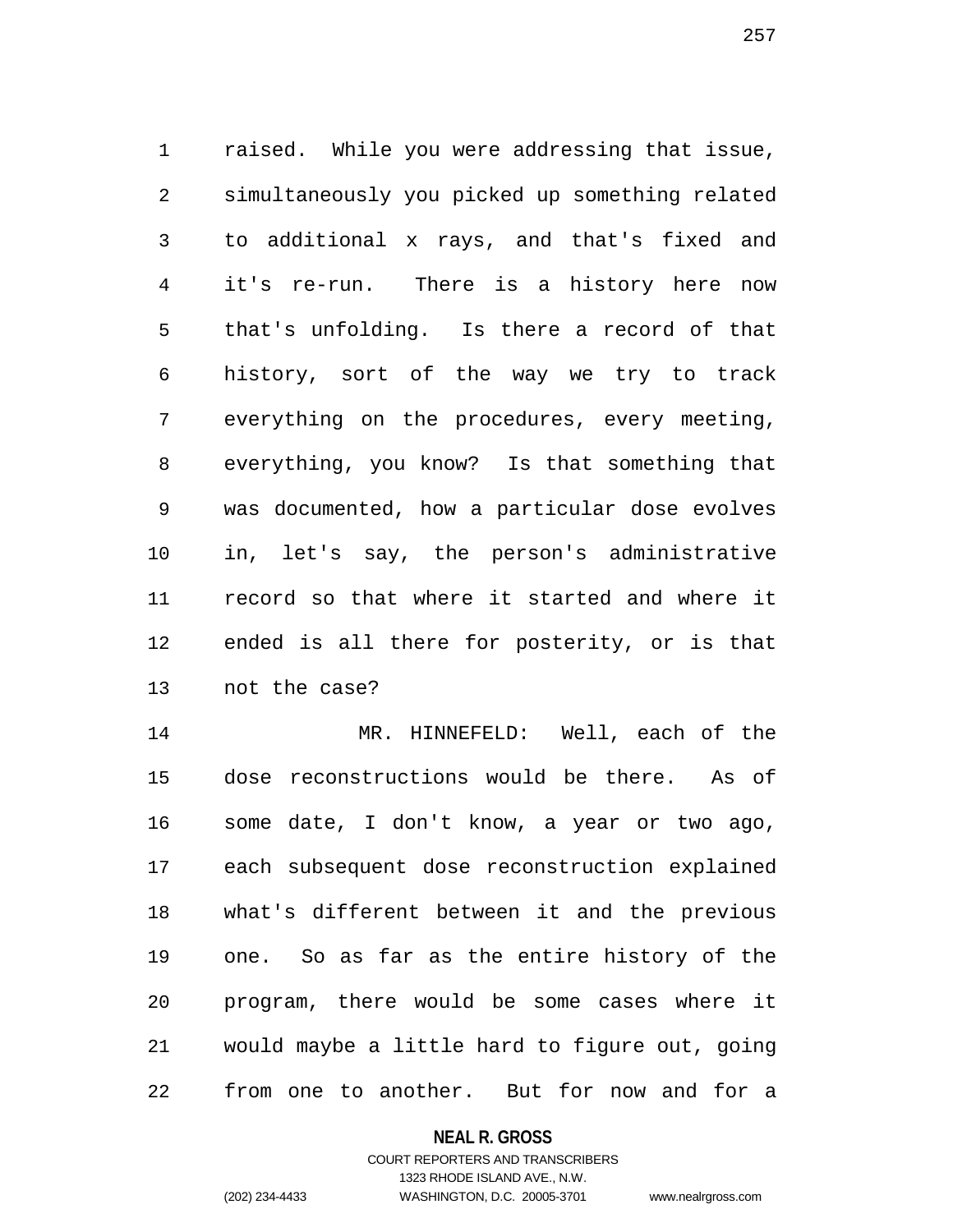while now, the most recent dose reconstruction should explain what has changed from when previous one was current.

DR. MAURO: Good.

 CHAIRMAN GRIFFON: Okay. 166.6; do we have anything?

 DR. ULSH: Yes. The summary of the finding is NIOSH's CADW data inconsistent with IREP input entries. And our response on this one is, this claim's original IREP sheet was updated to reflect the missed plutonium- 238 triangular dose for exposure lines 210 through 230. Overall, PoC changed from 48.38 percent to 47.22 percent.

 If I look back in the resolution column, the action that we were supposed to take was NIOSH will check to determine if this affects the outcome of the claim. It looks like we did do that.

 MEMBER MUNN: That's what you were asked to do, and you did it.

MR. SIEBERT: The purpose of the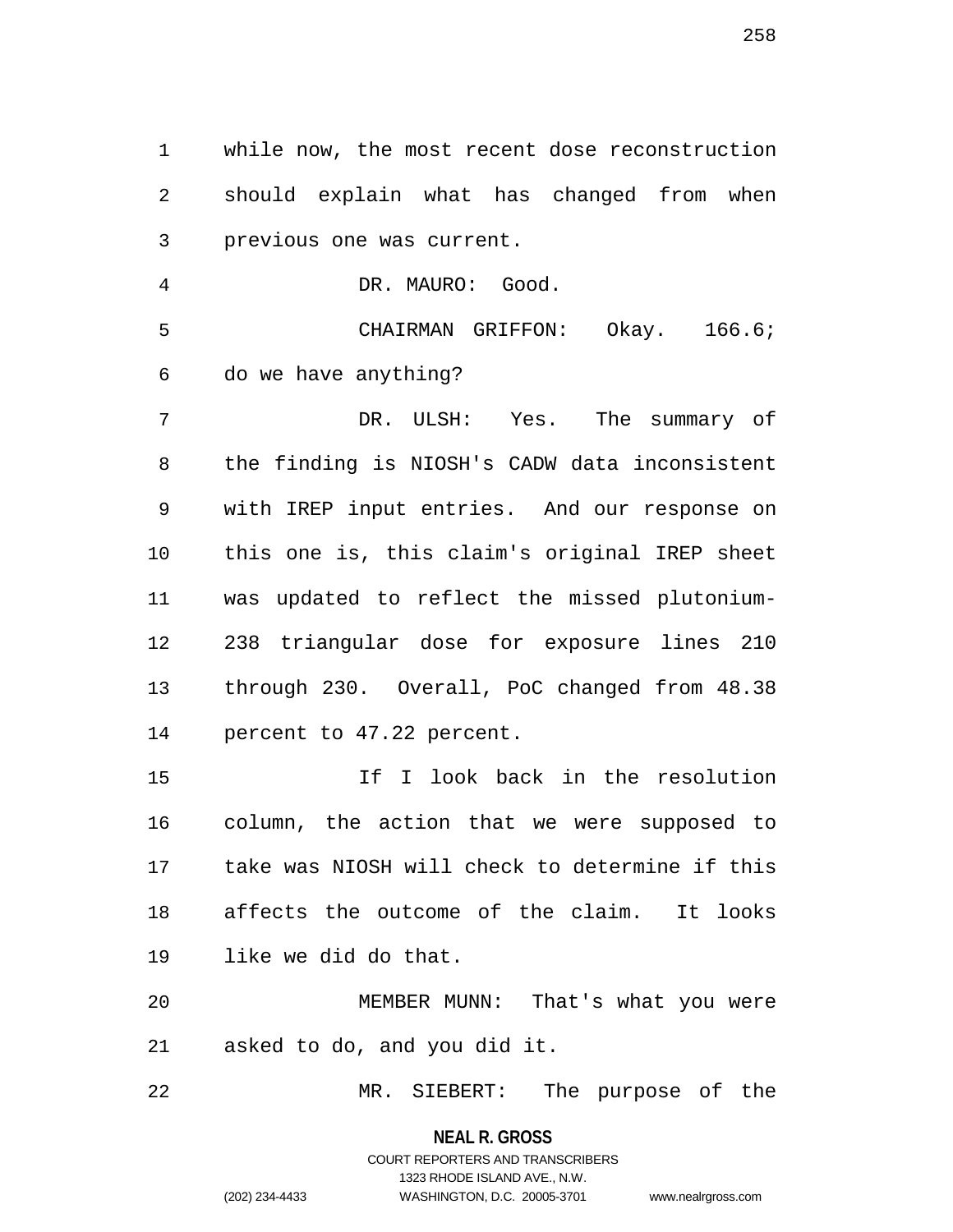response is the fact that we agreed if that it's a QA issue. We corrected the issue, and it had no impact on compensability.

 CHAIRMAN GRIFFON: And I'm kind of catching up, but is this one any concern of a broader application, or is this a specific issue for this claim? It seems like a specific one.

 MEMBER MUNN: I think it's specifically this claim.

 MR. SIEBERT: This is a specific issue for this claim. What it is, it's a cut- and-paste issue that was not picked up in peer review. That's what it looks like the actual issue is.

 CHAIRMAN GRIFFON: So I think there's probably no further action. We identified it as a QA. Alright.

 MR. FARVER: Well, I'm trying to review this. Is this where, was it just typographical or did you forget to include the intake in the dose?

### **NEAL R. GROSS**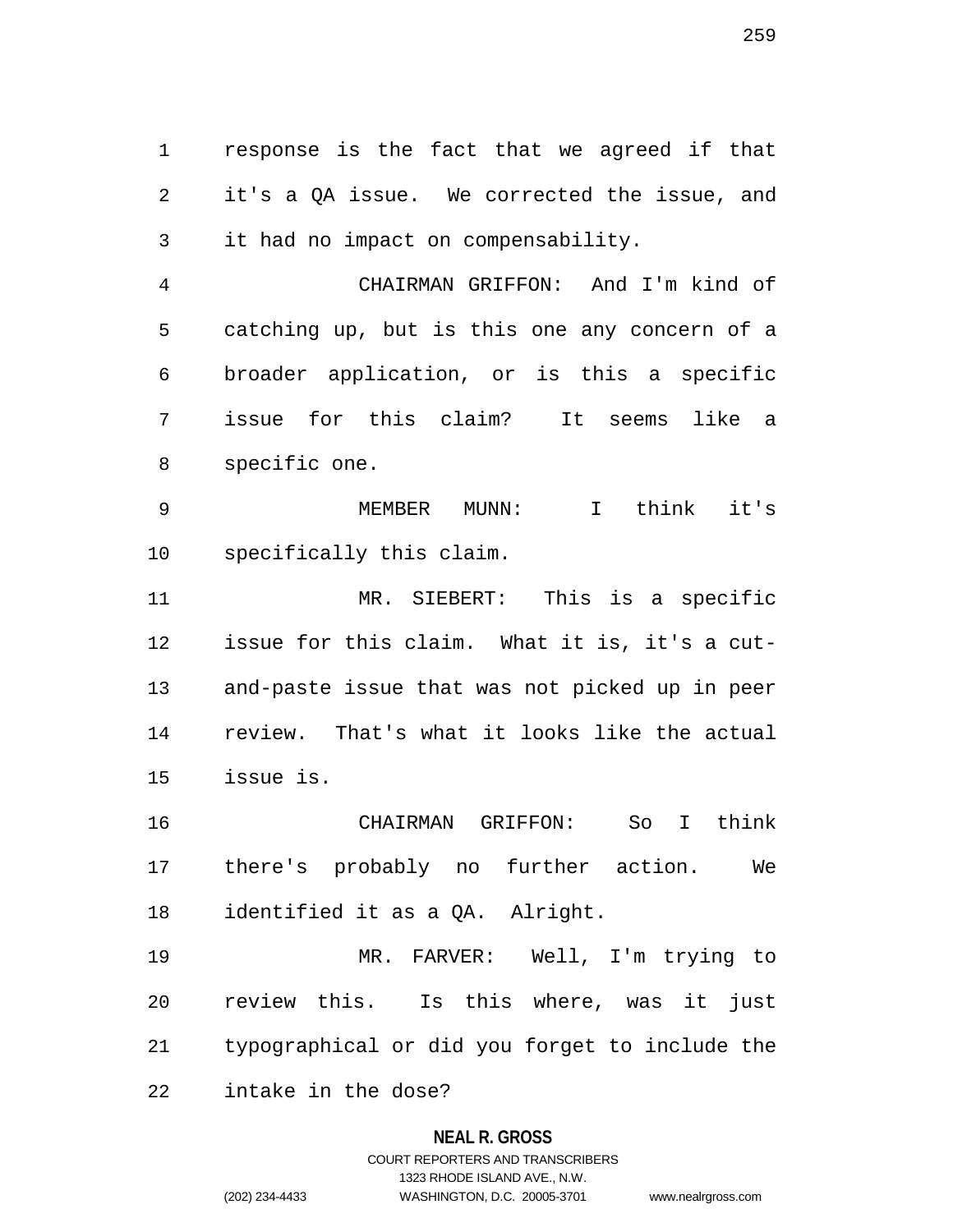MR. SIEBERT: What it appears is, when the doses were cut from the CADW tool and put into the IREP sheet, the plutonium-238 doses were either overwritten or not included. So as I said, it was a cut-and-paste issue. MR. FARVER: Okay. So at intake, doses were omitted and you added them in. MR. SIEBERT: That's correct. MR. FARVER: Correct. And the PoC dropped a couple of percent. 11 MEMBER MUNN: Yes, a fraction. MR. SIEBERT: Correct. 13 MR. FARVER: Okay. MEMBER RICHARDSON: How did that happen? MR. SIEBERT: Because it's based on distributions. MEMBER RICHARDSON: What's based on distributions? MR. SIEBERT: The PoC. MEMBER RICHARDSON: I'm not following.

**NEAL R. GROSS**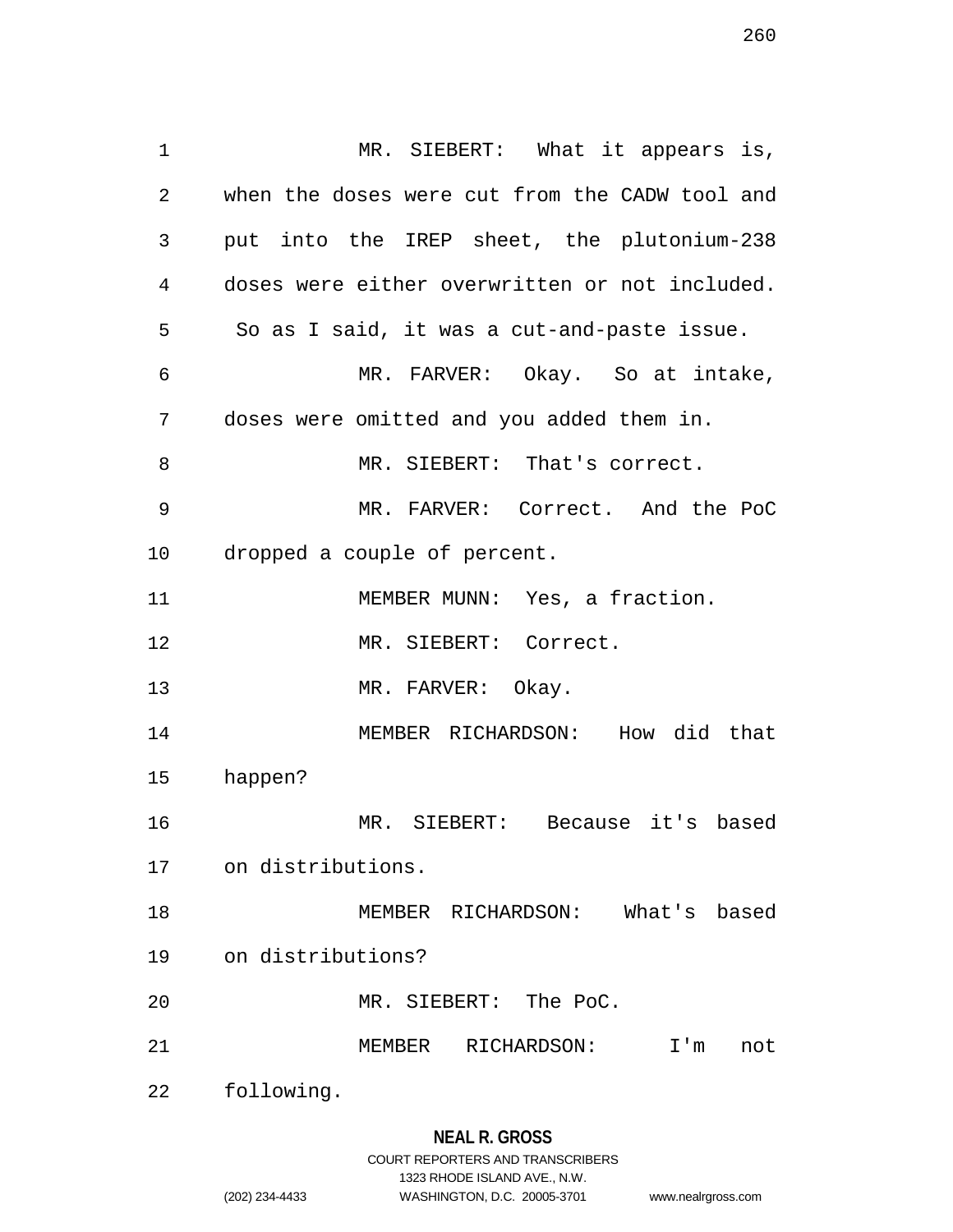MR. SIEBERT: Because the Probability of Causation calculation is a Monte Carlo calculation, small changes in dose, whether they add small amounts of dose or subtract small amounts of dose, since things are driven by distributions, as well, at the 99th percentile, adding a small dose can actually reduce your PoC just like reducing by a small dose can also increase your PoC. MEMBER RICHARDSON: Only if you're not running your Monte Carlo simulations long enough to get the sampling variability out of the Monte Carlo process. MR. SIEBERT: Well, I would agree entirely. MEMBER RICHARDSON: Well, then you

 need, I mean, that's a fundamental, fundamental problem. If the same input values aren't resulting in posterior distributions that are stable, then there's a problem with the Monte Carlo tool.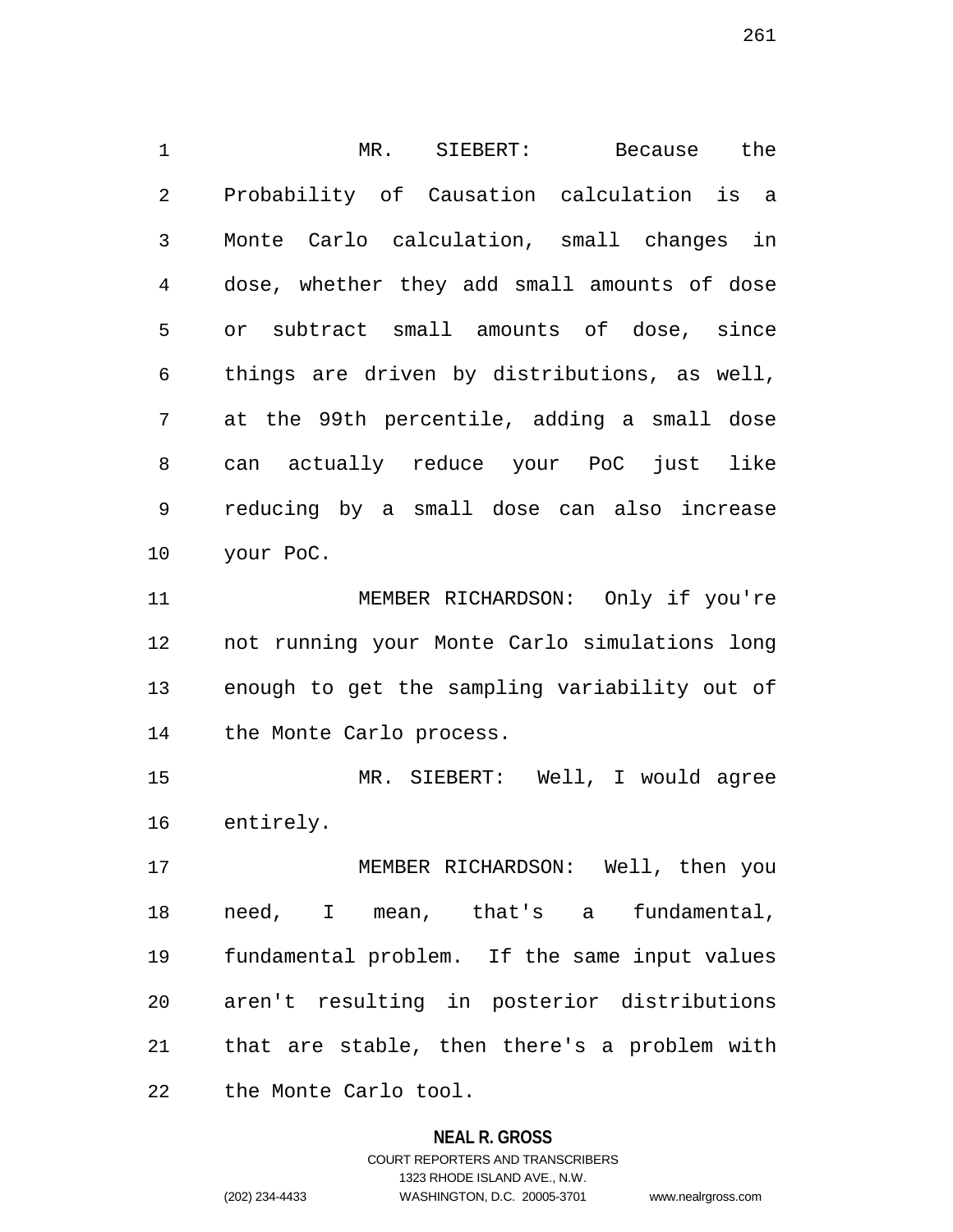MR. SIEBERT: Well, you're not thinking about the fact that when we hit into the 45 to 52-percent range, we also do, well, NIOSH runs 10,000 iterations. It runs the IREP calculation 30 times to come up with the PoC. That is not done outside of the 45 to 52-percent range.

 MEMBER RICHARDSON: I mean, you're talking about computational times that are, I'm imagining, on the order of seconds to minutes to go from 10,000 iterations to 100,000 iterations. I mean, it shouldn't be that, if we ask a question about why is there an extra dose added and the Probability of Causation result changes, it's because of simulation error in the statistical tool. I mean, in these days where you're not paying for processor time, that should be something which you can run out several decimal places I would think, I mean unless I'm really not picturing what's going on. But, I mean, that doesn't seem like the place where we should be

### **NEAL R. GROSS**

### COURT REPORTERS AND TRANSCRIBERS 1323 RHODE ISLAND AVE., N.W. (202) 234-4433 WASHINGTON, D.C. 20005-3701 www.nealrgross.com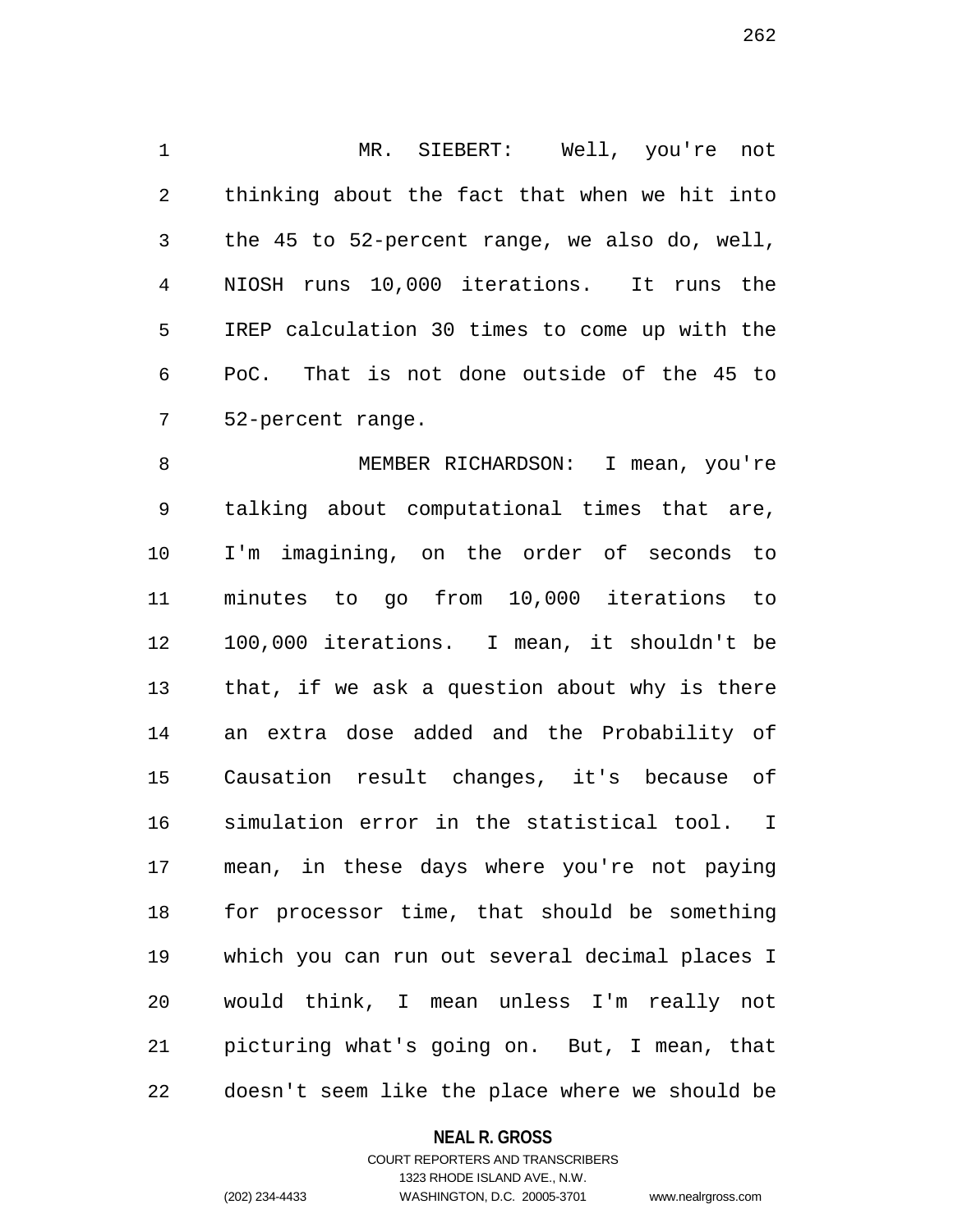having this kind of variation going on.

 MR. HINNEFELD: Well, I understand your point. I think a better place to have the conversation would be in the Science Issues Work Group because I don't think the people engaged in this Work Group are going to be equipped to deal with it very well. But I think in the Science Issues Work Group, you'll have a different cadre of staff from our side. CHAIRMAN GRIFFON: But from an operational standpoint, though, I mean, I guess I would ask the same thing David is keying in on. How long do these runs take, the very complicated runs even? MR. HINNEFELD: Well, the 30 runs of 10,000 run overnight. We don't sit and wait to run 30 iterations, 30 times of 10,000 iterations. We don't ask anyone to sit and do that. We run those -- CHAIRMAN GRIFFON: Thirty IMBA runs. MR. HINNEFELD: Thirty IMBA runs.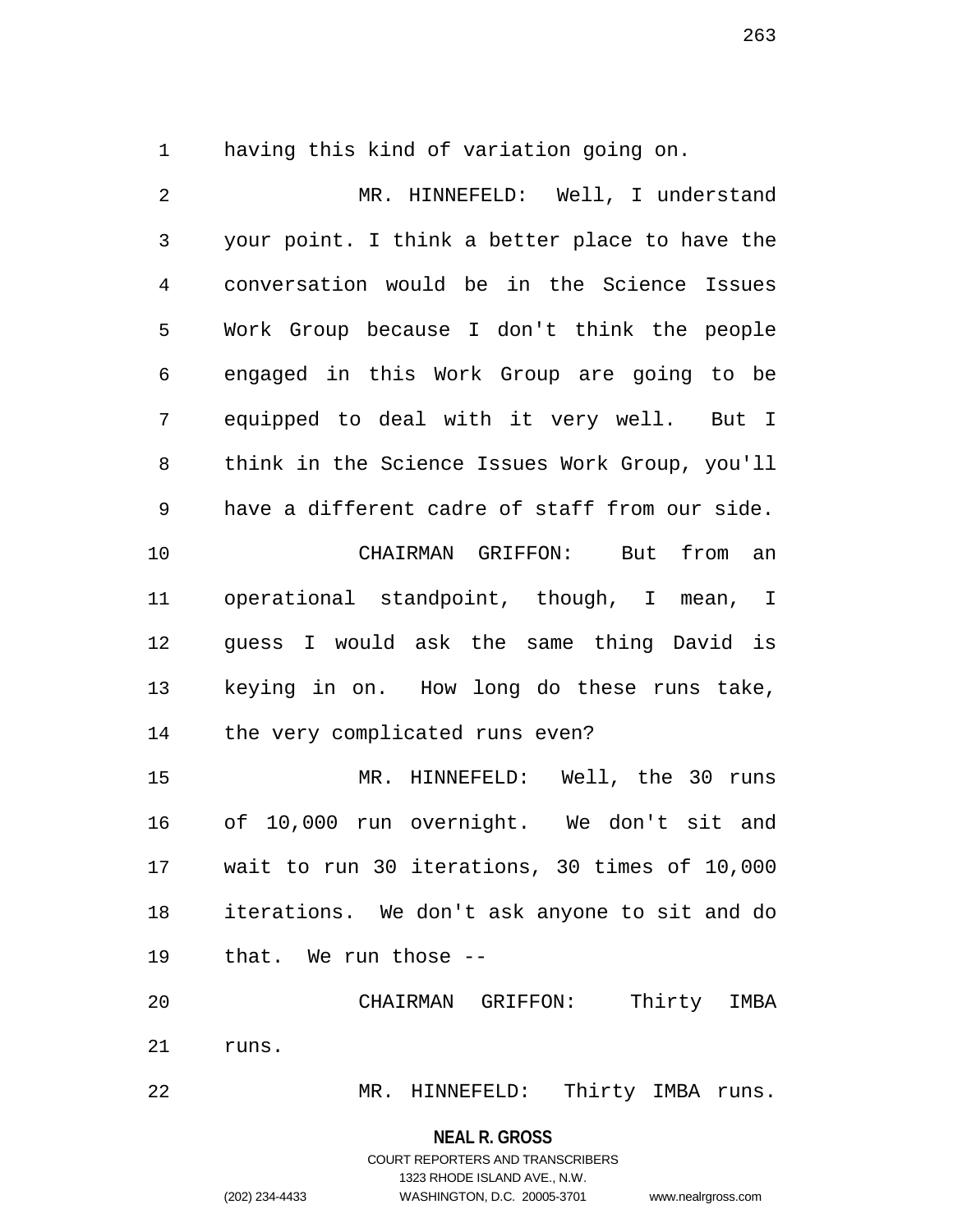IREP. Thirty IREP runs of 10,000 iterations are run overnight.

 DR. MAURO: There's another reason why that could happen: the distribution you put in. In other words, you just added another number, some positive number that has a distribution in it, right? Now, I'm just thinking if it turns out that, let's say it's a triangular distribution and you have a lot of weight toward the left, the low-end dose, in other words so that, when it samples, is it possible that -- no, it still wouldn't -- MR. HINNEFELD: If you're adding a completely new dose -- DR. MAURO: If you're adding a new dose it can't. It can't. 17 MR. HINNEFELD: It does not make - DR. MAURO: Alright. Yes, I'm just trying to find -- 21 MR. HINNEFELD: -- my head, but that number should go down.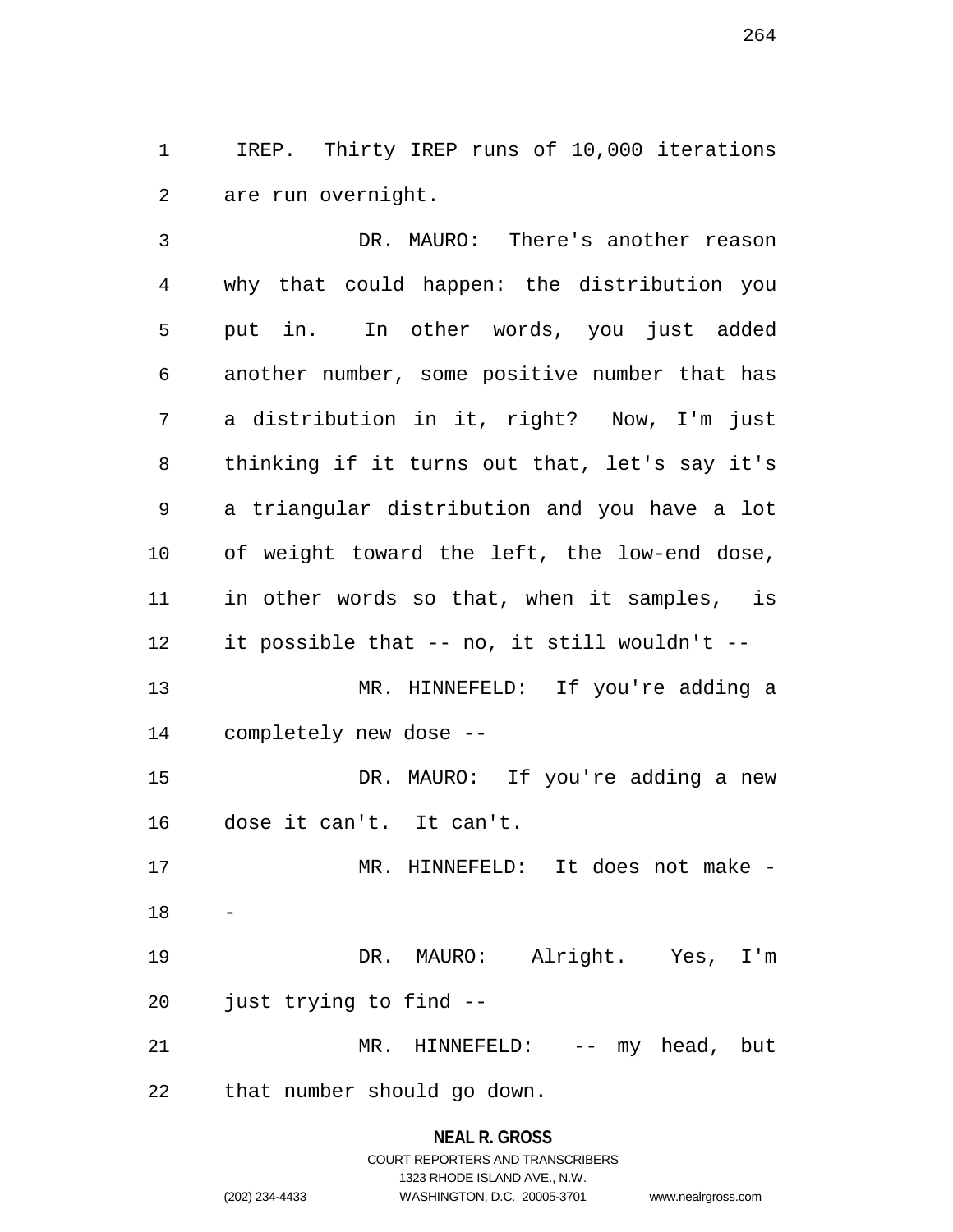1 DR. MAURO: It can't go down. MR. HINNEFELD: It's pretty, I mean we've observed it from the start of the program. Small changes in dose have an unpredictable outcome in the PoC number that comes out of IREP. And, generally, you run the same number of iterations in random sequence, and so that's a bit puzzling to me. I'm not sure about same way in the seed. I think so. But to be honest, I don't think we're going to solve it here.

 MEMBER MUNN: Less than one-percent difference.

 MR. HINNEFELD: Well, when we chose the 45 to 52, that was chosen with the idea that if you get within 45, it might make a difference. Then you really want to make sure you don't have modeling error associated with those number of iterations, including the Monte Carlo. And so the 45 to 52 was selected for that purpose, feeling that it doesn't seem likely, based on our investigation, that you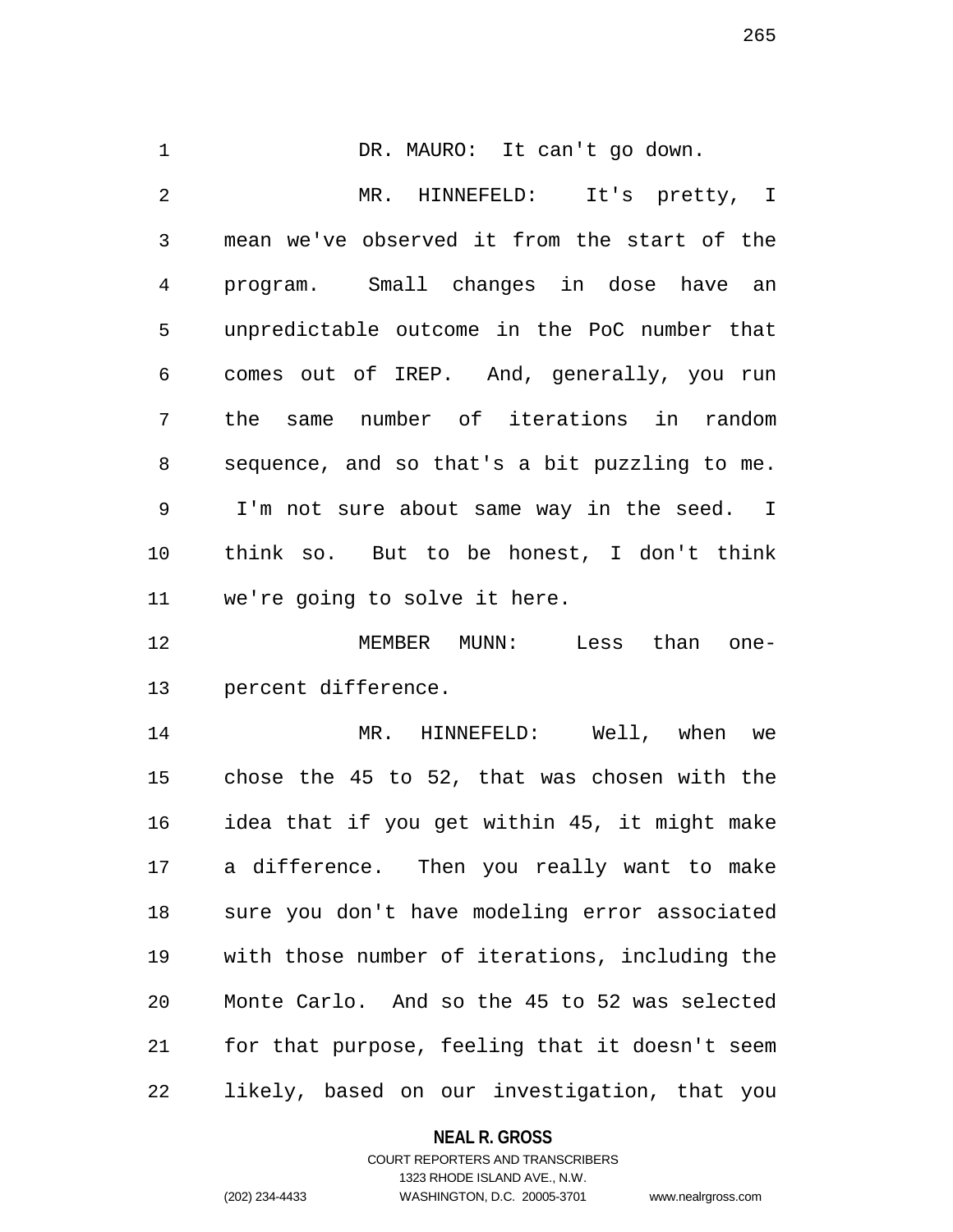would have that large of a change based on just the way the Monte Carlo ran. And so it was chosen that way. I'm going to get over my head really quick on this, and we would probably want to have our statisticians --

 CHAIRMAN GRIFFON: Yes. I guess the surprise to me was you had to run some of these overnight for the full iteration.

 MR. HINNEFELD: We run 30 IREPs at 10,000 iterations, and we run those overnight. CHAIRMAN GRIFFON: It's probably because of the complicated input files that you have, yes.

 MR. HINNEFELD: It may be that. It may be an artifact of how IREP does the arithmetic. You know, this was built for a particular, you know, particular instance in a particular way. And just because things are a lot faster now or newer now, it's not clear to me that the IREP program has been modified to take advantage of, perhaps, better processing speeds today than over ten years ago. So I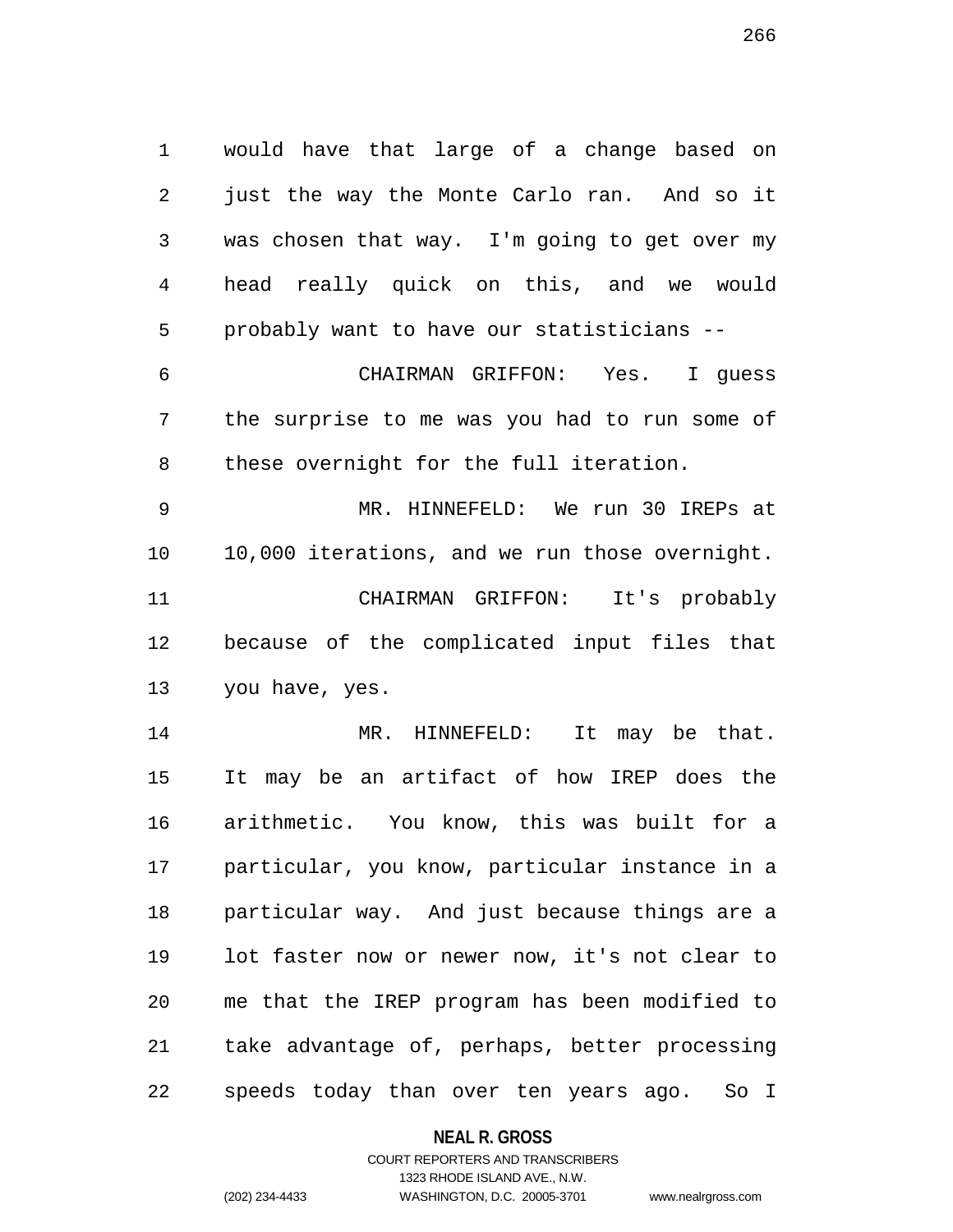don't know if that's true or not. But to me, it is, you know, just the basic run is 2,000 iterations of every line on an IREP page. So one iteration is every line on the IREP page and sampling from every distribution goes into that line, which would be the distribution on the IREP page as well as sampling from the distribution of the risk model, which is hidden from all of us in IREP. And so there's a fair amount of sampling, I think, in the entirety of it. So the time for, you know, thirty 10,000 is significant enough that we don't do it at a desk; we run it overnight. CHAIRMAN GRIFFON: Something we can examine but not here probably. MR. HINNEFELD: I think it certainly could warrant some examination. I would love for someone to explain it to me. CHAIRMAN GRIFFON: Okay. I mean, I think that item is closed out for the purposes of our work here.

MS. BEHLING: Mark, can I ask a

**NEAL R. GROSS** COURT REPORTERS AND TRANSCRIBERS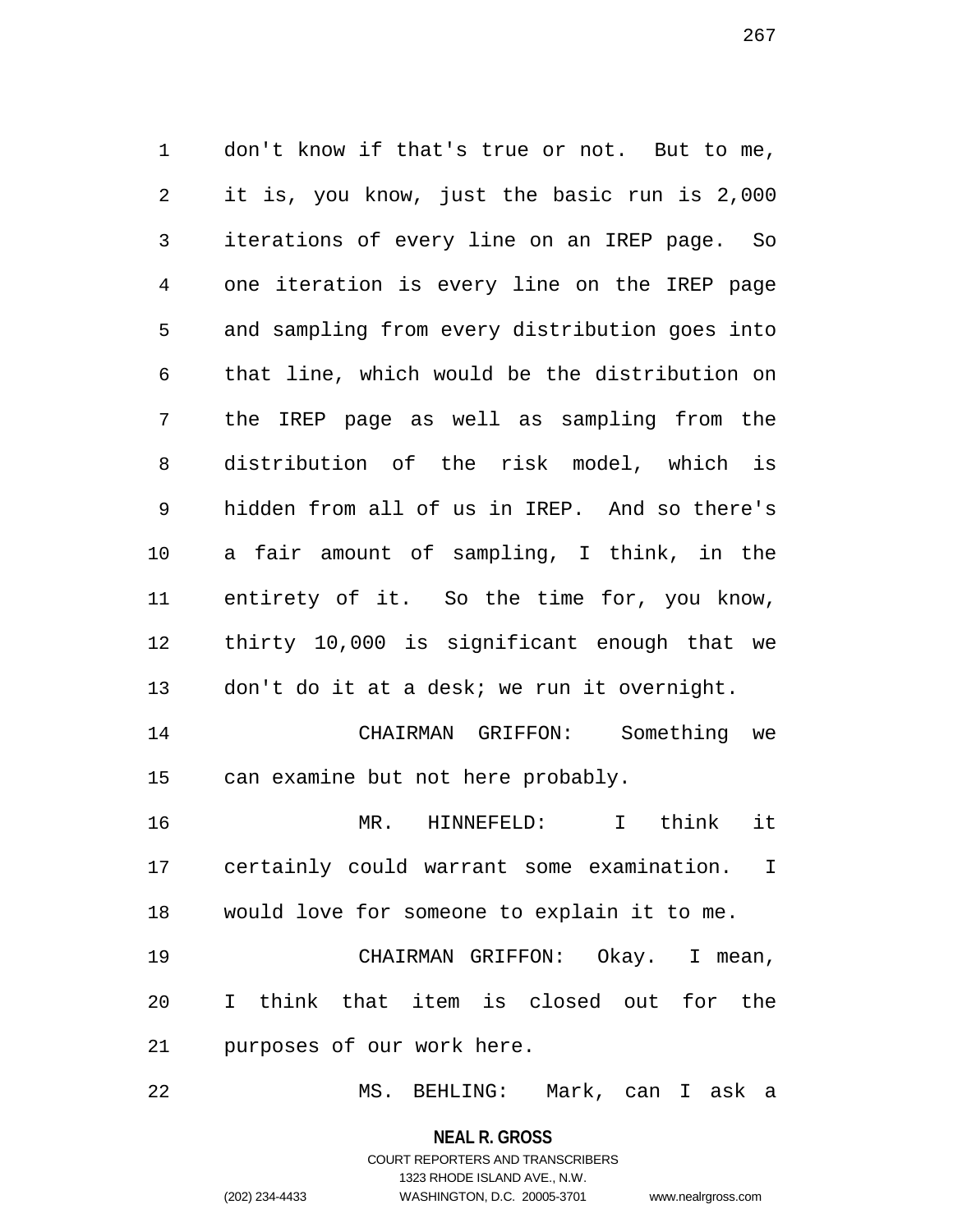question here?

 CHAIRMAN GRIFFON: Sure. MS. BEHLING: This question not only applies to this particular case. In fact, I was thinking about it during our discussions of a previous case, 165. When you asked the question, or when Brant was trying to respond to the question of the impact of finding 166.6 and, as we've just been discussing, it actually may be reduced to PoC, when you look at this particular case, shouldn't we be also considering the impact of other findings, not just 166.6 but if we also include the fact that there was some additional x-ray doses from, you know, finding 166.5. It seems to me that we're looking at one specific finding, changing the values based on the change for that finding, but did we also incorporate any changes in this particular case that has to do with other findings and then reassess the impact?

CHAIRMAN GRIFFON: Yes. Was this

**NEAL R. GROSS**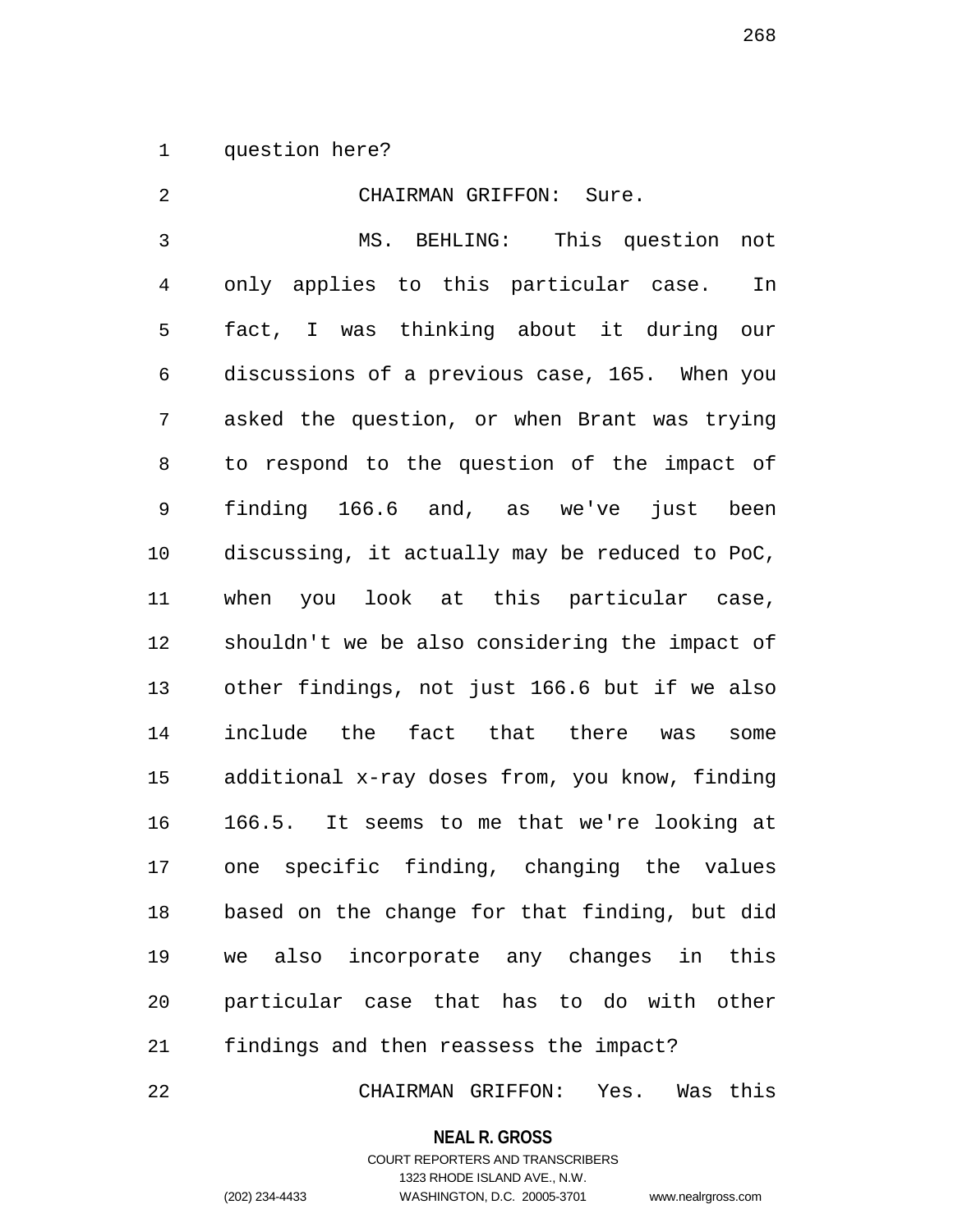the way we just said for PoC? I forgot.

 MS. BEHLING: Yes. Well, this PoC is 46 or 48 or something like that. CHAIRMAN GRIFFON: Yes, yes, yes. Yes, I think in the past, Kathy, you're right. If we had ones that were close, NIOSH sort of said, well, we have to examine all, you know, you have five findings that may have added a little dose, so we have to sort of redo everything. MS. BEHLING: Right. Also 165, I hope, if there are still open items there that everything in combination be looked at when we're re-assessing because it's not just one finding, it may be a combination of findings. That will increase the dose and -- CHAIRMAN GRIFFON: Right, right, right. We've done that in the past where

 we've asked, you know, and I know for a couple of Savannah River cases, Stu, I think you probably recall this, that NIOSH re-ran basically the entire cases because they were

### **NEAL R. GROSS**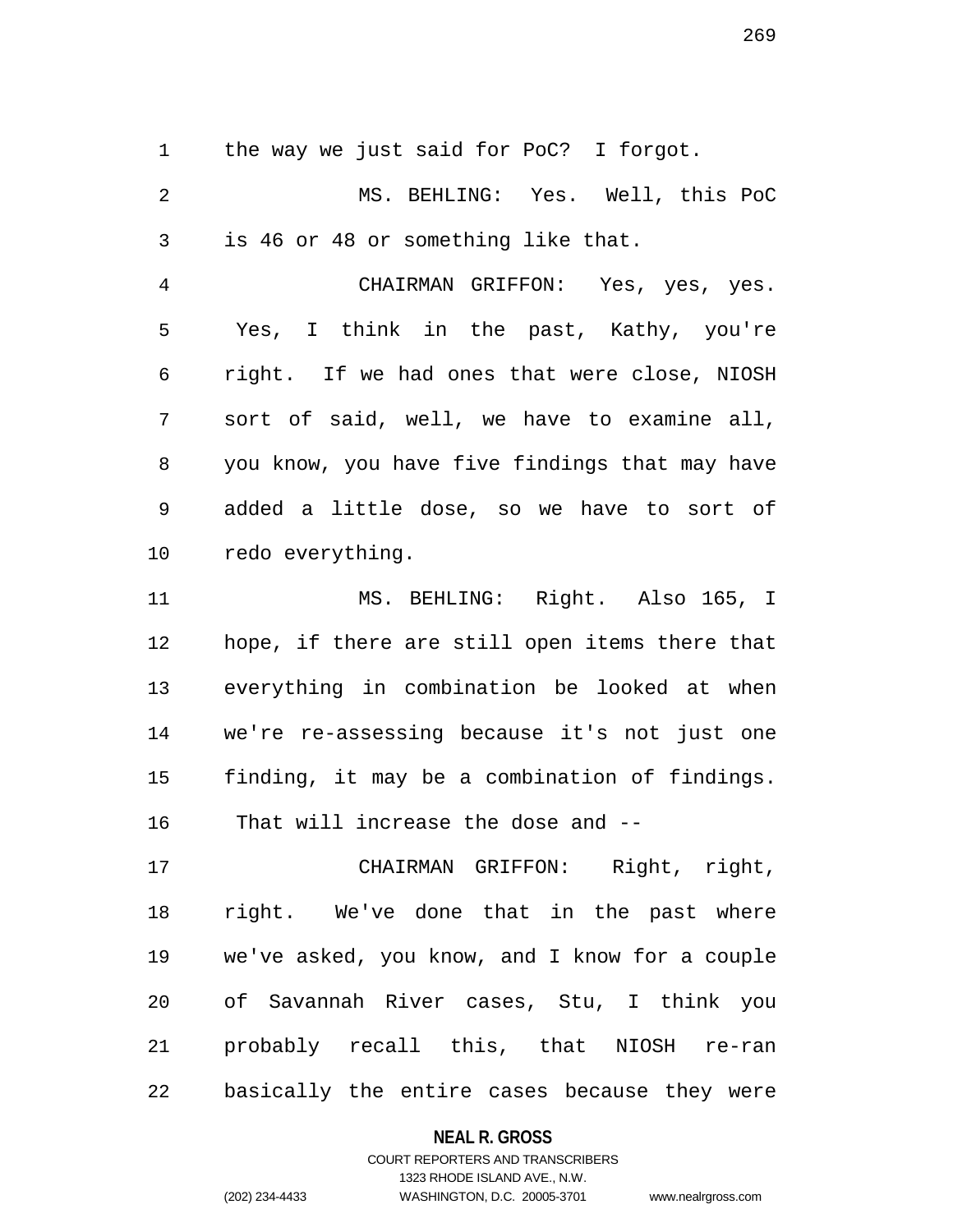very close to, you know --

 MR. HINNEFELD: Well, yes. I mean, we should do that on each of these if there's several findings rather than just, you know, sample one finding. CHAIRMAN GRIFFON: Right. DR. ULSH: For some of these that we've talked about, we said that this case was re-run, but I don't remember if that was clear or not. I mean, we wouldn't have just re-run it for one issue. We would have re-run it for all the updated issues -- CHAIRMAN GRIFFON: Yes, but I think the way we worded it in the matrix, it says NIOSH will check to see if this affected the case, and Kathy is saying what about all the, you know, all five of these. So it's a good point that we don't want to lose sight of, I guess. MR. SIEBERT: We were talking about 165. That claim was re-worked. It stayed non-compensable. We can look at the

**NEAL R. GROSS**

COURT REPORTERS AND TRANSCRIBERS 1323 RHODE ISLAND AVE., N.W. (202) 234-4433 WASHINGTON, D.C. 20005-3701 www.nealrgross.com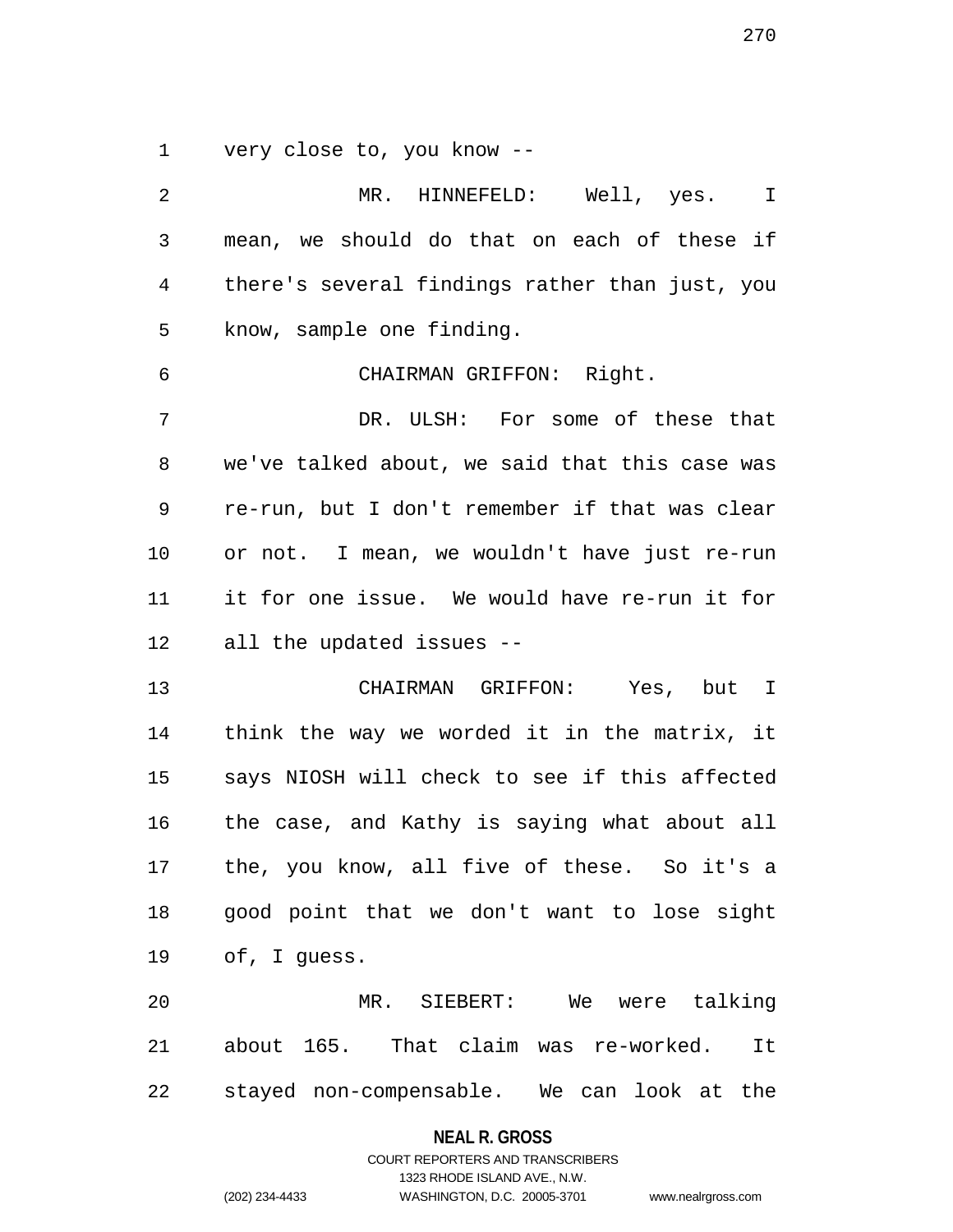factors as to whether everything that was mentioned in these findings were addressed in that re-work or not.

 CHAIRMAN GRIFFON: Okay. Yes, I think that's --

 MS. BEHLING: In 166, the PoC is 48 and change, so I think we have to look at all findings there, too.

 MR. KATZ: Wouldn't that be standard procedure after you go through this when you validate that certain findings are correct in your view? Don't you, wouldn't you automatically, if it's anywhere out of potential, you would re-run it, right?

 MR. HINNEFELD: I think so, but, sitting here today, I don't know exactly what we did. So we'll make sure that's what happened.

 MR. SIEBERT: I do want to point out, going back to 165, I'm sorry. This is Scott. When we did re-run that to determine if the PoC was affected, we did include fixing

### **NEAL R. GROSS**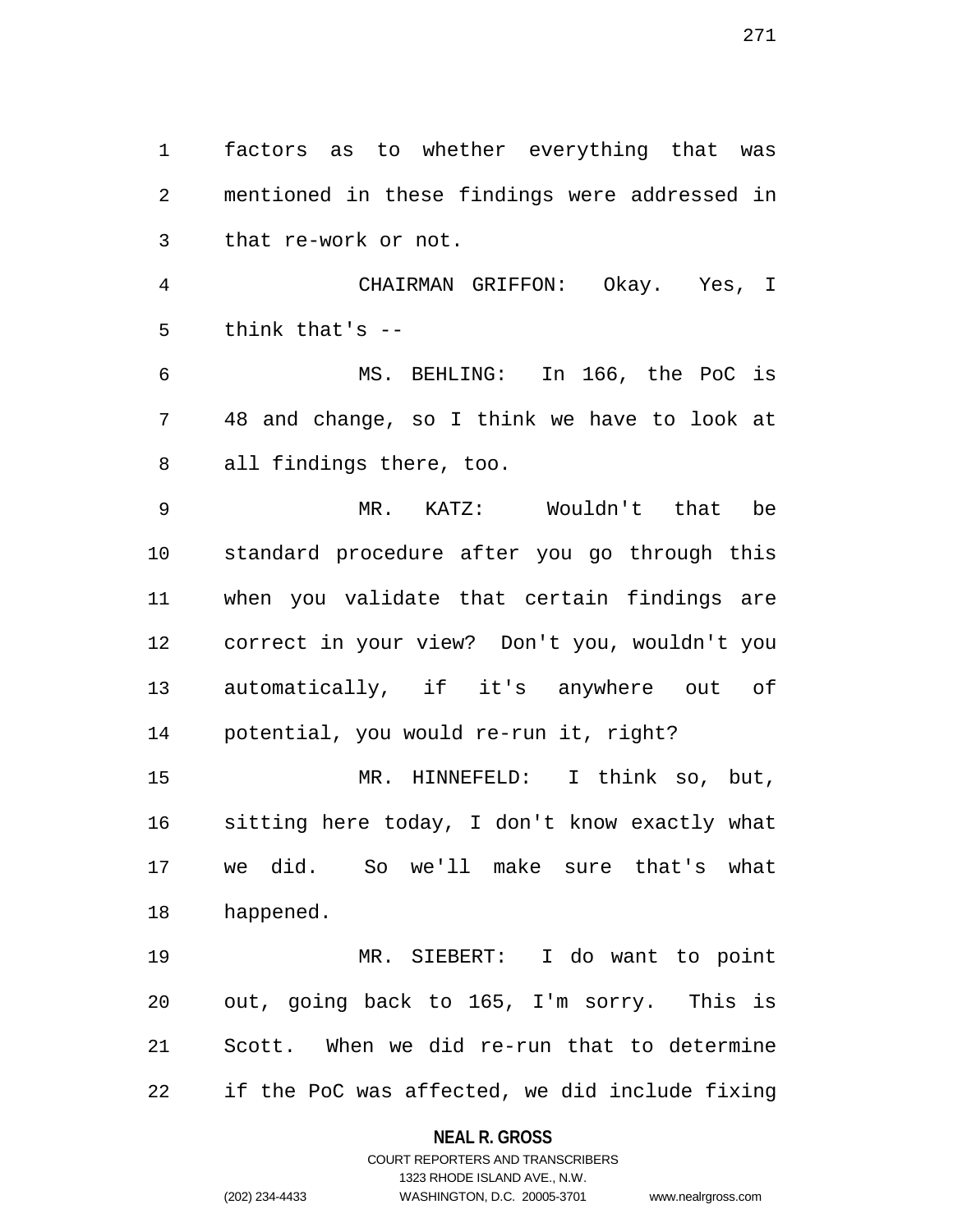the 1958 factor for the skin cancers, the x- ray is corrected, and the 1.6 bias factor pulled out. All those things were addressed in the numbers that I gave you in the response.

 CHAIRMAN GRIFFON: That's for 165? MR. SIEBERT: 165, yes. It was not just response number six. It was all those responses are rolled into, they were corrected for that final PoC.

 MEMBER RICHARDSON: Scott, do you know if something similar was done for 166?

 MR. SIEBERT: Give me a second. Actually, give me more than a second. Yes. As I said, for 166, we had to do a re-work based on the Super S PER and additional cancers. And the re-worked claim did stay non-compensable. So I'd have to go back and look to see if any, like the CADW cut-and- paste issue was corrected, which I assumed it would be. But we would have to go back and look at that.

### **NEAL R. GROSS**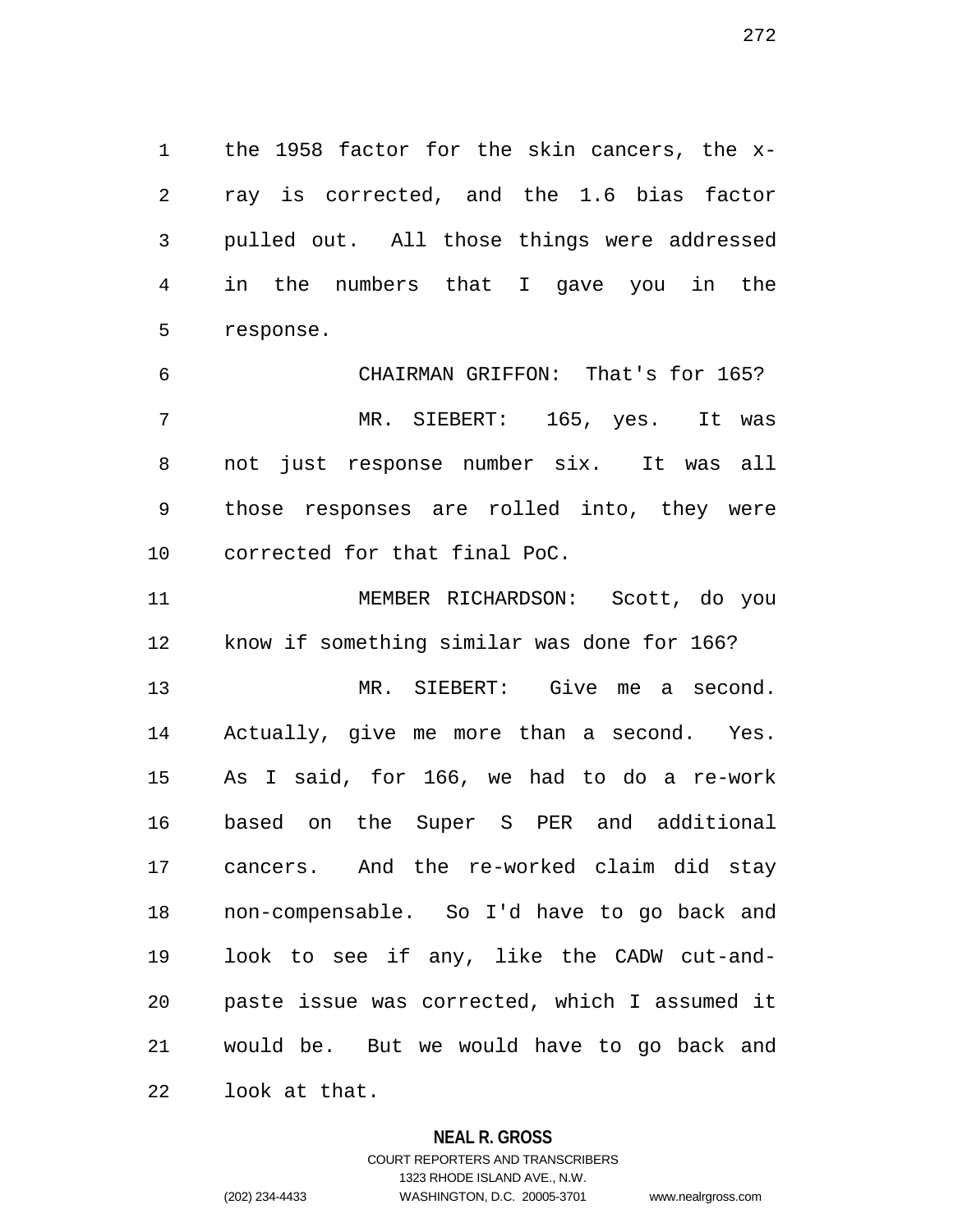CHAIRMAN GRIFFON: Okay. So for 166, you can verify. Yes, we'll leave that as an action to verify. But for 165, it seems like it was done. What was the resulting PoC for 165? Does anybody have that number? After you did your re-runs and everything, what was the PoC for 165? MR. SIEBERT: I may not have that because it may have been at a 45 to 52-percent range, and that's outside what I can see. 11 CHAIRMAN GRIFFON: Okay. MR. SIEBERT: I'm trying not to say actual claim numbers out loud as I type. Okay. What we would have done is 46.55, then it would go over to DCAS for the 30 run. I don't think I have that number. 17 DR. ULSH: Well, you conclude that it's between 45 and 52. MR. SIEBERT: You conclude it between 45 and 50. That's non-compensable. I 21 just don't have the results of the 30 IREP

> **NEAL R. GROSS** COURT REPORTERS AND TRANSCRIBERS

runs at my fingertips. Brant, you may have to

1323 RHODE ISLAND AVE., N.W.

(202) 234-4433 WASHINGTON, D.C. 20005-3701 www.nealrgross.com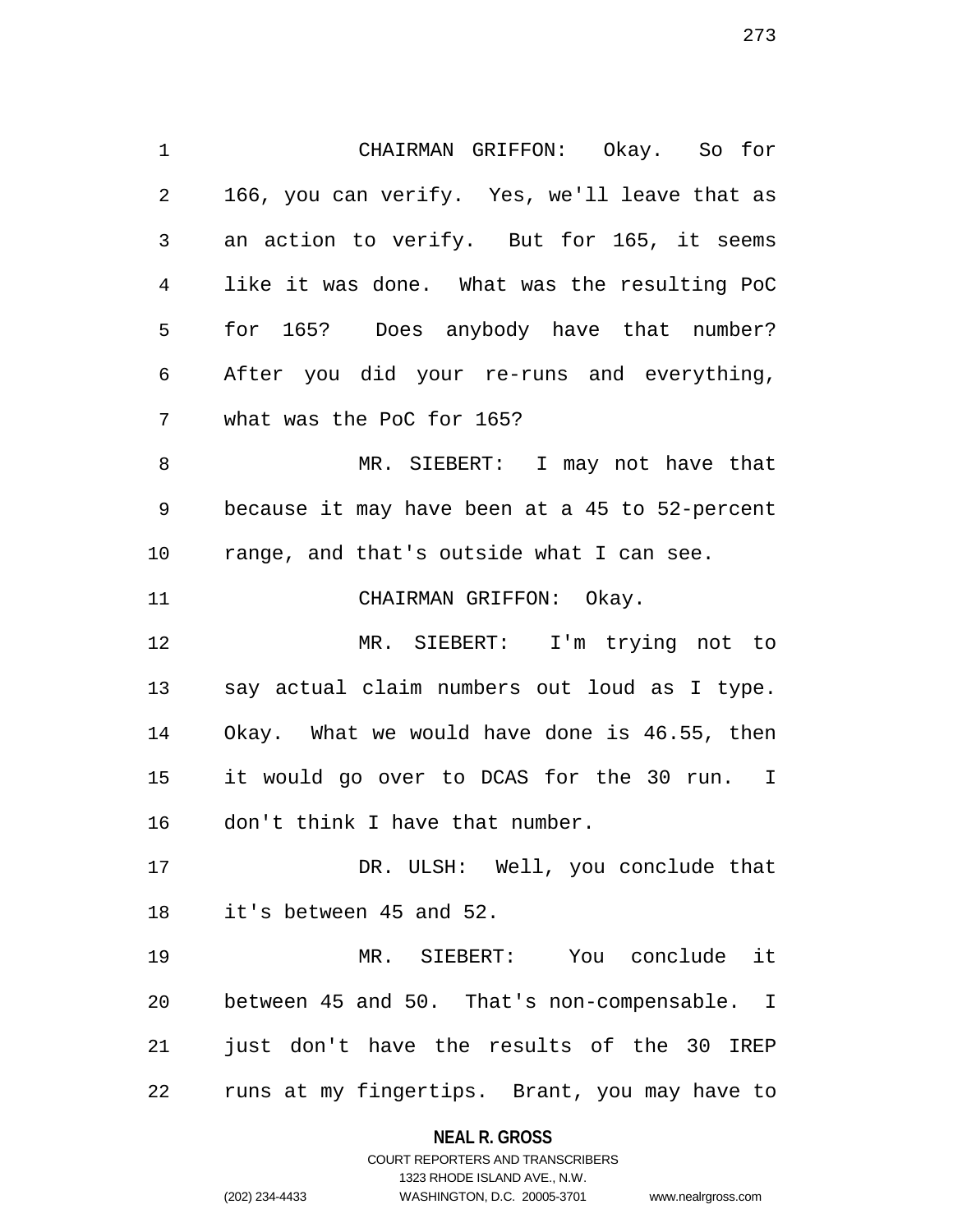find that one out for us.

| 2              | CHAIRMAN GRIFFON: Alright.<br>So                 |
|----------------|--------------------------------------------------|
| 3              | then we'll track that down, and then 166         |
| $\overline{4}$ | you're going to check to make sure that all      |
| 5              | findings were considered in the re-analysis.     |
| 6              | Alright. And then we're moving on.               |
| 7              | DR. ULSH: The next one I have is                 |
| 8              | 167.3. The summary of the findings is that       |
| 9              | failed to consider unmonitored neutron dose.     |
| 10             | This is a pretty long response, so maybe I'll    |
| 11             | have Scott summarize.                            |
| 12             | MR. SIEBERT: Sorry. I'm writing                  |
| 13             | a note to the last one. Just a second.           |
| 14             | MEMBER RICHARDSON: Could I ask                   |
| 15             | when you, this would be related to that note,    |
| 16             | when you get the answer about what the value     |
| 17             | is, could you tell us the 30 values, the         |
|                | 18 results for the 30 runs, each of the 30 runs? |
| 19             | MR. SIEBERT: Okay. 167.3. Let's                  |
| 20             | see here. This is going to be near and dear      |
| 21             | to all our hearts. This has to do with           |
| 22             | assigning neutrons when there's not neutron      |

**NEAL R. GROSS**

COURT REPORTERS AND TRANSCRIBERS 1323 RHODE ISLAND AVE., N.W. (202) 234-4433 WASHINGTON, D.C. 20005-3701 www.nealrgross.com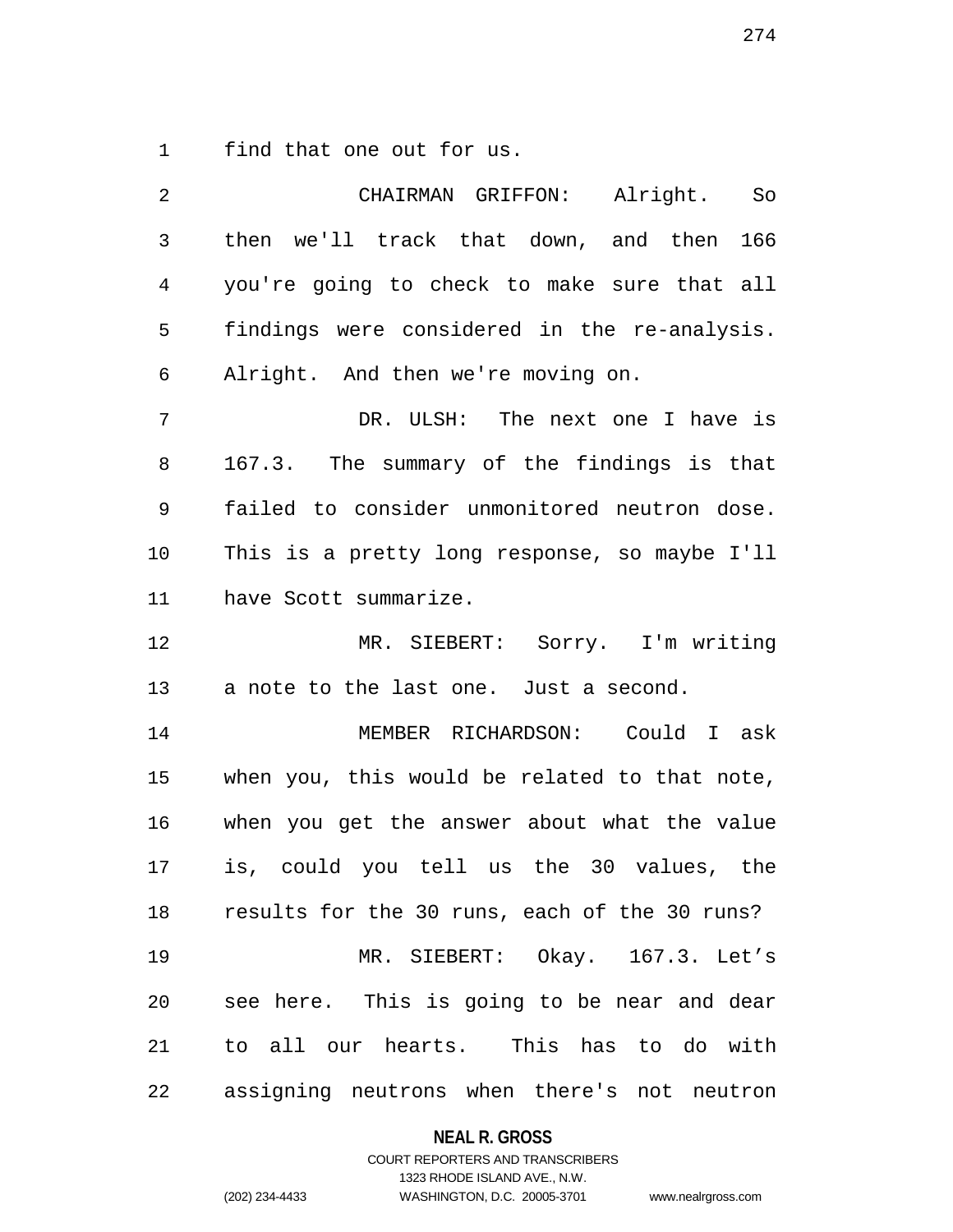dosimetry available for an individual based on worker location and so and so forth in OCAS TIB-7. This is that issue yet again. In the latest version from SC&A and the responses and the resolution from July, SC&A believes that TIB-7 was published two years after the dose reconstruction was completed, but the relevant sections are given. And then they believe that all those relevant portions actually fit and neutrons should be assessed.

 When we went back to look at it, the first part of the paragraph is basically just describing, yes, it's a subjective, but you go back to OCAS TIB-7. OCAS TIB-7, actually, the original version of it was in place when we assessed this claim, so we used the original version of OCAS TIB-7, which is not horrendously different from what SC&A was looking at the time, especially for this portion of it. So that's kind of a, it doesn't really matter a whole heck of a lot.

OCAS TIB-7 does a claimant-

**NEAL R. GROSS**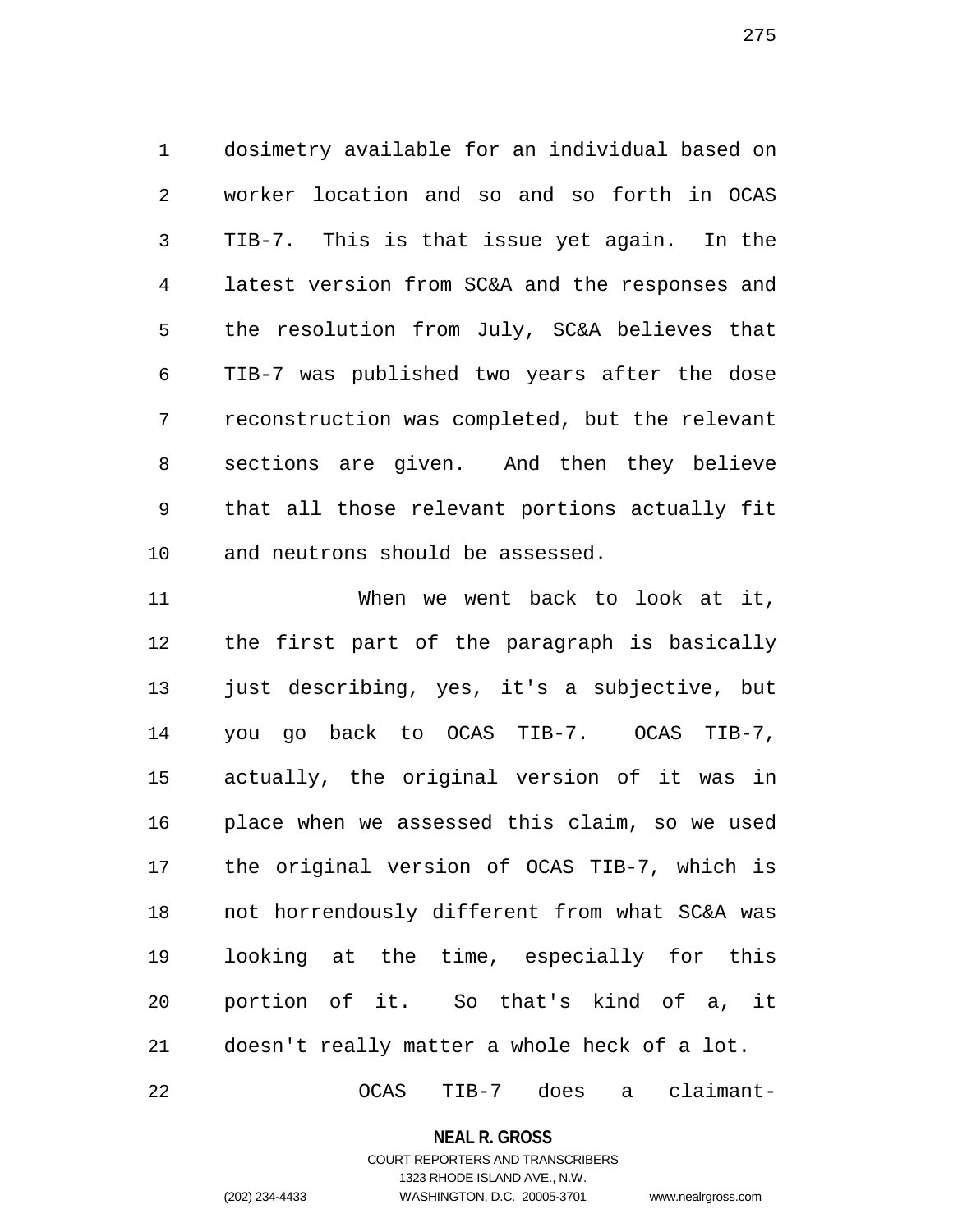favorable approach with the information that's in Section 2.2.1, and that's when you meet or do not meet the things that you have to consider for whether there's neutron exposure. None of the conditions in that section are met for this claim where there's no neutron monitoring from '71 later, there's no documentation of the use of 17 keV calibration curve for shallow dose, and there's no neutron monitoring in any of the dosimetry responsible for this individual. All three of those, there is no indication that there's exposure to neutrons for OCAS TIB-7. Therefore, it all relies on the employee's work and location and job.

 The individual apparently worked at P reactor for some or all of their time. Reactors are known for facilities where neutrons could be a potential exposure. But once again, going to another section of OCAS TIB-7, Section 2.2.2., it discusses the specifics of the reactor facilities and

### **NEAL R. GROSS**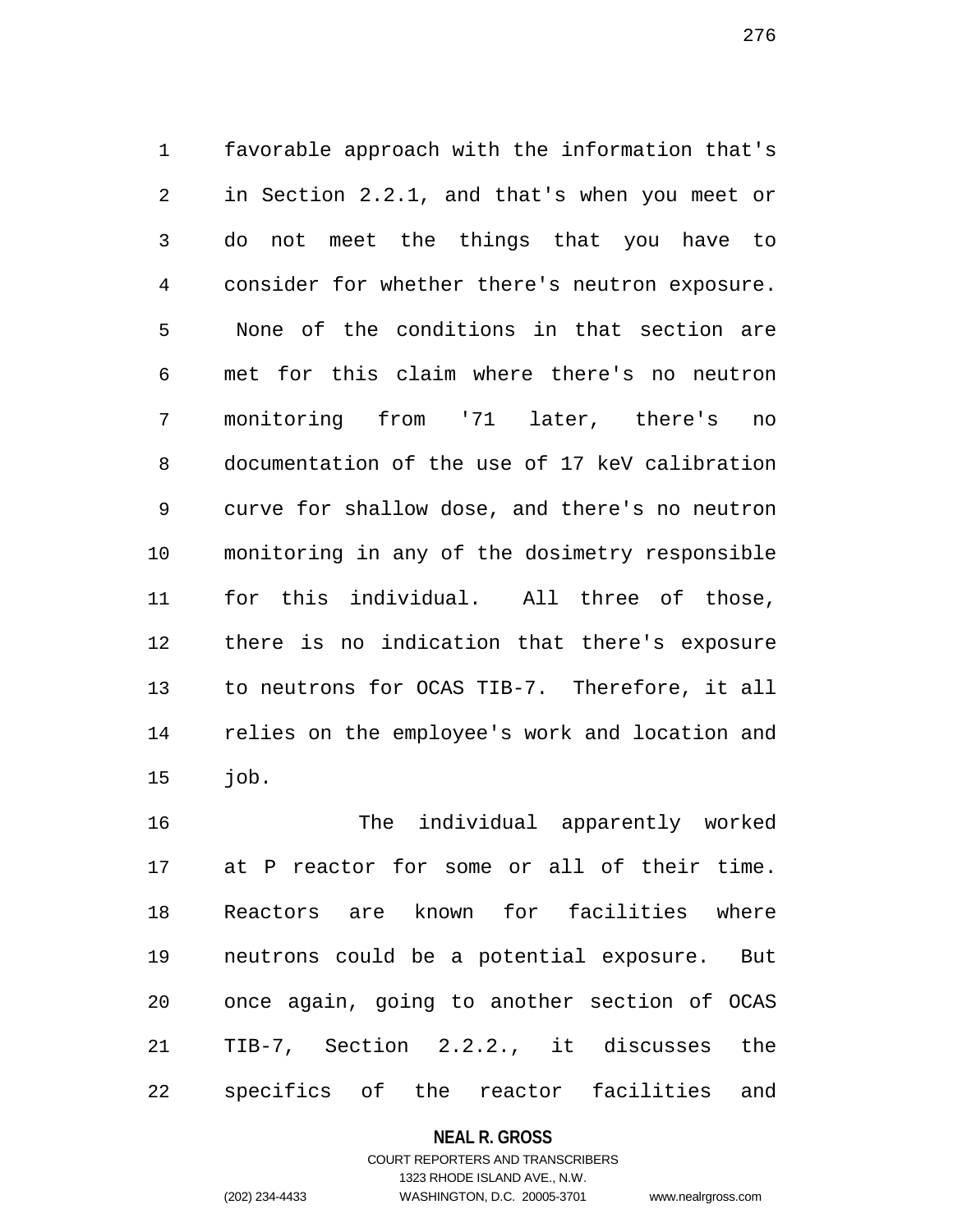occupations being maintenance, clerics or other individuals responsible for radiation monitoring in the workplace, and this individual's occupation does not fall. So per OCAS TIB-7, we don't believe the neutron exposure was likely, and it should not be assigned. CHAIRMAN GRIFFON: What was the occupation? MR. SIEBERT: I knew you were going to ask that, and I'm in the midst of pulling that up as we speak. MS. BEHLING: It was an engineer. MR. FARVER: I'll have to go back and review the response.

MR. SIEBERT: This is one where,

SC&A is going to review that response?

CHAIRMAN GRIFFON: Yes.

19 MR. FARVER: Yes.

MR. SIEBERT: Okay.

CHAIRMAN GRIFFON: Was this

something, I think we're ready to move on, but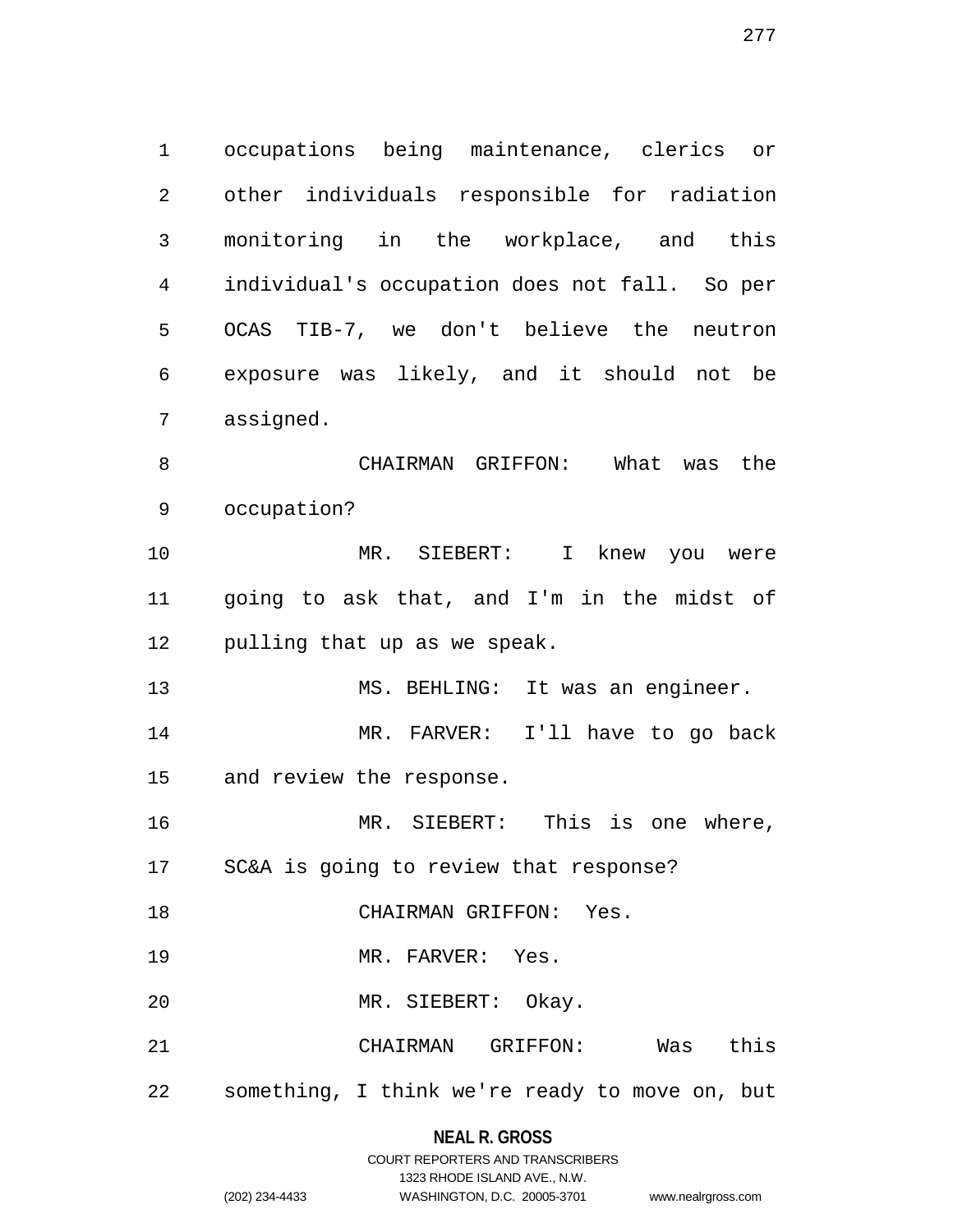was this something that was brought up by the individual in the CATI, or did you just, oh, yes, according to the CATI.

 MEMBER MUNN: It says they noted in the CATI related to technical --

 CHAIRMAN GRIFFON: Right. So then just put down location and --

 MR. SIEBERT: Right. We pulled more information from the CATI. Rather than just stating that the individual was an engineer, they did state specific things in the CATI, which, once again, did not seem to support any neutron exposure. Technical engineering of uranium slugs, electroplating.

 CHAIRMAN GRIFFON: Okay. It's an SC&A action, so we'll leave it there. And we can move ahead.

 DR. ULSH: The next item that I think we have action on is 168.4. The issue on this one, the summary of the findings says, improper method used to determine medical dose. If you look at the latest resolution on

#### **NEAL R. GROSS**

# COURT REPORTERS AND TRANSCRIBERS 1323 RHODE ISLAND AVE., N.W. (202) 234-4433 WASHINGTON, D.C. 20005-3701 www.nealrgross.com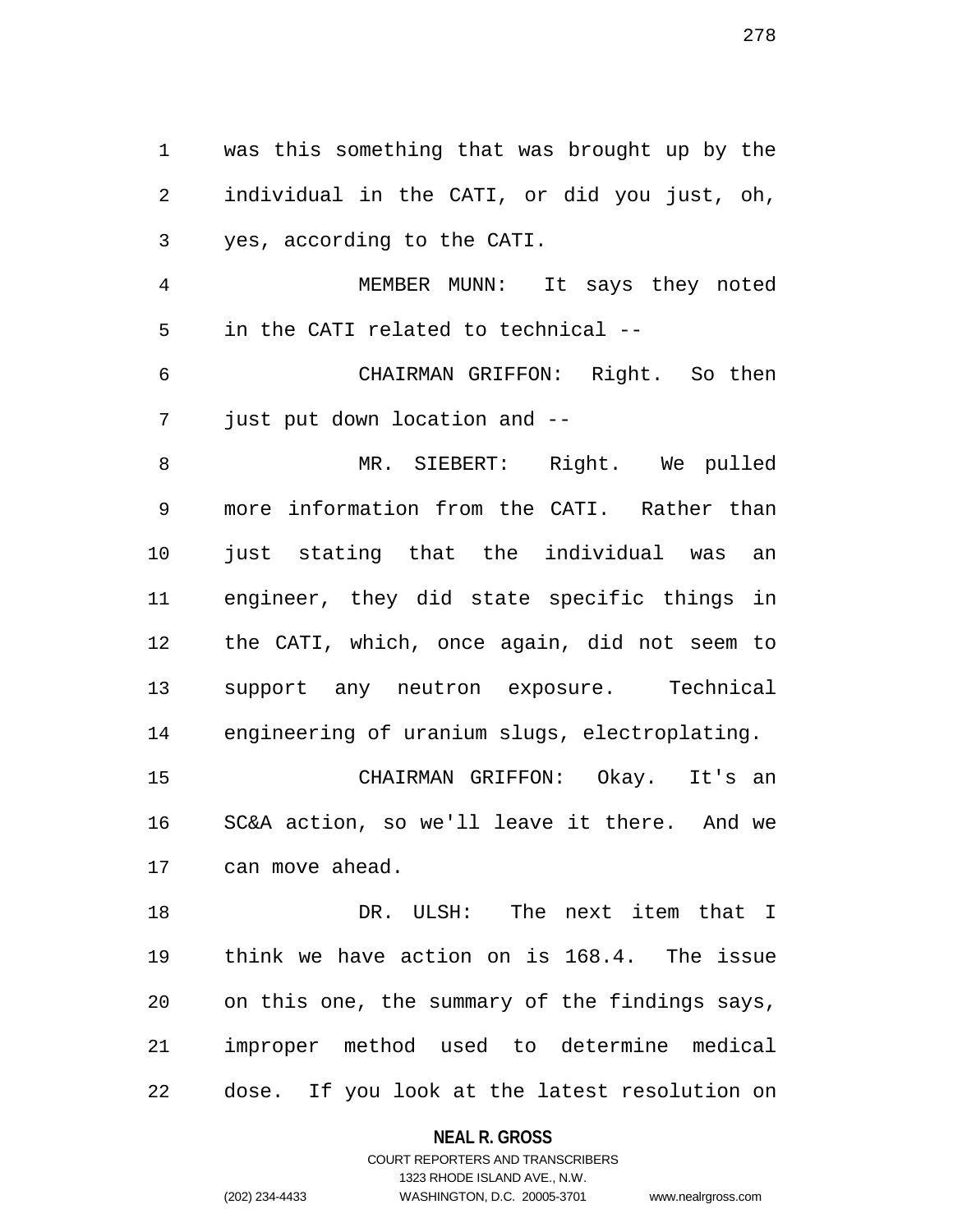this, let's see --

 CHAIRMAN GRIFFON: You were going to correct this section of the TBD, right? DR. ULSH: Yes. NIOSH agrees and indicates that Section 3.5 of the medical section of the TBD should be corrected. And then our response for this meeting is, until the TBD is updated, the following wording has been added to the Mound dose reconstruction guidance document under the medical x-ray section. The medical x-ray TBD for Mound presently states to use positive error only when assigning error to medical x- rays after a discussion of reasonable-error TBDs. In order to be in line with medical x-ray assignment throughout the project, and parenthesis, and ORAU Procedure 61, DRs will assign medical x-rays as a normal distribution with a 30-percent standard deviation, not by multiplying by the factor of 1.3. MR. SIEBERT: This is Mound where

the TBD was -- it specifically said that you

**NEAL R. GROSS**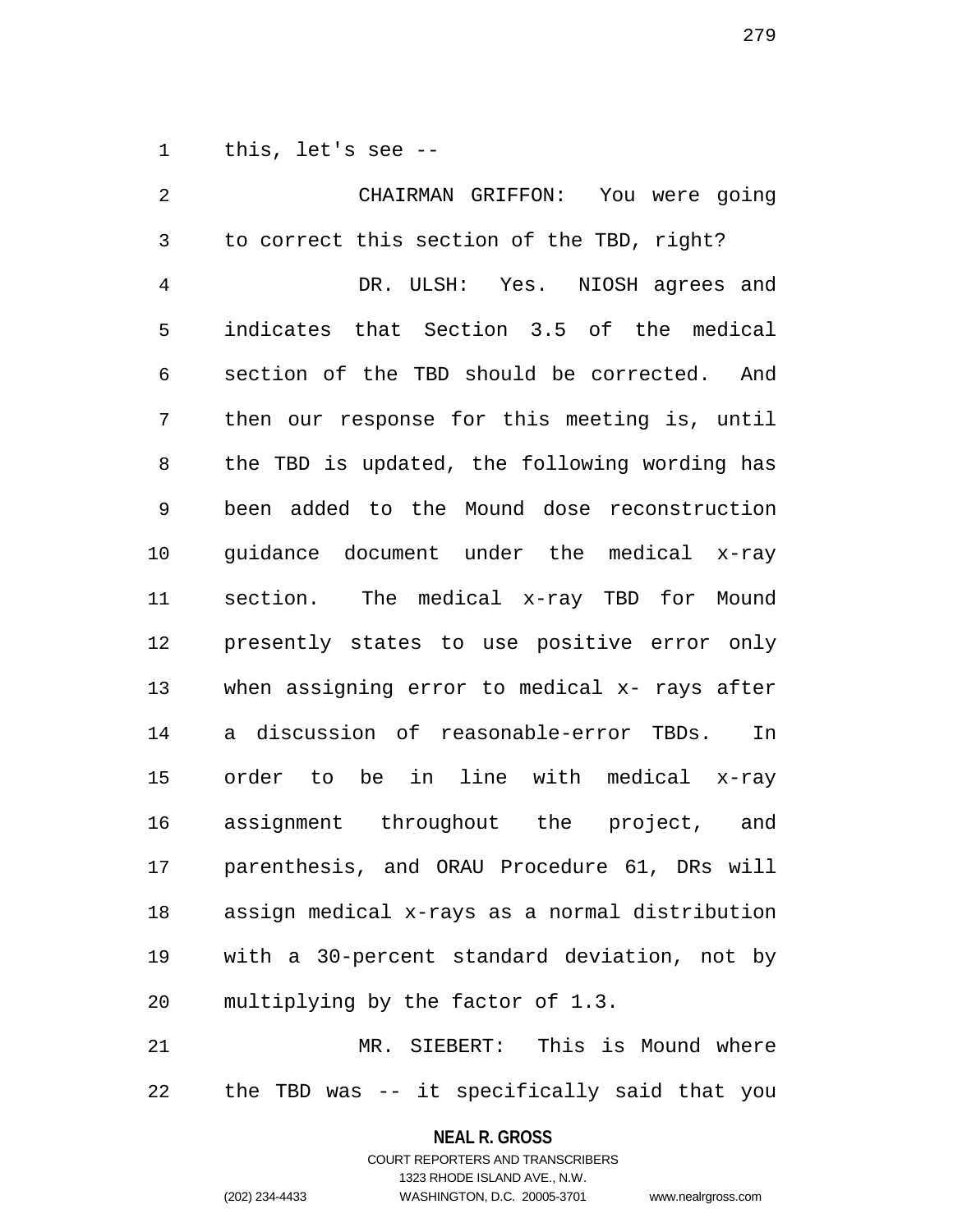could use the distribution, the normal distribution with 30 percent or going on the 1.3 and just using the high bias on that. And then it seemed to recommend only using the 1.3 factor, whereas we're updating it to reflect what we do across the project, which is all x rays are normal with that distribution.

 CHAIRMAN GRIFFON: I think we're okay with that.

 DR. ULSH: Well, that being the case, I believe the next one is 168.5. The summary of the finding there is ambient dose improperly converted to organ dose. And we committed to, under the resolution, NIOSH will check back to determine how ambient doses were calculated.

 So our latest response is that, we agree that the spreadsheet documenting the application of DCFs, dose conversion factors, to the ambient dose was not included in the initial assessment and should have been. This assessment was concluded before this

**NEAL R. GROSS**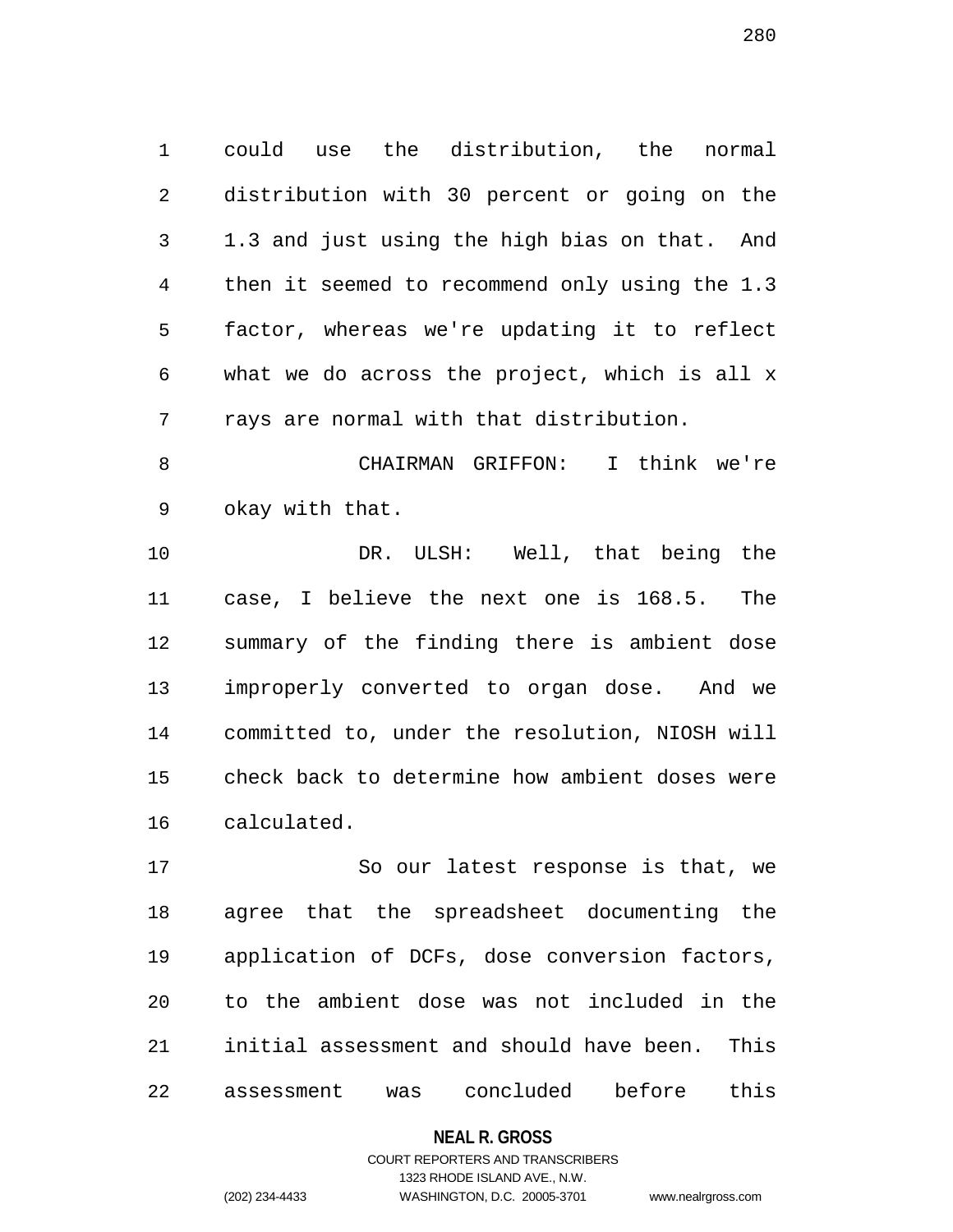Subcommittee agreed upon clarifying that all supporting tools/sheets/documents should be included. Oh, my gosh, this goes on for a long time. Let me see if -- Scott, do you want to summarize?

 MR. SIEBERT: Oh, but you were doing such a fine job.

 MEMBER MUNN: He was doing so nicely.

 MR. SIEBERT: We start off basically agreeing that the spreadsheet that demonstrated how ambient doses were calculated should have been included. We'll all agree with that. That being said, it is correct that the organ dose DCF isotropic were used and that ambient isotropic DCFs should have been used. There is a discussion on the proper DCFs to be used for ambient in OCAS IG- 1 and Procedure 60. In the original assessment, actually maximum ambient dose values were used with the incorrect DCF values, so we agree that the isotropic DCFs

### **NEAL R. GROSS**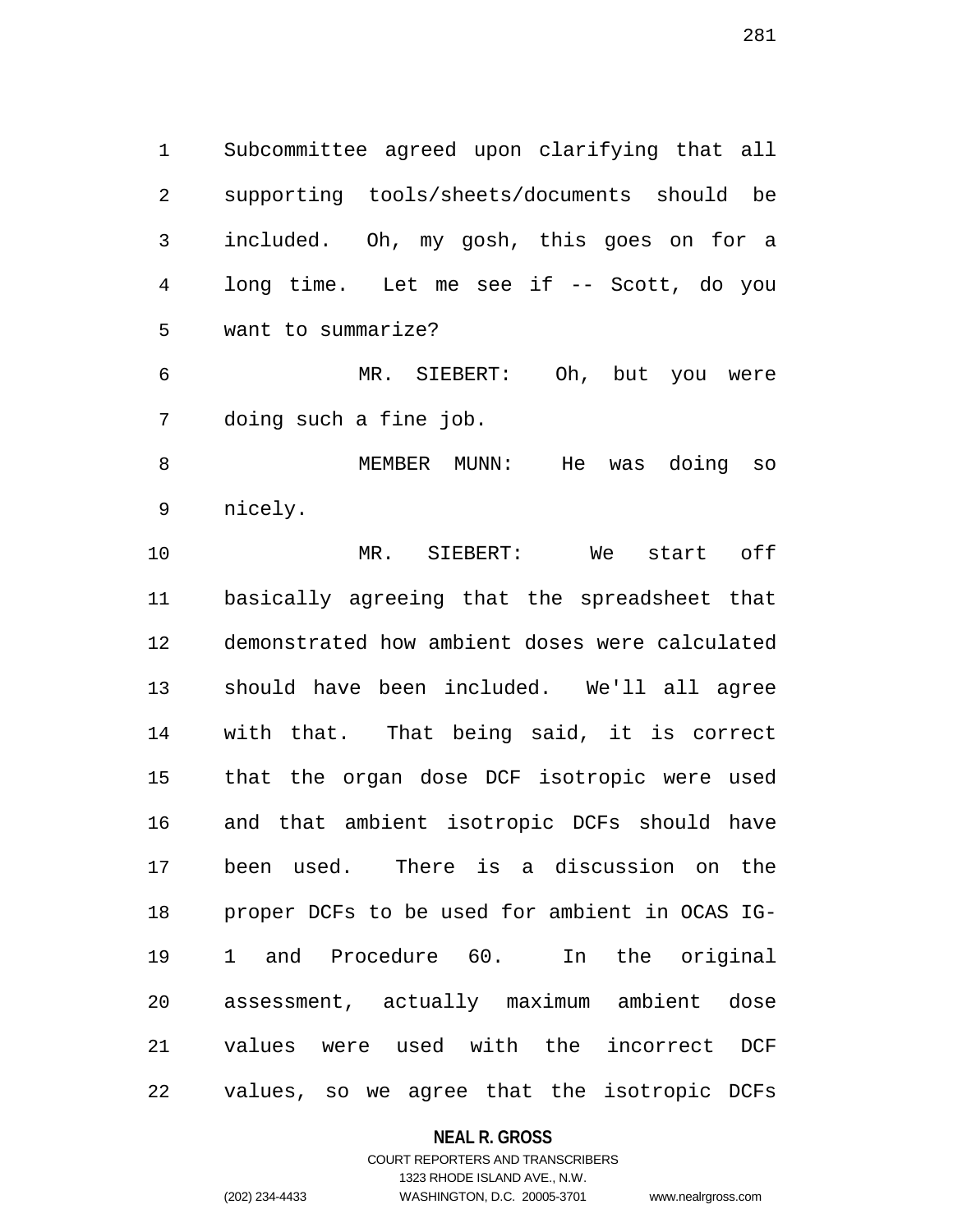should have been used to be most appropriate. But the fact that the overestimating maximum ambient doses were used, when you correct that and use the best estimate ambient doses and the appropriate DCFs -- and then we also, just like we talked about for the previous cases, we also included the errors that we agreed on, 158.1 and .2, when we included all those things together the PoC was, combined PoC of 39.61 percent. So there's no change in overall compensability.

 MR. FARVER: So was there an error in the workbook that it was pulling the wrong value from a table or was --

 MR. SIEBERT: The issue is there is no workbook at that time for assessing ambient dose at that point. So it was done -- apparently it was done separately in a spreadsheet by the dose reconstructor and that should have been included in the submission and apparently was not. And we back-calculated, both you guys and we back-

#### **NEAL R. GROSS**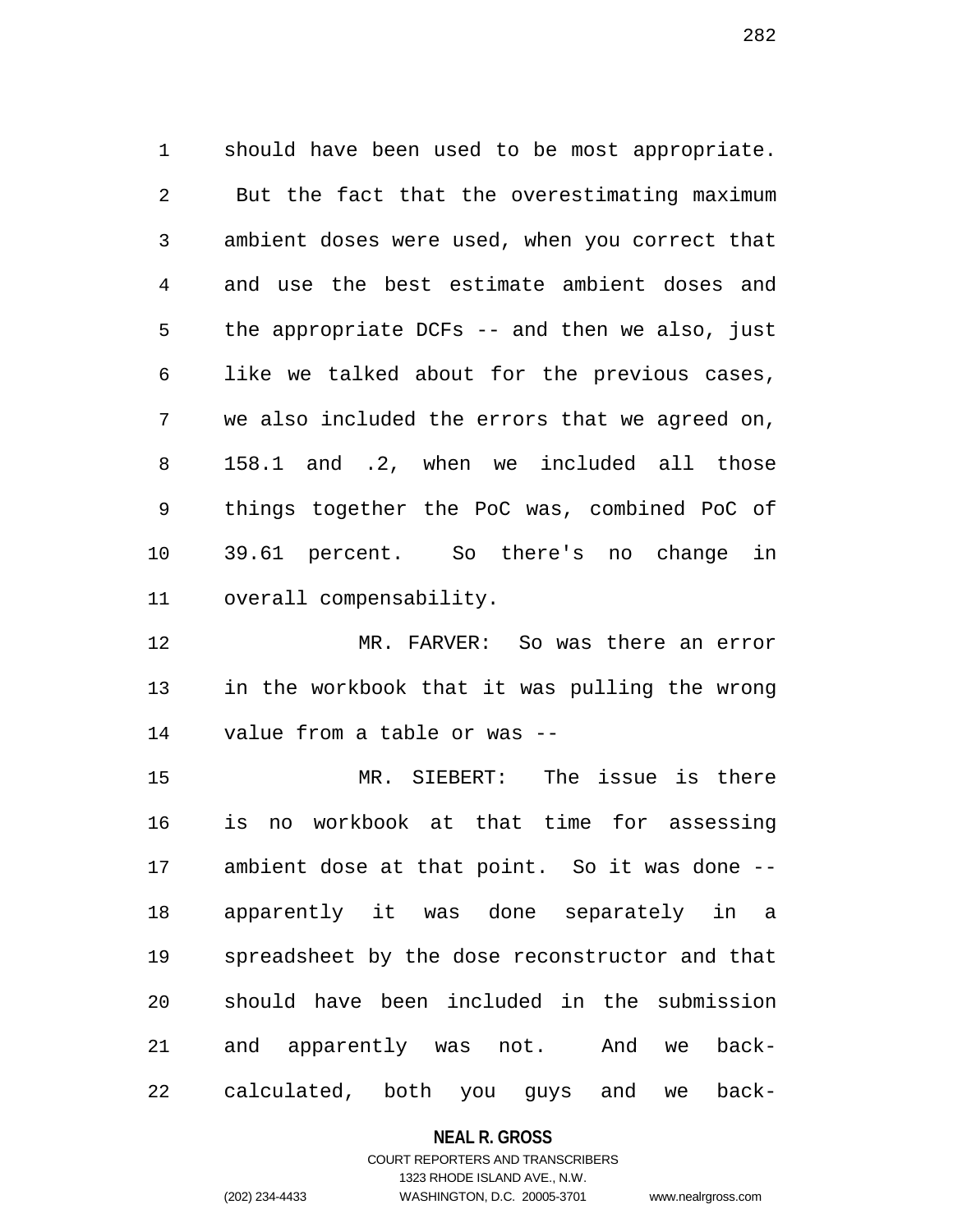calculated. It appears the inappropriate DCFs were used. And when you make that correction, along with the other assumptions, compensability doesn't change.

 MR. FARVER: So you never found a worksheet. You just did your back-calculating like we did?

8 MR. SIEBERT: Correct.

 CHAIRMAN GRIFFON: And since then, these values are all in the workbook, right? Since this time when this case was done, these values are now all in your workbook or your tool; is that correct, Scott?

 MR. SIEBERT: I can't say that for sure, but I would assume so. We can look that up. This was, once again, done back in 2006.

 CHAIRMAN GRIFFON: So basically they're agreeing that it was -- yes.

 MR. FARVER: It was an error, just don't know why it was made or how it was made. MR. SIEBERT: I hope to have an answer to that in the next, you know, few

> **NEAL R. GROSS** COURT REPORTERS AND TRANSCRIBERS

> > 1323 RHODE ISLAND AVE., N.W.

```
(202) 234-4433 WASHINGTON, D.C. 20005-3701 www.nealrgross.com
```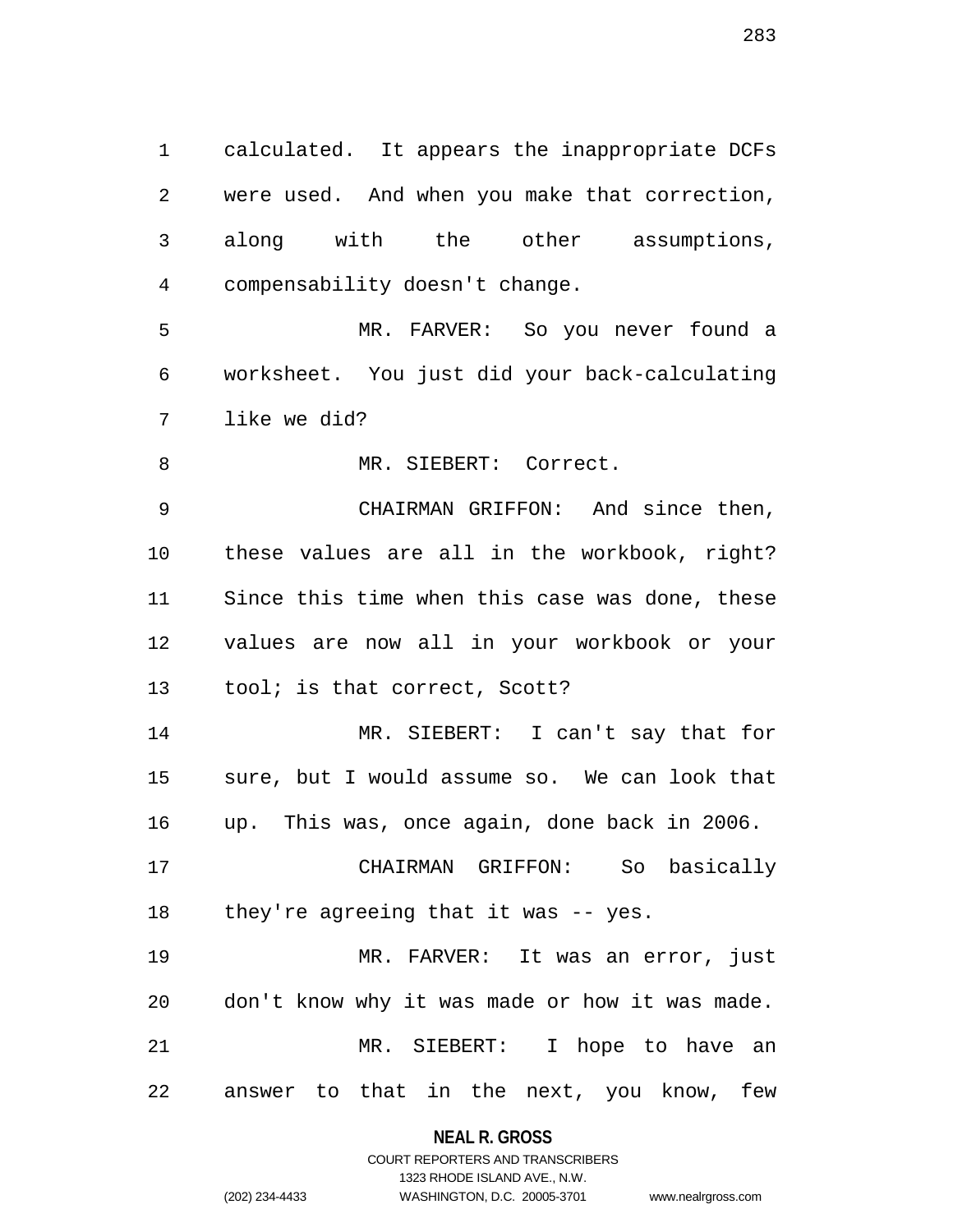minutes, so we may want to go on and then I can yell back on that.

 CHAIRMAN GRIFFON: Alright, alright. Go ahead, Brant.

 DR. ULSH: Okay. Hold on. I want to make sure I get this. I'll erase it if he gets it. Otherwise, I don't want it to slip through the cracks. The next item that I think we have action on is 168.7. This is another long response, so I'll summarize the issue. NIOSH did not properly address potential radiological exposures in T Building, and we can investigate this further, and then we have a rather lengthy response. Scott, do you want to summarize or make me read the whole thing?

 MR. SIEBERT: Sorry. The server kicked me off, and I'm trying to get back on here real quick. If somebody could send me Stu's thumb for that thumb print, that would probably help me out.

CHAIRMAN GRIFFON: It should only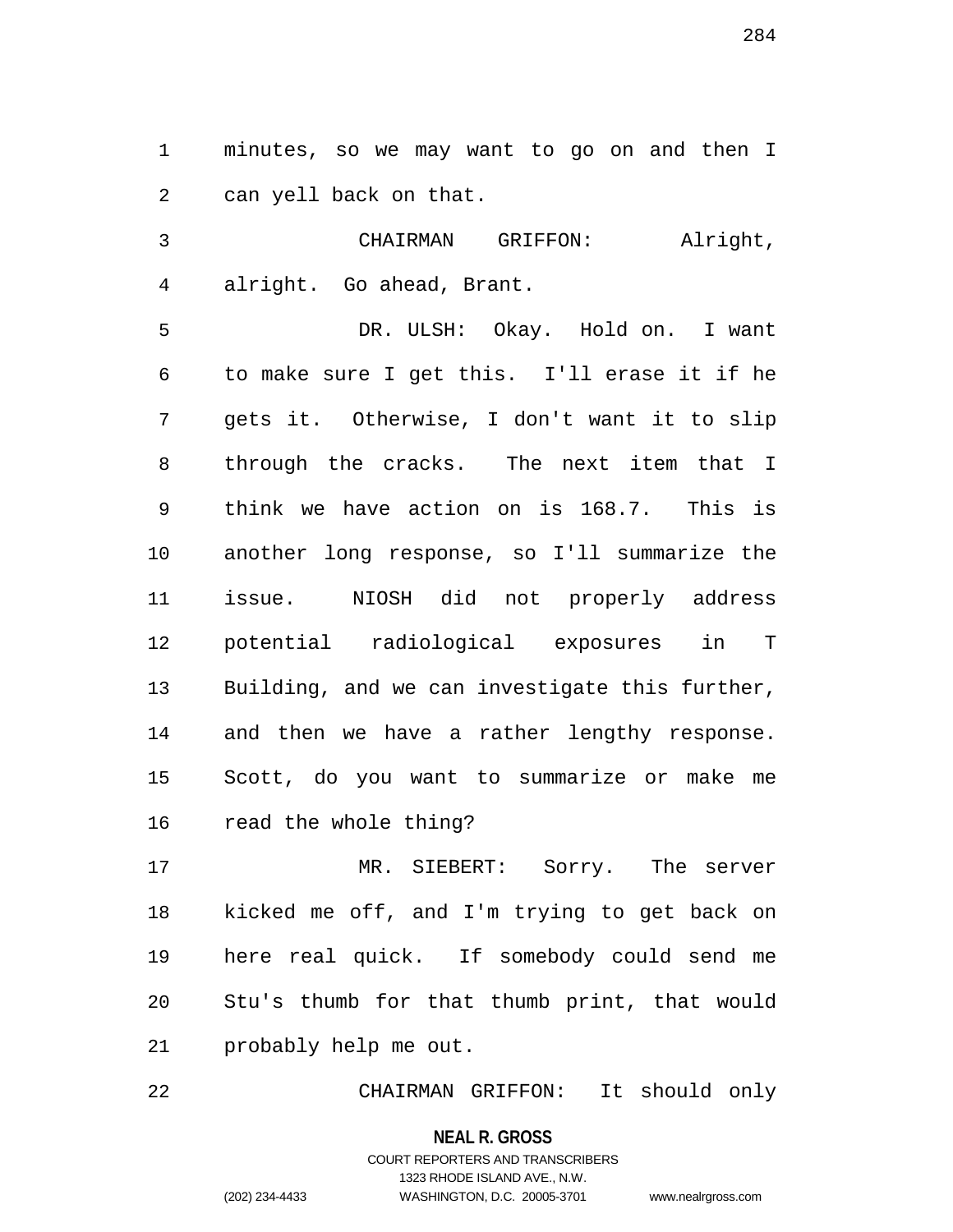take about 15 minutes with the level of password protections.

 MEMBER MUNN: Or would you rather we sent you his thumb?

 DR. ULSH: Well, I'll start reading the response anyway. Okay. So our response is, the employee was not exposed to plutonium above environmental levels. He did not work with plutonium. The determination bioassay was less than half the MDA, and you can tell where that is in the DOE file, and the error of the result was equal to the result. A determination bioassay sample was standard procedure at the time. The site dose reconstruction project did not determine likely exposure to plutonium. We used default assumptions to assign dose based on the sample equal to the DL. This is clearly stated in the letter to the employee dated 9/11/2002. This states, due to the scope of the project, exposure investigations were not conducted as part of these re-assessments, and we give a

### **NEAL R. GROSS**

# COURT REPORTERS AND TRANSCRIBERS 1323 RHODE ISLAND AVE., N.W. (202) 234-4433 WASHINGTON, D.C. 20005-3701 www.nealrgross.com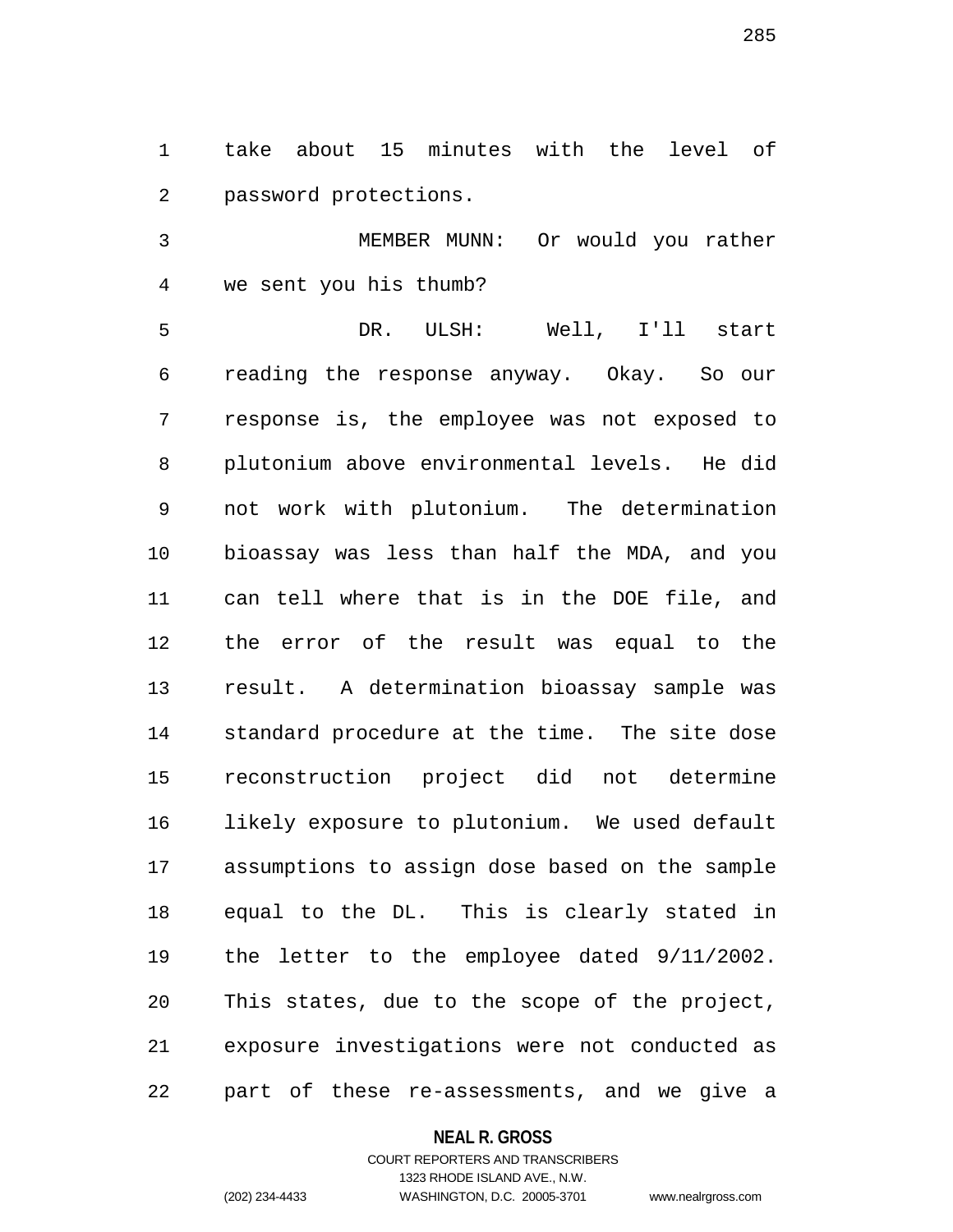citation for that. Additionally, the employee had a lung count conducted on July 1st, 1992, which is clearly marked as a practice exam, and we give a citation for that. It's unlikely that any count conducted for actual monitoring purposes would be marked as a practice exam. And finally, given the employee's job duties and the various information in the record, there is no reason to suspect an occupational plutonium intake.

 MR. SIEBERT: This is Scott. I 12 just want to point out this specific response, I just want to make sure everybody knows this is a Mound case and the letter that's written that's talking about this was part of a project that I worked on as a dose reconstruction calculation project and I was part of that project. So I just want that on the record when we discuss this.

 DR. ULSH: So it's probably better that I read the response anyway.

CHAIRMAN GRIFFON: Exactly.

#### **NEAL R. GROSS**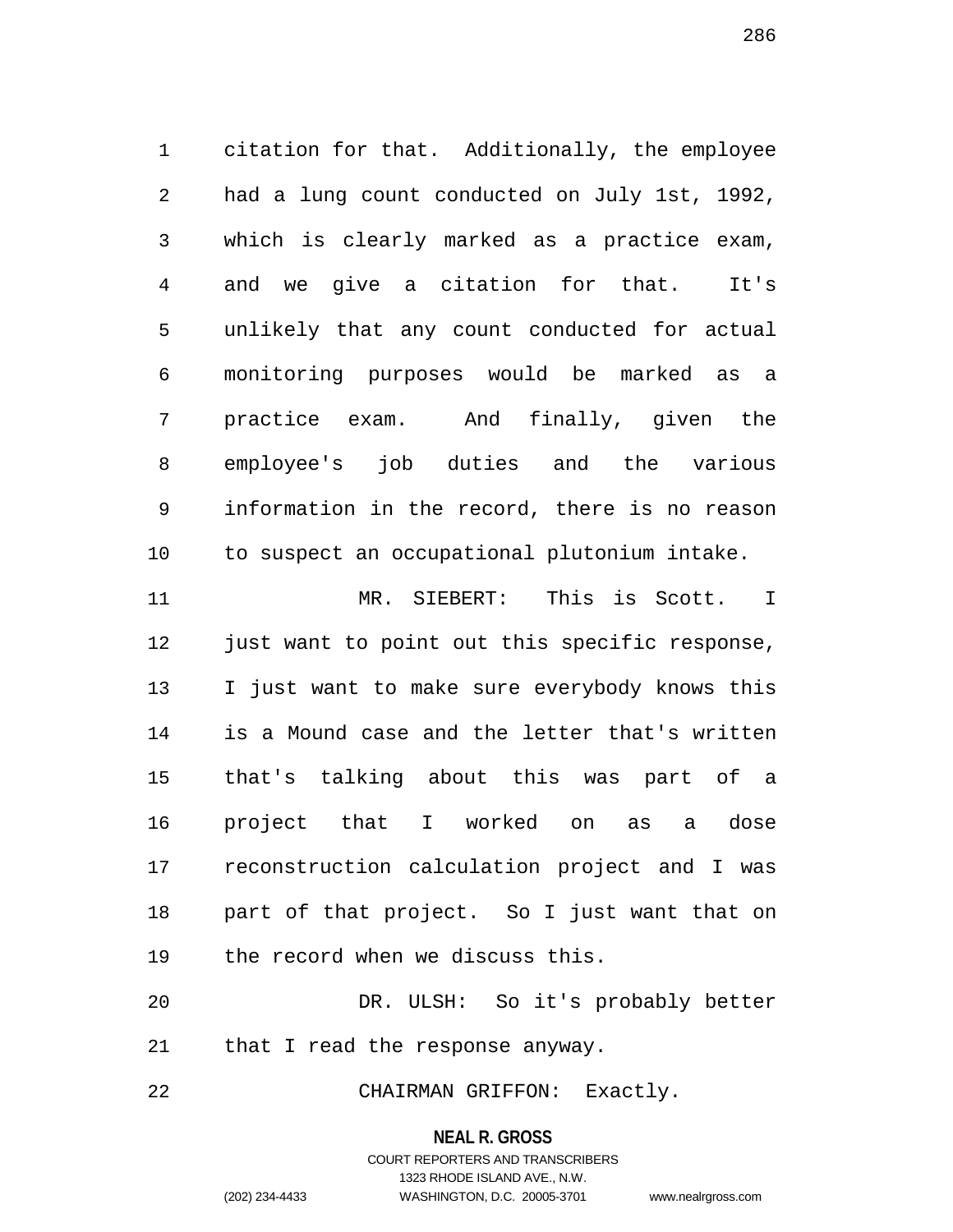MR. SIEBERT: I'm glad you did, actually, once I realized which one it is. CHAIRMAN GRIFFON: Right, right. MEMBER MUNN: Well, his only bioassay had been a termination plutonium bioassay. CHAIRMAN GRIFFON: What were these practice exams? You read about practice exams. What were they? DR. ULSH: Yes. Well, what we say in the response is that the employee had a lung count conducted July 1st, 1992, which is clearly marked as a practice exam. We give a citation in there in his DOE file for that. CHAIRMAN GRIFFON: What is a practice exam at Mound? Were they practicing their technique, or what were they -- DR. ULSH: I really don't know off the top of my head. MEMBER GIBSON: For the record, I worked there, too, and I was involved with a lot of people, but I've never heard that term

#### **NEAL R. GROSS**

COURT REPORTERS AND TRANSCRIBERS 1323 RHODE ISLAND AVE., N.W. (202) 234-4433 WASHINGTON, D.C. 20005-3701 www.nealrgross.com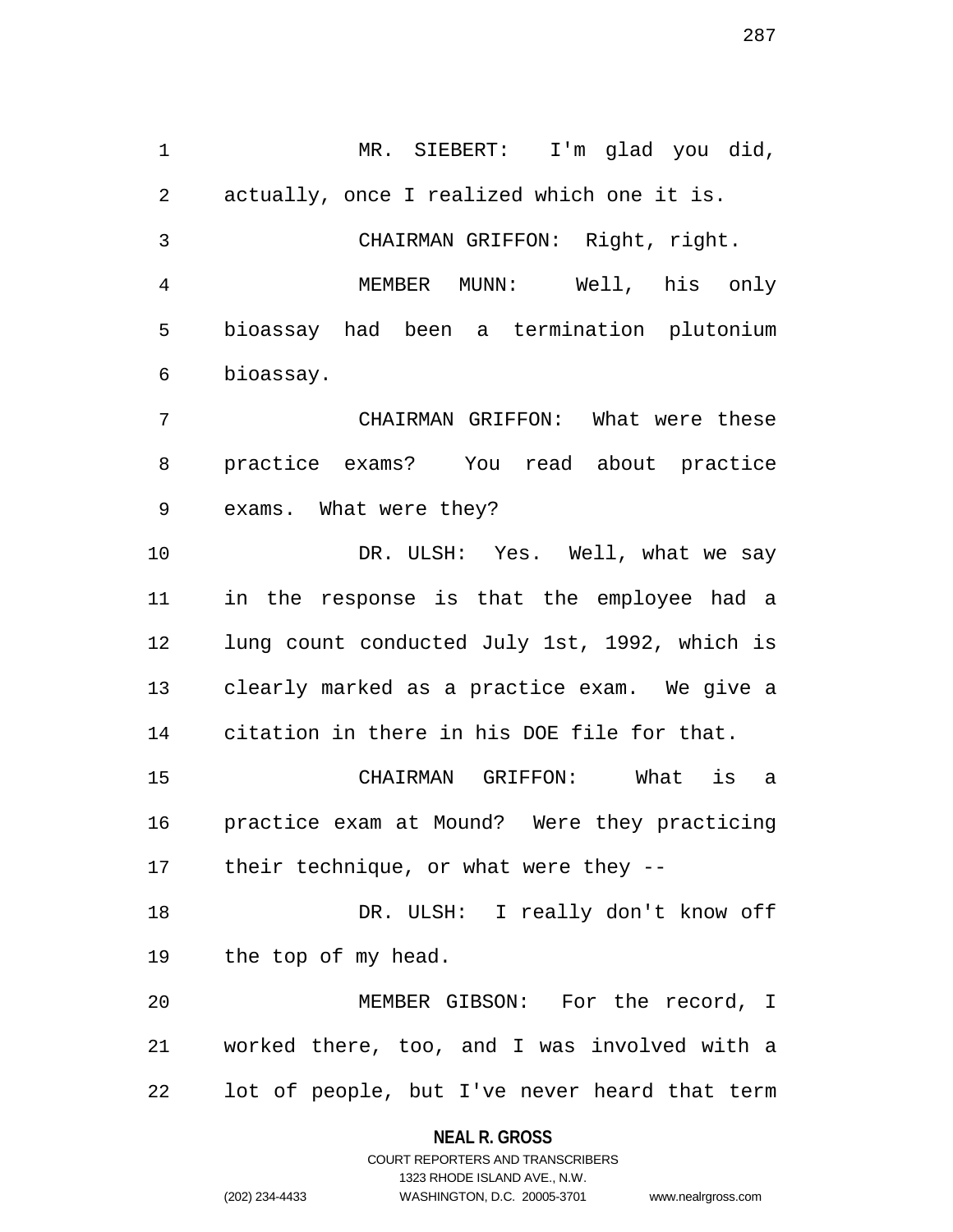at all. Ever.

 CHAIRMAN GRIFFON: They never practiced on you, right? MEMBER GIBSON: No. DR. ULSH: I mean, if you want follow-up action I can -- CHAIRMAN GRIFFON: No, I'm just curious what that means. MR. HINNEFELD: Well, I don't have any idea what it was. MEMBER GIBSON: What year was that? 13 DR. ULSH: Ninety-two. MR. FARVER: Someone asked what occupation it was. Laboratory technicians, foreman, and then manager. CHAIRMAN GRIFFON: Lab tech, foreman and manager? MEMBER MUNN: Who would have probably been more than happy to be a part of a practice exam. CHAIRMAN GRIFFON: Right. So they

1323 RHODE ISLAND AVE., N.W.

(202) 234-4433 WASHINGTON, D.C. 20005-3701 www.nealrgross.com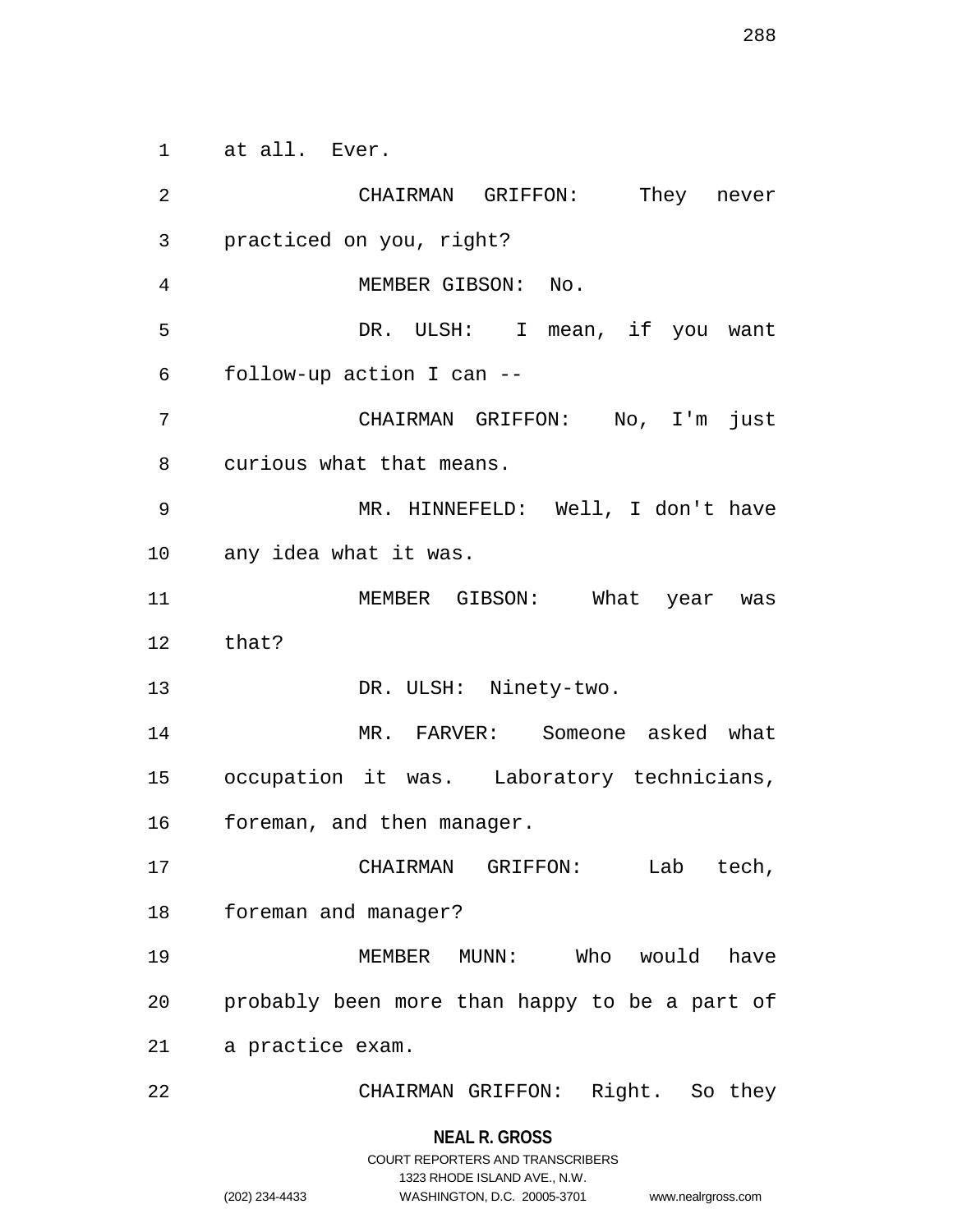could have been involved in something called, whatever that is.

 DR. ULSH: In our response, we give where you can find that in the DOE response.

CHAIRMAN GRIFFON: Okay.

MR. FARVER: I'll review it.

 CHAIRMAN GRIFFON: Right. I think we'll have to just --

 MEMBER MUNN: Especially if you had new equipment and were setting it up. Makes sense to me.

 MEMBER RICHARDSON: It raises a question about the validity of the exam result, would be one counterpoint to it. If, in fact, it's a new piece of equipment and they're trying to figure out how to use it, do you trust something flagged as a practice exam as opposed to -- I don't know. Just putting that out there. Given that we don't know what it is and we're speculating about what it means.

# **NEAL R. GROSS**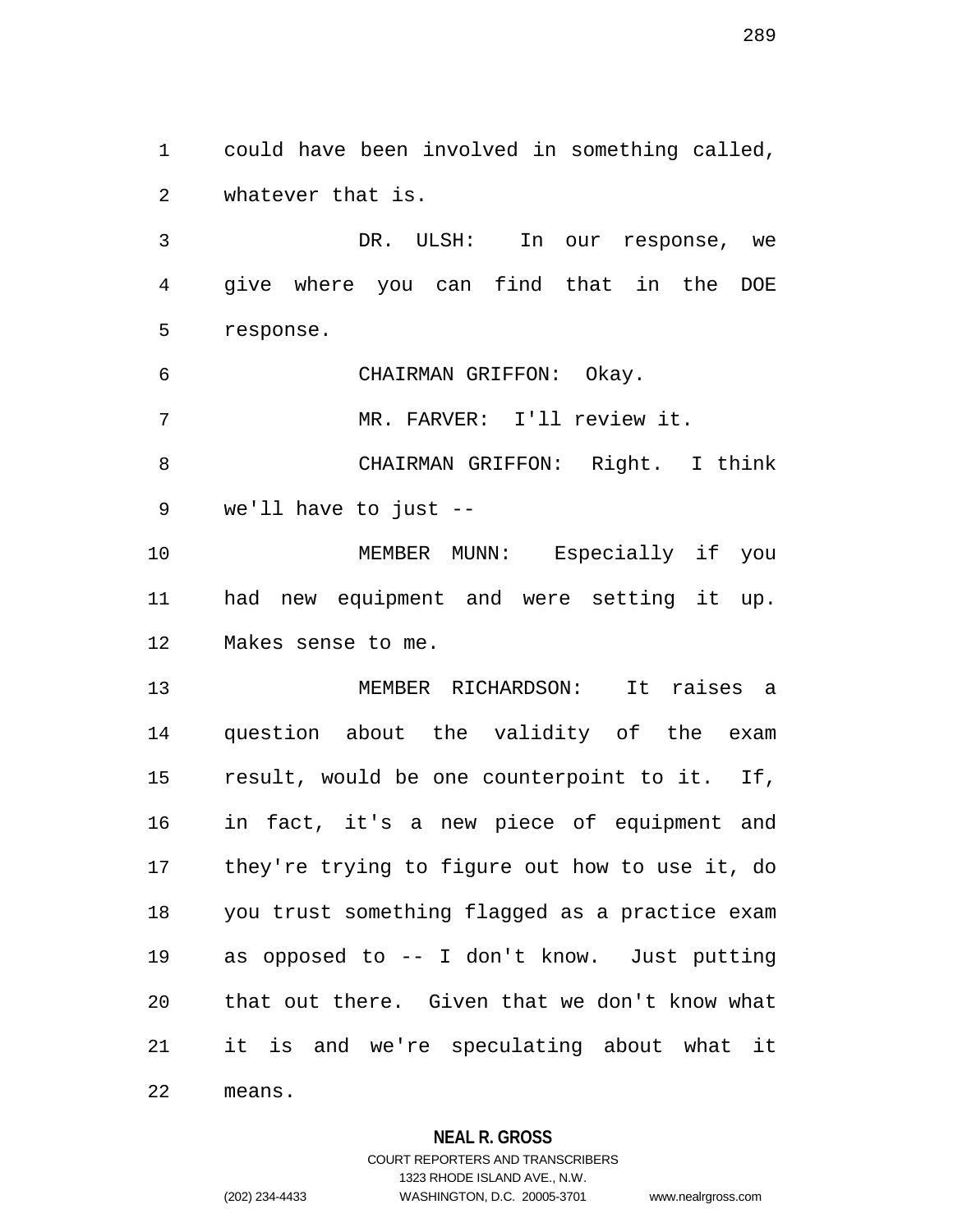MR. FARVER: My experience is those type of like lung counts or chest counts or anything, whole body counts never made it to employee's file. It would go to your test records, equipment records, calibration records, that type of thing.

 CHAIRMAN GRIFFON: That's why I'm surprised it's shown up in the record.

 DR. ULSH: Well, to add to the speculation, around 1992 I know that at Mound they switched. Prior to that or around there, they recorded the results on a tape, like a paper punch tape. And I know that around '92, new persons in a whole-body counter and they changed that where it was being electronically reported. I don't know if that is related to this being a practice exam or not. It could 18 just be coincidence that the time frame is the same.

 CHAIRMAN GRIFFON: Okay. Well, you can pull the source document. Okay.

MEMBER MUNN: And you have a

**NEAL R. GROSS**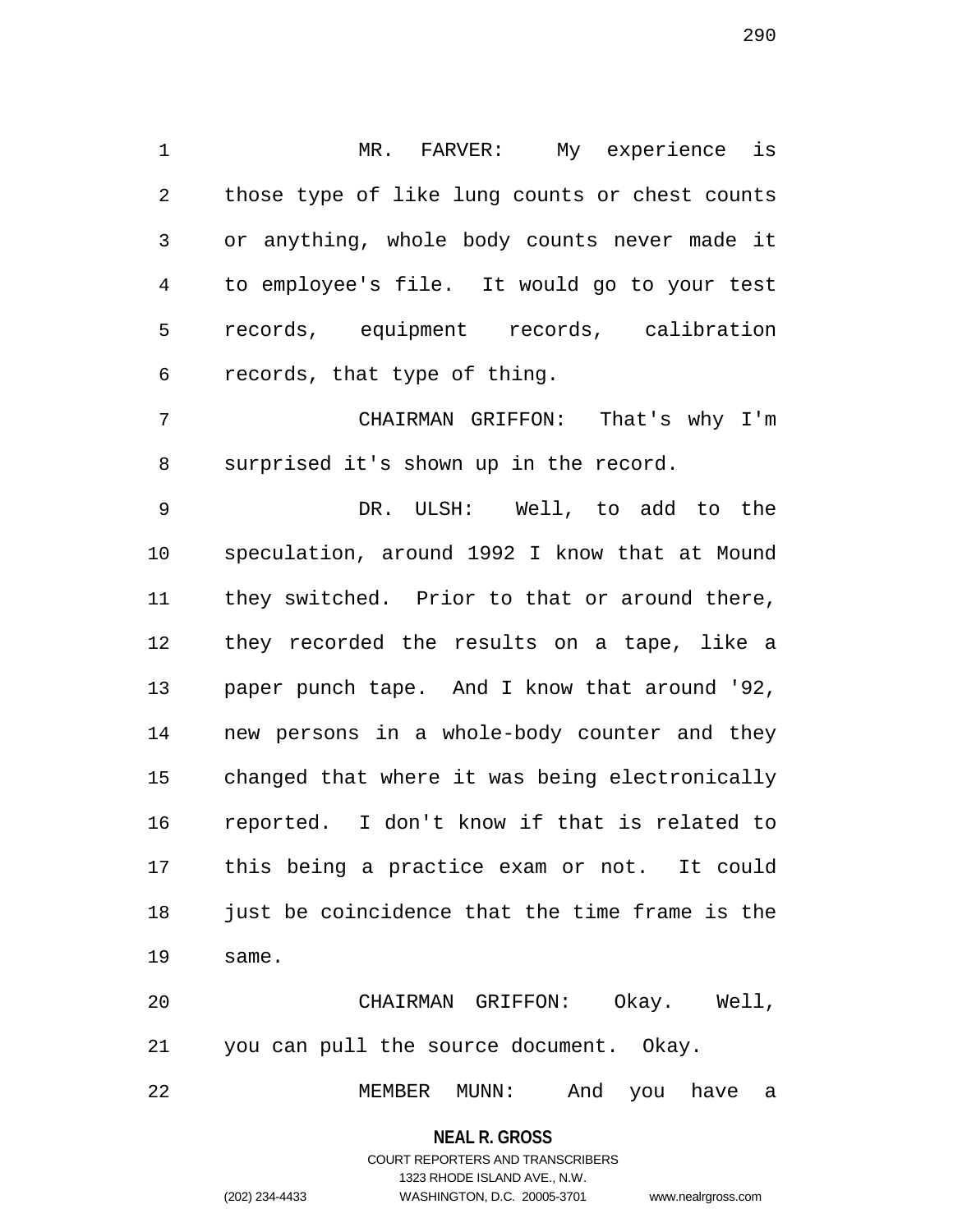termination bioassay.

 MEMBER RICHARDSON: So the issue that was in here was that the person had named coworkers and supervisors that were supporting their contention? CHAIRMAN GRIFFON: That was part of it, yes. Or not supporting it. I think they just referenced people that would know of their work, right? That's usually what's in your questionnaire. Do you have anyone that knows of your work or exposures -- MEMBER MUNN: It's to verify the statements of building conditions. CHAIRMAN GRIFFON: Yes, of building conditions. That's right, that's right. DR. ULSH: Well, and I think maybe the issue with this practice exam, it's marked a practice exam is perhaps that's being interpreted as evidence of plutonium exposure but, in fact, we're saying that you shouldn't interpret it that way.

#### **NEAL R. GROSS**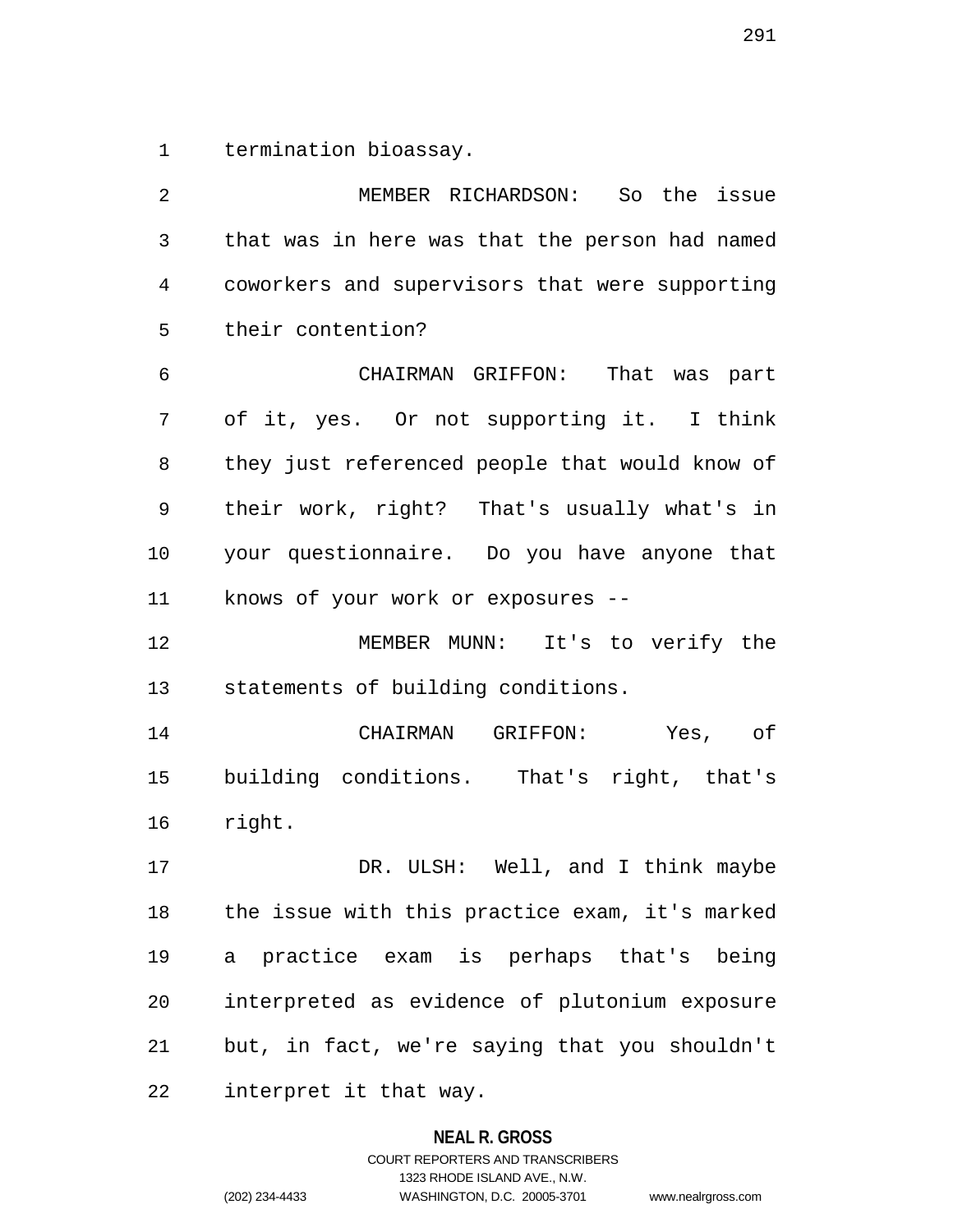MR. SIEBERT: This is Scott. Additionally, the termination, the yard sample is also a termination sample. There is no indication of any other sampling for this individual for plutonium during their employment. MEMBER MUNN: One would think if they were a laboratory person or a manager,

 MR. FARVER: I just glanced at his CATI, and there was nothing that really stood out. So like I said, I'll review in detail.

they would be aware of potential exposure.

 CHAIRMAN GRIFFON: Yes, okay. Yes, we can stop speculating. So 169.1, are we on that one?

DR. ULSH: I think we are.

 CHAIRMAN GRIFFON: Oh, this is the same thing, to redo Section 3.5 of the medical section. Is this the same action?

 DR. ULSH: Medical dose not properly documented is the summary of the

finding.

# **NEAL R. GROSS**

# COURT REPORTERS AND TRANSCRIBERS 1323 RHODE ISLAND AVE., N.W. (202) 234-4433 WASHINGTON, D.C. 20005-3701 www.nealrgross.com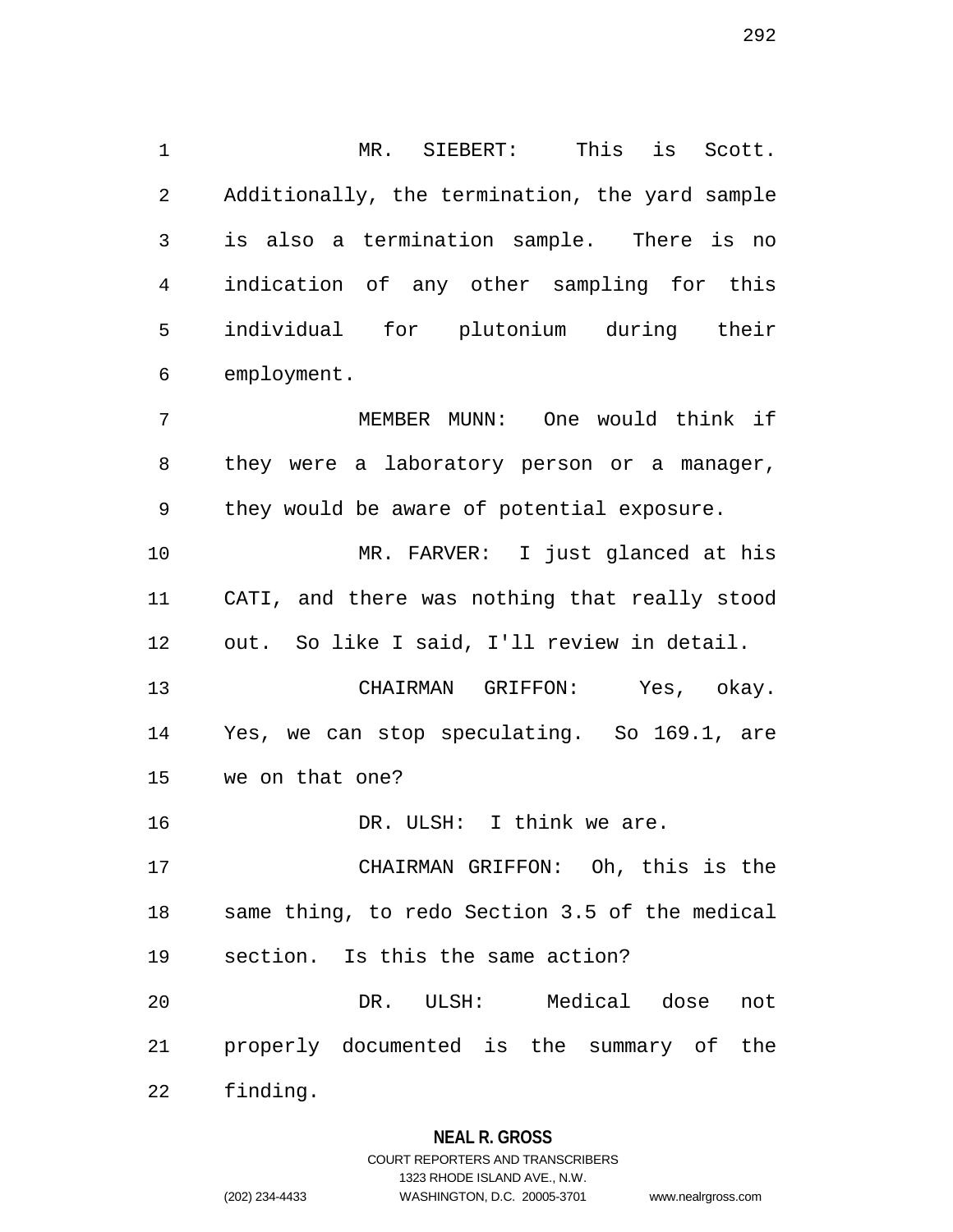CHAIRMAN GRIFFON: And the action was to update. DR. ULSH: Yes. CHAIRMAN GRIFFON: So it's the same as before. DR. ULSH: Yes. CHAIRMAN GRIFFON: Let me just find what one that was before. Does anyone know offhand? MEMBER MUNN: What was your question? CHAIRMAN GRIFFON: This is a repeat, and I'm trying to find out where it was before. MS. BEHLING: 168.4? CHAIRMAN GRIFFON: 168.4? Yes, that's it. That's it. So I'm just going to cut and -- that will close that out, right? It's the same issue; is that correct? DR. ULSH: Well, we closed 168.4. CHAIRMAN GRIFFON: But I mean I'm going to close this --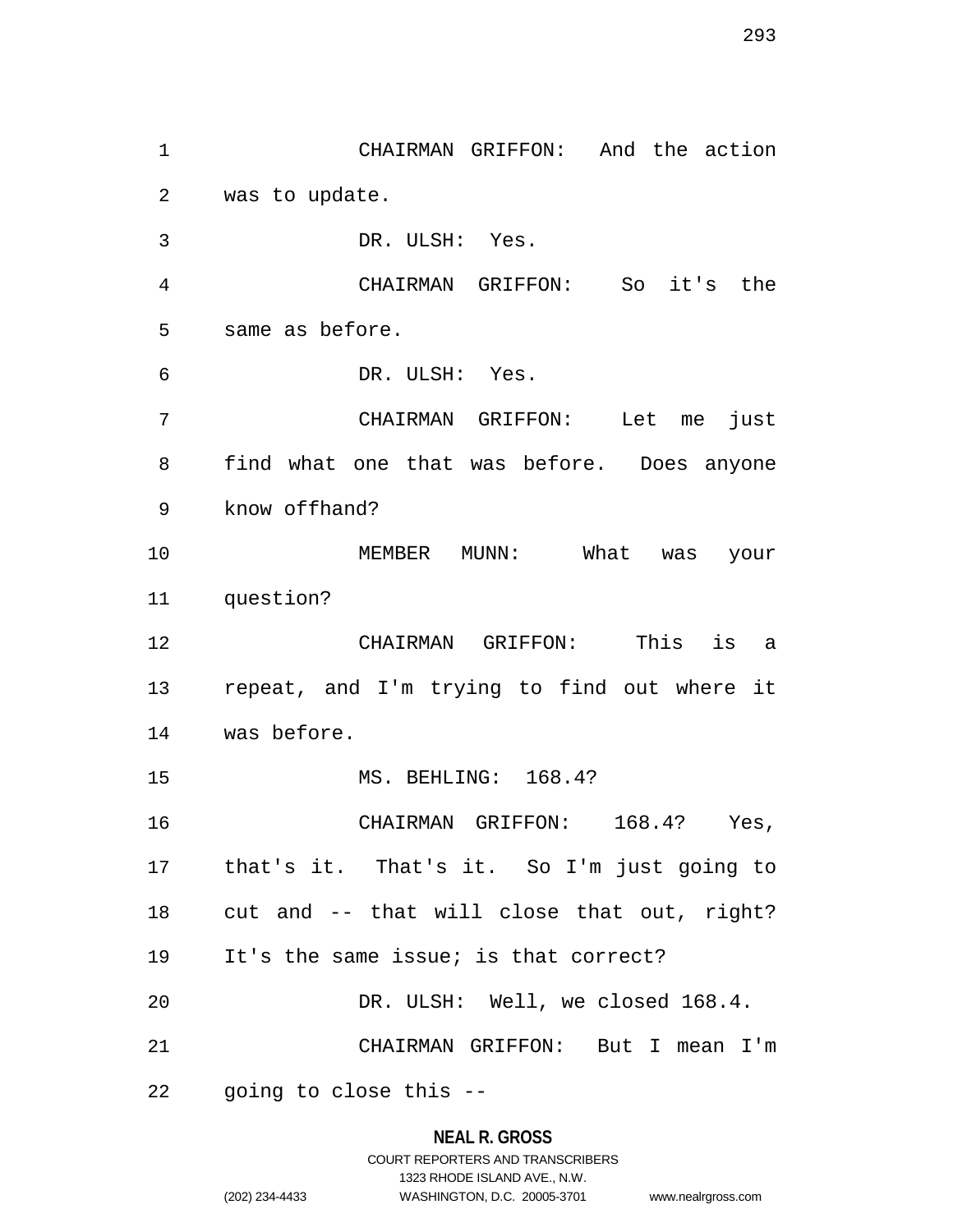1 DR. ULSH: 169.1? CHAIRMAN GRIFFON: Exactly. Unless there's something else to that finding. Doug, Kathy, is that okay? MR. FARVER: I think it's okay, as long as, you know, they're consistent with their PROC 61 and under guidance. I mean, that was what came out of this is that there were two different sets of guidance. CHAIRMAN GRIFFON: So what about the PROC 61 part of that response? MR. FARVER: Yes, that's the same as they had for the previous. CHAIRMAN GRIFFON: Were you requesting update to that, as well, or no? MR. FARVER: I believe it was just modifying the Mound TBD. CHAIRMAN GRIFFON: Okay. To be consistent with PROC 61? MR. FARVER: Yes. CHAIRMAN GRIFFON: Okay. So I think we have that, right?

# **NEAL R. GROSS** COURT REPORTERS AND TRANSCRIBERS 1323 RHODE ISLAND AVE., N.W. (202) 234-4433 WASHINGTON, D.C. 20005-3701 www.nealrgross.com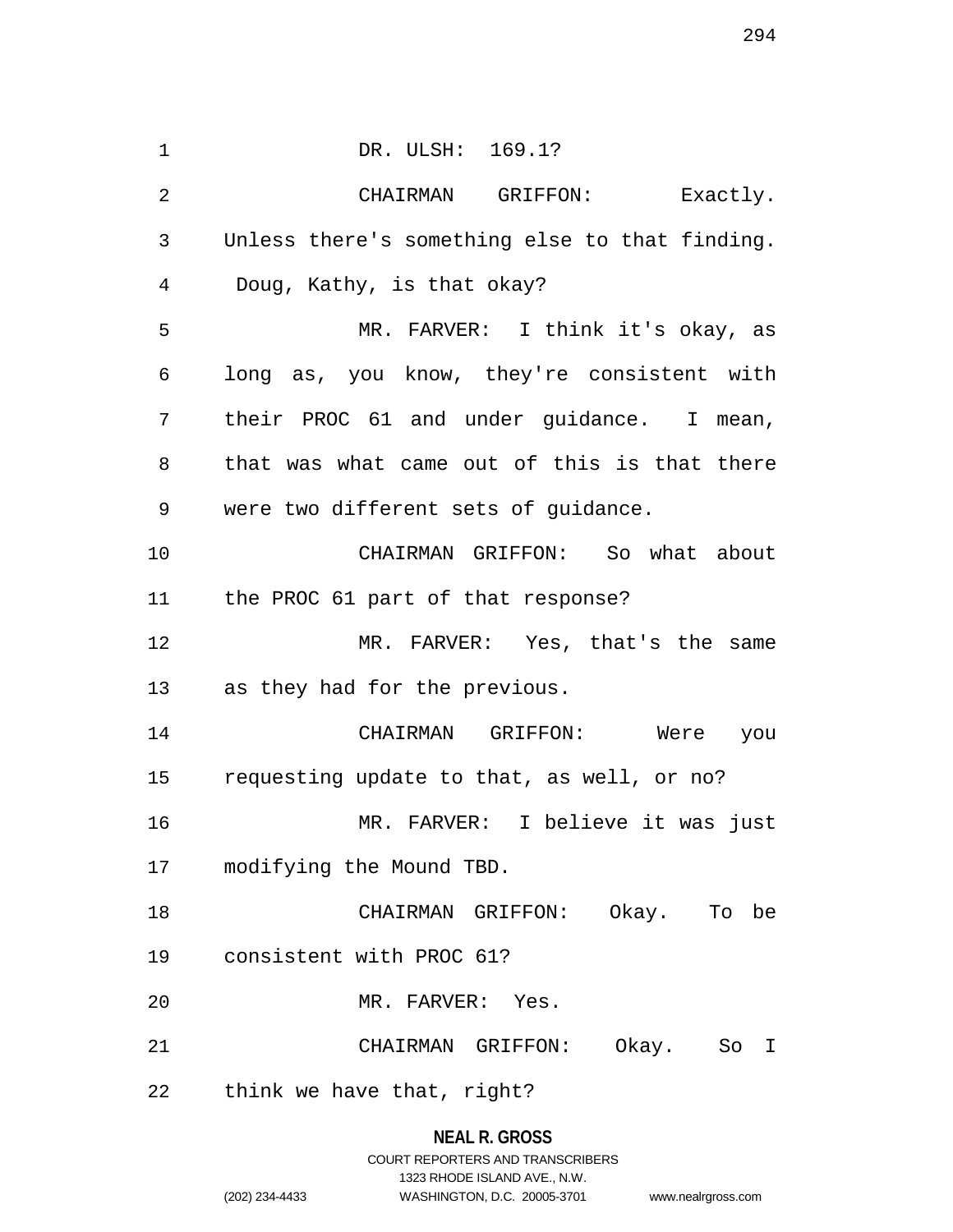1 MR. FARVER: Yes. CHAIRMAN GRIFFON: Alright. Moving on. DR. ULSH: Yes. I think the next one is 171.2. CHAIRMAN GRIFFON: 170.2? DR. ULSH: 171.2. 8 CHAIRMAN GRIFFON: Oh, I see. There's some yellow on -- MR. SIEBERT: There's a 170.2. CHAIRMAN GRIFFON: Yes. I don't know if you have a response for that, but there is. 14 DR. ULSH: Well, in this document I'm looking at here, I don't see a response. MR. SIEBERT: It's not in the matrix. It's a side one. 18 DR. ULSH: Thank you. Oh, here it is. Okay. Alright. This looks like another fairly lengthy response. Let me read the finding for you. The original finding is failed to consider and assign unmonitored and

#### **NEAL R. GROSS**

COURT REPORTERS AND TRANSCRIBERS 1323 RHODE ISLAND AVE., N.W. (202) 234-4433 WASHINGTON, D.C. 20005-3701 www.nealrgross.com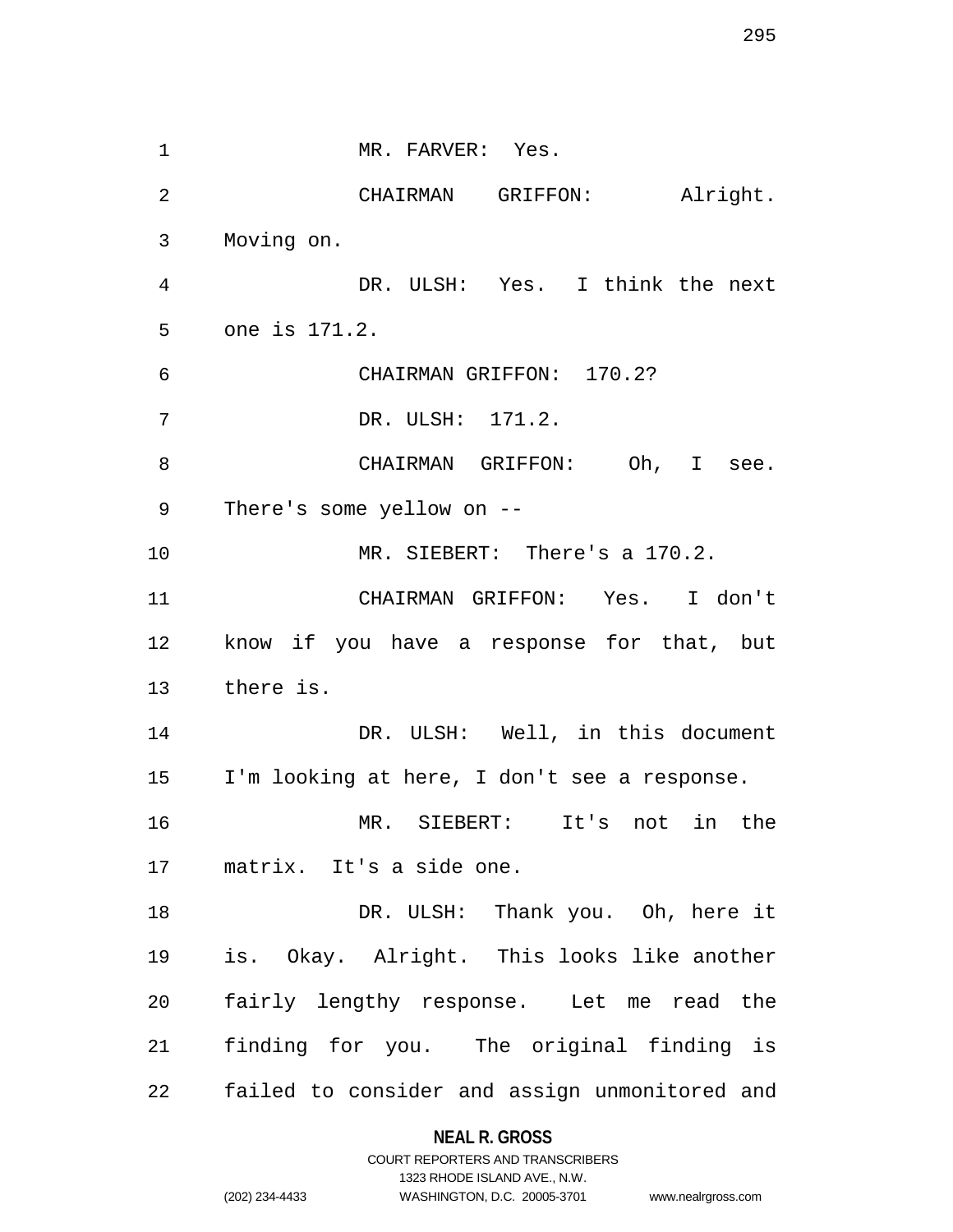missed neutron dose for 1947 through '51 and 1962 through '88. We've had a couple of iterations here. Scott, do you want to go through our latest response?

 MR. SIEBERT: Sure. This is going to be something they're going to want to spend some time reviewing. But this comes down to, once again, the assignment of neutrons or not based on likelihood of exposure. Basically, these six paragraphs say we don't think they should be exposed to neutrons. There's early employment period from '47 through '51, they worked in a lab setting. There's incident reports. And in 1950, they have a personnel exposure questionnaire that says the employee didn't work regularly with radioactive material, doesn't appear that they were working in any neutron areas.

 Sixty-two to '88, the individual was not monitored for neutron exposure. The external TBD, and this is Oak Ridge National Lab, states that neutron monitoring was

#### **NEAL R. GROSS**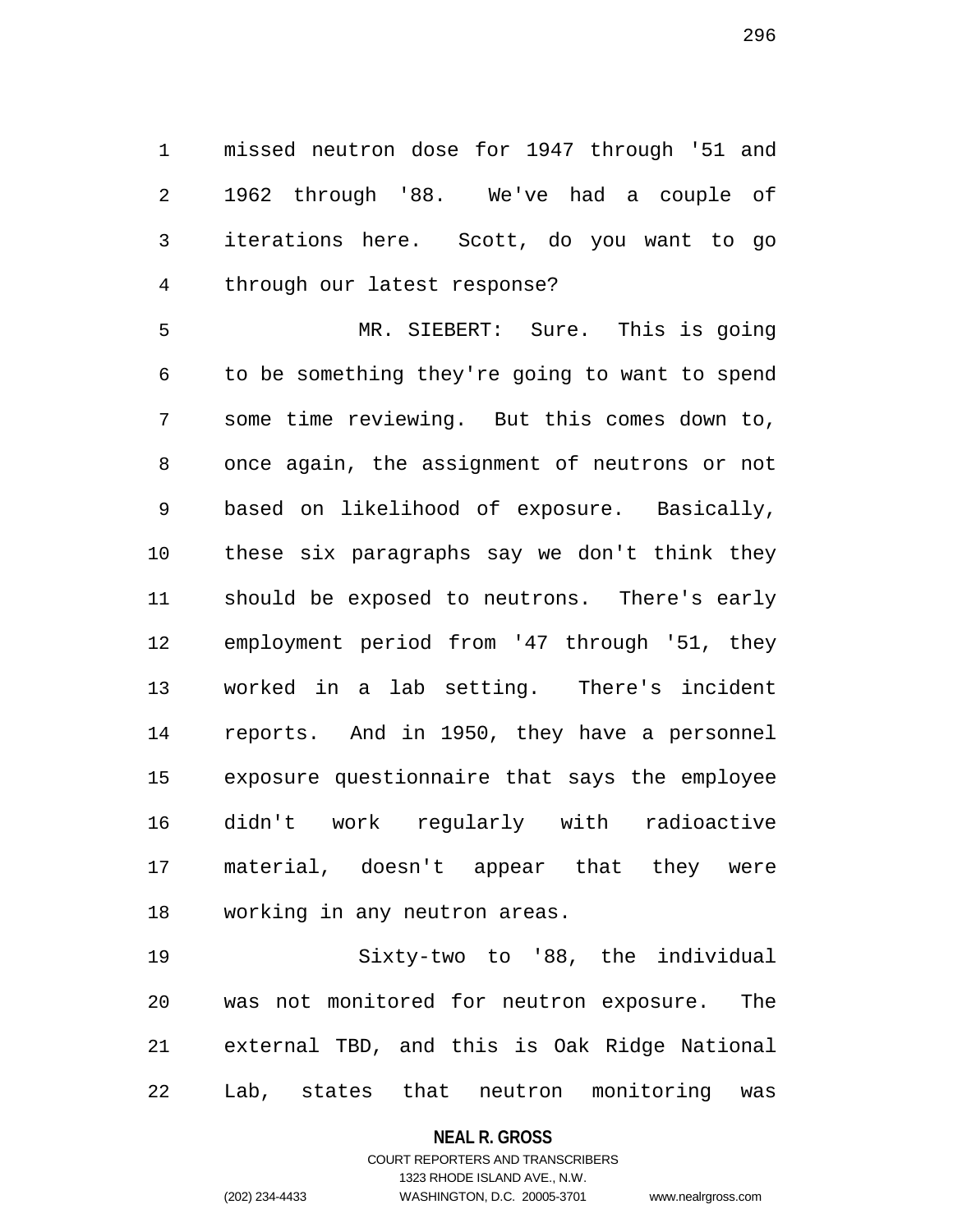available for those workers who had potential for neutron exposures. For those workers without monitoring, neutron exposures would be expected to be incidental or zero, so not assigned. The records indicate visited Y-12 during a couple of years. Neither of these bore out the fact of any neutron exposure to be assessed during that time frame.

 What that leaves is the time frame from '52 through '61. And then as I said, the rest of the response really is a defense as to why we don't believe there were neutron exposures during that time frame, and I'm guessing that's just, rather than read through it, something that SC&A is going to want to spend some time considering.

 CHAIRMAN GRIFFON: Can you answer, the one part of the previous action was that NIOSH, not only for this case, but include a response of where the guidance for how to make these judgments is located or is documented? Do we have that? You made that one statement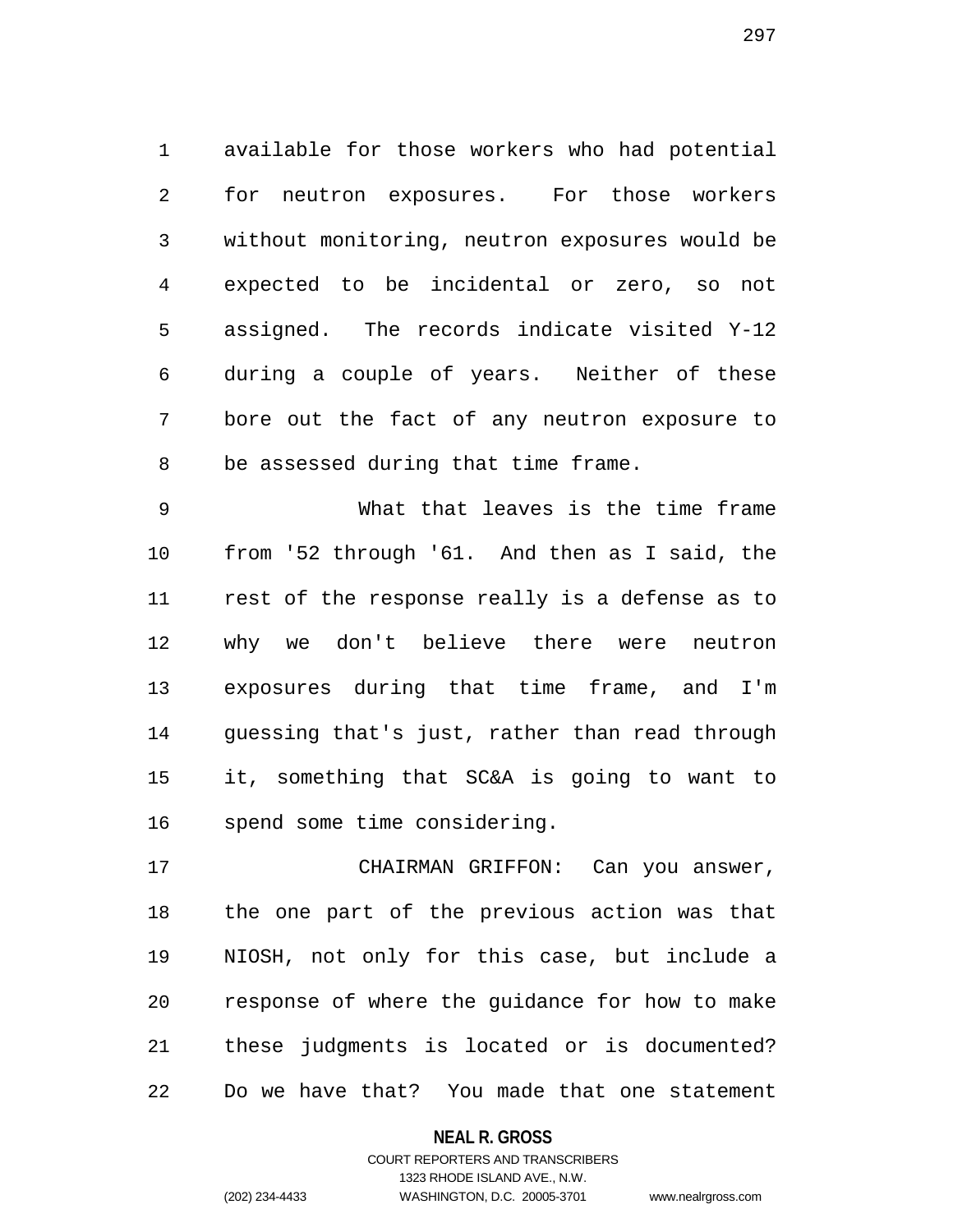from the TBD. Is there, I think that was part of what we were asking. Is there any more explanation of which building --

 MR. SIEBERT: Neutron dose is provided in ORAU TIB-23 for the assignment of incidental neutron dose, and that's -- the fourth paragraph discusses that and gives as quote from Section 6 of that OTIB considering discussing missed neutron doses.

 CHAIRMAN GRIFFON: And this OTIB was available at the time of the dose reconstruction, I assume.

MR. SIEBERT: I believe so.

14 CHAIRMAN GRIFFON: Okay.

MEMBER MUNN: What OTIB was it?

CHAIRMAN GRIFFON: Twenty-three.

17 MR. SIEBERT: Correct.

 CHAIRMAN GRIFFON: Okay. I don't think we need to spend much time on it since I think, clearly, Doug will have to look into this.

DR. ULSH: Well, I think the next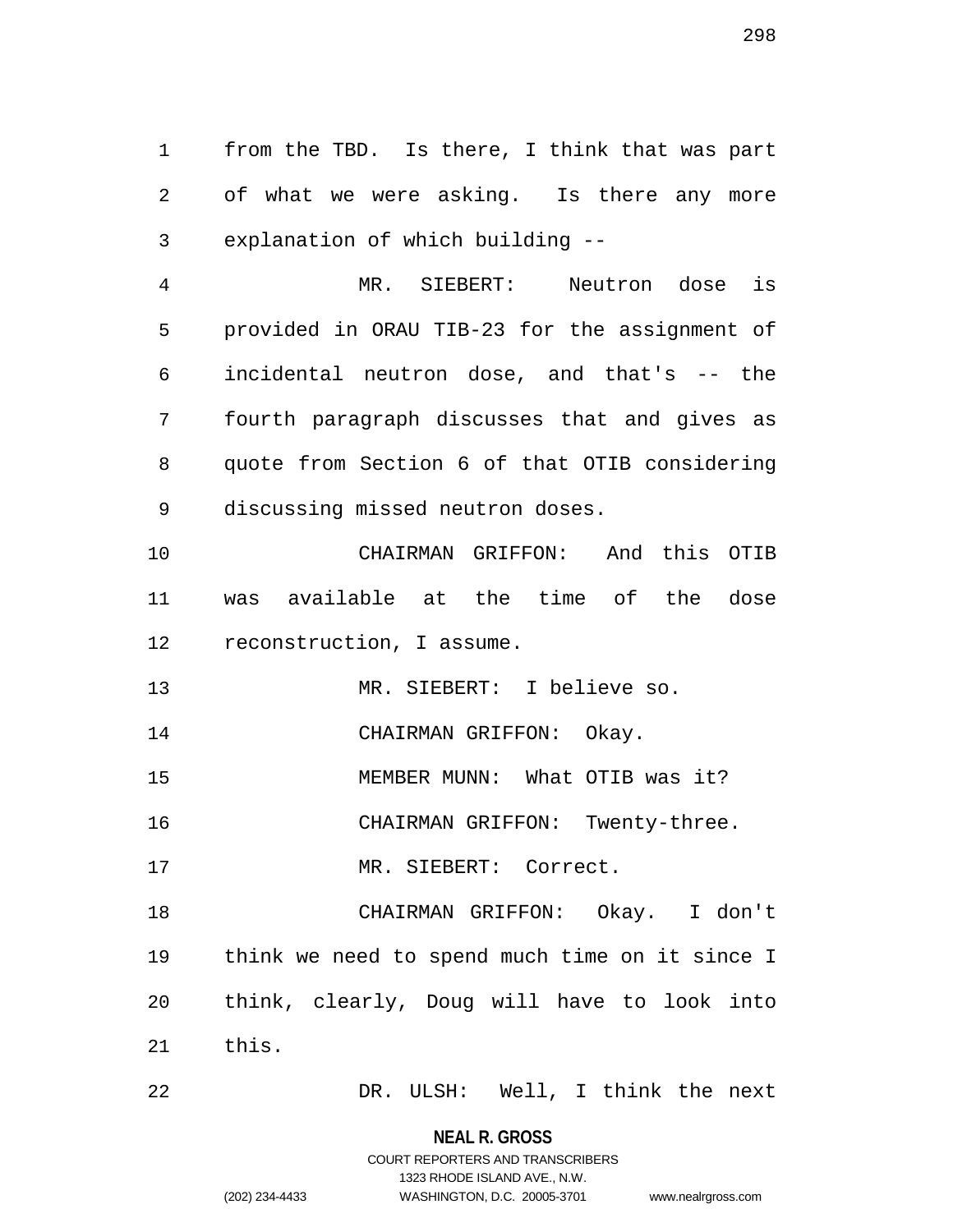one I have is 171.2, unless I've missed another one. These look pretty lengthy, as well.

 CHAIRMAN GRIFFON: These are new responses by you, right? 171.2?

 DR. ULSH: Yes, yes. 171.2, the issue summary is NIOSH failed to assign and unmonitored and missed neutron dose for 1965 through '89. Scott, can you give us a quick summary?

 MR. SIEBERT: Give me a second here. Well, the first thing, I want to note that the finding indicates that neutron assignment ended in '64 when they actually ended it in '74, just to point that out. And the claim was assessed and written as an overestimate, not a best estimate. I want to get those things out there. The DR judgment, determine the application of unmonitored and missed dose was based on overestimating assumptions. More realistic assumptions could have been, once again, based on the OTIB.

**NEAL R. GROSS**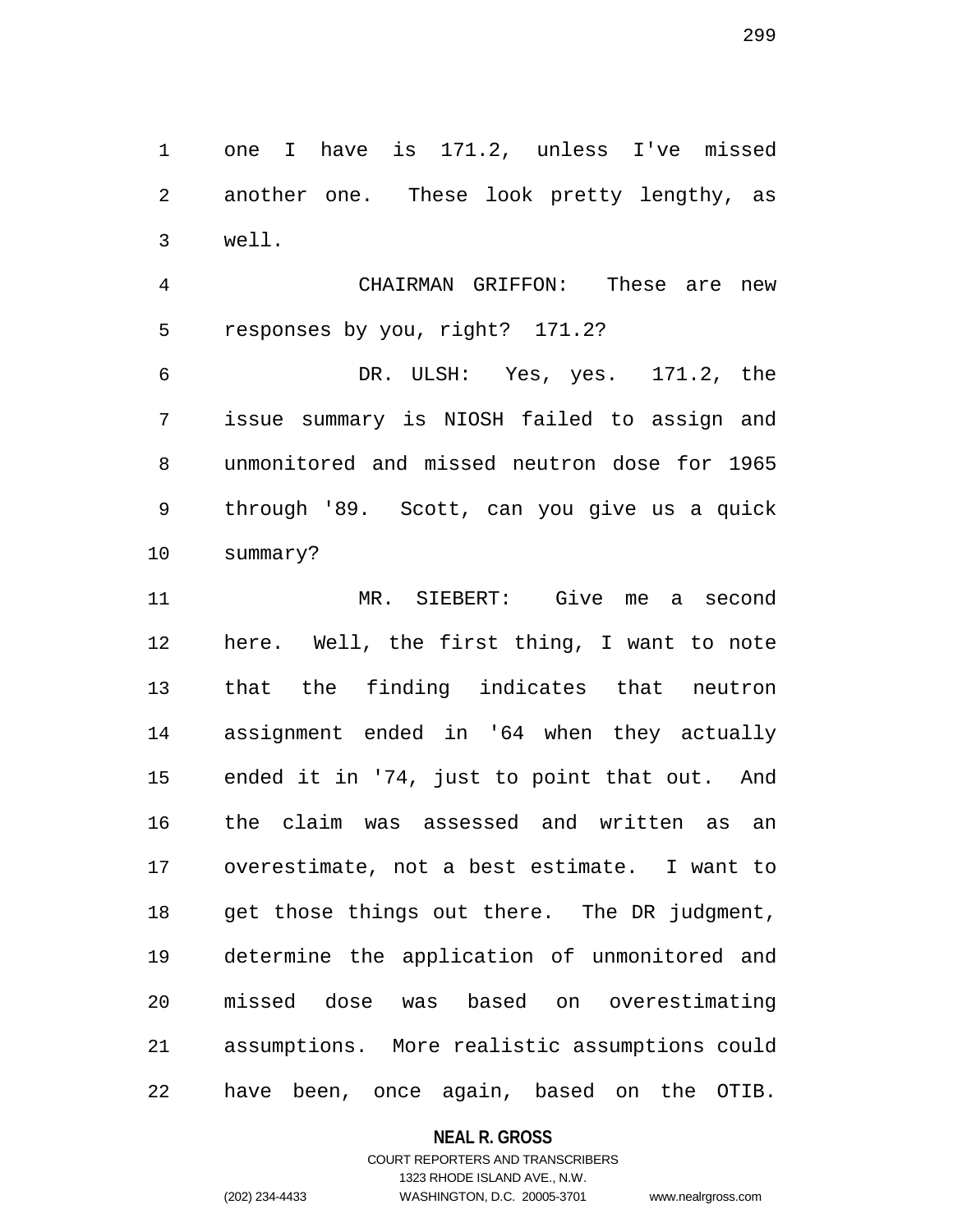This is very much like the previous one, based on the X-10 external dosimetry Technical Basis Document and OTIB-23 and the claimant interview.

 Based on the job descriptions and the fact he was not monitored for neutrons at any time during his employment, it's unlikely we would probably assign neutrons in the best estimate assumption. However, once again, as I said, this was an overestimate. Based on -- let's see what this is. There were no positive photon doses at all past '75, so the dose reconstructor determined it was entirely incidental neutron, if there were any at all, and assigned no neutron whatsoever from that point forward. And rather than get into the specifics prior to '75, he went with the assumption of, well, let's go ahead and give him neutrons because we were overestimating at that point.

 So, once again, this is a mixture. Pre-75, it's just very claimant-favorable

#### **NEAL R. GROSS**

COURT REPORTERS AND TRANSCRIBERS 1323 RHODE ISLAND AVE., N.W. (202) 234-4433 WASHINGTON, D.C. 20005-3701 www.nealrgross.com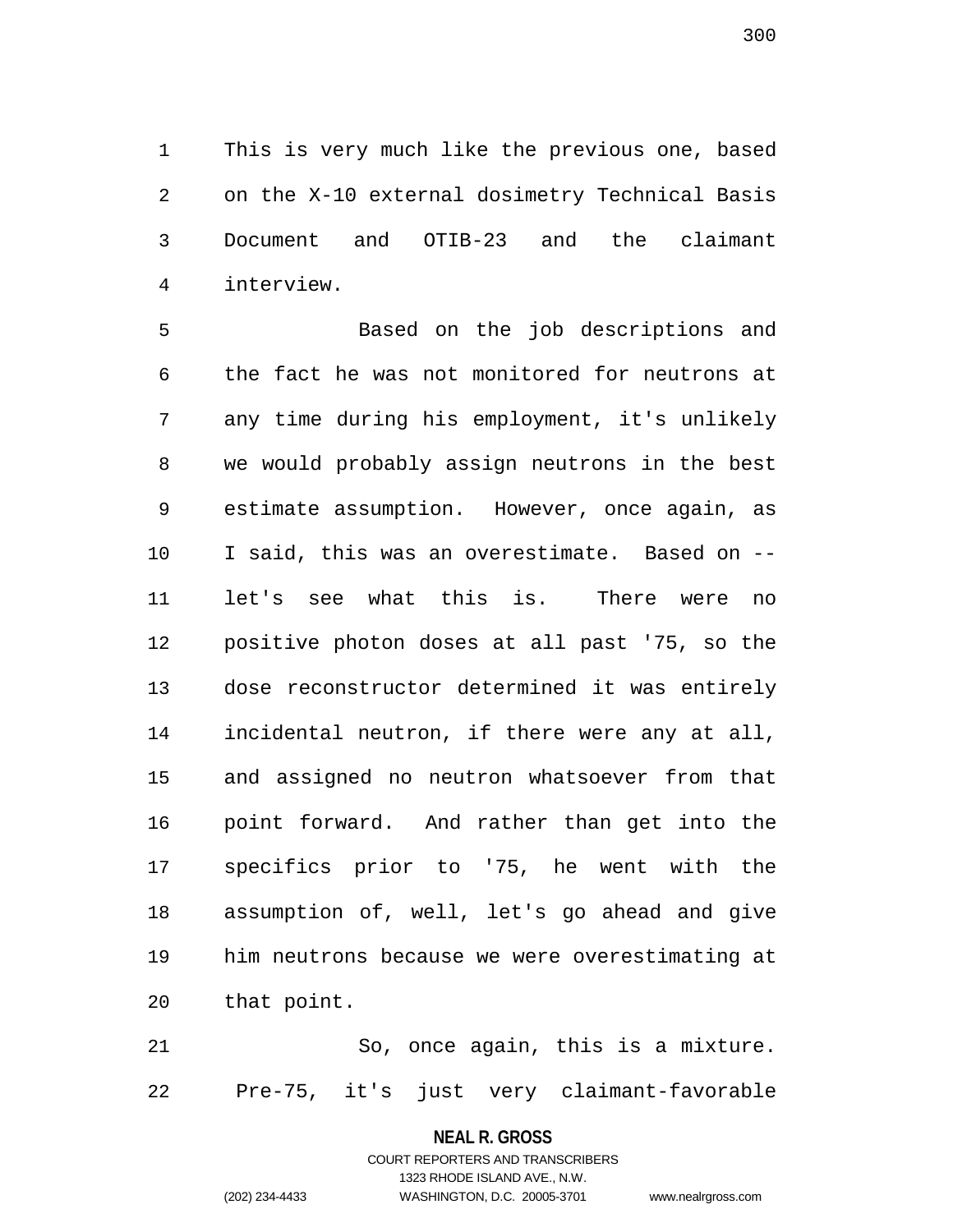overestimating assumptions because we couldn't really, didn't specifically need to get into specifics beyond that. But from '75 on, they determined not to because of job locations and the fact that there just was no photon positive dosimetry at all. So that's where we are.

8 MEMBER MUNN: So were those responses sent separately from all the others? DR. ULSH: I would direct you to the DR Subcommittee folder on the O: drive because that's where I placed everything. 13 MEMBER MUNN: Okay, okay. DR. ULSH: But they're spread out, kind of depending on the length. 16 MEMBER MUNN: Okay. CHAIRMAN GRIFFON: I think pretty clearly that you're going to have to look at this one, right? MR. FARVER: Which one was that? CHAIRMAN GRIFFON: 171.2. MEMBER MUNN: 171.2 and 171.3.

> COURT REPORTERS AND TRANSCRIBERS 1323 RHODE ISLAND AVE., N.W. (202) 234-4433 WASHINGTON, D.C. 20005-3701 www.nealrgross.com

**NEAL R. GROSS**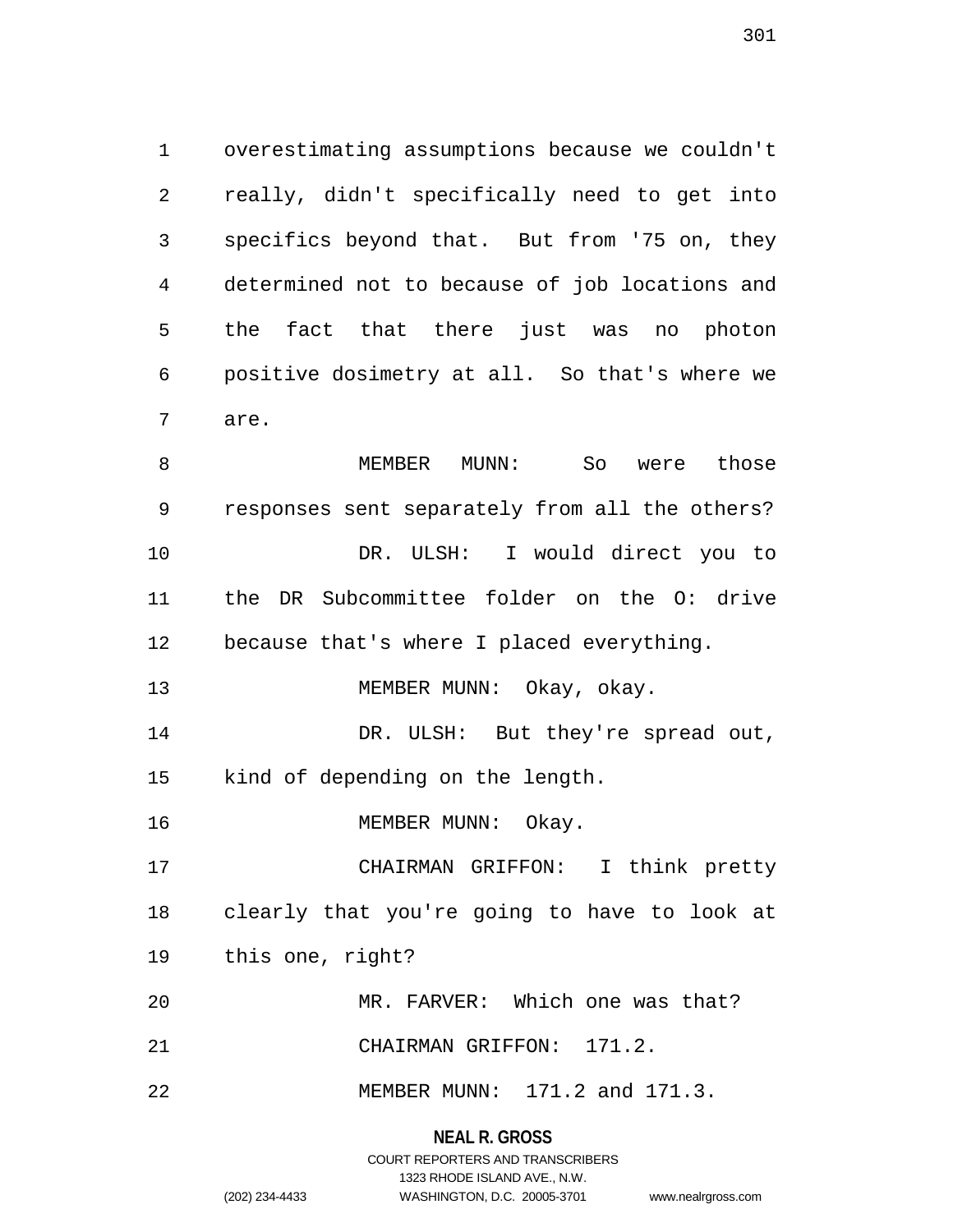MR. FARVER: Did you say the responses are on the O: drive, right? DR. ULSH: Yes. MR. FARVER: Okay. I'll find them. DR. ULSH: And we've actually got responses for 171.2 through .6 in the same document. CHAIRMAN GRIFFON: Yes, SC&A will review. 11 DR. ULSH: Can we move on? CHAIRMAN GRIFFON: Yes. DR. ULSH: Alright. 171.3 is the next one. Occupational medical x-ray dose not assigned for the pancreas for 1984 through '89. This is a fairly short one. Our response here is that, the 1984 through '89 medical x-ray dose for the pancreas were inadvertently left out of the IREP input. This was probably due to a copying and pasting the internal dose into the IREP sheet, not realizing that the '84 to '89 x-ray doses were

#### **NEAL R. GROSS**

```
302
```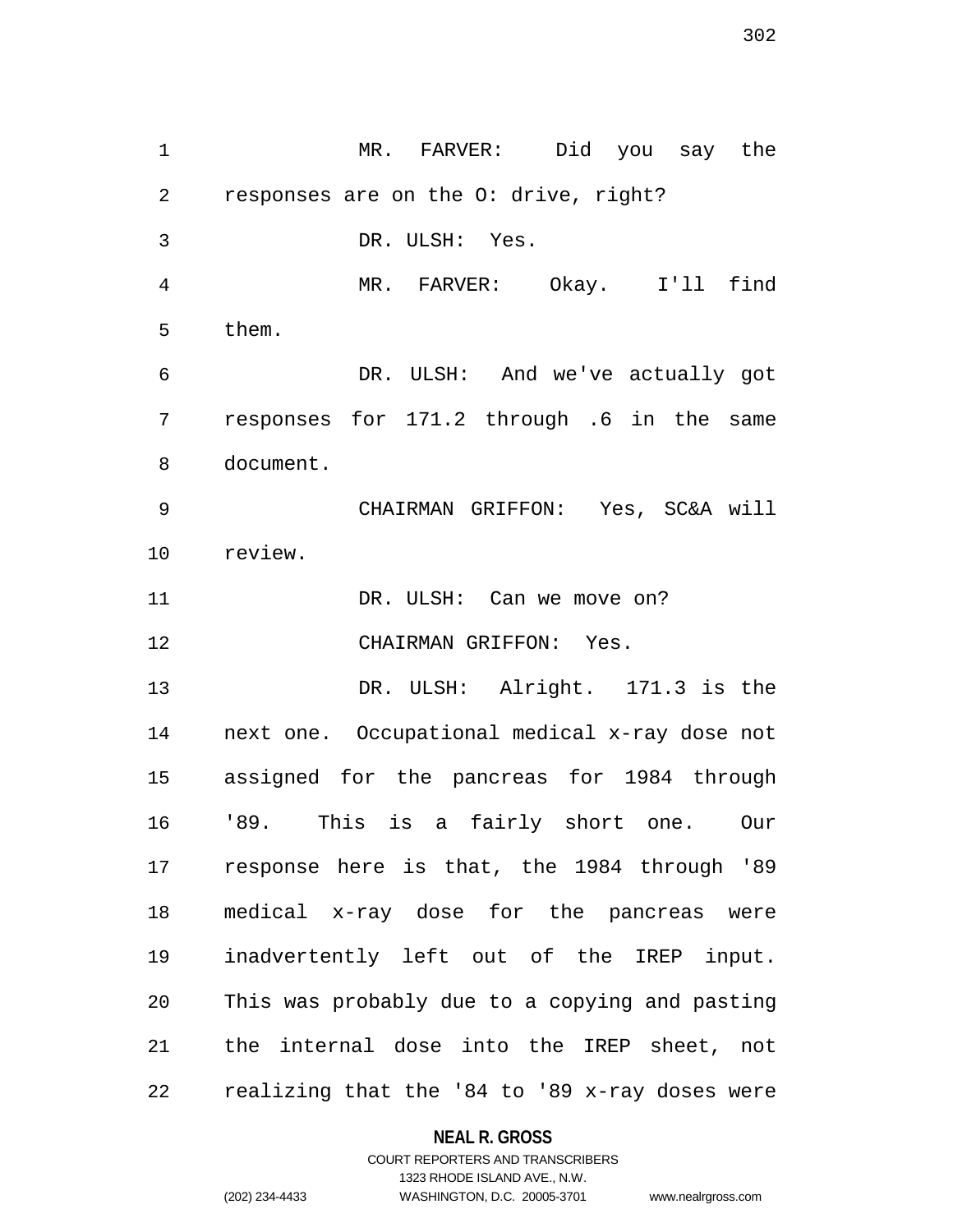overwritten. The X-10 workbook used to calculate the doses had the 1984 to '89 doses included, and this should have been identified during the peer review. A new IREP sheet was created with the x-ray doses applied through '89, and the PoC for the pancreas increased from 7.84 percent to 8.13 percent. The combined PoC including all three cancers increased from 46.69 percent to 46.86 percent, so the claim determination would not have changed. The latest revision to the dose reconstruction in 2010 rectified this problem, and the annual x-ray doses to pancreas were applied.

 CHAIRMAN GRIFFON: And I have a Kathy Behling question, which is when you recalculate it, since this is pretty close, did you account for the rest of these findings in 171?

 DR. ULSH: Do you know the details of the latest revision in 2010, Scott?

MR. SIEBERT: I know it corrected

**NEAL R. GROSS** COURT REPORTERS AND TRANSCRIBERS

1323 RHODE ISLAND AVE., N.W.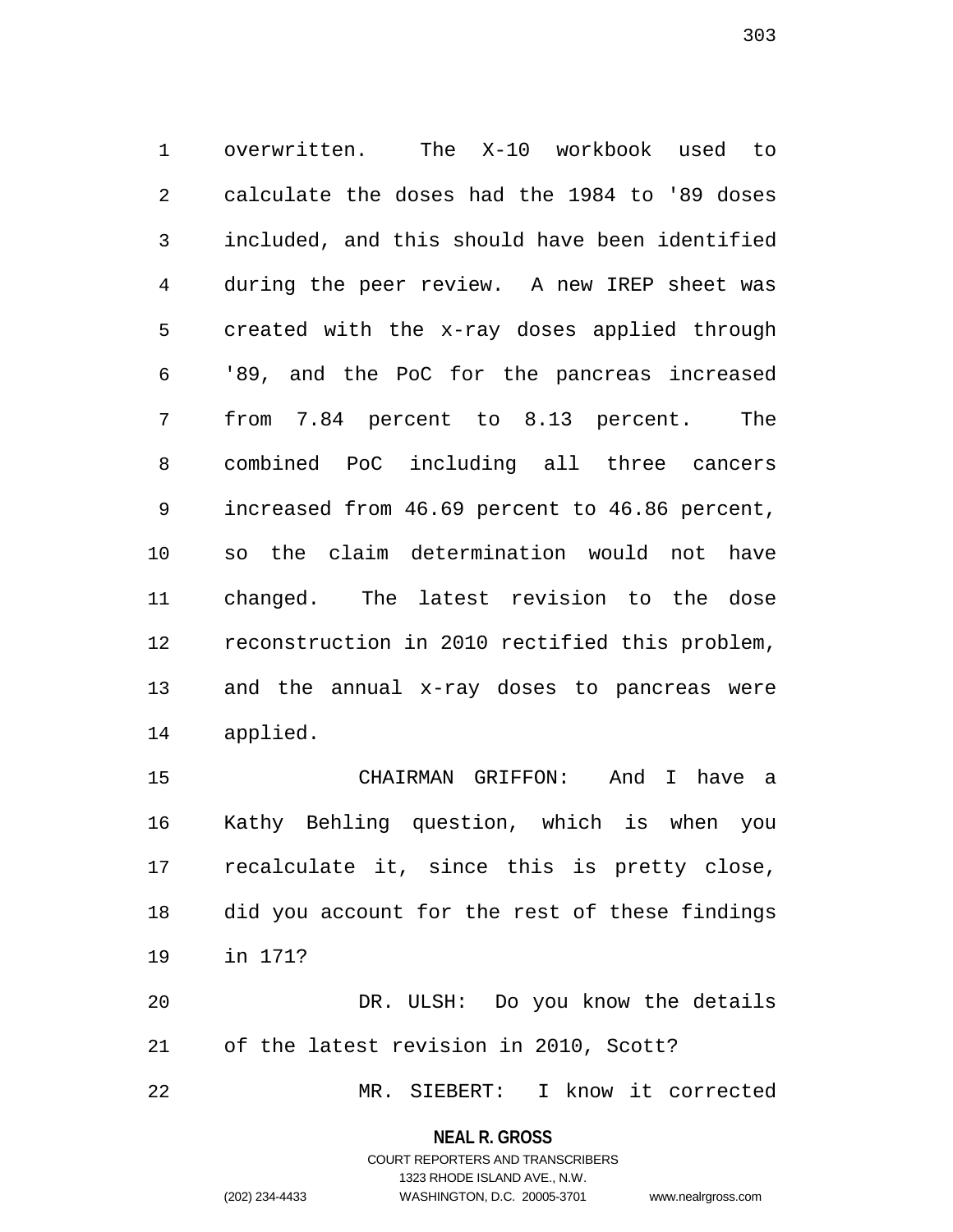the pancreas x-ray issue. For time savings, I believe the neutrons were assessed identically to the previous version, so they would have been overestimated.

 CHAIRMAN GRIFFON: Or at least half of them are overestimated or something like that, right? Prior to '75, yes.

 MR. SIEBERT: I believe it was done pretty much the same way. And then for the rest of the findings, I can't speak to that off the top of my head.

 CHAIRMAN GRIFFON: Just something for us to keep in mind as we go through this whole case, I think.

 MEMBER RICHARDSON: Can I -- as an observation, like what we're doing is, I guess, this is right now a one percent sample of the cases, and today we've heard two or three examples of cut and paste errors as one source of the generation of errors that go through to kind of processing the claims. I'm not quite sure, this is the first time I've

#### **NEAL R. GROSS**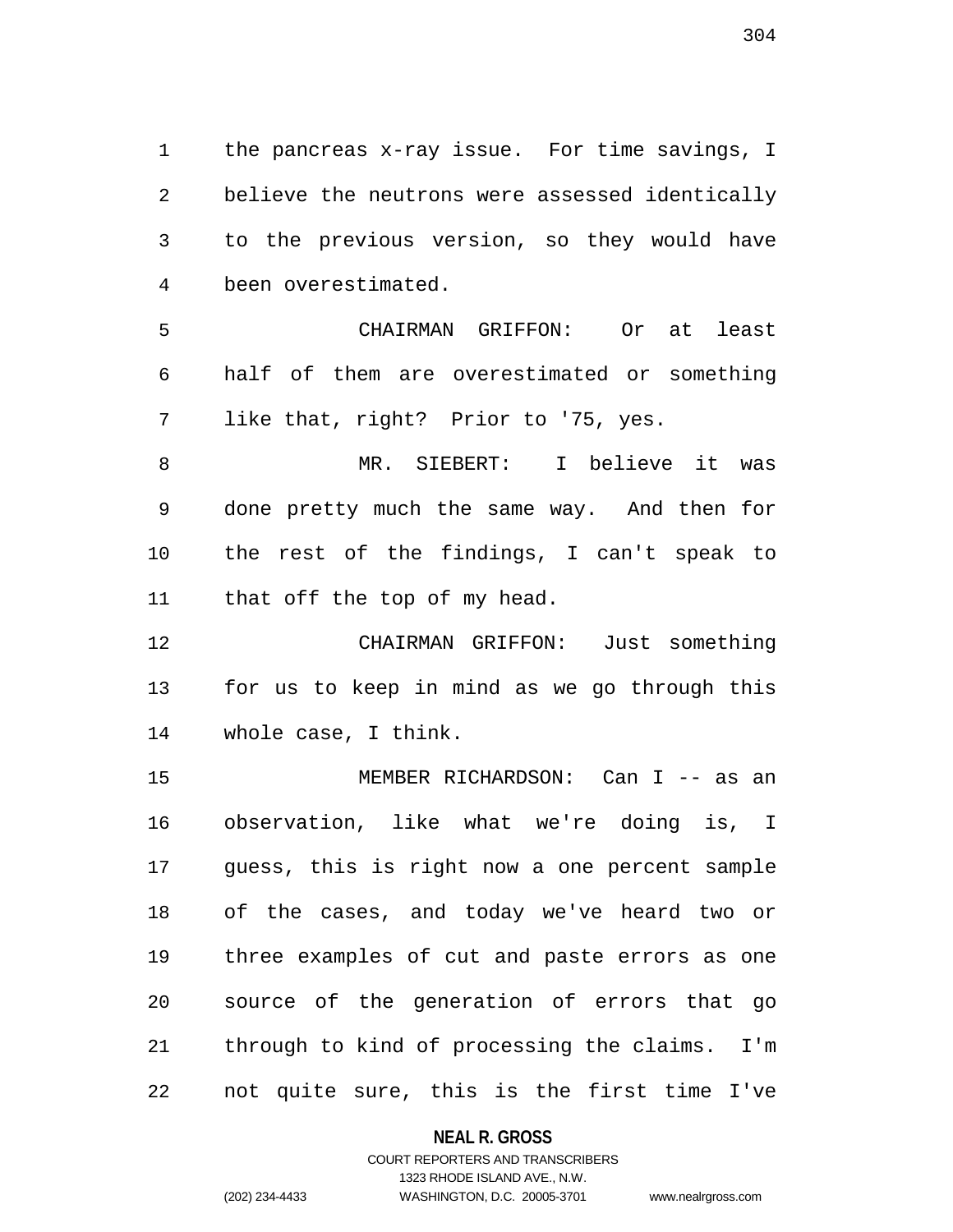been to this Work Group, but if we would multiply this by -- we've only reviewed 20 or 30 cases, it suggests that cut and paste is one mechanism which should be an easily resolvable mechanism for dealing with data entry problems. And I wonder if there's not kind of an engineering fix to that source of error. I mean, I know when I work with data I hate doing cut and pasting because I always make that mistake, and I wonder if there's not a way of exporting the spreadsheet and importing it into IREP.

 MR. SIEBERT: This is Scott. Again, I want to point out that these claims that we're discussing were done anywhere between 2003 and 2006. And you are correct. We have made many automation and exporting changes to the tools to avoid these types of situations in the last five years.

 CHAIRMAN GRIFFON: I think that would be good for us to understand a little better. Maybe, you know --

#### **NEAL R. GROSS**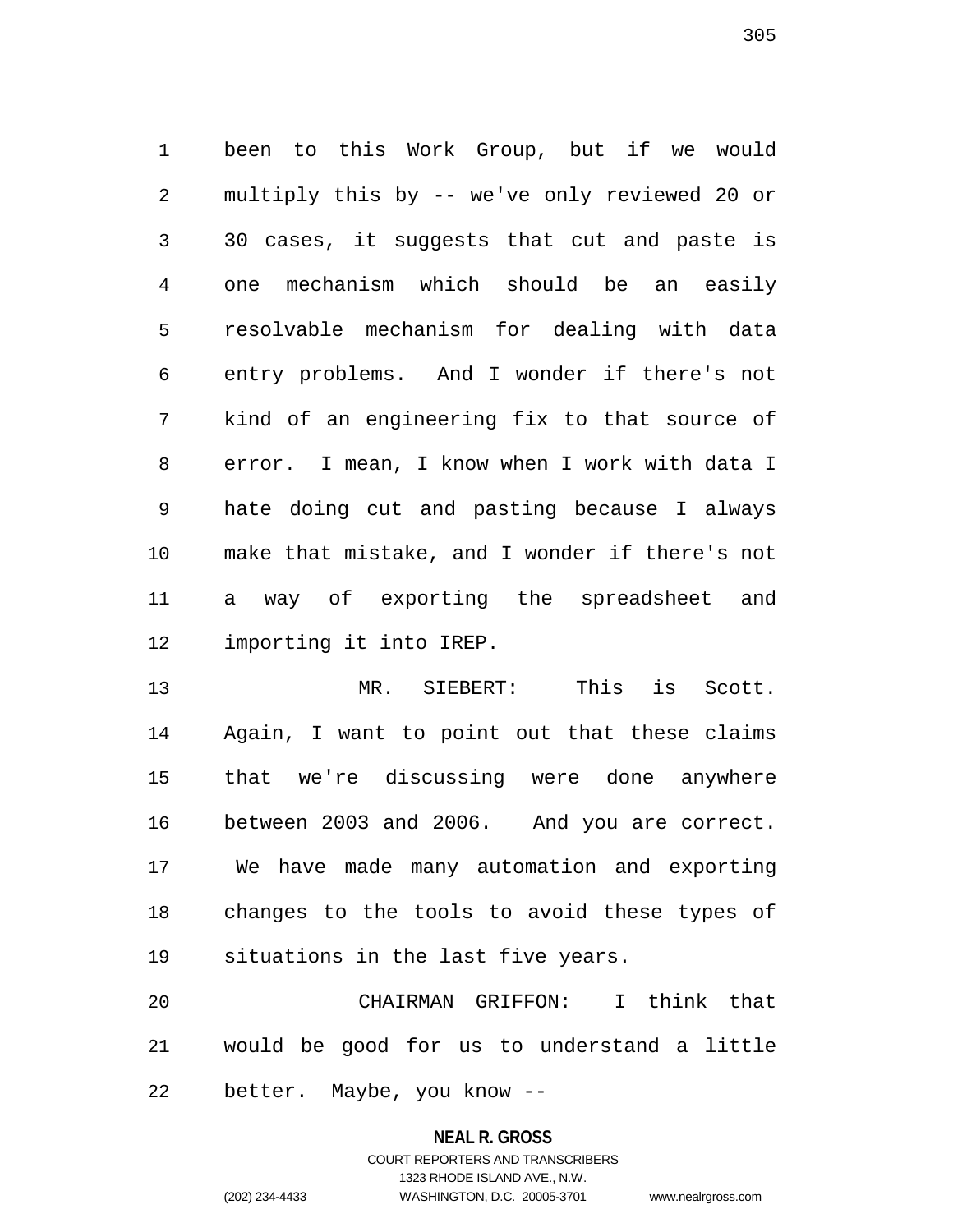DR. ULSH: You know, I wonder if this should be a topic that comes up at QA. CHAIRMAN GRIFFON: That's what I was just going to say because I think, you know, along with documenting the trends and findings, we'd like to document changes that have occurred over the program history. DR. MAURO: That's a good question. The current QA report, does it look at these kinds of questions? That is, I guess  $13 - -$  MEMBER RICHARDSON: The ten-year report, you mean? DR. MAURO: No, the work that you've been working on. CHAIRMAN GRIFFON: Yes, the 100 cases. DR. MAURO: The first 100 cases, whether or not they could be binned that way

MEMBER RICHARDSON: So does that

not occur anymore?

to see what the number in the first decade,

**NEAL R. GROSS** COURT REPORTERS AND TRANSCRIBERS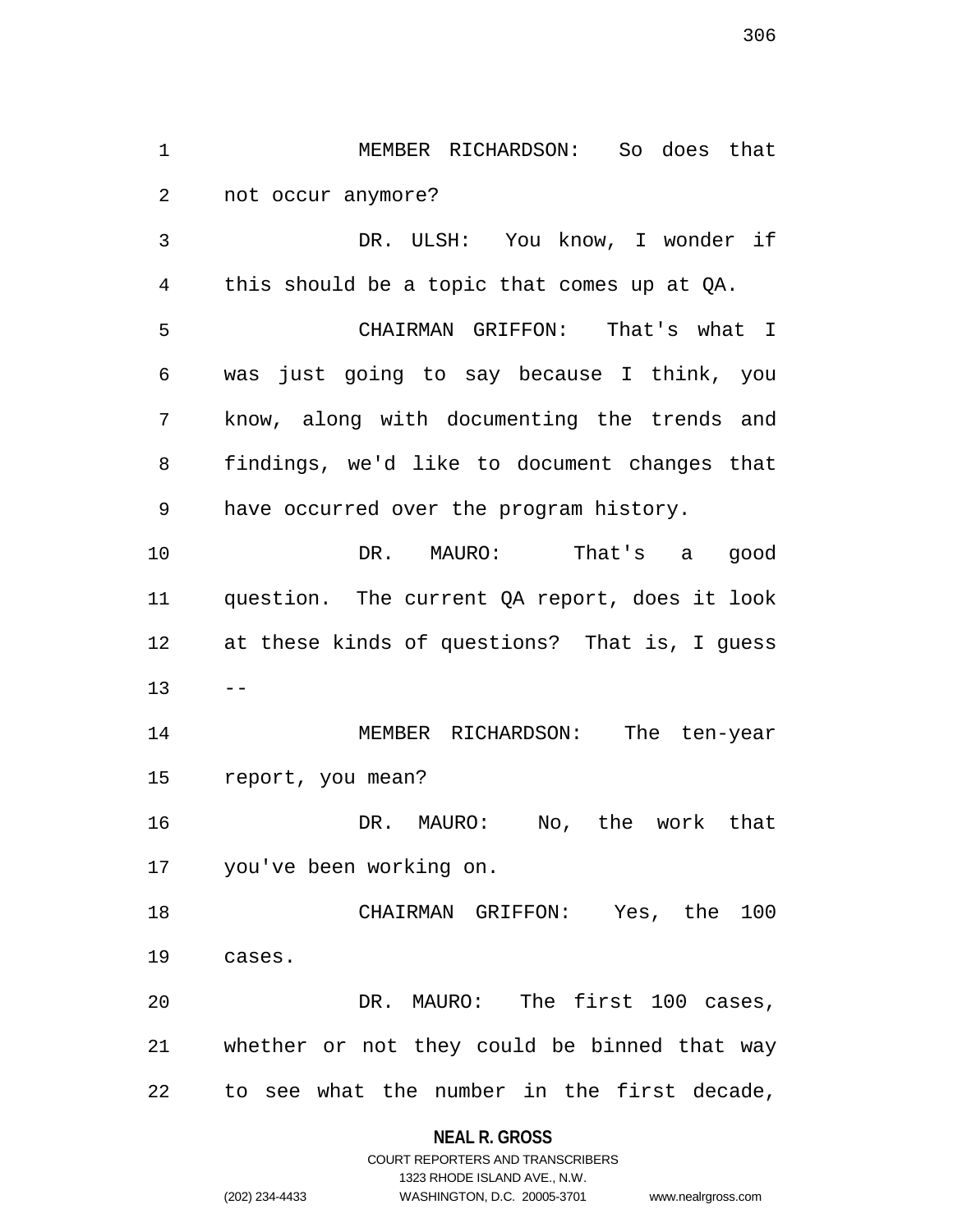second decade of, you know, that kind of thing.

 CHAIRMAN GRIFFON: I don't think we have that kind of granularity right now. We probably could get it. I mean, a lot of those first 100 you remember were all from the early years, obviously.

8 DR. MAURO: Well, it would be, you know, cases that was done from 2001 to 2003 because I don't know how far off we are on that one.

CHAIRMAN GRIFFON: Right.

 DR. ULSH: I've made a note that we'll include that.

 CHAIRMAN GRIFFON: Okay. That's good.

17 MR. FARVER: Scott, on that case, you said they cut and pasted, overlapping the medical dose on the pancreas, correct?

MR. SIEBERT: Yes.

MR. FARVER: Okay. What doses did

they cut and paste?

# **NEAL R. GROSS** COURT REPORTERS AND TRANSCRIBERS 1323 RHODE ISLAND AVE., N.W.

(202) 234-4433 WASHINGTON, D.C. 20005-3701 www.nealrgross.com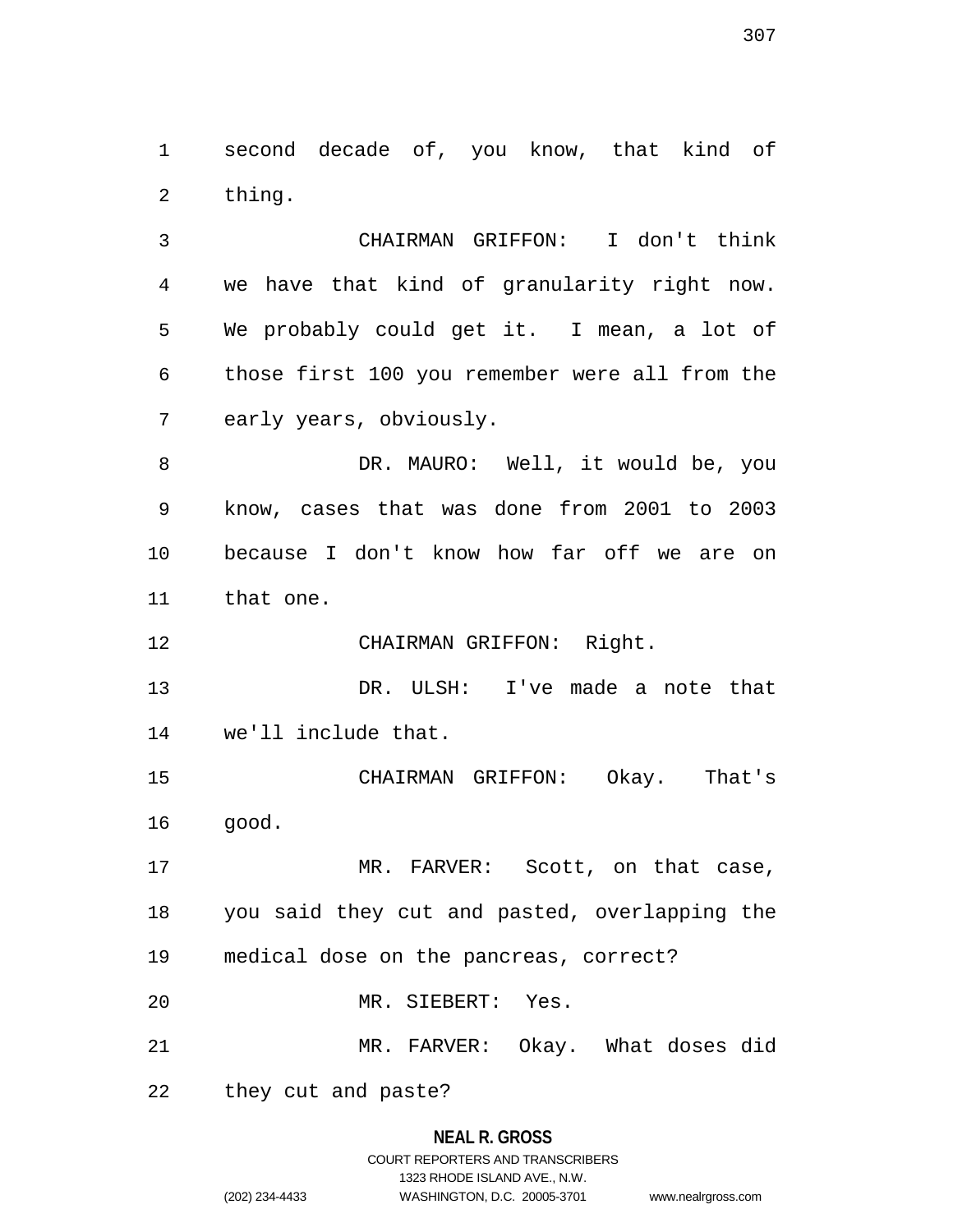MR. SIEBERT: If I remember correctly, it appeared that the internal doses that were pasted into it went over the pancreas x-ray doses. MR. FARVER: Okay. MR. SIEBERT: Yes, that's in the response for 171.3. 8 MR. FARVER: Okay. Just curious, why did they paste in the -- well, I guess they pasted in the internal doses because 11 they're coming from someplace else. MR. SIEBERT: Yes. Remember, external doses and internal doses have to be done in separate tools. There's not this one single tool that you can deal with those things, so you have to combine them at some point. And, actually, that's one thing that's being worked on in the present tools is a better way to do that. MR. FARVER: Okay. DR. MAURO: It would seem to me when you're assembling your IREP input from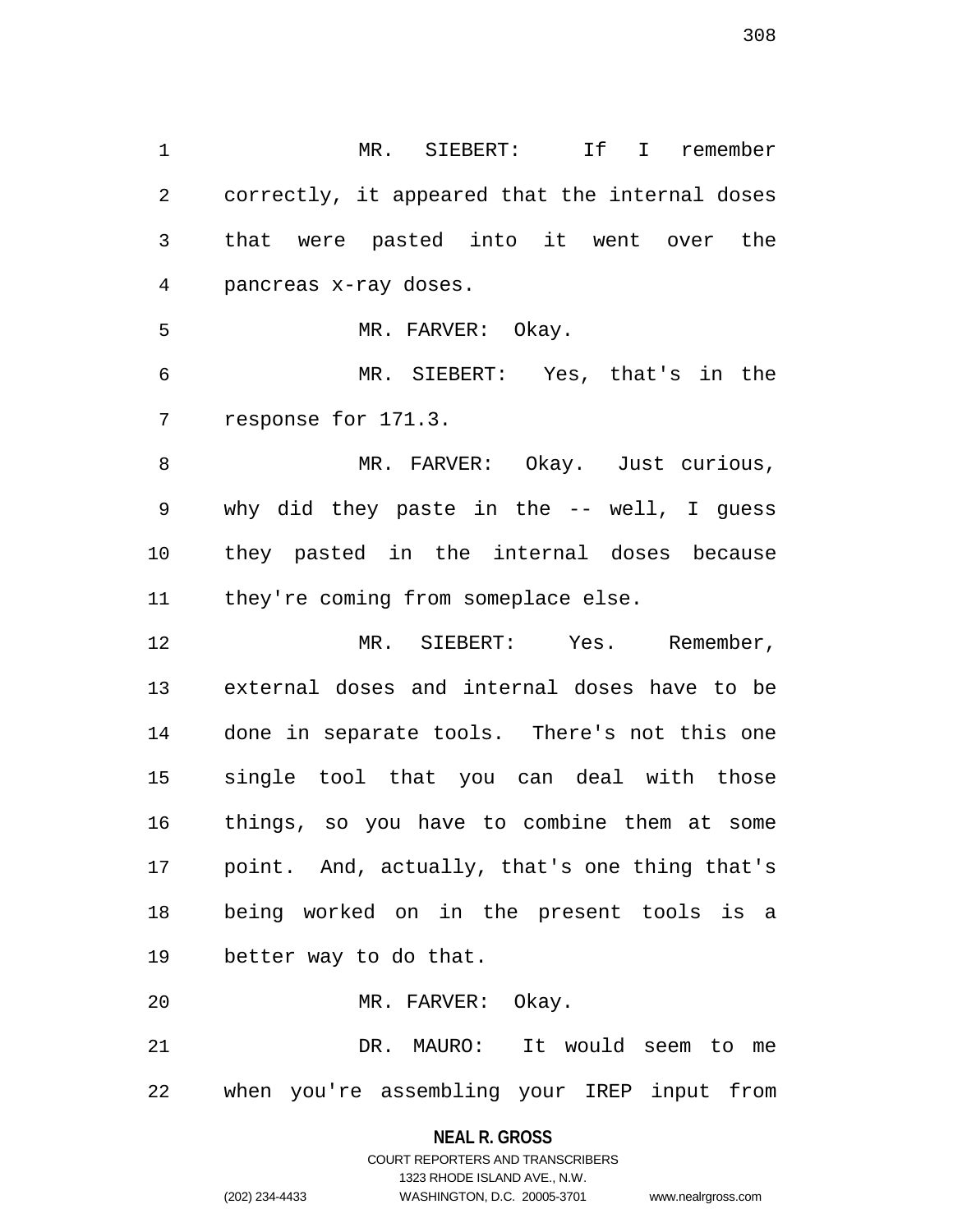all your reconstructed doses, and let's say you have to do it by piece, let's say, you know, whatever it is, external, internal, neutron, and you're layering in, you know, line numbers 1 through 27 and 28 through 50, whatever, if that's how it's done, I don't know how it's done, but it seems to me if you crash in, in other words if there's an overlap, I could see software being written. When you're layering in the different lines for your IREP input, if you leave a blank or you overlap, it's almost like one of these little software things that will alert you that there was this error made. It seems to be like a pretty easy fix by building that into the process of assembling your IREP input. Am I looking at this in a naive way, or is that something that could be a way to fix this?

 MEMBER RICHARDSON: I think maybe when we, if we get the kind of QA thing. I'd be curious what the resolution has been or is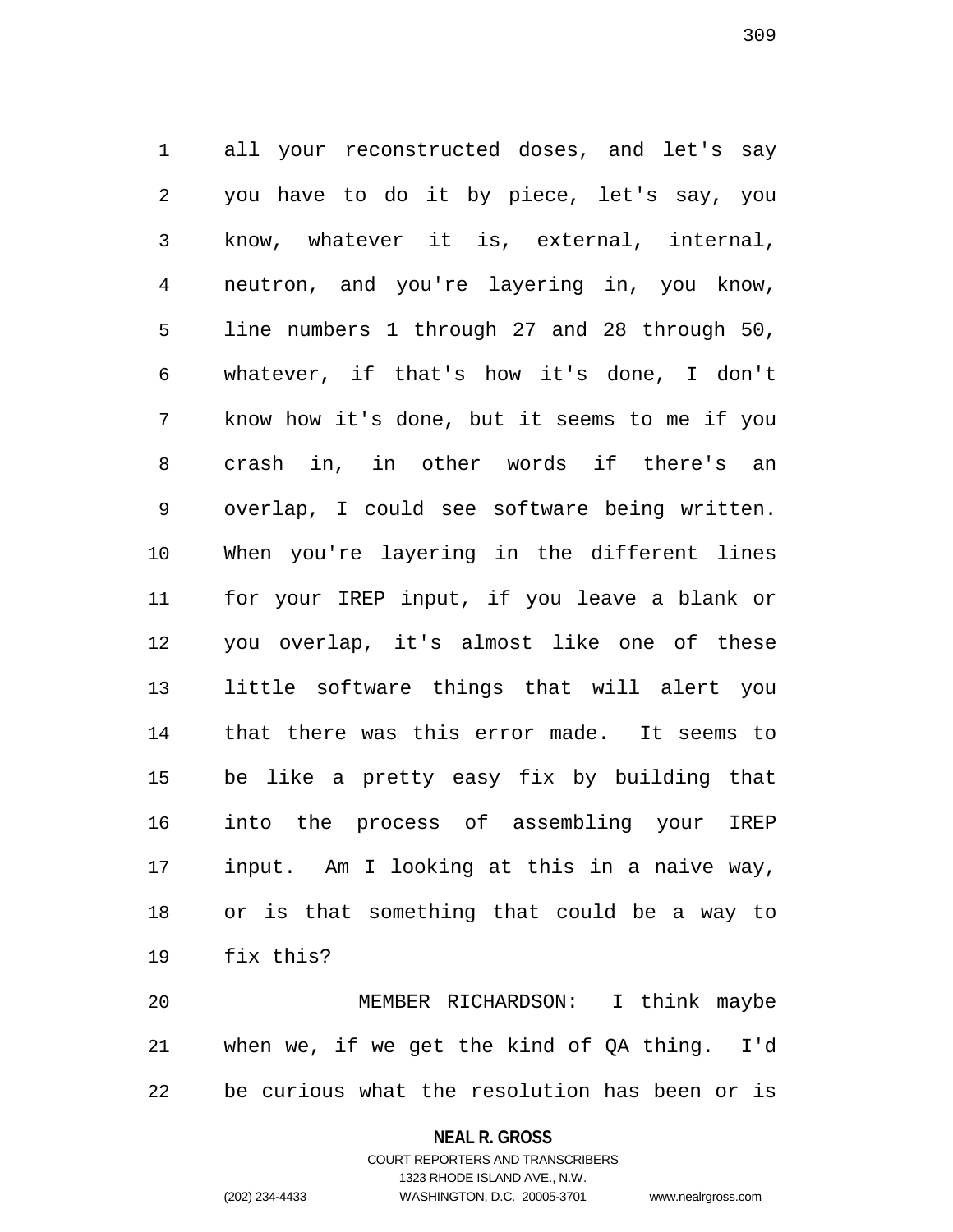$1 - -$  DR. MAURO: Sort of like when you're working in Word and you make a mistake, it reminds you you've done something, you know, a syntax error or a spelling error. MR. FARVER: I was just trying to think. The only way you're going to catch that through peer review is if you happen to look at the dates of the medical doses and realize that you've left out five years because even some of your doses you're not going to know what the correct doses are if you believe the IREP table doses are correct. 14 CHAIRMAN GRIFFON: Okay. 15 DR. ULSH: The status on 171.3 is SC&A review? Is that -- CHAIRMAN GRIFFON: The status is SC&A review. No, the status is -- MR. FARVER: Well, I'm going to review all those, the 171.2 to 6. CHAIRMAN GRIFFON: Yes. But I thought for this the status was -- the only

**NEAL R. GROSS**

|                | COURT REPORTERS AND TRANSCRIBERS |                    |
|----------------|----------------------------------|--------------------|
|                | 1323 RHODE ISLAND AVE N.W.       |                    |
| (202) 234-4433 | WASHINGTON, D.C. 20005-3701      | www.nealrgross.com |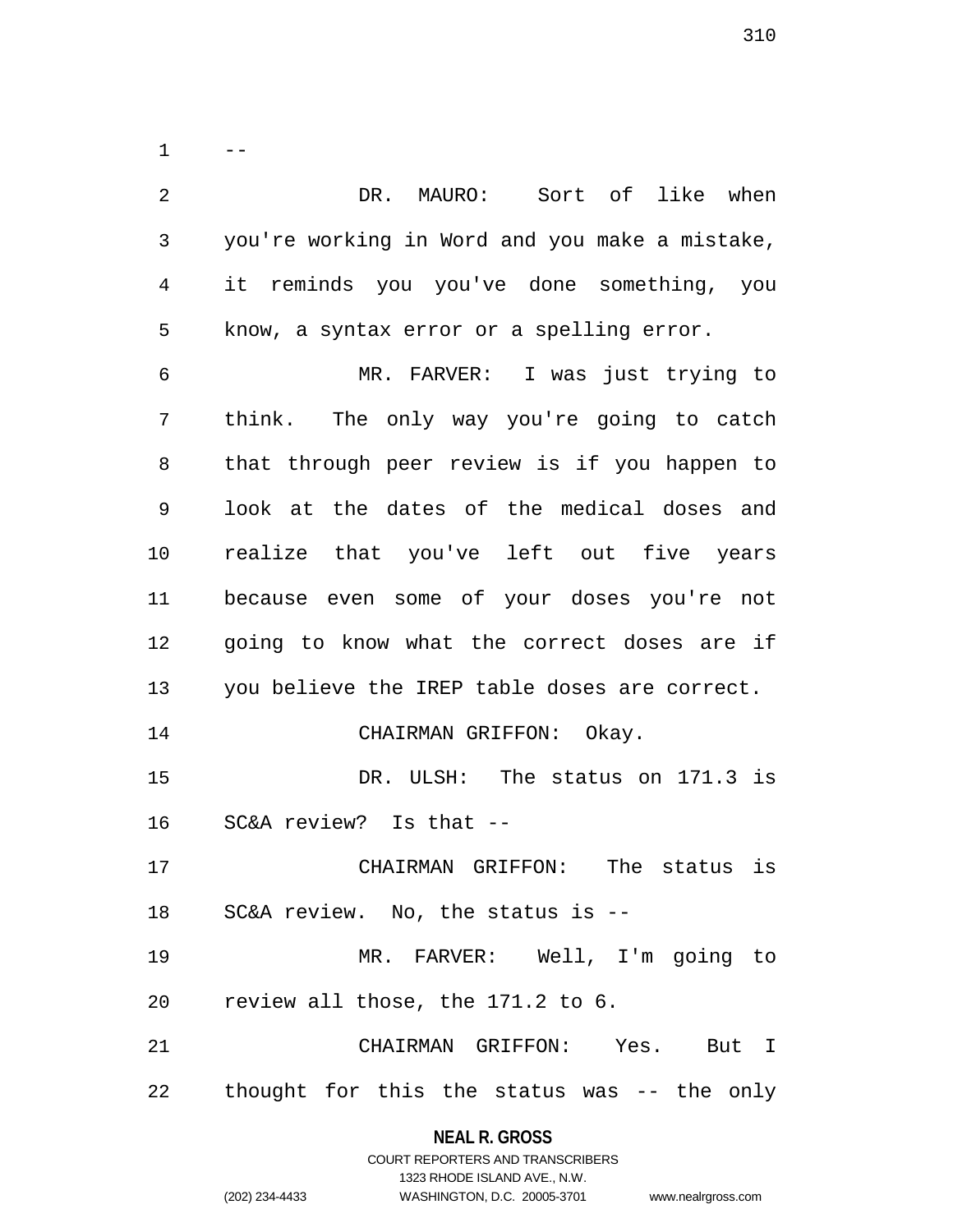tickler I'd put in there was that NIOSH will determine if all modifications from the case findings affect the outcome of the PoC. DR. ULSH: I do have that for all of 171. CHAIRMAN GRIFFON: Yes, yes, right. 8 MR. FARVER: Okay. CHAIRMAN GRIFFON: So I think this finding in particular is kind of closed, right? Or you want to look at them all and -- MR. FARVER: I'm going to check them, but, I mean, I'm not sure what I'll -- CHAIRMAN GRIFFON: I've got it yellow more for the overall question of did it affect, you know. DR. ULSH: Alright. So we'll move on to 171.4? MR. SIEBERT: This is Scott. Can I point one thing out? We can't actually do that comparison to see if the rework addressed all the situations until we determine what the

> **NEAL R. GROSS** COURT REPORTERS AND TRANSCRIBERS

> > 1323 RHODE ISLAND AVE., N.W.

(202) 234-4433 WASHINGTON, D.C. 20005-3701 www.nealrgross.com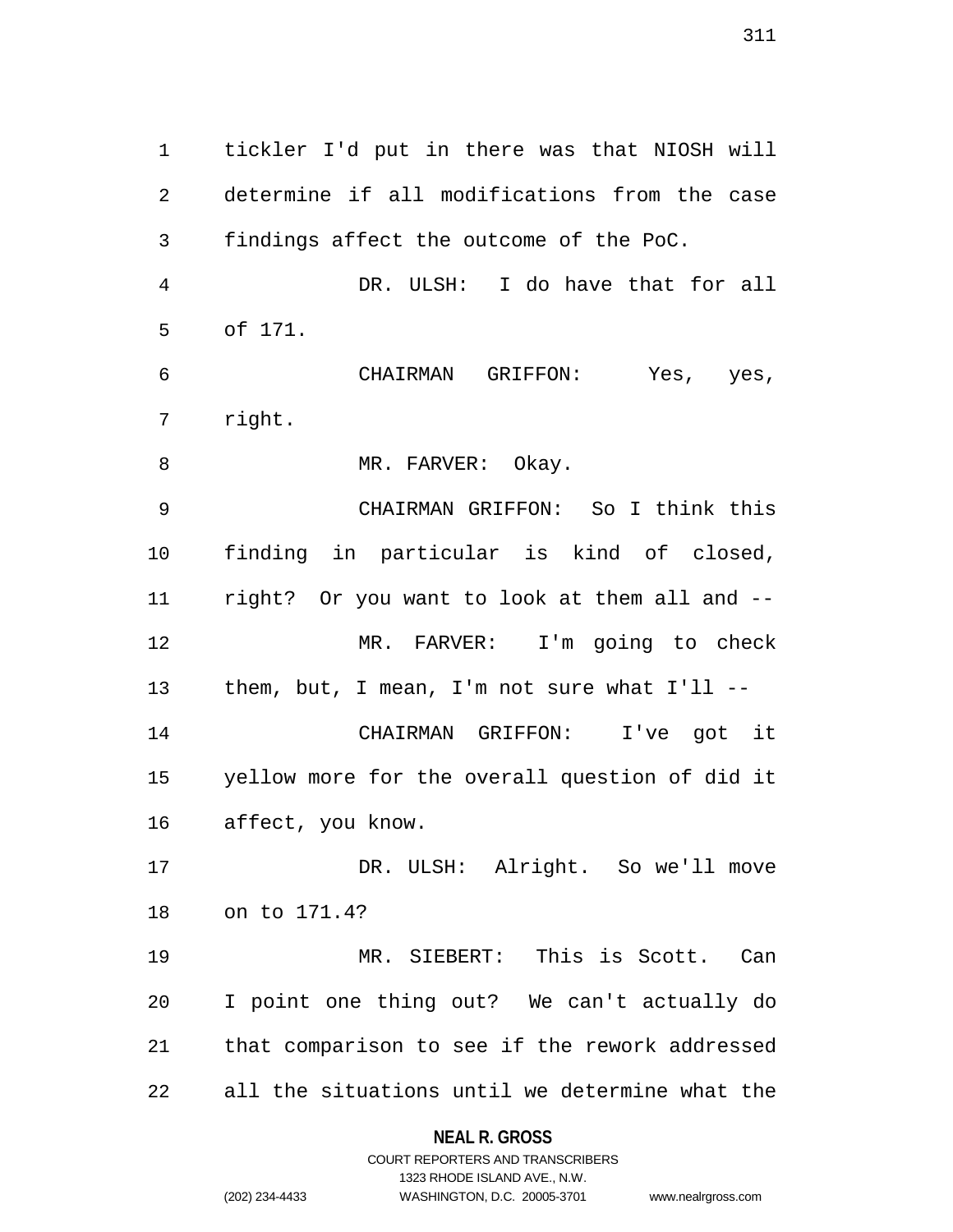appropriate path forward is, which I know we haven't done on at least .2.

 CHAIRMAN GRIFFON: That's why I said it's kind of on hold because we've got to resolve that neutron one before we -- yes, I agree.

 MR. SIEBERT: Thanks. I just want to make sure of that. Thank you.

 DR. ULSH: He's already thinking about the action items coming out of this.

CHAIRMAN GRIFFON: Yes.

 DR. ULSH: Okay. 171.4. Let me read you the finding. NIOSH failed to correctly assign coworker doses for unmonitored years. Basically, our response comes down to OTIB-34, the procedure that was used to allow us some flexibility in terms of determining whether or not we're going to apply coworker intakes, and the meat of our response is that, based on this employee's job description, it's unlikely that the employee had more than a low potential for exposure to

#### **NEAL R. GROSS**

### COURT REPORTERS AND TRANSCRIBERS 1323 RHODE ISLAND AVE., N.W. (202) 234-4433 WASHINGTON, D.C. 20005-3701 www.nealrgross.com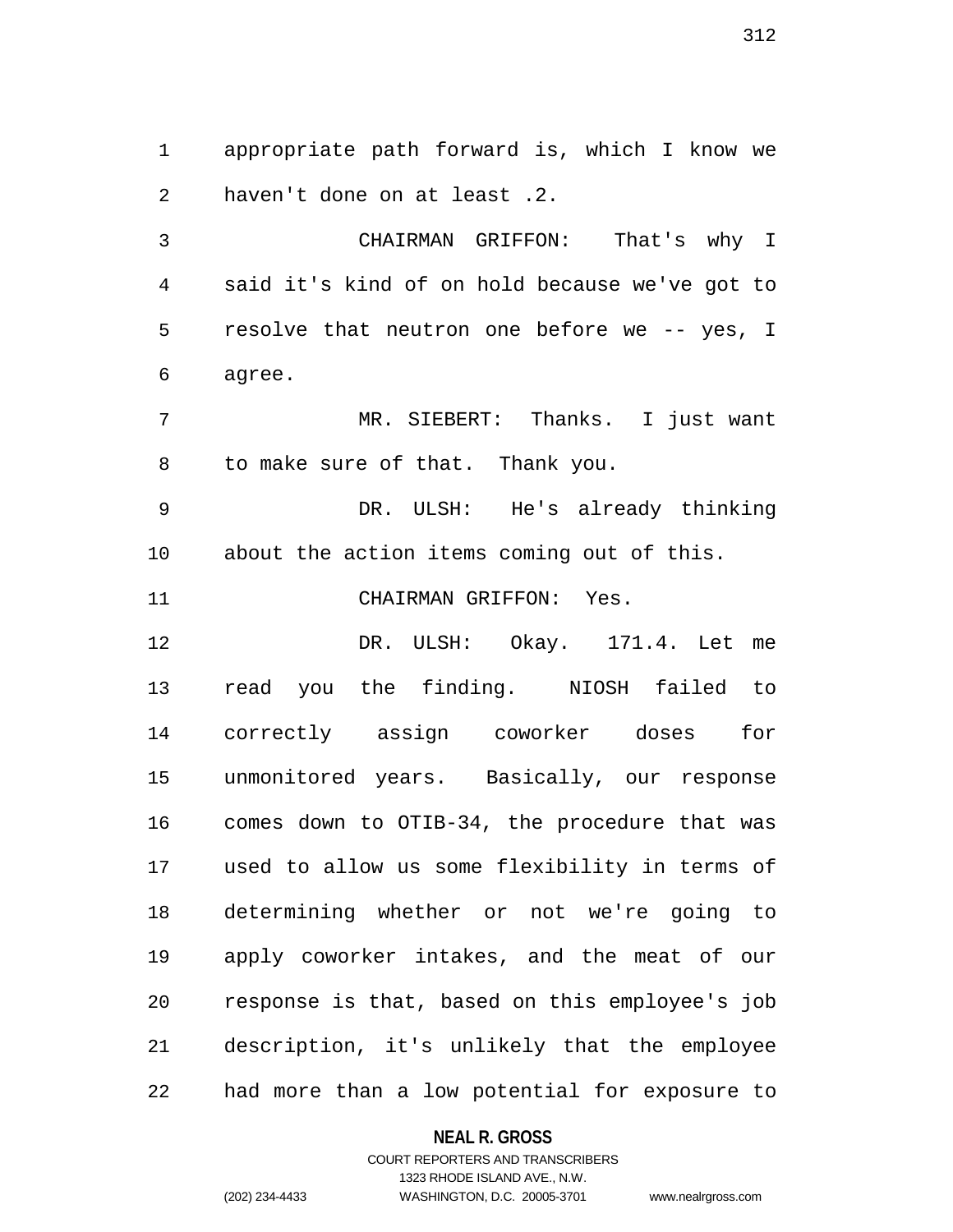airborne radionuclides in the workplace. The DR made a decision to apply internal dose based on the employee's exposure potential, not a gross overestimate of intake for the entire employment period. It would be unlikely that this employee would be considered a radiation worker by site standards. A draftsman, senior engineer, and design technologist would only have brief periods of exposure potential, which is indicated in the employee's bioassay records and external dosimetry records. So, basically, for this claim, the DR used a combination of bioassay results, coworker intakes, and environmental intakes to provide a more realistic internal dose estimate than a gross overestimate.

 CHAIRMAN GRIFFON: I think this is going to go into the category of you need to review.

MR. FARVER: Yes.

DR. ULSH: 171.5 is fairly long.

# **NEAL R. GROSS**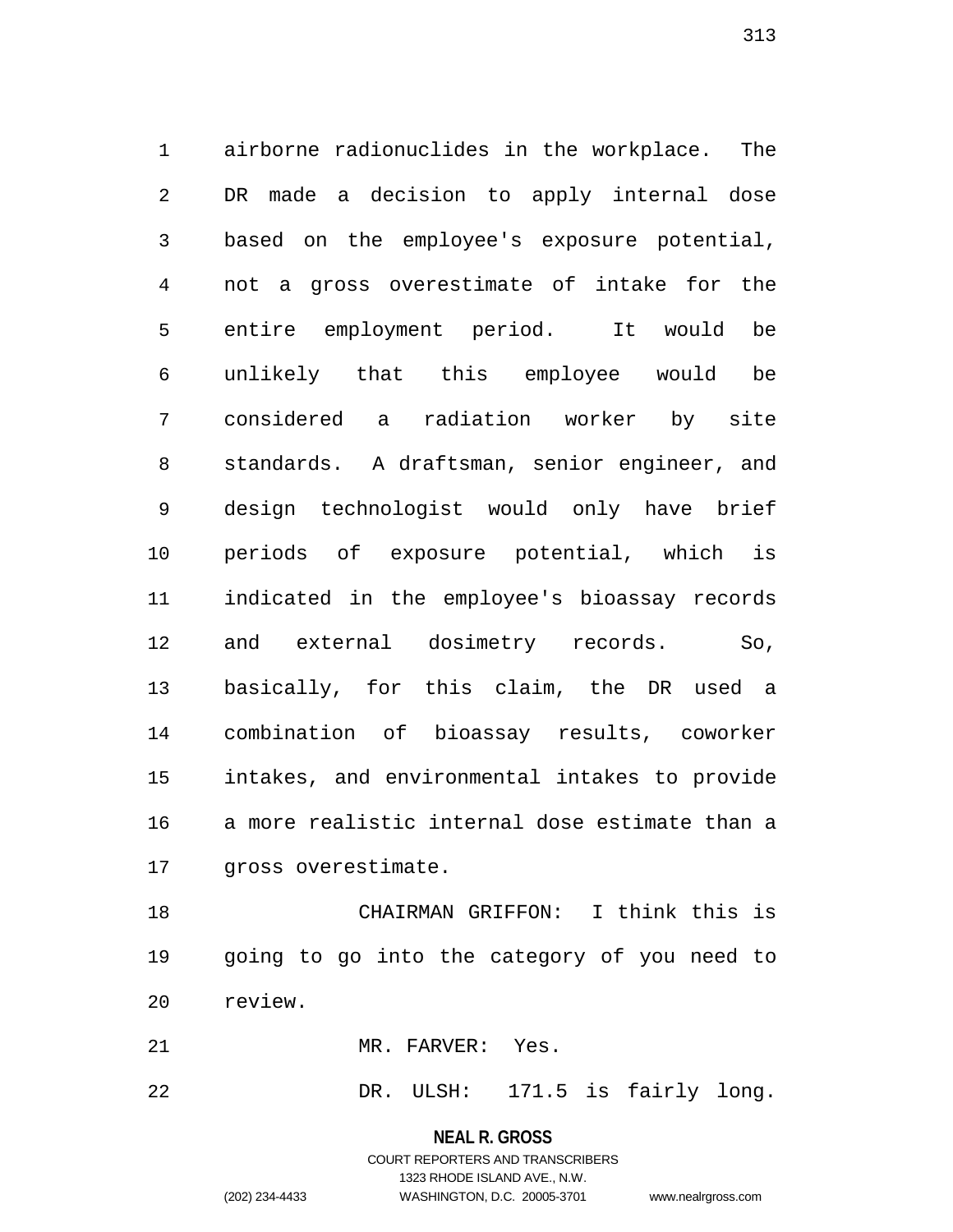Let me read you the issue as soon as I find it.

 MR. SIEBERT: Actually, Brant, this is a relatively straightforward one, if you want me to handle it.

 DR. ULSH: Okay. Go ahead. MR. SIEBERT: This is one where SC&A was questioning whether all solubility types were accounted for in the assessment before we assigned the most claimant-favorable one. That falls into two categories. First of all, type S and super type S plutonium, obviously, Super S was added, I shouldn't say obviously but Super S methodology was added after this assessment was first done, so that means Super S could not be considered at the time because we were not assessing it. Also, at the same time, the OTIB-34, which was in effect at the time, also stated that type S plutonium did not need to be assessed for systemic organs in intake periods. So the dose reconstructor followed the method that

#### **NEAL R. GROSS**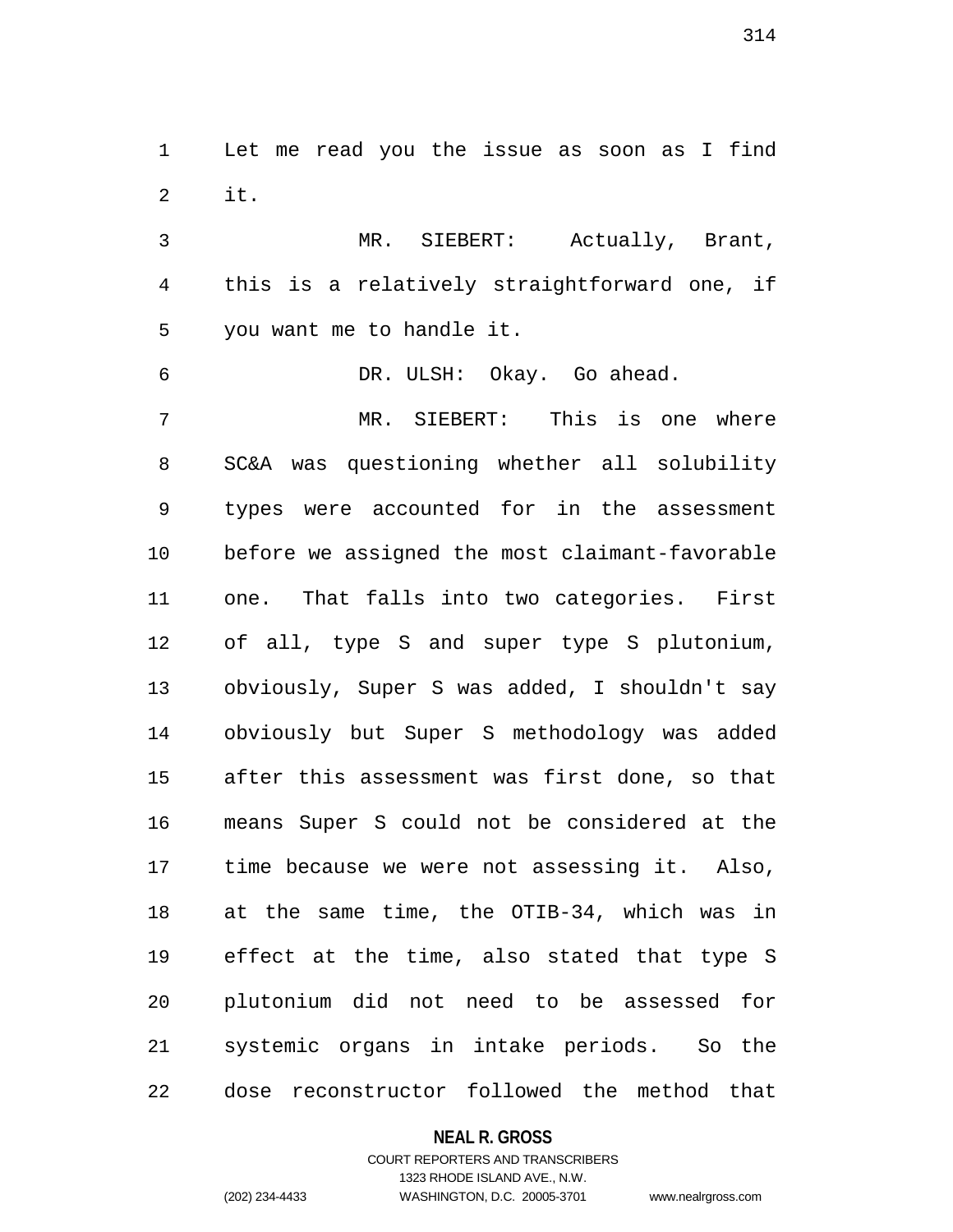was in place at the time. That has since been updated to include looking at type M, type S, and type Super S, which I can tell you that, in the 2001 claim that was done, this was rectified and all three of them were assessed. 

 When it comes to strontium and uranium-234, actually all the solubility types were considered. It's just not an easy place to show where they were considered and where that outcome is. One of the tools, I included an opened up tool there's hidden tabs in the tools where a lot of this work is done and pulled out, opened up the tools. And I included, and Doug can take a look at this, there's a file called chronic annual dose workbooks strontium and uranium evaluation XXX, which if you want to pull it up, the pancreas is the one that I made a copy of. I opened up all the tabs, and I specified specifically where in all the tabs it's shown. I've done the intake tab in this range where

#### **NEAL R. GROSS**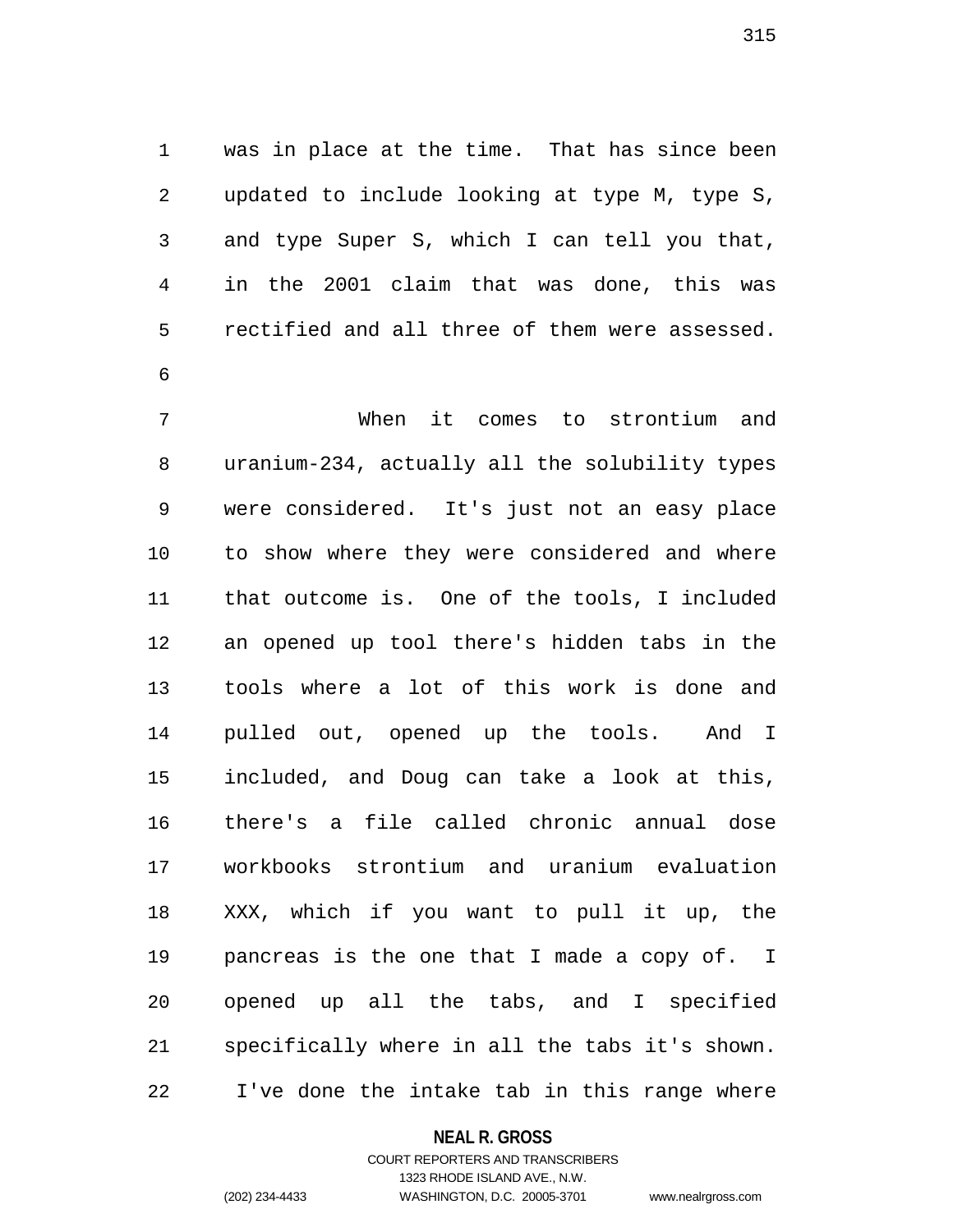all the solubility types were actually calculated and the most claimant-favorable one was selected, which was type S for both strontium and uranium in this case. And it just clearly shows that we did assess all three, all the solubility types and selected the most claimant-favorable one. It was in the tool. It's just not easy to get at within the tool.

 CHAIRMAN GRIFFON: Okay. This becomes your action. Analysis file, yes.

 DR. ULSH: 171.6. Finding is that NIOSH failed to completely address the contamination incident reported in the CATI. This is another long one. Scott, can you give us the condensed version?

 MR. SIEBERT: Yes. The condensed version is we do have plutonium sampling later on for this individual. SC&A went back through records and found what they believe would be a likely intake scenario as to when this explosion occurred and this guy worked in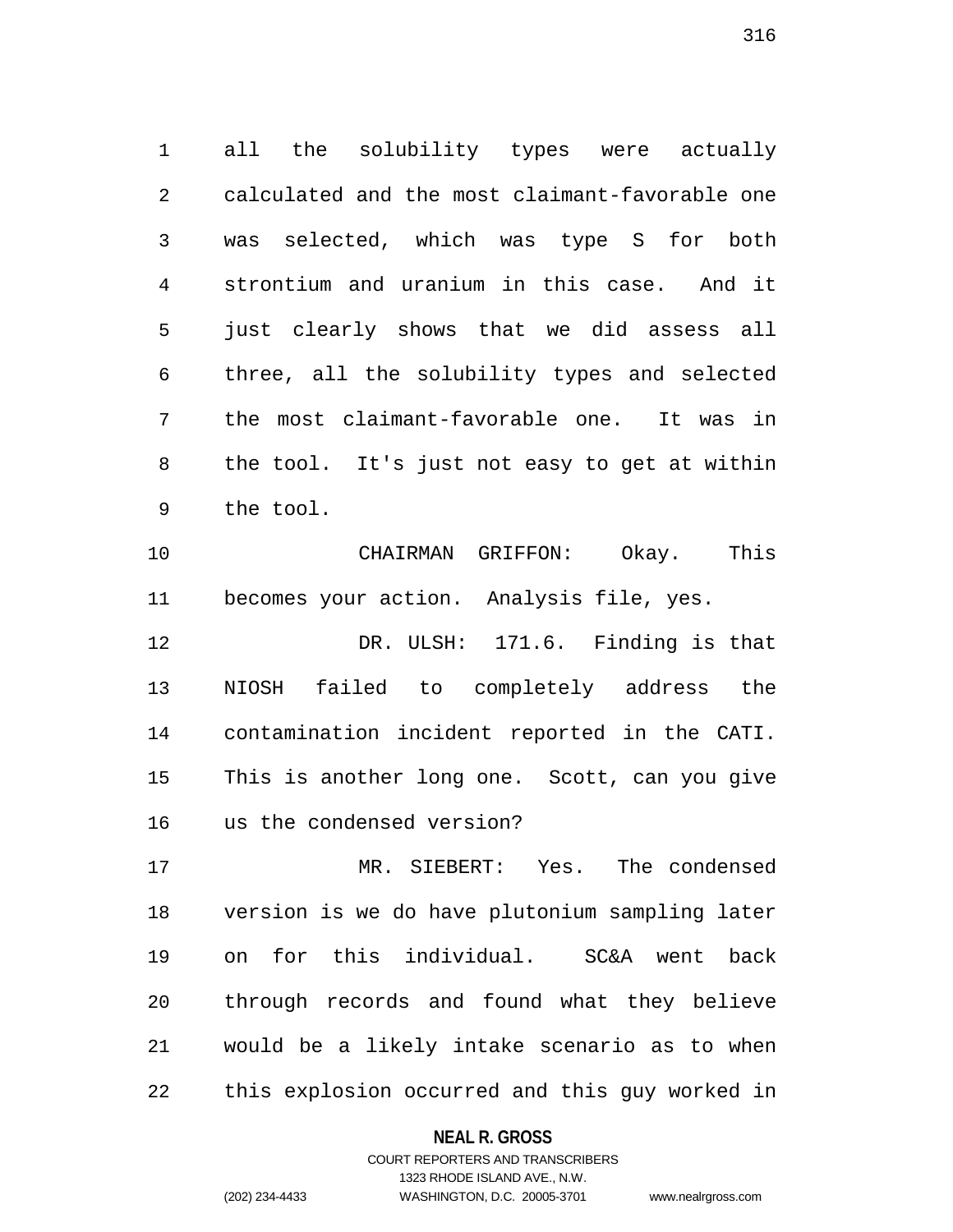an adjacent building and had to clean up his office later on. I just took at face value the 1959 incident being the incident of interest and used the urinalysis data from '65, '70, and '71 to limit what a potential bounding intake would be from that and compared it to the assessment of what we actually already assigned. Well, the basic point is what we assigned is larger than if we assigned it as an incident on that date. So even if we assigned an incident during that time frame in 1959, what we already assessed is higher dose than actually assessing it at intake during that incident, obviously assuming that actually is the incident for the individual.

17 DR. ULSH: The same status? MR. FARVER: Yes, I'll look at it. DR. ULSH: Alright. That, I believe, is the end of the 171s with one caveat. I see here that we have a tab 171 observation, and we had it highlighted in blue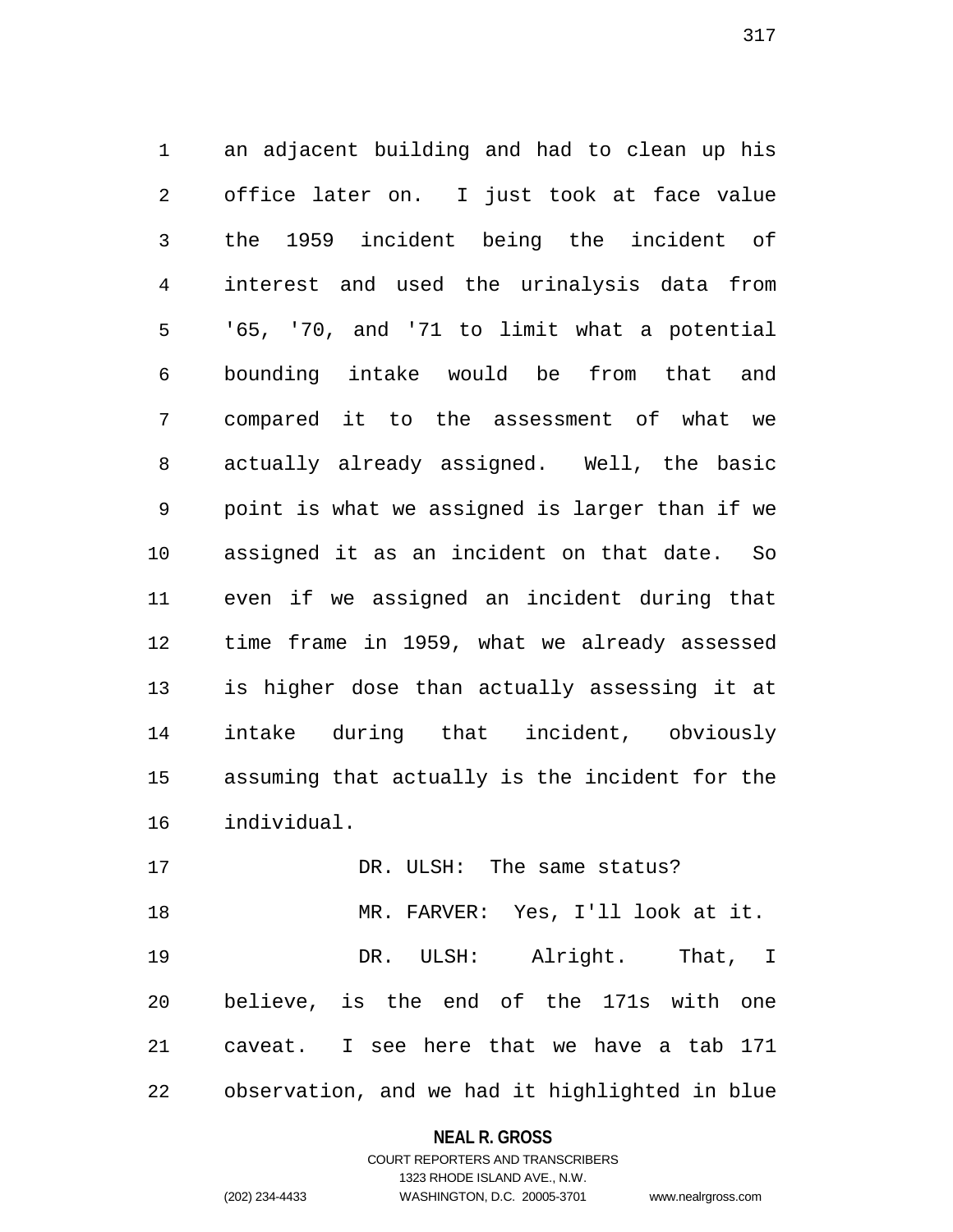for some reason. But it says no further action, so that highlighting may be -- CHAIRMAN GRIFFON: I don't recall. Yes, let me look at it. It's probably just because I moved it from somewhere else. I tend to use yellow. Yes, I think it's no further action. 8 MR. SIEBERT: Are you referring to the observation? CHAIRMAN GRIFFON: Yes. MR. SIEBERT: Yes, the observation was just that it was re-evaluated to Super S and still stayed non-compensable. CHAIRMAN GRIFFON: Right. MR. SIEBERT: That's all there is to it, so, yes, I believe it's closed out. CHAIRMAN GRIFFON: Yes. For some reason, I can't remove the blue on this one. Anyway, I'll get John on it. He's an Excel expert. DR. ULSH: I think there are still a number of findings left, Mark. Do you want

> **NEAL R. GROSS** COURT REPORTERS AND TRANSCRIBERS

> > 1323 RHODE ISLAND AVE., N.W.

(202) 234-4433 WASHINGTON, D.C. 20005-3701 www.nealrgross.com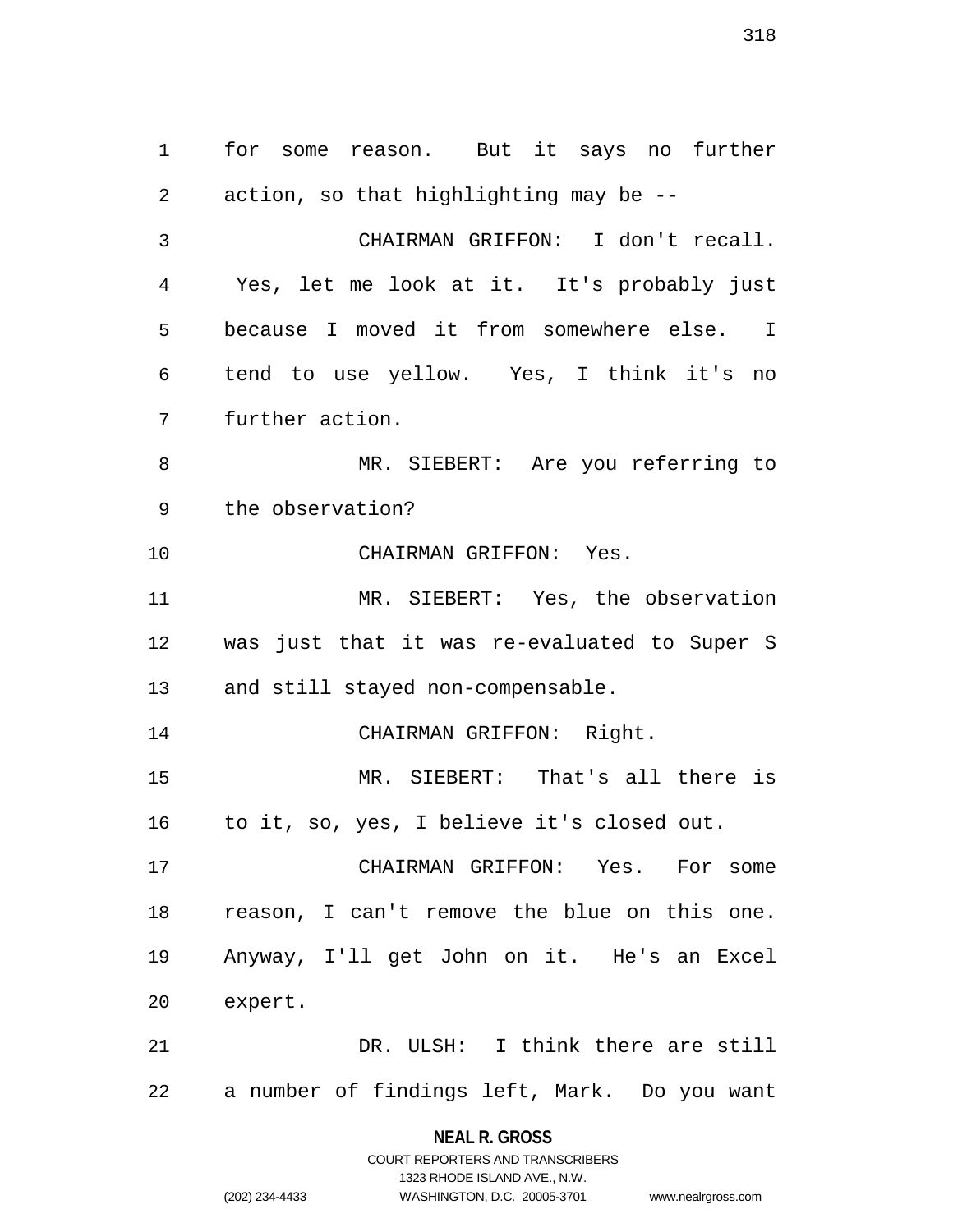to keep going?

 CHAIRMAN GRIFFON: Well, where do we stand with people's flights? I think David is okay and everyone else is staying, I think. Doug, are you flying tonight? MR. FARVER: Late, late, like usual. CHAIRMAN GRIFFON: I mean, I think we can probably go for another half hour or so anyway. I think people are going to start to fade. DR. ULSH: Okay. Well, the next one I think is 173.2. The issue here, the summary says that greater than 250 keV missed photon dose was improperly calculated. And the NIOSH action here was NIOSH will check to see if this affected compensability, and our response here is that IREP re-run with changes based on findings one, two, three. PoC was reduced from 47.12 percent to 46.93 percent, and there is no effect on compensability.

CHAIRMAN GRIFFON: Is this another

**NEAL R. GROSS**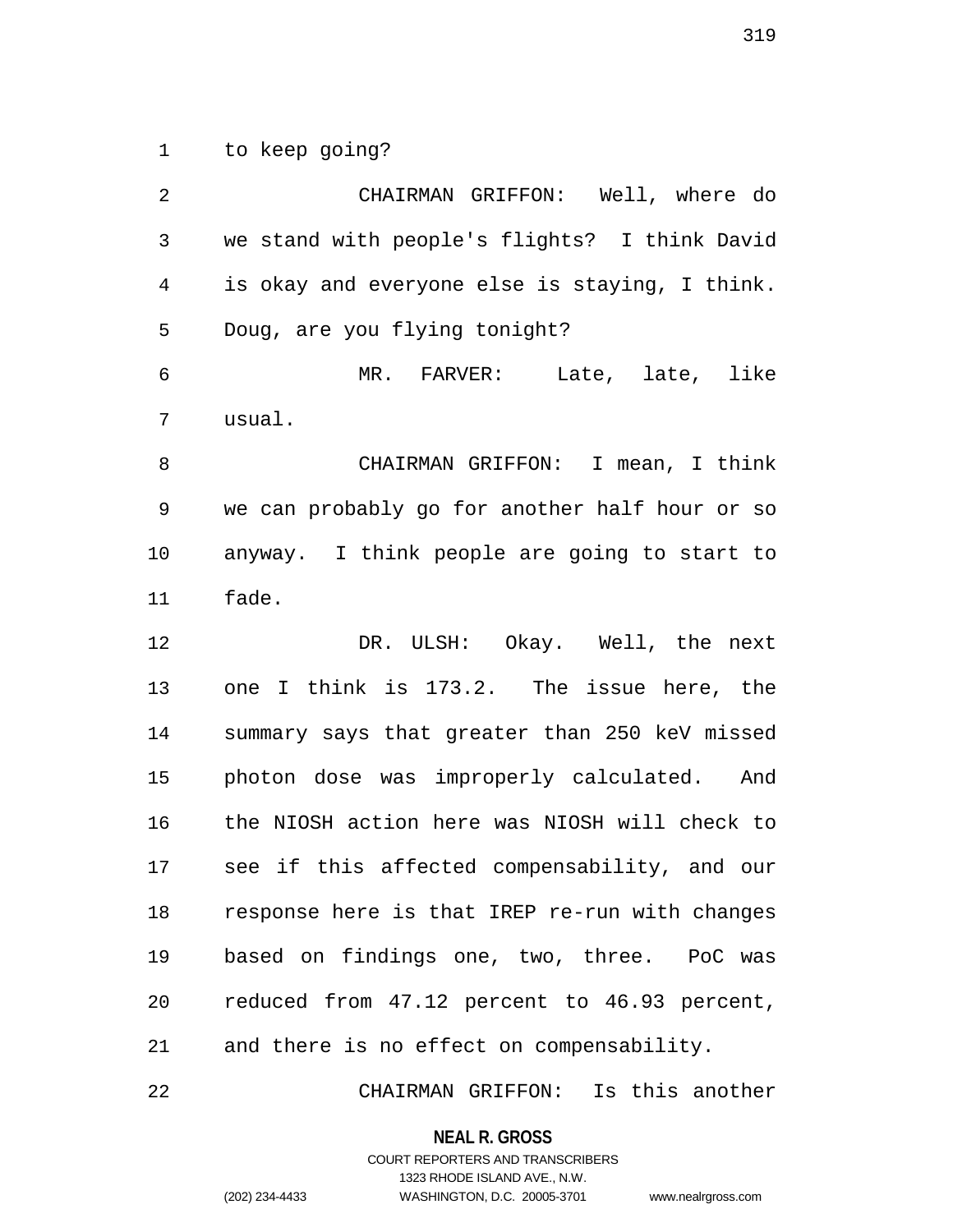example of adding dose and reducing the PoC? DR. ULSH: I don't know if this was added or not. MR. FARVER: I know for this finding, this is where they multiplied twice by the percentage of the energy distribution. So instead of 0.95, it was 0.95 times 0.95. So it reduced it. CHAIRMAN GRIFFON: Oh, okay. MR. FARVER: And this was in the workbook, so this would be something that I don't know if it could happen again. CHAIRMAN GRIFFON: Which site is this? 15 MR. FARVER: Los Alamos. DR. ULSH: I do note that we have some supporting IREP files here, so if you guys want to look at those, we can. CHAIRMAN GRIFFON: Yes, I guess that would be okay. I think the bigger question that Doug raised on this is that if it's a carry-through error in the workbook, is

> **NEAL R. GROSS** COURT REPORTERS AND TRANSCRIBERS

> > 1323 RHODE ISLAND AVE., N.W.

(202) 234-4433 WASHINGTON, D.C. 20005-3701 www.nealrgross.com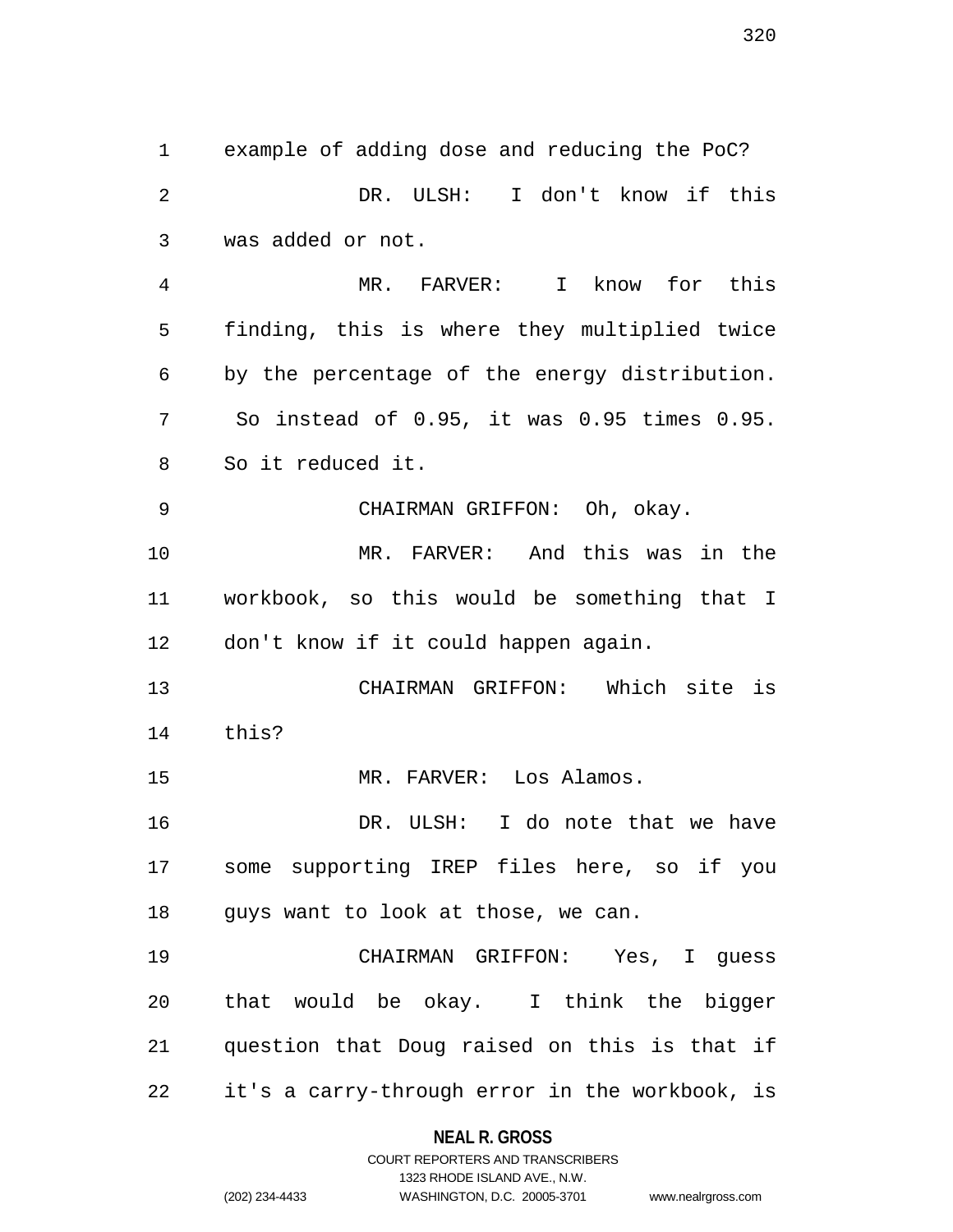it potentially affecting other cases? And I don't know that you examined that.

 DR. ULSH: I don't know that we did. We just did the action items.

 CHAIRMAN GRIFFON: Yes, I know, right. We probably missed it in our little summary. I mean, Scott do you have any sense whether this was, these were workbook errors or whether they were input errors to the workbook, going back to that same kind of --

 MR. SIEBERT: Let me see. This is LANL in 2005. I'm not sure if there was even a specific LANL workbook in 2005. I can't answer off the top of my head. I apologize.

 MEMBER RICHARDSON: It might be worth having one more action item before closing that one.

 CHAIRMAN GRIFFON: I think SC&A should review the NIOSH response, and NIOSH should check on, although this is potentially a carry-through error, you know, a workbook error.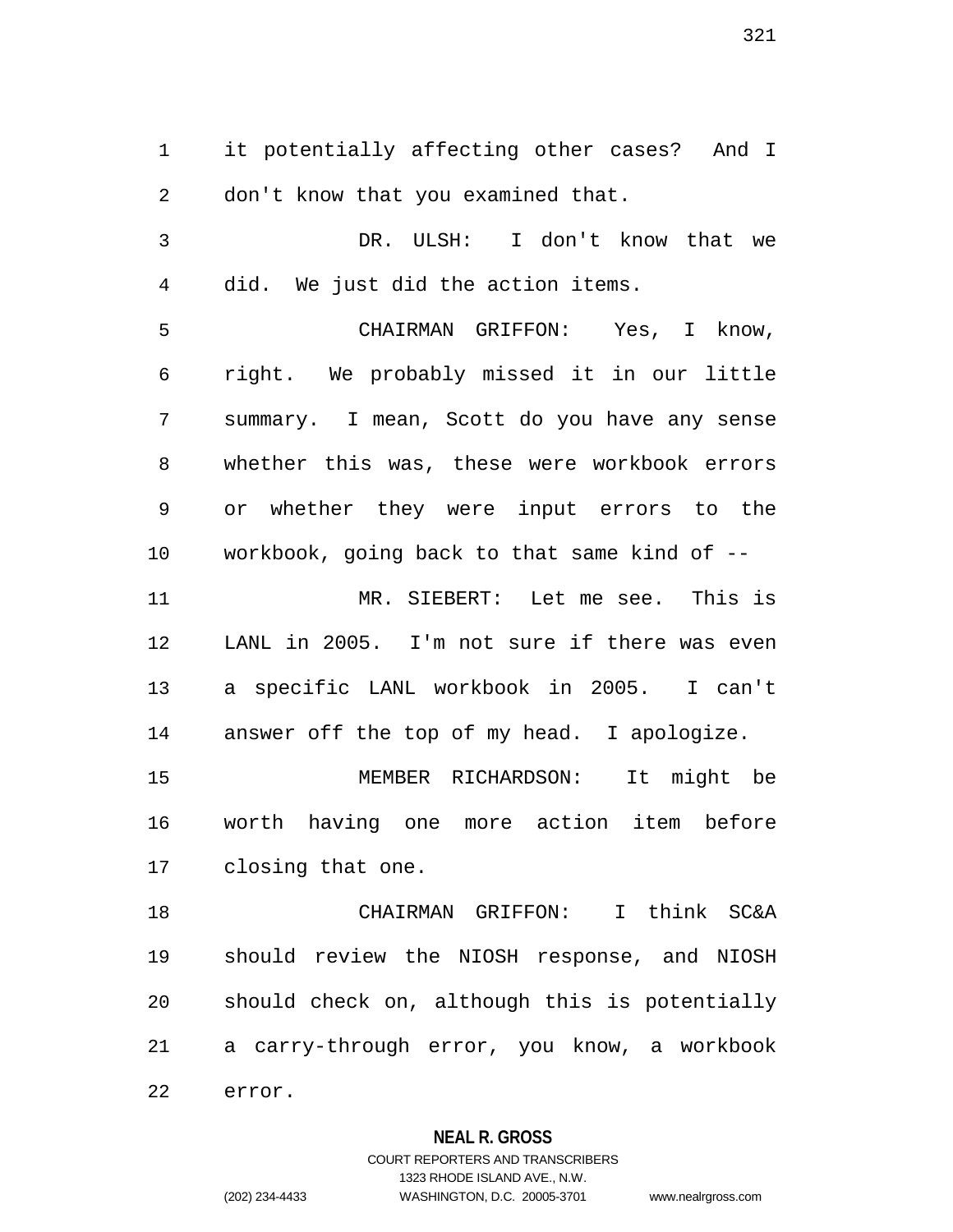MR. FARVER: Yes, there was a workbook. It looks like it's, it doesn't look like it's specific to Los Alamos. I'll go back and find out exactly where the calculation is.

 CHAIRMAN GRIFFON: So NIOSH will review the workbook used, I guess, or the tool used, right? It may have been a generic tool. Is that okay, Scott?

10 MR. SIEBERT: Anything you say. 11 DR. ULSH: Alright. The next one is 173.3.

 CHAIRMAN GRIFFON: He must be getting tired, too.

 DR. ULSH: The summary of that issue is failed to properly account for all reported neutron doses. The NIOSH action item was to check to see if this affected compensability. Well, I think the response is the same.

 MR. SIEBERT: Yes, the identical response because both of those were just check

**NEAL R. GROSS**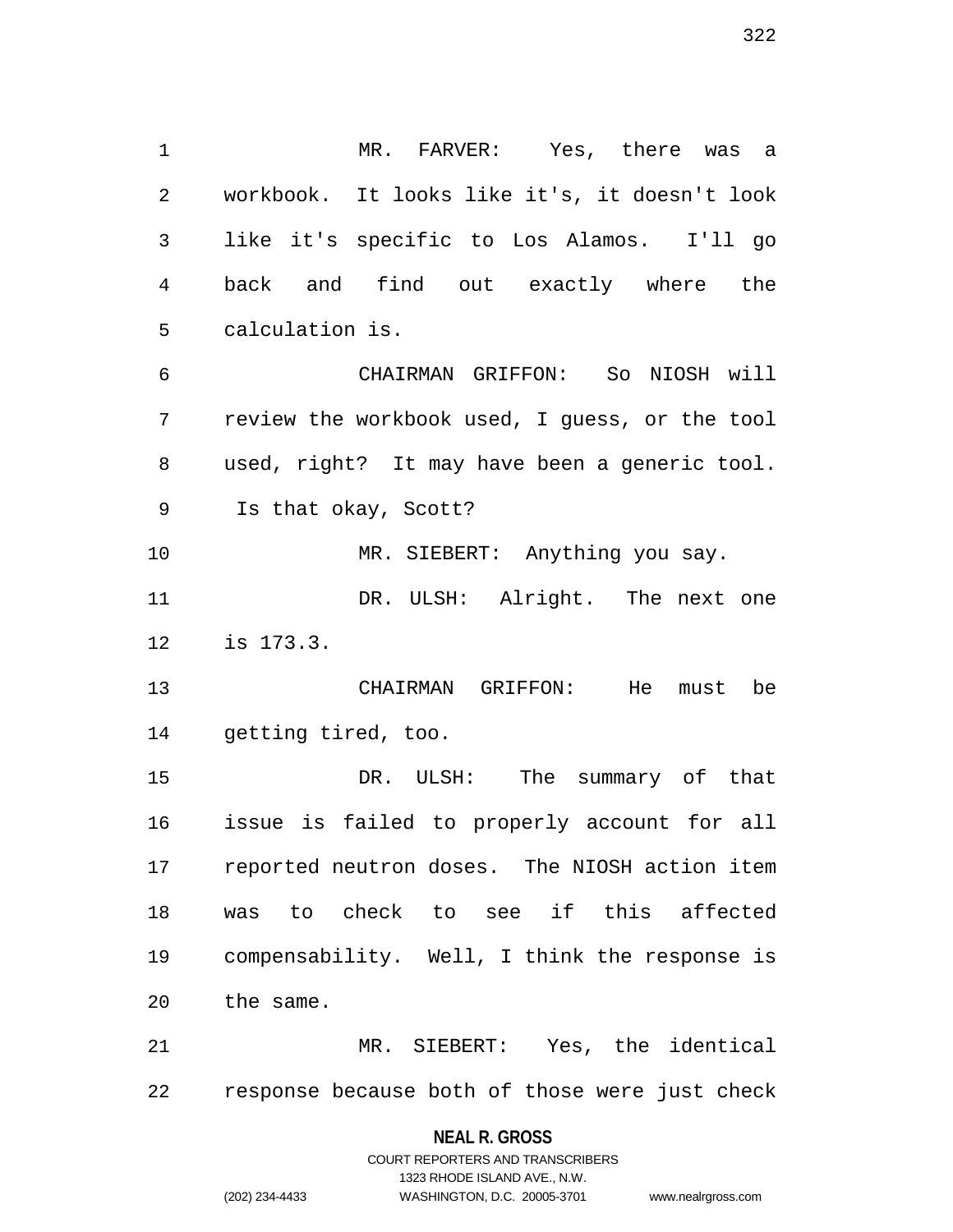the issue of compensability.

 DR. MAURO: So SC&A reviewed the procedure where those three criteria of neutron-no neutron. A lot of the answers to whether or not neutron should have been included or not in a given year go back to this. I just don't remember that, those three steps.

 MR. SIEBERT: This specific one, this is not whether we should have assigned neutron at all. There was a reported neutron badge result that got overlooked and should have been included. That's what the issue was on this finding.

 MR. FARVER: And it looks like they, another cut and paste where it may have been pasted in and that one year omitted. And the one before that, which was the photon dose where they multiplied twice by 0.95, it looks like the workbook multiplied it by 0.95 and then they copied that and again multiplied it by 0.95.

#### **NEAL R. GROSS**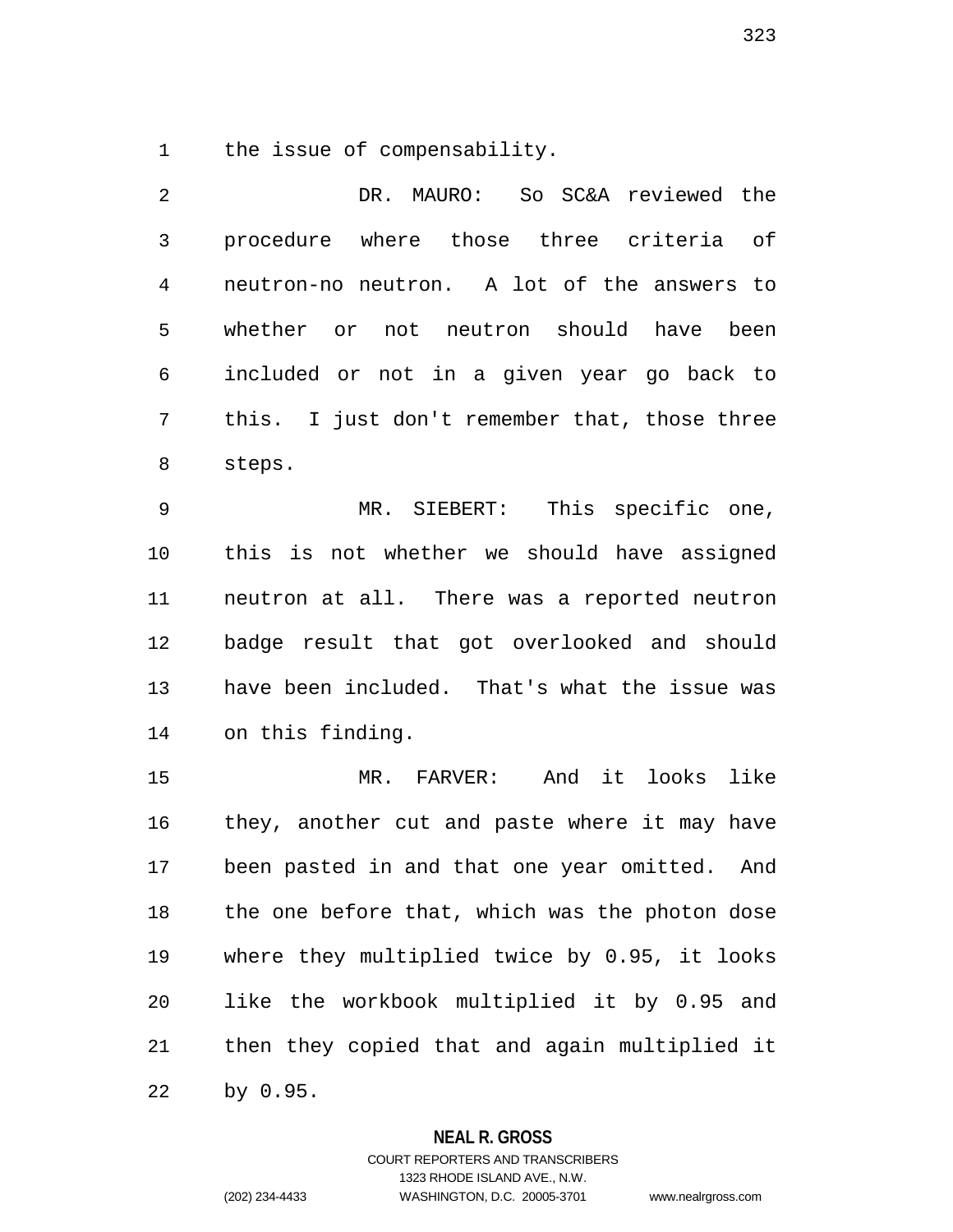1323 RHODE ISLAND AVE., N.W. (202) 234-4433 WASHINGTON, D.C. 20005-3701 www.nealrgross.com

 MEMBER RICHARDSON: So when somebody is entering in these neutron dose values into the spreadsheet to work with, does that happen at NIOSH or does that happen

CHAIRMAN GRIFFON: So the workbook

could have been okay probably, but it's worth

MR. FARVER: Yes. It just looks

CHAIRMAN GRIFFON: Okay. We'll

put the same basic action. 173.5 are we on?

more like human error than workbook error.

before the case gets to NIOSH?

checking.

 MR. HINNEFELD: Are you talking about in a dose reconstruction? Most of those are put together by our contractor.

 MEMBER RICHARDSON: Okay. So they get all the source documents. They re-key the information into a spreadsheet?

 MR. HINNEFELD: Yes. They have quite an extensive data entry re-keying group, or at least it was extensive.

DR. ULSH: 173.5?

# **NEAL R. GROSS** COURT REPORTERS AND TRANSCRIBERS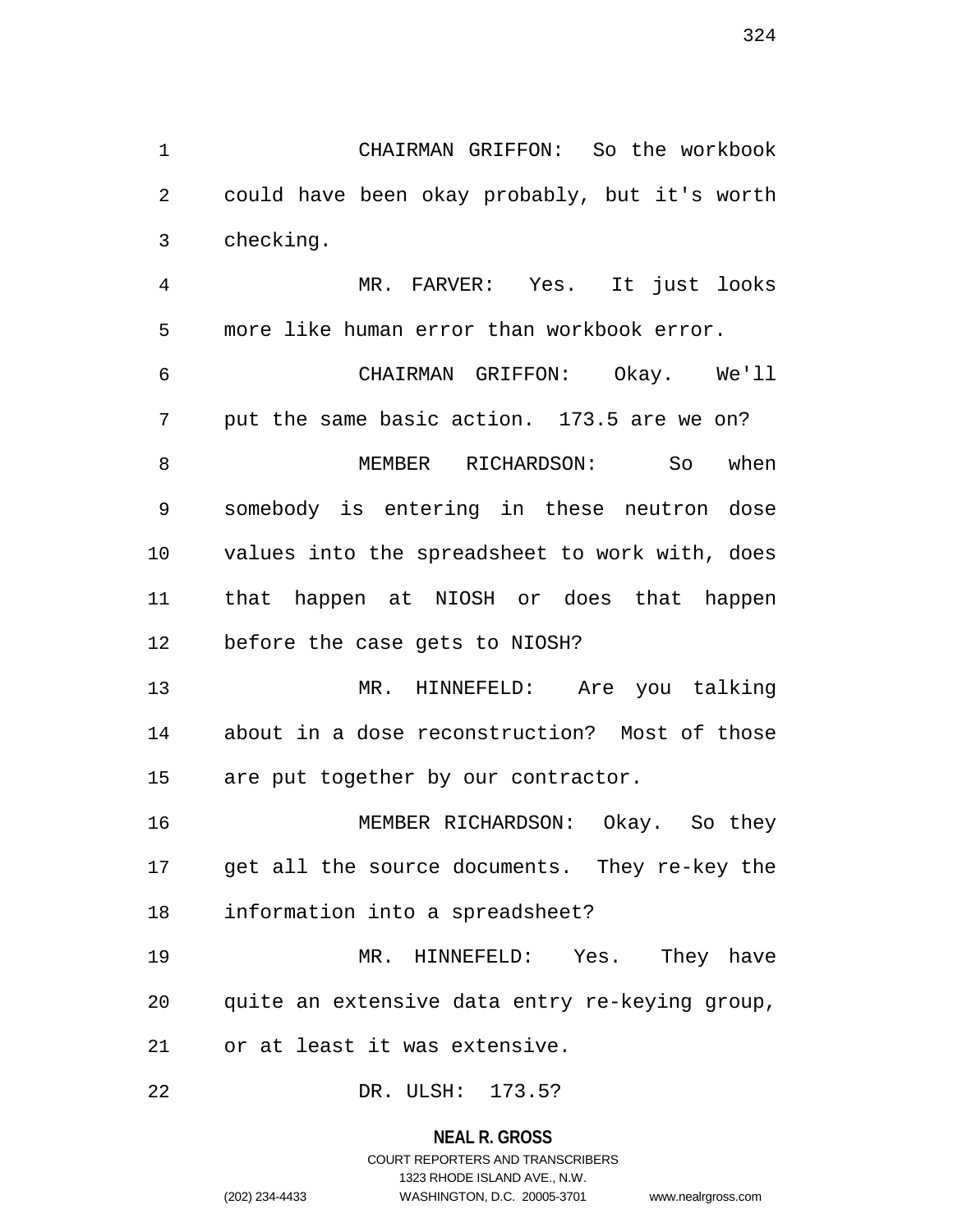## CHAIRMAN GRIFFON: Yes.

 DR. ULSH: Okay. The summary of the finding is inappropriate method, slash, justification for not assigning ambient doses. The action item was NIOSH will review their own response. It sounds like maybe we were less than clear on that. Well, I'll just read this one. It's not that long. ORAU PROC 60 was not published until approximately nine months after this claim was assessed. Although the TBD does not specifically state that ambient doses were not subtracted from the dosimetry results, in parentheses, in other words, part of the dose of record, close parentheses, the method understood at the time by the dose reconstructor was that the ambient dose would be assigned in addition to dose of record only if the TBD stated to do so. Again, it was the more unusual situations. For the 20 sites in the latest version of PROC 60, Attachment A, only a single site applies ambient to monitored workers for all years and

### **NEAL R. GROSS**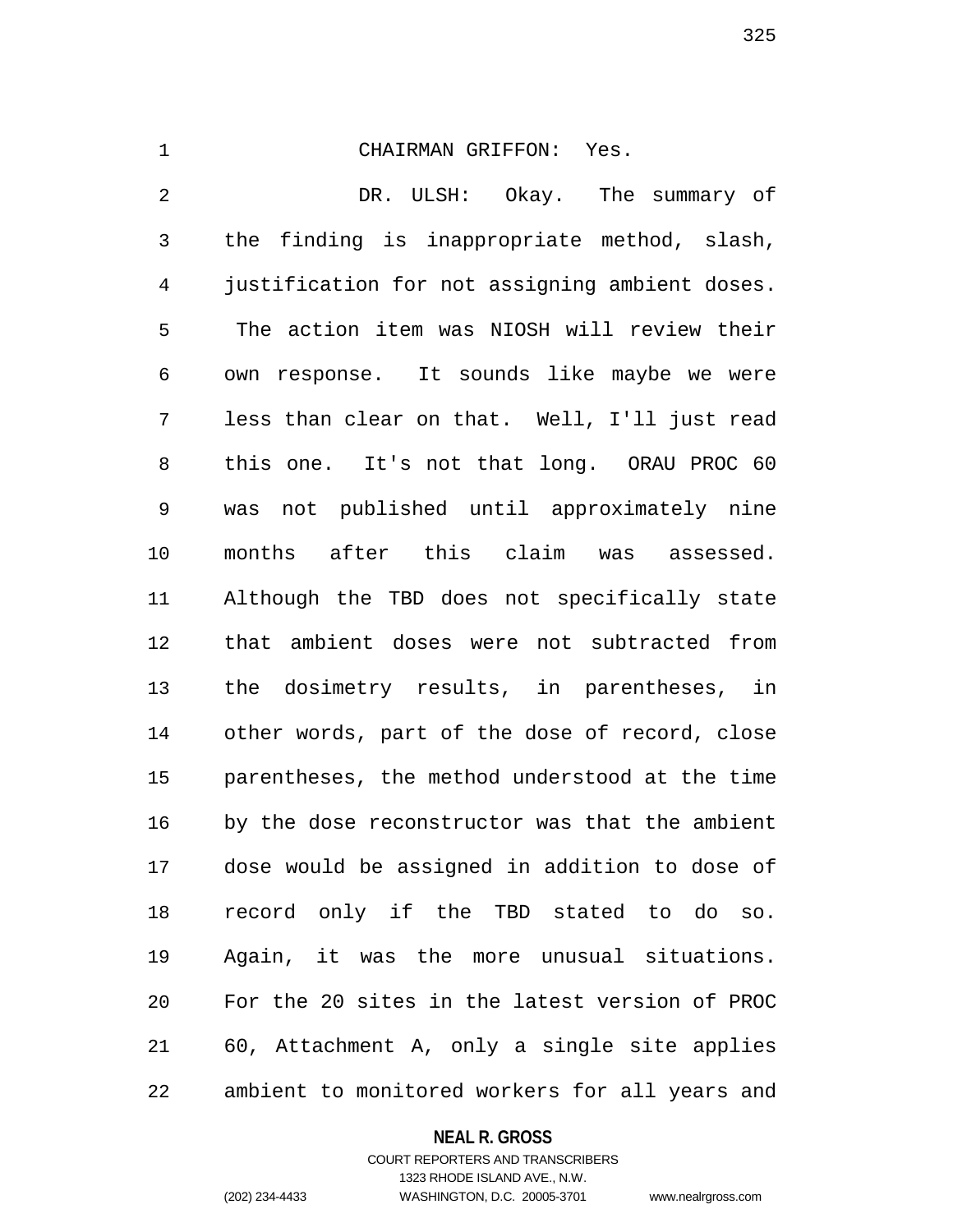five others where it depends on the year of interest, but that is spelled out specifically in the TBD. So the bottom line is this claim was done correctly per the version of PROC 60 now available.

 MR. SIEBERT: The basis for this question came down to the TBD did not specify one way or another whether ambient doses were subtracted out of the badge result, the recorded badge result or not. And SC&A's position in the initial finding was stating that, in the case of it not stating it one way or another, you should assign it to be claimant-favorable. Our position is it's very unusual for us to have found a site where we do have to assign ambient doses along with monitored doses, and this individual was monitored. So the dose reconstructor's thought process was, it's an unusual circumstance, so we do not assign it unless told specifically in the TBD. And, per additional review into the situation, it's

#### **NEAL R. GROSS**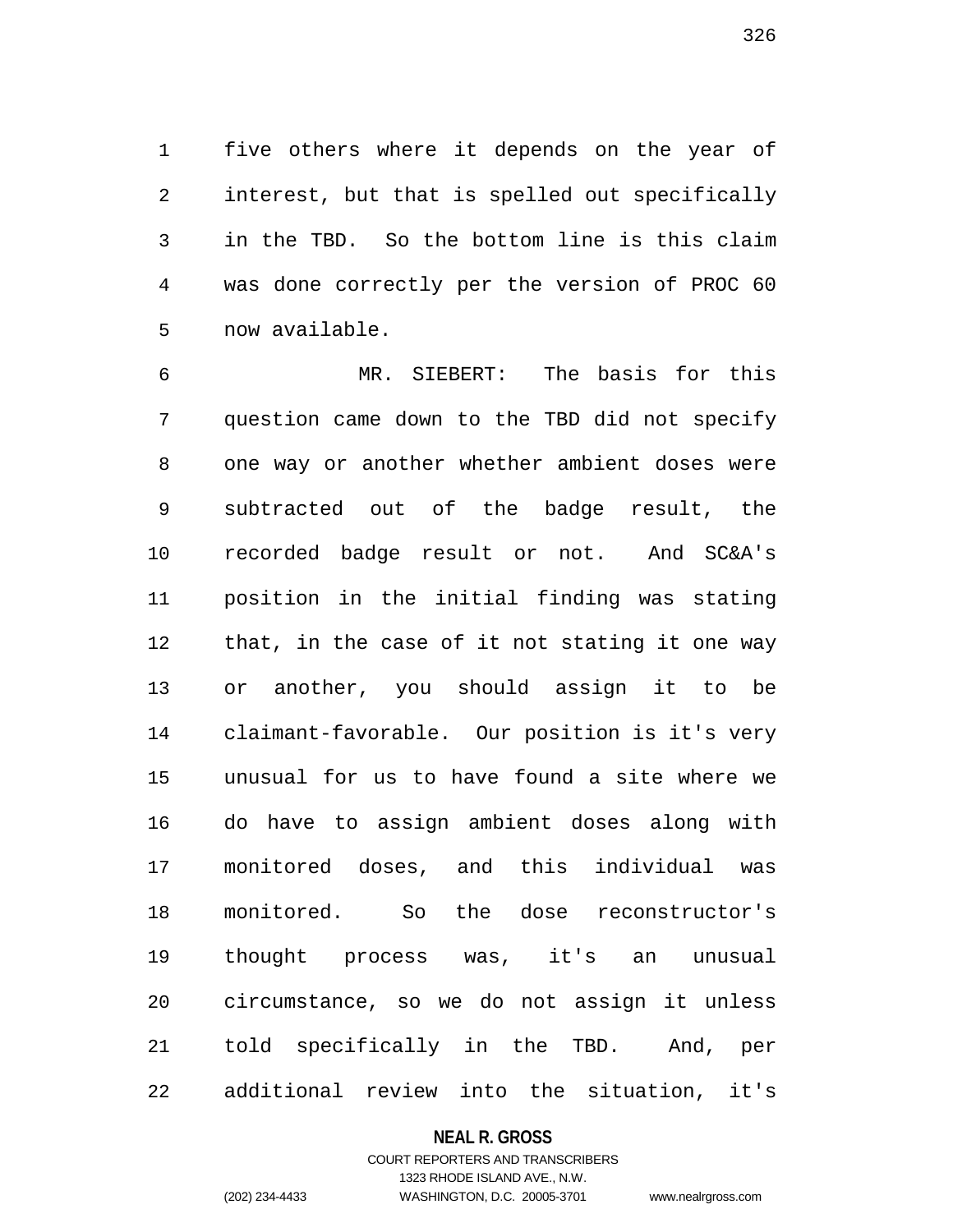exactly correct. The latest version of PROC 60 shows that, for this site you do not have ambient for monitored individuals. So it comes down to the TBD did not specify one way or the other.

 MEMBER RICHARDSON: So with the film badge, a film badge would have been left exposed -- well, tell me if this is right. It would have been left outside, but you would have had a referent film badge kept in an office.

 DR. MAURO: My understanding is that the person is issued a film badge. He might work outside, he might work inside. And he has his film badge on during the eight-hour or ten-hour day he's working and whatever exposure is recorded there is what's on his record. Now, if he was, I guess if he was outside, I'm working my way through this, you wouldn't subtract.

 MR. HINNEFELD: It has to do with the storage location when the dosimeter was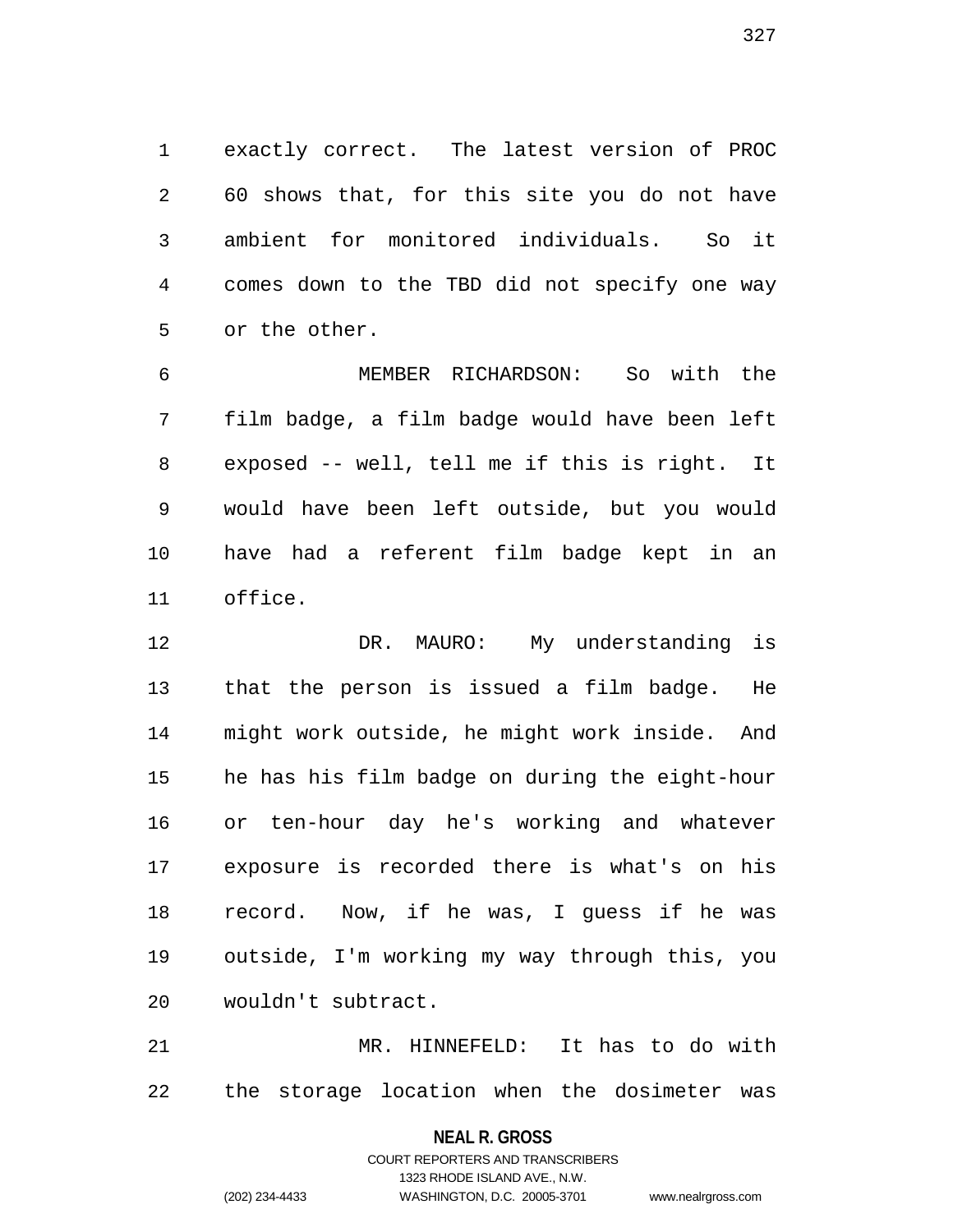not being worn and of the background subtraction --

 MEMBER RICHARDSON: Background subtraction.

 MR. HINNEFELD: If you have a badge rack film badge for instance, if you store your badge on a badge rack and you have background badges to the racks and you subtract off that background from those dosimeters, then you have essentially subtracted off the ambient dose that a person would have received. So in that case, you would want to add it back in in the dose reconstruction. If the background subtraction is based on badges that are stored in a shielded location in the bioassay laboratory, then you are not collecting the ambient dose on your background badge. And so by subtracting those laboratory backgrounds, the ambient dose captured by the person's badge is still reported on the badge and is included in his dose. And so if there's ambient dose

### **NEAL R. GROSS**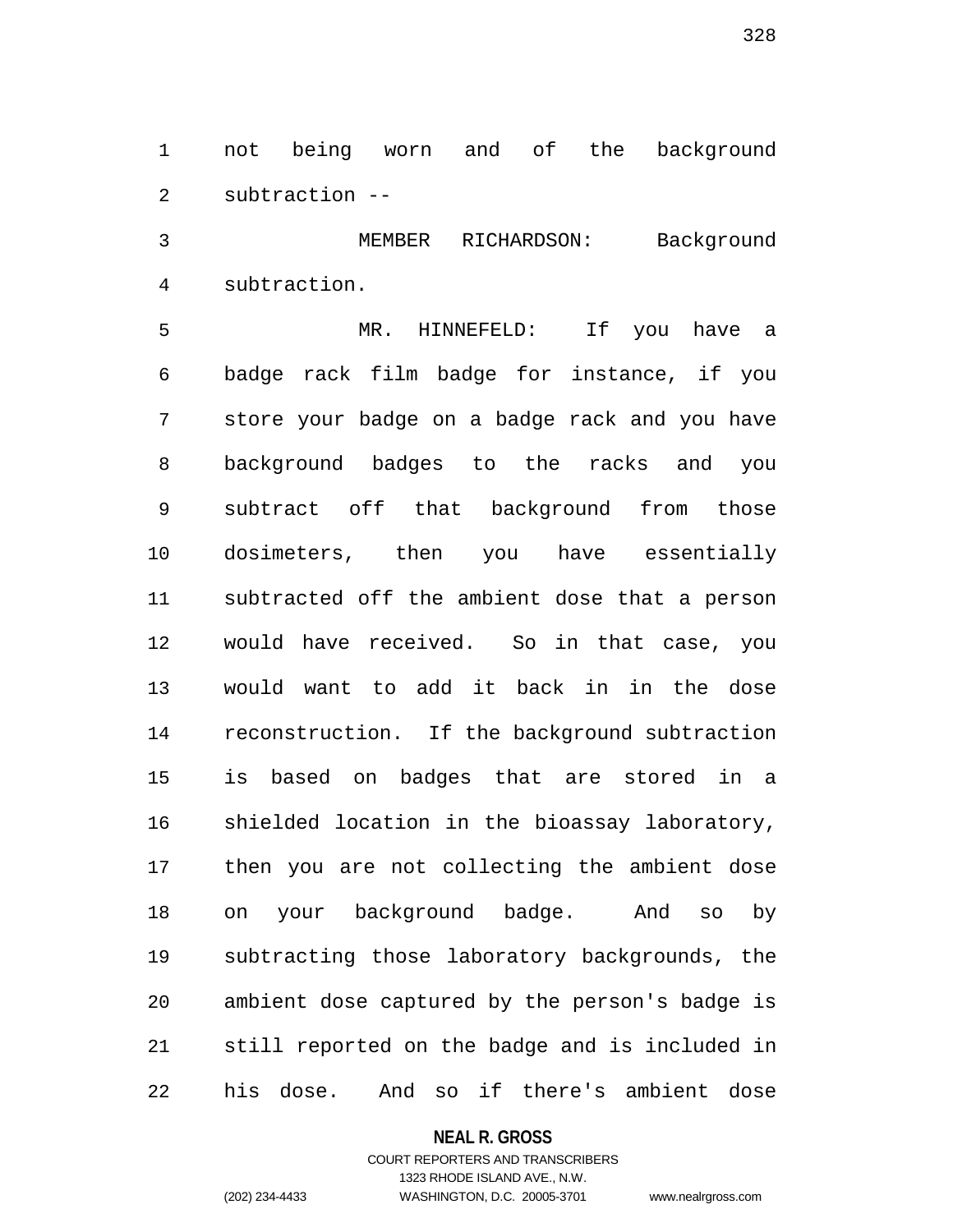overnight, you've actually added a little extra, you know, if he stored it in the badge rack or if he took the badge home. So that's the basis for whether you have a monitored dose plus ambient or not depends upon the background subtraction.

 DR. ULSH: So what do you want to do with this one?

 MR. FARVER: My only question was I didn't find anything that talks about Los Alamos in PROC 60. So I didn't see where that really provided any guidance for whether to use ambient dose or not. Basically, I just didn't see anything in there for Los Alamos.

 MR. SIEBERT: It's in Attachment A. Just a second. I've got to pull it out.

17 DR. ULSH: Well, the response says Attachment A.

 MR. SIEBERT: I'll give you a page number in a second here. Page 14, Attachment A, external on-site ambient dose assignment for monitored site employees, and one of the

### **NEAL R. GROSS**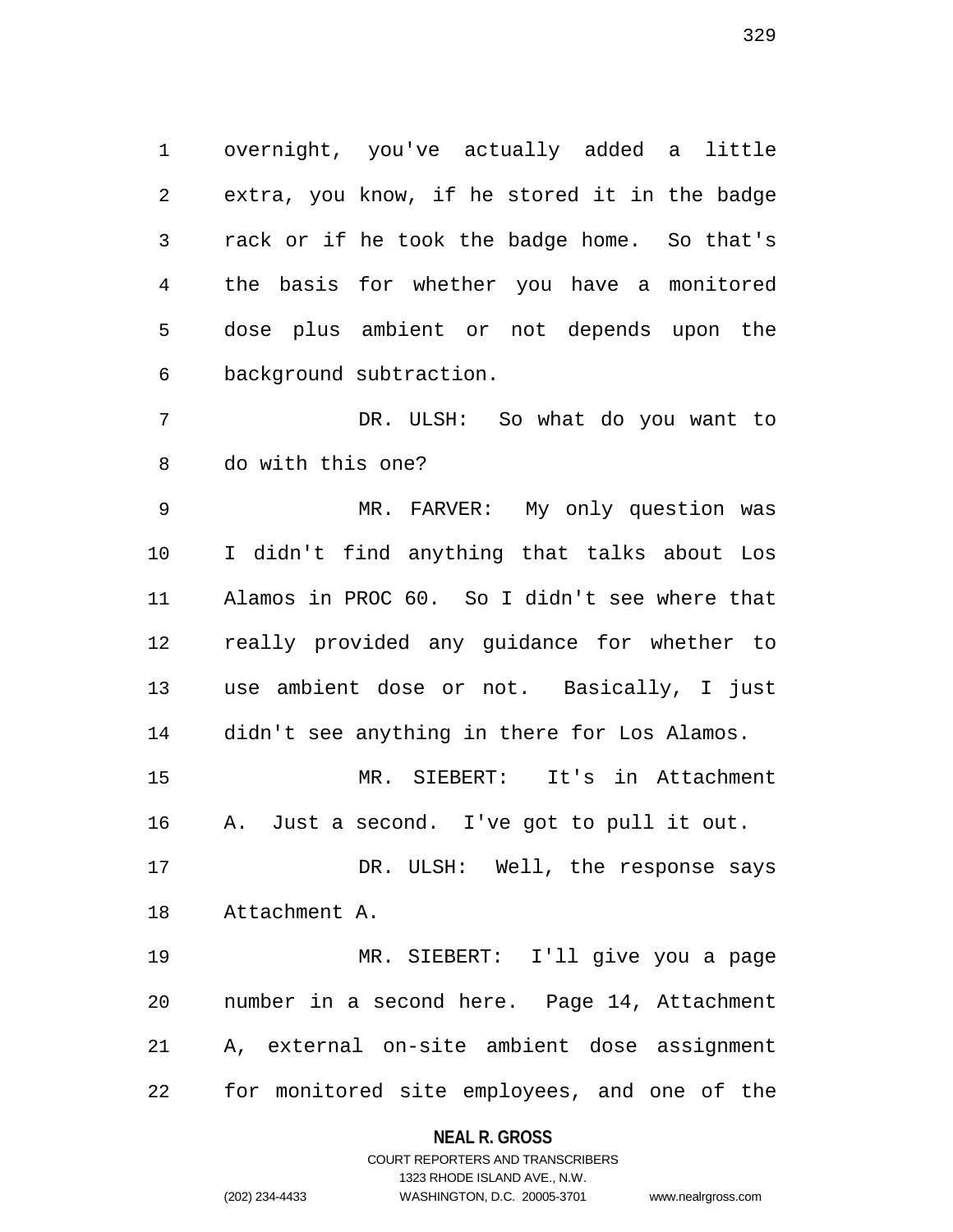sites is LANL. And the question is assign external on-site ambient doses for monitored employees, and the answer is no.

 MR. FARVER: Okay. What revision number is that?

 MR. SIEBERT: That is Rev 1, effective 6/28/06.

 MR. FARVER: Yes, see, that's a different rev than was used to do the dose reconstruction. They used Rev 0 which has no 11 quidance for Los Alamos.

 MR. SIEBERT: I agree wholeheartedly. What I'm saying is, if the TBD and PROC 60 were silent on the issue at the time, the dose reconstructor went back and looked at this was before we used DR guidance documents in a documented way. I would guess it was either in something like that or it was known by the dose reconstructors you do not include ambient, and then this next version of the PROC 60 came out and we made sure it was in there for clarification.

### **NEAL R. GROSS**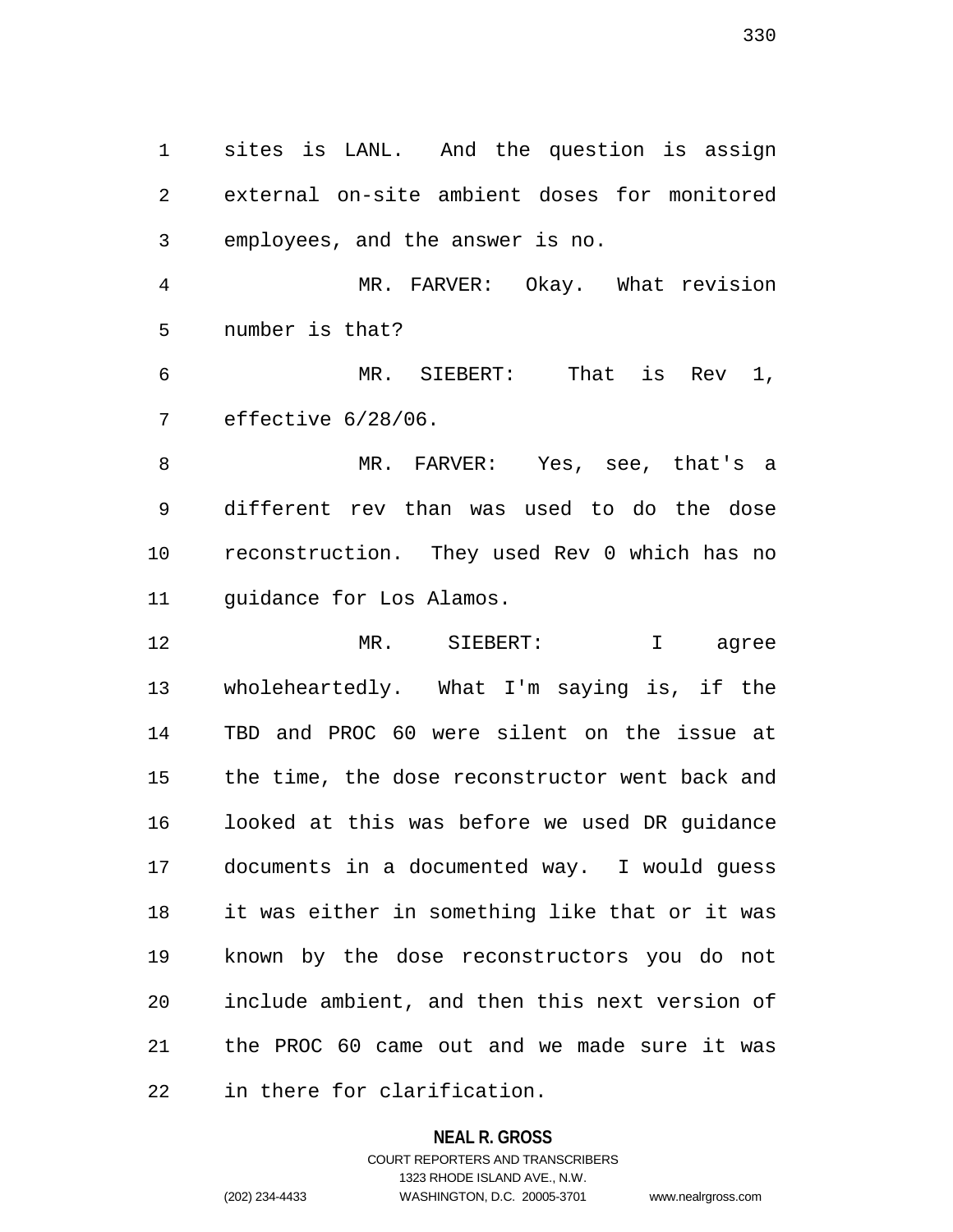MR. FARVER: I would have defaulted to the guidance under Section 6.1 that says that, you know, you should, as described in OCAS ID 001 on-site ambient doses apply for both unmonitored employees who were not likely to have been exposed to workplace radiation and to monitored employees whose monitoring results may have reflected a subtraction of elevated on-site ambient radiation doses. It's a toss-up. I mean, okay, it's a toss-up. It just really didn't mention it either place. CHAIRMAN GRIFFON: I mean, is there any question about the latest revision? Do you agree with that? MR. FARVER: I haven't reviewed it, so I'm not going to question it. CHAIRMAN GRIFFON: Yes. But I wonder if that's, that might be more of a Site Profile issue, though. MR. FARVER: Yes.

CHAIRMAN GRIFFON: If LANL had the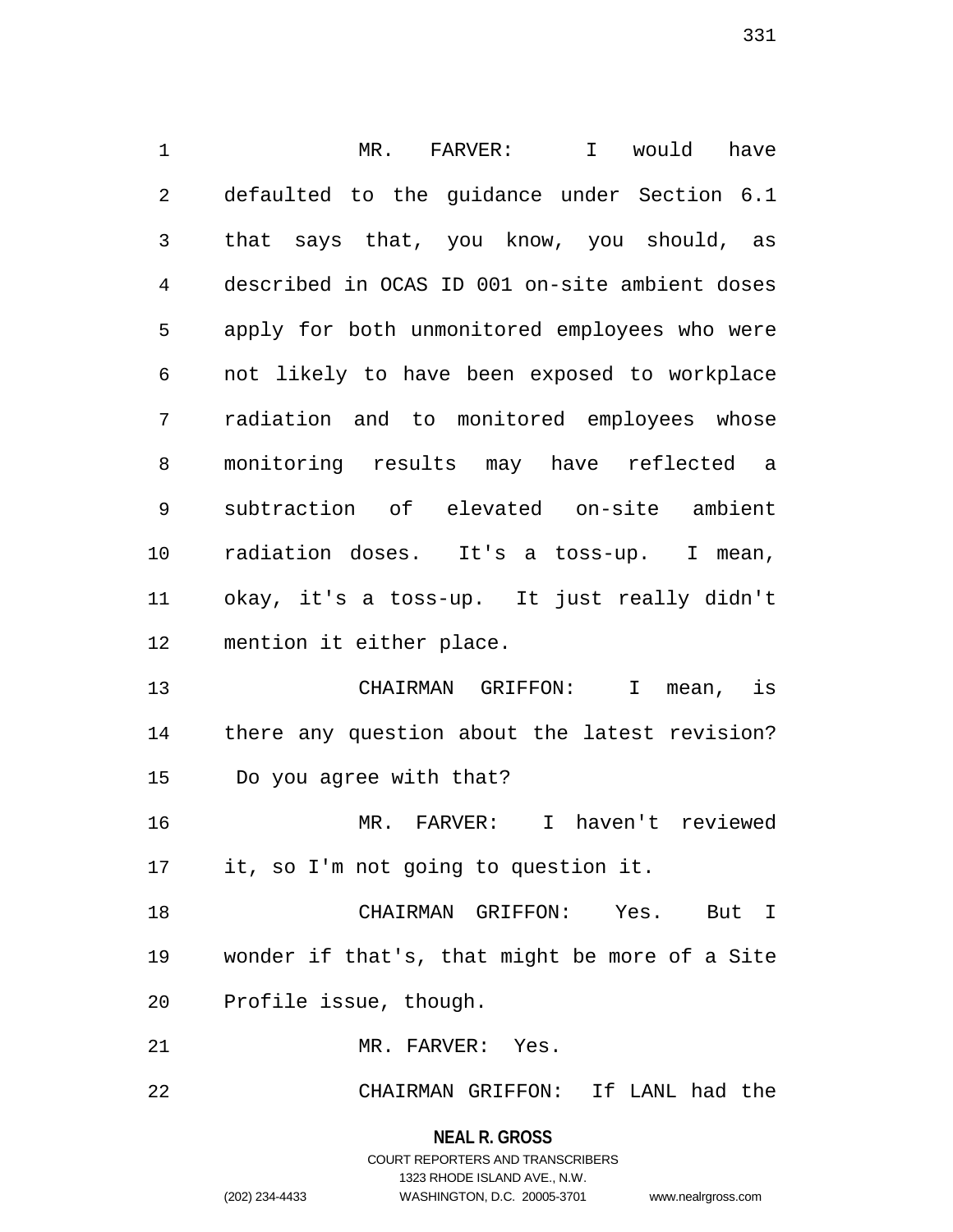circumstances where this should be done, that's a different issue than dose reconstruction. MR. HINNEFELD: Right. 5 MR. FARVER: Well, in any case, it's been corrected now. CHAIRMAN GRIFFON: Yes, it's corrected now, so I'd say no further action for this case. MR. FARVER: Alright. Close it. CHAIRMAN GRIFFON: Yes. Do we have something short left, or we might want to wrap up otherwise. I don't want to open up a whole new case if there's a bunch of -- 174 has several of them? MR. SIEBERT: I believe there's only a single one for 174. MEMBER MUNN: It looks like it. 174.1. CHAIRMAN GRIFFON: Yes, let's just rip that up, I guess. 22 DR. ULSH: 174.1. The summary of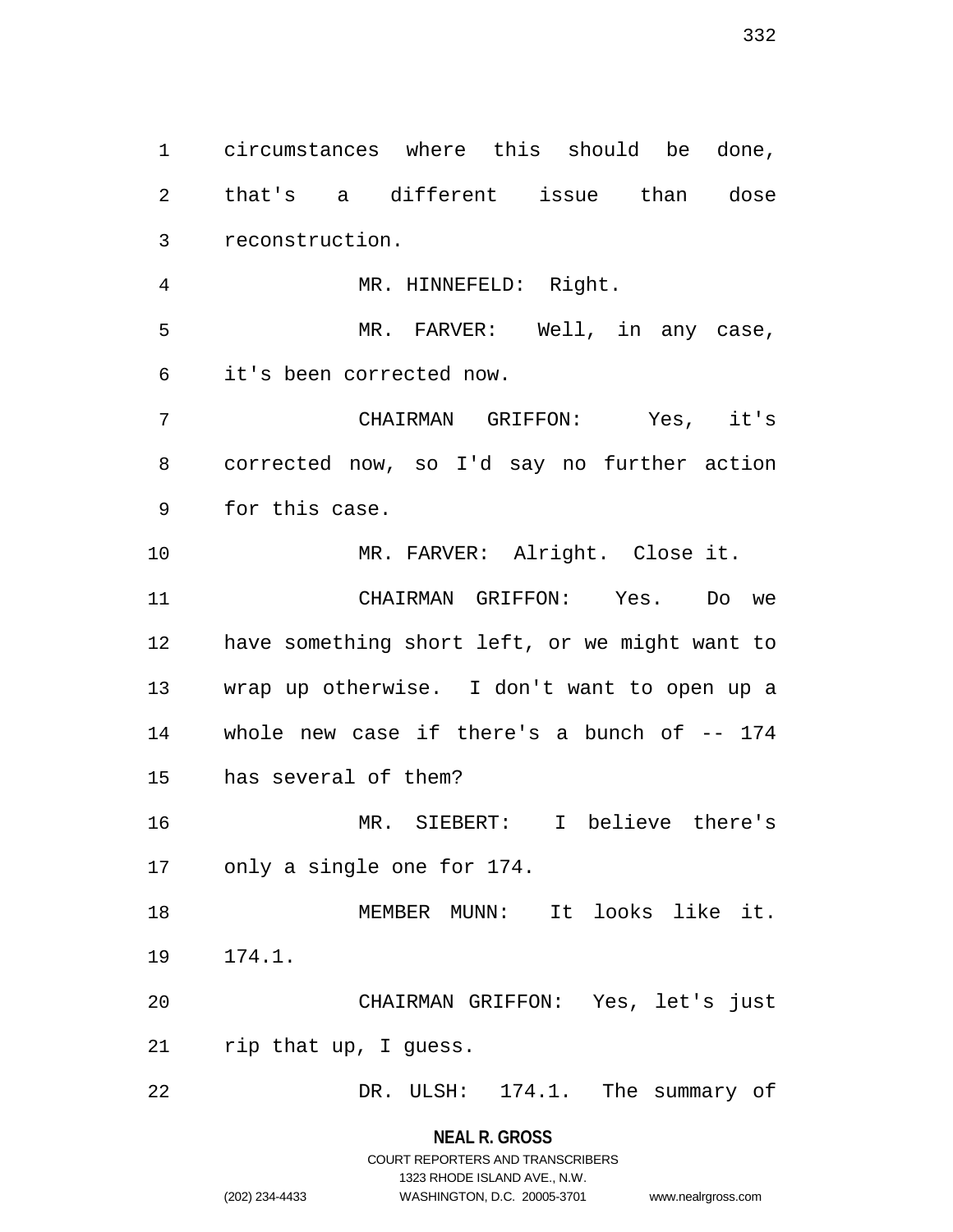the finding is DR overestimates the reported prostate dose. Let's see if there's anything of note here. NIOSH will check to assure that workbook was corrected. Why was K-25 workbook used and not Portsmouth? The response is that, the K-25 error calculation workbook was used because a specific tool to calculate error for Portsmouth did not and does not currently exist. This tool simply calculates the error for best estimate cases. Any site's tool could be used for error calculation as long as the site-specific parameters for correction factors are changed within the tool. In this particular case, the site- specific parameters were not entered in the K- 25 tool. Instead, the doses were multiplied by a factor of two which resulted in a higher dose and associated error. The generated errors were then used in a complex-wide best estimate tool for prostate cancer only.

 MR. FARVER: I guess the only question I have is: Is something like this

#### **NEAL R. GROSS**

COURT REPORTERS AND TRANSCRIBERS 1323 RHODE ISLAND AVE., N.W. (202) 234-4433 WASHINGTON, D.C. 20005-3701 www.nealrgross.com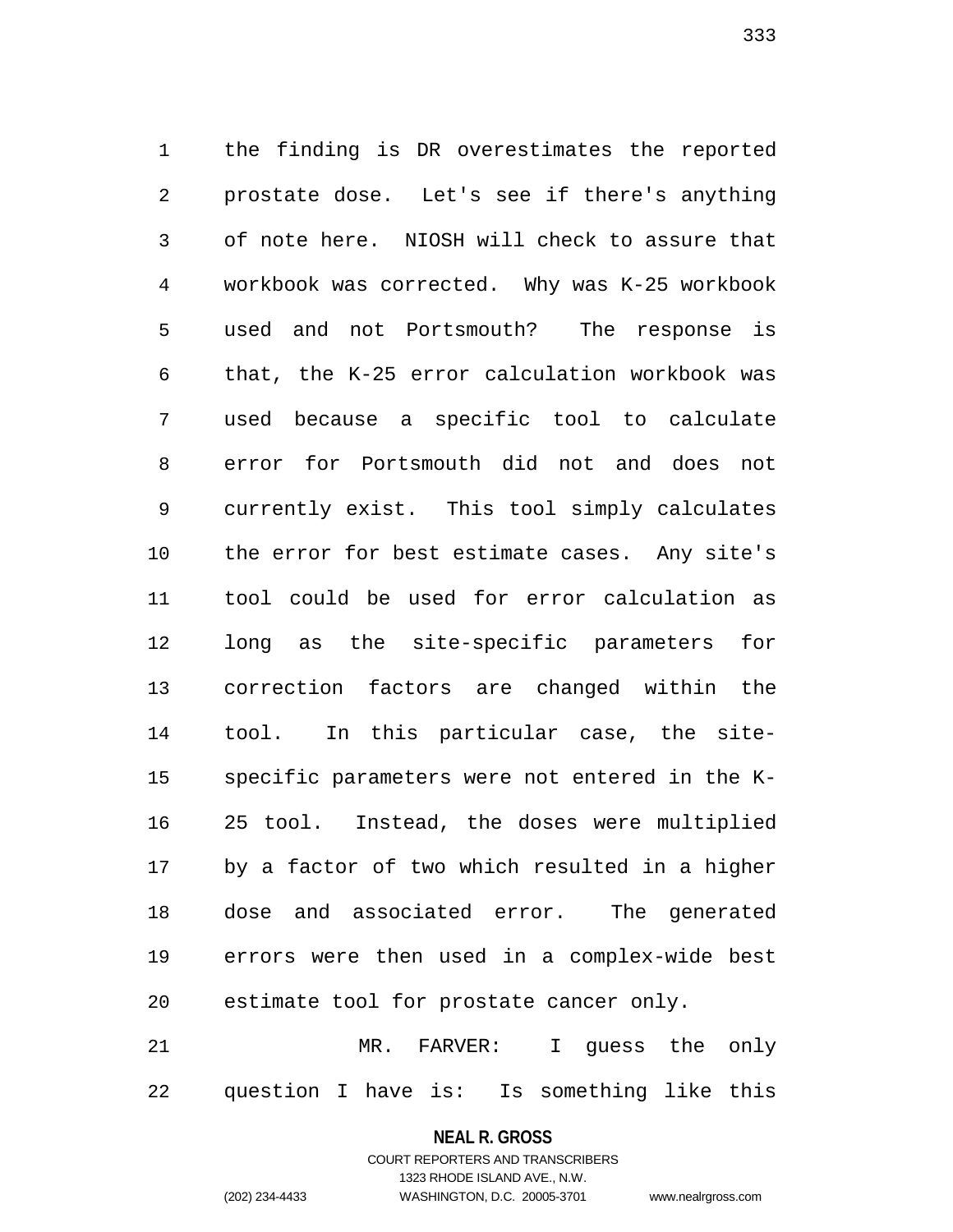likely to happen again, or have we moved beyond this tool that they've used and into something else?

 DR. ULSH: Do you have a quick answer to that, Scott?

 MR. SIEBERT: Well, I would tend to say I don't see an error here. I can see an efficiency methodology that the dose reconstructor used to get the claim done in an expedited manner. I don't think anybody is arguing that they what they assessed is not claimant-favorable or overestimating in a non- compensable claim. The question was just a QC question as to why the K-25 workbook was used versus Portsmouth, and the answer is there is no Portsmouth tool for calculating those errors. There's no reason to. You can use any of those error calculators for the tool just as long as you put in either the site-specific numbers or an overestimate.

 CHAIRMAN GRIFFON: I guess the question is, does it open you up for errors in

# **NEAL R. GROSS** COURT REPORTERS AND TRANSCRIBERS

1323 RHODE ISLAND AVE., N.W.

(202) 234-4433 WASHINGTON, D.C. 20005-3701 www.nealrgross.com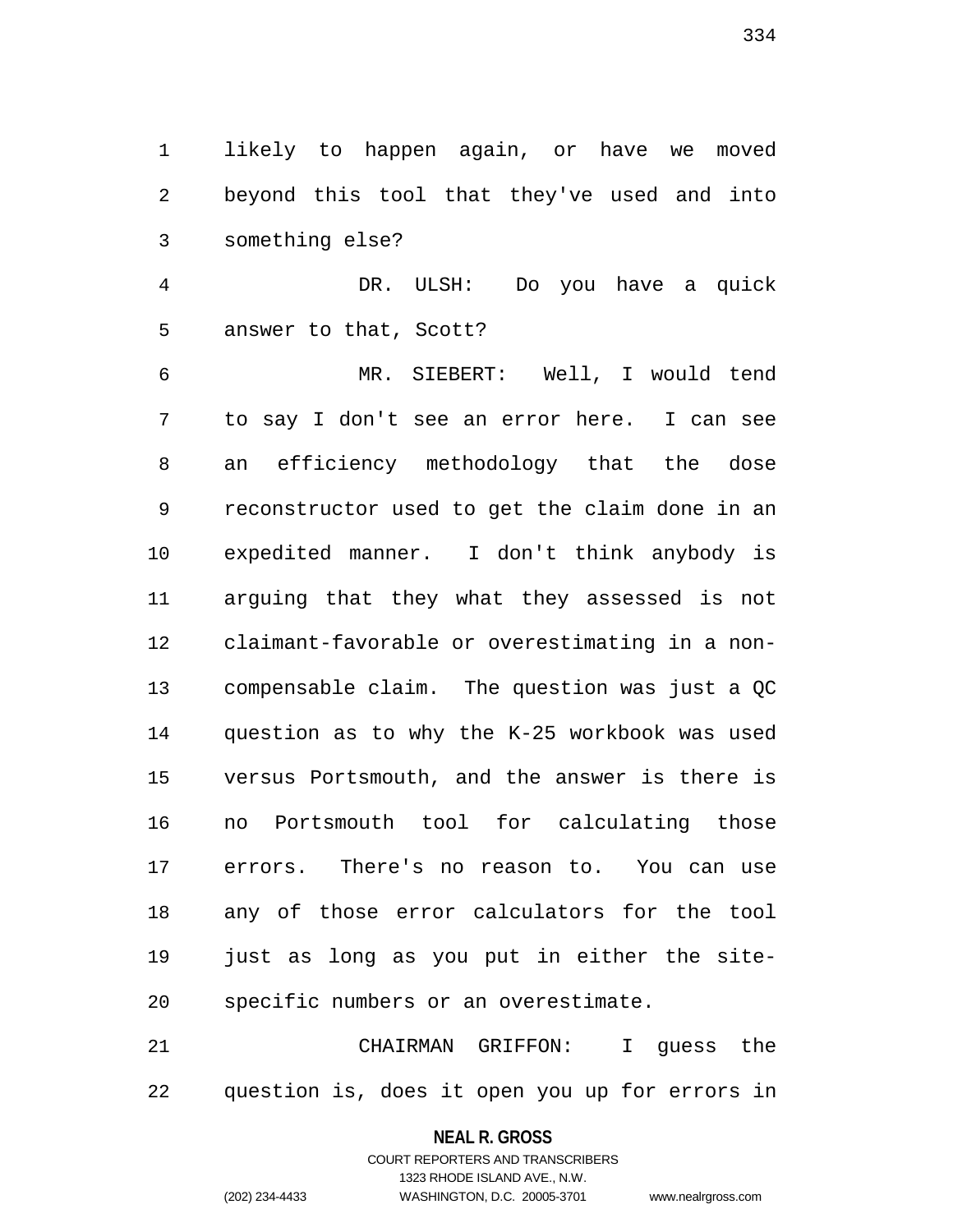the future. I mean, has that been changed? Because it seems like the whole idea for the tools would be that you don't have to re-enter the site-specific parameters each time or cut and paste in new values. If you had a Portsmouth tool available, even though they're very similar tools -- I understand what you're saying -- it just would make it less likely for any kind of cut-and-paste type errors. Does a Portsmouth tool exist now for that function? MEMBER MUNN: No, it did not and does not. CHAIRMAN GRIFFON: And does not. Right. MEMBER RICHARDSON: And what's the doubling? I'm not quite following what the doubling was. What was doubled? MR. SIEBERT: Rather than use specific correction factors from the site, they just used a factor of two to double the dose as an overestimating assumption.

# **NEAL R. GROSS** COURT REPORTERS AND TRANSCRIBERS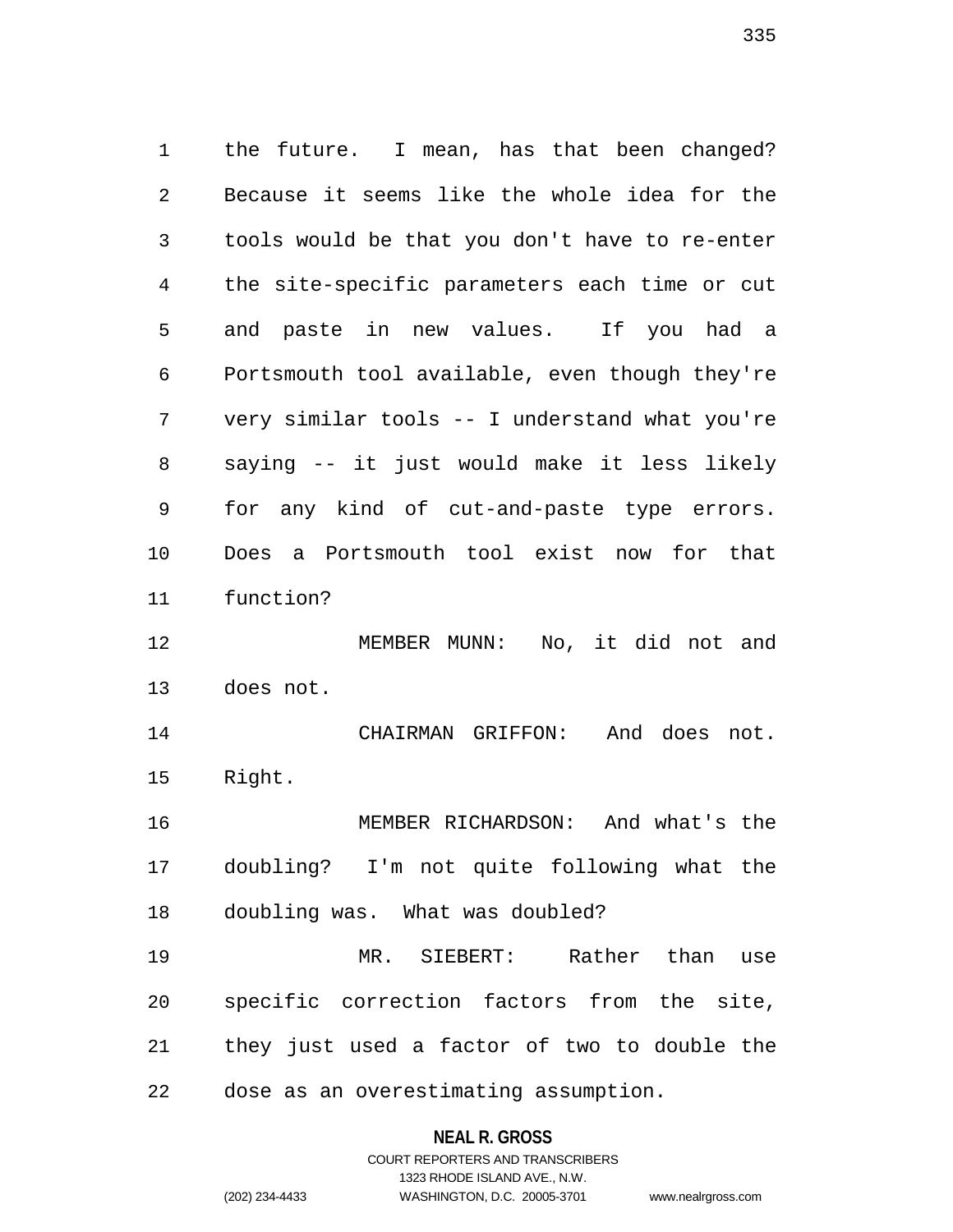MR. HINNEFELD: So I think this is actually sort of an old legacy approach. I think if there were certain biases that were assumed about early dosimetry, they're low biases, but you didn't have the site-specific information at hand of those dosimeters, they were at least half as good as they should have been. So the true dose wouldn't have been any more than twice the reported dose on those film badges, and so it was kind of a legacy expedience that came in like -- DR. MAURO: Was that part of the original OCAS IG-001 as being an option? MR. HINNEFELD: It may be. It may be. 16 MEMBER MUNN: It goes way back. CHAIRMAN GRIFFON: I think this one at least warrants SC&A to look at it a little closer, especially for the question of could this result in further QA problems. MEMBER MUNN: Well, I guess that is this is such a legacy case that --

**NEAL R. GROSS**

|                | COURT REPORTERS AND TRANSCRIBERS |                    |
|----------------|----------------------------------|--------------------|
|                | 1323 RHODE ISLAND AVE N.W.       |                    |
| (202) 234-4433 | WASHINGTON, D.C. 20005-3701      | www.nealrgross.com |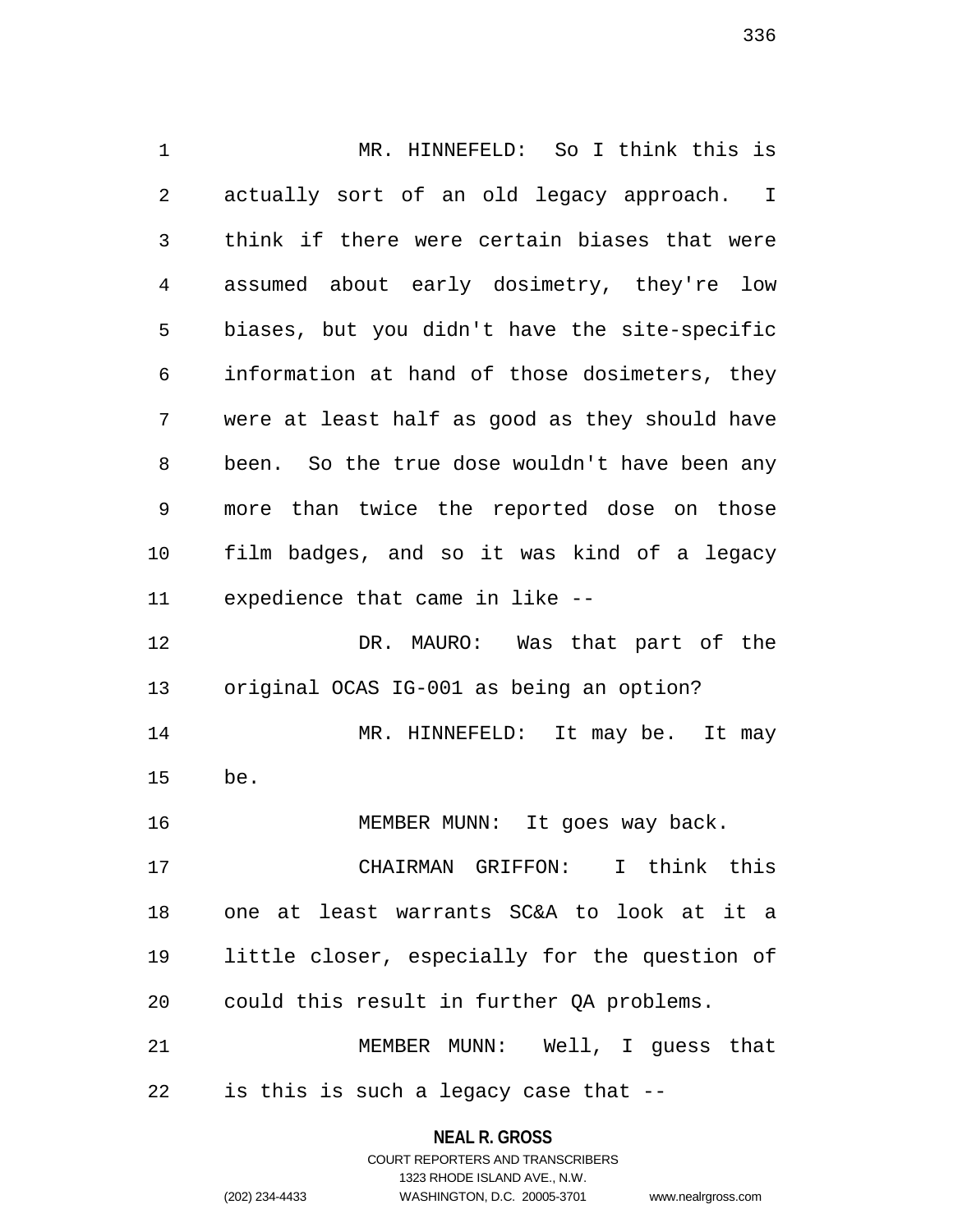CHAIRMAN GRIFFON: Well, they still haven't updated the tool, though. They still use the same process. MEMBER MUNN: Yes, but -- CHAIRMAN GRIFFON: Maybe there's no reason. I don't know. MR. HINNEFELD: But could you use that same tool if you have site-specific? You now know the site-specific parameters and you just have this tool and the tool allows you to put in the site-specific parameters, it's essentially going to be a multi-site tool as opposed to the -- CHAIRMAN GRIFFON: Yes, yes. MR. HINNEFELD: If that's the case, then that might, that would be a situation you'd probably let go on rather than write a whole new tool just to put in a few different site-specific parameters when you have a tool that allows you to put in site- specific parameters. That would be a possibility.

## **NEAL R. GROSS**

COURT REPORTERS AND TRANSCRIBERS 1323 RHODE ISLAND AVE., N.W. (202) 234-4433 WASHINGTON, D.C. 20005-3701 www.nealrgross.com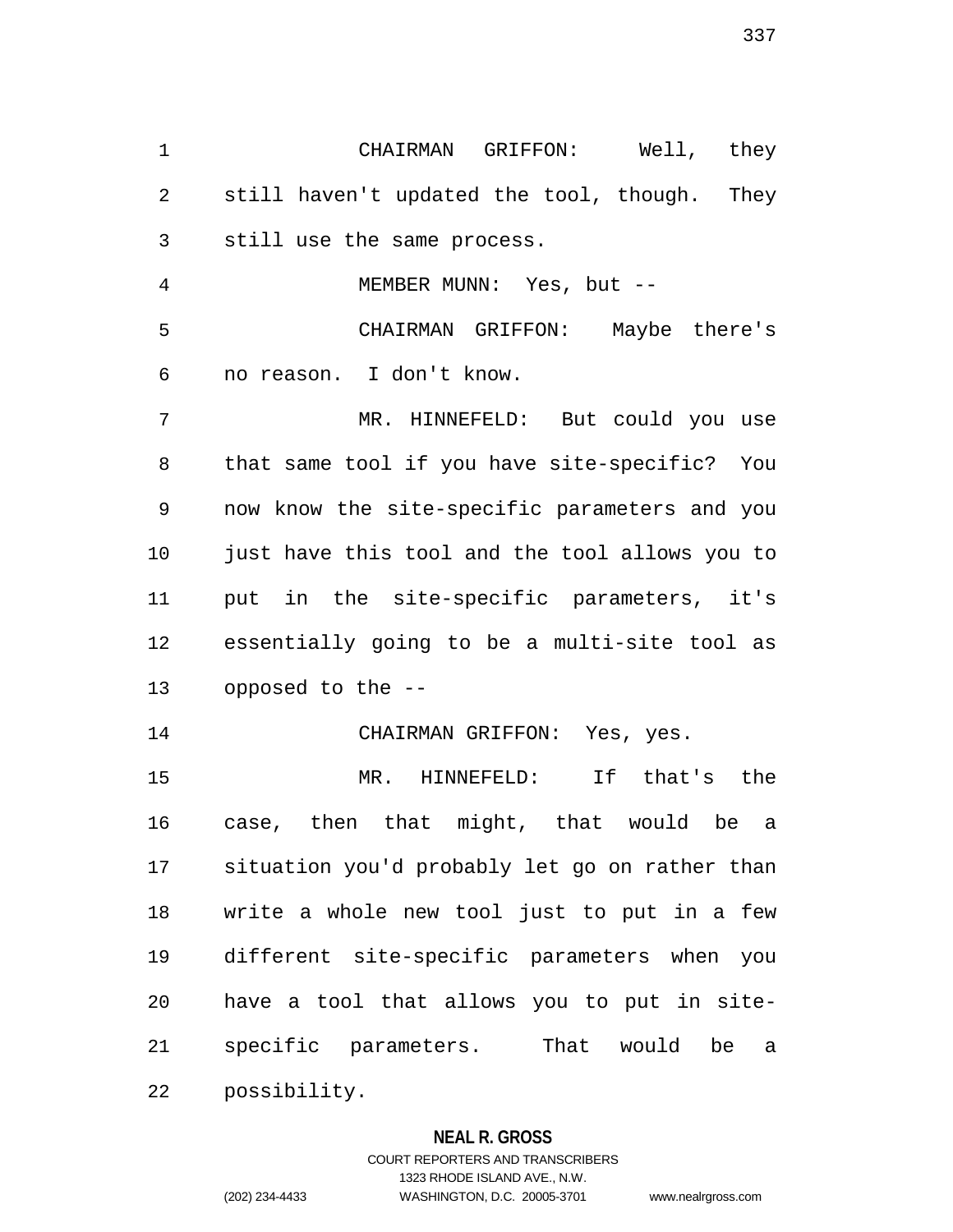CHAIRMAN GRIFFON: I guess I could argue both sides of that, that if you had the Portsmouth tool, if you need ten of those, they're the same tool with different parameters. If I'm going to use them a lot, I might as well have one that has Portsmouth in all the time and I don't have to enter in those values. MR. HINNEFELD: We'll just -- CHAIRMAN GRIFFON: Yes, yes. Well, I think this is a good place to -- because I know I've kind of had enough. I think it's a good break point. 14 DR. ULSH: We've got more. CHAIRMAN GRIFFON: I know, I know. Wanda wants to keep going. 17 MEMBER MUNN: Oh, yes. CHAIRMAN GRIFFON: She's just getting warmed up, you know. MEMBER MUNN: PER-12 is now on the deck. MR. SIEBERT: Well, honestly,

> **NEAL R. GROSS** COURT REPORTERS AND TRANSCRIBERS 1323 RHODE ISLAND AVE., N.W.

(202) 234-4433 WASHINGTON, D.C. 20005-3701 www.nealrgross.com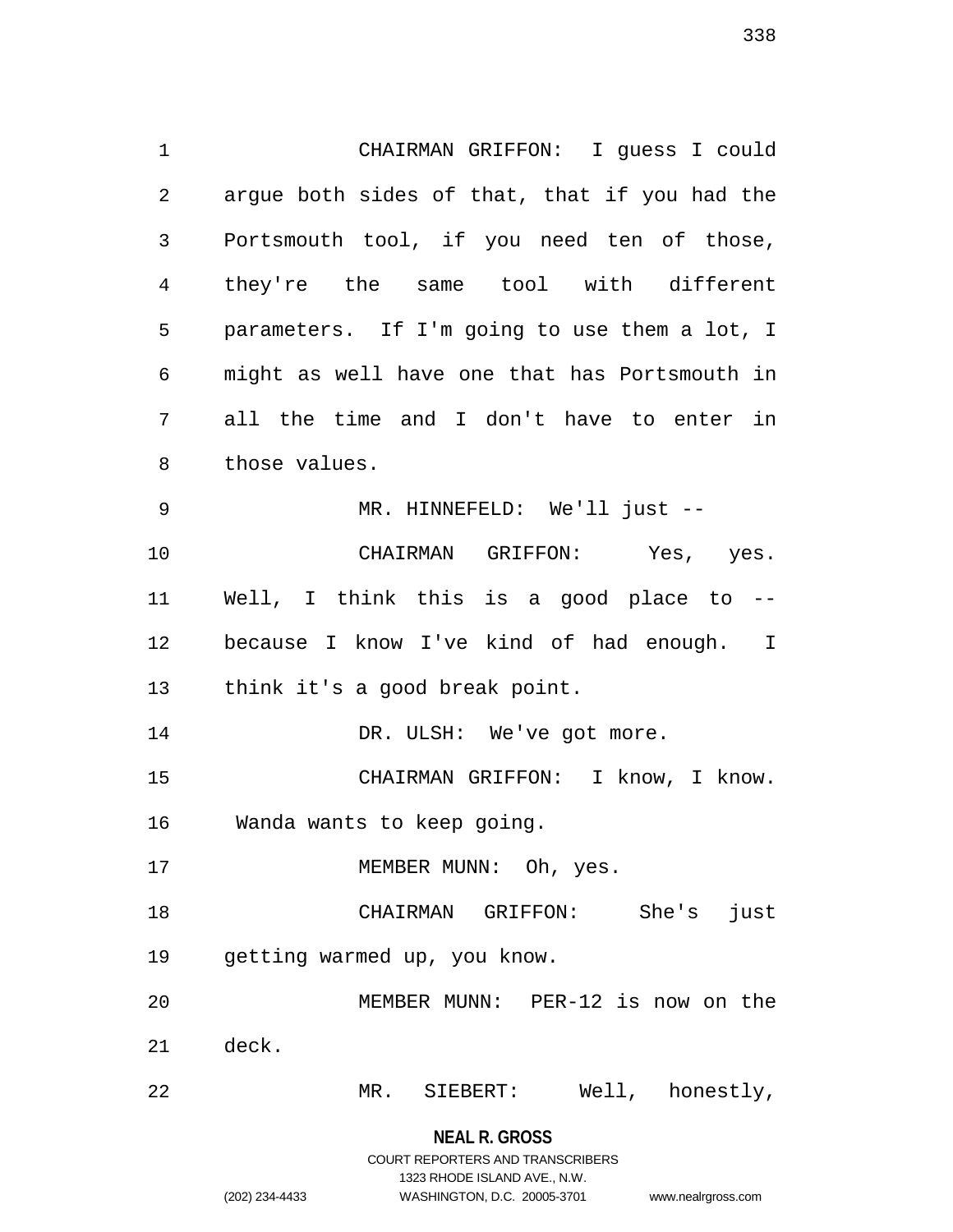there are only two findings in the 9th set that we have responses for, and they're very straightforward.

 DR. ULSH: You're breaking up, Scott. We can't hear you.

 CHAIRMAN GRIFFON: Yes, I think we'll call it because we have a lot of SC&A responses on the 9th set, as well, don't we?

9 MR. FARVER: Yes.

 CHAIRMAN GRIFFON: And we have this site visit scheduled for May. I forget the date now. May 6th. Thank you. And then we'll schedule another Subcommittee. I'll get these matrices out. I'm only going to send the 7th and 8th since we didn't do any work on the 9th, right? But I'll send updated matrices for the 7th and 8th, and we'll reconvene at Subcommittee meeting shortly after the full Board meeting, I would say. Maybe three weeks after that, somewhere in there. Do we want to pick a time for that?

MR. KATZ: We can. Do you want to

**NEAL R. GROSS**

## COURT REPORTERS AND TRANSCRIBERS 1323 RHODE ISLAND AVE., N.W. (202) 234-4433 WASHINGTON, D.C. 20005-3701 www.nealrgross.com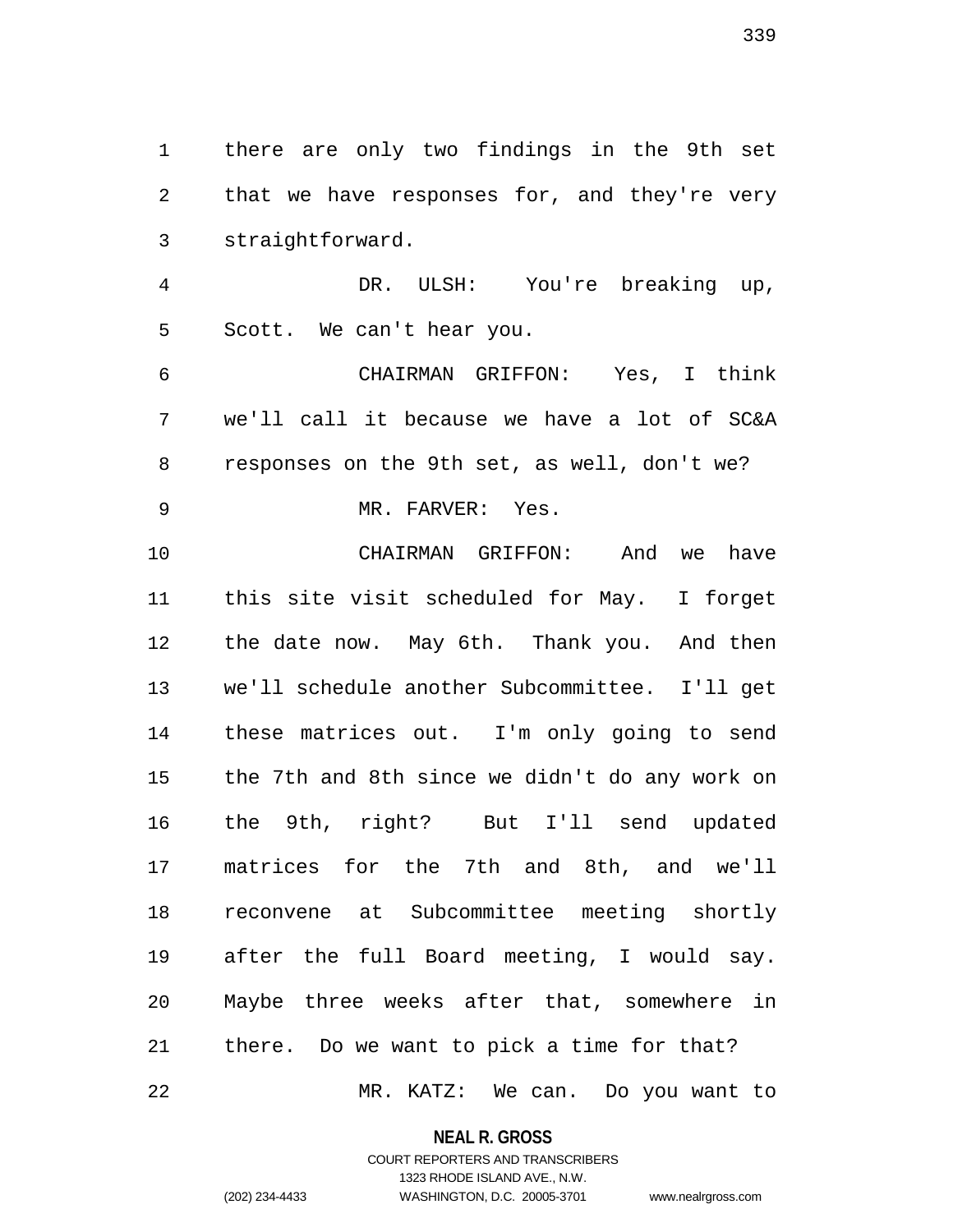talk about where we are with selecting the PER cases and what needs to be done to wrap that up?

 MR. HINNEFELD: Yes. Well, it might be worth a little bit of discussion. As I understand it, and I haven't looked back at the PER review specifically, but based on emails I've found, email traffic I found, there's essentially a four-by-four matrix of cases, you know, 16 blocks to look at of cases that fit all of these categories and four different target organs or target organ categories by four different possible ways of assessing the internal dose, so it would be about five, I'd say.

16 CHAIRMAN GRIFFON: Okay.

 MR. HINNEFELD: The four target organs were lung, extraterrestrial -- extra thoracic, GI tract, and there's something called systemic which I believe would be organs like bone, liver, maybe a couple of others where plutonium in the bloodstream was

# **NEAL R. GROSS**

# COURT REPORTERS AND TRANSCRIBERS 1323 RHODE ISLAND AVE., N.W. (202) 234-4433 WASHINGTON, D.C. 20005-3701 www.nealrgross.com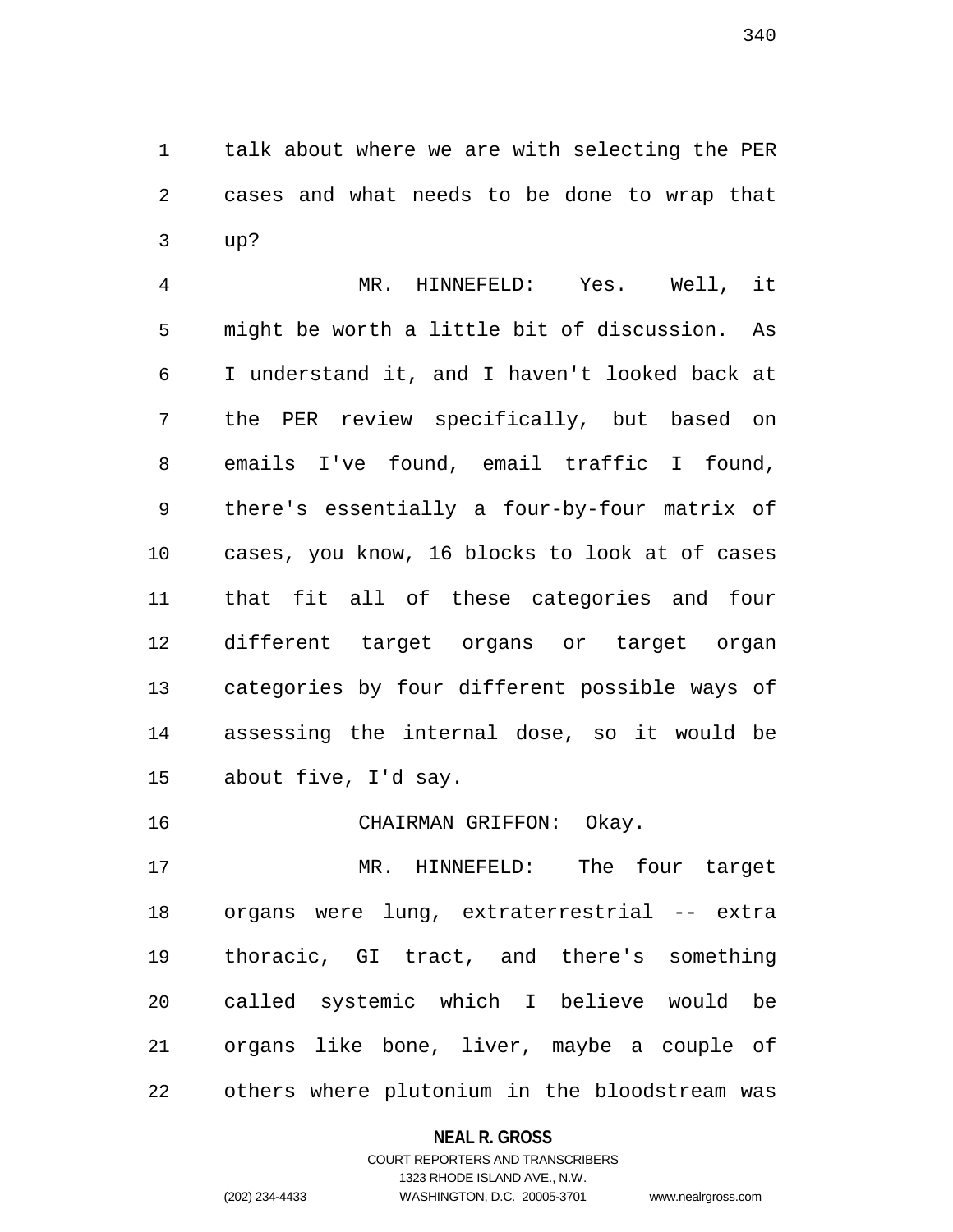in the dose. And so systemic gives you several target organs. It gives you leukemia. It gives you bone cancer. It gives you liver cancer and things like that. So we could talk a little bit about, you just want to go, like, how many of you want to --

CHAIRMAN GRIFFON: Yes.

 MR. HINNEFELD: -- and do you want to go with leukemia and the liver or just leukemia's, or how do you want to do that systemically for that? And then lungs will be lungs. LMPH would be for lymphomas. So, I mean, there's kind of a broad, because there were like 1700 claims. Our original list that we pulled for PER was 1700 claims. I think that all the claims that we re-did for PER-12 and not necessarily the ones that fit into the binned target organs. So we can do a little more culling down automatically, but we want to start with a manageable number of claims that we can put in the bins based on target organs because once we get to how was the dose

### **NEAL R. GROSS**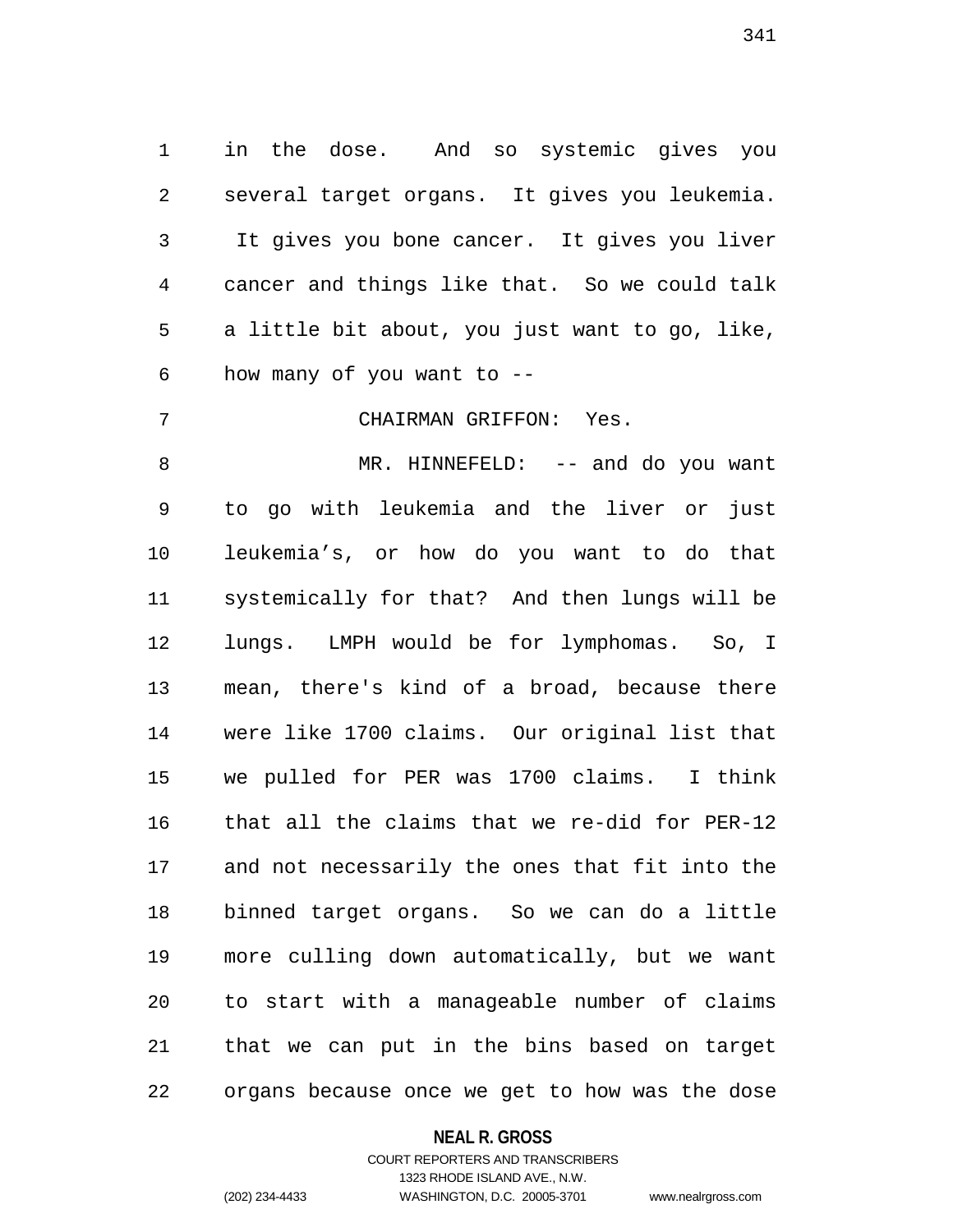assigned, in many cases, we're going to have to open up that claim to see, you know, actually look at the individual information in the claim to see how was the dose assigned, the urine ones, air sampling, overestimate.

 So if you would like to just let us do what we want, you know. We'll hit all the stuff in all the cells. Then we may decide, well, we have quite a few leukemia's and not very many livers. I kind of get that feeling liver is not very common in our claimant population, although I'm not 100 percent sure that's true. Of course, leukemia is not terribly common. We can decide ourselves how many we're going to start with in each cell and then start looking for cases that match the four different intake regimes and then just keep adding a few more cases, if we don't get any in any of these, we'll add a few more cases and look at those. So it might be easiest. I mean, it's going to take a fair amount of work on ORAU's part to review enough

#### **NEAL R. GROSS**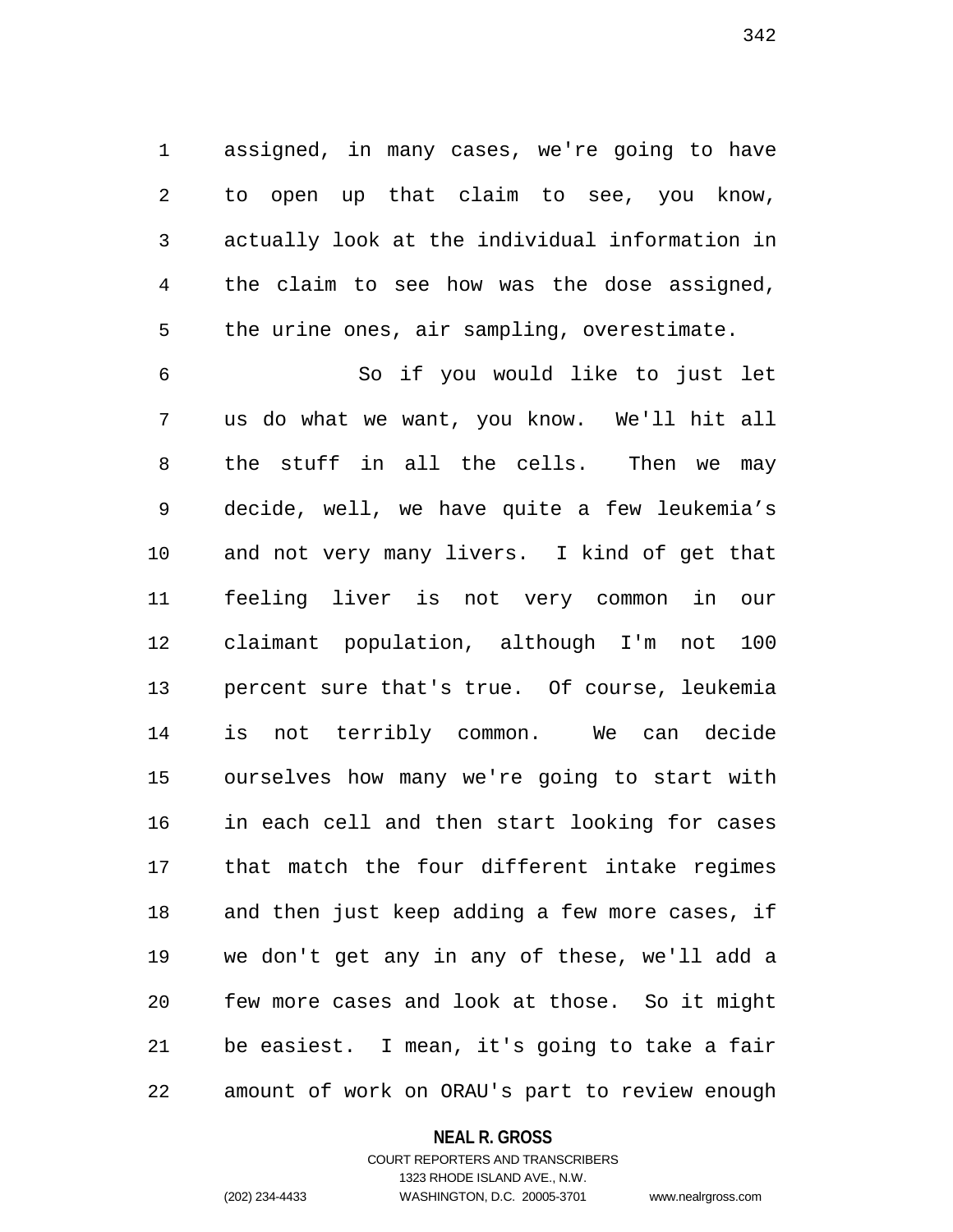claims to fill in all the squares.

 CHAIRMAN GRIFFON: And then we'll want to have at least a representation across sites, or does that matter as much? MR. HINNEFELD: It's going to be a little tough because you're going to run out the depth of the claims -- 8 MEMBER MUNN: Sites -- MR. HINNEFELD: -- for a lot of these sites. I mean, you're going to have the big ones, like probably Rocky and Savannah River and Hanford. But there are a lot of other sites in there. I think Oak Ridge is probably in there. DR. MAURO: I mean, the protocol for PER has crossed all boundaries. 17 MR. HINNEFELD: Yes. 18 DR. MAURO: And then like you said, you bin them by the endpoint and then there's a basic pathway. So in other words, you tier down. I have to say there's probably no one in a better position than you to make

> **NEAL R. GROSS** COURT REPORTERS AND TRANSCRIBERS

1323 RHODE ISLAND AVE., N.W. (202) 234-4433 WASHINGTON, D.C. 20005-3701 www.nealrgross.com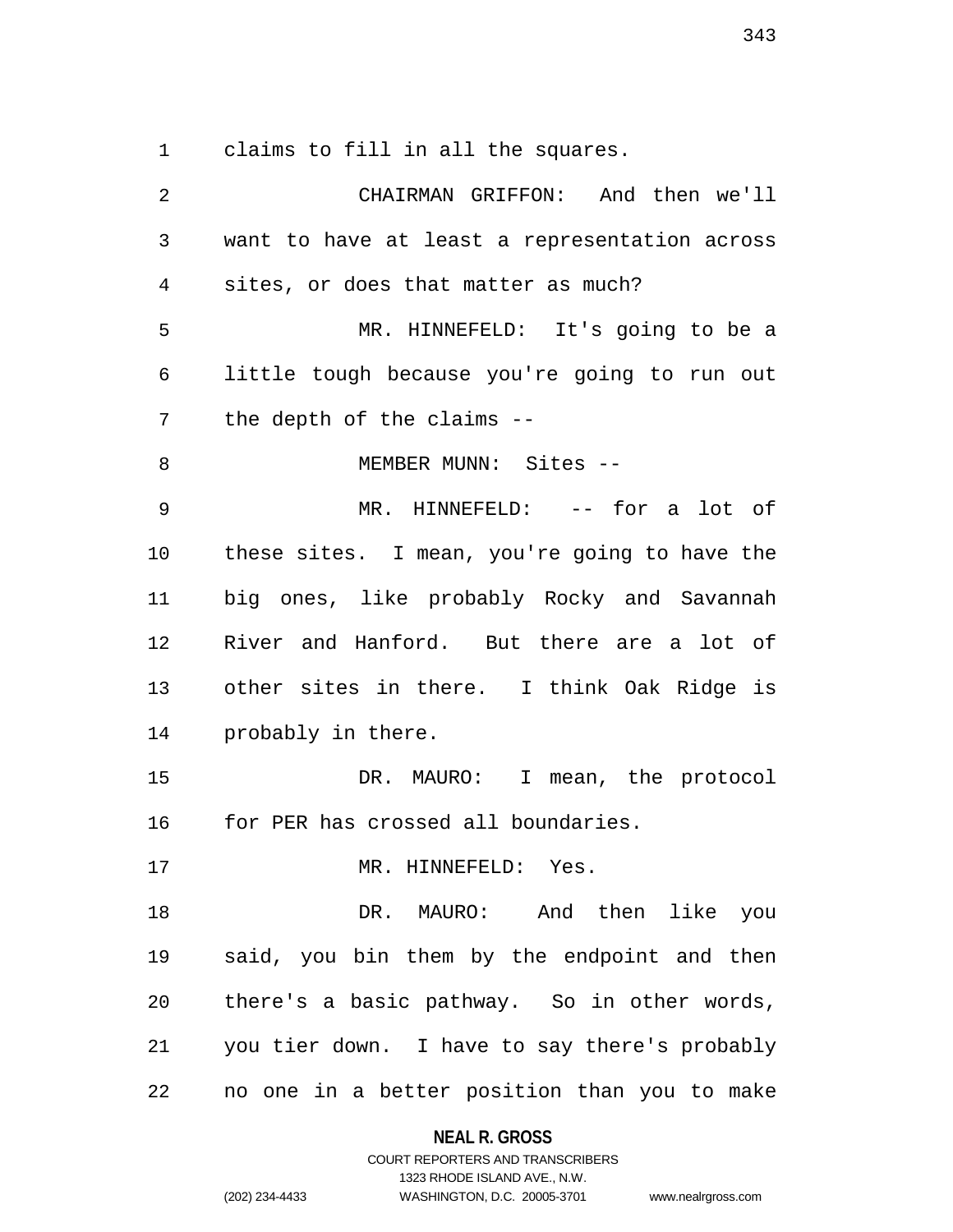the judgment. I mean, if you were doing it yourself and said, listen, I'd like to find out for myself how well we did on capturing a good cross-section, I mean there really is no one else --

 MR. HINNEFELD: I'd be interested in leukemia. I'm a little surprised leukemia's were not the best one to start with, you know. It doesn't take a lot of dose to get a leukemia PoC above 50 percent. So I'm a little curious about leukemia. I'd weight my selection toward leukemias rather than the liver.

 DR. MAURO: Why couldn't we just, you know, you bring forward what you think you would do if you were asking the question and serve it up, you know, to the Work Group.

 CHAIRMAN GRIFFON: Yes, I think that's probably the best way.

MR. HINNEFELD: Sure.

 CHAIRMAN GRIFFON: And bring the cases but also describe the methodology, like

### **NEAL R. GROSS**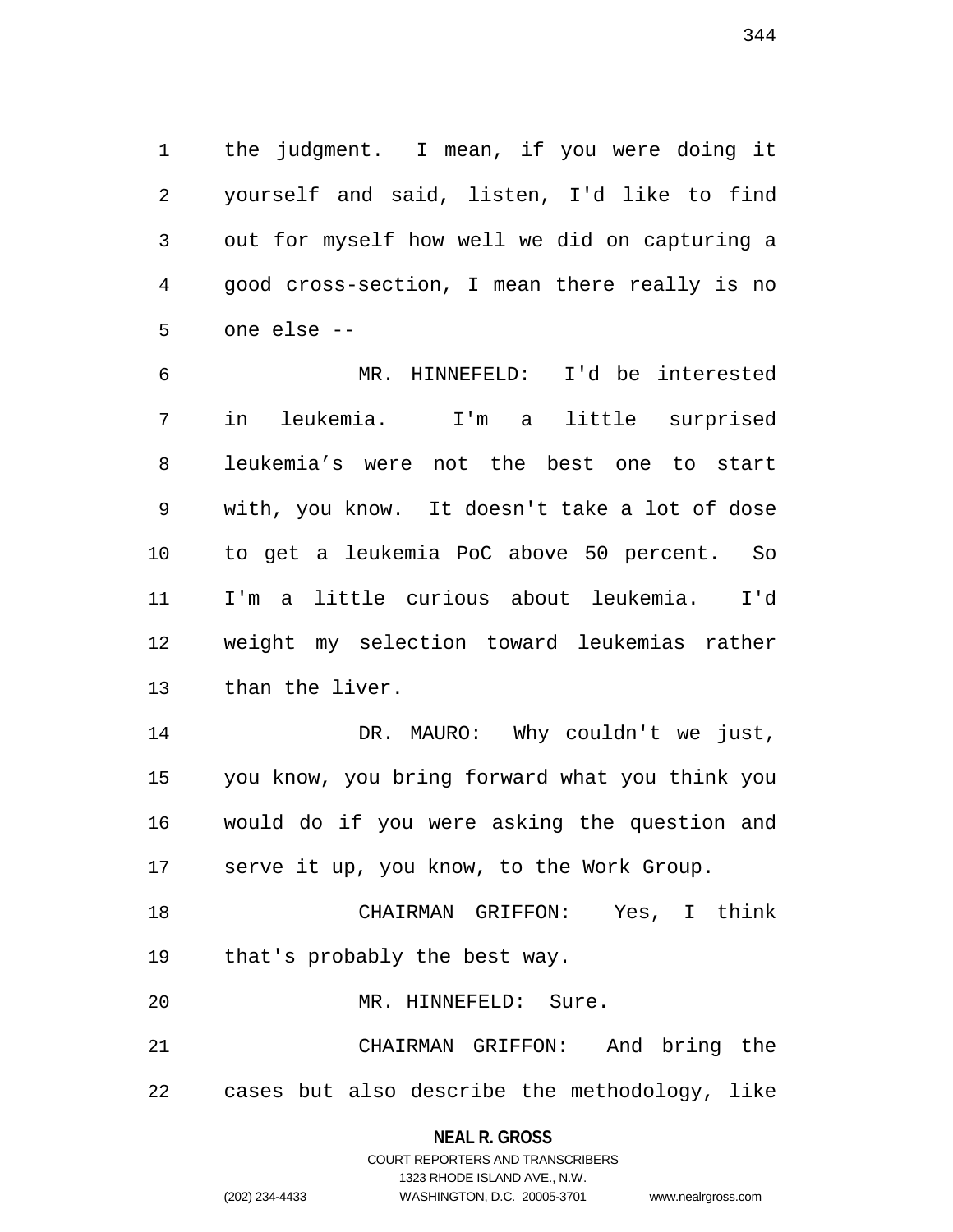why we weighted it the way we did or whatever. MR. HINNEFELD: Why we picked these cases and what were our selection, yes. CHAIRMAN GRIFFON: And then if we agree, then we can just pass them on to SC&A - - MR. HINNEFELD: I think, you know, we might even get the four big areas for this, but I'm not so sure we can really spread the locations, the site records -- CHAIRMAN GRIFFON: Yes, right. I'm pretty sure you can but at least not to have them all from one site. 14 MR. HINNEFELD: Okay. MR. KATZ: Yes. And then it would probably be good to have Hans and -- 17 DR. MAURO: Absolutely. 18 MR. KATZ: -- listen in for that - DR. MAURO: We need Hans in at the back end of this process, yes. MEMBER MUNN: If they let him back

> **NEAL R. GROSS** COURT REPORTERS AND TRANSCRIBERS

> > 1323 RHODE ISLAND AVE., N.W.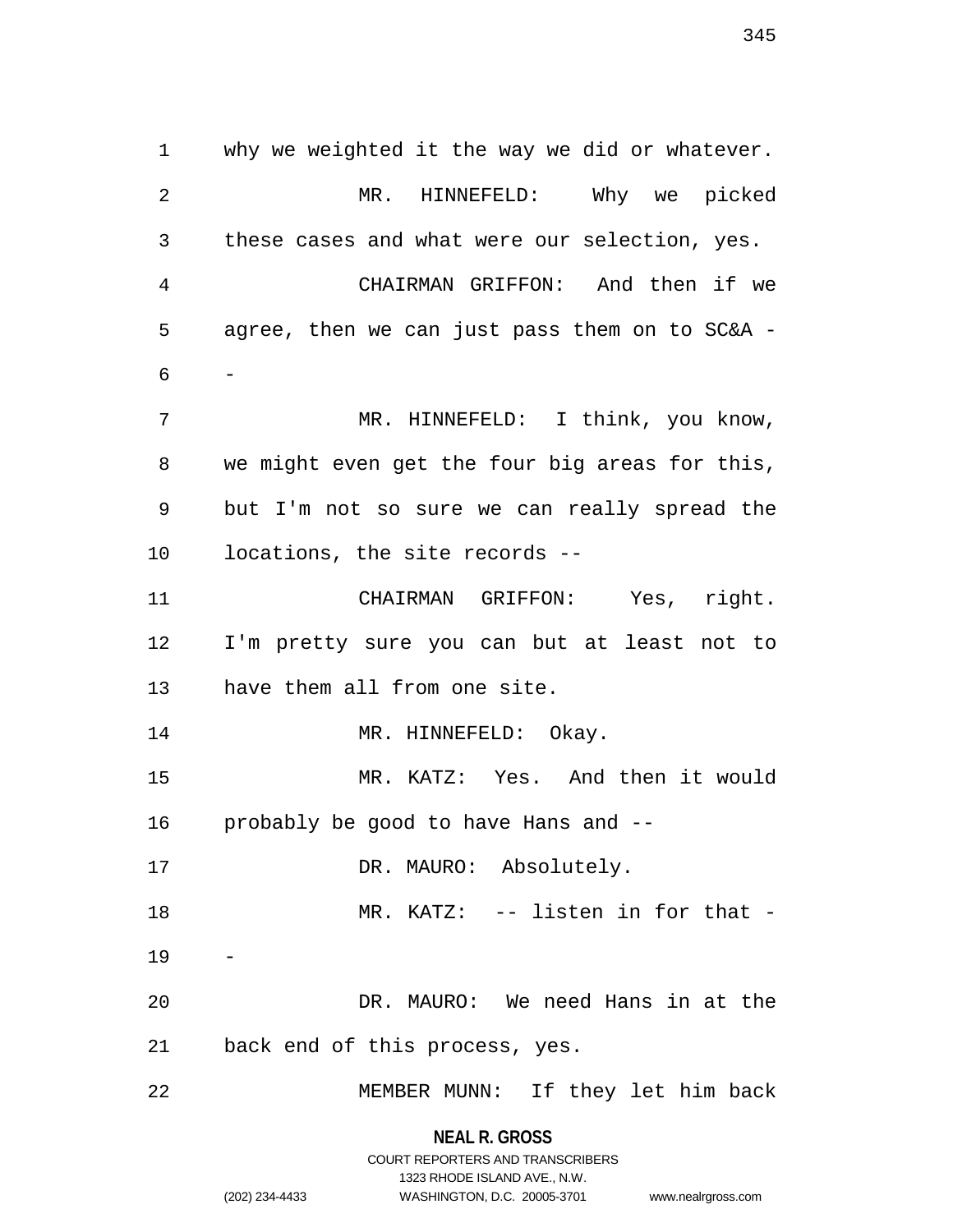in the country.

 DR. MAURO: He'll be back at the end of this month.

 MR. KATZ: Yes, for the next meeting.

 CHAIRMAN GRIFFON: Okay. That sounds good. And then how about a date for the next meeting? We're going to have a NIOSH site visit for the QA stuff May 6th, and then after the May 24th meeting, I would say, let's go at least three weeks out from there, right? So we have some work done, you know.

 MR. HINNEFELD: Well, we want to go after the in-person meeting, right after the face to face --

 CHAIRMAN GRIFFON: Yes. I'm talking like June or July. Maybe toward the end of June. A lot of vacations go July and August, right?

 MR. SIEBERT: It's the last week of June.

MR. HINNEFELD: The Health Physics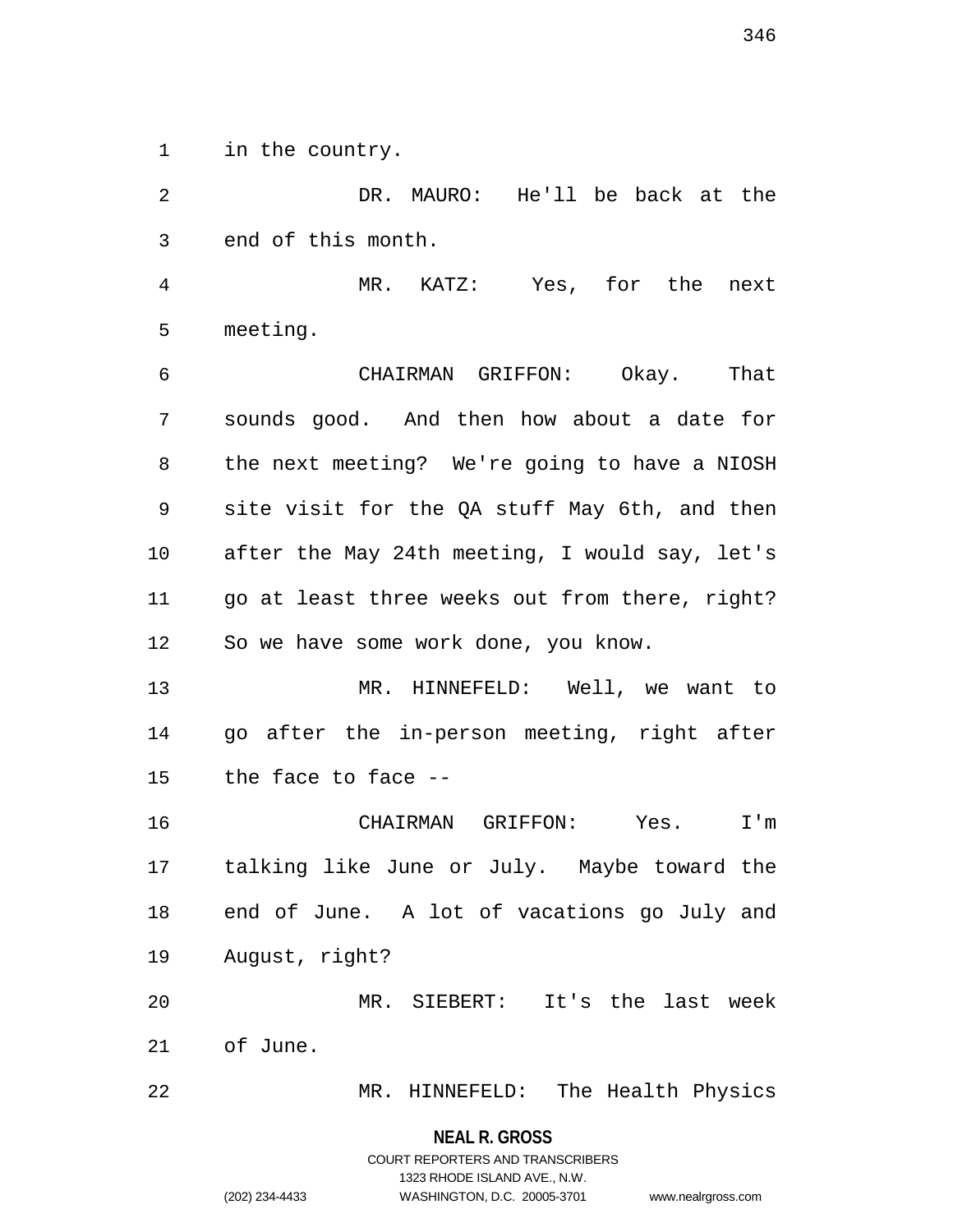Society is around then. It's the 26th. It always starts on Sunday and will run through Thursday. The week of the 27th of June. CHAIRMAN GRIFFON: What about June 20th? MR. SIEBERT: It's up to you, but I am in Florida from the 14th until the HPS meeting. CHAIRMAN GRIFFON: Oh, okay. Then why don't we do July. MR. KATZ: Now, July, the first week, the week of July 4th is already -- CHAIRMAN GRIFFON: Yes, I wouldn't use that. How about July 11th? MR. KATZ: July 11th is the Board teleconference. 17 CHAIRMAN GRIFFON: Okay. MEMBER MUNN: We have Procedures on the 14th. CHAIRMAN GRIFFON: Oh, Procedures on the 14th? 22 MEMBER MUNN: Yes.